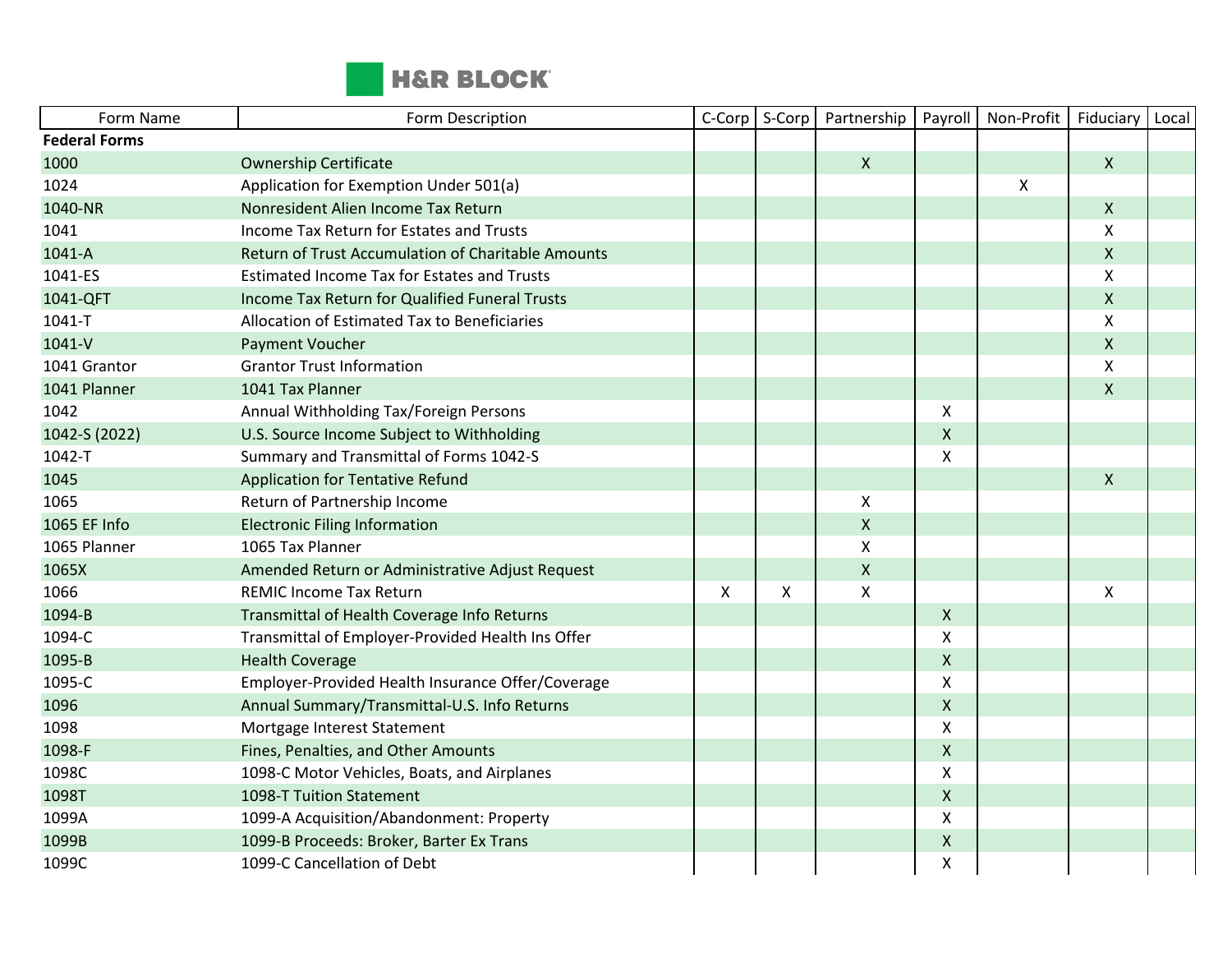

| Form Name            | Form Description                                   | C-Corp             | S-Corp | Partnership | Payroll                   | Non-Profit                | Fiduciary    | Local |
|----------------------|----------------------------------------------------|--------------------|--------|-------------|---------------------------|---------------------------|--------------|-------|
| 1099DIV              | 1099-DIV Dividends and Distributions               |                    |        |             | $\boldsymbol{X}$          |                           |              |       |
| 1099DIV (Worksheet)  | 1099-DIV Dividends and Distribution Worksheet      |                    |        |             |                           |                           | X            |       |
| 1099G                | 1099-G Certain Government Payments                 |                    |        |             | $\mathsf{X}$              |                           |              |       |
| 1099G (Worksheet)    | 1099-G Government Payments Worksheet               |                    |        |             |                           |                           | X            |       |
| 1099INT              | 1099-INT Interest Income                           |                    |        |             | $\boldsymbol{\mathsf{X}}$ |                           |              |       |
| 1099INT (Worksheet)  | 1099-INT Interest Worksheet for Input              |                    |        |             |                           |                           | X            |       |
| 1099MISC             | 1099-MISC Miscellaneous Information                |                    |        |             | $\pmb{\times}$            |                           |              |       |
| 1099MISC (Worksheet) | 1099-MISC Miscellaneous Information Worksheet      |                    |        |             |                           |                           | X            |       |
| 1099NEC              | 1099-NEC Nonemployee Compensation                  |                    |        |             | $\boldsymbol{\mathsf{X}}$ |                           |              |       |
| 1099NEC (Worksheet)  | 1099-NEC Nonemployee Compensation Worksheet        |                    |        |             |                           |                           | X            |       |
| 1099OID              | 1099-OID Original Issue Discount                   |                    |        |             | $\boldsymbol{\mathsf{X}}$ |                           |              |       |
| 1099PATR             | 1099-PATR Taxable Distrib. Rec'd/Co-op             |                    |        |             | X                         |                           |              |       |
| 1099R                | 1099-R Distributions: Retirement/Ins Contracts Etc |                    |        |             | $\boldsymbol{\mathsf{X}}$ |                           |              |       |
| 1099R (Worksheet)    | 1099-R Retirement Plans Worksheet                  |                    |        |             |                           |                           | X            |       |
| 1099S                | 1099-S Proceeds from Real Estate Trans.            |                    |        |             | $\boldsymbol{\mathsf{X}}$ |                           |              |       |
| 1099SA (Worksheet)   | 1099-SA HSA, MSA Distributions Worksheet           |                    |        |             |                           |                           | X            |       |
| 1116                 | Foreign Tax Credit (Individual, Estate, or Trust)  |                    |        |             |                           | $\pmb{\chi}$              | $\mathsf{x}$ |       |
| 1117                 | Income Tax Surety Bond for Foreign Taxes           | X                  |        |             |                           | $\boldsymbol{\mathsf{X}}$ |              |       |
| 1118                 | Foreign Tax Credit - Corporations                  | $\mathsf{X}$       |        |             |                           | $\mathsf{X}$              |              |       |
| 1120                 | <b>Corporation Income Tax Return</b>               | $\pmb{\times}$     |        |             |                           |                           |              |       |
| 1120-C               | Income Tax Return for Cooperative Associations     | $\mathsf{X}$       |        |             |                           | $\pmb{\chi}$              |              |       |
| 1120-F               | Income Tax Return of Foreign Corporation           | $\pmb{\mathsf{X}}$ |        |             |                           |                           |              |       |
| 1120-H               | Income Tax Return for Homeowners Associations      | $\mathsf{X}$       |        |             |                           | $\mathsf{X}$              |              |       |
| 1120-IC-DISC         | Interest Charge Domestic Sales Corporation         | X                  |        |             |                           |                           |              |       |
| 1120-L               | Life Insurance Company Income Tax Return           | $\mathsf X$        |        |             |                           |                           |              |       |
| 1120-PC              | Property and Casualty Insurance Company Tax Return | $\mathsf X$        |        |             |                           |                           |              |       |
| 1120-POL             | Income Tax Return for Political Organizations      | $\mathsf{X}$       |        |             |                           | $\mathsf{X}$              |              |       |
| 1120-REIT            | Income Return for Real Estate Investment Trusts    | $\pmb{\times}$     |        |             |                           |                           |              |       |
| 1120-RIC             | Income Tax Return Regulated Investment Companies   | $\mathsf{X}$       |        |             |                           |                           |              |       |
| 1120-SF              | Income Tax Return for Settlement Funds             | X                  |        |             |                           |                           | X            |       |
| 1120-W (Worksheet)   | <b>Estimated Tax for Corporations</b>              | $\mathsf{X}$       | X      |             |                           |                           |              |       |
| 1120 Planner         | 1120 Tax Planner                                   | X                  |        |             |                           |                           |              |       |
| 1120S                | S Corporation Income Tax Return                    |                    | X      |             |                           |                           |              |       |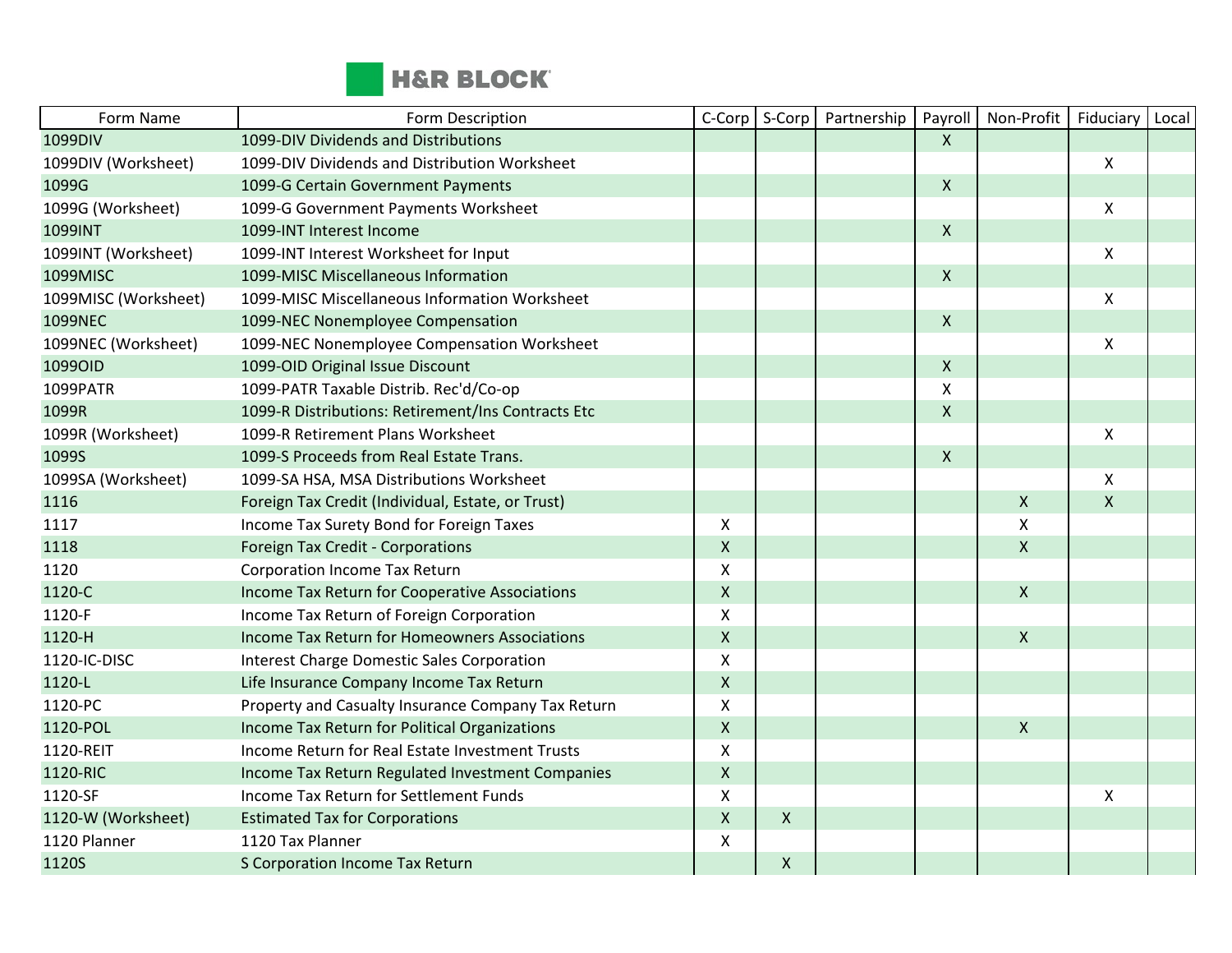

| Form Name            | Form Description                                    | C-Corp                    | S-Corp             | Partnership        | Payroll            | Non-Profit         | Fiduciary          | Local |
|----------------------|-----------------------------------------------------|---------------------------|--------------------|--------------------|--------------------|--------------------|--------------------|-------|
| 1120S Planner        | 1120S Tax Planner                                   |                           | X                  |                    |                    |                    |                    |       |
| 1120X                | Amended U.S. Corporation Income Tax Return          | $\mathsf{X}$              |                    |                    |                    |                    |                    |       |
| 1120/1120S EF Info   | <b>Electronic Filing Information</b>                | X                         | X                  |                    |                    |                    |                    |       |
| 1122                 | Authorization and Consent of Subsidiary             | $\pmb{\mathsf{X}}$        |                    |                    |                    | $\pmb{\chi}$       |                    |       |
| 1125-A               | Cost of Goods Sold                                  | $\pmb{\mathsf{X}}$        | X                  | X                  |                    |                    |                    |       |
| 1125-E               | <b>Compensation of Officers</b>                     | $\pmb{\mathsf{X}}$        | $\mathsf X$        |                    |                    |                    |                    |       |
| 1128                 | Application to Adopt, Change, or Retain a Tax Year  | $\pmb{\times}$            | X                  | $\pmb{\mathsf{X}}$ |                    | $\pmb{\times}$     | $\pmb{\mathsf{X}}$ |       |
| 1138                 | Extension for Payment of Taxes for NOL Carryback    | $\mathsf X$               |                    |                    |                    |                    |                    |       |
| 1139                 | <b>Corporation Application for Tentative Refund</b> | $\pmb{\mathsf{X}}$        |                    |                    |                    | $\pmb{\times}$     |                    |       |
| 12153                | Request for a Collection Due Process or Hearing     |                           |                    |                    | $\pmb{\mathsf{X}}$ |                    |                    |       |
| 12256                | Withdrawal of Request for Collection                |                           |                    |                    | X                  |                    |                    |       |
| 1363                 | <b>Export Exemption Certificates</b>                | $\mathsf{X}$              | X                  | $\mathsf{X}$       |                    |                    |                    |       |
| 2032                 | Contract Coverage Under Title II of the SSA         |                           |                    |                    | $\pmb{\mathsf{X}}$ |                    |                    |       |
| 2045                 | <b>Transferee Agreement</b>                         | $\mathsf{X}$              | $\mathsf{X}$       | $\mathsf{X}$       |                    | $\mathsf{X}$       | $\mathsf{X}$       |       |
| 2159                 | <b>Payroll Deduction Agreement</b>                  |                           |                    |                    | X                  |                    |                    |       |
| 2210                 | Underpayment of Estimated Tax                       |                           |                    |                    |                    |                    | $\mathsf{X}$       |       |
| 2210-F               | Underpayment of Estimated Tax by Farmers            |                           |                    |                    |                    |                    | X                  |       |
| 2220                 | Underpayment of Estimated Tax by Corporations       | $\mathsf{X}$              | $\pmb{\mathsf{X}}$ |                    |                    | $\pmb{\mathsf{X}}$ |                    |       |
| 2222                 | Sealed Bid for Purchase of Seized Property          | $\boldsymbol{\mathsf{X}}$ | X                  | X                  |                    | $\pmb{\chi}$       |                    |       |
| 2271                 | <b>Depreciation Agreement</b>                       | $\mathsf X$               | $\pmb{\mathsf{X}}$ | $\mathsf{X}$       |                    | $\pmb{\mathsf{X}}$ | $\mathsf{X}$       |       |
| 2290, 2290-V (07/21) | Heavy Highway Vehicle Use Tax Return                | X                         | X                  | X                  |                    | $\pmb{\mathsf{X}}$ |                    |       |
| 2438                 | Undistributed Capital Gains Tax Return              | $\mathsf X$               |                    |                    |                    |                    |                    |       |
| 2439                 | Undistributed Long-Term Capital Gains               | $\pmb{\mathsf{X}}$        |                    |                    |                    | $\pmb{\mathsf{X}}$ |                    |       |
| 2439 (Worksheet)     | Undistributed Long-Term Capital Gains Input Wkst    | $\mathsf{X}$              | $\mathsf{X}$       | $\mathsf{X}$       |                    | $\mathsf{X}$       | $\mathsf{X}$       |       |
| 2553                 | Election by a Small Business Corporation            |                           | X                  |                    |                    |                    |                    |       |
| 2678                 | Employer/Payer Appointment of Agent                 |                           |                    |                    | $\pmb{\mathsf{X}}$ |                    |                    |       |
| 2848                 | Power of Attorney                                   | X                         | X                  | X                  | X                  | $\pmb{\times}$     | X                  |       |
| 3115                 | Application for Change Accounting Method            | $\mathsf{X}$              | $\pmb{\mathsf{X}}$ | $\mathsf{X}$       |                    | $\mathsf{X}$       | $\mathsf{X}$       |       |
| 3363                 | Acceptance of Proposed Disallowance for Refund      | X                         | X                  | X                  |                    | $\mathsf{X}$       | X                  |       |
| 3468                 | <b>Investment Credit</b>                            | $\mathsf X$               | X                  | $\mathsf{X}$       |                    | $\pmb{\mathsf{X}}$ | $\mathsf{X}$       |       |
| 3491                 | <b>Consumer Cooperative Exemption Application</b>   | X                         | X                  |                    |                    | $\pmb{\mathsf{X}}$ |                    |       |
| 3520                 | Annual Report of Certain Foreign Gifts              | $\pmb{\mathsf{X}}$        | $\mathsf{X}$       | $\mathsf{X}$       |                    | $\pmb{\mathsf{X}}$ | $\mathsf{X}$       |       |
| 3520-A               | Annual Return of Foreign Trust With a U.S. Owner    | $\pmb{\mathsf{X}}$        | X                  | $\pmb{\mathsf{X}}$ |                    | $\pmb{\mathsf{X}}$ | $\pmb{\mathsf{X}}$ |       |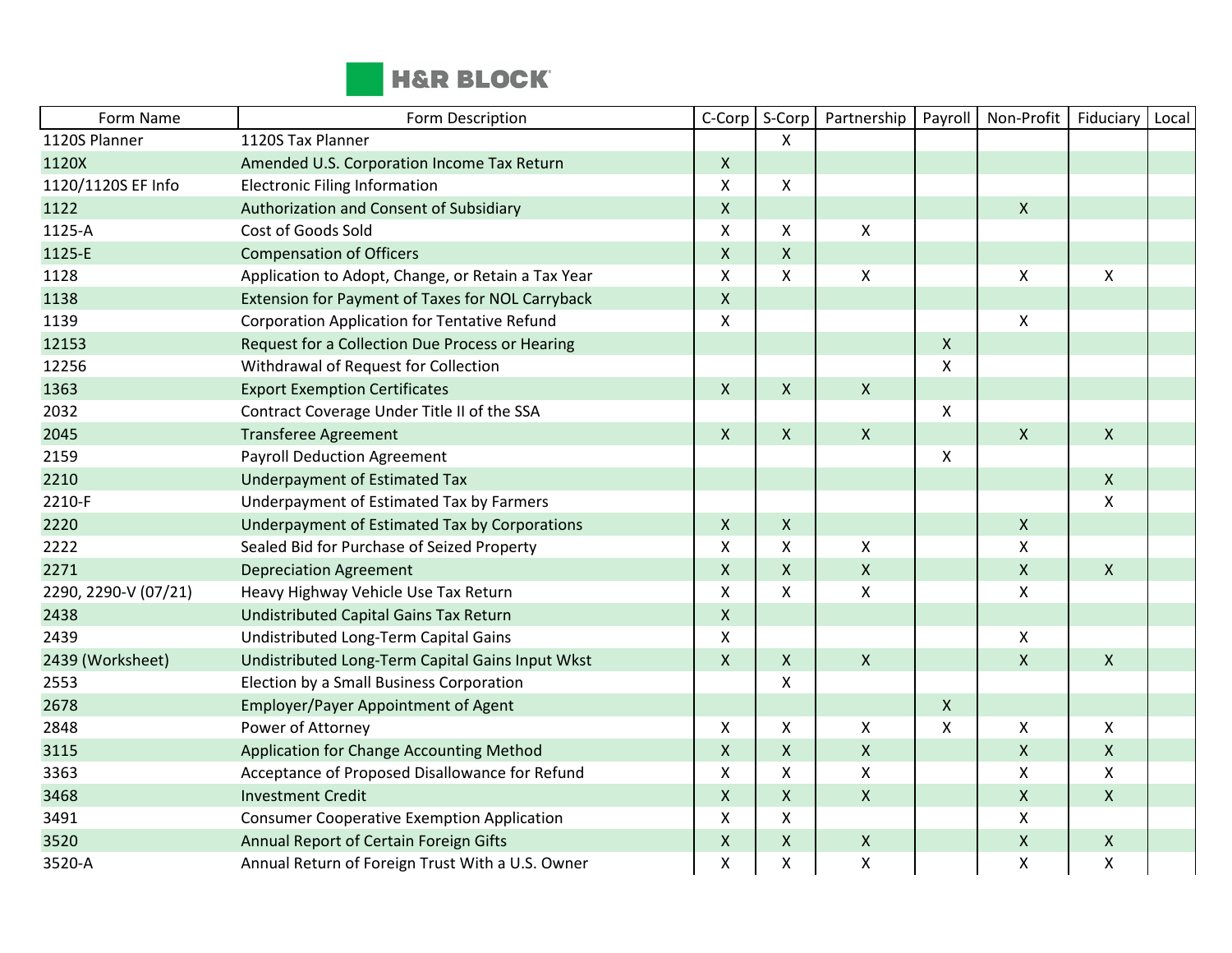

| Form Name     | Form Description                                         | C-Corp       | S-Corp             | Partnership               | Payroll            | Non-Profit         | Fiduciary          | Local |
|---------------|----------------------------------------------------------|--------------|--------------------|---------------------------|--------------------|--------------------|--------------------|-------|
| 3520-A Page 3 | Foreign Grantor Trust Owner Statement                    | X            | X                  | $\mathsf{X}$              |                    | X                  | X                  |       |
| 3520-A Page 4 | Foreign Trust Income US Owner/ Trust Benef Stmt          | X            | X                  | $\pmb{\mathsf{X}}$        |                    | Χ                  | Χ                  |       |
| 3800          | <b>General Business Credit</b>                           | X            |                    |                           |                    | $\pmb{\mathsf{X}}$ | $\pmb{\mathsf{X}}$ |       |
| 3921          | Exercise of Incentive Stock Option Section 422(b)        |              |                    |                           | X                  |                    |                    |       |
| 4029          | <b>Exemption from Social Security and Medicare Taxes</b> |              |                    |                           | $\pmb{\mathsf{X}}$ |                    |                    |       |
| 4070, 4070A   | Employee's Report of Tips to Employer                    |              |                    |                           | X                  |                    |                    |       |
| 4136          | Credit for Federal Tax Paid on Fuels                     | $\mathsf{X}$ | X                  |                           |                    | Χ                  | $\mathsf{X}$       |       |
| 4255          | Recapture of Investment Credit                           | $\mathsf{x}$ | X                  | $\boldsymbol{\mathsf{X}}$ |                    | X                  | $\mathsf{X}$       |       |
| 433-B         | <b>Collection Information Statement for Business</b>     | $\mathsf X$  | $\pmb{\mathsf{X}}$ | $\mathsf{X}$              |                    |                    | X                  |       |
| 433-B (OIC)   | <b>Collection Information Statement for Businesses</b>   | X            | X                  | X                         |                    | X                  |                    |       |
| 433-D         | <b>Installment Agreement</b>                             | $\mathsf{X}$ | X                  | $\mathsf{X}$              |                    | $\pmb{\mathsf{X}}$ | $\mathsf{X}$       |       |
| 4419          | Revise Existing TCC for FIRE                             |              |                    |                           | X                  |                    |                    |       |
| 4466          | Corporation Refund of Overpayment of Estimated Tax       | $\mathsf{X}$ |                    |                           |                    | $\pmb{\mathsf{X}}$ |                    |       |
| 4506          | Request for Copy of Return                               | X            | X                  | $\pmb{\times}$            | X                  | X                  | X                  |       |
| 4506-A        | Request for Exempt Org. Pol Org                          | $\mathsf{X}$ |                    |                           |                    | Χ                  |                    |       |
| 4506-T        | Request for Transcript of Tax Return                     | X            | X                  | X                         |                    |                    |                    |       |
| 4562          | <b>Depreciation and Amortization</b>                     | $\mathsf{X}$ | $\mathsf{X}$       | $\mathsf{X}$              |                    | X                  | $\mathsf{X}$       |       |
| 461           | <b>Limitation on Business Losses</b>                     |              |                    |                           |                    | X                  | Χ                  |       |
| 4684          | <b>Casualties and Thefts</b>                             | $\mathsf{X}$ | $\mathsf{X}$       | $\mathsf{X}$              |                    | $\pmb{\mathsf{X}}$ | $\mathsf{X}$       |       |
| 4797          | Sales of Business Property                               | X            | X                  | $\pmb{\times}$            |                    | $\pmb{\mathsf{X}}$ | X                  |       |
| 4810          | <b>Request for Prompt Assessment</b>                     | X            | X                  | $\mathsf{X}$              | $\mathsf{X}$       | $\pmb{\mathsf{X}}$ | $\mathsf{X}$       |       |
| 4876-A        | Election to be Treated as an Interest Charge DISC        | X            |                    |                           |                    |                    |                    |       |
| 4952          | <b>Investment Interest Expense Deduction</b>             |              |                    |                           |                    |                    | $\mathsf{X}$       |       |
| 4970          | Tax on Accumulation Distribution of Trusts               |              |                    |                           |                    |                    | X                  |       |
| 4972          | Tax on Lump-Sum Distributions                            |              |                    |                           |                    |                    | $\pmb{\mathsf{X}}$ |       |
| 4977          | <b>Schedule of Tax Liability</b>                         |              |                    |                           | X                  |                    |                    |       |
| 4996          | Electronic Filing Transmittal for Wage Tax Returns       |              |                    |                           | $\pmb{\mathsf{X}}$ |                    |                    |       |
| 5213          | Election to Postpone Determination                       |              | Χ                  | $\pmb{\mathsf{X}}$        |                    |                    | Χ                  |       |
| 5227          | Split-Interest Trust Information Return                  |              |                    |                           |                    |                    | $\mathsf{X}$       |       |
| 5329          | <b>Additional Taxes on Qualified Plans</b>               |              |                    |                           |                    |                    | X                  |       |
| 5452          | Corporate Report of Nondividend Distributions            | X            | $\mathsf{X}$       |                           |                    | $\pmb{\mathsf{X}}$ |                    |       |
| 5471          | Info Return with Respect to Foreign Corporations         | X            | X                  | $\pmb{\mathsf{X}}$        |                    | Χ                  | X                  |       |
| 5472          | Return of 25% Foreign-Owned U.S. Corporation             | $\mathsf{x}$ |                    |                           |                    |                    |                    |       |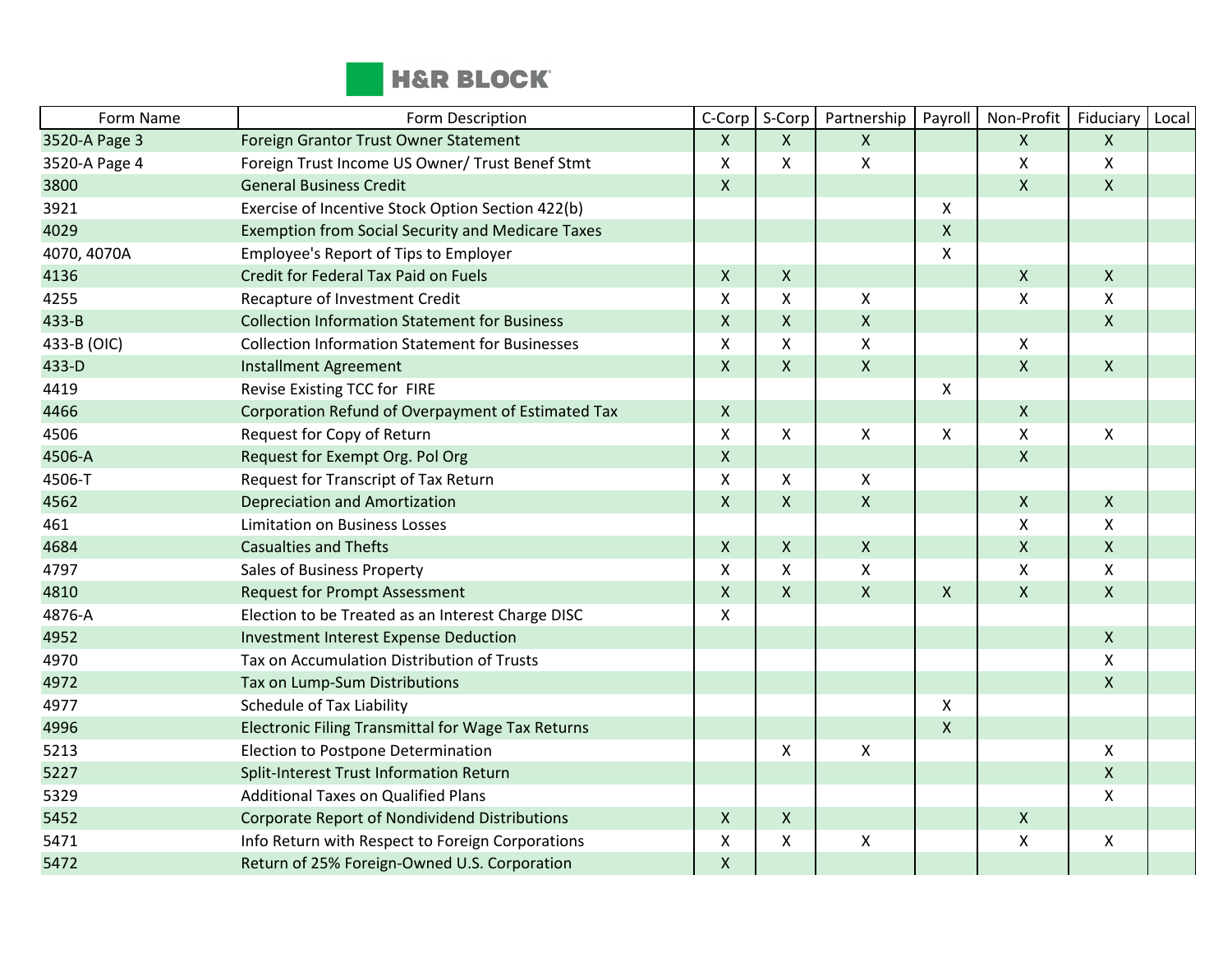

| Form Name    | Form Description                                        | C-Corp             | S-Corp             | Partnership               | Payroll                   | Non-Profit                | Fiduciary          | Local |
|--------------|---------------------------------------------------------|--------------------|--------------------|---------------------------|---------------------------|---------------------------|--------------------|-------|
| 5498         | <b>IRA Contribution Information</b>                     |                    |                    |                           | X                         |                           |                    |       |
| 5578         | Private School Exempt from Federal Tax                  |                    |                    |                           |                           | $\pmb{\mathsf{X}}$        |                    |       |
| 56           | Notice Concerning Fiduciary Relationship                |                    |                    |                           |                           |                           | $\pmb{\mathsf{X}}$ |       |
| $56-F$       | Fiduciary Relationship of Financial Institution         |                    |                    |                           |                           |                           | $\pmb{\mathsf{X}}$ |       |
| 5695         | <b>Residential Energy Credits</b>                       |                    |                    |                           |                           |                           | X                  |       |
| 5713         | <b>International Boycott Report</b>                     | $\mathsf{X}$       | X                  | $\mathsf{X}$              |                           | $\pmb{\mathsf{X}}$        | $\mathsf{X}$       |       |
| 5735         | American Samoa Economic Development Credit              | $\pmb{\times}$     |                    |                           |                           | $\boldsymbol{\mathsf{X}}$ |                    |       |
| 5754         | Statement by Person(s) Receiving Gambling Winnings      |                    |                    |                           | $\pmb{\mathsf{X}}$        |                           |                    |       |
| 5768         | Expenditures to Influence Legislation                   | $\mathsf{x}$       |                    |                           |                           | X                         |                    |       |
| 5884         | <b>Work Opportunity Credit</b>                          | $\pmb{\times}$     | X                  | $\boldsymbol{\mathsf{X}}$ |                           | $\pmb{\mathsf{X}}$        | $\mathsf{X}$       |       |
| 5884-A       | <b>Employee Retention Credit</b>                        |                    | X                  | X                         |                           | Χ                         | X                  |       |
| 5884-C       | Work Opportunity Cr Tax-Exempt Org Hiring Veterans      |                    |                    |                           | $\mathsf{X}$              | $\pmb{\mathsf{X}}$        | $\mathsf{X}$       |       |
| 5884-D       | <b>Employee Retention Credit Certain Tax-Exempt Org</b> |                    |                    |                           | $\pmb{\chi}$              | $\pmb{\mathsf{X}}$        | $\pmb{\mathsf{X}}$ |       |
| 6198         | <b>At-Risk Limitations</b>                              | $\mathsf{X}$       |                    |                           |                           | $\pmb{\mathsf{X}}$        | $\mathsf{X}$       |       |
| 6252         | Installment Sale Income                                 | X                  | X                  | X                         |                           | X                         | X                  |       |
| 6478         | <b>Biofuel Producer Credit</b>                          | $\mathsf{X}$       | X                  | $\mathsf{X}$              |                           | $\pmb{\mathsf{X}}$        | $\mathsf{X}$       |       |
| 656          | Offer in Compromise                                     | X                  | X                  |                           | X                         | $\boldsymbol{\mathsf{X}}$ | X                  |       |
| 673          | Exemption from Withhold on Foreign Earned Income        |                    |                    |                           | $\mathsf{X}$              |                           |                    |       |
| 6734         | Waiver of Restrictions on Assessment                    | X                  | X                  | X                         |                           | X                         | X                  |       |
| 6765         | <b>Credit for Increasing Research Activities</b>        | $\pmb{\times}$     | $\pmb{\mathsf{X}}$ | $\pmb{\mathsf{X}}$        | $\pmb{\mathsf{X}}$        | $\pmb{\mathsf{X}}$        | $\mathsf{X}$       |       |
| 6781         | Gains and Losses From Section 1256                      | X                  | X                  | X                         |                           | X                         | X                  |       |
| 7004         | Extension to File Business, Information, and Other      | $\pmb{\mathsf{X}}$ | X                  | $\pmb{\times}$            | $\boldsymbol{\mathsf{X}}$ | $\pmb{\mathsf{X}}$        | $\mathsf{X}$       |       |
| 706-GS(D-1)  | Distribution - Generation-Skipping Trust                |                    |                    |                           |                           |                           | $\pmb{\mathsf{X}}$ |       |
| 706-GS(T)    | Generation-Skipping Tax Return for Terminations         |                    |                    |                           |                           |                           | $\pmb{\mathsf{X}}$ |       |
| 706-QDT      | <b>Estate Tax Return for Qualified Domestic Trusts</b>  |                    |                    |                           |                           |                           | X                  |       |
| 7200 (04/21) | Advance Payment Employer Credits Due to COVID-19        |                    |                    |                           | $\pmb{\chi}$              |                           |                    |       |
| 8023         | Corp Elections Making Qualified Stock Purchases         | Х                  |                    |                           |                           |                           |                    |       |
| 8027         | Employer's Annual Return of Tip Income                  |                    |                    |                           | $\pmb{\mathsf{X}}$        |                           |                    |       |
| 8027-T       | Transmittal of Employer's Return of Tip Income          |                    |                    |                           | $\boldsymbol{\mathsf{X}}$ |                           |                    |       |
| 8038         | Return for Tax-Exempt Private Activity Bond Issues      |                    |                    |                           |                           | $\pmb{\mathsf{X}}$        |                    |       |
| 8038-CP      | Return for Credit Payments to Issuers of Bonds          |                    |                    |                           |                           | Χ                         |                    |       |
| 8038-G       | Return for Tax-Exempt Governmental Bonds                |                    |                    |                           |                           | $\pmb{\mathsf{X}}$        |                    |       |
| 8038-GC      | Small Tax-Exempt Governmental Bond Issue                |                    |                    |                           |                           | $\pmb{\mathsf{X}}$        |                    |       |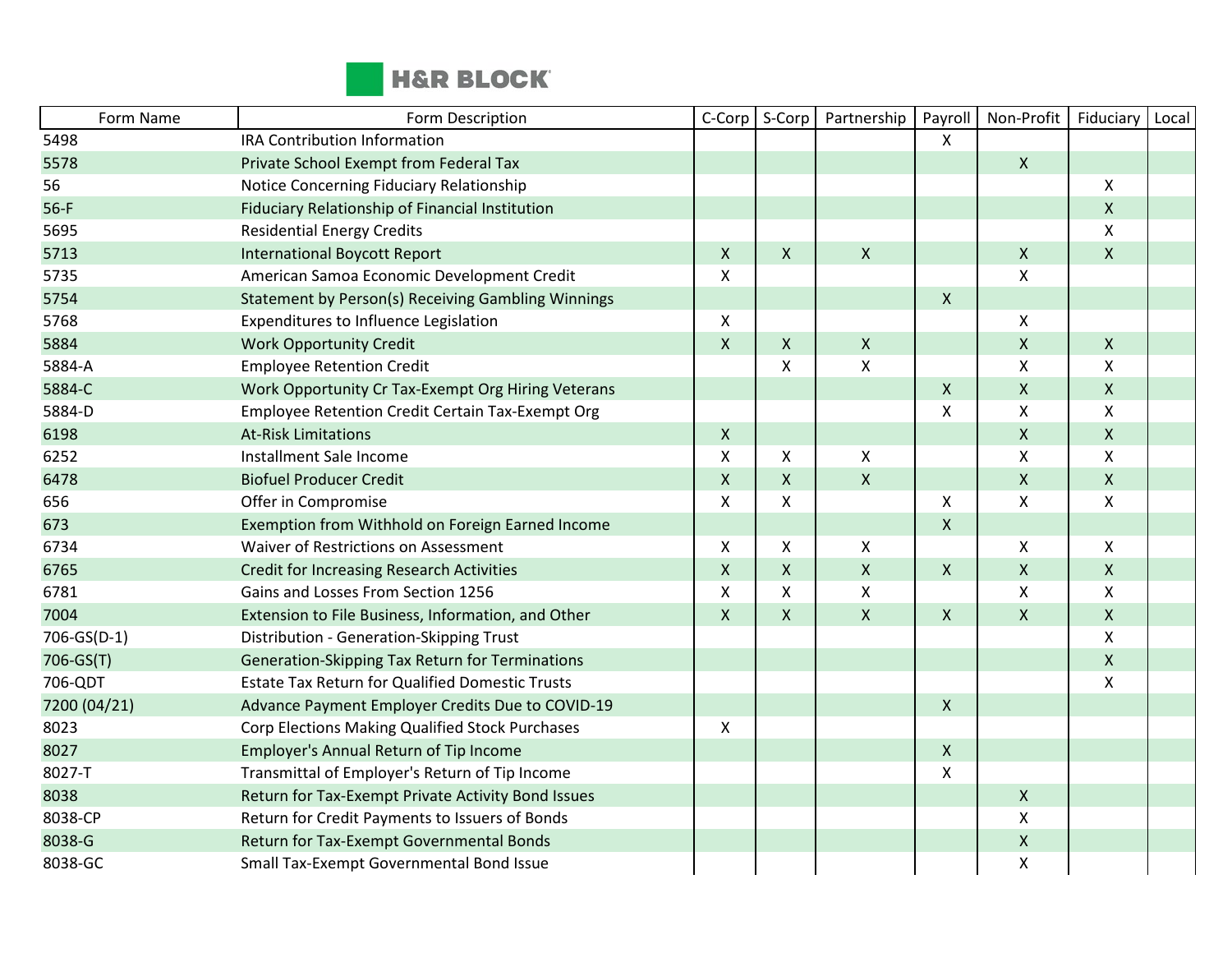

| Form Name    | Form Description                                    | C-Corp             | S-Corp       | Partnership        | Payroll      | Non-Profit         | Fiduciary        | Local |
|--------------|-----------------------------------------------------|--------------------|--------------|--------------------|--------------|--------------------|------------------|-------|
| 8038-R       | <b>Request for Recovery of Overpayments</b>         |                    |              |                    |              | $\mathsf{X}$       |                  |       |
| 8038-T       | Arbitrage Rebate, Yield Reduction and Penalty       |                    |              |                    |              | Χ                  |                  |       |
| 8038-TC      | <b>Information Return for Tax Credit Bonds</b>      |                    |              |                    |              | $\pmb{\mathsf{X}}$ |                  |       |
| 8050         | Direct Deposit of Corporate Tax Refund              | X                  | X            |                    |              |                    |                  |       |
| 8082         | Notice of Inconsistent Treatment or (AAR)           | X                  | $\mathsf{X}$ | $\pmb{\mathsf{X}}$ |              | $\pmb{\times}$     | $\mathsf{X}$     |       |
| 8233         | Exemption from W/H on Compensation of NR Alien      |                    |              |                    | X            |                    |                  |       |
| 8274         | Churches Exemption from SS and Medicare Taxes       |                    |              |                    | $\mathsf X$  | $\mathsf X$        |                  |       |
| 8275         | <b>Disclosure Statement</b>                         | X                  | X            | X                  |              | X                  | $\mathsf{X}$     |       |
| 8275-R       | <b>Regulation Disclosure Statement</b>              | $\pmb{\mathsf{X}}$ | $\mathsf{X}$ | $\pmb{\mathsf{X}}$ |              | $\pmb{\times}$     | $\mathsf{X}$     |       |
| 8281         | Publicly Offered Original Issue Discount Return     | Χ                  | X            |                    |              | X                  |                  |       |
| 8282         | Donee Information (Disposition Donated Property)    | $\pmb{\mathsf{X}}$ |              |                    |              | $\pmb{\times}$     |                  |       |
| 8283         | Noncash Charitable Contributions                    | X                  | X            | X                  |              | Χ                  |                  |       |
| 8283-V       | Payment Voucher for Filing Fee                      | $\pmb{\mathsf{X}}$ | $\mathsf{X}$ | $\mathsf{X}$       |              | $\sf X$            | $\mathsf{X}$     |       |
| 8288         | Dispositions by Foreign Persons of U.S. Property    | Χ                  | X            | X                  |              |                    | $\boldsymbol{X}$ |       |
| 8288-A       | Withholding on Dispositions by Foreign Persons      | $\pmb{\mathsf{X}}$ | $\mathsf{X}$ | $\mathsf{X}$       |              |                    | $\mathsf{X}$     |       |
| 8288-B       | Application for Withholding by Foreign Persons      | X                  | X            | X                  |              |                    | $\mathsf{X}$     |       |
| 8300 (08/14) | Report of Cash Payments Over \$10,000               | $\pmb{\mathsf{X}}$ | X            | $\mathsf{X}$       |              | $\pmb{\times}$     |                  |       |
| 8302         | Electronic Deposit of Tax Refund \$1Million or More | X                  | X            |                    |              |                    |                  |       |
| 8308         | Report of Sale/Exchange of Partnership Interests    |                    |              | $\mathsf{X}$       |              |                    |                  |       |
| 8316         | Refund of Social Security Tax Erroneously Withheld  |                    |              |                    | X            |                    |                  |       |
| 8404         | Interest on DISC Deferred Tax Liability             | X                  |              |                    |              |                    | $\mathsf{X}$     |       |
| 843          | Claim for Refund and Request for Abatement          | X                  |              |                    | X            | Χ                  |                  |       |
| 8453-C       | Corporation Tax Declaration for e-File Return       | $\mathsf{X}$       |              |                    |              |                    |                  |       |
| 8453-EMP     | Employ Tax Declaration for an IRS e-file Return     |                    |              |                    | X            |                    |                  |       |
| 8453-EO      | <b>Exempt Organization Declaration for e-file</b>   | Χ                  |              |                    |              | $\mathsf X$        |                  |       |
| 8453-FE      | Estate or Trust Declaration for e-file Return       |                    |              |                    |              |                    | $\mathsf{X}$     |       |
| 8453-1       | Foreign Corporation Declaration for e-file Return   | $\mathsf{X}$       |              |                    |              |                    |                  |       |
| 8453-PE      | Partnership Declaration for e-File Return           |                    |              | $\pmb{\mathsf{X}}$ |              |                    |                  |       |
| 8453-S       | S Corporation Tax Declaration for e-File Return     |                    | $\mathsf{X}$ |                    |              |                    |                  |       |
| 8453-TE      | Tax Exempt Entity Declaration/Sign Efile            |                    |              |                    |              | X                  |                  |       |
| 8508         | Waiver to File Information Returns Electronically   |                    |              |                    | $\mathsf{X}$ |                    |                  |       |
| 851          | <b>Affiliations Schedule</b>                        | X                  | x            |                    |              | X                  |                  |       |
| 8546         | Claim for Reimbursement of Bank Charges             | $\pmb{\mathsf{X}}$ | $\mathsf X$  | $\pmb{\mathsf{X}}$ |              | $\pmb{\mathsf{X}}$ | $\mathsf{X}$     |       |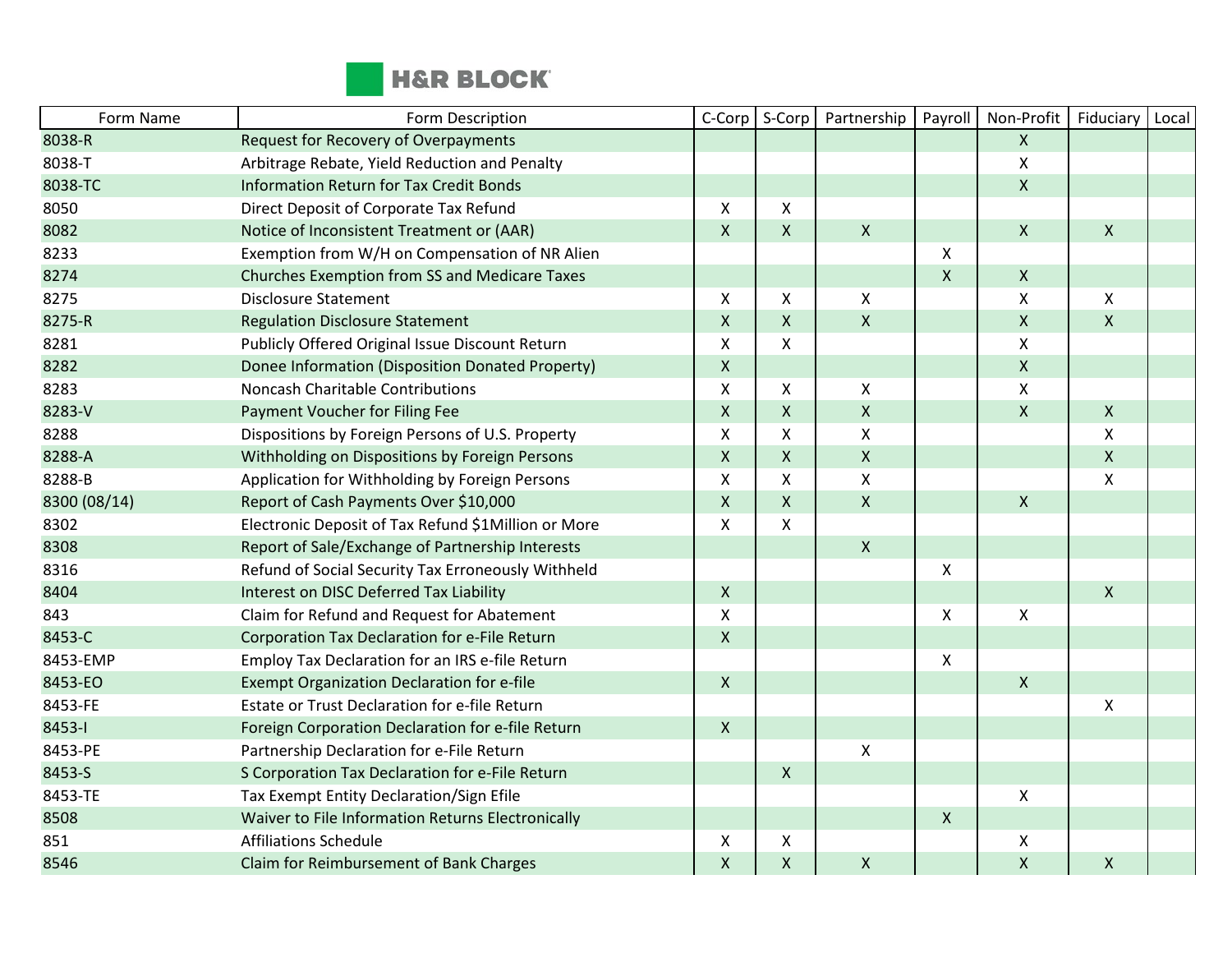

| Form Name | Form Description                                   | C-Corp             | S-Corp             | Partnership        | Payroll            | Non-Profit         | Fiduciary    | Local |
|-----------|----------------------------------------------------|--------------------|--------------------|--------------------|--------------------|--------------------|--------------|-------|
| 8582      | Passive Activity Loss Limitations                  |                    |                    |                    |                    |                    | X            |       |
| 8582-CR   | <b>Passive Activity Credit Limitations</b>         |                    |                    |                    |                    |                    | X            |       |
| 8586      | Low-Income Housing Credit                          | X                  | X                  | X                  |                    | X                  | X            |       |
| 8594      | <b>Asset Acquisition Statement</b>                 | $\mathsf{x}$       | $\mathsf{X}$       | $\pmb{\mathsf{X}}$ |                    | $\pmb{\mathsf{X}}$ | $\mathsf{X}$ |       |
| 8609      | Low-Income Housing Credit Allocation               | X                  | X                  | $\pmb{\times}$     |                    | $\pmb{\mathsf{X}}$ | X            |       |
| 8609-A    | Annual Statement for Low-Income Housing Credit     | $\mathsf{x}$       | $\mathsf X$        | $\pmb{\times}$     |                    | $\pmb{\mathsf{X}}$ | $\mathsf{X}$ |       |
| 8610      | Annual Low-Income Housing Credit Agencies Report   | X                  | Χ                  | $\pmb{\times}$     |                    | X                  | X            |       |
| 8611      | Recapture of Low-Income Housing Credit             | $\mathsf{X}$       | $\mathsf{X}$       | $\mathsf{X}$       |                    | $\pmb{\mathsf{X}}$ | X            |       |
| 8612      | Return of Excise Tax - Undistributed Income        | X                  |                    |                    |                    |                    |              |       |
| 8613      | Return of Excise Tax - Undistributed Income        | $\mathsf X$        |                    |                    |                    |                    |              |       |
| 8621      | Shareholder of a Passive Foreign Investment Return | X                  | X                  | $\mathsf{X}$       |                    | X                  | X            |       |
| 8621-A    | Shareholder Election to End as a Passive Foreign   | $\pmb{\mathsf{X}}$ | X                  | $\pmb{\times}$     |                    | $\pmb{\mathsf{X}}$ | X            |       |
| 8626      | Agreement to Rescind Notice of Deficiency          | X                  | Χ                  |                    |                    |                    | X            |       |
| 8655      | <b>Reporting Agent Authorization</b>               | $\mathsf X$        |                    |                    | $\pmb{\mathsf{X}}$ |                    |              |       |
| 8693      | Low-Income Housing Credit Disposition Bond         | $\pmb{\mathsf{X}}$ | X                  | X                  |                    | X                  | X            |       |
| 8697      | Interest Computation Under the Look-Back Method    | $\mathsf{X}$       | $\mathsf{X}$       | $\mathsf{X}$       |                    | $\pmb{\mathsf{X}}$ | $\mathsf{X}$ |       |
| 870-AD    | Offer to Waive Restrictions on Assessment          | X                  |                    |                    |                    | X                  |              |       |
| 8703      | Annual Certification Residential Rental Project    | $\pmb{\mathsf{X}}$ | $\mathsf X$        | $\pmb{\times}$     |                    | $\pmb{\mathsf{X}}$ | $\mathsf{X}$ |       |
| 8716      | Election to Have a Tax Year Other Than Required    | X                  | X                  | $\pmb{\times}$     |                    |                    |              |       |
| 8718      | User Fee for Exempt Organization Determination     | $\mathsf X$        |                    |                    |                    | $\pmb{\mathsf{X}}$ |              |       |
| 8752      | Required Payment or Refund Under Section 7519      |                    | X                  | $\pmb{\mathsf{X}}$ |                    |                    |              |       |
| 8801      | <b>Credit for Prior Year Minimum Tax</b>           |                    |                    |                    |                    | $\pmb{\mathsf{X}}$ | X            |       |
| 8802      | Application for US Residency Certification         | X                  | $\pmb{\mathsf{X}}$ | $\pmb{\mathsf{X}}$ |                    | Χ                  | X            |       |
| 8804      | Annual Return for Partnership Withholding Tax      |                    |                    | $\pmb{\times}$     |                    |                    |              |       |
| 8804-C    | Partner-Level Items to Reduce Sec 1446 Withholding |                    |                    | $\pmb{\times}$     |                    |                    |              |       |
| 8804-W    | Installment Payments of Section 1446 Tax           |                    |                    | $\mathsf{X}$       |                    |                    |              |       |
| 8805      | Foreign Partner's Section 1446 Withholding Tax     |                    |                    | $\pmb{\times}$     |                    |                    |              |       |
| 8806      | Return for Control or Change in Capital Structure  | $\mathsf{X}$       | $\mathsf X$        |                    |                    | $\pmb{\mathsf{X}}$ |              |       |
| 8809      | Extension of Time to File Information Returns      |                    |                    |                    | X                  |                    |              |       |
| 8809-l    | App for Extension of Time to File FATCA Form 8966  | $\mathsf{X}$       | Χ                  | $\pmb{\times}$     |                    |                    |              |       |
| 8810      | Corporate Passive Activity Loss/Credit Limitations | X                  | X                  |                    |                    | $\pmb{\mathsf{X}}$ |              |       |
| 8811      | <b>Information Return for REMICs</b>               | $\mathsf{X}$       | $\pmb{\times}$     | $\pmb{\times}$     |                    |                    | X            |       |
| 8813      | Partnership Withholding Tax Payment Voucher (1446) |                    |                    | $\pmb{\mathsf{X}}$ |                    |                    |              |       |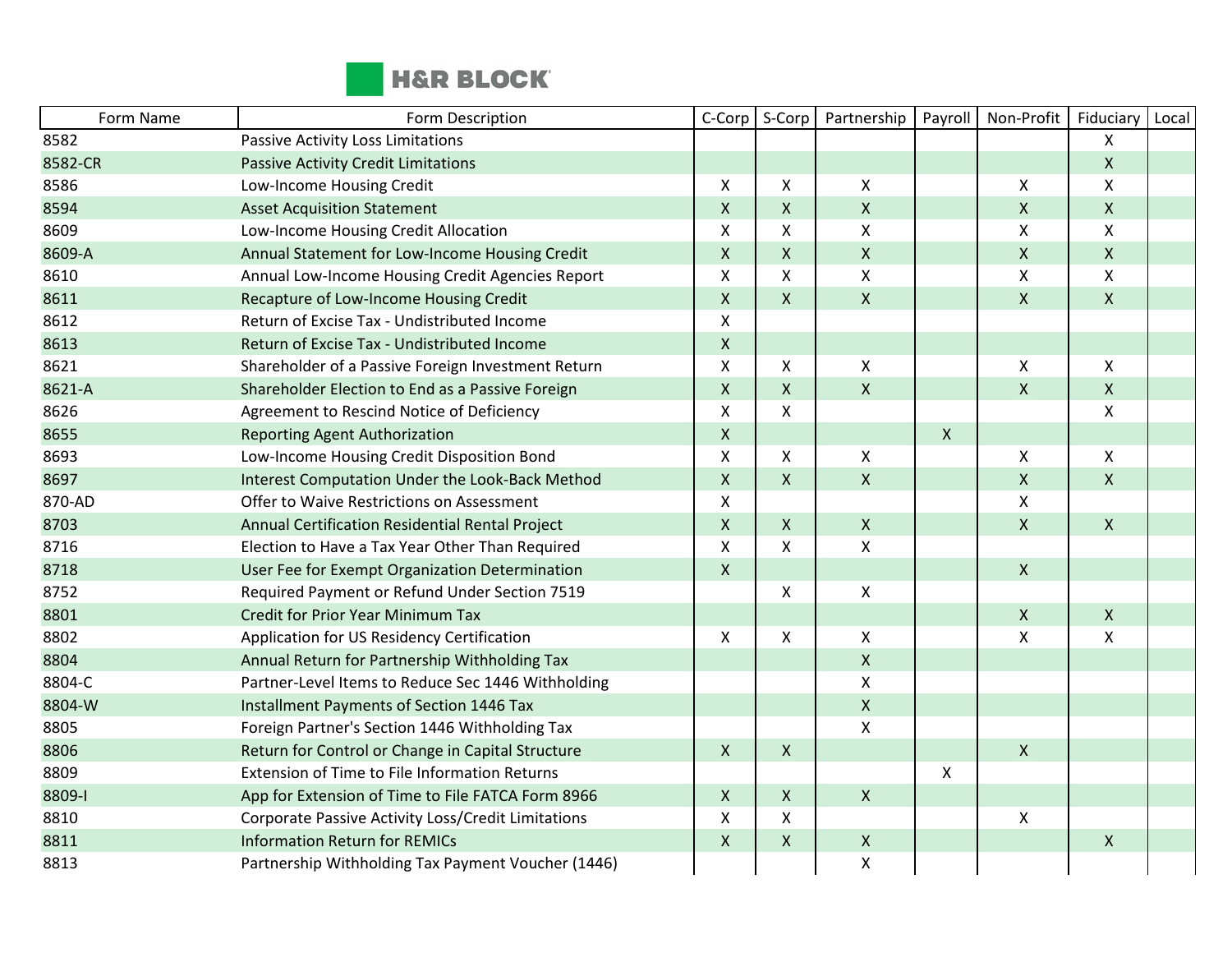

| Form Name | Form Description                                        | C-Corp             | S-Corp             | Partnership               | Payroll     | Non-Profit         | Fiduciary      | Local |
|-----------|---------------------------------------------------------|--------------------|--------------------|---------------------------|-------------|--------------------|----------------|-------|
| 8816      | Special Loss Discount Account for Insurance Co          | $\mathsf{X}$       |                    |                           |             |                    |                |       |
| 8820      | Orphan Drug Credit                                      | X                  | X                  | X                         |             | X                  | X              |       |
| 8821      | <b>Tax Information Authorization</b>                    | $\mathsf X$        | $\pmb{\mathsf{X}}$ | $\pmb{\times}$            | $\mathsf X$ | $\pmb{\mathsf{X}}$ | $\mathsf{X}$   |       |
| 8822-B    | Change of Address or Responsible Party - Business       | X                  | X                  | $\mathsf{X}$              | X           | Χ                  | Χ              |       |
| 8823      | Low-Income Housing Credit Agencies                      | $\mathsf X$        | X                  | $\mathsf{X}$              |             | $\pmb{\mathsf{X}}$ | X              |       |
| 8824      | Like-Kind Exchanges                                     | X                  | X                  | $\mathsf{X}$              |             | X                  | X              |       |
| 8825      | Rental Real Estate Income and Expenses                  |                    | $\mathsf{X}$       | $\mathsf{X}$              |             |                    |                |       |
| 8826      | <b>Disabled Access Credit</b>                           | X                  | X                  | $\mathsf{X}$              |             | X                  | X              |       |
| 8827      | Credit for Prior Year Minimum Tax - Corporations        | $\mathsf X$        |                    |                           |             | $\pmb{\mathsf{X}}$ |                |       |
| 8832      | <b>Entity Classification Election</b>                   | X                  | X                  | X                         |             | Χ                  |                |       |
| 8833      | <b>Treaty-Based Return Position Disclosure</b>          | $\mathsf{X}$       | X                  |                           |             |                    |                |       |
| 8834      | Qualified Electric Vehicle Credit                       | X                  | Χ                  | X                         |             | X                  | X              |       |
| 8835      | Renewable Electricity and Coal Production Credit        | $\pmb{\mathsf{X}}$ | $\pmb{\mathsf{X}}$ | $\pmb{\times}$            |             | $\pmb{\mathsf{X}}$ | $\mathsf{X}$   |       |
| 8838      | Consent to Extend the Time to Assess Tax Under 367      | X                  | X                  |                           |             |                    | X              |       |
| 8838-P    | Consent To Extend the Time To Assess Tax                | $\mathsf{X}$       |                    |                           |             |                    | Χ              |       |
| 8842      | Election to Use Different Period for Estimated Tax      | X                  | X                  | X                         |             |                    |                |       |
| 8844      | <b>Empowerment Zone Employment Credit</b>               | $\mathsf X$        | $\mathsf{X}$       | $\mathsf{X}$              |             | X                  | $\mathsf{X}$   |       |
| 8845      | Indian Employment Credit                                | X                  | X                  | $\boldsymbol{\mathsf{X}}$ |             | X                  | X              |       |
| 8846      | Credit for Employer Taxes Paid on Employee Tips         | $\mathsf{X}$       | X                  | $\mathsf{X}$              |             | $\pmb{\mathsf{X}}$ | X              |       |
| 8848      | <b>Extend the Time to Assess Branch Profits</b>         | X                  |                    |                           |             |                    |                |       |
| 8849      | Claim Refund Excise Taxes - Sch 1,2,3,5,6,8             | $\mathsf{X}$       | $\mathsf{X}$       | $\mathsf{X}$              |             | X                  |                |       |
| 8850      | Pre-Screening Notice and Certification Request          | X                  | X                  | $\pmb{\times}$            |             | $\pmb{\mathsf{X}}$ | X              |       |
| 8855      | Election to Treat a Revocable Trust as an Estate        |                    |                    |                           |             |                    | $\overline{X}$ |       |
| 8858      | U.S. Persons with Foreign Disregarded Entities          | X                  | X                  | $\mathsf{X}$              |             | X                  | X              |       |
| 8864      | <b>Biodiesel and Renewable Diesel Fuels Credit</b>      | $\pmb{\mathsf{X}}$ | $\pmb{\mathsf{X}}$ | $\pmb{\mathsf{X}}$        |             | $\pmb{\mathsf{X}}$ | $\mathsf{X}$   |       |
| 8865      | U.S. Foreign Partnership Return (stand alone)           | X                  | X                  | $\mathsf{X}$              |             | $\pmb{\mathsf{X}}$ | X              |       |
| 8866      | Interest Computation Under the Look-Back Method         | $\mathsf{X}$       | $\mathsf{X}$       | $\mathsf{X}$              |             | Χ                  | X              |       |
| 8868      | Extension of Time to File an Exempt Organization        |                    |                    |                           |             | $\pmb{\mathsf{X}}$ | Χ              |       |
| 8869      | Qualified Subchapter S Subsidiary Election              | $\mathsf{X}$       | $\mathsf{X}$       |                           |             |                    |                |       |
| 8873      | <b>Extraterritorial Income Exclusion</b>                | X                  | X                  | X                         |             | X                  | X              |       |
| 8874      | <b>New Markets Credit</b>                               | $\mathsf{X}$       | $\mathsf{X}$       | $\mathsf{X}$              |             | $\pmb{\mathsf{X}}$ | $\mathsf{X}$   |       |
| 8875      | <b>Taxable REIT Subsidiary Election</b>                 | X                  |                    |                           |             |                    |                |       |
| 8876      | <b>Excise Tax on Structured Settlement Transactions</b> | $\mathsf{X}$       | $\pmb{\mathsf{X}}$ | $\pmb{\mathsf{X}}$        |             | $\pmb{\mathsf{X}}$ |                |       |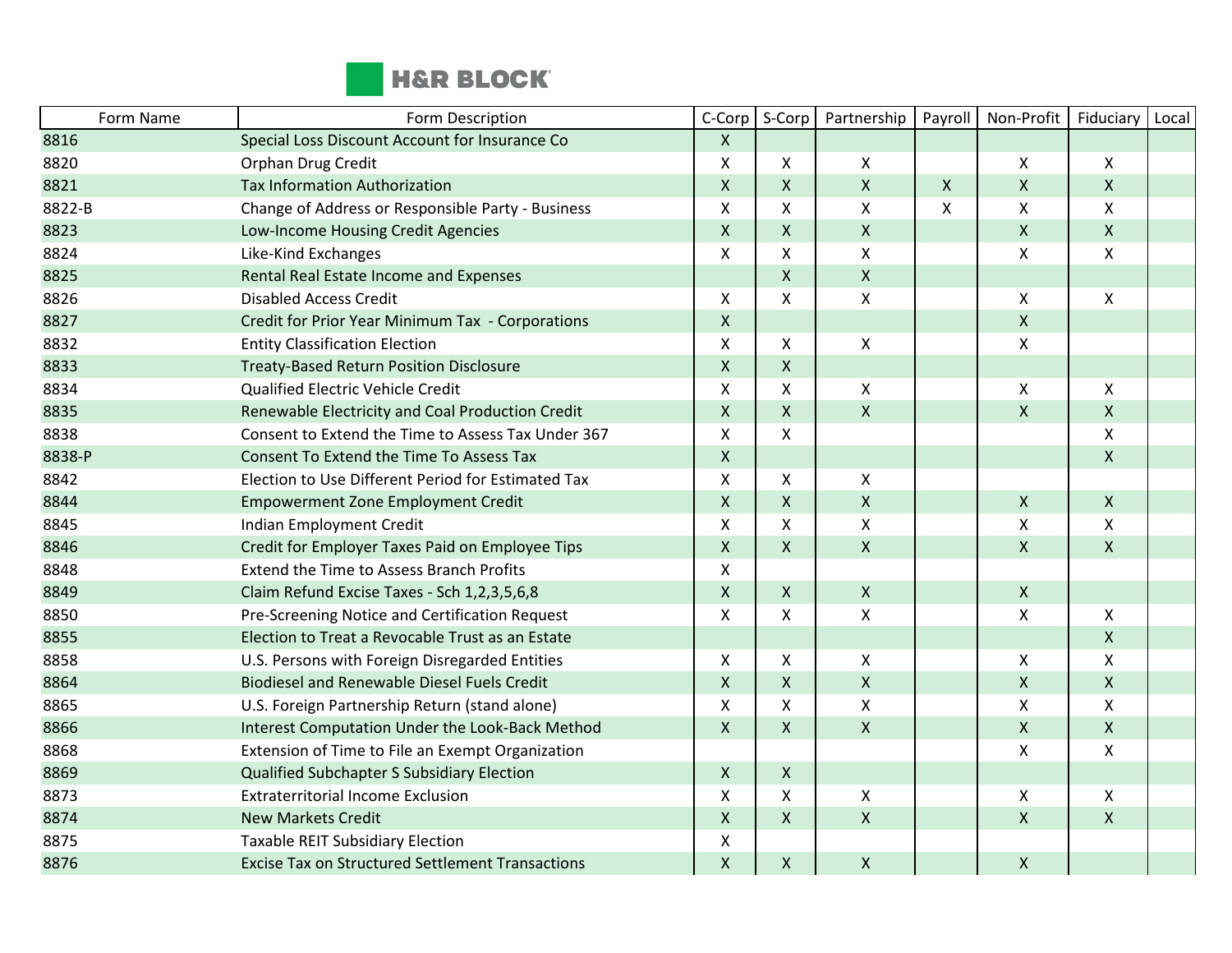

| Form Name        | Form Description                                     | C-Corp             | S-Corp             | Partnership        | Payroll | Non-Profit                | Fiduciary                 | Local |
|------------------|------------------------------------------------------|--------------------|--------------------|--------------------|---------|---------------------------|---------------------------|-------|
| 8878-A           | E-File Electronic Funds Withdrawal Authorization     | X                  | X                  | X                  |         | X                         | X                         |       |
| 8879-C           | E-File Signature Authorization for 1120              | $\mathsf{X}$       |                    |                    |         |                           |                           |       |
| 8879-EMP (02/17) | IRS e-file Signature Auth 940/941/943/944/945        |                    |                    |                    | X       |                           |                           |       |
| 8879-EO          | E-File Signature Authorization for 990 or 1120-POL   | $\mathsf{X}$       |                    |                    |         | $\pmb{\times}$            |                           |       |
| 8879-F           | E-File Signature Authorization for 1041              |                    |                    |                    |         |                           | $\boldsymbol{\mathsf{X}}$ |       |
| 8879-1           | E-File Signature Authorization for 1120-F            | $\mathsf{X}$       |                    |                    |         |                           |                           |       |
| 8879-PE          | E-File Signature Authorization for 1065              |                    |                    | X                  |         |                           |                           |       |
| 8879-S           | E-File Signature Authorization for 1120S             |                    | $\pmb{\mathsf{X}}$ |                    |         |                           |                           |       |
| 8881             | Credit for Small Employer Pension Plan               | X                  | X                  | X                  |         | $\boldsymbol{\mathsf{X}}$ | $\mathsf{X}$              |       |
| 8882             | Credit for Employer-Provided Childcare               | $\pmb{\mathsf{X}}$ | X                  | $\pmb{\mathsf{X}}$ |         | $\pmb{\mathsf{X}}$        | $\mathsf{X}$              |       |
| 8883             | <b>Asset Allocation Statement</b>                    | X                  | Χ                  |                    |         |                           |                           |       |
| 8886             | <b>Reportable Transaction Disclosure Statement</b>   | $\mathsf{X}$       | X                  | $\mathsf{X}$       |         | $\pmb{\times}$            | $\mathsf{X}$              |       |
| 8893             | Election of Partnership Level Tax Treatment          |                    |                    | $\pmb{\mathsf{X}}$ |         |                           |                           |       |
| 8894             | Request to Revoke Partnership Level Tax Treatment    |                    |                    | $\pmb{\times}$     |         |                           |                           |       |
| 8896             | Low Sulfur Diesel Fuel Production Credit             | X                  | X                  | X                  |         | Χ                         | X                         |       |
| 8900             | Qualified Railroad Track Maintenance Credit          | $\mathsf{X}$       | X                  | $\mathsf{X}$       |         | $\mathsf{X}$              | $\mathsf{X}$              |       |
| 8902             | Alternative Tax on Qualifying Shipping Activities    | X                  |                    |                    |         |                           |                           |       |
| 8903             | <b>Domestic Production Activities Deduction</b>      | $\mathsf{X}$       | $\mathsf{X}$       | $\mathsf{X}$       |         | $\pmb{\mathsf{X}}$        | $\mathsf{X}$              |       |
| 8904             | Credit for Oil and Gas Production - Marginal Wells   | X                  | X                  | X                  |         | Χ                         | $\mathsf{X}$              |       |
| 8906             | <b>Distilled Spirits Credit</b>                      | $\mathsf{X}$       | $\pmb{\mathsf{X}}$ | $\pmb{\mathsf{X}}$ |         | $\pmb{\mathsf{X}}$        | $\pmb{\times}$            |       |
| 8908             | <b>Energy Efficient Home Credit</b>                  | X                  | X                  | X                  |         | X                         | X                         |       |
| 8910             | Alternative Motor Vehicle Credit                     | $\mathsf{X}$       | X                  | $\mathsf X$        |         | X                         | $\mathsf{X}$              |       |
| 8911             | Alternative Fuel Vehicle Refueling Property Credit   | X                  | X                  | $\pmb{\mathsf{X}}$ |         | $\pmb{\mathsf{X}}$        | X                         |       |
| 8912             | <b>Credit to Holders of Tax Credit Bonds</b>         | $\mathsf{X}$       | $\mathsf{X}$       | $\mathsf{X}$       |         | $\boldsymbol{\mathsf{X}}$ | $\mathsf{X}$              |       |
| 8916             | Reconciliation of Sch M-3 Income for Mixed Groups    | X                  |                    |                    |         |                           |                           |       |
| 8916-A           | Supplemental Attachment to Schedule M-3              | $\mathsf{X}$       | X                  | $\mathsf{X}$       |         |                           |                           |       |
| 8918             | <b>Material Advisor Disclosure Statement</b>         | X                  | X                  | $\pmb{\mathsf{X}}$ |         | Χ                         | $\mathsf{X}$              |       |
| 8922             | Third-Party Sick Pay Recap                           |                    |                    |                    | X       |                           |                           |       |
| 8923             | Mine Rescue Team Training Credit                     | X                  | X                  | X                  |         | Χ                         | $\mathsf{X}$              |       |
| 8924             | <b>Excise Tax on Geothermal or Mineral Interests</b> | $\pmb{\mathsf{X}}$ | X                  | $\pmb{\mathsf{X}}$ |         | $\pmb{\mathsf{X}}$        | $\mathsf{X}$              |       |
| 8925             | Report of Employer-Owned Life Insurance Contracts    | X                  | Χ                  | X                  |         | X                         | $\mathsf{X}$              |       |
| 8931             | <b>Agricultural Chemicals Security Credit</b>        | $\mathsf{X}$       | $\mathsf{X}$       | $\mathsf{X}$       |         | Χ                         | $\mathsf{X}$              |       |
| 8932             | Credit for Employer Differential Wage Payments       | X                  | X                  | $\mathsf{x}$       |         | X                         | X                         |       |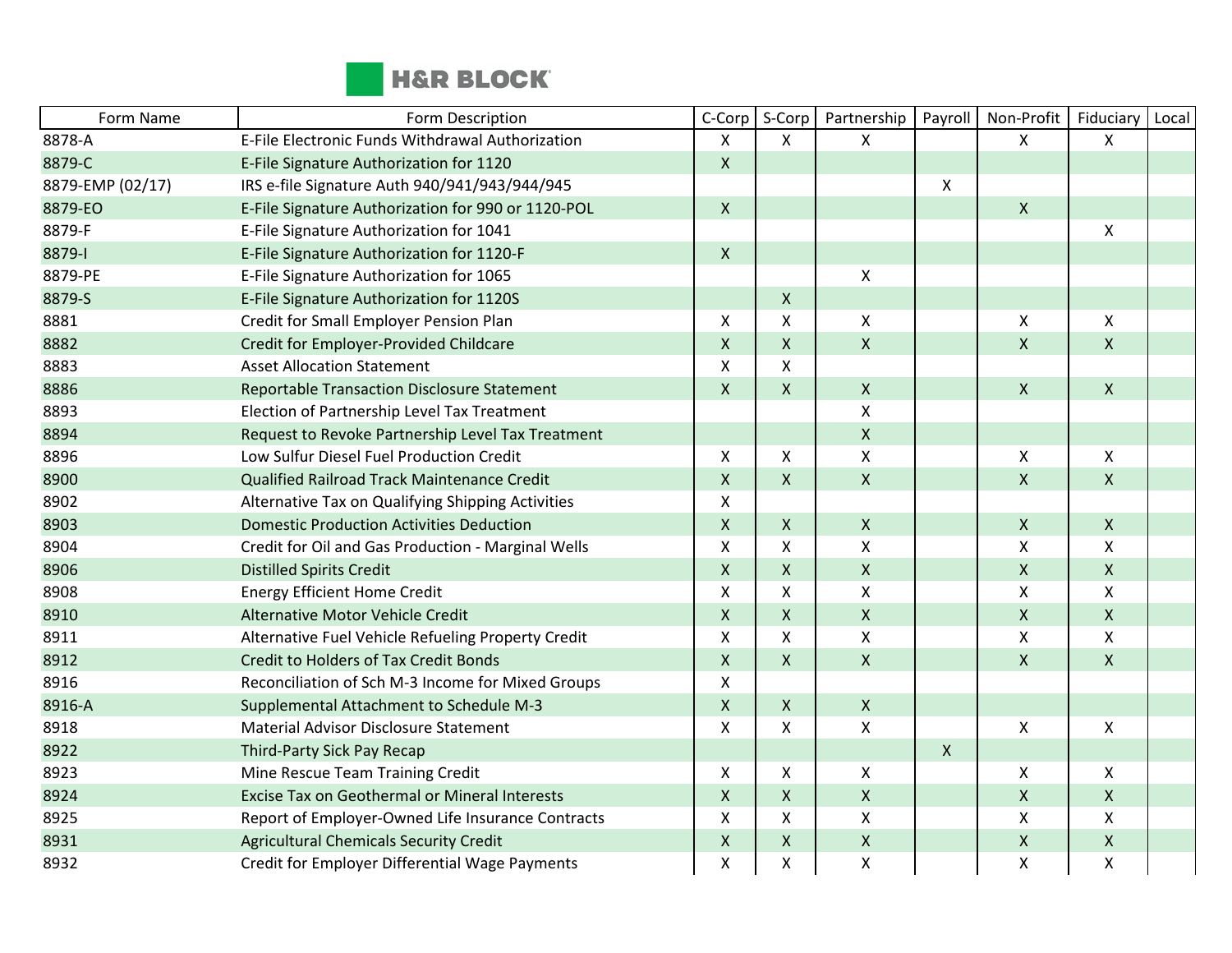

| Form Name              | Form Description                                        | C-Corp             | S-Corp         | Partnership        | Payroll            | Non-Profit         | <b>Fiduciary</b>          | Local |
|------------------------|---------------------------------------------------------|--------------------|----------------|--------------------|--------------------|--------------------|---------------------------|-------|
| 8933                   | <b>Carbon Oxide Sequestration Credit</b>                | $\mathsf{X}$       | X              | $\mathsf{X}$       |                    | $\pmb{\mathsf{X}}$ | $\mathsf{X}$              |       |
| 8936                   | Qualified Plug-in Electric Drive Motor Vehicle Cr       | X                  | X              | $\pmb{\mathsf{X}}$ |                    | X                  | X                         |       |
| 8938                   | <b>Statement of Specified Foreign Financial Assets</b>  | X                  | X              | $\mathsf{X}$       |                    |                    | $\mathsf{X}$              |       |
| 8941                   | Credit for Small Employer Health Insurance Premium      | X                  | X              | $\pmb{\mathsf{X}}$ |                    | X                  | $\mathsf{X}$              |       |
| 8944                   | Preparer e-File Hardship Waiver Request                 |                    |                |                    |                    |                    | $\mathsf{X}$              |       |
| 8945                   | PTIN Application Due to Religious Objection             | X                  | X              | X                  | X                  | X                  | X                         |       |
| 8946                   | PTIN Application for Foreign Persons w/o SSN            | $\pmb{\mathsf{X}}$ | $\mathsf{X}$   | $\mathsf{x}$       | $\mathsf{x}$       | $\mathsf{x}$       | $\mathsf{X}$              |       |
| 8948                   | Preparer Explanation for Not Filing Electronically      |                    |                |                    |                    |                    | $\mathsf{X}$              |       |
| 8949                   | Sales and Other Dispositions of Capital Assets          | $\pmb{\mathsf{X}}$ | X              | $\mathsf X$        |                    | $\pmb{\mathsf{X}}$ | $\pmb{\times}$            |       |
| 8960                   | Net Investment Income Tax                               |                    |                |                    |                    |                    | $\mathsf{X}$              |       |
| 8966                   | <b>FATCA Report</b>                                     | X                  | X              | $\mathsf{X}$       |                    |                    | $\mathsf{X}$              |       |
| 8966-C                 | Cover Sheet for 8966 Paper Submissions                  | X                  | X              | $\mathsf{X}$       |                    |                    | X                         |       |
| 8974                   | <b>Small Business Increasing Research Activities</b>    |                    |                |                    | $\pmb{\mathsf{X}}$ |                    |                           |       |
| 8979                   | Partnership Rep Revocation/Designation/Resignation      |                    |                | X                  |                    |                    |                           |       |
| 8990                   | Limitation on Business Interest Expense 163(j)          | X                  | $\mathsf{X}$   | $\pmb{\mathsf{X}}$ |                    | $\pmb{\times}$     | $\mathsf{X}$              |       |
| 8991                   | <b>Base Erosion Payments Substantial Gross Receipts</b> | X                  |                |                    |                    |                    |                           |       |
| 8992                   | U.S. Shareholder Calculation of GILTI                   | $\pmb{\mathsf{X}}$ | $\pmb{\times}$ | $\mathsf X$        |                    | $\pmb{\mathsf{X}}$ | $\mathsf{X}$              |       |
| 8993                   | Section 250 Deduction for FDII and GILTI                | Χ                  |                |                    |                    |                    |                           |       |
| 8994                   | Employer Credit for Paid Family/Medical Leave           | $\pmb{\mathsf{X}}$ | $\mathsf{X}$   | $\mathsf{X}$       |                    | $\mathsf X$        | $\mathsf{X}$              |       |
| 8995, 8995A            | Qualified Business Income Deduction (Sec 199A)          |                    |                |                    |                    | X                  | $\mathsf{X}$              |       |
| 8996                   | <b>Qualified Opportunity Fund</b>                       | X                  | $\mathsf{X}$   | $\mathsf{X}$       |                    |                    |                           |       |
| 8997                   | Initial/Annual Statement QOF Investments                | Χ                  | Χ              | $\pmb{\mathsf{X}}$ |                    |                    | X                         |       |
| 907                    | Agreement To Extend the Time To Bring Suit              | $\pmb{\mathsf{X}}$ | X              |                    |                    |                    | $\mathsf{X}$              |       |
| 911                    | Request for Taxpayer Advocate Assistance                | X                  | X              |                    | X                  |                    | $\boldsymbol{\mathsf{X}}$ |       |
| 921                    | Consent to Extend Time to Assess Income Tax             | $\pmb{\mathsf{X}}$ | X              |                    |                    |                    |                           |       |
| $921-A$                | Consent Fixing Period of Limitation on Assessment       | X                  | X              | X                  |                    | X                  | $\boldsymbol{X}$          |       |
| $921 - 1$              | Consent Fixing Period of Limitation on Assessment       | $\mathsf{X}$       | X              | $\pmb{\mathsf{X}}$ |                    | $\pmb{\mathsf{X}}$ | $\mathsf{X}$              |       |
| 921-P                  | Consent Fixing Period of Limitation on Assessment       |                    |                | $\pmb{\mathsf{X}}$ |                    |                    |                           |       |
| 926                    | U.S. Transferor of Property to Foreign Corporation      | X                  | $\mathsf{X}$   | $\pmb{\mathsf{X}}$ |                    | $\pmb{\times}$     | $\mathsf{X}$              |       |
| 940                    | Employer's Annual Federal Unemployment Tax Return       |                    |                |                    | X                  |                    |                           |       |
| 940-C                  | <b>Employer Account Abstract</b>                        |                    |                |                    | X                  |                    |                           |       |
| 940-V                  | Payment Voucher Employer's Annual FUTA                  |                    |                |                    | Χ                  |                    |                           |       |
| 941-SS, 941-V(SS) 0621 | Employer's Quarterly Federal Return (Samoa, Guam)       |                    |                |                    | $\pmb{\mathsf{X}}$ |                    |                           |       |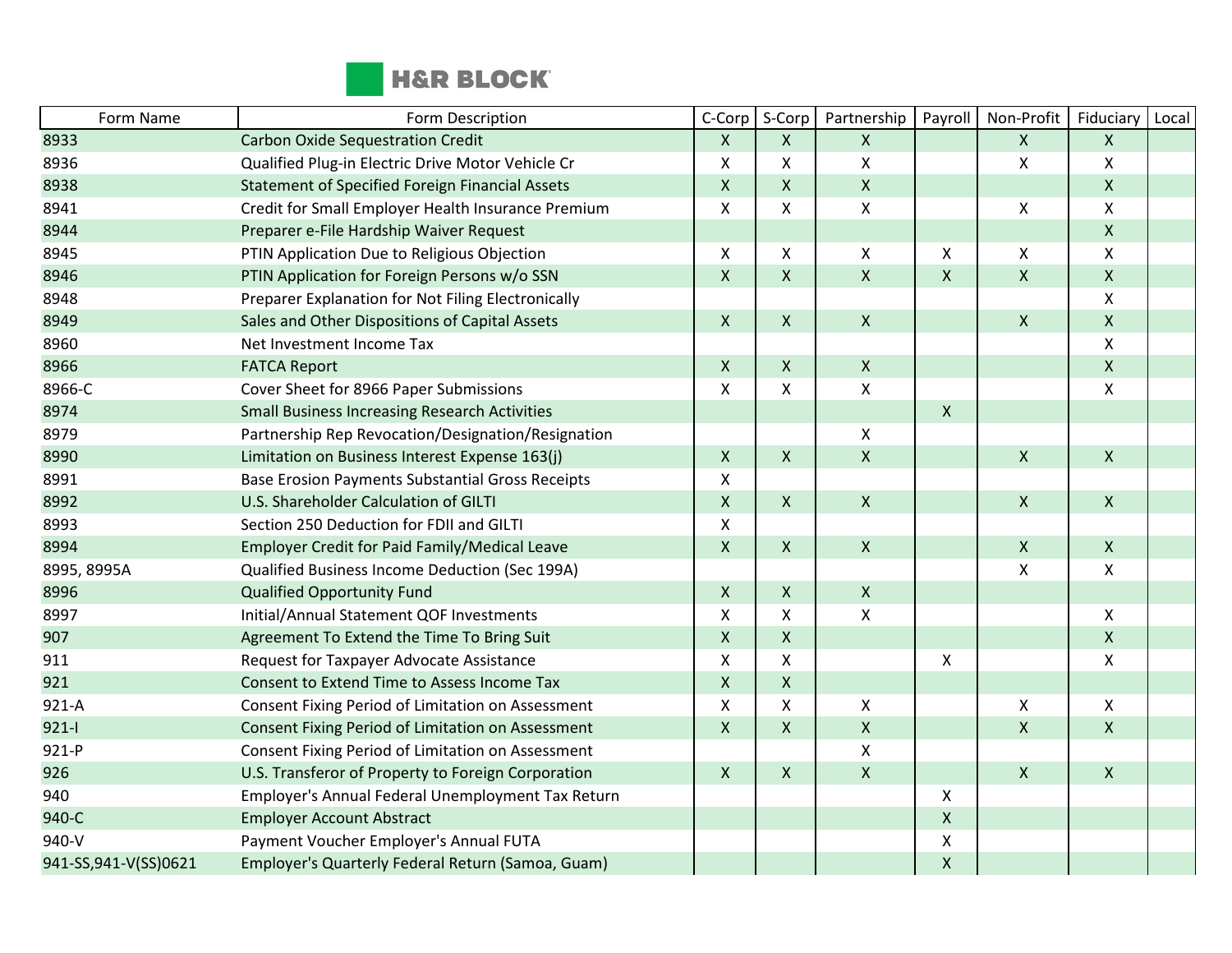

| Form Name                  | Form Description                                          | C-Corp       | S-Corp       | Partnership        | Payroll                   | Non-Profit         | Fiduciary                 | Local |
|----------------------------|-----------------------------------------------------------|--------------|--------------|--------------------|---------------------------|--------------------|---------------------------|-------|
| 941-V (06/21)              | Employer's Quarterly Federal Payment Voucher              |              |              |                    | $\boldsymbol{\mathsf{X}}$ |                    |                           |       |
| 941-X (07/21)              | Adjusted Employer's Quarterly Federal Tax Return          |              |              |                    | $\mathsf{X}$              |                    |                           |       |
| 941 (06/21)                | <b>Employer's Quarterly Federal Tax Return</b>            |              |              |                    | $\boldsymbol{\mathsf{X}}$ |                    |                           |       |
| 943-A                      | Agricultural Employer's Record of Federal Tax             |              |              |                    | $\pmb{\mathsf{X}}$        |                    |                           |       |
| 943-X                      | Adjusted Employer's Annual Federal Tax Return             |              |              |                    | $\boldsymbol{\mathsf{X}}$ |                    |                           |       |
| 943, 943-V                 | Employer's Annual Return for Agricultural Employee        |              |              |                    | $\pmb{\times}$            |                    |                           |       |
| 944                        | Employer's Annual Federal Tax Return                      |              |              |                    | $\boldsymbol{\mathsf{x}}$ |                    |                           |       |
| 944-V                      | Employer's Annual Tax Return Payment Voucher              |              |              |                    | $\boldsymbol{\mathsf{X}}$ |                    |                           |       |
| 944-X                      | Adjusted Employer's Federal Tax Return                    |              |              |                    | $\boldsymbol{\mathsf{X}}$ |                    |                           |       |
| 945                        | Annual Return of Withheld Federal Income Tax              |              |              |                    | $\mathsf X$               |                    |                           |       |
| 945-A                      | Annual Record of Federal Tax Liability                    |              |              |                    | $\boldsymbol{\mathsf{X}}$ |                    |                           |       |
| 945-V                      | Payment Voucher for Annual Return of Federal W/H          |              |              |                    | $\boldsymbol{\mathsf{X}}$ |                    |                           |       |
| 945-X                      | Adjusted Annual Return of Withheld Income Tax             |              |              |                    | $\boldsymbol{\mathsf{x}}$ |                    |                           |       |
| 952                        | Consent to Extend the Time to Assess Tax - 332(b)         | $\mathsf{X}$ | $\mathsf{X}$ |                    |                           | $\pmb{\times}$     |                           |       |
| 966                        | Corporate Dissolution or Liquidation                      | X            | X            |                    |                           |                    |                           |       |
| 970                        | Application to use LIFO Inventory Method                  | $\mathsf{X}$ | $\mathsf{X}$ | $\boldsymbol{X}$   |                           | $\mathsf{X}$       |                           |       |
| 972                        | Consent of Shareholder to Include Specific Amount         | Χ            | X            |                    |                           |                    |                           |       |
| 973                        | <b>Corporation Deduction for Consent Dividends</b>        | $\mathsf{X}$ | $\mathsf X$  |                    |                           | $\pmb{\mathsf{X}}$ |                           |       |
| 982                        | <b>Reduction of Tax Attributes</b>                        | $\mathsf{x}$ | X            | $\pmb{\times}$     |                           | $\mathsf{X}$       | $\boldsymbol{\mathsf{X}}$ |       |
| 990                        | Return of Organization Exempt from Income Tax             |              |              |                    |                           | $\mathsf{X}$       |                           |       |
| 990-EZ                     | Return of Organization Exempt from Tax - Short            |              |              |                    |                           | $\pmb{\chi}$       |                           |       |
| 990-PF                     | <b>Return of Private Foundation</b>                       |              |              |                    |                           | $\mathsf{X}$       |                           |       |
| 990-T                      | <b>Exempt Organization Business Income Tax</b>            |              |              |                    |                           | $\pmb{\chi}$       |                           |       |
| 990-W                      | <b>Estimated Tax on Unrelated Business Taxable Income</b> |              |              |                    |                           | $\pmb{\mathsf{X}}$ |                           |       |
| 990/1120POL EF Info        | <b>Electronic Filing Information</b>                      | X            |              |                    |                           | $\pmb{\chi}$       |                           |       |
| <b>Activity Workbook</b>   | <b>Activity Workbook</b>                                  | $\mathsf{X}$ | $\mathsf{X}$ | $\pmb{\times}$     | $\boldsymbol{X}$          | $\mathsf{X}$       | $\mathsf{X}$              |       |
| Apportionment              | <b>Apportionment Schedule</b>                             | X            | X            | Χ                  |                           |                    |                           |       |
| <b>Authentication Info</b> | Taxpayer/Authorized Signer Authentication Info            | $\mathsf{X}$ | $\mathsf{X}$ | $\mathsf{x}$       |                           |                    | $\mathsf{X}$              |       |
| <b>Bank Account Info</b>   | <b>Bank Account Information</b>                           | X            | X            | X                  | X                         | Χ                  | X                         |       |
| <b>Blank</b>               | <b>Blank form Template</b>                                | $\mathsf{X}$ | $\mathsf{X}$ | $\pmb{\mathsf{X}}$ | $\mathsf X$               | $\mathsf{X}$       | $\pmb{\mathsf{X}}$        |       |
| <b>BLS 3020</b>            | Multiple Worksite Report                                  |              |              |                    | $\boldsymbol{\mathsf{X}}$ |                    |                           |       |
| <b>Common Workbook</b>     | <b>Common Workbook</b>                                    | $\mathsf{X}$ | $\mathsf{X}$ | $\pmb{\times}$     | $\mathsf{X}$              | $\pmb{\times}$     | X                         |       |
| Comparison (1041)          | 1041 Prior Year Comparison                                |              |              |                    |                           |                    | X                         |       |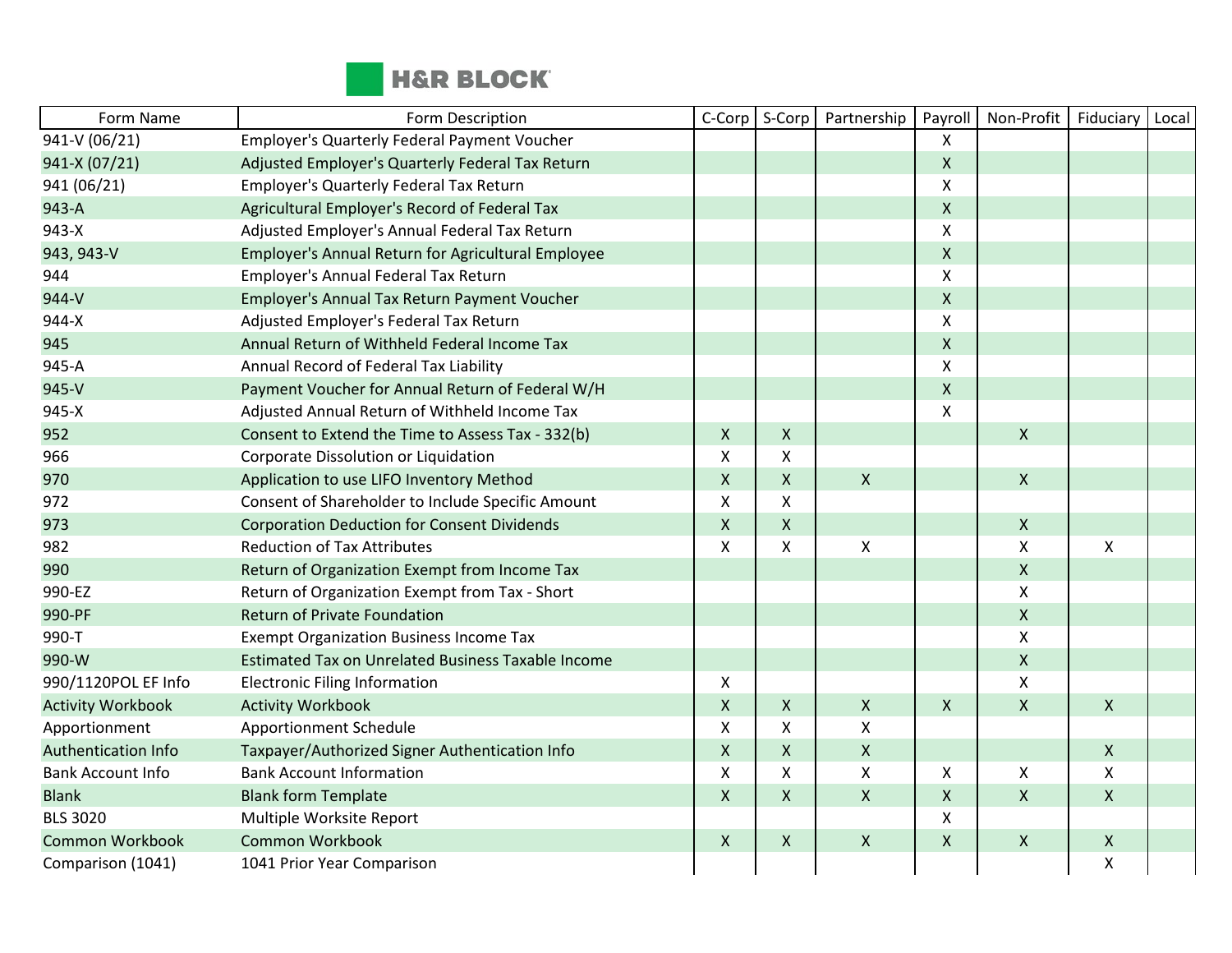

| Form Name                   | Form Description                                   | C-Corp                    | S-Corp             | Partnership        | Payroll            | Non-Profit         | Fiduciary          | Local |
|-----------------------------|----------------------------------------------------|---------------------------|--------------------|--------------------|--------------------|--------------------|--------------------|-------|
| Comparison (1065)           | 1065 Prior Year Comparison                         |                           |                    | $\mathsf{X}$       |                    |                    |                    |       |
| Comparison (1120S)          | 1120S Prior Year Comparison                        |                           | X                  |                    |                    |                    |                    |       |
| Comparison (1120)           | 1120 Prior Year Comparison                         | $\mathsf{X}$              |                    |                    |                    |                    |                    |       |
| Comparison (990)            | 990 Prior Year Comparison                          |                           |                    |                    |                    | X                  |                    |       |
| $CT-1$ , $CT-1(V)$          | Employer's Annual Railroad Retirement Return       |                           |                    |                    | $\pmb{\mathsf{X}}$ |                    |                    |       |
| Elections/Statements        | <b>Elections and Statements</b>                    | $\mathsf{X}$              | X                  | $\pmb{\times}$     | $\pmb{\mathsf{X}}$ | Χ                  | X                  |       |
| ETA-9061                    | Individual Characteristics Form (ICF) WOTC         |                           |                    |                    | $\pmb{\mathsf{X}}$ |                    |                    |       |
| <b>Fixed Assets</b>         | <b>Fixed Assets</b>                                | X                         | X                  | $\pmb{\mathsf{X}}$ |                    | Χ                  | $\pmb{\mathsf{X}}$ |       |
| <b>FMS-234</b>              | Power of Attorney by a Corporation                 | $\pmb{\times}$            | $\pmb{\mathsf{X}}$ |                    |                    |                    |                    |       |
| <b>FMS-235</b>              | Resolution by Corporation to Execute POA           | $\pmb{\times}$            | X                  |                    |                    |                    |                    |       |
| <b>FMS-236</b>              | Power of Attorney by Corporation                   | $\mathsf{X}$              | X                  |                    |                    |                    |                    |       |
| <b>General Consent</b>      | Consent for Use and Disclosure of Personal Info    | X                         | X                  | $\pmb{\times}$     |                    | $\pmb{\mathsf{X}}$ | X                  |       |
| $I-9$                       | <b>Employment Eligibility Verification</b>         |                           |                    |                    | $\pmb{\mathsf{X}}$ |                    |                    |       |
| Info Sheet                  | <b>Information Sheet</b>                           |                           |                    |                    | X                  |                    |                    |       |
| K1 Input (1041)             | Federal K-1 (1041) Input Worksheet                 | $\mathsf{X}$              | $\mathsf{X}$       | $\pmb{\times}$     |                    | $\pmb{\mathsf{X}}$ | $\mathsf{X}$       |       |
| K1 Input (1065)             | Federal K-1 (1065) Input Worksheet                 | $\boldsymbol{\mathsf{X}}$ | X                  | $\mathsf X$        |                    | $\pmb{\mathsf{X}}$ | $\pmb{\mathsf{X}}$ |       |
| K1 Input (1120S)            | Federal K-1 (1120S) Input Worksheet                |                           |                    |                    |                    | $\pmb{\mathsf{X}}$ | $\mathsf{X}$       |       |
| Main Info                   | Main Information Worksheet                         | $\boldsymbol{\mathsf{X}}$ | X                  | $\pmb{\mathsf{X}}$ | X                  | $\pmb{\mathsf{X}}$ | Χ                  |       |
| <b>NOL Worksheet</b>        | Net Operating Loss Worksheet                       |                           |                    |                    |                    |                    | $\mathsf{x}$       |       |
| <b>Other Rental/Royalty</b> | Other Rent/Royalty Worksheet                       |                           | X                  | $\pmb{\times}$     |                    |                    |                    |       |
| Rollover                    | Rollover                                           | $\boldsymbol{\mathsf{X}}$ | $\pmb{\mathsf{X}}$ | $\pmb{\mathsf{X}}$ | $\pmb{\mathsf{X}}$ | $\pmb{\mathsf{X}}$ | $\mathsf{X}$       |       |
| Sch A (5713)                | <b>International Boycott Factor</b>                | X                         | X                  | $\mathsf{X}$       |                    | Χ                  | X                  |       |
| Sch A (8038-CP)             | Specified Tax Credit Bonds Interest Limit Comp     |                           |                    |                    |                    | $\pmb{\mathsf{X}}$ |                    |       |
| Sch A (8610)                | Carryover Allocation of Low-Income Housing Credit  | X                         | X                  | $\mathsf X$        |                    |                    | $\pmb{\mathsf{X}}$ |       |
| Sch A (8804)                | Penalty for Underpayment of Estimated Sec 1446 Tax |                           |                    | $\mathsf{X}$       |                    |                    |                    |       |
| Sch A (940)                 | Multi-State Employer and Credit Reduction Info     |                           |                    |                    | X                  |                    |                    |       |
| Sch A (990-T)               | <b>Unrelated Business Taxable Income</b>           |                           |                    |                    |                    | $\pmb{\mathsf{X}}$ | $\mathsf{X}$       |       |
| Sch A (990)                 | <b>Public Charity Status and Public Support</b>    |                           |                    |                    |                    | $\pmb{\mathsf{X}}$ |                    |       |
| Sch B-1 (1065)              | Info - Partners Owning >50% of the Partnership     |                           |                    | $\mathsf{X}$       |                    |                    |                    |       |
| Sch B-1 (1120S)             | Info on Certain Shareholders of an S Corporation   |                           | X                  |                    |                    |                    |                    |       |
| Sch B-2 (1065)              | <b>Election Out Centralized Part Audit Regime</b>  |                           |                    | $\mathsf{X}$       |                    |                    |                    |       |
| Sch B (1120)                | Additional Information for Schedule M-3 Filers     | X                         |                    |                    |                    |                    |                    |       |
| Sch B (5713)                | Specifically Attributable Taxes and Income         | $\mathsf{X}$              | X                  | $\pmb{\times}$     |                    | $\pmb{\mathsf{X}}$ | $\mathsf{X}$       |       |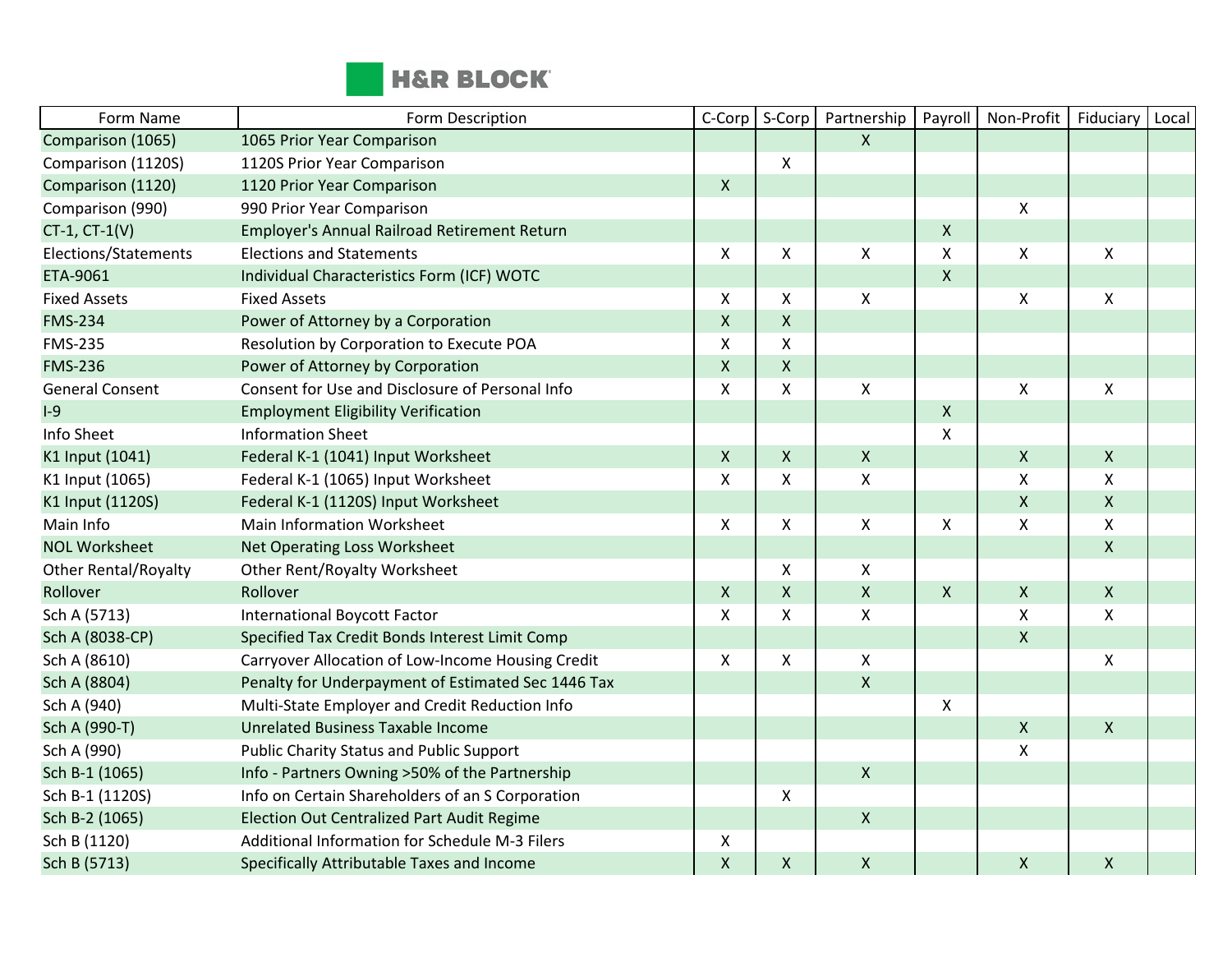

| Form Name           | Form Description                                         | C-Corp             | S-Corp | Partnership        | Payroll | Non-Profit         | Fiduciary          | Local |
|---------------------|----------------------------------------------------------|--------------------|--------|--------------------|---------|--------------------|--------------------|-------|
| Sch B (941)         | Report of Tax Liability for Semiweekly Depositors        |                    |        |                    | X       |                    |                    |       |
| Sch B (990)         | <b>Schedule of Contributors</b>                          |                    |        |                    |         | X                  |                    |       |
| Sch C (1040)        | Profit or Loss from Business (Sole Proprietorship)       |                    |        |                    |         |                    | $\mathsf{X}$       |       |
| Sch C (1065)        | Additional Information for Schedule M-3 Filers           |                    |        | $\mathsf X$        |         |                    |                    |       |
| Sch C (5713)        | Tax Effect of the International Boycott Provisions       | X                  | X      | $\mathsf{X}$       |         | X                  | X                  |       |
| Sch C (990)         | Political Campaign and Lobbying Activities               |                    |        |                    |         | $\pmb{\mathsf{X}}$ |                    |       |
| Sch D (1041)        | Schedules D - Capital Gains and Losses                   |                    |        |                    |         | $\pmb{\mathsf{X}}$ | $\pmb{\mathsf{X}}$ |       |
| Sch D (1065)        | <b>Capital Gains and Losses</b>                          |                    |        | $\mathsf{X}$       |         |                    |                    |       |
| Sch D (1120S)       | Capital Gains and Losses and Built-In Gains              |                    | X      |                    |         |                    |                    |       |
| Sch D (1120)        | <b>Capital Gains and Losses</b>                          | $\pmb{\times}$     |        |                    |         | $\pmb{\mathsf{X}}$ |                    |       |
| Sch D (941)         | Report of Discrepancies Caused by Acquisitions           |                    |        |                    | X       |                    |                    |       |
| Sch D (990)         | <b>Supplemental Financial Statements</b>                 |                    |        |                    |         | $\mathsf X$        |                    |       |
| Sch E (1040) Page 1 | Supplemental Income and Loss Page 1                      |                    |        |                    |         |                    | X                  |       |
| Sch E (1040) Page 2 | Supplemental Income and Loss Page 2                      |                    |        |                    |         |                    | $\pmb{\mathsf{X}}$ |       |
| Sch E (5471)        | Income/War and Excess Profits Paid or Accrued            | X                  | X      | X                  |         | Χ                  | X                  |       |
| Sch E (990)         | <b>Schools</b>                                           |                    |        |                    |         | Χ                  |                    |       |
| Sch F (1040)        | Profit or Loss from Farming                              |                    |        | $\mathsf X$        |         |                    | $\pmb{\mathsf{X}}$ |       |
| Sch F (990)         | Statement of Activities Outside the US                   |                    |        |                    |         | $\pmb{\mathsf{X}}$ |                    |       |
| Sch G-1 (5471)      | <b>Cost Sharing Arrangement</b>                          | X                  | X      | $\pmb{\times}$     |         | Χ                  | X                  |       |
| Sch G (1120)        | Information on Persons Owning Voting Stock               | $\pmb{\mathsf{X}}$ |        |                    |         |                    |                    |       |
| Sch G (8865)        | Application of Gain Deferral Method Section 721(c)       | X                  | X      | $\mathsf{X}$       |         | X                  | $\mathsf{X}$       |       |
| Sch G (990)         | <b>Supplemental Fundraising or Gaming Activities</b>     |                    |        |                    |         | $\pmb{\mathsf{X}}$ |                    |       |
| Sch H (1040)        | <b>Household Employment Taxes</b>                        |                    |        |                    | X       |                    | X                  |       |
| Sch H (1120-F)      | <b>Deductions Allocated To Connected Income</b>          | $\mathsf{X}$       |        |                    |         |                    |                    |       |
| Sch H (1120)        | Section 280H Limitations for a PSC                       | $\pmb{\times}$     |        |                    |         |                    |                    |       |
| Sch H (5471)        | <b>Current Earnings and Profits</b>                      | $\mathsf X$        | X      | $\mathsf{X}$       |         | $\pmb{\mathsf{X}}$ | $\mathsf{X}$       |       |
| Sch H (8865)        | Events/Exceptions Reporting Gain Deferral 721(c)         | X                  | X      | $\pmb{\times}$     |         | Χ                  | X                  |       |
| Sch H (990)         | Hospitals                                                |                    |        |                    |         | $\pmb{\mathsf{X}}$ |                    |       |
| Sch I-1 (5471)      | Info Global Intangible Low-Taxed Income                  | $\mathsf X$        | X      | $\pmb{\mathsf{X}}$ |         | Χ                  | $\pmb{\mathsf{X}}$ |       |
| Sch I (1118)        | Reduction of Foreign Oil/Gas Taxes                       | $\pmb{\times}$     |        |                    |         | $\pmb{\mathsf{X}}$ |                    |       |
| Sch I (1120-F)      | Interest Expense Allocation Under Section 1.882-5        | X                  |        |                    |         |                    |                    |       |
| Sch I (990)         | Grants and Other Assistance to Organizations             |                    |        |                    |         | $\mathsf X$        |                    |       |
| Sch J (1041)        | <b>Accumulation Distribution - Certain Complex Trust</b> |                    |        |                    |         |                    | Χ                  |       |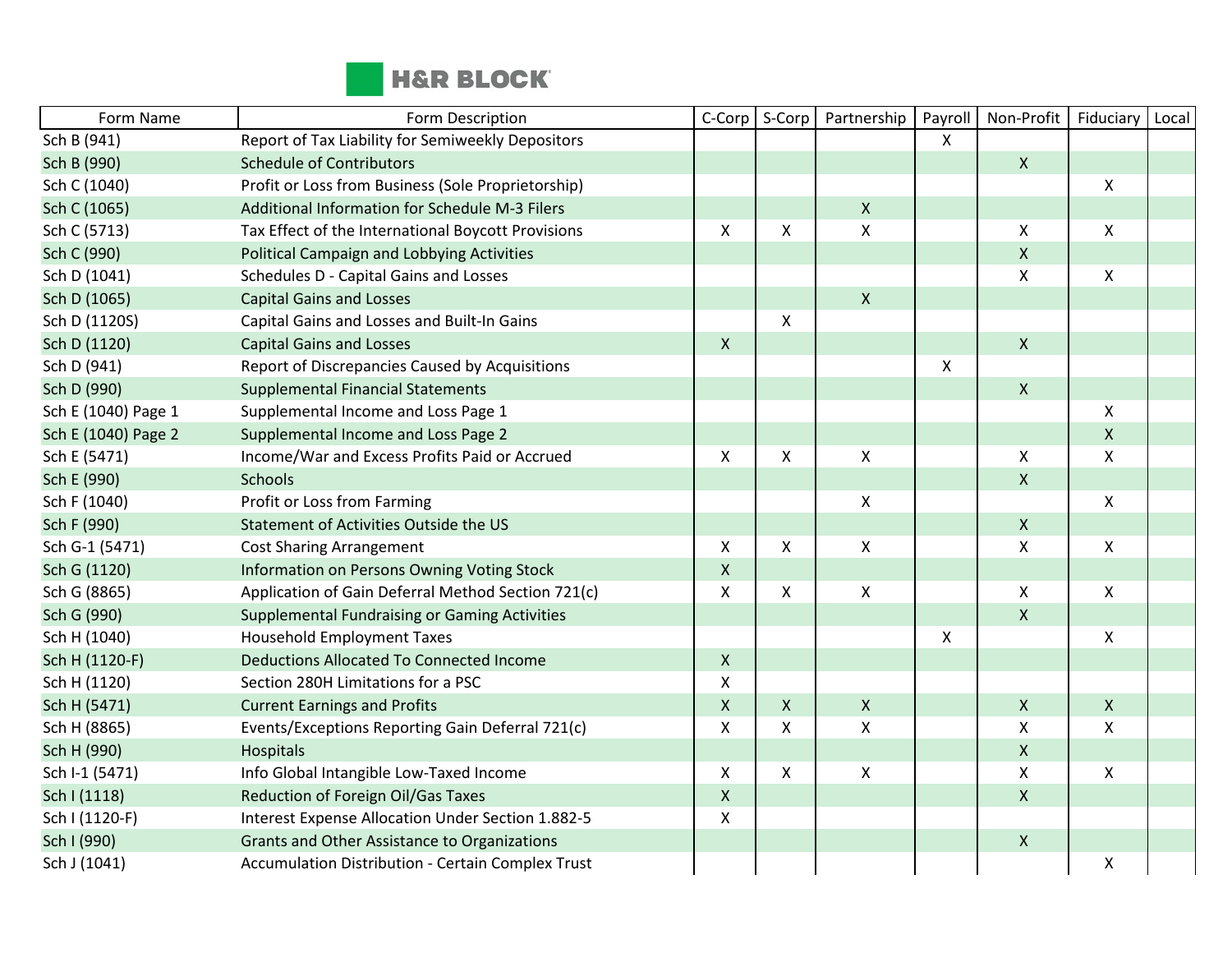

| Form Name            | Form Description                                   | C-Corp                    | S-Corp             | Partnership        | Payroll | Non-Profit                | Fiduciary    | Local |
|----------------------|----------------------------------------------------|---------------------------|--------------------|--------------------|---------|---------------------------|--------------|-------|
| Sch J (1118)         | Adjustments to Separate Limitation Categories      | $\mathsf{X}$              |                    |                    |         | $\boldsymbol{\mathsf{X}}$ |              |       |
| Sch J (5471)         | <b>Accumulated Earnings and Profits</b>            | X                         | X                  | $\mathsf{X}$       |         | Χ                         | $\mathsf{X}$ |       |
| Sch J (990)          | <b>Compensation Information</b>                    |                           |                    |                    |         | $\mathsf{X}$              |              |       |
| Sch K (1118)         | Foreign Tax Carryover Reconciliation Schedule      | X                         |                    |                    |         |                           |              |       |
| Sch K (1120-IC-DISC) | Shareholder's Statement of IC-DISC Distributions   | $\boldsymbol{\mathsf{X}}$ |                    |                    |         |                           |              |       |
| Sch K (990)          | Supplemental Information on Tax-Exempt Bonds       |                           |                    |                    |         | $\pmb{\mathsf{X}}$        |              |       |
| Sch K1 (1041)        | K-1 (1041) Beneficiary's Share of Income           |                           |                    |                    |         |                           | $\mathsf{X}$ |       |
| Sch K1 (1065)        | K-1 (1065) Partner's Share of Income, Deductions   |                           |                    | $\pmb{\mathsf{X}}$ |         |                           |              |       |
| Sch K1 (1120S)       | K-1 Shareholder's Share of Income, Deductions, Cr. |                           | $\mathsf{X}$       |                    |         |                           |              |       |
| Sch K1 (8865)        | K-1 Partner's Share of Income, Deductions, Credits | X                         | X                  | X                  |         | $\pmb{\mathsf{X}}$        | X            |       |
| Sch L (1118)         | <b>Foreign Tax Redeterminations</b>                | $\mathsf{X}$              |                    |                    |         | $\pmb{\mathsf{X}}$        |              |       |
| Sch L (990)          | Schedule L - Transactions with Interested Persons  |                           |                    |                    |         | $\pmb{\mathsf{X}}$        |              |       |
| Sch M-3 (1065)       | Net Income (Loss) Reconciliation for Partnerships  |                           |                    | $\mathsf{X}$       |         |                           |              |       |
| Sch M-3 (1120-F)     | Net Income (Loss) Recon for Foreign Corporations   | X                         |                    |                    |         |                           |              |       |
| Sch M-3 (1120-L)     | Net Income (Loss) Recon for Life Insurance         | $\mathsf X$               |                    |                    |         |                           |              |       |
| Sch M-3 (1120-PC)    | Net Income (Loss) Recon - Property/Casualty Ins    | X                         |                    |                    |         |                           |              |       |
| Sch M-3 (1120-S)     | Net Income (Loss) Reconciliation for S Corps       |                           | $\mathsf{X}$       |                    |         |                           |              |       |
| Sch M-3 (1120)       | Net Income (Loss) Reconciliation for Corporations  | X                         |                    |                    |         |                           |              |       |
| Sch M (5471)         | <b>Transactions Between Foreign Corporation</b>    | $\mathsf{X}$              | $\mathsf{X}$       | $\mathsf X$        |         | $\pmb{\times}$            | $\mathsf{X}$ |       |
| Sch M (8858)         | Transactions Foreign Disregarded Entity and Owner  | X                         | X                  | $\pmb{\mathsf{X}}$ |         | $\pmb{\mathsf{X}}$        | $\mathsf{x}$ |       |
| Sch M (990)          | <b>Noncash Contributions</b>                       |                           |                    |                    |         | $\pmb{\mathsf{X}}$        |              |       |
| Sch N (1120)         | Foreign Operations of U.S. Corporations            | $\boldsymbol{\mathsf{X}}$ | $\mathsf{X}$       |                    |         |                           |              |       |
| Sch N (990)          | Liquidation, Term, Dissolution of Assets           |                           |                    |                    |         | $\pmb{\mathsf{X}}$        |              |       |
| Sch O (5471)         | Organization or Reorganization of Foreign Corp     | X                         | X                  | Χ                  |         | $\pmb{\mathsf{X}}$        | X            |       |
| Sch O (8865)         | Transfer of Property to a Foreign Partnership      | $\pmb{\mathsf{X}}$        | $\pmb{\mathsf{X}}$ | $\mathsf{X}$       |         | $\pmb{\mathsf{X}}$        | $\mathsf{X}$ |       |
| Sch O (990)          | Supplemental Information to Form 990 or 990-EZ     |                           |                    |                    |         | $\pmb{\chi}$              |              |       |
| Sch P (1120-FSC)     | <b>Transfer Price or Commission</b>                | $\boldsymbol{X}$          |                    |                    |         |                           |              |       |
| Sch P (1120-F)       | List of Foreign Partner Interests in Partnerships  | $\pmb{\mathsf{X}}$        |                    |                    |         |                           |              |       |
| Sch P (1120-IC-DISC) | Intercompany Transfer Price or Commission          | $\pmb{\mathsf{X}}$        |                    |                    |         |                           |              |       |
| Sch P (5471)         | Taxed Earning/Profits Certain Foreign Corp         | X                         | X                  | X                  |         | $\pmb{\times}$            | $\mathsf{X}$ |       |
| Sch P (8865)         | Changes of Interests in a Foreign Partnership      | $\mathsf{X}$              | $\mathsf{X}$       | $\mathsf{X}$       |         | $\pmb{\mathsf{X}}$        | $\mathsf{X}$ |       |
| Sch PH (1120)        | U.S. Personal Holding Company (PHC) Tax            | X                         |                    |                    |         |                           |              |       |
| Sch Q (1066)         | Quarterly Notice to Residual Interest Holder       | $\pmb{\mathsf{X}}$        | $\pmb{\mathsf{X}}$ | $\pmb{\times}$     |         |                           | $\mathsf{X}$ |       |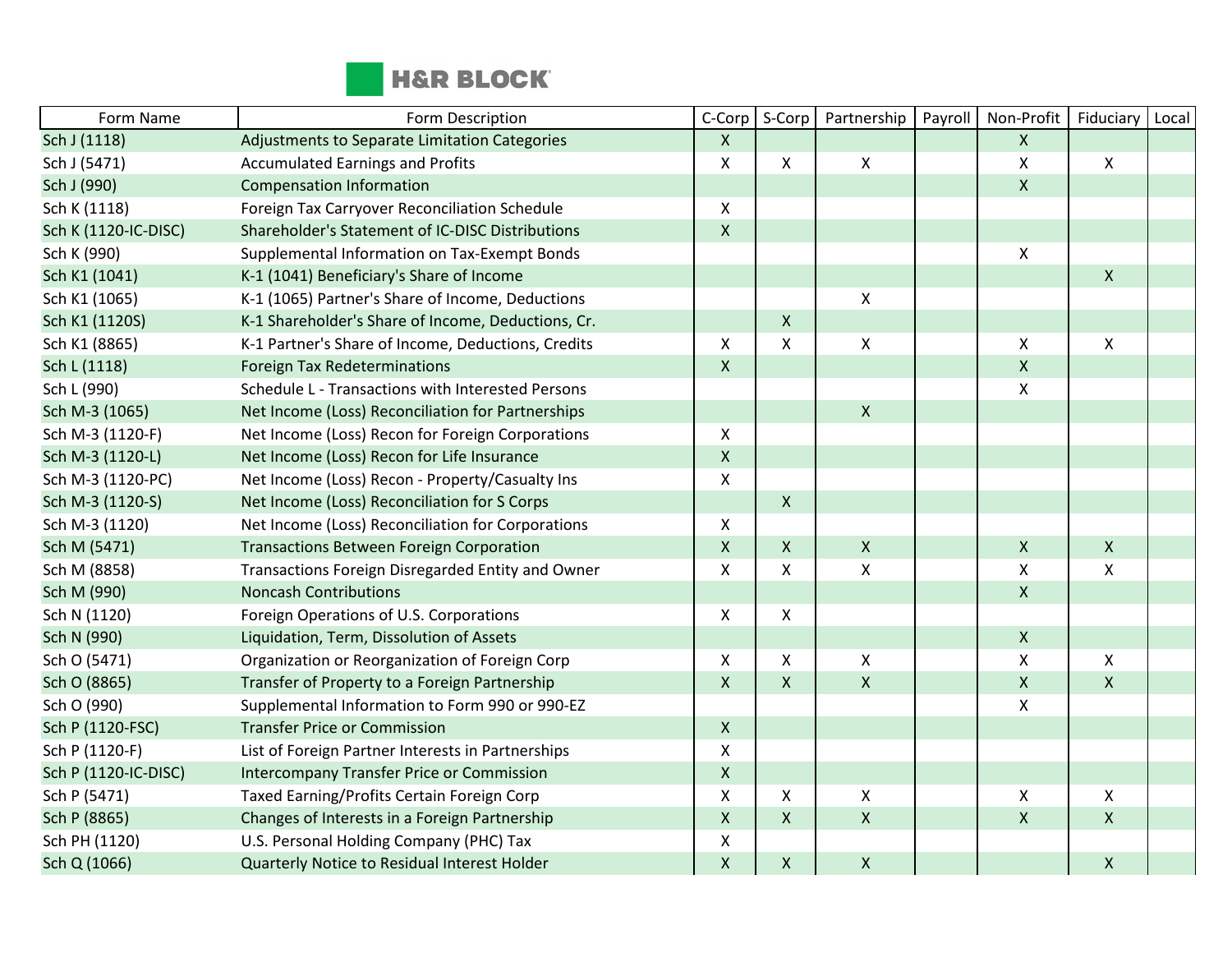

| Form Name            | Form Description                                       | C-Corp         | S-Corp             | Partnership        | Payroll            | Non-Profit         | Fiduciary                 | Local |
|----------------------|--------------------------------------------------------|----------------|--------------------|--------------------|--------------------|--------------------|---------------------------|-------|
| Sch Q (1120-IC-DISC) | Borrower's Certificate of Compliance                   | X              |                    |                    |                    |                    |                           |       |
| Sch Q (5471)         | CFC Income by CFC Income Groups                        | $\pmb{\times}$ | $\pmb{\mathsf{X}}$ | $\mathsf{X}$       |                    | X                  | $\mathsf{X}$              |       |
| Sch R (5471)         | Distributions From a Foreign Corporation               | X              | X                  | $\pmb{\mathsf{X}}$ |                    | X                  | $\boldsymbol{\mathsf{X}}$ |       |
| Sch R (940)          | Allocation Schedule for Aggregate 940 Filers           |                |                    |                    | $\pmb{\mathsf{X}}$ |                    |                           |       |
| Sch R (941) 06/21    | Allocation Schedule for Aggregate 941 Filers           |                |                    |                    | X                  |                    |                           |       |
| Sch R (943)          | Allocation Schedule for Aggregate Form 943 Filers      |                |                    |                    | $\pmb{\mathsf{X}}$ |                    |                           |       |
| Sch R (990)          | Related Organizations and Unrelated Partnerships       |                |                    |                    |                    | Χ                  |                           |       |
| Sch S (1120-F)       | Exclusion of Income - International Ships/Aircraft     | $\mathsf{X}$   |                    |                    |                    |                    |                           |       |
| Sch UTP (1120)       | <b>Uncertain Tax Position Statement</b>                | X              |                    |                    |                    |                    |                           |       |
| Sch V (1120-F)       | List of Vessels or Aircraft, Operators, and Owners     | $\mathsf X$    |                    |                    |                    |                    |                           |       |
| $SS-4$               | Application for Employer Identification Number         | X              | $\pmb{\mathsf{X}}$ | $\pmb{\mathsf{X}}$ | X                  | Χ                  | $\pmb{\times}$            |       |
| $SS-5$               | Application for a Social Security Card                 |                |                    |                    | X                  |                    |                           |       |
| $SS-8$               | Determination of Worker Status                         |                |                    |                    | Χ                  |                    |                           |       |
| SSA-561-U2           | <b>Request for Reconsideration</b>                     |                |                    |                    | $\pmb{\mathsf{X}}$ |                    |                           |       |
| SSA-7050-F4          | <b>Request For Social Security Earning Information</b> |                |                    |                    | X                  |                    |                           |       |
| T (Timber)           | <b>Forest Activities Schedule</b>                      | X              | $\pmb{\times}$     | $\mathsf{X}$       |                    | $\pmb{\mathsf{X}}$ | $\mathsf{x}$              |       |
| Tax Summary 1041     | 1041 Tax Summary / Carryover Worksheet                 |                |                    |                    |                    |                    | X                         |       |
| Tax Summary 1065     | 1065 Tax Summary                                       |                |                    | $\mathsf{X}$       |                    |                    |                           |       |
| Tax Summary 1120     | 1120 Tax Summary / Carryover Worksheet                 | X              |                    |                    |                    |                    |                           |       |
| Tax Summary 1120S    | 1120S Tax Summary                                      |                | $\pmb{\mathsf{X}}$ |                    |                    |                    |                           |       |
| $W-11$               | <b>HIRE Act Employee Affidavit</b>                     |                |                    |                    | Χ                  |                    |                           |       |
| $W-12$               | W-12 IRS Paid Preparer Tax ID Number Application       | $\mathsf{X}$   | $\mathsf{X}$       | $\mathsf{X}$       | Χ                  | X                  | $\mathsf{X}$              |       |
| $W-4V$               | W-4V Voluntary Withholding Request                     |                |                    |                    | Χ                  |                    |                           |       |
| W <sub>2</sub>       | W-2 Wage and Tax Statement                             |                |                    |                    | X                  |                    |                           |       |
| W2 (1040)            | W-2 Wage Worksheet for 1040                            |                |                    |                    |                    |                    | $\boldsymbol{\mathsf{X}}$ |       |
| W <sub>2C</sub>      | W-2C Corrected Wage and Tax Statement                  |                |                    |                    | $\pmb{\mathsf{X}}$ |                    |                           |       |
| W2G                  | W-2G Certain Gambling Winnings                         |                |                    |                    | X                  |                    |                           |       |
| W2G (1040)           | W-2G Gambling Winnings Worksheet                       |                |                    |                    |                    |                    | $\mathsf{X}$              |       |
| W <sub>2VI</sub>     | W-2VI Virgin Islands Wage, Tax Statement               |                |                    |                    | Χ                  |                    |                           |       |
| W3SS                 | W-3SS Transmittal of Wage and Tax Statements           |                |                    |                    | $\pmb{\mathsf{X}}$ |                    |                           |       |
| W3SS                 | W-3SS Transmittal of Wage and Tax Statements           |                |                    |                    | X                  |                    |                           |       |
| <b>W3/W3C</b>        | W-3 Transmittal of Wage, W-3C Corrected                |                |                    |                    | Χ                  |                    |                           |       |
| W4                   | W-4 Employee's Withholding Certificate                 |                |                    |                    | Χ                  |                    |                           |       |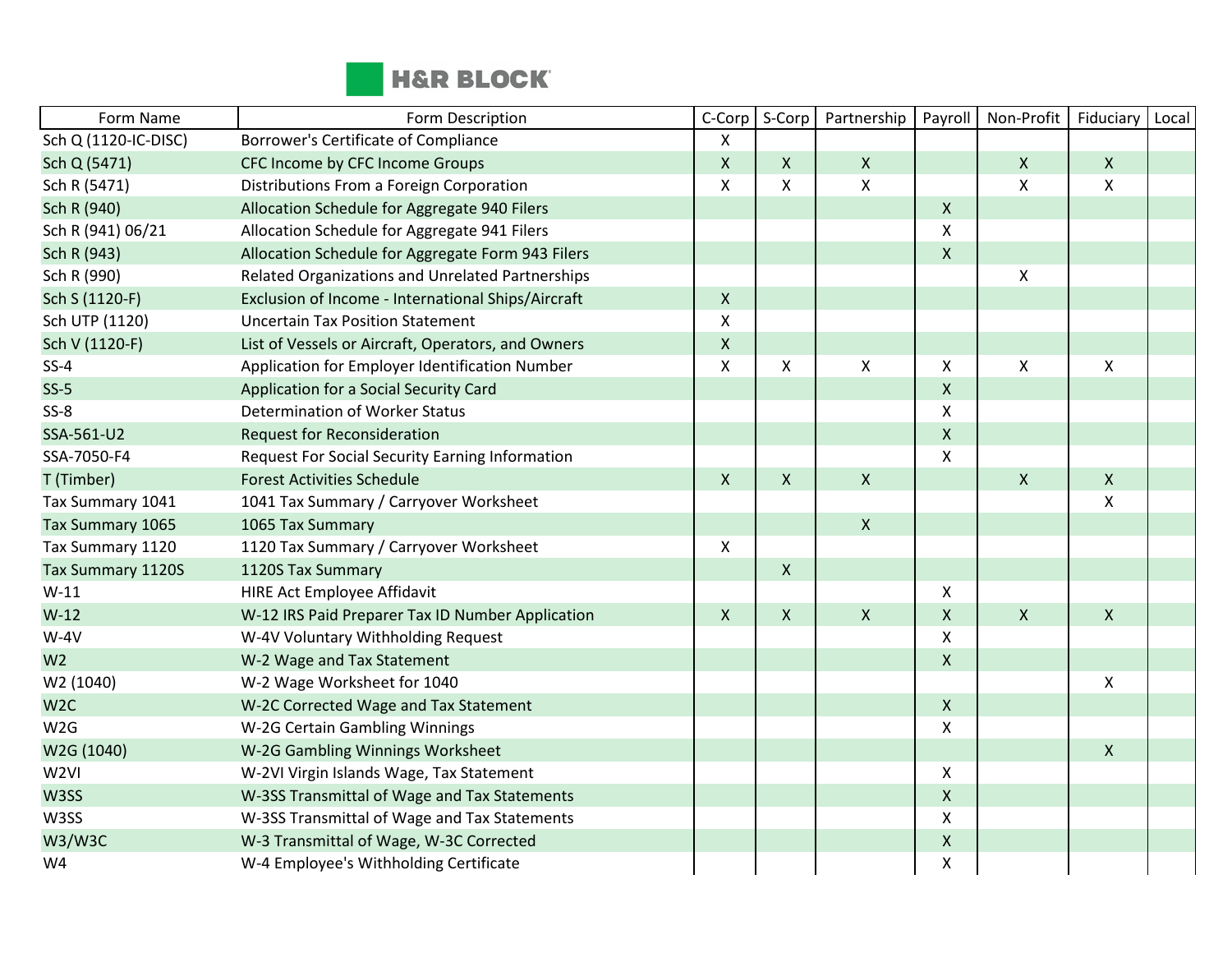

| Form Name          | Form Description                                    | C-Corp                    | S-Corp             | Partnership  | Payroll            | Non-Profit         | Fiduciary    | Local |
|--------------------|-----------------------------------------------------|---------------------------|--------------------|--------------|--------------------|--------------------|--------------|-------|
| W4P                | W/H Certificate for Periodic Pension or Annuity     |                           |                    |              | $\mathsf{X}$       |                    |              |       |
| W4R                | WTH Certificate Nonperiodic Payments/Rollover Dist  |                           |                    |              | $\pmb{\chi}$       |                    |              |       |
| W4S                | W-4S Request for Federal Income Tax from Sick Pay   |                           |                    |              | $\pmb{\mathsf{X}}$ |                    |              |       |
| W8BEN              | W-8BEN Certificate of Foreign Status of Owner       |                           |                    |              | $\pmb{\mathsf{X}}$ |                    |              |       |
| W8BEN-E            | Certificate of Beneficial Owner for US Withholding  |                           |                    |              | $\mathsf{X}$       |                    |              |       |
| W8ECI              | W-8ECI Certificate of Foreign Person's Claim        |                           |                    |              | $\pmb{\times}$     |                    |              |       |
| W8IMY              | W-8IMY Certificate of Foreign Intermediary          |                           |                    |              | $\pmb{\mathsf{X}}$ |                    |              |       |
| W9                 | W-9 Request for Taxpayer ID Number/Certification    | $\boldsymbol{\mathsf{X}}$ | X                  | Χ            | $\mathsf{\chi}$    | X                  | X            |       |
| W9S                | W-9S Request for Student or Borrower's Tax ID       | $\mathsf{X}$              |                    |              |                    | $\pmb{\mathsf{X}}$ |              |       |
| Your Filing Instr. | Your Filing Instructions                            | X                         | X                  | X            | X                  |                    |              |       |
| <b>ZZSTCRED</b>    | <b>Credit for State Taxes Paid</b>                  |                           |                    |              |                    |                    | $\mathsf{X}$ |       |
|                    |                                                     |                           |                    |              |                    |                    |              |       |
| <b>Alaska</b>      |                                                     |                           |                    |              |                    |                    |              |       |
| AK 0405-062        | <b>Fisheries Business Tax Bond</b>                  | X                         | X                  | $\mathsf{X}$ |                    |                    |              |       |
| AK 0405-310        | Alternative Tax Credit for Oil and Gas Exploration  | $\mathsf X$               | X                  | $\mathsf X$  |                    |                    |              |       |
| AK 0405-315        | Notice of Transfer Oil/Gas Production Tax Credit    | X                         | Χ                  | X            |                    |                    |              |       |
| AK 0405-566        | Salmon Enhancement Tax Return                       | $\mathsf X$               | $\pmb{\mathsf{X}}$ | $\mathsf{X}$ |                    |                    |              |       |
| AK 0405-574        | Fisheries Business Tax Annual Return and Schedules  | X                         | X                  |              |                    |                    |              |       |
| AK 0405-575        | Salmon or Herring Product Development Credit        | $\mathsf{X}$              | X                  | $\mathsf{X}$ |                    |                    |              |       |
| AK 0405-6000       | Corporation Net Income Tax Return and Schedules     | $\pmb{\times}$            | X                  |              |                    | Χ                  |              |       |
| AK 0405-6220       | Underpayment of Estimated Tax by Corporations       | $\mathsf{X}$              | X                  |              |                    |                    |              |       |
| AK 0405-6240 (Est) | Estimate Voucher Corporation Net Income Tax         | X                         | X                  |              |                    | X                  |              |       |
| AK 0405-6240 (Ext) | <b>Extension Voucher Corporation Net Income Tax</b> | $\mathsf{X}$              | X                  |              |                    |                    |              |       |
| AK 0405-6300       | <b>Incentive Credits Summary</b>                    | X                         | X                  |              |                    |                    |              |       |
| AK 0405-6310       | <b>Income Tax Education Credit</b>                  | $\mathsf{X}$              | X                  |              |                    |                    |              |       |
| AK 0405-6325       | Veteran Employment Tax Credit                       | $\boldsymbol{\mathsf{X}}$ | Χ                  | X            |                    |                    |              |       |
| AK 0405-6385       | <b>Tax Attribute Carryovers</b>                     | $\mathsf{X}$              | X                  |              |                    |                    |              |       |
| AK 0405-6390       | <b>Federal-Based Credits</b>                        | X                         | X                  |              |                    |                    |              |       |
| AK 0405-6395       | <b>Passive Activity Limitation</b>                  | $\mathsf{X}$              | $\pmb{\mathsf{X}}$ |              |                    |                    |              |       |
| AK 0405-662        | Mining License Tax Return and Schedules             | X                         | X                  | X            |                    |                    |              |       |
| AK 0405-668        | Extension of Time to File Mining License Return     | $\mathsf X$               | X                  |              |                    |                    |              |       |
| AK 0405-6750       | Application for Voluntary Disclosure                | X                         | X                  | X            |                    |                    |              |       |
| AK 0405-681        | Fishery Resource Landing Tax Credit Application     | $\mathsf X$               | $\pmb{\mathsf{X}}$ |              |                    |                    |              |       |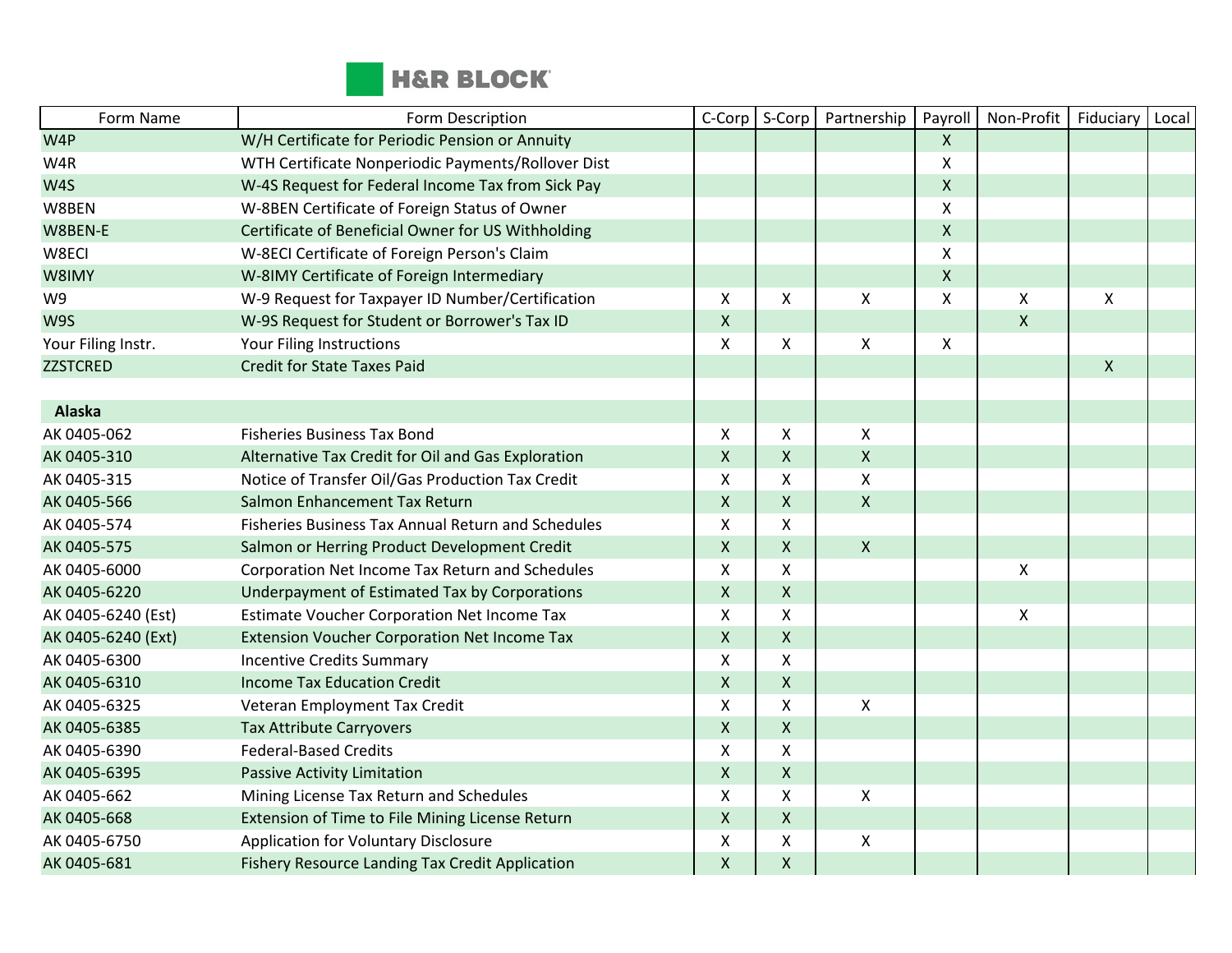

| Form Name                 | Form Description                                          | C-Corp         | S-Corp       | Partnership               | Payroll        | Non-Profit         | Fiduciary          | Local |
|---------------------------|-----------------------------------------------------------|----------------|--------------|---------------------------|----------------|--------------------|--------------------|-------|
| AK 0405-6900              | Partnership Information Return, Sch A, B, and K-1         |                |              | X                         |                |                    |                    |       |
| AK 0405-773               | <b>Electronic Filing Waiver Application</b>               | $\mathsf{X}$   | $\mathsf{X}$ | $\mathsf{X}$              |                | $\mathsf{X}$       |                    |       |
| AK 0405-775               | Request for Informal Conference, Power of Attorney        | $\mathsf{x}$   | X            | Χ                         |                |                    |                    |       |
| AK 08-400                 | Articles of Incorporation Domestic Business Corp          | $\mathsf{X}$   | $\mathsf{X}$ | $\boldsymbol{X}$          |                |                    |                    |       |
| AK 08-4027                | <b>Construction Contractor Registration Application</b>   | $\pmb{\times}$ | X            | $\pmb{\mathsf{X}}$        |                |                    |                    |       |
| AK 08-4181, 4438          | <b>Business License Application, Credit Card Payment</b>  | $\mathsf{X}$   | $\mathsf{X}$ | $\pmb{\times}$            |                |                    |                    |       |
| AK 08-4291                | Name, Address Change or Duplicate Prof License            | X              | X            | X                         |                |                    |                    |       |
| <b>AK Common Workbook</b> | Hidden State Common Workbook                              | $\mathsf{X}$   | $\mathsf{X}$ | $\mathsf{X}$              | $\mathsf{X}$   | $\mathsf{X}$       | $\mathsf{X}$       |       |
|                           |                                                           |                |              |                           |                |                    |                    |       |
| <b>Alabama</b>            |                                                           |                |              |                           |                |                    |                    |       |
| <b>AL 20C</b>             | Corporation Income Tax Return and Schedules               | $\pmb{\times}$ |              |                           |                | $\pmb{\times}$     |                    |       |
| <b>AL 20S</b>             | S Corporation Information/Tax Return                      |                | $\mathsf{X}$ |                           |                |                    |                    |       |
| <b>AL 2220AL</b>          | Underpayment of Estimated Tax for Corporations            | X              | X            |                           |                |                    |                    |       |
| <b>AL 2848A</b>           | Power of Attorney                                         | $\mathsf{X}$   | $\mathsf{X}$ | $\mathsf{X}$              | $\mathsf{X}$   | $\pmb{\mathsf{X}}$ | $\mathsf{X}$       |       |
| AL 41, Sch K1             | Fiduciary IT Return, A, B, C, K, K-1, G and ESBT          |                |              |                           |                |                    | X                  |       |
| AL 4506-A                 | Request for Copy of Tax Form or Individual Account        | $\mathsf{X}$   | $\mathsf{X}$ | $\mathsf{X}$              |                |                    | $\mathsf{X}$       |       |
| AL 4952A                  | <b>Investment Interest Expense Deduction</b>              |                |              |                           |                |                    | X                  |       |
| <b>AL 65</b>              | Partnership/Limited Liability Company Return              |                |              | $\boldsymbol{X}$          |                |                    |                    |       |
| AL 8453-B                 | <b>Business Privilege Tax Declaration for E-Filing</b>    | $\mathsf{X}$   | X            | Χ                         |                |                    |                    |       |
| AL 8453-C                 | Corporate Income Tax Declaration Electronic Filing        | $\mathsf X$    |              |                           |                |                    |                    |       |
| AL 8453-PTE               | S-Corporation/Partnership Declaration for e-Filing        |                | X            | $\pmb{\times}$            |                |                    |                    |       |
| AL 8821A                  | <b>Tax Information Authorization</b>                      | $\mathsf{X}$   | $\mathsf{X}$ | $\pmb{\times}$            | $\pmb{\times}$ |                    | $\mathsf{X}$       |       |
| AL ACC                    | <b>Allocations of Capital Credit</b>                      | X              | X            | X                         |                |                    | $\pmb{\mathsf{X}}$ |       |
| AL ADV-40                 | Tangible Personal Property Return                         | $\mathsf{X}$   | $\mathsf{X}$ | $\mathsf X$               |                |                    | $\mathsf{X}$       |       |
| AL AR                     | Annual Report of Project for Capital Credit               | $\mathsf X$    | X            | $\boldsymbol{\mathsf{X}}$ |                |                    | X                  |       |
| AL BIT-V                  | <b>Business Income Tax Payment Voucher</b>                | $\mathsf{X}$   |              |                           |                |                    |                    |       |
| AL BIT-V (Est.)           | Business Income Tax Payment Voucher (Estimate)            | X              |              |                           |                | $\pmb{\times}$     |                    |       |
| AL BIT-V (Ext.)           | <b>Business Income Tax Payment Voucher (Extension)</b>    | $\mathsf{X}$   |              |                           |                | $\mathsf{X}$       |                    |       |
| AL BPT-IN                 | Business Privilege Tax Initial Privilege Return           | $\mathsf X$    | X            | X                         |                |                    |                    |       |
| AL BPT-NW Wksts           | <b>Balance Sheet Net Worth Worksheets</b>                 | $\mathsf{X}$   | $\mathsf{X}$ | $\mathsf X$               |                |                    |                    |       |
| AL BPT-V                  | <b>Business Privilege Tax Payment Voucher</b>             | $\pmb{\times}$ | X            | $\pmb{\times}$            |                |                    |                    |       |
| AL BPT-V (Ext)            | <b>Business Privilege Tax Payment Voucher (Extension)</b> | $\mathsf{X}$   | X            | $\mathsf X$               |                |                    |                    |       |
| AL Change of Agent        | Change of Registered Agent or Office by Entity            | $\pmb{\times}$ | X            | Χ                         |                |                    |                    |       |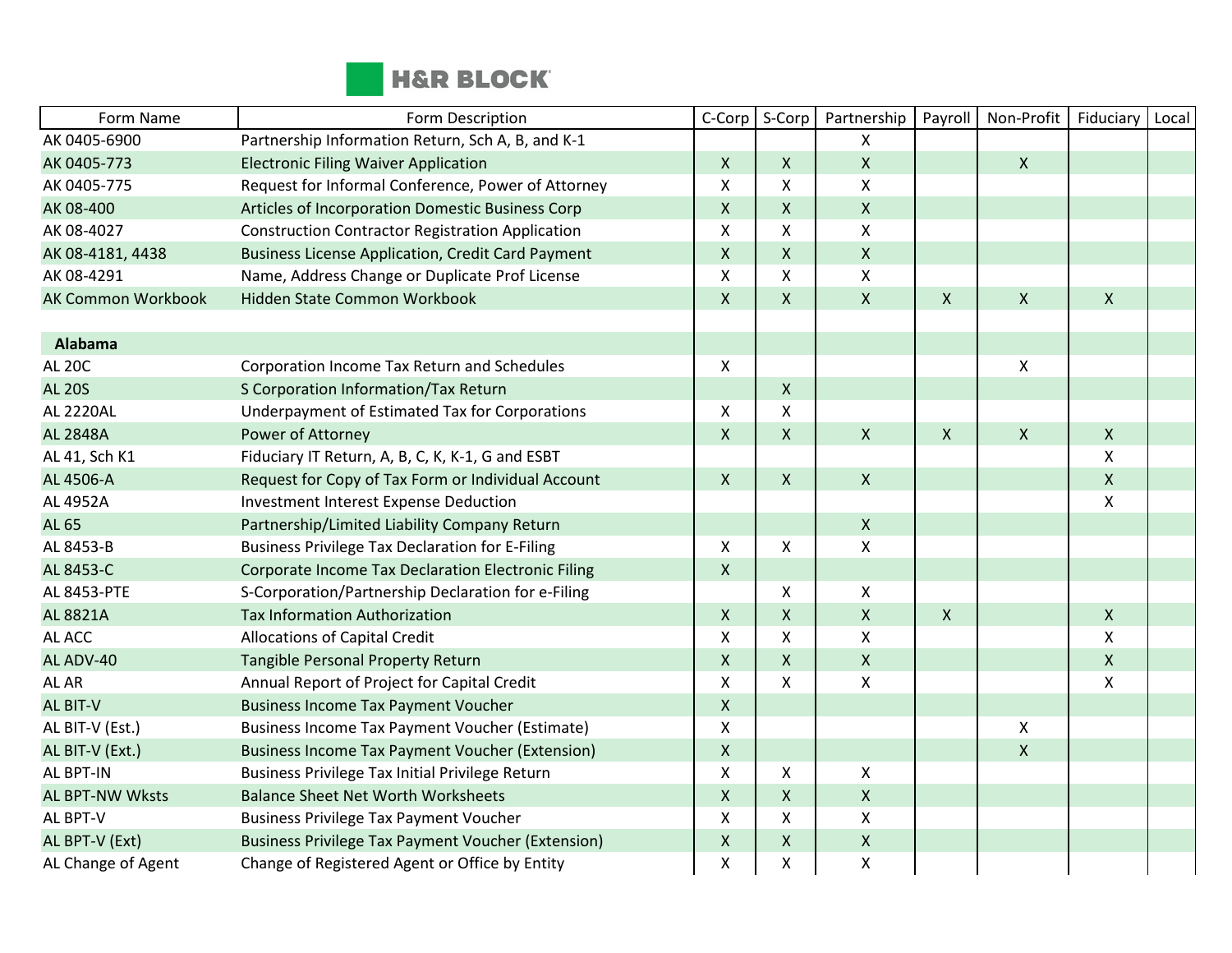

| Form Name                 | Form Description                                         | C-Corp         | S-Corp       | Partnership        | Payroll        | Non-Profit   | Fiduciary    | Local |
|---------------------------|----------------------------------------------------------|----------------|--------------|--------------------|----------------|--------------|--------------|-------|
| <b>AL Common Workbook</b> | Hidden State Common Workbook                             | $\mathsf{X}$   | $\mathsf{X}$ | $\mathsf{X}$       | $\mathsf{X}$   | $\mathsf{X}$ | $\mathsf{X}$ |       |
| AL CPT                    | <b>Business Privilege Tax Return and Annual Report</b>   | X              |              |                    |                |              |              |       |
| <b>AL EFT-001</b>         | <b>Electronic Funds Transfer Authorization Agreement</b> | $\mathsf{X}$   | $\mathsf{X}$ | $\mathsf{X}$       | $\pmb{\times}$ |              |              |       |
| AL FDT-V                  | Fiduciary Income Tax Payment Voucher                     |                |              |                    |                |              | X            |       |
| AL FDT-V (Est.)           | Fiduciary Income Tax Payment Voucher (Estimated)         |                |              |                    |                |              | $\mathsf{X}$ |       |
| AL FDT-V (Ext.)           | Fiduciary Income Tax Payment Voucher (Extension)         |                |              |                    |                |              | X            |       |
| AL INT-4                  | Notice of Change of Ownership, Interest                  | $\mathsf{X}$   | $\mathsf{X}$ | $\mathsf X$        |                |              | $\mathsf{X}$ |       |
| <b>AL IT-489</b>          | Taxpayer Refund Information                              |                |              |                    |                |              | X            |       |
| <b>AL KRCC</b>            | Project/Distributing Entity Share of Capt Credit         | $\mathsf{X}$   | $\mathsf{X}$ | $\mathsf{X}$       |                |              | $\mathsf{X}$ |       |
| AL NMC                    | Affordable Housing Member Consent Agreement              |                | X            | X                  |                |              |              |       |
| AL NOL-F85                | Computation of Net Operating Loss - Fiduciary (41)       |                |              |                    |                |              | $\mathsf{X}$ |       |
| AL NOL-F85A               | Net Operating Carryback or Carryforward                  |                |              |                    |                |              | X            |       |
| <b>AL POA</b>             | Power of Attorney                                        | $\mathsf{X}$   | $\mathsf{X}$ | $\mathsf{X}$       | $\mathsf{X}$   |              | $\mathsf{X}$ |       |
| AL PPT                    | <b>Business Privilege Tax Return and Annual Report</b>   |                | X            | X                  |                |              |              |       |
| AL PTE-C, Sch PTE-CK1     | Nonresident Composite Payment Return                     |                | $\mathsf{X}$ | $\mathsf{X}$       |                |              |              |       |
| AL PTE-V                  | Pass Through Entity Payment Voucher                      |                | X            | X                  |                |              |              |       |
| AL PTE-V (Est.)           | Pass Through Entity Payment Voucher (Estimate)           |                | $\mathsf{X}$ | $\mathsf{X}$       |                |              |              |       |
| AL PTE-V (Ext.)           | Pass Through Entity Payment Voucher (Extension)          |                | X            | $\pmb{\mathsf{X}}$ |                |              |              |       |
| AL Sch AB (20C)           | Schedule AB - Add-Back Form                              | $\mathsf{X}$   |              |                    |                |              |              |       |
| AL Sch AL-CAR             | Sec. of State Corporation Annual Report (CPT, PPT)       | X              | X            |                    |                |              |              |       |
| AL Sch B-1                | Net Operating Loss Carryforward Acquisitions             | $\mathsf X$    |              |                    |                |              |              |       |
| AL Sch BC (20C)           | Schedule BC - Business Credits                           | $\mathsf X$    |              |                    |                |              |              |       |
| AL Sch BPT-E              | Family Limited Liability Entity Election Form            |                |              | $\mathsf{X}$       |                |              |              |       |
| AL Sch CP-B               | Composite Payments/Elect PTE Credits(20C and ET-1)       | $\mathsf{X}$   |              |                    |                |              |              |       |
| AL Sch D (41)             | Profit or Loss from Sales of Assets                      |                |              |                    |                |              | $\mathsf{X}$ |       |
| AL Sch E (41)             | Schedule E - Supplemental Income and Loss                |                |              |                    |                |              | X            |       |
| AL Sch EZ                 | <b>Enterprise Zone Credit Computation Schedule</b>       | $\mathsf X$    | $\mathsf{X}$ | $\mathsf X$        |                |              |              |       |
| AL Sch EZ-K1              | K-1 Share of Enterprise Zone Credit                      | $\pmb{\times}$ | X            | $\pmb{\mathsf{X}}$ |                |              |              |       |
| AL Sch FC (41)            | <b>Schedule FC - Fiduciary Credits</b>                   |                |              |                    |                |              | $\mathsf{X}$ |       |
| AL Sch FTI                | Adjustments to Federal Taxable Income                    | $\pmb{\times}$ |              |                    |                |              |              |       |
| AL Sch K1 (20S)           | Shareholder's Share of Income, Deductions, Credits       |                | $\mathsf{X}$ |                    |                |              |              |       |
| AL Sch K1 (65)            | Owner's Share of Income, Deductions, Credits             |                |              | $\pmb{\mathsf{X}}$ |                |              |              |       |
| AL Sch KRCC-B             | Recipient's Share of Capt Credit for Bus Entities        | $\mathsf{X}$   |              |                    |                |              | X            |       |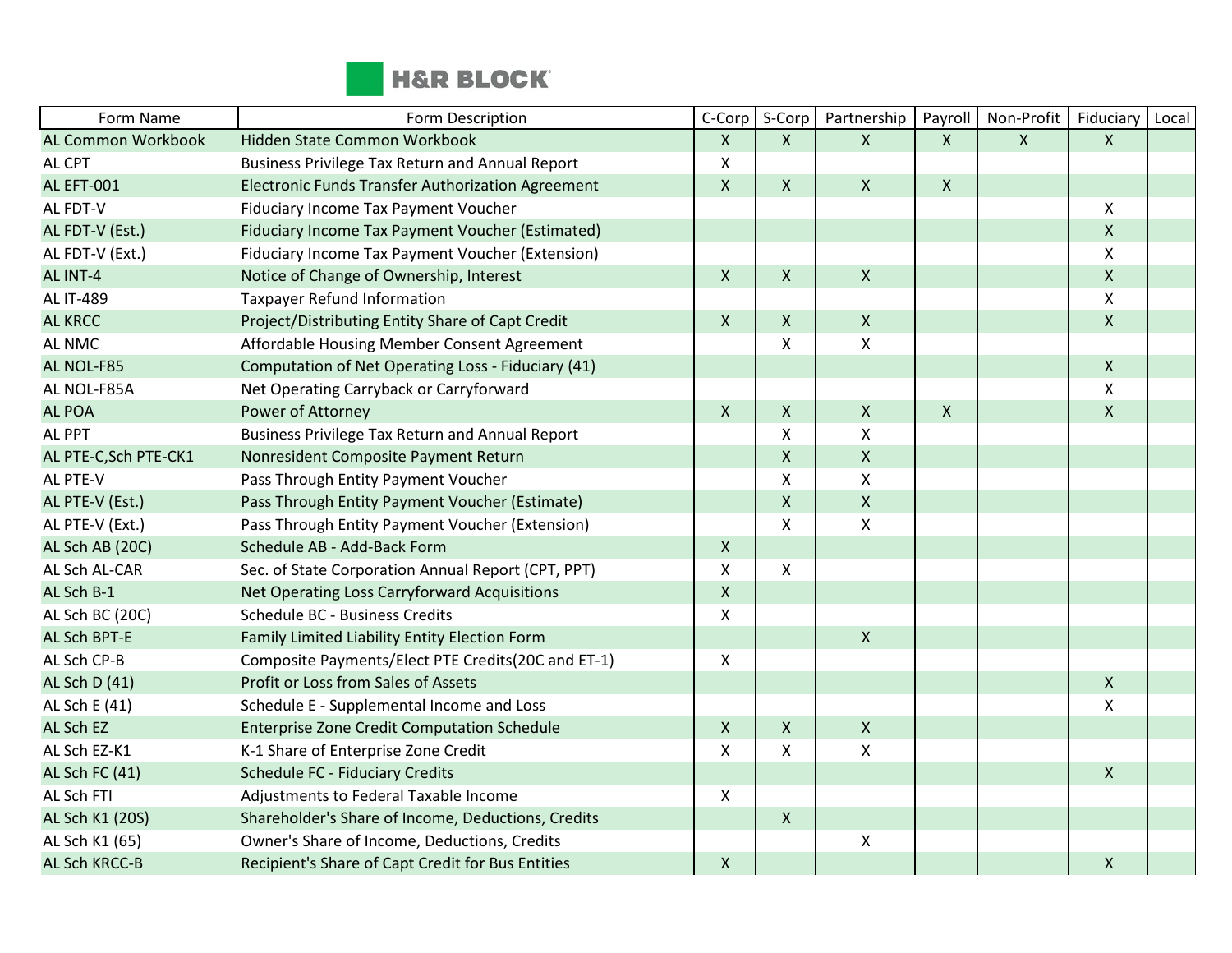

| Form Name           | Form Description                                   | C-Corp       | S-Corp             | Partnership        | Payroll | Non-Profit         | Fiduciary    | Local |
|---------------------|----------------------------------------------------|--------------|--------------------|--------------------|---------|--------------------|--------------|-------|
| AL Sch NRA (20S)    | <b>S-Corporation Nonresident Agreement</b>         |              | X                  |                    |         |                    |              |       |
| AL Sch NRC-EXEMPT   | Subchapter K Affidavit of Exemption by Nonresident |              |                    | $\mathsf{X}$       |         |                    |              |       |
| AL Sch OZ           | Gains Invested in Qualified Opp Zone Funds         | $\mathsf{X}$ | X                  | $\pmb{\mathsf{X}}$ |         |                    |              |       |
| AL Sch PAB (65/20S) | Schedule PAB - Add-Back Form                       |              | X                  | $\mathsf{X}$       |         |                    |              |       |
| AL Sch PC (20S/65)  | Schedule PC - Pass-Through Credits                 |              | X                  | X                  |         |                    |              |       |
| AL Sch PTE-AJA      | Jobs Act - Investment Credit (Form PTE-C)          |              | X                  | $\mathsf X$        |         |                    |              |       |
| AL Sch QIP-C        | Qualified Investment Partnership Certification     |              |                    | $\pmb{\times}$     |         |                    |              |       |
|                     |                                                    |              |                    |                    |         |                    |              |       |
| <b>Arkansas</b>     |                                                    |              |                    |                    |         |                    |              |       |
| AR 1002-TC          | <b>Tax Credits</b>                                 |              |                    |                    |         |                    | $\mathsf{X}$ |       |
| AR 1002ES           | <b>Fiduciary Estimated Tax Payment Vouchers</b>    |              |                    |                    |         |                    | X            |       |
| AR 1002F            | Fiduciary Return and Sch A and B                   |              |                    |                    |         |                    | $\mathsf{X}$ |       |
| AR 1002NR           | Nonresident Fiduciary Return and Sch A, B          |              |                    |                    |         |                    | X            |       |
| AR 1002V            | Fiduciary Tax Return Payment Voucher               |              |                    |                    |         |                    | $\mathsf{X}$ |       |
| AR 1023CT           | Application for Income Tax Exempt Status           | $\mathsf{X}$ | X                  | X                  |         | X                  | X            |       |
| AR 1036             | <b>Employee Tuition Reimbursement Tax Credit</b>   | $\mathsf{X}$ | X                  | $\mathsf{X}$       |         |                    | $\mathsf{X}$ |       |
| AR 1050             | Partnership Return and Schedules                   |              |                    | $\pmb{\times}$     |         |                    |              |       |
| AR 1055-FE          | Request Ext of Time for Fiduciary Returns/Payment  |              |                    |                    |         |                    | $\mathsf{X}$ |       |
| AR 1055-PE          | Req Ext of Time for Filing Partnership Returns     |              |                    | X                  |         |                    |              |       |
| AR 1099PT           | Tax Withheld on Behalf of Nonresident Member       |              | X                  | $\sf X$            |         |                    | $\mathsf{X}$ |       |
| AR 1100-WH          | <b>Corporation Withholding Summary</b>             | $\mathsf{X}$ | X                  |                    |         |                    |              |       |
| <b>AR 1100BIC</b>   | Schedule of Business Incentive Tax Credits         | $\mathsf X$  |                    |                    |         |                    |              |       |
| <b>AR 1100CT</b>    | Corporation Income Tax Return; Schedule A          | X            |                    |                    |         | $\pmb{\mathsf{X}}$ |              |       |
| <b>AR 1100CTV</b>   | Corporation Income Tax Return Payment Voucher      | $\mathsf{X}$ | X                  |                    |         | $\pmb{\mathsf{X}}$ |              |       |
| <b>AR 1100ESCT</b>  | <b>Estimated Corporation Income Tax Payment</b>    | $\mathsf{X}$ | X                  |                    |         | X                  |              |       |
| <b>AR 1100NOL</b>   | <b>Schedule of Net Operating Loss</b>              | $\mathsf X$  |                    |                    |         |                    |              |       |
| <b>AR 1100REC</b>   | Corporation Income Tax Reconciliation Schedule     | X            |                    |                    |         |                    |              |       |
| AR 1100S            | S Corporation Income Tax Return and Sch A and D    |              | X                  |                    |         |                    |              |       |
| AR 1103             | Election by Small Business Corporation             |              | X                  |                    |         |                    |              |       |
| AR 1155             | Corporation Income Tax Request for Extension       | $\mathsf{X}$ | $\pmb{\mathsf{X}}$ |                    |         | $\pmb{\mathsf{X}}$ |              |       |
| AR 1200-C           | Annual Corporation Franchise Tax Report            | X            | X                  |                    |         |                    |              |       |
| <b>AR 1200-LLC</b>  | Annual LLC Franchise Tax Report                    |              |                    | $\mathsf{X}$       |         |                    |              |       |
| AR 2210, 2210A      | Tax Penalty for Underpayment of Estimated Tax      |              |                    |                    |         |                    | X            |       |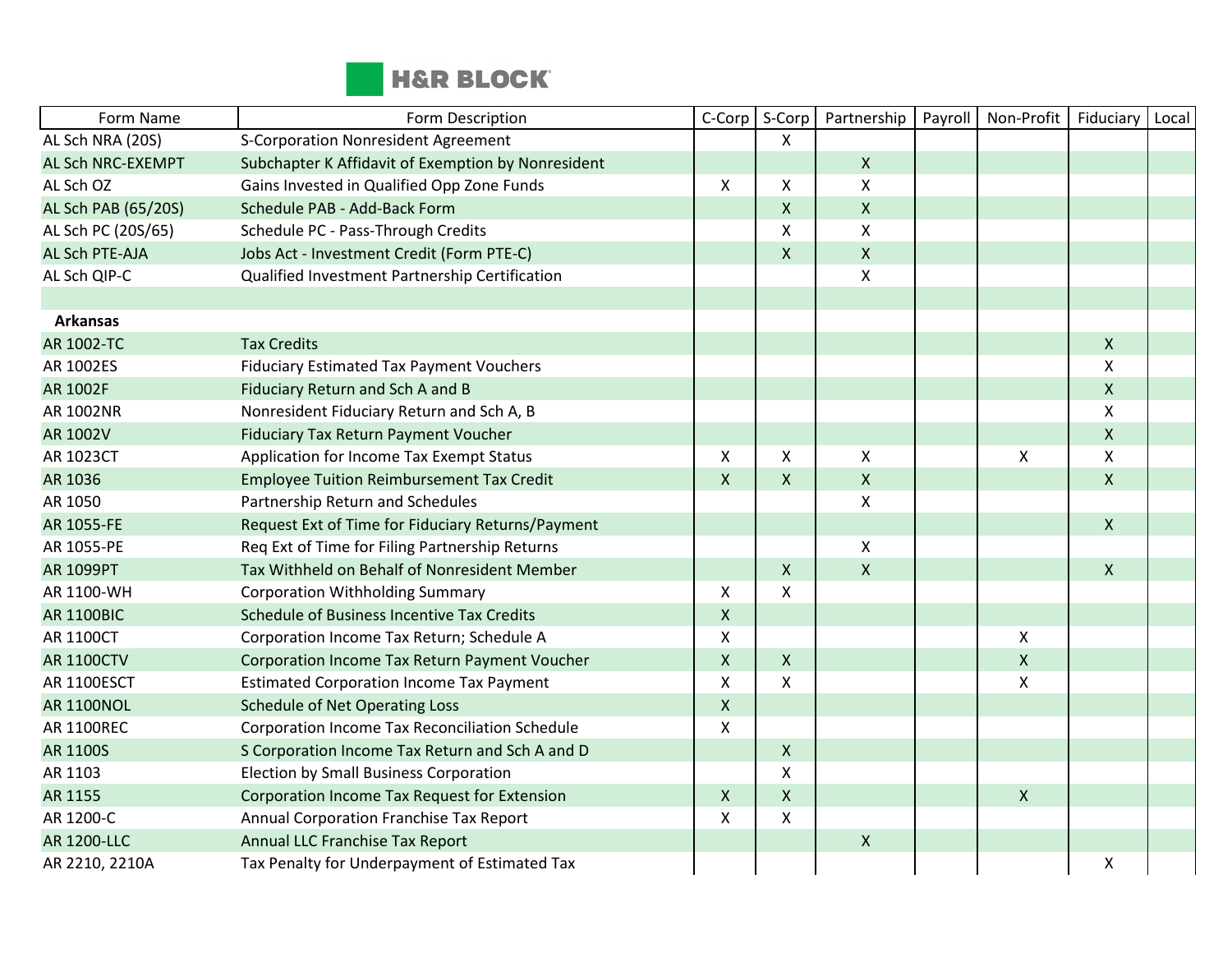

| Form Name           | Form Description                                          | C-Corp             | S-Corp       | Partnership    | Payroll      | Non-Profit                | Fiduciary    | Local |
|---------------------|-----------------------------------------------------------|--------------------|--------------|----------------|--------------|---------------------------|--------------|-------|
| AR 2220, 2220A      | Underpayment of Estimated Tax                             | $\mathsf{X}$       |              |                |              |                           |              |       |
| AR 4-FID            | Fiduciary Income Tax - Interest and Dividends             |                    |              |                |              |                           | X            |       |
| AR 8453-C           | Corporation Income Tax Declaration for E-Filing           | $\mathsf{X}$       |              |                |              |                           |              |       |
| AR 8453-FE          | Fiduciary IT Declaration for Electronic Filing            |                    |              |                |              |                           | X            |       |
| AR 8453-PE          | Partnership Return Declaration for E-Filing               |                    |              | $\mathsf{X}$   |              |                           |              |       |
| AR 8453-S           | S-Corporation Income Tax Declaration for E-Filing         |                    | X            |                |              |                           |              |       |
| <b>AR 941PT</b>     | Pass Through Entity Report for Income Tax Withheld        |                    | X            | $\mathsf{X}$   |              |                           | $\mathsf{X}$ |       |
| AR Common Workbook  | Hidden State Common Workbook                              | X                  | X            | $\pmb{\times}$ | X            | X                         | X            |       |
| <b>AR CR-03</b>     | <b>Charitable Organization Annual Financial Reporting</b> |                    |              |                |              | $\pmb{\mathsf{X}}$        |              |       |
| <b>AR DN-01</b>     | Articles of Incorporation (Domestic Corporation)          | $\pmb{\times}$     | X            |                |              |                           |              |       |
| <b>AR DN-10</b>     | Articles of Dissolution (Domestic Corporation)            | $\mathsf{X}$       | $\mathsf{X}$ |                |              |                           |              |       |
| AR ET007            | Authorization for Release of Tax Information              | X                  | X            | X              |              |                           |              |       |
| <b>ARF-01</b>       | Certificate of Authority - Foreign Corporation            | $\mathsf{X}$       | X            |                |              |                           |              |       |
| <b>AR FT-11</b>     | Corporate Franchise Tax Registration                      | $\mathsf{X}$       | X            |                |              |                           |              |       |
| <b>AR LL-01</b>     | Certificate of Organization for LLC                       |                    |              | $\mathsf{X}$   |              |                           |              |       |
| AR LL-04            | Statement of Dissolution for LLC                          |                    |              | X              |              |                           |              |       |
| <b>AR LLCF TReq</b> | LLC Franchise Tax Registration                            |                    |              | $\mathsf{X}$   |              |                           |              |       |
| AR NP-AR            | Annual Report for Nonprofit Corporation                   | $\mathsf{X}$       |              |                |              | $\boldsymbol{\mathsf{X}}$ |              |       |
| <b>AR POA</b>       | Power of Attorney                                         | $\mathsf{X}$       | $\mathsf{X}$ | $\mathsf{X}$   | $\mathsf{X}$ |                           | $\mathsf{X}$ |       |
| AR Sch K-1          | Owner's Share of Income/Deduct/Credits (Corp/Part)        |                    | X            | X              |              |                           |              |       |
| AR Sch K-1FE        | Owner's Share of Income/Ded/Credit (Estate/ Trust)        |                    |              |                |              |                           | $\mathsf{X}$ |       |
|                     |                                                           |                    |              |                |              |                           |              |       |
| <b>Arizona</b>      |                                                           |                    |              |                |              |                           |              |       |
| AZ 120              | Corporate Income Tax Return and Schedules                 | $\mathsf{X}$       |              |                |              |                           |              |       |
| AZ 120A             | Corporation Income Tax Return (Short Form) 10949          | $\pmb{\mathsf{X}}$ |              |                |              |                           |              |       |
| AZ 120ES, 120W      | Corporation Estimated Tax Payment and Worksheet           | $\mathsf{X}$       | X            |                |              | $\pmb{\mathsf{X}}$        |              |       |
| <b>AZ 120EXT</b>    | Application for Extension of Time to File 10340           | $\mathsf{X}$       | $\mathsf{X}$ | $\mathsf{X}$   |              | $\pmb{\mathsf{X}}$        |              |       |
| AZ 120S, K1 R/NR    | S Corp Income Tax Return, K-1 10337/10338/11191           |                    | X            |                |              |                           |              |       |
| AZ 120V             | Corporate or Partnership Payment Voucher                  | $\mathsf{X}$       | X            | $\mathsf{X}$   |              |                           |              |       |
| AZ 120X             | Amended Corporation Income Tax Return 10341               | X                  |              |                |              |                           |              |       |
| AZ 141 E-file Info  | <b>Fiduciary Electronic Filing Information</b>            |                    |              |                |              |                           | $\mathsf{X}$ |       |
| AZ 141AZ-V          | Estate or Trust Income Tax Payment Voucher                |                    |              |                |              |                           | X            |       |
| <b>AZ 141AZ ES</b>  | Estate or Trust Estimated Income Tax Payment 11135        |                    |              |                |              |                           | $\mathsf X$  |       |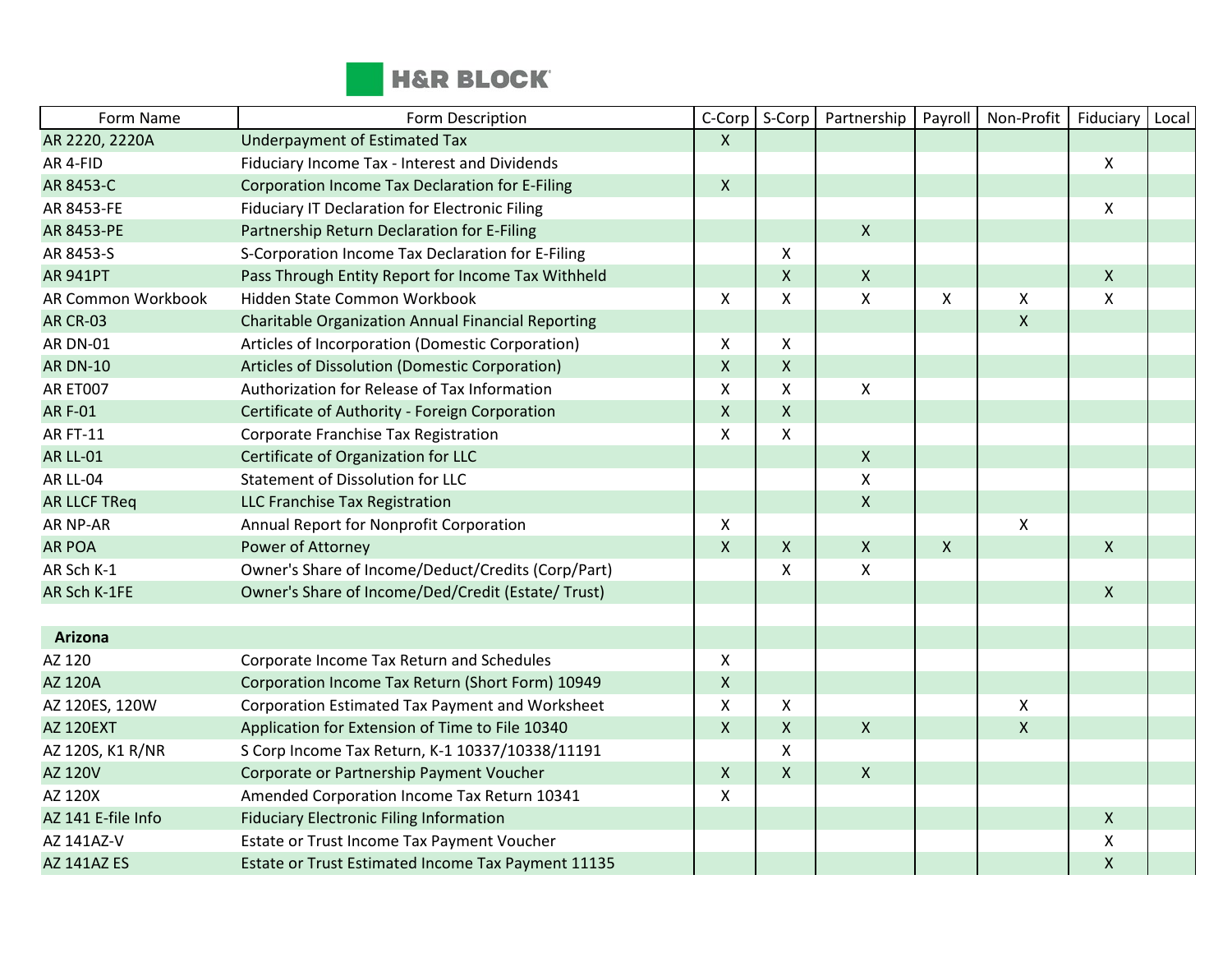

| Form Name                 | Form Description                                     | C-Corp             | S-Corp             | Partnership        | Payroll            | Non-Profit     | Fiduciary                 | Local |
|---------------------------|------------------------------------------------------|--------------------|--------------------|--------------------|--------------------|----------------|---------------------------|-------|
| AZ 141AZ EXT              | Extension for Fiduciary Returns Only 11136           |                    |                    |                    |                    |                | $\mathsf{X}$              |       |
| AZ 141AZ, K1              | Fiduciary IT Return and Schs, K-1 10584/85/86        |                    |                    |                    |                    |                | $\mathsf{X}$              |       |
| AZ 165                    | Partnership Income Tax Return 10343                  |                    |                    | X                  |                    |                |                           |       |
| AZ 165 Sch K1, K1 NR      | Partner's Share of Partnership Income 10344,10345    |                    |                    | $\mathsf{X}$       |                    |                |                           |       |
| AZ 210                    | Notice of Assumption of Duties in Fiduciary 10124    |                    |                    |                    |                    |                | $\boldsymbol{\mathsf{X}}$ |       |
| AZ 220                    | Underpayment of Estimated Tax 10342                  | X                  | $\mathsf{X}$       |                    |                    | $\pmb{\times}$ |                           |       |
| AZ 285                    | General Disclosure/Representation Form 10952         | X                  | X                  | X                  | X                  | X              | $\mathsf{X}$              |       |
| AZ 285B                   | <b>Disclosure Authorization Form 10955</b>           | $\mathsf{X}$       | X                  | $\mathsf{X}$       | $\pmb{\mathsf{X}}$ |                | $\mathsf{X}$              |       |
| AZ 285C                   | Disclosure Certification Form ADOR 10954             | X                  | X                  | X                  | X                  |                | $\mathsf{X}$              |       |
| AZ 300                    | Nonrefundable Tax Credits and Recapture 10128        | $\pmb{\mathsf{X}}$ | $\pmb{\mathsf{X}}$ |                    |                    | $\mathsf{X}$   |                           |       |
| AZ 308                    | Credit for Increased Research Activities 10135       | X                  | X                  | X                  |                    |                |                           |       |
| AZ 312                    | Agricultural Water Conservation System 10151         | $\mathsf{X}$       | $\pmb{\mathsf{X}}$ | $\mathsf{X}$       |                    |                |                           |       |
| AZ 319                    | Credit for Solar Hot Water Heater 10943              | $\pmb{\mathsf{X}}$ | Χ                  | X                  |                    |                |                           |       |
| AZ 320                    | Credit for Employment of TANF Recipients 10579       | $\pmb{\mathsf{X}}$ | $\mathsf{x}$       | $\mathsf{X}$       |                    | $\mathsf{X}$   |                           |       |
| AZ 331                    | Credit for Donation of School Site 10537             | X                  | X                  | X                  |                    |                |                           |       |
| AZ 333, 333-1             | Credit for Employing National Guard 10714            | $\mathsf{X}$       | X                  |                    |                    |                |                           |       |
| AZ 345, 345-1, 345-2      | Credit for New Employment ADOR 11149                 | X                  | X                  | X                  |                    |                |                           |       |
| AZ 450                    | Request for Copies of Tax Documents 10582            | $\mathsf{X}$       | $\mathsf{X}$       | $\mathsf{X}$       | $\mathsf{X}$       |                | $\mathsf{X}$              |       |
| AZ 51                     | Consolidated or Combined Return Affiliation Sch      | X                  |                    |                    |                    |                |                           |       |
| AZ 821                    | Withholding Tax Information Authorization 10172      | $\pmb{\mathsf{X}}$ | $\mathsf{X}$       | $\pmb{\mathsf{X}}$ | $\mathsf{X}$       | $\mathsf{X}$   | $\mathsf{X}$              |       |
| AZ 822                    | Change of Address 10173                              | X                  | X                  | X                  |                    | X              | $\mathsf{X}$              |       |
| AZ 8879-C                 | E-file Signature Authorization - Corporation 11358   | $\mathsf{X}$       |                    |                    |                    |                |                           |       |
| AZ 8879-F                 | E-file Signature Authorization - Fiduciary 10549     |                    |                    |                    |                    |                | $\boldsymbol{\mathsf{X}}$ |       |
| AZ 8879-PE                | E-file Signature Authorization - Partnership         |                    |                    | $\mathsf{X}$       |                    |                |                           |       |
| AZ 8879-S                 | E-file Signature Authorization - S Corporation       |                    | X                  |                    |                    |                |                           |       |
| <b>AZ 99T</b>             | <b>Exempt Organization Business Income Tax 10419</b> |                    |                    |                    |                    | $\mathsf{X}$   |                           |       |
| AZ ADOR 10366             | Authorization Agreement for EFT - Credit Filers      | X                  | X                  |                    | X                  |                |                           |       |
| <b>AZ ADOR 10523</b>      | <b>Tax Clearance Application</b>                     | $\pmb{\mathsf{X}}$ | $\pmb{\mathsf{X}}$ | $\pmb{\mathsf{X}}$ | X                  | $\mathsf{X}$   | $\mathsf{X}$              |       |
| AZ ADOR 11005             | Offer-In-Compromise - Statement of Offer             | X                  | X                  | X                  | Χ                  |                |                           |       |
| <b>AZ Common Workbook</b> | Hidden State Common Workbook                         | $\pmb{\mathsf{X}}$ | X                  | $\pmb{\mathsf{X}}$ | $\mathsf{X}$       | $\pmb{\times}$ | $\mathsf{X}$              |       |
| AZ E-file Info Bus        | Electronic Filing Information for Business Returns   | X                  | X                  | X                  |                    |                |                           |       |
| AZ JT-1                   | Joint Tax Application UC-001 ADOR-10196              | $\mathsf{X}$       | $\mathsf{X}$       | $\mathsf{X}$       | $\pmb{\times}$     |                | $\mathsf{X}$              |       |
| AZ K1 Input               | State K-1 Input Worksheet                            |                    | X                  | Χ                  |                    |                |                           |       |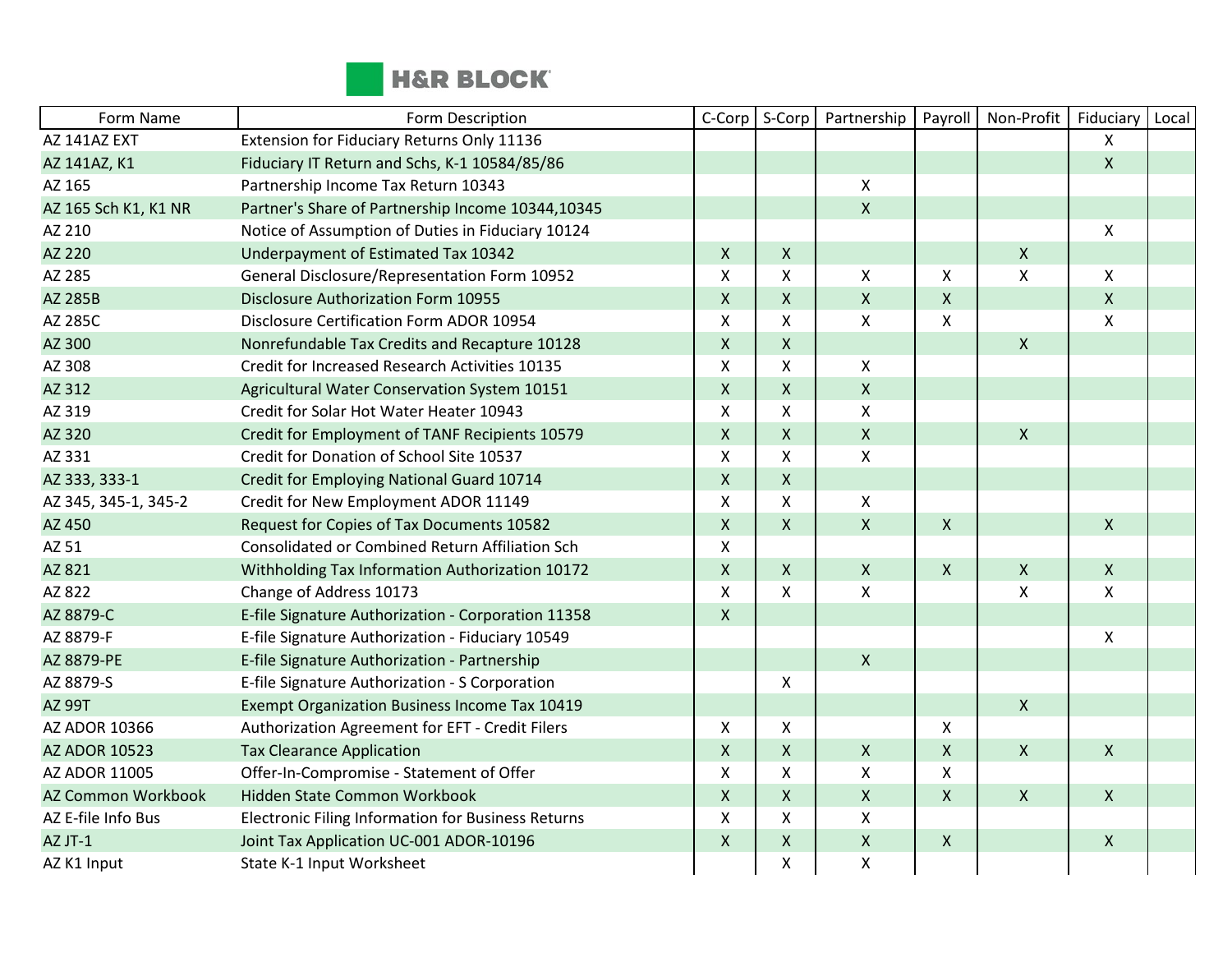

| Form Name              | Form Description                                      | C-Corp       | S-Corp             | Partnership        | Payroll      | Non-Profit     | Fiduciary          | Local        |
|------------------------|-------------------------------------------------------|--------------|--------------------|--------------------|--------------|----------------|--------------------|--------------|
| <b>AZ Partner AR</b>   | Annual Report - All Partnerships (Liability)          |              |                    | $\mathsf{X}$       |              |                |                    |              |
| AZ Sch ACA             | Air Carrier Apportionment 10535                       | X            | X                  | Χ                  |              |                |                    |              |
| AZ Sch MSP             | Multistate Service Provider Election/Computation      | $\mathsf{X}$ | $\mathsf{X}$       | $\mathsf{X}$       |              | $\pmb{\times}$ |                    |              |
|                        |                                                       |              |                    |                    |              |                |                    |              |
| <b>California</b>      |                                                       |              |                    |                    |              |                |                    |              |
| CA 100                 | Corporation Franchise or Income Tax Return            | $\mathsf{X}$ |                    |                    |              |                |                    |              |
| <b>CA 100-ES</b>       | <b>Corporation Estimated Tax</b>                      | $\mathsf{X}$ | $\pmb{\times}$     |                    |              | $\pmb{\chi}$   |                    |              |
| CA 100S                | S Corporation Franchise or Income Tax Return          |              | $\mathsf{X}$       |                    |              |                |                    |              |
| <b>CA 100X</b>         | Amended Corporation Franchise or Income Tax Return    | $\mathsf{X}$ | $\mathsf{X}$       |                    |              |                |                    |              |
| CA 109                 | <b>Exempt Organization Business Income Tax Return</b> |              |                    |                    |              | $\pmb{\times}$ |                    |              |
| CA 199                 | Exempt Organization Annual Information Return         | $\mathsf{X}$ |                    |                    |              | $\mathsf X$    |                    |              |
| CA 25102(f)            | Release 115-C and Notice of Transaction 25102(f)      | $\mathsf{X}$ | X                  | Χ                  |              | $\pmb{\chi}$   |                    |              |
| CA 541                 | <b>Fiduciary Income Tax Return</b>                    |              |                    |                    |              |                | $\mathsf{X}$       |              |
| CA 541-A               | <b>Trust Accumulation of Charitable Amounts</b>       |              |                    |                    |              |                | X                  |              |
| CA 541-B               | <b>Charitable Remainder and Pooled Income Trusts</b>  |              |                    |                    |              |                | $\mathsf{X}$       |              |
| CA 541-ES              | <b>Estimated Tax for Fiduciaries</b>                  |              |                    |                    |              |                | $\mathsf{X}$       |              |
| <b>CA 541-QFT</b>      | Income Tax Return for Qualified Funeral Trusts        |              |                    |                    |              |                | $\mathsf{X}$       |              |
| CA 541-T               | Allocation of Estimated Payments to Beneficiaries     |              |                    |                    |              |                | $\mathsf{\chi}$    |              |
| CA 565                 | Partnership Return of Income                          |              |                    | $\mathsf{X}$       |              |                |                    |              |
| CA 568                 | Limited Liability Company Return of Income            |              |                    | $\pmb{\times}$     |              |                |                    |              |
| CA 587                 | Nonresident Withholding Allocation Worksheet          | $\mathsf{X}$ | $\mathsf{X}$       | $\mathsf{X}$       |              |                | $\mathsf{X}$       |              |
| CA 588                 | Nonresident Withholding Waiver Request                | X            | X                  | Χ                  |              |                | X                  |              |
| CA 589                 | Nonresident Reduced Withholding Request               | $\mathsf{X}$ | $\mathsf{X}$       | $\mathsf{X}$       | $\mathsf{X}$ |                | $\mathsf{X}$       |              |
| CA 590                 | Withholding Exemption Certificate                     | X            | X                  | X                  |              | X              | X                  |              |
| CA 590-P               | Nonresident W/H Exemption for Reported Income         |              |                    | $\mathsf X$        |              |                |                    |              |
| CA 592                 | Resident and Nonresident Withholding Statement        | $\mathsf{X}$ | X                  | X                  |              |                | $\mathsf{X}$       |              |
| CA 592-A               | Payment Voucher for Foreign Partner or Member W/H     | $\mathsf{X}$ | $\mathsf{X}$       | $\mathsf{X}$       |              |                | $\mathsf{X}$       |              |
| CA 592-B (2022)        | Resident and Nonresident Withholding Tax Statement    |              | $\pmb{\mathsf{X}}$ | $\pmb{\mathsf{X}}$ |              |                | $\pmb{\mathsf{X}}$ |              |
| CA 592-F               | Foreign Partner or Member Annual Withholding          |              |                    | $\mathsf{X}$       |              |                |                    |              |
| <b>CA 592-PTE</b>      | Pass-Through Entity Annual Withholding                |              | X                  | Χ                  |              |                | X                  |              |
| CA 592-Q               | Voucher for Pass-Through Entity Withholding           |              | $\mathsf{X}$       | $\pmb{\times}$     |              |                | $\mathsf{X}$       |              |
| CA 593                 | Real Estate Withholding Statement                     | X            | X                  | Χ                  |              |                | $\pmb{\mathsf{X}}$ |              |
| <b>CA Alhambra BLA</b> | <b>Business License Application Affidavit</b>         | $\mathsf{x}$ | $\mathsf{X}$       | $\mathsf X$        |              |                |                    | $\mathsf{X}$ |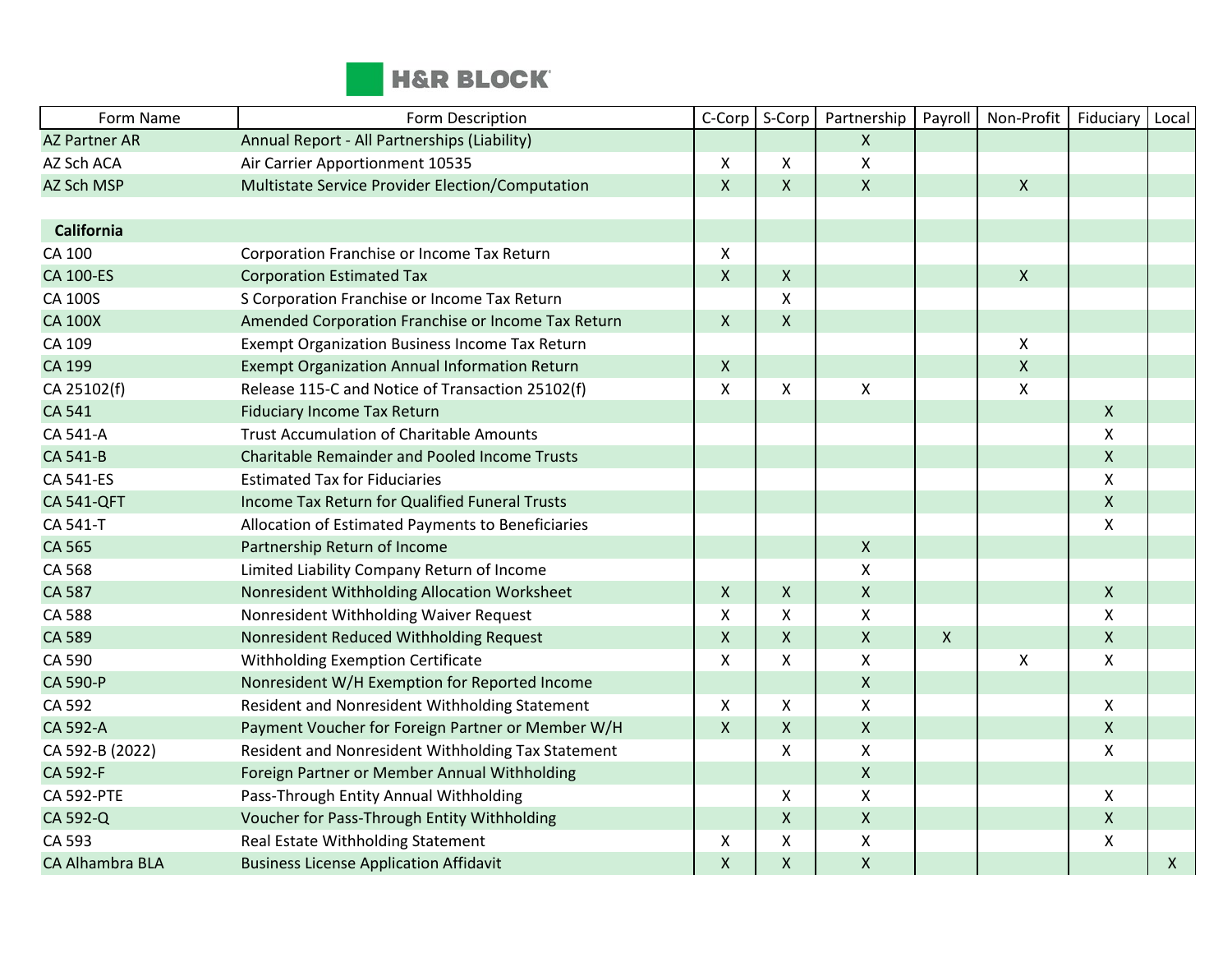

| Form Name                 | Form Description                                         | C-Corp                    | S-Corp             | Partnership        | Payroll      | Non-Profit         | Fiduciary          | Local |
|---------------------------|----------------------------------------------------------|---------------------------|--------------------|--------------------|--------------|--------------------|--------------------|-------|
| <b>CA BOE-100-B</b>       | Statement of Change in Control and Ownership             | $\mathsf{X}$              | X                  | X                  |              |                    | X                  |       |
| <b>CA BOE-571-D</b>       | Reporting Monthly Acquisitions and Disposals             | $\mathsf X$               | $\mathsf{X}$       | $\pmb{\times}$     |              |                    |                    |       |
| CA CDTFA-38               | Application for Out-of-State Voluntary Disclosure        | $\boldsymbol{\mathsf{X}}$ | X                  | $\pmb{\mathsf{X}}$ |              | X                  | X                  |       |
| CA CDTFA-38-I             | Application for In-State Voluntary Disclosure            | $\mathsf{X}$              | X                  | $\mathsf{X}$       |              | Χ                  | $\mathsf{X}$       |       |
| CA CDTFA-392              | Power of Attorney                                        | X                         | X                  | $\mathsf{X}$       | X            |                    | X                  |       |
| CA CDTFA-490-C            | Offer in Compromise Application for Corporations         | $\mathsf{X}$              | X                  | $\mathsf{X}$       |              |                    | $\mathsf{X}$       |       |
| <b>CA Common Workbook</b> | Hidden State Common Workbook                             | X                         | X                  | X                  | X            | Χ                  | X                  |       |
| CA CT-1                   | <b>Initial Registration Form</b>                         |                           |                    |                    |              | X                  |                    |       |
| CA E-File Info Bus        | Electronic Filing Information for Business Returns       | X                         | X                  | $\mathsf{X}$       |              |                    |                    |       |
| CA EFT-1                  | Authorization Agreement for EFT (SCO EFT-1)              | $\mathsf{X}$              | X                  | $\mathsf{x}$       |              | $\pmb{\mathsf{X}}$ |                    |       |
| CA FTB-2518 BC            | Application for Relief from Contract Voidability         | $\mathsf{x}$              | X                  |                    |              |                    |                    |       |
| CA FTB-3461               | <b>Limitation on Business Losses</b>                     |                           |                    |                    |              |                    | $\mathsf{X}$       |       |
| CA FTB-3500               | Exemption Application, Questions, and Schedules          |                           |                    |                    |              | X                  |                    |       |
| <b>CA FTB-3500A</b>       | <b>Submission of Exemption Request</b>                   |                           |                    |                    |              | $\pmb{\mathsf{X}}$ |                    |       |
| CA FTB-3503               | Natural Heritage Preservation Credit                     | X                         | X                  | X                  |              | Χ                  | X                  |       |
| <b>CA FTB-3507</b>        | Prison Inmate Labor Credit                               | $\mathsf{X}$              | X                  | $\mathsf{X}$       |              | $\pmb{\mathsf{X}}$ | $\mathsf{X}$       |       |
| CA FTB-3509               | Political or Legislative Activities                      |                           |                    |                    |              | Χ                  |                    |       |
| <b>CA FTB-3510</b>        | <b>Credit for Prior Year Alternative Minimum Tax</b>     |                           |                    |                    |              |                    | $\mathsf{X}$       |       |
| CA FTB-3513 PC            | Affidavit for Income Tax Return Information              | X                         | X                  | $\mathsf{X}$       |              |                    | X                  |       |
| <b>CA FTB-3516</b>        | Request for Copy of Return                               | $\mathsf{X}$              | X                  | $\mathsf X$        |              | $\pmb{\mathsf{X}}$ | $\mathsf{X}$       |       |
| CA FTB-3520-BE            | <b>Business Entity/Group Nonresident POA Declaration</b> | X                         | X                  | $\mathsf{X}$       |              |                    |                    |       |
| CA FTB-3520-PIT           | Individual or Fiduciary POA Declaration                  |                           |                    |                    |              |                    | $\mathsf{X}$       |       |
| <b>CA FTB-3520-RVK</b>    | Power of Attorney Declaration Revocation                 | X                         | Χ                  | $\mathsf{X}$       |              |                    | X                  |       |
| <b>CA FTB-3521</b>        | Low-Income Housing Credit                                | $\mathsf{X}$              | X                  | $\pmb{\times}$     |              | $\pmb{\mathsf{X}}$ | $\pmb{\mathsf{X}}$ |       |
| CA FTB-3522               | <b>LLC Tax Voucher</b>                                   |                           |                    | $\mathsf{X}$       |              |                    |                    |       |
| <b>CA FTB-3523</b>        | <b>Research Credit</b>                                   | $\mathsf{X}$              | X                  | $\mathsf{X}$       |              | $\pmb{\mathsf{X}}$ | X                  |       |
| CA FTB-3526               | <b>Investment Interest Expense Deduction</b>             |                           |                    |                    |              |                    | X                  |       |
| <b>CA FTB-3531</b>        | <b>Competes Tax Credit</b>                               | $\mathsf{X}$              | X                  | $\mathsf{X}$       |              |                    | $\mathsf{X}$       |       |
| CA FTB-3534               | <b>Tax Information Authorization</b>                     | $\boldsymbol{\mathsf{X}}$ | X                  | X                  | $\mathsf{X}$ |                    | X                  |       |
| CA FTB-3536 (LLC)         | <b>Estimated Fee for LLCs</b>                            | $\pmb{\mathsf{X}}$        | $\pmb{\mathsf{X}}$ | $\mathsf{X}$       |              |                    |                    |       |
| CA FTB-3537               | Payment for Automatic Extension for LLCs                 |                           |                    | $\pmb{\times}$     |              |                    |                    |       |
| CA FTB-3538 (565)         | Extension Payment for LPs, LLPs, and REMICs              |                           |                    | $\pmb{\times}$     |              |                    |                    |       |
| CA FTB-3539 (CORP)        | Payment for Automatic Extension for Corporations         | X                         | Χ                  |                    |              | Χ                  |                    |       |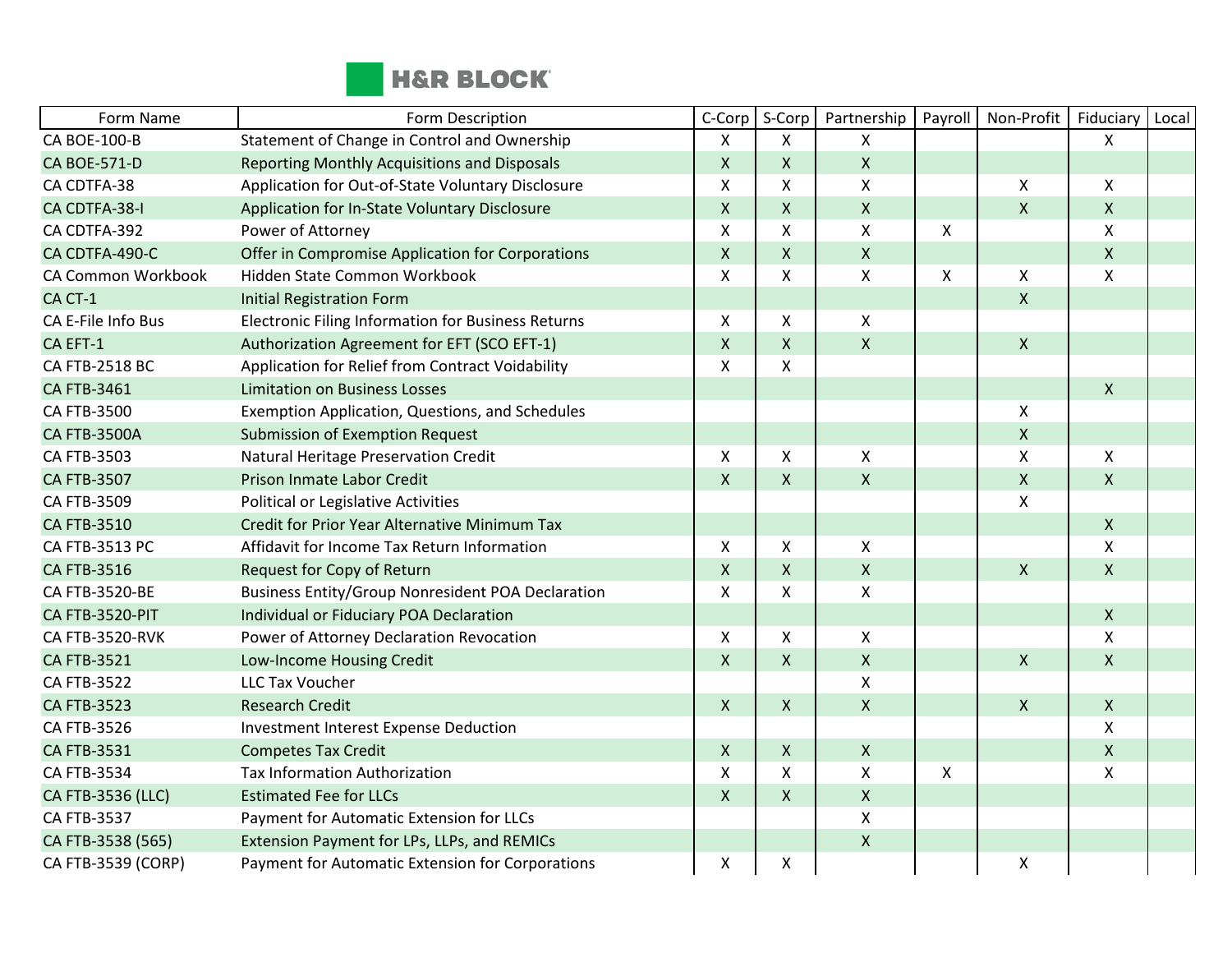

| Form Name            | Form Description                                      | C-Corp             | S-Corp             | Partnership        | Payroll | Non-Profit         | Fiduciary    | Local |
|----------------------|-------------------------------------------------------|--------------------|--------------------|--------------------|---------|--------------------|--------------|-------|
| <b>CA FTB-3540</b>   | <b>Credit Carryover and Recapture Summary</b>         | $\mathsf{X}$       | $\mathsf{X}$       |                    |         | $\mathsf{X}$       | $\mathsf{X}$ |       |
| CA FTB-3546          | <b>Enhanced Oil Recovery Credit</b>                   | X                  | X                  | $\mathsf{X}$       |         | $\pmb{\mathsf{X}}$ | X            |       |
| <b>CA FTB-3547</b>   | <b>Donated Agricultural Products Transportation</b>   | $\mathsf{X}$       | $\mathsf{X}$       | $\pmb{\mathsf{X}}$ |         | $\pmb{\mathsf{X}}$ | $\mathsf{X}$ |       |
| CA FTB-3548          | Disabled Access Credit - Eligible Small Businesses    | X                  | X                  | X                  |         | X                  | X            |       |
| <b>CA FTB-3554</b>   | <b>New Employment Credit</b>                          | $\mathsf{X}$       | $\mathsf{X}$       | $\pmb{\times}$     |         | $\pmb{\mathsf{X}}$ | $\mathsf{X}$ |       |
| CA FTB-3557 BC       | Application for Certificate of Revivor                | X                  | X                  | $\mathsf{X}$       |         |                    |              |       |
| CA FTB-3557 E        | Application for Certificate of Revivor                | $\mathsf{X}$       | $\mathsf{X}$       | $\pmb{\times}$     |         |                    | $\mathsf{X}$ |       |
| CA FTB-3557 LLC      | Application for Certificate of Revivor - LLC          |                    |                    | X                  |         |                    |              |       |
| CA FTB-3563 (541)    | Payment Voucher for Extension for Fiduciaries         |                    |                    |                    |         |                    | $\mathsf{X}$ |       |
| CA FTB-3577 (CORP)   | Pending Audit Tax Deposit Voucher for Corporations    | X                  | X                  |                    |         |                    |              |       |
| <b>CA FTB-3581</b>   | Tax Deposit Refund and Transfer Request               | $\mathsf{X}$       | $\mathsf{X}$       | $\pmb{\times}$     |         |                    |              |       |
| CA FTB-3586 (100)    | Voucher for Corps / Exempt Orgs e-filed Returns       | X                  | X                  |                    |         |                    |              |       |
| CA FTB-3587 (e-file) | Voucher for LP, LLP, and REMIC e-filed Returns        |                    |                    | $\mathsf{X}$       |         |                    |              |       |
| CA FTB-3588 (e-file) | Payment Voucher for LLC e-filed Returns               |                    |                    | $\pmb{\times}$     |         |                    |              |       |
| <b>CA FTB-3592</b>   | <b>College Access Tax Credit</b>                      | $\pmb{\mathsf{X}}$ | X                  | $\mathsf X$        |         |                    | $\mathsf{X}$ |       |
| CA FTB-3701          | Request for Abatement of Interest                     | X                  | X                  | $\pmb{\times}$     |         |                    |              |       |
| CA FTB-3801          | Passive Activity Loss Limitations                     |                    | $\pmb{\mathsf{X}}$ |                    |         |                    | $\mathsf{X}$ |       |
| CA FTB-3801-CR       | Passive Activity Credit Limitations                   |                    | X                  |                    |         |                    | X            |       |
| <b>CA FTB-3802</b>   | Corporate Passive Activity Loss and Limitations       | $\mathsf{X}$       |                    |                    |         |                    |              |       |
| CA FTB-3805E         | Installment Sale Income                               | X                  | X                  | X                  |         | Χ                  | X            |       |
| <b>CA FTB-3805Q</b>  | <b>NOL Computation - Corporations</b>                 | $\mathsf{X}$       | $\mathsf{X}$       |                    |         | $\pmb{\mathsf{X}}$ |              |       |
| CA FTB-3805V         | NOL Computation - Individuals, Estates, and Trusts    |                    |                    |                    |         | X                  | $\mathsf{X}$ |       |
| <b>CA FTB-3805Z</b>  | <b>Enterprise Zone Deduction and Credit Summary</b>   | $\mathsf{X}$       | $\mathsf{X}$       | $\mathsf{X}$       |         | $\pmb{\mathsf{X}}$ | $\mathsf{X}$ |       |
| CA FTB-3807          | Local Agency Military Base Recovery Area Deduction    | X                  | X                  | $\pmb{\mathsf{X}}$ |         | $\pmb{\mathsf{X}}$ | $\mathsf{X}$ |       |
| <b>CA FTB-3808</b>   | Manufacturing Enhancement Area Credit Summary         | $\mathsf{X}$       | $\mathsf{X}$       | $\pmb{\times}$     |         | $\pmb{\mathsf{X}}$ | $\mathsf{X}$ |       |
| CA FTB-3809          | <b>Targeted Tax Area Deduction and Credit Summary</b> | X                  | X                  | $\pmb{\times}$     |         | $\pmb{\mathsf{X}}$ | X            |       |
| CA FTB-3815          | Electronic Funds Transfer Authorization Agreement     | $\mathsf{X}$       | $\mathsf{X}$       | $\mathsf{X}$       |         |                    |              |       |
| CA FTB-3816          | EFT Election Discontinue or Waiver Request            | X                  | X                  | $\pmb{\mathsf{X}}$ |         |                    |              |       |
| <b>CA FTB-3832</b>   | <b>LLC Nonresident Members Consent</b>                |                    |                    | $\pmb{\mathsf{X}}$ |         |                    |              |       |
| CA FTB-3834          | Interest Computation Under the Look-Back Method       | X                  | X                  | X                  |         | X                  | $\mathsf{X}$ |       |
| <b>CA FTB-3840</b>   | Like-Kind Exchanges and Schedule A                    | $\mathsf{X}$       | $\mathsf{X}$       | $\pmb{\times}$     |         | $\pmb{\mathsf{X}}$ | $\mathsf{X}$ |       |
| CA FTB-3843 (E-file) | Payment Voucher for Fiduciary e-filed Returns         |                    |                    |                    |         |                    | X            |       |
| <b>CA FTB-3864</b>   | <b>Group Nonresident Return Election</b>              | $\mathsf{X}$       | $\mathsf{X}$       | $\mathsf{X}$       |         |                    |              |       |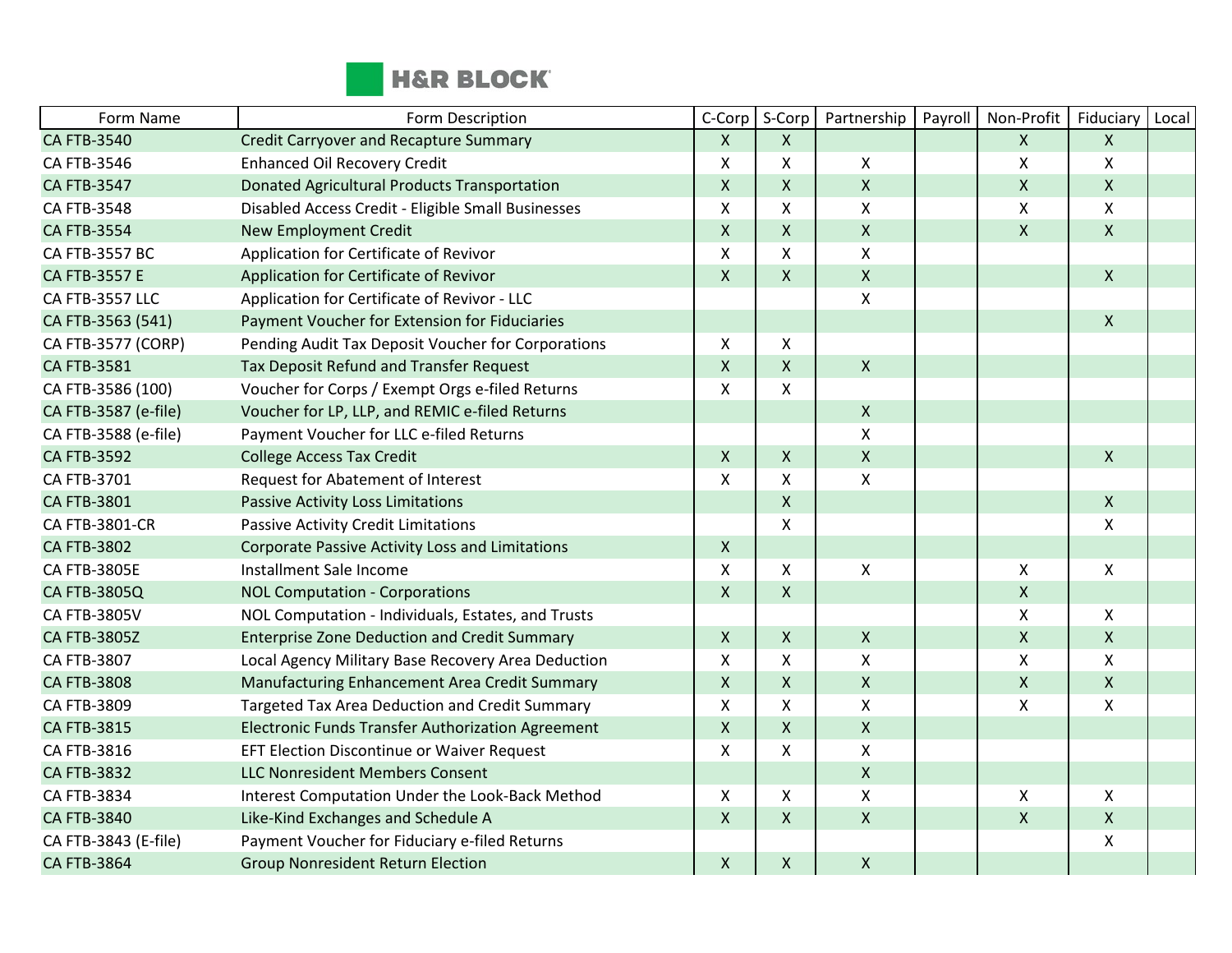

| Form Name            | Form Description                                   | C-Corp       | S-Corp             | Partnership        | Payroll      | Non-Profit         | Fiduciary      | Local        |
|----------------------|----------------------------------------------------|--------------|--------------------|--------------------|--------------|--------------------|----------------|--------------|
| CA FTB-3885          | Corporation Depreciation and Amortization          | X            |                    |                    |              |                    |                |              |
| <b>CA FTB-3885F</b>  | Depreciation and Amortization (541, 109, or 199)   |              |                    |                    |              | $\mathsf{X}$       | $\mathsf{X}$   |              |
| <b>CA FTB-3885L</b>  | Depreciation and Amortization (568)                |              |                    | $\pmb{\times}$     |              |                    |                |              |
| <b>CA FTB-3885P</b>  | Depreciation and Amortization (565)                |              |                    | $\pmb{\times}$     |              |                    |                |              |
| CA FTB-5805          | Underpayment of Estimated Tax                      |              |                    |                    |              |                    | $\mathsf{X}$   |              |
| <b>CA FTB-5805F</b>  | Underpayment of Estimated Tax by Farmers/Fishermen |              |                    |                    |              |                    | $\mathsf{X}$   |              |
| CA FTB-5806          | Underpayment of Estimated Tax by Corporations      | X            | X                  |                    |              | $\pmb{\mathsf{X}}$ |                |              |
| <b>CA FTB-5870A</b>  | Tax on Accumulation Distribution of Trusts         |              |                    |                    |              |                    | $\mathsf{X}$   |              |
| CA FTB-8453-BE (PMT) | <b>Payment Authorization for Business Entities</b> | X            | X                  | X                  |              |                    |                |              |
| <b>CA FTB-8453-C</b> | E-file Return Authorization for Corporations       | $\mathsf{X}$ | $\mathsf{X}$       |                    |              |                    |                |              |
| CA FTB-8453-EO       | E-file Return Authorization - Exempt Organizations |              |                    |                    |              | $\pmb{\times}$     |                |              |
| CA FTB-8453-FID      | E-file Return Authorization for Fiduciaries        |              |                    |                    |              |                    | $\mathsf{X}$   |              |
| CA FTB-8453-FID PMT  | Payment for Auto Ext., Est. Payment Authorization  |              |                    |                    |              |                    | X              |              |
| CA FTB-8453-LLC      | E-file Return Authorization for LLCs               |              |                    | $\pmb{\mathsf{X}}$ |              |                    |                |              |
| CA FTB-8453-P        | E-file Return Authorization for Partnerships       |              |                    | $\pmb{\mathsf{X}}$ |              |                    |                |              |
| CA FTB-8455-FID      | E-file Payment Record for Fiduciaries              |              |                    |                    |              |                    | $\mathsf{X}$   |              |
| CA FTB-8879-FID      | E-file Signature Authorization for Fiduciaries     |              |                    |                    |              |                    | X              |              |
| CA FTB-8879 (PMT)    | EFW Payment Signature Authorization - Ind., Fid.   |              |                    |                    |              |                    | $\mathsf{X}$   |              |
| CA K1 Input          | State K-1 Input Worksheet                          |              |                    | $\pmb{\times}$     |              |                    |                |              |
| <b>CA LA BTRC</b>    | City of Los Angeles - Business Tax Application     | $\mathsf{X}$ | X                  | $\mathsf{X}$       | $\mathsf{x}$ |                    |                | $\mathsf{X}$ |
| CA LAC 571-L         | County of Los Angeles Business Property Statement  | X            | X                  | $\pmb{\mathsf{X}}$ |              |                    |                | X            |
| CA RRF-1             | Annual Registration Renewal Fee Report             |              |                    |                    |              | $\mathsf{X}$       |                |              |
| CA Sac BOE-571-L     | Sacramento Business Property Statement, BOE-571-D  | X            | $\pmb{\mathsf{X}}$ | $\pmb{\times}$     |              |                    |                | X            |
| CA Sac Sch (BOE571L) | Schedule of Leased Equipment and Fixtures          | $\mathsf{X}$ | X                  | $\pmb{\times}$     |              |                    |                | X            |
| CA Sch 1067A         | Nonresident Group Return Schedule (540NR)          |              | X                  | X                  |              |                    |                |              |
| <b>CA Sch 1067B</b>  | Group Nonresident Return Payment Transfer Request  |              | Χ                  | $\mathsf{X}$       |              |                    |                |              |
| CA Sch B (100S)      | S Corporation Depreciation and Amortization        |              | Χ                  |                    |              |                    |                |              |
| CA Sch C (100S)      | Schedule C (100S) - S Corporation Tax Credits      |              | X                  |                    |              |                    |                |              |
| CA Sch D-1           | Schedule D-1 - Sales of Business Property          | X            | Χ                  | $\pmb{\times}$     |              | $\pmb{\mathsf{X}}$ | $\mathsf{X}$   |              |
| CA Sch D (100S)      | S Corporation Capital Gains and Losses             |              | X                  |                    |              |                    |                |              |
| CA Sch D (541)       | Schedule D (541) - Capital Gain or Loss            |              |                    |                    |              | $\pmb{\times}$     | $\pmb{\times}$ |              |
| CA Sch D (565)       | Schedule D (565) - Capital Gain or Loss            |              |                    | $\pmb{\mathsf{X}}$ |              |                    |                |              |
| CA Sch D (568)       | Schedule D (568) - Capital Gain or Loss            |              |                    | $\pmb{\mathsf{X}}$ |              |                    |                |              |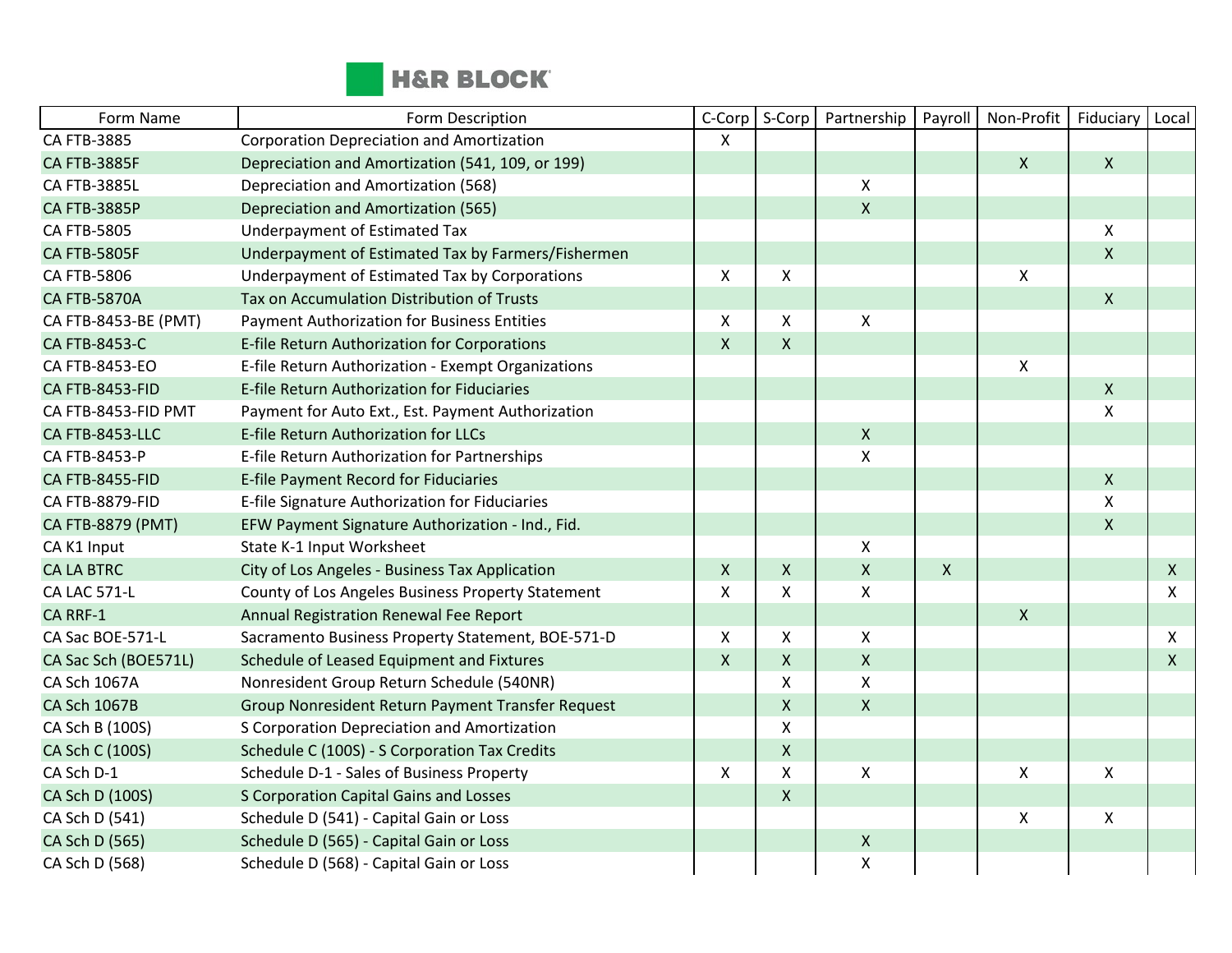

| Form Name                 | Form Description                                   | C-Corp             | S-Corp       | Partnership               | Payroll            | Non-Profit     | Fiduciary      | Local        |
|---------------------------|----------------------------------------------------|--------------------|--------------|---------------------------|--------------------|----------------|----------------|--------------|
| CA Sch EO (565)           | Schedule EO (565) - Pass-Through Entity Ownership  |                    |              | $\mathsf{X}$              |                    |                |                |              |
| CA Sch EO (568)           | Schedule EO (568) - Pass-Through Entity Ownership  |                    |              | $\pmb{\mathsf{X}}$        |                    |                |                |              |
| CA Sch G-1                | Schedule G-1 - Tax on Lump-Sum Distributions       |                    |              |                           |                    |                | X              |              |
| CA Sch H (100S)           | S Corporation Dividend Income Deduction            |                    | X            |                           |                    |                |                |              |
| CA Sch H (100)            | Schedule H (100) - Dividend Income Deduction       | $\mathsf{X}$       |              |                           |                    |                |                |              |
| CA Sch J (541)            | Trust Allocation of an Accumulation Distribution   |                    |              |                           |                    |                | $\pmb{\times}$ |              |
| CA Sch K-1 (100S)         | Shareholder's Share of Income, Deductions, Credit  |                    | $\mathsf{X}$ |                           |                    |                |                |              |
| CA Sch K-1 (541)          | Beneficiary's Share of Income, Deductions, Credits |                    |              |                           |                    |                | X              |              |
| CA Sch K-1 (565)          | Partner's Share of Income, Deductions, Credits     |                    |              | $\pmb{\mathsf{X}}$        |                    |                |                |              |
| CA Sch K-1 (568)          | Member's Share of Income, Deductions, Credits      |                    |              | $\mathsf{\chi}$           |                    |                |                |              |
| CA Sch P (100/109)        | Alt Minimum Tax/Credit Limitations - Corporations  | $\mathsf{X}$       |              |                           |                    | $\pmb{\times}$ |                |              |
| CA Sch P (541)            | Alt Minimum Tax/Credit Limitations - Fiduciaries   |                    |              |                           |                    | X              | $\pmb{\times}$ |              |
| CA Sch QS (100S)          | Qualified Subchapter S Subsidiary (QSub)           |                    | $\mathsf{X}$ |                           |                    |                |                |              |
| CA Sch R                  | Apportionment and Allocation of Income             | X                  | X            | $\pmb{\times}$            |                    |                |                |              |
| CA Sch S                  | Schedule S - Other State Tax Credit                |                    |              |                           |                    |                | $\mathsf{X}$   |              |
| <b>CA WHWKST</b>          | Tax Withholding from Forms 592-B and 593           | X                  | X            | $\pmb{\times}$            |                    |                | X              |              |
|                           |                                                    |                    |              |                           |                    |                |                |              |
| Colorado                  |                                                    |                    |              |                           |                    |                |                |              |
| <b>CO Common Workbook</b> | Hidden State Common Workbook                       | $\mathsf{X}$       | $\mathsf{X}$ | $\pmb{\times}$            | $\pmb{\mathsf{X}}$ | $\mathsf{X}$   | $\mathsf{X}$   |              |
| CO Denver OCC (M)         | Denver Occupational Privilege Tax Return Monthly   | $\mathsf{x}$       | $\mathsf{X}$ | $\boldsymbol{\mathsf{X}}$ | X                  |                | $\mathsf{x}$   | X            |
| CO Denver OPT (Q)         | Denver Occupational Privilege Tax Return Quarterly |                    |              | $\mathsf{X}$              | $\pmb{\mathsf{X}}$ |                |                | $\mathsf{X}$ |
| <b>CO DR-0020C</b>        | Coal Severance Tax Return                          | X                  | X            | X                         |                    |                | X              |              |
| <b>CO DR-0020E</b>        | Oil Shale Facility Severance Tax Return            | $\pmb{\mathsf{X}}$ | $\mathsf X$  | $\pmb{\times}$            |                    |                | $\mathsf{X}$   |              |
| CO DR-0021                | Severance Tax-Oil and Gas                          | $\mathsf{X}$       | Χ            | $\boldsymbol{\mathsf{X}}$ |                    |                | X              |              |
| <b>CO DR-0021D</b>        | Oil and Gas Severance Tax Schedule                 | $\mathsf{X}$       | Χ            | $\mathsf{X}$              |                    |                | $\mathsf{X}$   |              |
| CO DR-0021P               | <b>Estimated Oil and Gas Severance Tax</b>         | X                  | X            | $\pmb{\times}$            |                    |                | Χ              |              |
| CO DR-0021S               | Extension Payment Voucher for Oil/Gas Tax Return   | $\pmb{\mathsf{X}}$ | $\mathsf{X}$ | $\pmb{\times}$            |                    |                | $\mathsf{X}$   |              |
| CO DR-0021W               | Oil and Gas Withholding Statement                  | X                  | X            | $\boldsymbol{\mathsf{X}}$ |                    |                | X              |              |
| <b>CO DR-0021X</b>        | Amended Oil and Gas Severance Tax Return           | $\pmb{\times}$     | X            | $\mathsf{X}$              |                    |                | X              |              |
| CO DR-0074                | Pre-Certification of Qualified Enterprise Zone     | X                  | Χ            | $\pmb{\mathsf{X}}$        |                    |                |                |              |
| <b>CO DR-0075</b>         | Qualified Enterprise Zone Contribution             | $\pmb{\mathsf{X}}$ | $\mathsf X$  | $\pmb{\mathsf{X}}$        |                    |                |                |              |
| CO DR-0077                | Qualified Enterprise Zone Research Expenditures    | $\pmb{\times}$     | X            | $\pmb{\mathsf{X}}$        |                    |                |                |              |
| CO DR-0104BEP             | Nonresident Beneficiary Estimated Tax              |                    |              |                           |                    |                | X              |              |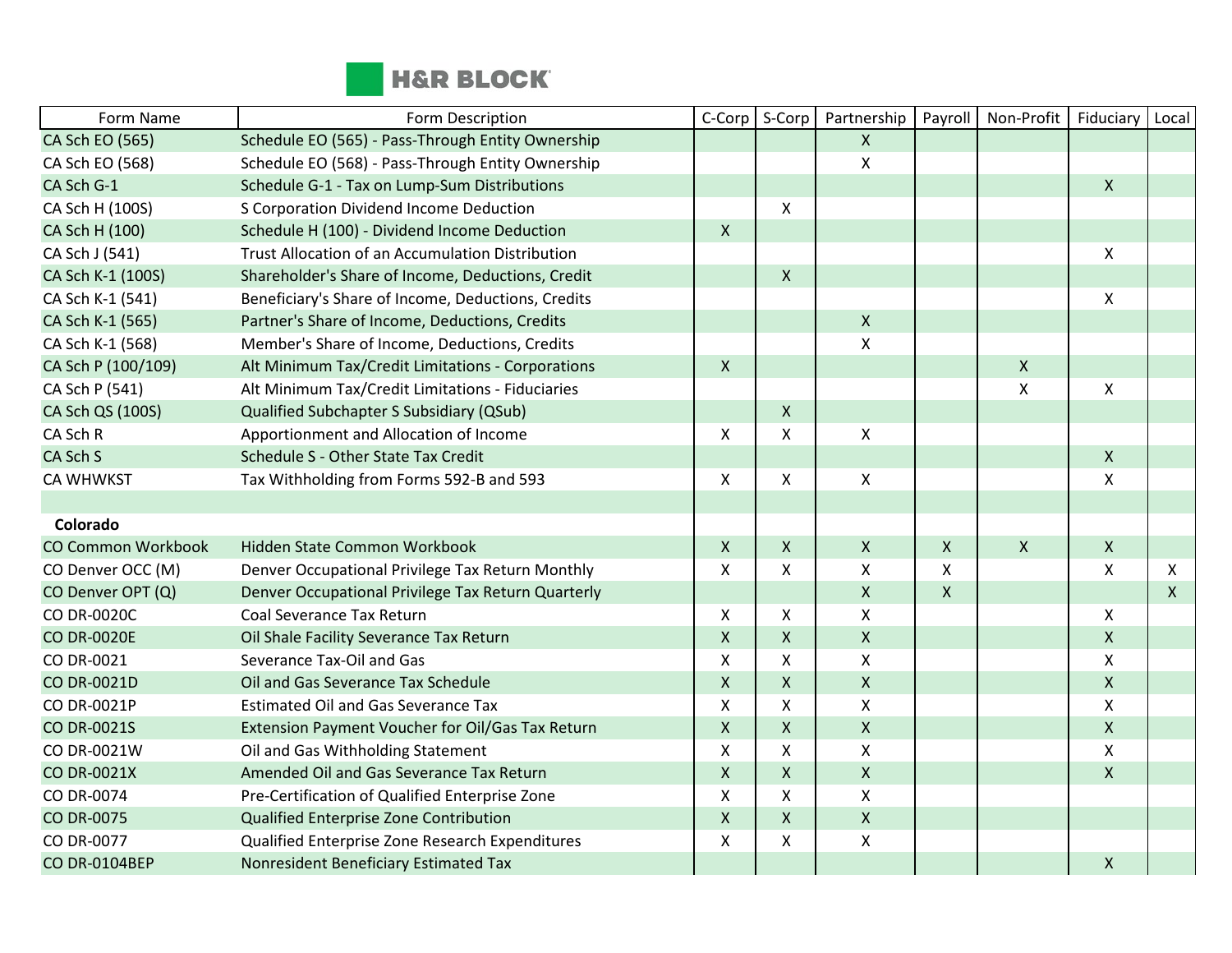

| Form Name            | Form Description                                        | C-Corp             | S-Corp             | Partnership        | Payroll                   | Non-Profit     | Fiduciary    | Local |
|----------------------|---------------------------------------------------------|--------------------|--------------------|--------------------|---------------------------|----------------|--------------|-------|
| CO DR-0105           | <b>Fiduciary Income Tax Return</b>                      |                    |                    |                    |                           |                | X            |       |
| <b>CO DR-0105EP</b>  | Estate/Trust Estimated Tax Payment Form                 |                    |                    |                    |                           |                | $\mathsf{X}$ |       |
| <b>CO DR-0106CR</b>  | Pass-Through Entity Credit Schedule                     |                    | X                  | $\pmb{\mathsf{X}}$ |                           |                |              |       |
| <b>CO DR-0106EP</b>  | <b>Composite Nonresident Estimated Tax Payment Form</b> |                    | $\mathsf{X}$       | $\pmb{\times}$     |                           |                |              |       |
| CO DR-0106/0107/0108 | Partnership & S Corp & Comp Nonres Inc Tax Return       |                    | $\pmb{\mathsf{X}}$ | $\pmb{\times}$     |                           |                |              |       |
| CO DR-0112           | C Corporation Income Tax Return                         | $\mathsf{X}$       |                    |                    |                           | $\pmb{\times}$ |              |       |
| <b>CO DR-0112CR</b>  | <b>Credit Schedule for Corporations</b>                 | Χ                  |                    |                    |                           |                |              |       |
| <b>CO DR-0112EP</b>  | Corporate Estimated Tax Payment Form                    | $\mathsf{X}$       |                    |                    |                           |                |              |       |
| CO DR-0112X          | Amended C-Corporation Income Tax Return                 | X                  |                    |                    |                           |                |              |       |
| <b>CO DR-0145</b>    | Tax Information Authorization or Power of Attorney      | $\mathsf X$        | $\mathsf{X}$       | $\mathsf{X}$       | $\boldsymbol{\mathsf{X}}$ |                | $\mathsf{X}$ |       |
| CO DR-0158-C         | Payment Voucher for Extension of Time                   | X                  |                    |                    |                           |                |              |       |
| CO DR-0158-F         | Payment for Auto Extension for Estates or Trusts        |                    |                    |                    |                           |                | $\mathsf{X}$ |       |
| CO DR-0158-N         | Filing Extension Composite Nonresident Income Tax       |                    | X                  | Χ                  |                           |                |              |       |
| <b>CO DR-0204</b>    | Underpayment of Individual Estimated Tax                |                    | $\mathsf{X}$       | $\pmb{\mathsf{X}}$ |                           |                |              |       |
| CO DR-0205           | Penalty on Underpayment of Corporate Estimated Tax      | $\mathsf{X}$       |                    |                    |                           |                |              |       |
| <b>CO DR-0253</b>    | Income Tax Closing Agreement - Estates, Trusts          | $\mathsf{X}$       | $\mathsf{X}$       | $\mathsf{X}$       |                           |                | $\mathsf{X}$ |       |
| CO DR-0289           | Employer Contributions Employee 529 State Tuition       | X                  | X                  | X                  |                           |                |              |       |
| <b>CO DR-0456</b>    | Annual Reconciliation of Oil/Gas Severance W/H          | $\mathsf{X}$       | $\mathsf{X}$       | $\pmb{\times}$     |                           |                | $\mathsf{X}$ |       |
| CO DR-0617           | <b>Innovative Motor Vehicle and Truck Credits</b>       | X                  | X                  | X                  |                           |                | X            |       |
| <b>CO DR-0900C</b>   | C Corporation Income Tax Payment Form                   | $\mathsf{X}$       |                    |                    |                           |                |              |       |
| <b>CO DR-0900F</b>   | <b>Fiduciary Income Tax Payment Form</b>                |                    |                    |                    |                           |                | $\mathsf{X}$ |       |
| <b>CO DR-0900P</b>   | Partnerships and S corporations Income Tax              |                    | $\mathsf{X}$       | $\mathsf{X}$       |                           |                |              |       |
| CO DR-1079           | Withholding Tax - Real Property Interest Transfers      | $\mathsf{X}$       | X                  | X                  |                           |                | X            |       |
| <b>CO DR-1083</b>    | Information with Respect to a Conveyance                | $\mathsf{X}$       | $\mathsf{X}$       | $\mathsf X$        |                           |                | $\mathsf{X}$ |       |
| CO DR-1102           | Address Change or Business Closure Form                 | X                  | X                  | $\mathsf{X}$       | $\boldsymbol{\mathsf{X}}$ | $\pmb{\times}$ | X            |       |
| CO DR-1305           | <b>Gross Conservation Easement Donor Schedules</b>      | $\mathsf X$        | $\mathsf{X}$       | $\mathsf X$        |                           |                | $\mathsf{X}$ |       |
| CO DR-1316           | Source Capital Gain Affidavit                           | X                  |                    |                    |                           |                |              |       |
| <b>CO DR-1317</b>    | Child Care Contribution Tax Credit Certification        | $\mathsf{X}$       | $\mathsf{X}$       | $\pmb{\times}$     |                           |                |              |       |
| CO DR-1366           | Enterprise Zone Credit and Carryforward Schedule        | X                  | X                  | $\mathsf{X}$       |                           |                | $\mathsf{X}$ |       |
| <b>CO DR-1778</b>    | e-Filer Attachment Form                                 | $\mathsf{X}$       | $\mathsf{X}$       | $\pmb{\mathsf{X}}$ |                           | $\pmb{\chi}$   |              |       |
| CO DR-5714           | Request for Copy of Tax Returns                         | X                  | X                  | $\pmb{\mathsf{X}}$ | Χ                         |                | X            |       |
| <b>CO DR-5785</b>    | Electronic Funds Transfer (EFT) Account Setup           | $\pmb{\mathsf{X}}$ | $\mathsf{X}$       | $\pmb{\times}$     | $\pmb{\times}$            |                | $\mathsf{X}$ |       |
| CO DR-8453C          | Corporate Tax Declaration for Electronic Filing         | Χ                  |                    |                    |                           |                |              |       |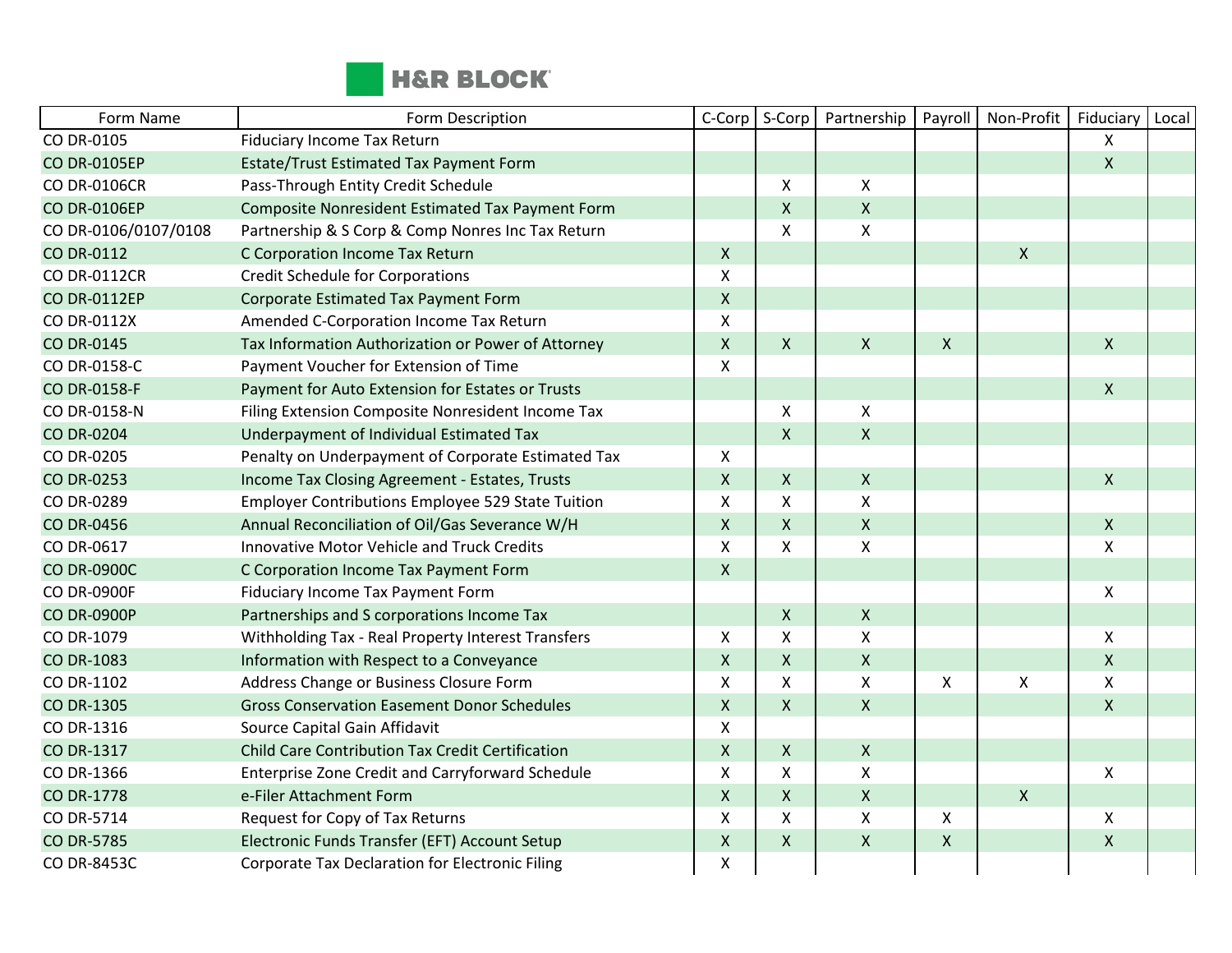

| Form Name            | Form Description                                          | C-Corp             | S-Corp       | Partnership        | Payroll | Non-Profit         | Fiduciary          | Local |
|----------------------|-----------------------------------------------------------|--------------------|--------------|--------------------|---------|--------------------|--------------------|-------|
| <b>CO DR-8453F</b>   | Fiduciary Income Tax Declaration for Elec Filing          |                    |              |                    |         |                    | $\mathsf{X}$       |       |
| <b>CO DR-8453P</b>   | Income Tax Declaration for Electronic Filing              |                    | X            | X                  |         |                    |                    |       |
| <b>CO DS 056S</b>    | Personal Property Declaration Schedule (Short)            | $\mathsf{X}$       | $\mathsf{X}$ | $\mathsf{X}$       |         |                    |                    |       |
|                      |                                                           |                    |              |                    |         |                    |                    |       |
| <b>Connecticut</b>   |                                                           |                    |              |                    |         |                    |                    |       |
| <b>CT 1040 AES</b>   | Annualized Estimated Tax Worksheet                        |                    |              |                    |         |                    | X                  |       |
| CT 1041              | Income Tax Return for Trusts and Estates                  |                    |              |                    |         |                    | $\mathsf{X}$       |       |
| <b>CT 1041 EXT</b>   | Extension of Time to File Income Tax Return               |                    |              |                    |         |                    | X                  |       |
| <b>CT 1041ES</b>     | Estimated Income Tax Payment for Trusts/Estates           |                    |              |                    |         |                    | $\pmb{\mathsf{X}}$ |       |
| CT 1041V             | <b>Electronic Filing Payment Voucher</b>                  |                    |              |                    |         |                    | X                  |       |
| CT 1065/1120SI ES    | <b>Estimated Pass-Through Entity</b>                      |                    | $\mathsf{X}$ | $\mathsf{X}$       |         |                    |                    |       |
| CT 1065/1120SI EXT   | Extension to File Pass-Through Entity Tax Return          |                    | X            | $\pmb{\mathsf{X}}$ |         |                    |                    |       |
| CT 1065/1120SI, K1   | Pass-Through Entity Tax Return                            |                    | X            | $\mathsf{X}$       |         |                    |                    |       |
| CT 1120              | <b>Corporation Business Tax Return</b>                    | X                  |              |                    |         |                    |                    |       |
| <b>CT 1120 ATT</b>   | <b>Corporation Business Tax Return Attachment</b>         | $\pmb{\times}$     |              |                    |         |                    |                    |       |
| <b>CT 1120 EDPC</b>  | <b>Electronic Data Processing Equipment Ppty Credit</b>   | X                  |              |                    |         | X                  |                    |       |
| CT 1120 ESA, B, C, D | <b>Estimated Corporation Business Tax Payment</b>         | $\mathsf X$        |              |                    |         |                    |                    |       |
| <b>CT 1120 EXT</b>   | Extension to File Corporation Business Tax Return         | $\pmb{\times}$     |              |                    |         |                    |                    |       |
| <b>CT 1120 FCIC</b>  | Fixed Capital Investment Tax Credit                       | $\mathsf{X}$       |              |                    |         |                    |                    |       |
| <b>CT 1120 HCIC</b>  | Human Capital Investment Credit                           | X                  |              |                    |         |                    |                    |       |
| <b>CT 1120 PIC</b>   | Information Return for Passive Investment Company         | $\pmb{\mathsf{X}}$ |              |                    |         |                    |                    |       |
| <b>CT 1120 RDC</b>   | Research and Development Expenditures Tax Credit          | X                  |              |                    |         |                    |                    |       |
| <b>CT 1120A</b>      | <b>Corporation Business Tax Apportionment Computation</b> | $\mathsf{X}$       |              |                    |         |                    |                    |       |
| <b>CT 1120A-BMC</b>  | Apportionment Computation Motor Bus and Carrier           | X                  |              |                    |         |                    |                    |       |
| <b>CT 1120A-BPE</b>  | Apportionment Computation Broadcasters/Production         | $\mathsf{X}$       |              |                    |         |                    |                    |       |
| CT 1120A-LP          | Apportionment of Limited Partnership Interests            | $\pmb{\times}$     |              |                    |         |                    |                    |       |
| <b>CT 1120A-SBC</b>  | Apportionment Computation Securities Brokerage            | $\mathsf{X}$       |              |                    |         |                    |                    |       |
| <b>CT 1120AB</b>     | Summary of Add Back and Exceptions                        | X                  |              |                    |         |                    |                    |       |
| <b>CT 1120AE</b>     | <b>Corporation Business Tax Annualized Estimated Wkst</b> | $\mathsf{X}$       |              |                    |         | $\pmb{\mathsf{X}}$ |                    |       |
| CT 1120I             | Interest Due on Underpayment of Estimated Tax             | $\mathsf{x}$       |              |                    |         | X                  |                    |       |
| <b>CT 1120K</b>      | <b>Business Tax Credit Summary</b>                        | $\mathsf{X}$       |              |                    |         |                    |                    |       |
| <b>CT 1120PE</b>     | Pass-Through Entity Tax Credit                            | X                  |              |                    |         |                    |                    |       |
| <b>CT 1120X</b>      | Amended Corporation Business Tax Return                   | $\pmb{\mathsf{X}}$ |              |                    |         |                    |                    |       |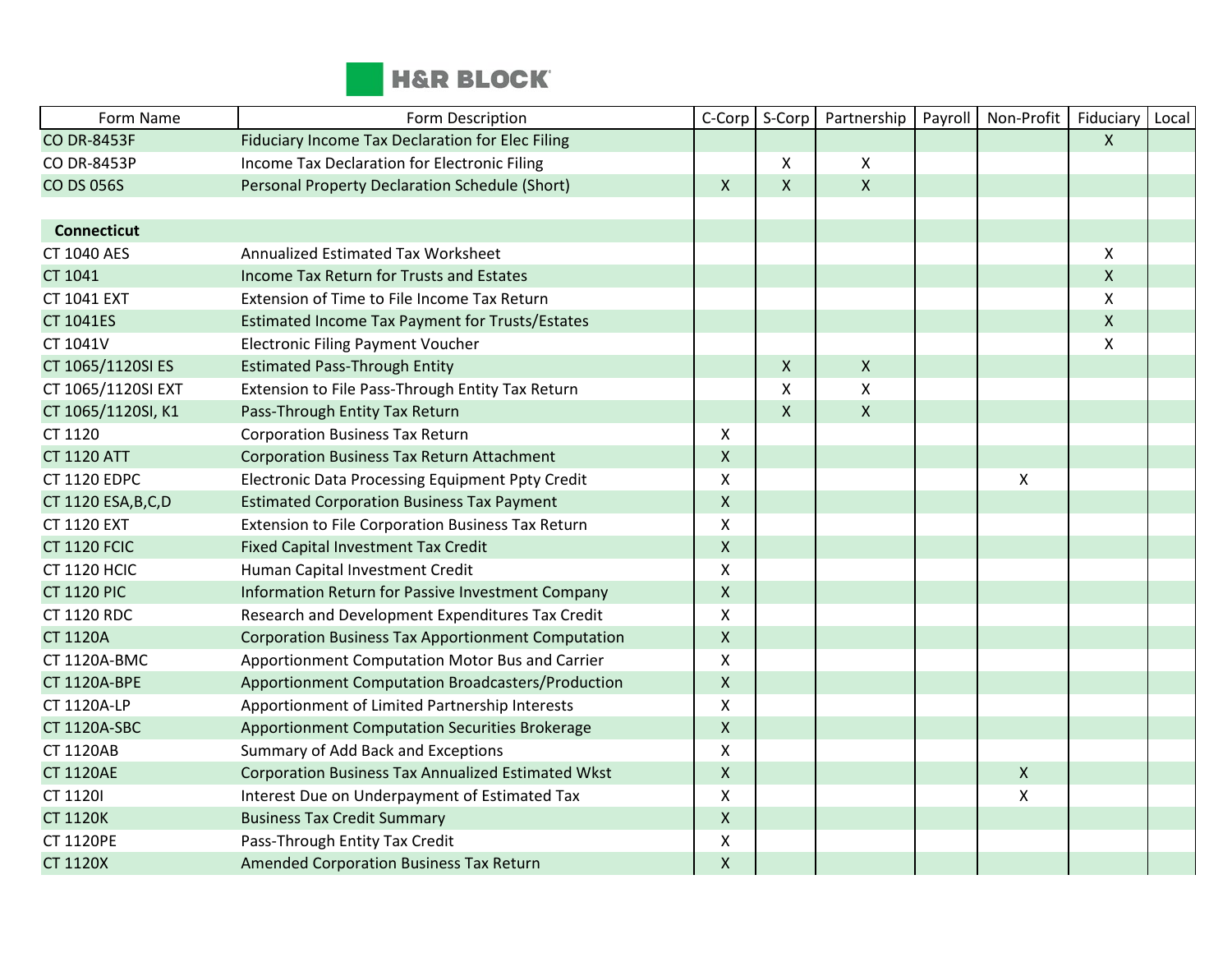

| Form Name                   | Form Description                                          | C-Corp             | S-Corp       | Partnership        | Payroll            | Non-Profit         | Fiduciary          | Local        |
|-----------------------------|-----------------------------------------------------------|--------------------|--------------|--------------------|--------------------|--------------------|--------------------|--------------|
| CT 1127                     | Extension of Time for Payment of Income Tax               |                    | X            | $\mathsf{X}$       |                    |                    | X                  |              |
| <b>CT 2210</b>              | Underpayment of Estimated Income Tax                      |                    |              |                    |                    |                    | $\pmb{\mathsf{X}}$ |              |
| CT 3911                     | Taxpayer Statement Regarding State Tax Refund             | $\mathsf{x}$       | X            | $\pmb{\times}$     | X                  |                    | X                  |              |
| CT 656                      | Offer of Compromise for Business Taxes                    | $\mathsf{X}$       | X            | $\pmb{\times}$     | $\pmb{\mathsf{X}}$ |                    | $\pmb{\mathsf{X}}$ |              |
| CT 8801                     | <b>Credit for Prior Year Minimum Tax</b>                  |                    |              |                    |                    |                    | X                  |              |
| <b>CT 8822</b>              | <b>Change of Address</b>                                  |                    | $\mathsf{X}$ | $\mathsf{X}$       |                    |                    | X                  |              |
| <b>CT 8822C</b>             | Corporation Business Tax Change of Address                | X                  |              |                    |                    |                    |                    |              |
| <b>CT 8886</b>              | <b>Listed Transaction Disclosure Statement</b>            | $\mathsf{x}$       | X            | $\pmb{\times}$     |                    | X                  | $\mathsf{X}$       |              |
| <b>CT 990T</b>              | Unrelated Business Income Tax Return                      |                    |              |                    |                    | Χ                  |                    |              |
| CT 990T ESA, B, C, D        | <b>Estimated Unrelated Business Income Tax Payments</b>   |                    |              |                    |                    | $\pmb{\mathsf{X}}$ |                    |              |
| CT 990T EXT                 | Extension of Time to File Unrelated Business Tax          |                    |              |                    |                    | $\pmb{\mathsf{X}}$ |                    |              |
| <b>CT AU-330</b>            | <b>Controlling Interest Transfer Taxes</b>                | $\mathsf{X}$       | X            | $\pmb{\times}$     |                    |                    | $\mathsf{x}$       |              |
| <b>CT AU-331</b>            | Controlling Interest Transfer Taxes Info Return           | $\sf X$            | Χ            | $\pmb{\mathsf{X}}$ |                    |                    | X                  |              |
| <b>CT Cheshire PPD</b>      | Personal Property Declaration and Summary                 | $\mathsf{X}$       | X            | $\mathsf{X}$       |                    |                    |                    | $\mathsf{X}$ |
| <b>CT Common Workbook</b>   | Hidden State Common Workbook                              | X                  | X            | X                  | X                  | Χ                  | X                  |              |
| <b>CT DRS-EWVR</b>          | <b>Electronic Filing and Payment Waiver Request</b>       | $\mathsf{X}$       | X            | $\mathsf{X}$       | $\pmb{\mathsf{X}}$ |                    | $\mathsf{X}$       |              |
| CT E-File Info Bus          | <b>Electronic Filing Information for Business Returns</b> | X                  | X            | $\pmb{\times}$     |                    |                    |                    |              |
| CT K1 Input                 | State K-1 Input Worksheet                                 |                    |              |                    |                    |                    | X                  |              |
| CT LGL-001                  | Power of Attorney                                         | X                  | X            | $\pmb{\times}$     | X                  | Χ                  | X                  |              |
| <b>CT LGL-002</b>           | Request for Disclosure of Tax Returns or Tax Info         | $\pmb{\mathsf{X}}$ | $\mathsf{X}$ | $\pmb{\mathsf{X}}$ |                    | $\pmb{\mathsf{X}}$ | $\pmb{\mathsf{X}}$ |              |
| CT LGL-003                  | Limited Power of Attorney                                 | $\mathsf{x}$       | X            | $\mathsf{x}$       | X                  | X                  | X                  |              |
| CT Sch B, K-1               | Fiduciary Adjustment Allocation, K-1(1041)                |                    |              |                    |                    |                    | $\mathsf{X}$       |              |
| CT Sch CT-1041C             | Taxable Income Calculation (CT-1041)                      |                    |              |                    |                    |                    | X                  |              |
| CT Sch CT-1041FA            | Schedule CT-1041FA Fiduciary Allocation                   |                    |              |                    |                    |                    | $\pmb{\mathsf{X}}$ |              |
| CT Sch CT-1041WH            | Income Tax Withholding                                    |                    |              |                    |                    |                    | Χ                  |              |
| <b>CT Sch CT-AB</b>         | <b>Alternative Base Calculation</b>                       |                    | X            | $\mathsf{X}$       |                    |                    |                    |              |
| CT Sch CT-IT Credit         | Schedule CT-IT - Credit Income Tax Credit Summary         |                    |              |                    |                    |                    | X                  |              |
| <b>CT Sch CT-PE</b>         | Pass-Through Entity Tax Credit                            |                    |              |                    |                    |                    | $\mathsf{X}$       |              |
| CT Sch I (1041)             | Alt Minimum Tax Computation of Trusts or Estates          |                    |              |                    |                    |                    | X                  |              |
|                             |                                                           |                    |              |                    |                    |                    |                    |              |
| <b>District of Columbia</b> |                                                           |                    |              |                    |                    |                    |                    |              |
| DC BRA-25                   | Two-Year Report for Domestic/Foreign Filing Entity        | X                  | X            |                    |                    |                    |                    |              |
| DC Common Workbook          | Hidden State Common Workbook                              | X                  | Χ            | $\pmb{\times}$     | X                  | X                  | X                  |              |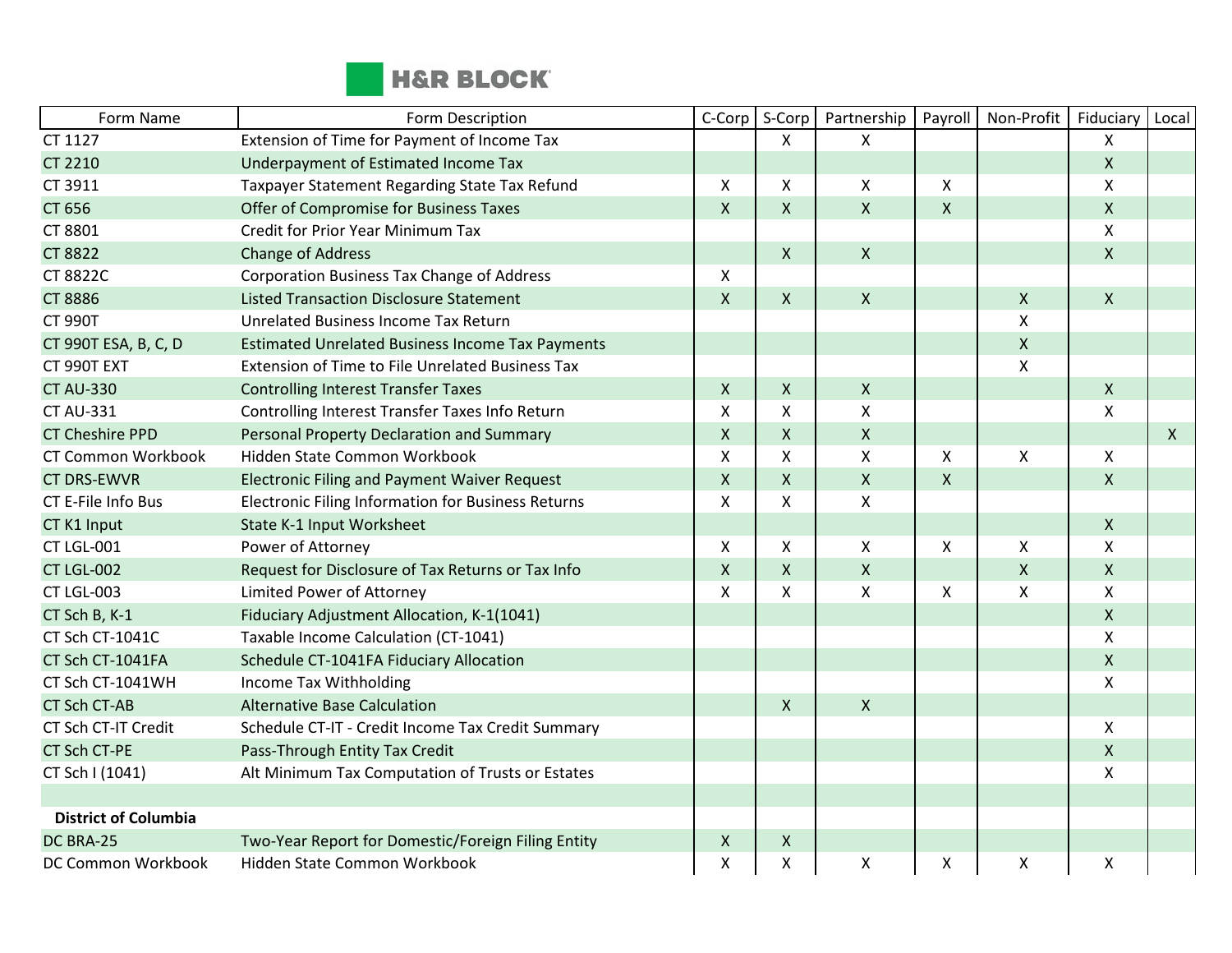

| Form Name           | Form Description                                       | C-Corp                    | S-Corp             | Partnership               | Payroll            | Non-Profit     | Fiduciary          | Local |
|---------------------|--------------------------------------------------------|---------------------------|--------------------|---------------------------|--------------------|----------------|--------------------|-------|
| <b>DC CS-001</b>    | <b>Request for Certified Copy</b>                      | $\mathsf{X}$              | X                  | $\mathsf{X}$              |                    |                | $\mathsf{X}$       |       |
| <b>DC D-20</b>      | <b>Corporation Franchise Tax Return</b>                | X                         | Χ                  |                           |                    | $\pmb{\times}$ |                    |       |
| DC D-20 NOL         | <b>Net Operating Loss Deduction</b>                    | $\mathsf{X}$              | X                  |                           |                    |                |                    |       |
| <b>DC D-20CR</b>    | QHTC Corporate Business Tax Credits (D-20)             | $\boldsymbol{\mathsf{X}}$ | X                  |                           |                    |                |                    |       |
| <b>DC D-20E</b>     | Corporation Franchise Tax Declaration for E-File       | $\mathsf{X}$              | X                  |                           |                    |                |                    |       |
| <b>DC D-20ES</b>    | Declaration of Estimated Franchise Tax                 | $\pmb{\times}$            | X                  |                           |                    | Χ              |                    |       |
| <b>DC D-20P</b>     | Payment Voucher for Corporation Franchise Tax          | $\pmb{\mathsf{X}}$        | $\pmb{\mathsf{X}}$ |                           |                    |                |                    |       |
| DC D-2220           | Underpayment Estimated Franchise Tax by Businesses     | X                         | X                  | X                         |                    |                | X                  |       |
| <b>DC D-2848</b>    | Power of Attorney, Declaration of Representation       | $\mathsf{X}$              | $\mathsf{X}$       | $\boldsymbol{\mathsf{X}}$ | $\pmb{\mathsf{X}}$ |                | $\mathsf{X}$       |       |
| <b>DC D-30</b>      | Unincorporated Business Franchise Tax Return           |                           |                    | X                         |                    |                | X                  |       |
| DC D-30 NOL         | <b>Net Operating Loss Deduction</b>                    |                           |                    | $\mathsf{X}$              |                    |                | $\mathsf{X}$       |       |
| <b>DC D-30E</b>     | Unincorporated Business Tax Declaration for E-File     |                           |                    | Χ                         |                    |                |                    |       |
| DC D-30ES           | <b>Business Declaration of Estimated Franchise Tax</b> |                           |                    | $\mathsf{X}$              |                    |                | $\mathsf{X}$       |       |
| <b>DC D-30P</b>     | Payment Voucher for Unincorporated Franchise Tax       |                           |                    | $\pmb{\mathsf{X}}$        |                    |                | X                  |       |
| <b>DC D-41</b>      | <b>Fiduciary Income Tax Return</b>                     |                           |                    |                           |                    |                | $\mathsf{X}$       |       |
| DC D-41 E-File Info | <b>Fiduciary Electronic Filing Information</b>         |                           |                    |                           |                    |                | X                  |       |
| <b>DC D-41E</b>     | <b>Fiduciary Declaration for E-Filing</b>              |                           |                    |                           |                    |                | $\mathsf{X}$       |       |
| <b>DC D-41ES</b>    | <b>Estimated Payment for Fiduciary Income Tax</b>      |                           |                    |                           |                    |                | $\pmb{\mathsf{X}}$ |       |
| <b>DC D-41P</b>     | Payment Voucher for Fiduciary Income Tax               |                           |                    |                           |                    |                | $\mathsf{X}$       |       |
| <b>DC D-65</b>      | Partnership Return of Income                           |                           |                    | X                         |                    |                |                    |       |
| <b>DC D-65E</b>     | Partnership Return of Income E-File Declaration        |                           |                    | $\mathsf{X}$              |                    |                |                    |       |
| <b>DC FR-120</b>    | Extension of Time to File - Corporation Franchise      | X                         | X                  |                           |                    | $\pmb{\times}$ |                    |       |
| <b>DC FR-127F</b>   | Extension of Time to File Fiduciary Return             |                           |                    |                           |                    |                | $\mathsf{x}$       |       |
| <b>DC FR-130</b>    | Extension of Time - Unincorp Business Franchise        |                           |                    | X                         |                    |                | X                  |       |
| <b>DC FR-165</b>    | Extension of Time to File - Partnership Return         |                           |                    | $\pmb{\mathsf{X}}$        |                    |                |                    |       |
| DC FR-COA           | Change of Name, Address or Identification Number       | X                         | X                  | $\pmb{\mathsf{X}}$        | X                  |                | X                  |       |
| DC OTR-10           | Offer in Compromise                                    | $\mathsf{X}$              | X                  | $\mathsf{X}$              | $\pmb{\mathsf{X}}$ |                |                    |       |
| DC PA-2             | <b>Collection Information Statement for Business</b>   | $\mathsf{X}$              | X                  | X                         | $\mathsf{\chi}$    |                | $\pmb{\mathsf{X}}$ |       |
| DC Sch UB           | Schedule UB - Business Credits (D-20 or D-30)          | $\mathsf{X}$              | X                  | $\mathsf{X}$              |                    |                | $\mathsf{X}$       |       |
|                     |                                                        |                           |                    |                           |                    |                |                    |       |
| <b>Delaware</b>     |                                                        |                           |                    |                           |                    |                |                    |       |
| DE 1100             | Corporation Income Tax Return and Schedules            | X                         |                    |                           |                    | $\pmb{\times}$ |                    |       |
| <b>DE 1100-NBI</b>  | Corporate Schedule of Non-business Income / Loss       | $\pmb{\mathsf{X}}$        |                    |                           |                    |                |                    |       |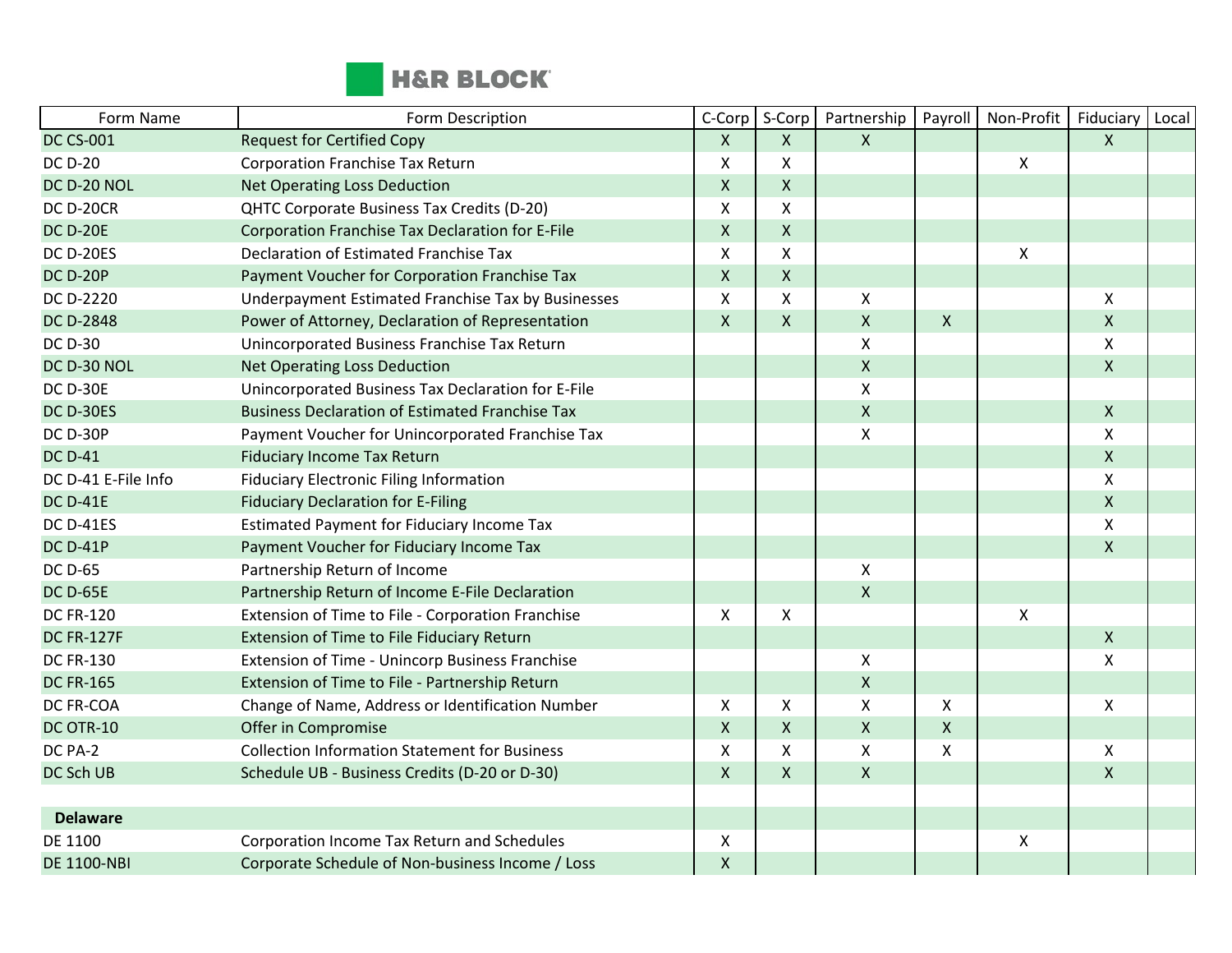

| Form Name                 | Form Description                                     | C-Corp       | S-Corp       | Partnership        | Payroll      | Non-Profit         | Fiduciary                 | Local |
|---------------------------|------------------------------------------------------|--------------|--------------|--------------------|--------------|--------------------|---------------------------|-------|
| DE 1100-P                 | S Corporation Income Tax Estimated Payment Coupons   |              | X            |                    |              |                    |                           |       |
| <b>DE 1100-P-EXT</b>      | S Corporation Request for Extension                  |              | $\mathsf{X}$ |                    |              |                    |                           |       |
| DE 1100-T                 | Corporate Tentative Tax Return                       | X            |              |                    |              |                    |                           |       |
| <b>DE 1100-T-EXT</b>      | Corporate Income Tax Request for Extension           | $\mathsf{X}$ |              |                    |              |                    |                           |       |
| <b>DE 1100S</b>           | S Corporation Reconciliation and Shareholders Info   |              | X            |                    |              |                    |                           |       |
| <b>DE 1100X</b>           | Amended Corporation Income Tax Return, Schs          | $\mathsf{X}$ |              |                    |              |                    |                           |       |
| <b>DE 1902-AP</b>         | Application for Exemption from Corporation Tax       | Χ            |              |                    |              |                    |                           |       |
| DE 1902(B)                | Information Return Holding/Investment Company        | $\mathsf{X}$ |              |                    |              |                    |                           |       |
| <b>DE 200-C</b>           | Composite Personal Income Tax Return                 |              | X            | $\mathsf{X}$       |              |                    |                           |       |
| <b>DE 200C-ES</b>         | <b>Composite Declaration of Estimated Income Tax</b> |              | $\mathsf{X}$ | $\pmb{\times}$     |              |                    |                           |       |
| <b>DE 200C-EX</b>         | <b>Composite Application for Automatic Extension</b> |              | X            | X                  |              |                    |                           |       |
| <b>DE 2210</b>            | <b>Underpayment of Estimated Taxes</b>               |              |              |                    |              |                    | $\pmb{\mathsf{X}}$        |       |
| DE 300, Sch K1            | Partnership Return and Schedules                     |              |              | X                  |              |                    |                           |       |
| <b>DE 400-ES</b>          | Declaration of Estimated Fiduciary Income Tax        |              |              |                    |              |                    | $\mathsf{X}$              |       |
| <b>DE 400-EX</b>          | Declaration of Fiduciary Income Tax - Extension      |              |              |                    |              |                    | $\boldsymbol{\mathsf{X}}$ |       |
| DE 400, Sch K1            | <b>Fiduciary Income Tax Return and Schedules</b>     |              |              |                    |              |                    | $\pmb{\mathsf{X}}$        |       |
| <b>DE 700</b>             | Income Tax Credit Schedule                           | X            | X            | $\mathsf{X}$       |              |                    | X                         |       |
| DE ACH                    | Automatic Payment Plan Authorization Agreement       | $\mathsf{X}$ | $\mathsf{X}$ | $\mathsf{X}$       |              |                    | $\mathsf{X}$              |       |
| DE CISC                   | Certificate of Incorporation - Stock Corporation     | Χ            | X            |                    |              |                    |                           |       |
| <b>DE Common Workbook</b> | Hidden State Common Workbook                         | $\mathsf{X}$ | $\mathsf{X}$ | $\mathsf{X}$       | $\mathsf{X}$ | $\mathsf{X}$       | $\boldsymbol{\mathsf{X}}$ |       |
| DE CRA                    | Registration for Business License and/or W/H Agent   | X            | X            | X                  | X            | X                  | X                         |       |
| <b>DE CREQ</b>            | Request for Change (Corporate / Sub S Corporate)     | $\mathsf{X}$ | $\mathsf{X}$ |                    |              |                    |                           |       |
| DE EFT Agt.               | <b>EFT Authorization Agreement</b>                   | X            | X            |                    | X            |                    |                           |       |
| <b>DE FLLC Reg</b>        | Certificate of Registration Foreign LLC              |              |              | $\mathsf{X}$       |              |                    |                           |       |
| <b>DE Nexus</b>           | <b>Nexus Questionnaire</b>                           | X            | X            | X                  |              |                    | X                         |       |
| <b>DE PIT-STC</b>         | Special Tax Computation for Lump Sum Distribution    |              |              |                    |              |                    | $\pmb{\mathsf{X}}$        |       |
| DE Sch A-1 (1100S)        | S Corporation Shareholders Information Return        |              | X            |                    |              |                    |                           |       |
| DE Sch A (1100S)          | S Corporation Reconciliation of Ordinary Income      |              | $\mathsf{X}$ |                    |              |                    |                           |       |
| DE Wilmington ABL         | <b>Application for Business License</b>              | X            | X            | Χ                  |              | $\pmb{\mathsf{X}}$ | X                         | X     |
| DE Wilmington NSBL        | <b>Notarized Statement for Business License</b>      | $\mathsf{X}$ | $\mathsf{X}$ | $\pmb{\mathsf{X}}$ |              |                    |                           | X     |
| DE Wilmington WCWT-6      | Net Profits Tax Return and Schedules                 |              |              | Χ                  |              |                    | $\boldsymbol{\mathsf{x}}$ | X     |
| DE Withdrawal             | Certificate of Withdrawal                            | $\mathsf{X}$ | $\mathsf{X}$ |                    |              |                    |                           |       |
|                           |                                                      |              |              |                    |              |                    |                           |       |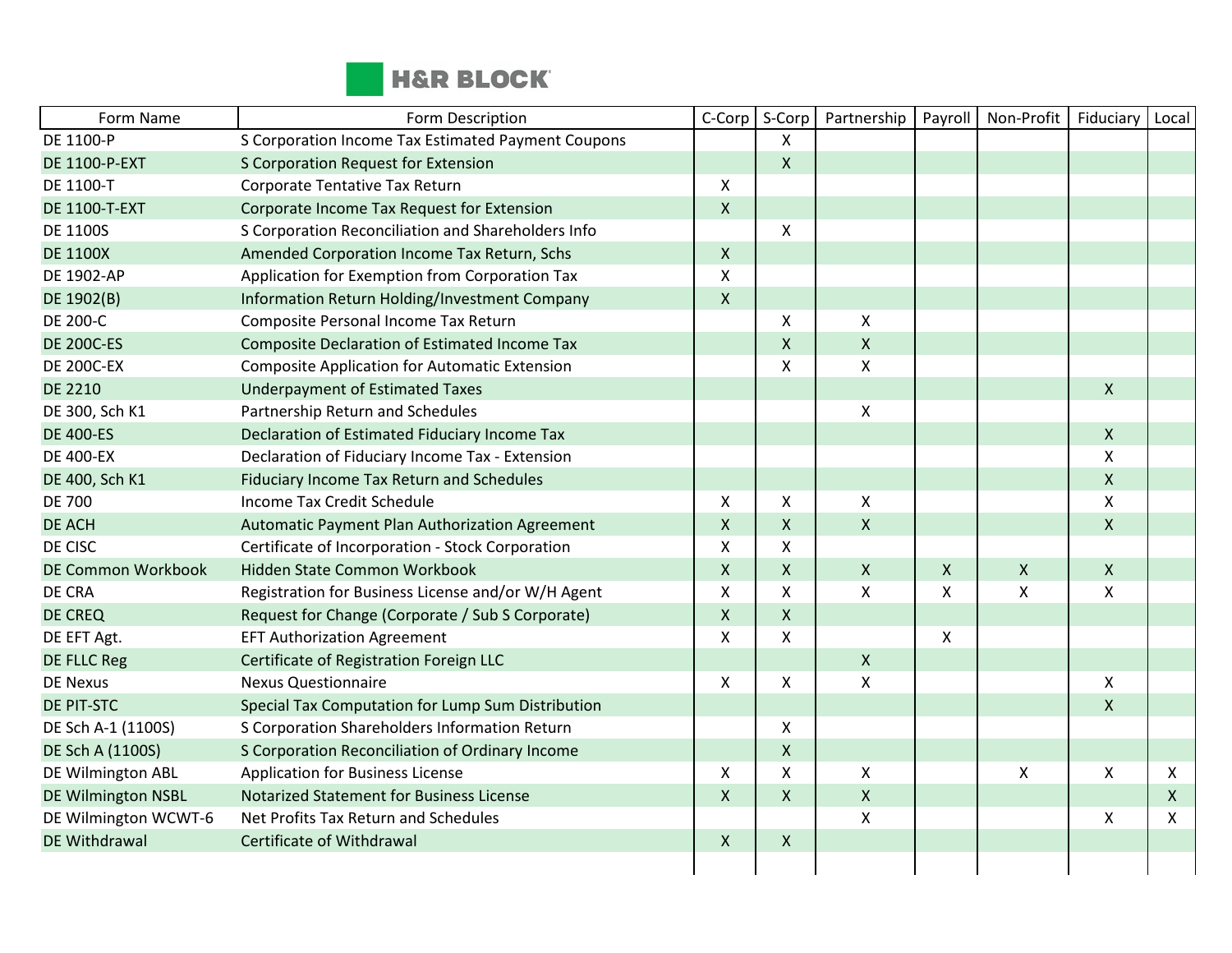

| Form Name          | Form Description                                   | C-Corp             | S-Corp             | Partnership        | Payroll                   | Non-Profit                | Fiduciary    | Local |
|--------------------|----------------------------------------------------|--------------------|--------------------|--------------------|---------------------------|---------------------------|--------------|-------|
| <b>Florida</b>     |                                                    |                    |                    |                    |                           |                           |              |       |
| FL Common Workbook | Hidden State Common Workbook                       | $\mathsf{X}$       | X                  | $\pmb{\times}$     | $\boldsymbol{\mathsf{X}}$ | X                         | X            |       |
| <b>FL CR2E006</b>  | Articles of Incorporation (Not for Profit Corp)    |                    |                    |                    |                           | $\mathsf{X}$              |              |       |
| <b>FL CR2E007</b>  | Foreign - Authorization to Transact Business       | X                  | X                  |                    |                           |                           |              |       |
| <b>FL CR2E010</b>  | Articles of Incorporation (Profit Corp)            | $\pmb{\mathsf{X}}$ | $\mathsf X$        |                    |                           |                           |              |       |
| <b>FL CR2E011</b>  | Articles of Amendment to Incorporation (Profit)    | X                  | $\pmb{\times}$     |                    |                           |                           |              |       |
| <b>FL CR2E012</b>  | Articles of Dissolution - Profit Corporation       | $\mathsf{X}$       | $\mathsf{X}$       |                    |                           |                           |              |       |
| <b>FL CR2E015</b>  | Articles of Correction and Cover Letter            | X                  | $\pmb{\times}$     |                    |                           |                           |              |       |
| <b>FL CR2E017</b>  | Registration of a Foreign Corporate Name           | $\mathsf{X}$       | $\pmb{\times}$     |                    |                           |                           |              |       |
| <b>FL CR2E018</b>  | Renewal for a Foreign Name Registration            | $\pmb{\mathsf{X}}$ | $\pmb{\times}$     |                    |                           |                           |              |       |
| <b>FL CR2E019</b>  | Amendment to Authorization to Transact Business    | $\mathsf{X}$       | $\mathsf{X}$       |                    |                           | $\mathsf{X}$              |              |       |
| <b>FL CR2E021</b>  | Application for Authorization to Conduct           |                    |                    |                    |                           | $\pmb{\chi}$              |              |       |
| <b>FL CR2E023</b>  | Application by Foreign Corporation for Withdrawal  | $\mathsf{X}$       | $\mathsf{X}$       |                    |                           |                           |              |       |
| <b>FL CR2E024</b>  | Renewal for a Foreign Name - Not For Profit        |                    |                    |                    |                           | $\boldsymbol{\mathsf{X}}$ |              |       |
| <b>FL CR2E027</b>  | Foreign LLC Authorization to Transact Business     |                    |                    | $\pmb{\mathsf{X}}$ |                           |                           |              |       |
| <b>FL CR2E047</b>  | Articles of Organization for LLC                   |                    |                    | $\pmb{\mathsf{X}}$ |                           |                           |              |       |
| <b>FL CR2E055</b>  | Foreign LLC to File Amendment for Authorization    |                    |                    | $\pmb{\mathsf{X}}$ |                           |                           |              |       |
| <b>FL CR2E057</b>  | Withdrawal Certificate of Authority (Foreign LLC)  |                    |                    | Χ                  |                           |                           |              |       |
| <b>FL CR2E062</b>  | Cover Letter and Statement of Correction LLC       |                    |                    | $\mathsf{X}$       |                           |                           |              |       |
| <b>FL CR2E063</b>  | Affidavit to Secretary of State to File or Qualify |                    |                    |                    |                           |                           | X            |       |
| <b>FL CR2E072</b>  | Cover Letter, Statement of Partnership Authority   |                    |                    | $\pmb{\mathsf{X}}$ |                           |                           |              |       |
| <b>FL CR4E001</b>  | Application for Registration of Fictitious Name    | X                  | X                  | Χ                  |                           |                           | X            |       |
| <b>FL DR-26</b>    | Application for Refund (Except Sales and Use Tax)  | $\mathsf{X}$       | $\mathsf{X}$       |                    |                           |                           |              |       |
| <b>FL DR-405</b>   | Tangible Personal Property Tax Return              | $\mathsf{X}$       | $\pmb{\times}$     | $\pmb{\mathsf{X}}$ |                           |                           | X            |       |
| <b>FL DR-504</b>   | Ad Valorem Tax Exemption Application Return        |                    |                    |                    |                           | $\mathsf{X}$              |              |       |
| <b>FL DR-835</b>   | Power of Attorney / Declaration of Representative  | X                  | $\mathsf{X}$       | X                  | $\boldsymbol{\mathsf{X}}$ |                           |              |       |
| <b>FL DR-841</b>   | Request for Copy of Tax Return                     | $\mathsf{X}$       | $\mathsf{X}$       | $\pmb{\mathsf{X}}$ |                           |                           | $\mathsf{X}$ |       |
| FL F-1065          | Partnership Information Return                     |                    |                    | $\pmb{\mathsf{X}}$ |                           |                           |              |       |
| FL F-1120          | Corporate Income/Franchise Tax Return              | $\mathsf{X}$       | $\mathsf{X}$       |                    |                           | $\mathsf{X}$              |              |       |
| FL F-1120A         | Corporate Short Form Income Tax Return             | X                  | X                  |                    |                           |                           |              |       |
| <b>FL F-1120ES</b> | Declaration/Installment - Est Income/Franchise Tax | $\mathsf{X}$       | $\mathsf{X}$       |                    |                           |                           |              |       |
| FL F-1120X         | Amended Corporate Income/Franchise Tax Return      | X                  | $\pmb{\mathsf{X}}$ |                    |                           |                           |              |       |
| FL F-2220          | Underpayment of Estimated Tax on Corporate Tax     | $\mathsf{X}$       | $\pmb{\times}$     |                    |                           |                           |              |       |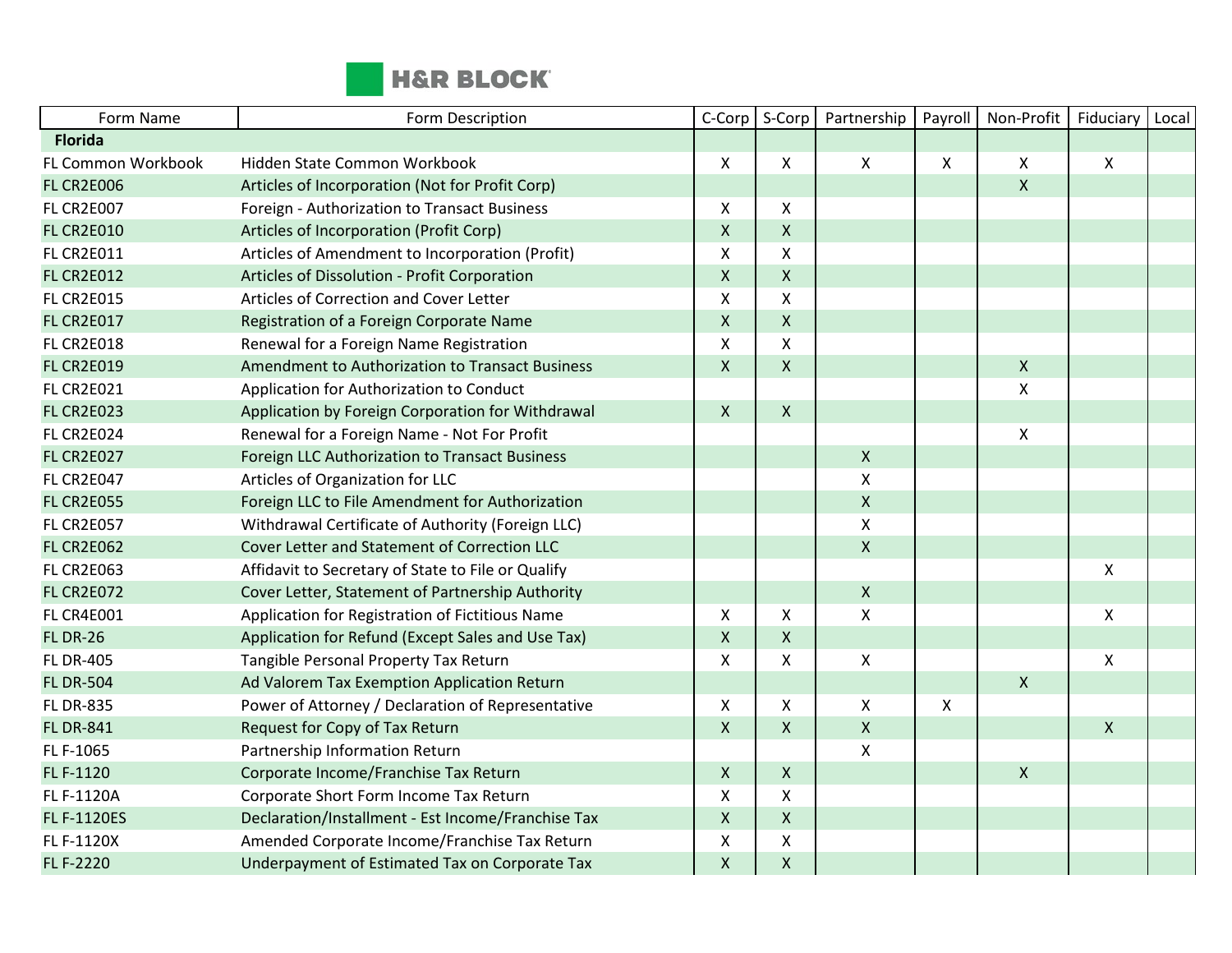

| Form Name                 | Form Description                                      | C-Corp           | S-Corp             | Partnership        | Payroll      | Non-Profit                | Fiduciary    | Local |
|---------------------------|-------------------------------------------------------|------------------|--------------------|--------------------|--------------|---------------------------|--------------|-------|
| FL F-7004                 | Extension of Time to File Return                      | $\mathsf{x}$     | X                  | X                  |              | $\mathsf{X}$              |              |       |
| FL F-851 (F-1120)         | Corporate Income/Franchise Tax Affiliations Sch       | $\mathsf{X}$     | $\mathsf{X}$       |                    |              |                           |              |       |
|                           |                                                       |                  |                    |                    |              |                           |              |       |
| Georgia                   |                                                       |                  |                    |                    |              |                           |              |       |
| GA 2000                   | Appl. for Certificate of Authority for Foreign LLP    |                  |                    | $\pmb{\mathsf{X}}$ |              |                           |              |       |
| <b>GA 227</b>             | Transmittal Information Form - Corporation            | $\boldsymbol{X}$ | $\pmb{\mathsf{X}}$ |                    |              | $\mathsf{X}$              |              |       |
| GA 231                    | Transmittal Information - LLC                         |                  |                    | $\pmb{\mathsf{X}}$ |              |                           |              |       |
| GA 236                    | Certificate of Authority for Foreign Corporation      | $\mathsf{X}$     | $\mathsf{X}$       |                    |              | $\boldsymbol{\mathsf{X}}$ |              |       |
| GA 4562                   | <b>Depreciation and Amortization</b>                  | X                | $\pmb{\times}$     | $\pmb{\mathsf{X}}$ |              | $\boldsymbol{\mathsf{X}}$ | X            |       |
| <b>GA 500-NOL</b>         | NOL Adjustment for Other Than Corporations            |                  |                    |                    |              |                           | $\mathsf{X}$ |       |
| GA 500 ES                 | <b>Estimated Tax Payment Voucher</b>                  |                  |                    |                    |              |                           | X            |       |
| <b>GA 500 UET</b>         | <b>Underpayment of Estimated Tax</b>                  |                  |                    |                    |              |                           | $\mathsf{X}$ |       |
| GA 501                    | <b>Fiduciary Income Tax Return</b>                    |                  |                    |                    |              |                           | $\mathsf{x}$ |       |
| GA 501X                   | Amended Fiduciary Income Tax Return                   |                  |                    |                    |              |                           | $\mathsf X$  |       |
| GA 525-TV                 | Individual and Fiduciary Payment Voucher              |                  |                    |                    |              |                           | X            |       |
| GA 600                    | <b>Corporation Tax Return and Schedules</b>           | $\mathsf{X}$     | $\mathsf{X}$       |                    |              |                           |              |       |
| GA 600-T                  | <b>Exempt Organization Business Income Tax Return</b> |                  |                    |                    |              | $\boldsymbol{\mathsf{X}}$ |              |       |
| <b>GA 600 UET</b>         | Underpayment of Estimated Tax by Corporations         | $\mathsf{X}$     | $\mathsf{X}$       |                    |              |                           |              |       |
| GA 600S                   | S Corporation Tax Return                              |                  | X                  |                    |              |                           |              |       |
| <b>GA 600S-CA</b>         | <b>Consent Agreement of Nonresident Stockholders</b>  |                  | $\mathsf{X}$       |                    |              |                           |              |       |
| GA 602-ES                 | Corporate and Partnership Estimated Tax               | X                | X                  |                    |              |                           |              |       |
| GA 700                    | Partnership Tax Return                                |                  |                    | $\mathsf{X}$       |              |                           |              |       |
| GA 8453-C                 | Corporate Tax Declaration for Electronic Filing       | X                |                    |                    |              |                           |              |       |
| GA 8453-P                 | Partnership Tax Declaration for Electronic Filing     |                  |                    | $\pmb{\mathsf{X}}$ |              |                           |              |       |
| GA 8453-S                 | S Corporate Tax Declaration for Electronic Filing     |                  | X                  |                    |              |                           |              |       |
| GA 8453F                  | <b>Fiduciary IT Declaration for Electronic Filing</b> |                  |                    |                    |              |                           | $\mathsf{X}$ |       |
| GA C100                   | Charitable Organization Registration                  |                  |                    |                    |              | Χ                         |              |       |
| <b>GA Common Workbook</b> | Hidden State Common Workbook                          | $\mathsf{X}$     | $\mathsf{X}$       | $\pmb{\mathsf{X}}$ | $\mathsf{X}$ | $\mathsf{x}$              | $\mathsf{X}$ |       |
| <b>GA CR ES</b>           | <b>Composite Return Estimated Tax</b>                 |                  | X                  | Χ                  |              |                           |              |       |
| <b>GA CR PV</b>           | <b>Composite Return Payment</b>                       |                  | $\pmb{\times}$     | $\pmb{\mathsf{X}}$ |              |                           |              |       |
| GA G-7 NRW                | Nonresident Withholding Return                        |                  | X                  | $\pmb{\mathsf{X}}$ |              |                           |              |       |
| GA G2-A                   | W/H on Nonresident Members Share                      |                  | $\pmb{\times}$     | $\pmb{\mathsf{X}}$ |              |                           |              |       |
| GA G2-RP                  | W/H on Sales or Transfers of Property by NR           | Χ                | X                  | X                  |              |                           | Χ            |       |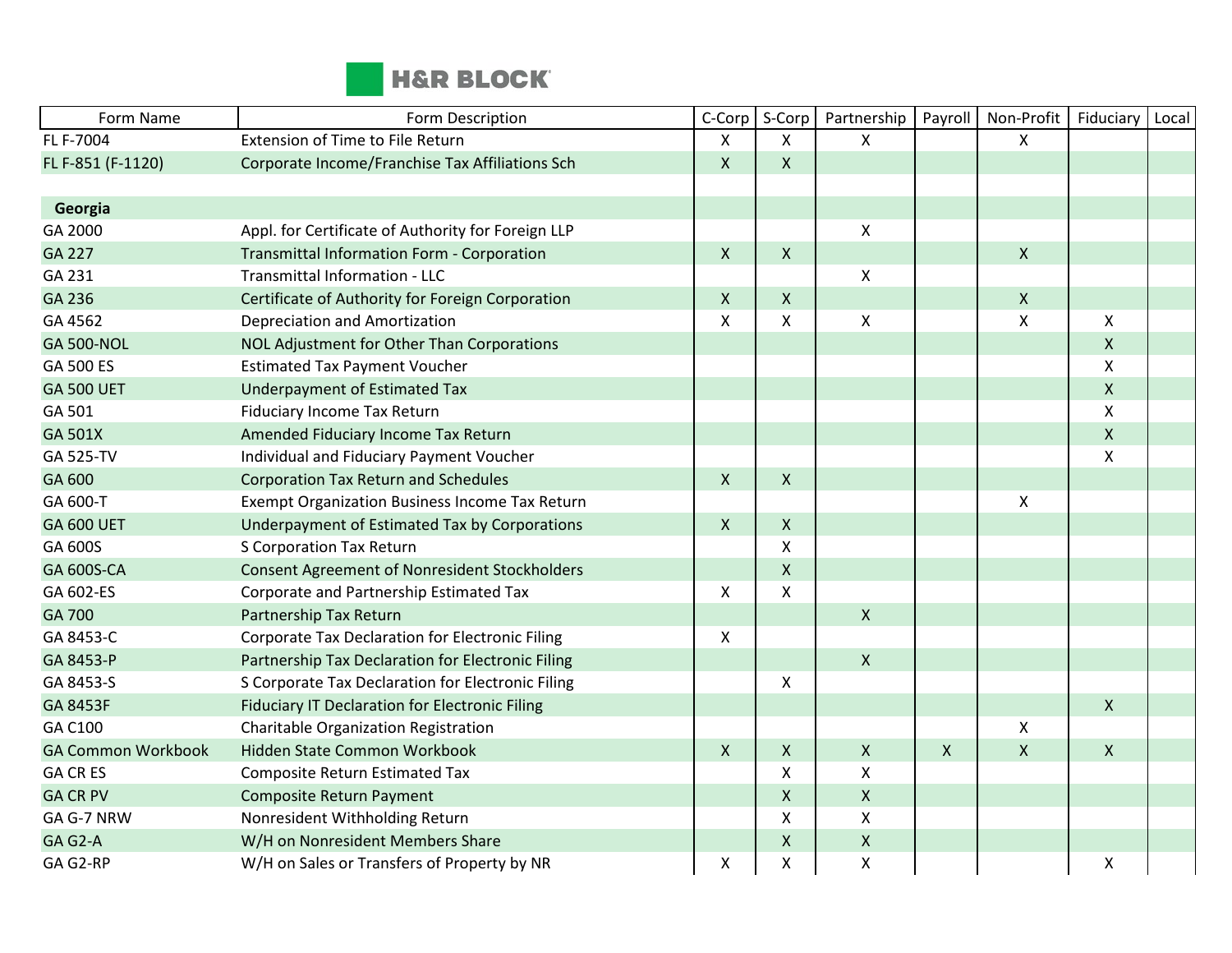

| Form Name                 | Form Description                                   | C-Corp         | S-Corp         | Partnership      | Payroll                   | Non-Profit         | Fiduciary          | Local |
|---------------------------|----------------------------------------------------|----------------|----------------|------------------|---------------------------|--------------------|--------------------|-------|
| <b>GA IT-303</b>          | Extension of Time for Filing Income Tax Returns    | $\mathsf{X}$   | $\mathsf{X}$   | $\mathsf{X}$     |                           | $\mathsf{X}$       | $\mathsf{X}$       |       |
| <b>GA IT-552</b>          | Application for Tentative Carry-Back Adjustment    | X              |                |                  |                           |                    |                    |       |
| <b>GA IT-560</b>          | Individual/Fiduciary Payment Voucher               |                |                |                  |                           |                    | $\mathsf{X}$       |       |
| GA IT-560-C               | Income / Net Worth Payment Voucher                 | $\mathsf{X}$   | X              |                  |                           | $\pmb{\times}$     |                    |       |
| <b>GA IT-CA</b>           | <b>Job Tax Credit</b>                              | $\pmb{\times}$ | $\mathsf{X}$   | $\mathsf{X}$     |                           |                    | $\mathsf{X}$       |       |
| GA IT-CCC100              | Tax Credit Cost of Qualified Child Care Property   | $\mathsf{X}$   | X              | $\mathsf{X}$     |                           |                    |                    |       |
| <b>GA IT-CR</b>           | Nonresident Composite Tax Return                   |                | $\pmb{\times}$ | $\mathsf X$      |                           |                    |                    |       |
| <b>GA IT-CR UET</b>       | Underpayment of Estimated Tax by Composite Filers  |                | X              | X                |                           |                    |                    |       |
| <b>GA IT-FC</b>           | <b>Film Tax Credit</b>                             | $\mathsf{X}$   | $\mathsf{X}$   | $\pmb{\times}$   |                           |                    |                    |       |
| GA IT-QEE-TP2             | Qualified Education Expense Credit Computation     | X              |                |                  |                           |                    | X                  |       |
| <b>GA IT-QJ</b>           | Application for Quality Jobs Tax Credit            | $\mathsf{X}$   | $\mathsf{X}$   | $\boldsymbol{X}$ |                           |                    |                    |       |
| GA IT-QJ 2017             | Application for Quality Jobs Tax Credit 2017       | X              | X              | Χ                |                           |                    |                    |       |
| GA IT-QJ 2020             | Application for Quality Jobs Tax Credit 2020       | $\mathsf{X}$   | $\mathsf{X}$   | $\mathsf{X}$     |                           |                    |                    |       |
| <b>GA IT-RC</b>           | <b>Retraining Tax Credit</b>                       | X              | X              |                  |                           |                    |                    |       |
| <b>GA IT-RD</b>           | <b>Research Tax Credit</b>                         | $\pmb{\times}$ | $\mathsf{X}$   | $\mathsf{X}$     |                           |                    |                    |       |
| <b>GA IT-RTM</b>          | Railroad Track Maintenance Tax Credit              | X              | X              | $\pmb{\times}$   |                           |                    | $\pmb{\mathsf{X}}$ |       |
| <b>GA PT-440</b>          | <b>Return of Business License Taxes</b>            | $\mathsf{X}$   | $\mathsf{X}$   |                  |                           |                    |                    |       |
| GA PT-50P                 | <b>Business Personal Property Tax Return</b>       | $\mathsf{X}$   | X              | X                |                           |                    |                    |       |
| <b>GA PV-CORP</b>         | Corporate and Partnership Payment Voucher          | $\mathsf{X}$   | $\mathsf{X}$   | $\mathsf{X}$     |                           | $\pmb{\times}$     |                    |       |
| GA RD-1061                | Power of Attorney                                  | X              | X              | $\pmb{\times}$   | $\boldsymbol{\mathsf{X}}$ | $\pmb{\chi}$       | X                  |       |
| <b>GA RTC-AA</b>          | Retraining Tax Credit Program Approval Application | $\mathsf{X}$   | $\mathsf{X}$   |                  |                           |                    |                    |       |
| <b>GA RTC-C</b>           | Retraining Tax Credit Completion Form              | X              | X              |                  |                           |                    |                    |       |
|                           |                                                    |                |                |                  |                           |                    |                    |       |
| Hawaii                    |                                                    |                |                |                  |                           |                    |                    |       |
| <b>HIA-6</b>              | <b>Tax Clearance Application</b>                   | $\mathsf X$    | X              | $\pmb{\times}$   | $\pmb{\times}$            | $\pmb{\mathsf{X}}$ | $\mathsf{x}$       |       |
| HI BB-1                   | <b>Basic Business Application (or Amended)</b>     | X              | X              | $\pmb{\times}$   | $\boldsymbol{\mathsf{X}}$ |                    |                    |       |
| <b>HI Common Workbook</b> | Hidden State Common Workbook                       | $\mathsf{X}$   | $\mathsf{X}$   | $\pmb{\times}$   | $\mathsf{X}$              | $\mathsf{X}$       | $\mathsf{X}$       |       |
| HI Dom LLC Rep            | Domestic LLC Annual Report (Form C5)               |                |                | X                |                           |                    |                    |       |
| HIFC-1                    | Certificate of Authority for Foreign Corporation   | $\mathsf{X}$   | $\mathsf{X}$   |                  |                           | $\pmb{\mathsf{X}}$ |                    |       |
| HI Fgn LLC Rep            | Foreign LLC Annual Report (Form C6)                |                |                | Χ                |                           |                    |                    |       |
| HI Fgn PC Rep             | Foreign Profit Corporation Annual Report (Form F1) | $\mathsf{X}$   | $\mathsf{X}$   |                  |                           |                    |                    |       |
| HI FLLC-1                 | Application Certificate of Authority - Foreign LLC |                |                | $\pmb{\times}$   |                           |                    |                    |       |
| <b>HI L-80</b>            | <b>Tracer Request</b>                              | $\mathsf X$    | $\mathsf X$    |                  |                           | $\mathsf X$        | $\pmb{\mathsf{X}}$ |       |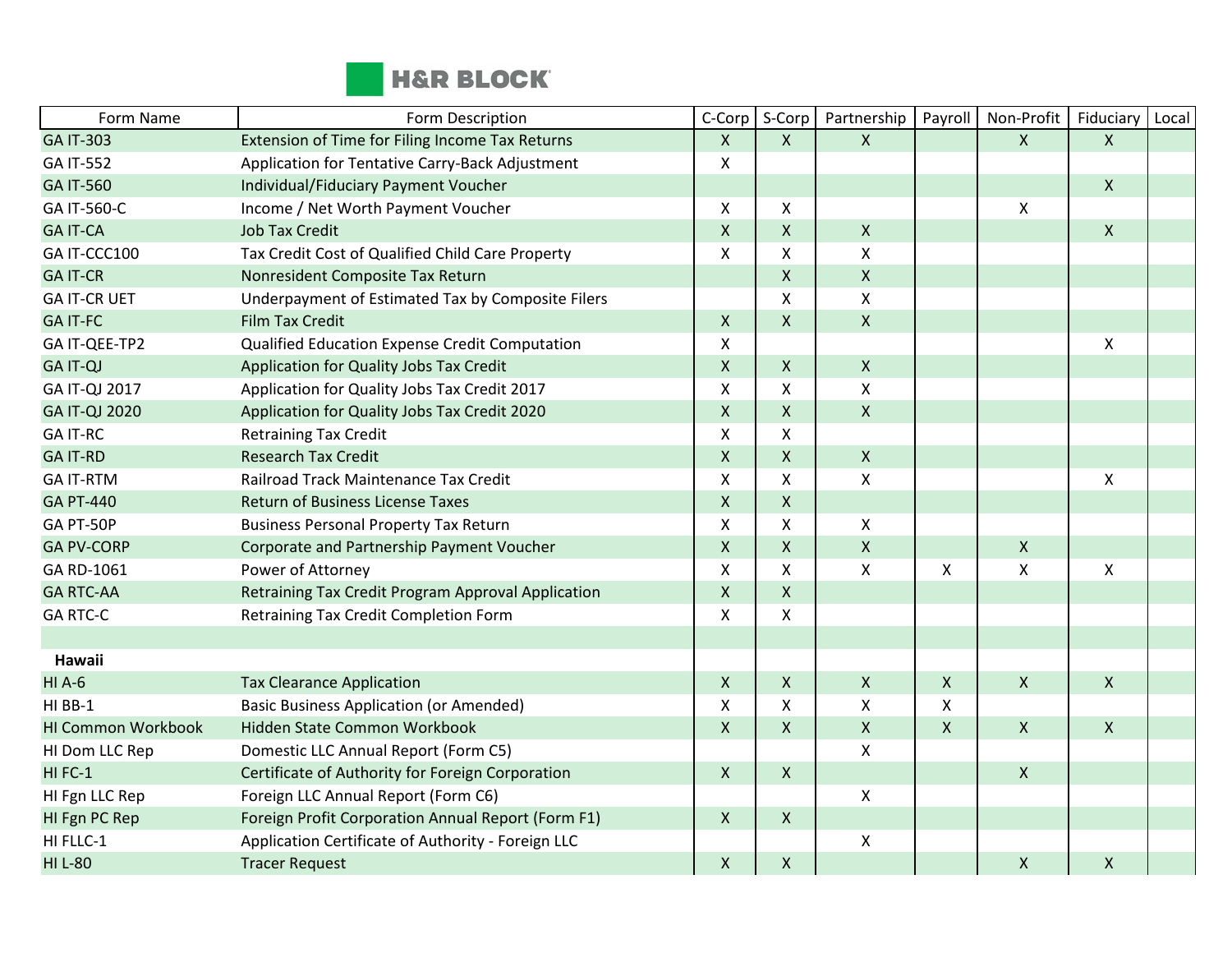

| Form Name            | Form Description                                    | C-Corp             | S-Corp             | Partnership        | Payroll            | Non-Profit         | Fiduciary      | Local |
|----------------------|-----------------------------------------------------|--------------------|--------------------|--------------------|--------------------|--------------------|----------------|-------|
| HI N-109             | Tentative Refund from Carryback of NOL              |                    |                    |                    |                    |                    | X              |       |
| HI N-152             | Tax on Lump-Sum Distributions from Retirement Plan  |                    |                    |                    |                    |                    | $\mathsf{X}$   |       |
| HI N-158             | Investment Interest Expense Deduction               |                    |                    |                    |                    |                    | $\mathsf{X}$   |       |
| HI N-163             | <b>Fuel Tax Credit for Commercial Fishers</b>       | $\mathsf{X}$       | Χ                  | $\pmb{\times}$     |                    | Χ                  | $\pmb{\times}$ |       |
| HI N-172             | Claim for Tax Exemption, Impaired/Disabled Person   | X                  | X                  |                    |                    |                    |                |       |
| <b>HI N-20</b>       | Partnership Return of Income, Schedule K            |                    |                    | $\mathsf{X}$       |                    |                    |                |       |
| <b>HI N-201V</b>     | <b>Business Income Tax Payment Voucher</b>          | X                  | Χ                  | $\pmb{\mathsf{X}}$ |                    | Χ                  | $\mathsf{X}$   |       |
| HI N-201V (Est.)     | <b>Business Income Tax Payment Voucher</b>          | $\mathsf{X}$       | $\pmb{\mathsf{X}}$ | $\pmb{\mathsf{X}}$ |                    | $\pmb{\mathsf{X}}$ | $\mathsf{X}$   |       |
| HI N-201V (Ext.)     | <b>Business Income Tax Payment Voucher</b>          | X                  | X                  | $\pmb{\mathsf{X}}$ |                    | Χ                  | $\mathsf{X}$   |       |
| HI N-210             | Underpayment of Estimated Tax - Individuals         |                    |                    |                    |                    |                    | $\mathsf{X}$   |       |
| HI N-220             | <b>Underpayment of Estimated Tax - Corporations</b> | X                  | X                  |                    |                    | $\pmb{\mathsf{X}}$ |                |       |
| <b>HI N-288</b>      | Withholding Return for Dispositions by NR Property  | $\pmb{\mathsf{X}}$ | $\pmb{\mathsf{X}}$ | $\mathsf{X}$       |                    |                    | $\mathsf{X}$   |       |
| <b>HI N-288A</b>     | Withholding on Dispositions by Nonresident Persons  | X                  | X                  | $\pmb{\mathsf{X}}$ |                    |                    | $\mathsf{X}$   |       |
| <b>HI N-288C</b>     | Tentative Refund of W/H on Dispositions by NR       | $\pmb{\mathsf{X}}$ | $\mathsf{X}$       | $\mathsf X$        |                    |                    | $\mathsf{X}$   |       |
| HI N-30              | <b>Corporation Income Tax Return</b>                | X                  |                    |                    |                    |                    |                |       |
| HI N-304             | <b>Affiliations Schedule</b>                        | $\mathsf{X}$       |                    |                    |                    |                    |                |       |
| HI N-309             | Tentative Refund from Carryback of NOLs             | $\pmb{\mathsf{X}}$ |                    |                    |                    |                    |                |       |
| HI N-310             | Multistate Tax Compact Short Form Return            | $\mathsf{X}$       |                    | $\pmb{\mathsf{X}}$ |                    |                    | $\mathsf{X}$   |       |
| HI N-312             | Capital Goods Excise Tax Credit                     | X                  | X                  | X                  |                    | X                  | $\mathsf{X}$   |       |
| <b>HI N-323</b>      | <b>Carryover of Tax Credits</b>                     | $\pmb{\mathsf{X}}$ |                    |                    |                    | $\pmb{\mathsf{X}}$ | $\mathsf{X}$   |       |
| <b>HI N-342</b>      | Renewable Energy Technologies Income Tax Credit     | X                  | X                  | X                  |                    | Χ                  | $\mathsf{X}$   |       |
| <b>HI N-342A</b>     | Renewable Energy Technologies Income Tax Credit     | $\mathsf{X}$       | X                  | $\mathsf{X}$       |                    | $\pmb{\mathsf{X}}$ | $\mathsf{X}$   |       |
| <b>HI N-35</b>       | S Corporation Income Tax Return                     |                    | Χ                  |                    |                    |                    |                |       |
| HI N-40, N-40T       | <b>Fiduciary Income Tax Return</b>                  |                    |                    |                    |                    |                    | $\mathsf{X}$   |       |
| <b>HI N-70NP</b>     | Exempt Organization Business Income Tax Return      |                    |                    |                    |                    | X                  |                |       |
| <b>HIN-848</b>       | Power of Attorney                                   | $\mathsf{X}$       | $\mathsf{X}$       | $\pmb{\mathsf{X}}$ | $\pmb{\mathsf{X}}$ | $\pmb{\mathsf{X}}$ | $\mathsf{X}$   |       |
| HI Sch AMD           | Sch AMD - Explanation of Changes on Amended Return  | X                  | X                  |                    |                    | X                  |                |       |
| HI Sch CR            | Schedule CR - Schedule of Tax Credits               | $\pmb{\mathsf{X}}$ |                    |                    |                    | $\mathsf{X}$       | $\mathsf{X}$   |       |
| HI Sch D-1           | Schedule D-1 - Sales of Business Property           | X                  | Χ                  | $\pmb{\mathsf{X}}$ |                    |                    | X              |       |
| HI Sch D N-30/N-70NP | Sch D (N-30/N-70NP) - Capital Gains and Losses      | $\mathsf{X}$       |                    |                    |                    | $\pmb{\mathsf{X}}$ |                |       |
| HI Sch D (N-20)      | Schedule D (N-20) - Capital Gains and Losses        |                    |                    | X                  |                    |                    |                |       |
| HI Sch D (N-35)      | Sch D (N-35) - Capital Gains/Losses/Built-in Gains  |                    | X                  |                    |                    |                    |                |       |
| HI Sch D (N-40)      | Schedule D (N-40) - Capital Gains and Losses        |                    |                    |                    |                    |                    | X              |       |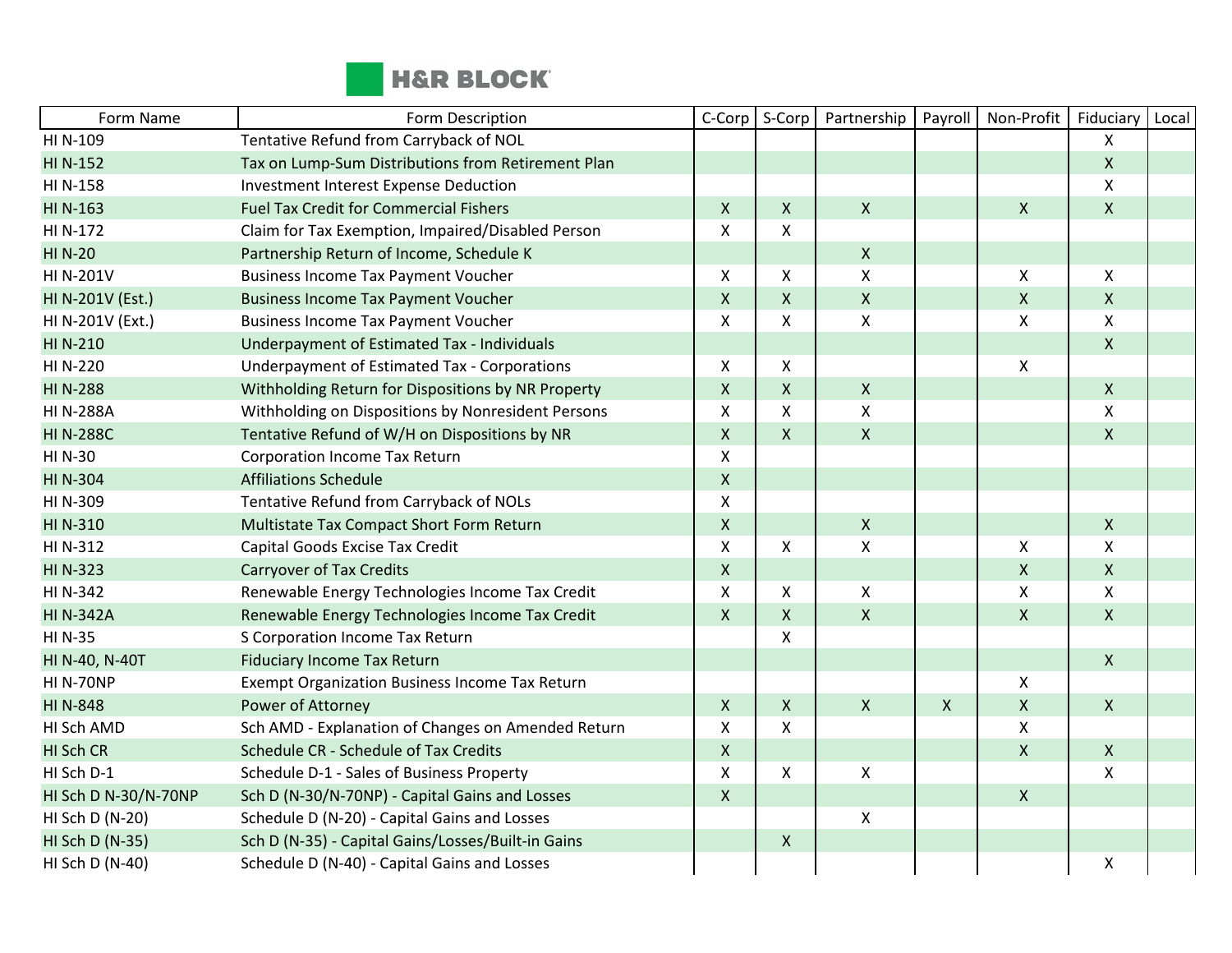

| Form Name          | Form Description                                   | C-Corp             | S-Corp       | Partnership        | Payroll | Non-Profit         | Fiduciary    | Local |
|--------------------|----------------------------------------------------|--------------------|--------------|--------------------|---------|--------------------|--------------|-------|
| HI Sch J           | Schedule J (N-11/N-15/N-40) Supplemental Annuities |                    |              |                    |         |                    | $\mathsf{X}$ |       |
| HI Sch J (N-40)    | Sch J (N-40) - Trust Accumulation Distribution     |                    |              |                    |         |                    | X            |       |
| HI Sch K-1 (N-20)  | Partner's Share of Income, Credits, Deductions     |                    |              | $\mathsf{X}$       |         |                    |              |       |
| HI Sch K-1 (N-35)  | Shareholder's Share of Income, Credits, Deductions |                    | X            |                    |         |                    |              |       |
| HI Sch K-1 (N-40)  | Beneficiary's Share of Income, Deductions, Credits |                    |              |                    |         |                    | $\mathsf{X}$ |       |
| HI Sch NS (N-35)   | S Corporation Agreement of Nonresident Shareholder |                    | X            |                    |         |                    |              |       |
| HI Sch O (N-30)    | Sch O (N-30) - Allocation/Apportionment of Income  | $\mathsf{X}$       |              |                    |         |                    |              |       |
| HI Sch O, P (N-20) | Allocation and Apportionment of Income (N-20)      |                    |              | X                  |         |                    |              |       |
| HI Sch P (N-30)    | Schedule P (N-30) - Apportionment Formula          | $\pmb{\times}$     |              |                    |         |                    |              |       |
|                    |                                                    |                    |              |                    |         |                    |              |       |
| lowa               |                                                    |                    |              |                    |         |                    |              |       |
| IA 101             | Nonconformity Adjustments 42-029                   | X                  | X            | X                  |         |                    | X            |       |
| IA 102             | Amended Return Schedule 41-171                     |                    | $\mathsf{X}$ | $\pmb{\times}$     |         |                    | $\mathsf{X}$ |       |
| IA 1040C           | Composite Individual Income Tax Return 41-006      |                    | X            | X                  |         |                    | X            |       |
| <b>IA 1040ES</b>   | Individual Income Estimate Payment Voucher 45-002  |                    |              |                    |         |                    | $\mathsf{X}$ |       |
| IA 1041-V          | Fiduciary Income Tax Payment Voucher 63-007        |                    |              |                    |         |                    | X.           |       |
| IA 1041, Sch C     | Fiduciary Return 63-001, Computation of NR 63-003  |                    |              |                    |         |                    | $\mathsf{X}$ |       |
| IA 1065            | Partnership Return of Income 41-016                |                    |              | $\pmb{\mathsf{X}}$ |         |                    |              |       |
| IA 1120            | <b>Corporation Income Tax Return</b>               | $\mathsf{X}$       |              |                    |         | $\pmb{\mathsf{X}}$ |              |       |
| IA 1120ES          | Corporate Estimate Tax Payment Voucher 45-004      | $\pmb{\times}$     |              |                    |         | X                  |              |       |
| IA 1120S           | Income Tax Return for S Corporations 42-004        |                    | $\mathsf{X}$ |                    |         |                    |              |       |
| IA 1120V           | Corporate Income Tax Payment Voucher 42-019        | X                  | X            |                    |         | Χ                  |              |       |
| IA 1120V (Ext)     | Corporate Income Tax Payment Voucher (Extension)   | $\mathsf{X}$       |              |                    |         |                    |              |       |
| IA 1120X           | Amended Corporation Income Tax Return 42-024       | $\mathsf{X}$       |              |                    |         |                    |              |       |
| <b>IA 1139-CAP</b> | Refund Due to the Carryback of Capital Losses      | $\pmb{\times}$     |              |                    |         |                    |              |       |
| IA 128             | Research Activities Credit 41-128                  | $\mathsf{X}$       | X            | X                  |         |                    | X            |       |
| IA 130             | Out-of-State Credit Computation 41-130             |                    |              |                    |         |                    | $\mathsf{X}$ |       |
| IA 133             | New Jobs Tax Credit; Schedules A and B 41-133      | $\pmb{\mathsf{X}}$ | X            | $\pmb{\times}$     |         |                    | X            |       |
| IA 134             | S Corporation Apportionment Credit, Sch A 41-134   |                    |              |                    |         |                    | $\mathsf{X}$ |       |
| IA 147             | Franchise Tax Credit 41-147                        | $\mathsf{X}$       |              |                    |         |                    | X            |       |
| IA 148             | Tax Credits Schedule 41-148                        | $\mathsf{X}$       |              |                    |         |                    | $\mathsf{X}$ |       |
| IA 163             | Interest Expense Adjustments                       | $\pmb{\mathsf{X}}$ | X            | $\pmb{\times}$     |         |                    | X            |       |
| IA 2220            | Underpayment of Estimated Tax by Corporations      | $\mathsf{X}$       |              |                    |         |                    |              |       |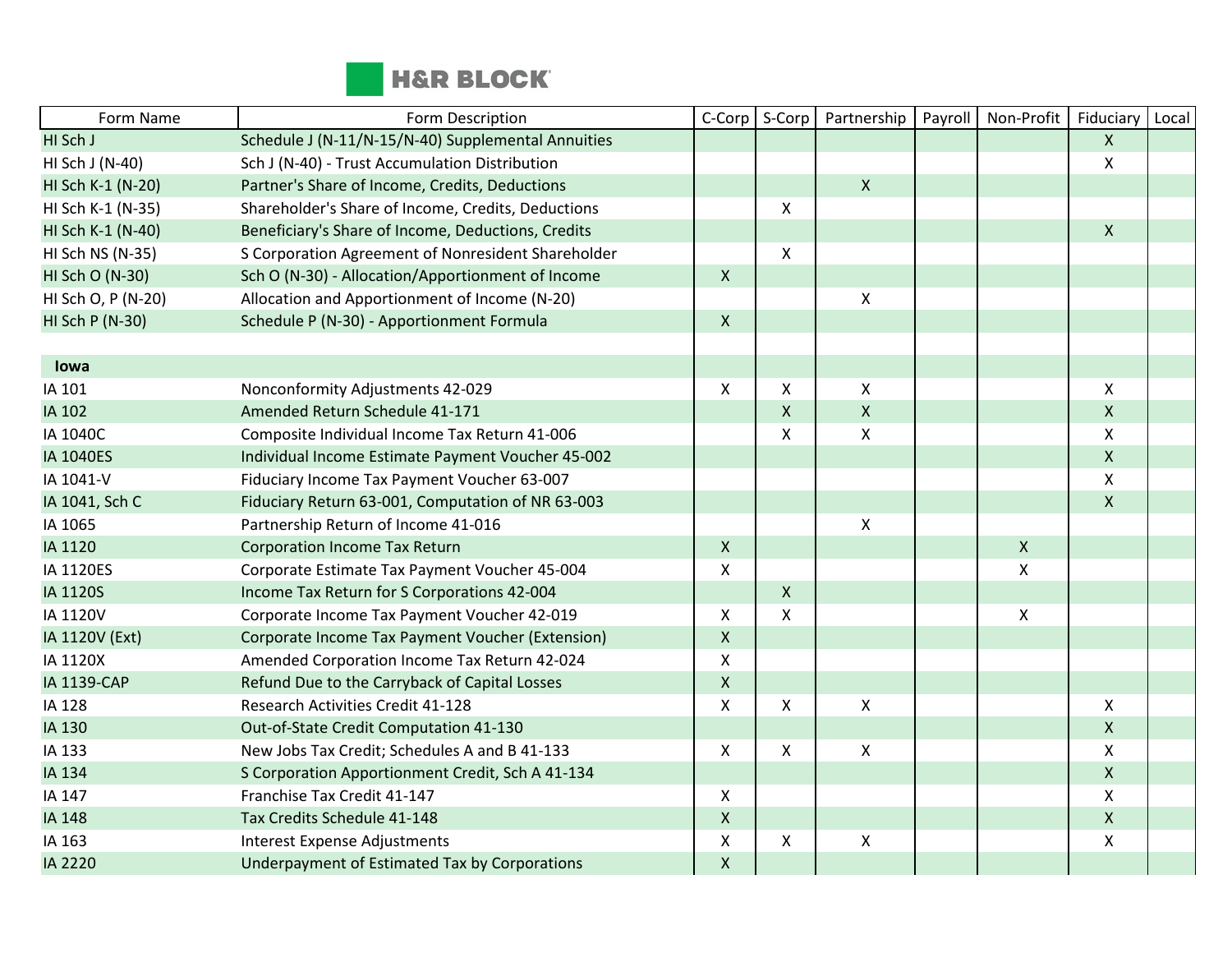

| Form Name          | Form Description                                        | C-Corp                    | S-Corp             | Partnership    | Payroll            | Non-Profit   | Fiduciary    | Local |
|--------------------|---------------------------------------------------------|---------------------------|--------------------|----------------|--------------------|--------------|--------------|-------|
| IA 2848            | Power of Attorney Form 14-101                           | X                         | X                  | X              | X                  | X            | X            |       |
| IA 2848-A          | Multiple Power of Attorney                              | $\mathsf X$               | $\pmb{\mathsf{X}}$ | $\mathsf{X}$   | $\mathsf{X}$       | $\mathsf{X}$ | $\mathsf{X}$ |       |
| IA 4136            | Fuel Tax Credit 41-036                                  | $\boldsymbol{\mathsf{X}}$ | X                  | $\mathsf{x}$   |                    |              | X            |       |
| IA 4506            | Request for Copy of Tax Return 95-504                   | $\mathsf{X}$              | X                  | $\mathsf{X}$   | $\mathsf{X}$       |              | $\mathsf{X}$ |       |
| IA 4562A           | Depreciation Adjustment Schedule 41-105                 | X                         | X                  | $\mathsf{X}$   |                    |              | X            |       |
| IA 4562B           | Accumulated Depreciation Adjustment Sch 41-105          | $\mathsf{X}$              | X                  | $\mathsf{X}$   |                    |              | $\mathsf{X}$ |       |
| IA 6251B           | Balance Sheet / Statement of Net Worth 41-135           | X                         |                    |                |                    |              | X.           |       |
| IA 78-005          | <b>Business Tax Permit Registration</b>                 | $\mathsf{X}$              | $\mathsf{X}$       | $\mathsf{X}$   | $\pmb{\mathsf{X}}$ |              |              |       |
| IA 8801            | Alternative Minimum Tax Credit 41-009                   |                           |                    |                |                    |              | X            |       |
| IA 8827            | <b>Alternative Minimum Tax Credit</b>                   | $\mathsf{X}$              |                    |                |                    |              |              |       |
| IA 8864            | Biodiesel Blended Fuel Tax Credit 41-149                | X                         |                    |                |                    |              |              |       |
| IA Common Workbook | Hidden State Common Workbook                            | $\mathsf X$               | $\mathsf{X}$       | $\pmb{\times}$ | $\mathsf{X}$       | $\mathsf{X}$ | $\mathsf{X}$ |       |
| IA Sch D (1120)    | Corporation Sch D - Non Business Income                 | $\boldsymbol{\mathsf{X}}$ |                    |                |                    |              |              |       |
| IA Sch F, G (1120) | Net Operating Loss and Alt Minimum Tax Loss 42-020      | $\mathsf X$               |                    |                |                    |              |              |       |
| IA Sch H1 (1120)   | Computation of Federal Tax Refund/Deduction 42-021      | X                         |                    |                |                    |              |              |       |
| IA Sch I (1041)    | Alternative Minimum Tax - Estates and Trusts            |                           |                    |                |                    |              | $\mathsf{X}$ |       |
| IA Sch I (851)     | Corporation Schedule I - IA 851 Affiliated Group        | X                         |                    |                |                    |              |              |       |
| IA Sch K1 (1065)   | Partners Share of Income, Deduction, Modifications      |                           |                    | $\mathsf{X}$   |                    |              |              |       |
| IA Sch K1 (1120S)  | Shareholder Share of Income K-1 42-004                  |                           | X                  |                |                    |              |              |       |
|                    |                                                         |                           |                    |                |                    |              |              |       |
| Idaho              |                                                         |                           |                    |                |                    |              |              |       |
| <b>ID 41</b>       | Corporation Income Tax Return EFO00025                  | $\mathsf{X}$              |                    |                |                    | $\mathsf{X}$ |              |       |
| <b>ID 41A</b>      | Supplemental Sch of Affiliated Entities EFO00137        | $\boldsymbol{\mathsf{X}}$ |                    |                |                    |              |              |       |
| ID 41ES (One)      | One Time Estimated Tax Payment Business Tax             | $\mathsf{X}$              | $\mathsf{X}$       | $\mathsf{X}$   |                    |              | $\mathsf{X}$ |       |
| ID 41ESR           | Underpayment of Estimated Tax EFO00027                  | X                         | X                  |                |                    |              |              |       |
| ID 41EXT           | Extension of Time Payment Business Income Tax           | $\mathsf{X}$              | $\mathsf X$        | $\mathsf X$    |                    |              | $\mathsf{X}$ |       |
| ID 41S, K1         | S Corporation Income Tax Return, K-1 EFO00201           |                           | X                  |                |                    |              |              |       |
| <b>ID42</b>        | Apportionment and Combined Reporting Adjustments        | $\mathsf{X}$              | $\pmb{\mathsf{X}}$ | $\mathsf{X}$   |                    |              |              |       |
| <b>ID 44</b>       | <b>Business Income Tax Credits and Credit Recapture</b> | X                         | X                  | X              |                    |              | X            |       |
| <b>ID 49R</b>      | Recapture of Investment Tax Credit EFO00033             | $\mathsf X$               | $\mathsf{X}$       | $\mathsf X$    |                    |              | $\mathsf{X}$ |       |
| ID 49, 49C         | Investment Tax Credit and Tax Credit Carryover          | $\pmb{\times}$            | X                  | $\mathsf{X}$   |                    |              | X            |       |
| <b>ID 56</b>       | Net Operating Loss Carryforward/Carryback EFO00051      | $\mathsf X$               |                    |                |                    |              | $\mathsf{X}$ |       |
| ID 65, K1          | Partnership Return of Income, K-1 EFO00035              |                           |                    | X              |                    |              |              |       |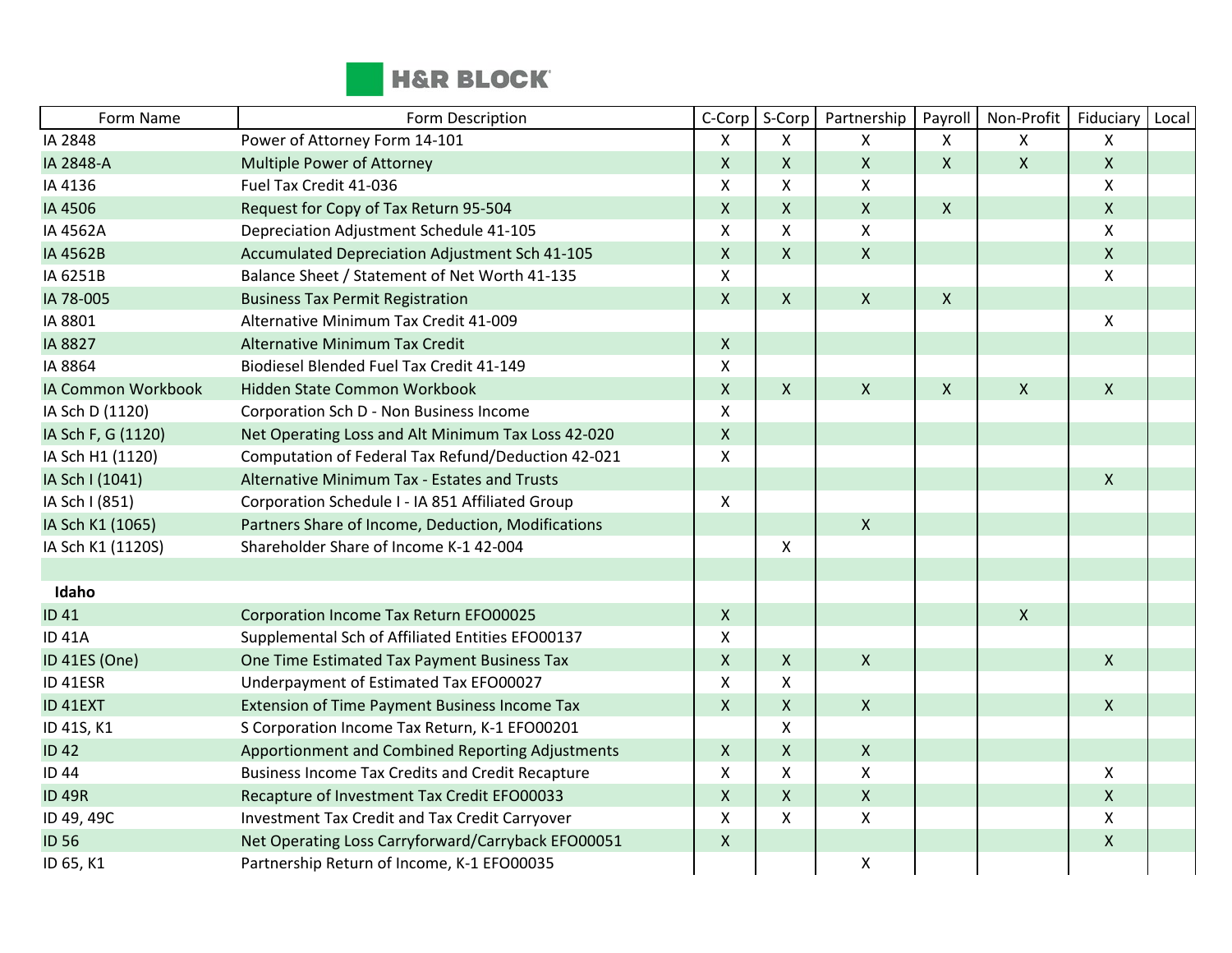

| Form Name          | Form Description                                   | C-Corp                    | S-Corp             | Partnership        | Payroll                   | Non-Profit         | Fiduciary          | Local |
|--------------------|----------------------------------------------------|---------------------------|--------------------|--------------------|---------------------------|--------------------|--------------------|-------|
| ID 66, K1          | Fiduciary Income Tax Return, K-1 EFO00036          |                           |                    |                    |                           |                    | $\mathsf{X}$       |       |
| ID 67              | Credit for Research Activities EFO00037            | X                         | X                  | X                  |                           |                    | Χ                  |       |
| <b>ID 75</b>       | Fuels Use Report EFO00286                          | $\mathsf{X}$              | X                  | $\mathsf{X}$       |                           |                    |                    |       |
| ID Common Workbook | Hidden State Common Workbook                       | X                         | X                  | X                  | $\pmb{\times}$            | X                  | X.                 |       |
| ID IBR-1           | <b>Business Registration Form EFO00147</b>         | $\mathsf X$               | X                  | $\mathsf{x}$       | $\pmb{\chi}$              | $\pmb{\mathsf{X}}$ | $\mathsf{X}$       |       |
| <b>ID POA</b>      | Power of Attorney EFO00104                         | X                         | X                  | $\pmb{\times}$     | $\pmb{\chi}$              |                    | Χ                  |       |
| ID PTE-01          | Tax Withheld for Nonresident Individual Owner      |                           | $\mathsf{X}$       | $\mathsf{X}$       |                           |                    | $\mathsf{X}$       |       |
| ID PTE-12          | Schedule for Pass-Through Owners EFO00241          |                           | $\pmb{\mathsf{X}}$ | $\pmb{\mathsf{X}}$ |                           |                    | Χ                  |       |
| <b>ID PTE-NROA</b> | Nonresident Owner Agreement EFO00263               |                           | X                  | $\mathsf{X}$       |                           |                    | $\mathsf{X}$       |       |
| ID STC-06          | Request for Copies of Tax Returns EFO00141         | X                         | X                  | $\mathsf{X}$       | $\pmb{\times}$            |                    | Χ                  |       |
| <b>ID VP</b>       | Income Tax Voucher Payment EFO00316                | $\mathsf{X}$              | $\mathsf{X}$       | $\mathsf{X}$       |                           |                    |                    |       |
|                    |                                                    |                           |                    |                    |                           |                    |                    |       |
| <b>Illinois</b>    |                                                    |                           |                    |                    |                           |                    |                    |       |
| IL 1000-E          | Exemption for Pass-through W/H Payments            |                           | X                  | $\mathsf{X}$       |                           |                    | X                  |       |
| IL 1041            | Fiduciary Income and Replacement Tax Return        |                           |                    |                    |                           |                    | $\pmb{\mathsf{X}}$ |       |
| IL 1041-X          | Amended Fiduciary Income/Replacement Tax Return    |                           |                    |                    |                           |                    | X                  |       |
| IL 1041-X-V        | Payment Voucher for Amended Fiduciary Income Tax   |                           |                    |                    |                           |                    | X                  |       |
| IL 1065            | Partnership Replacement Tax Return                 |                           |                    | $\pmb{\times}$     |                           |                    |                    |       |
| IL 1065-X          | Amended Partnership Replacement Tax Return         |                           |                    | $\pmb{\times}$     |                           |                    |                    |       |
| IL 1065-X-V        | Payment Voucher for Amended Partnership Tax        |                           |                    | $\pmb{\mathsf{X}}$ |                           |                    |                    |       |
| IL 1120            | Corporation Income and Replacement Tax Return      | $\mathsf{X}$              |                    |                    |                           |                    |                    |       |
| IL 1120-ST         | Small Business Corporation Replacement Tax Return  |                           | X                  |                    |                           |                    |                    |       |
| IL 1120-ST-X       | Amended Small Business Corporation Tax Return      |                           | $\pmb{\mathsf{X}}$ |                    |                           |                    |                    |       |
| IL 1120-ST-X-V     | Payment Voucher for Amended Small Business Tax     |                           | X                  |                    |                           |                    |                    |       |
| IL 1120-V (Est.)   | Estimated Income and Replacement Tax Payment       | $\mathsf{X}$              |                    |                    |                           | $\pmb{\mathsf{X}}$ |                    |       |
| IL 1120-X          | Amended Corporation Income/Replacement Tax Return  | X                         |                    |                    |                           |                    |                    |       |
| IL 1120-X-V        | Payment Voucher for Amended Corporation Income Tax | $\pmb{\mathsf{X}}$        |                    |                    |                           |                    |                    |       |
| IL 2220            | <b>Computation of Penalties for Businesses</b>     | X                         | X                  | $\mathsf{X}$       |                           | X                  | X                  |       |
| IL 2848            | Power of Attorney                                  | $\mathsf{X}$              | $\pmb{\mathsf{X}}$ | $\mathsf{x}$       | $\pmb{\times}$            | $\pmb{\mathsf{X}}$ | $\mathsf{X}$       |       |
| IL 2848-A          | Power of Attorney Additional Information           | $\boldsymbol{\mathsf{X}}$ | X                  | X                  | $\boldsymbol{\mathsf{X}}$ | X                  | X                  |       |
| IL 2848-B          | Power of Attorney Specific Authority Granted       | $\mathsf X$               | $\pmb{\mathsf{X}}$ | $\mathsf{X}$       | $\pmb{\chi}$              | $\pmb{\mathsf{X}}$ | $\pmb{\mathsf{X}}$ |       |
| IL 2848-E          | Power of Attorney for Electronic Processing        | $\pmb{\mathsf{X}}$        |                    |                    | $\pmb{\mathsf{X}}$        |                    |                    |       |
| IL 4506            | Request for Copy of Tax Return                     | $\mathsf{X}$              | X                  | $\pmb{\times}$     | $\pmb{\chi}$              | $\pmb{\mathsf{X}}$ | $\pmb{\mathsf{X}}$ |       |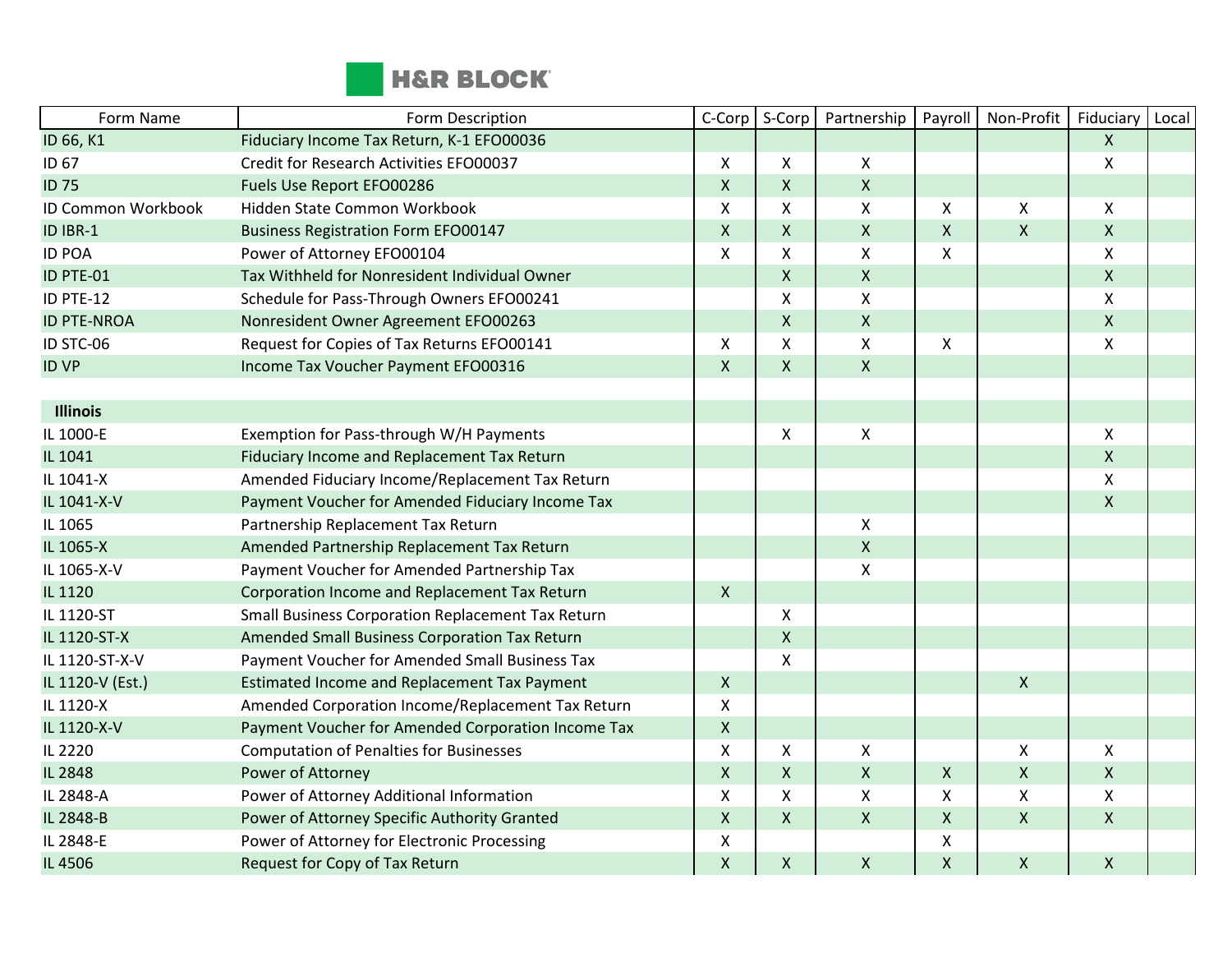

| Form Name          | Form Description                                        | C-Corp                    | S-Corp         | Partnership        | Payroll                   | Non-Profit                | Fiduciary          | Local |
|--------------------|---------------------------------------------------------|---------------------------|----------------|--------------------|---------------------------|---------------------------|--------------------|-------|
| IL 4562            | <b>Special Depreciation</b>                             | X                         | X              | X                  |                           |                           | X                  |       |
| IL 4644            | Gains from Sales of Employer's Securities               |                           |                |                    |                           |                           | $\mathsf{X}$       |       |
| IL 477             | <b>Replacement Tax Investment Credits</b>               | $\mathsf{X}$              | X              | $\mathsf{X}$       |                           | $\boldsymbol{\mathsf{X}}$ | X                  |       |
| IL 56              | Notice of Fiduciary Relationship                        |                           |                |                    |                           |                           | $\mathsf{X}$       |       |
| IL 990-T           | Exempt Organization Income/Replacement Tax Return       |                           |                |                    |                           | $\pmb{\mathsf{X}}$        |                    |       |
| IL 990-T-X         | Amended Exempt Org Income/Replacement Tax Return        |                           |                |                    |                           | $\mathsf{X}$              |                    |       |
| IL 990-T-X-V       | Payment Voucher for Amended Exempt Organization         |                           |                |                    |                           | $\pmb{\mathsf{X}}$        |                    |       |
| IL AG990-IL        | <b>Charitable Organization Annual Report</b>            |                           |                |                    |                           | $\pmb{\chi}$              | $\mathsf{X}$       |       |
| IL BCA-10.30       | Articles of Amendment (Business Corporation Act)        | $\mathsf{X}$              | X              |                    |                           |                           |                    |       |
| IL BCA-12.20       | <b>Articles of Dissolution Business</b>                 | $\mathsf{X}$              | $\mathsf{X}$   |                    |                           |                           |                    |       |
| IL BCA-12.45/13.60 | Reinstatement Domestic/Foreign Corporations             | X                         | X              |                    |                           |                           |                    |       |
| IL BCA-13.15       | Application for Authority to Transact Business          | $\mathsf{x}$              | $\mathsf{X}$   |                    |                           |                           |                    |       |
| IL BCA-13.45       | Application for Withdrawal and Final Report             | X                         | X              |                    |                           |                           |                    |       |
| IL BCA-14.05-D     | <b>Domestic Corporation Annual Report</b>               | $\mathsf{X}$              |                |                    |                           |                           |                    |       |
| IL BCA-14.05-F     | Foreign Corporation Annual Report                       | $\mathsf X$               |                |                    |                           |                           |                    |       |
| IL BCA-14.30       | <b>Cumulative Report of Changes - Shares/Capital</b>    | $\mathsf X$               |                |                    |                           |                           |                    |       |
| IL BCA-1.15        | <b>Statement of Correction Business Corporation Act</b> | $\pmb{\mathsf{X}}$        | X              |                    |                           |                           |                    |       |
| IL BCA-1.35        | <b>Allocation Factor Interrogatories</b>                | $\mathsf{X}$              | $\pmb{\times}$ |                    |                           |                           |                    |       |
| IL BCA-2.10        | Articles of Incorporation - Business Corporation        | $\boldsymbol{\mathsf{X}}$ | X              | Χ                  |                           |                           |                    |       |
| IL BCA-2.10 (2A)   | Articles of Incorporation (Close Corporation)           | $\mathsf{X}$              | $\mathsf{X}$   |                    |                           |                           |                    |       |
| IL BCA-2.10 (PSCA) | Articles of Incorporation - Professional Service        | $\pmb{\mathsf{X}}$        | X              |                    |                           |                           |                    |       |
| IL BCA-4.15/4.20   | Adopt, Change or Cancel an Assumed Corporate Name       | $\pmb{\times}$            | $\mathsf{X}$   |                    |                           |                           |                    |       |
| IL BCA-5.10/5.20   | Statement of Change Registered Agent and/or Office      | X                         | X              |                    |                           | $\pmb{\chi}$              |                    |       |
| IL BOA-1           | <b>Board of Appeals Petition</b>                        | $\mathsf{X}$              |                | $\boldsymbol{X}$   |                           |                           |                    |       |
| IL BOA-2           | Application for Voluntary Disclosure Program            | $\mathsf{X}$              | X              | $\mathsf{x}$       | $\boldsymbol{\mathsf{X}}$ | $\mathsf{X}$              | X                  |       |
| IL BOA-5           | <b>Financial Information Statement for Businesses</b>   | $\mathsf{X}$              |                | $\mathsf{X}$       |                           |                           |                    |       |
| IL CO-1, 2, 3      | Charitable Organization Registration                    |                           |                |                    |                           | $\pmb{\times}$            |                    |       |
| IL Common Workbook | Hidden State Common Workbook                            | $\mathsf{X}$              | $\mathsf{X}$   | $\mathsf{X}$       | $\mathsf{X}$              | $\pmb{\mathsf{X}}$        | $\mathsf{X}$       |       |
| IL CPP-1           | Installment Payment Plan Request                        | X                         | X              | X                  |                           |                           | X                  |       |
| IL EFT-1           | Authorization Agreement for EFT                         | $\mathsf{X}$              | $\mathsf{X}$   | $\mathsf{X}$       | $\boldsymbol{\mathsf{X}}$ | $\mathsf{X}$              | $\mathsf{X}$       |       |
| IL EG-13-B         | Financial and Other Information Statement               | X                         | X              | X                  |                           |                           | X                  |       |
| IL Ext Pymt        | <b>Automatic Extension Payment</b>                      | $\mathsf{X}$              | $\mathsf{X}$   | $\pmb{\times}$     |                           | $\pmb{\times}$            | $\mathsf{X}$       |       |
| IL ICB-1           | Request for Informal Conference Board Review            | $\pmb{\times}$            | X              | $\pmb{\mathsf{X}}$ |                           |                           | $\pmb{\mathsf{X}}$ |       |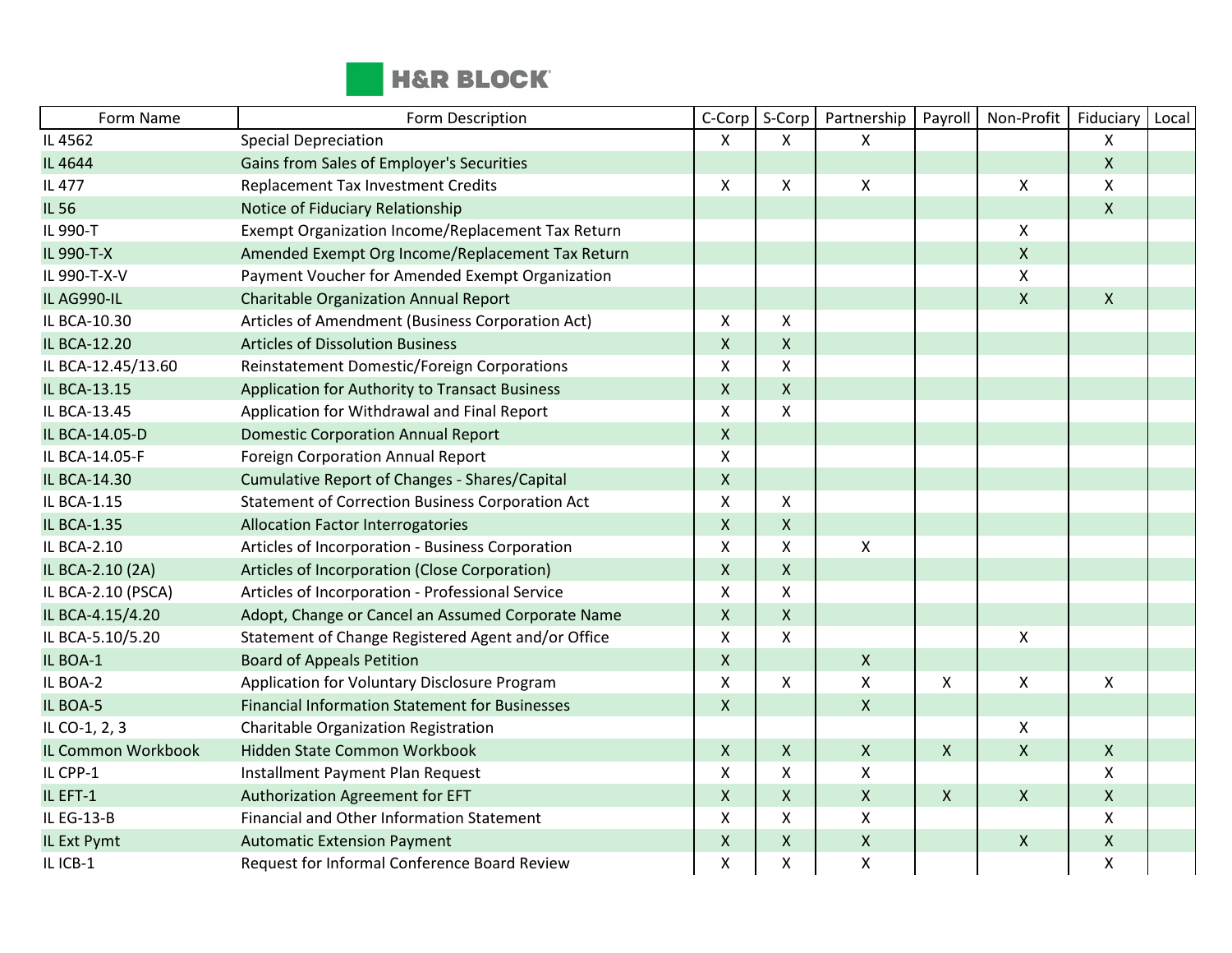

| Form Name            | Form Description                                       | C-Corp           | S-Corp             | Partnership        | Payroll                   | Non-Profit         | Fiduciary      | Local |
|----------------------|--------------------------------------------------------|------------------|--------------------|--------------------|---------------------------|--------------------|----------------|-------|
| <b>IL IDR-916</b>    | <b>Signature Declaration</b>                           | $\mathsf{X}$     | X                  | $\mathsf{X}$       | $\mathsf{X}$              | $\mathsf{X}$       | $\mathsf{X}$   |       |
| IL IFC               | Report of Individual Fundraising Campaign              |                  |                    |                    |                           | $\mathsf{X}$       |                |       |
| IL ITR-1             | <b>Request for Tax Clearance</b>                       | $\mathsf{X}$     | $\mathsf{X}$       | $\mathsf{X}$       | $\mathsf{X}$              |                    | $\mathsf{X}$   |       |
| IL K1 Input          | State K-1 Input Worksheet                              | X                | X                  | Χ                  |                           |                    | X              |       |
| IL LLC-35.15         | LLC Act - Statement of Termination                     |                  |                    | $\pmb{\mathsf{X}}$ |                           |                    |                |       |
| IL LLC-50.1          | Limited Liability Company Act - Annual Report          |                  |                    | X                  |                           |                    |                |       |
| <b>IL LLC-5.5</b>    | LLC Act - Articles of Organization                     |                  |                    | $\mathsf{x}$       |                           |                    |                |       |
| IL NFP-102.10        | Articles of Incorporation - General Not for Profit     |                  |                    |                    |                           | $\pmb{\mathsf{X}}$ |                |       |
| IL NFP-110.30        | Articles of Amendment - General Not for Profit         |                  |                    |                    |                           | $\pmb{\mathsf{X}}$ |                |       |
| IL NFP-112.45/113.60 | Reinstatement Domestic/Foreign Corporations            |                  |                    |                    |                           | $\pmb{\mathsf{X}}$ |                |       |
| IL NFP-114.05        | Domestic/Foreign Corporation Annual Report             |                  |                    |                    |                           | $\pmb{\mathsf{X}}$ |                |       |
| IL NLD               | Illinois Net Loss Deduction Worksheet                  | X                | X                  | Χ                  |                           |                    | $\pmb{\times}$ |       |
| IL Payment           | Income and Replacement Tax Payment Voucher             | $\mathsf{X}$     | $\mathsf{X}$       | $\pmb{\mathsf{X}}$ |                           | $\pmb{\times}$     | $\mathsf{X}$   |       |
| IL PTAX-203          | <b>Real Estate Transfer Declaration</b>                | X                | $\pmb{\mathsf{X}}$ | $\pmb{\mathsf{X}}$ |                           |                    |                |       |
| IL PTAX-203-A        | Real Estate Transfer Declaration - Form A              | $\mathsf{X}$     | $\mathsf{X}$       | $\mathsf{X}$       |                           |                    |                |       |
| IL REG-1             | <b>Business Registration Application</b>               | X                | X                  | X                  | $\boldsymbol{\mathsf{X}}$ | $\pmb{\mathsf{X}}$ | X              |       |
| IL Sch 1299-A        | Schedule 1299-A - Tax Subtractions and Credits         |                  | $\mathsf{X}$       | $\mathsf{x}$       |                           |                    |                |       |
| IL Sch 1299-B        | River Edge Redevelopment Zone/Foreign Trade Zone       | X                |                    |                    |                           |                    | X              |       |
| IL Sch 1299-D        | Income Tax Credits (for Corporations/Fiduciaries)      | $\mathsf{X}$     |                    |                    |                           | $\pmb{\times}$     | $\mathsf{X}$   |       |
| IL Sch 4255          | Recapture of Investment Tax Credits                    | X                | X                  | $\mathsf{X}$       |                           | $\mathsf{X}$       | $\mathsf{X}$   |       |
| IL Sch 80/20         | Schedule 80/20 - Related-Party Expenses                | $\mathsf{X}$     | $\mathsf{X}$       | $\mathsf{X}$       |                           |                    | $\mathsf{X}$   |       |
| IL Sch CR (1041)     | Credit for Tax Paid Other States (Residents Only)      |                  |                    |                    |                           |                    | X              |       |
| IL Sch D (1041)      | Schedule D (1041) - Beneficiary Information            |                  |                    |                    |                           |                    | $\mathsf{X}$   |       |
| IL Sch F (1041)      | Gains from Sales or Exchanges of Property              |                  |                    |                    |                           |                    | X              |       |
| IL Sch F (1065)      | Gains from Sales or Exchanges of Property              |                  |                    | $\pmb{\times}$     |                           |                    |                |       |
| IL Sch F (1120-ST)   | Gains from Sales or Exchanges of Property              |                  | X                  |                    |                           |                    |                |       |
| IL Sch INL (1120)    | Net Loss Adjustments for Coop and REMIC Owners         | $\boldsymbol{X}$ |                    |                    |                           |                    |                |       |
| IL Sch J (1120)      | Foreign Dividends                                      | X                |                    |                    |                           |                    |                |       |
| IL Sch K1-P/Sch B    | Sch K-1-P - Partner's Share, Sch B, Sch K-1-P(3)       |                  | $\mathsf{X}$       | $\mathsf{X}$       |                           |                    |                |       |
| IL Sch K1-T (1041)   | Sch K-1-T - Beneficiary Share Income, Sch K-1-T(3)     |                  |                    |                    |                           |                    | X              |       |
| IL Sch M             | <b>Other Additions and Subtractions for Businesses</b> | $\mathsf{X}$     | $\mathsf{X}$       | $\mathsf{X}$       |                           |                    | $\mathsf{X}$   |       |
| IL Sch NB            | Nonbusiness Income                                     | X                | X                  | $\pmb{\mathsf{X}}$ |                           |                    |                |       |
| IL Sch NR (1041)     | Nonresident Computation of Fiduciary Income            |                  |                    |                    |                           |                    | $\mathsf{X}$   |       |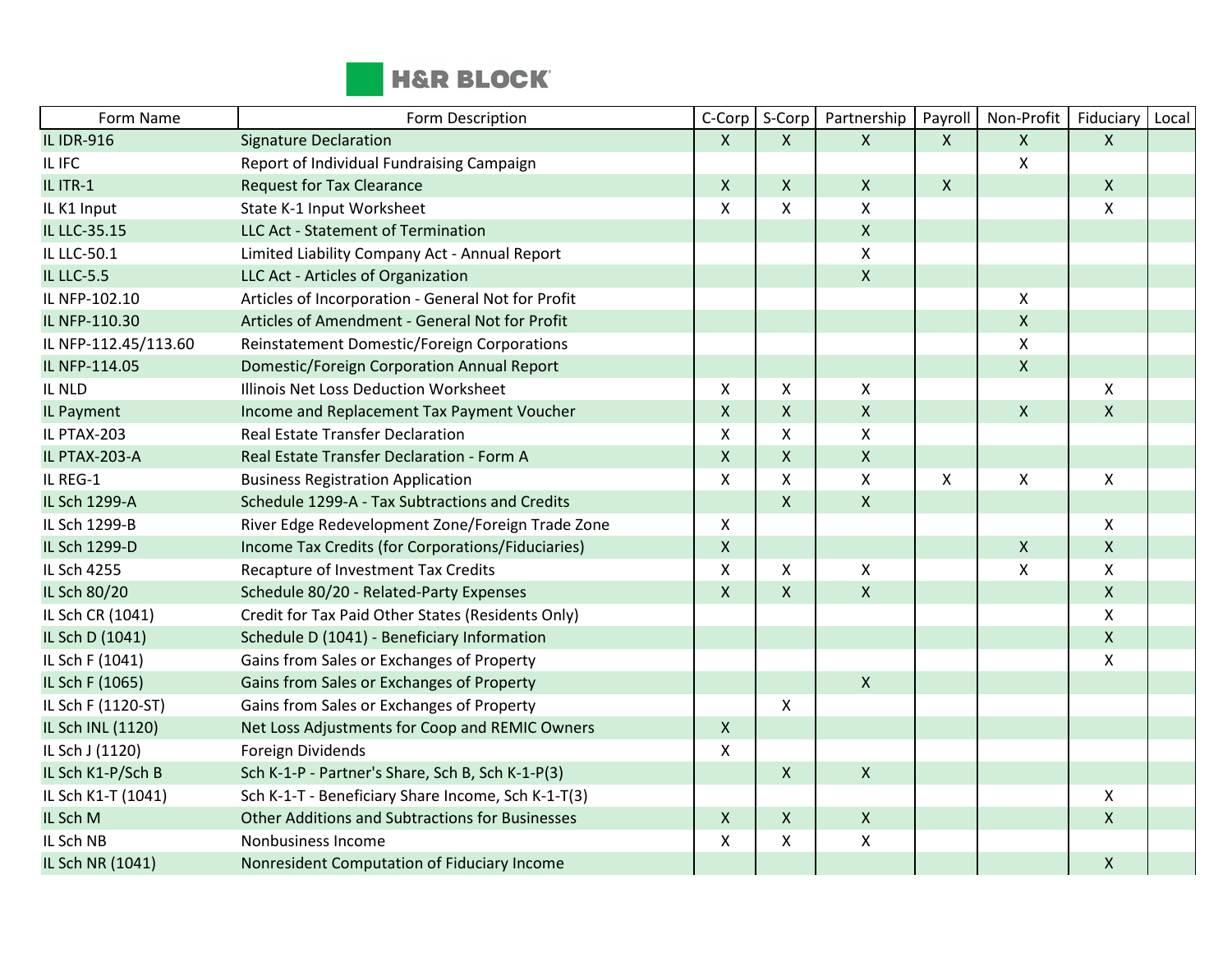

| Form Name                 | Form Description                                   | C-Corp                    | S-Corp             | Partnership               | Payroll      | Non-Profit         | Fiduciary    | Local |
|---------------------------|----------------------------------------------------|---------------------------|--------------------|---------------------------|--------------|--------------------|--------------|-------|
| IL Sch REG-1-R            | Sch REG-1-R - Responsible Party Information        | $\mathsf{X}$              | X                  | X                         | X            | X                  | X            |       |
|                           |                                                    |                           |                    |                           |              |                    |              |       |
| Indiana                   |                                                    |                           |                    |                           |              |                    |              |       |
| <b>IN 102</b>             | Farmer's Tangible Personal Property Return 50006   | $\mathsf{X}$              | X                  | $\mathsf{X}$              |              |                    | $\mathsf{X}$ |       |
| IN 103                    | Business Tangible Personal Property Long 11405     | $\boldsymbol{\mathsf{X}}$ | X                  | $\boldsymbol{\mathsf{X}}$ |              |                    | X            |       |
| <b>IN 103-ERA</b>         | Assessed Valuation Property in Revitalization Area | $\mathsf{X}$              | X                  | $\mathsf{X}$              |              |                    | $\mathsf{X}$ |       |
| IN 103-I                  | Return for Interstate Carriers 22649               | X                         | X                  | $\pmb{\mathsf{X}}$        |              |                    | X            |       |
| <b>IN 103-N</b>           | Not Owned Personal Property 23000                  | $\mathsf{X}$              | X                  | $\mathsf{X}$              |              |                    | $\mathsf{X}$ |       |
| IN 103-O                  | Owned Personal Property 24057                      | $\pmb{\mathsf{X}}$        | X                  | X                         |              |                    | X            |       |
| <b>IN 103-SR</b>          | Single Return Business Tangible Personal Property  | $\mathsf{X}$              | X                  | $\mathsf{X}$              |              |                    | $\mathsf{X}$ |       |
| IN 103-T                  | Return of Special Tools 22667                      | X                         | X                  | $\mathsf{X}$              |              |                    | X            |       |
| IN 103 Short              | Business Tangible Personal Property Short 11274    | $\mathsf X$               | $\mathsf X$        | $\pmb{\times}$            |              |                    | $\mathsf{X}$ |       |
| <b>IN 104</b>             | Business Tangible Personal Property Return 10068   | $\boldsymbol{\mathsf{X}}$ | X                  | $\pmb{\mathsf{X}}$        |              |                    | X            |       |
| <b>IN 106</b>             | Adjustments to Business Tangible Property 12980    | $\mathsf{X}$              | X                  | $\pmb{\times}$            |              |                    | $\mathsf{X}$ |       |
| IN 131                    | Petition for Review of Assessment 42936            | X                         | X                  | X                         |              |                    | X            |       |
| <b>IN 136</b>             | Application for Property Tax Exemption 9284        |                           |                    |                           |              | Χ                  |              |       |
| <b>IN 17T</b>             | Claim for Refund Property Tax                      | X                         | X                  | $\mathsf{X}$              |              |                    | X            |       |
| IN 23261                  | Power of Attorney 23261                            | $\mathsf{X}$              | $\pmb{\mathsf{X}}$ | $\mathsf{X}$              | $\mathsf{X}$ |                    |              |       |
| IN 34471                  | Articles of Dissolution of a Corporation           | X                         | X                  |                           |              |                    |              |       |
| IN 38333                  | Amendment to the Articles of Incorporation         | $\pmb{\mathsf{X}}$        | $\pmb{\mathsf{X}}$ |                           |              |                    |              |       |
| IN 4159                   | Articles of Incorporation Domestic Corporation     | X                         | X                  |                           |              |                    |              |       |
| IN 4160                   | Application for Reinstatement Domestic Entities    | $\mathsf{X}$              | $\mathsf{X}$       |                           |              | X                  |              |       |
| IN 48725                  | <b>Business Entity Report</b>                      | $\boldsymbol{\mathsf{X}}$ | X                  | X                         |              | $\pmb{\mathsf{X}}$ |              |       |
| IN 49459                  | Articles of Organization Domestic LLC              |                           |                    | $\mathsf{X}$              |              |                    |              |       |
| IN 51572                  | Articles of Registration Domestic LLP              |                           |                    | $\pmb{\mathsf{X}}$        |              |                    |              |       |
| <b>IN AD-19</b>           | Affidavit for Reinstatement of Domestic Corp 49514 | $\pmb{\mathsf{X}}$        | X                  |                           |              |                    |              |       |
| <b>IN Common Workbook</b> | Hidden State Common Workbook                       | X                         | X                  | X                         | X            | X                  | X            |       |
| <b>IN GA-110L</b>         | Claim for Refund 615                               | $\pmb{\mathsf{X}}$        | $\pmb{\mathsf{X}}$ | $\mathsf{X}$              |              | X                  | $\mathsf{X}$ |       |
| <b>IN IT-20</b>           | Corporate Adjusted Gross Income Tax Return 44275   | X                         |                    |                           |              |                    |              |       |
| IN IT-20NP                | Nonprofit Unrelated Business Income Tax Return     |                           |                    |                           |              | $\pmb{\mathsf{X}}$ |              |       |
| <b>IN IT-20S</b>          | S Corporation Income Tax Return 10814              |                           | X                  |                           |              |                    |              |       |
| <b>IN IT-41ES</b>         | Fiduciary Estimated Tax Payment Voucher 50217      |                           |                    |                           |              |                    | X            |       |
| IN IT-41ES (Ext.)         | Fiduciary Extension Tax Payment Voucher 50217      |                           |                    |                           |              |                    | X            |       |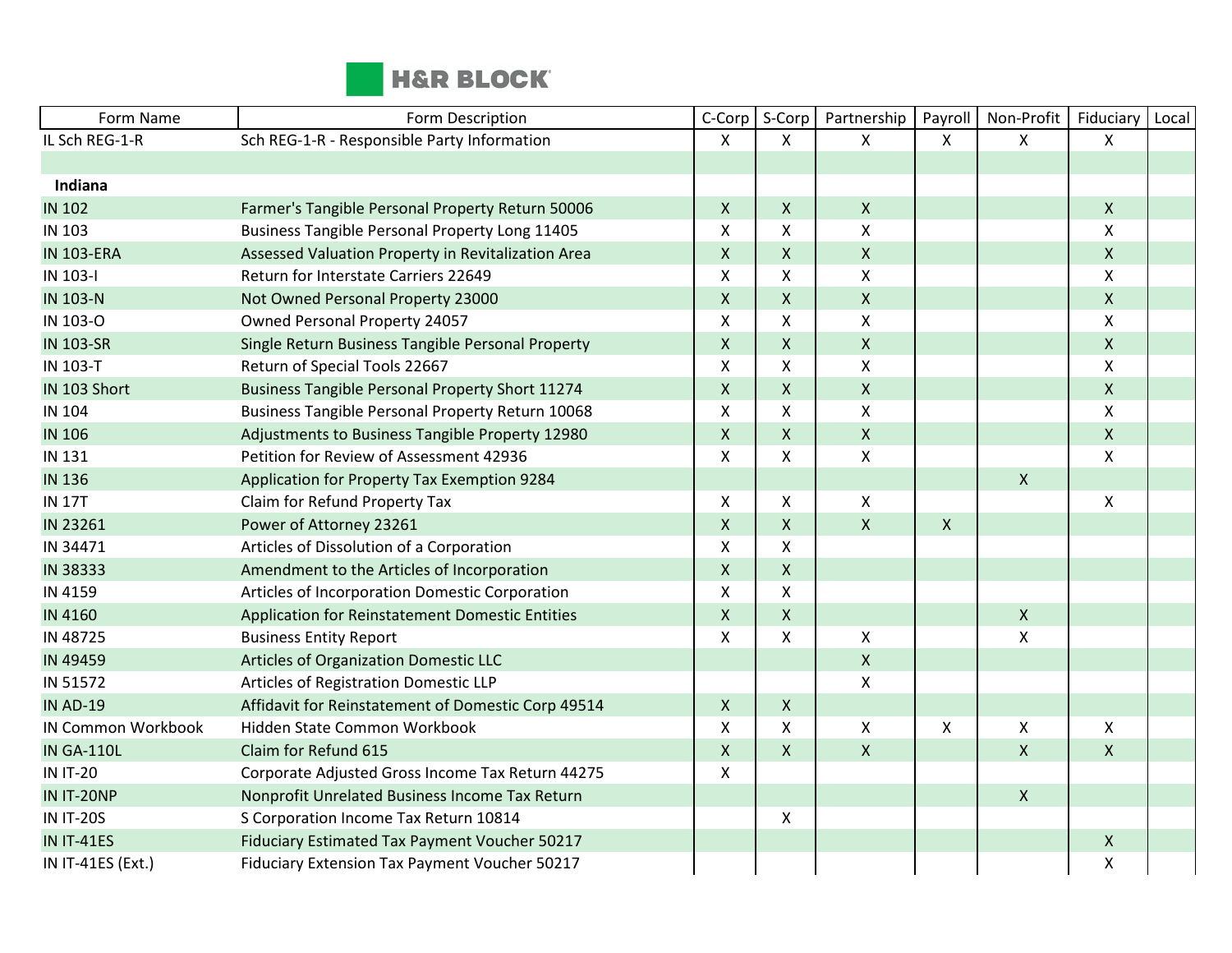

| Form Name            | Form Description                                   | C-Corp                    | S-Corp       | Partnership               | Payroll | Non-Profit         | Fiduciary      | Local |
|----------------------|----------------------------------------------------|---------------------------|--------------|---------------------------|---------|--------------------|----------------|-------|
| IN IT-41, Sch K1     | Fiduciary Income Tax Return 11458, Schedule K1     |                           |              |                           |         | X                  | X              |       |
| IN IT-6              | Corporate AGI Estimated Quarterly Returns 44462    | X                         | X            |                           |         | Χ                  |                |       |
| IN IT-6 (Ext.)       | Corporate AGI Tax Extension Payment 44461          | $\mathsf{X}$              | $\mathsf{X}$ |                           |         | $\mathsf X$        |                |       |
| <b>IN IT-65</b>      | Partnership Return 11800                           |                           |              | $\mathsf{X}$              |         |                    |                |       |
| IN IT-6WTH           | Composite Withholding Tax Payment Voucher          |                           | X            | $\mathsf{X}$              |         |                    |                |       |
| <b>IN IT-8879C</b>   | S Corp/Part Declaration of Electronic Filing 55685 |                           | X            | X                         |         |                    |                |       |
| <b>IN IT-966</b>     | Notice of Corporate Dissolution or Liquidation     | X                         | $\mathsf{X}$ |                           |         | $\pmb{\times}$     |                |       |
| IN K1 Input          | State K-1 Input Worksheet                          | $\boldsymbol{\mathsf{X}}$ | Χ            | $\pmb{\times}$            |         |                    |                |       |
| <b>IN NP-20</b>      | Nonprofit Organization's Annual Report 51062       |                           |              |                           |         | $\mathsf X$        |                |       |
| <b>IN NP-20A</b>     | Nonprofit Application for Sales Tax Exempt 51064   |                           |              |                           |         | Χ                  |                |       |
| <b>IN PFC-COR</b>    | Post Filing Coupon for Corporations                | $\mathsf{X}$              | X            |                           |         |                    |                |       |
| IN POA-1             | Power of Attorney 49357                            | $\mathsf{x}$              | X            | $\mathsf{X}$              | X       | X                  | X              |       |
| IN Sch 1 (IT-41)     | Other Income                                       |                           |              |                           |         |                    | $\mathsf{X}$   |       |
| IN Sch 8-D           | Schedule of Affiliated Group Members 49103         | $\mathsf{X}$              |              |                           |         |                    |                |       |
| IN Sch CC-40         | Schedule CC-40 - College Credit 20152              | $\pmb{\times}$            |              |                           |         | $\pmb{\mathsf{X}}$ | $\mathsf{X}$   |       |
| IN Sch Composite     | Entity's Composite Adjusted Gross Income           |                           | X            | X                         |         |                    | X              |       |
| IN Sch Composite-COR | Adjusted Gross ITR for Corporate Entities          |                           |              | $\mathsf{X}$              |         |                    | X              |       |
| IN Sch E-7           | Apportionment for Interstate Transportation 49192  | X                         | X            | $\pmb{\mathsf{X}}$        |         |                    |                |       |
| IN Sch E (IT-20/65)  | Apportionment of Income 49105                      | $\mathsf{X}$              | X            | $\pmb{\mathsf{X}}$        |         | $\pmb{\mathsf{X}}$ |                |       |
| IN Sch EZ 1,2,3      | Enterprise Zone Schedules 49178                    | $\mathsf{x}$              | X            | $\mathsf{X}$              |         | Χ                  | $\pmb{\times}$ |       |
| IN Sch IN-EDGE       | Economic Dev for Growing Economy Credit 55327      | $\mathsf{X}$              | X            | $\mathsf{X}$              |         | X                  |                |       |
| IN Sch IN-EDGE-R     | Economic Dev for Growing Economy Ret Credit 55363  | X                         | X            | $\boldsymbol{\mathsf{X}}$ |         | Χ                  |                |       |
| IN Sch IN-OCC        | <b>Other Certified Credits</b>                     | $\pmb{\times}$            | X            | $\mathsf{X}$              |         | X                  |                |       |
| IN Sch IN-UBI        | <b>Unrelated Business Income</b>                   |                           |              |                           |         | Χ                  |                |       |
| IN Sch IT-20FSD      | Foreign Source Dividend Deduction Schedule         | $\mathsf{X}$              |              |                           |         |                    |                |       |
| IN Sch IT-20NOL      | Corporate Income Net Operating Loss Deduction 439  | $\mathsf{x}$              |              |                           |         | X                  |                |       |
| IN Sch IT-20PIC      | Disclosure Intangible/Directly Related Int Exp     | $\mathsf{X}$              |              |                           |         |                    |                |       |
| IN Sch IT-20REC      | Research Expense Tax Credit (#822) 49184           | X                         | X            | $\pmb{\chi}$              |         | Χ                  | X              |       |
| IN Sch IT-2220       | Penalty for Underpayment of Corporate Tax 440      | $\mathsf{X}$              | X            |                           |         | X                  |                |       |
| IN Sch IT-40NOL      | Individual Tax Net Operating Loss Computation      |                           |              |                           |         |                    | X              |       |
| IN Sch K1(IT-20S/65) | Shareholder/Partner Share of Adjusted Gross Income |                           | $\mathsf{X}$ | $\mathsf{X}$              |         |                    |                |       |
|                      |                                                    |                           |              |                           |         |                    |                |       |
| <b>Kansas</b>        |                                                    |                           |              |                           |         |                    |                |       |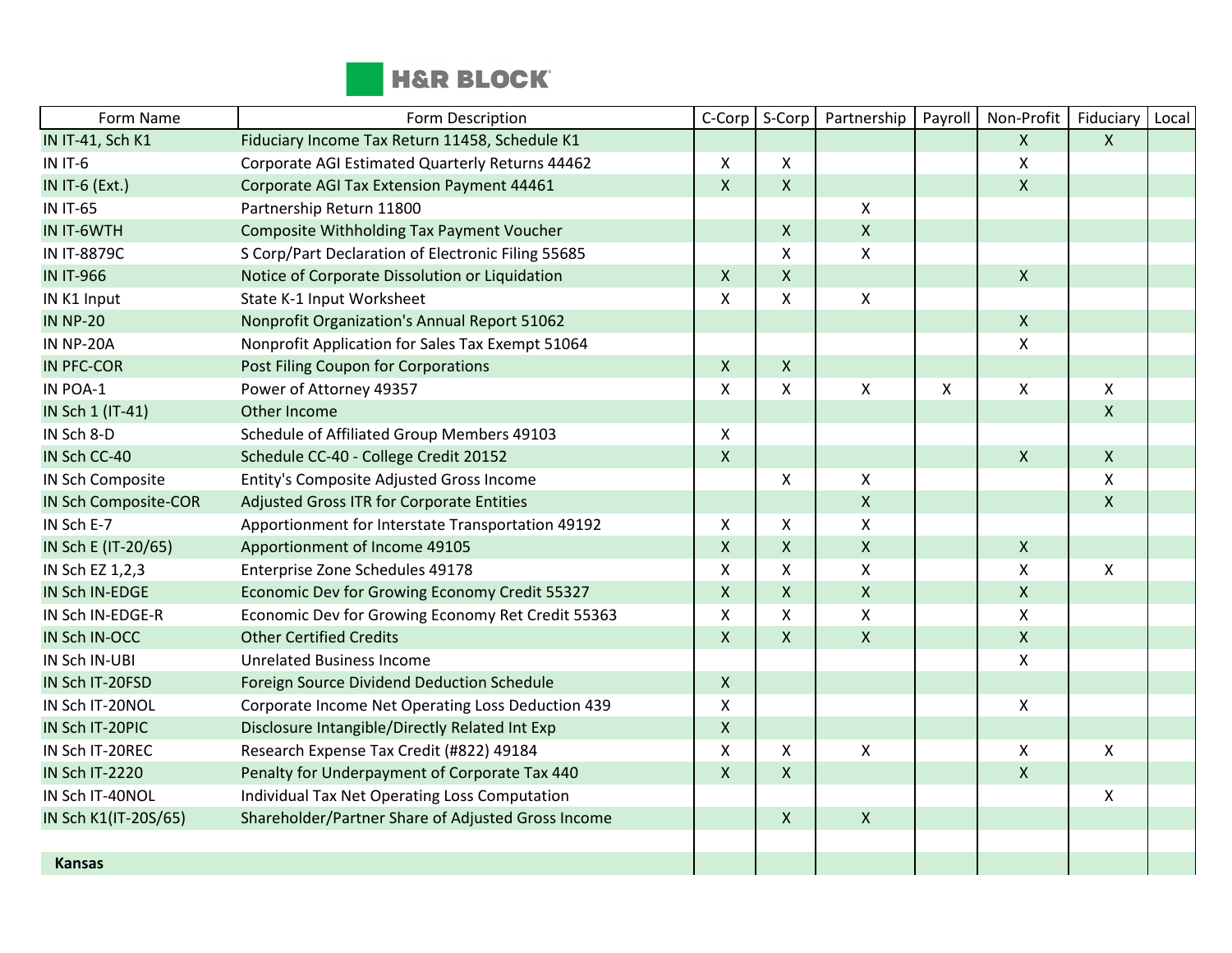

| Form Name                 | Form Description                                   | C-Corp             | S-Corp             | Partnership               | Payroll            | Non-Profit         | Fiduciary          | Local |
|---------------------------|----------------------------------------------------|--------------------|--------------------|---------------------------|--------------------|--------------------|--------------------|-------|
| <b>KS 200</b>             | Local Intangibles Tax Return                       | X                  | X                  |                           |                    |                    |                    |       |
| KS AR, AG                 | AR 50 - For-Profit Corporate Annual Report and AG  | $\mathsf{X}$       | X                  |                           |                    |                    |                    |       |
| KS CC                     | Certificate of Correction - Covered Entity CC 53   | X                  | Χ                  |                           |                    |                    |                    |       |
| <b>KS Common Workbook</b> | Hidden State Common Workbook                       | $\mathsf{X}$       | X                  | $\mathsf{X}$              | $\mathsf{X}$       | $\pmb{\mathsf{X}}$ | $\mathsf{X}$       |       |
| <b>KS CR-108</b>          | Notice of Tax Account Closure                      | X                  | X                  | X                         | X                  |                    | Χ                  |       |
| <b>KS CR-16</b>           | <b>Business Tax Application</b>                    | $\mathsf{X}$       | X                  | $\mathsf{X}$              | $\mathsf{X}$       | $\pmb{\times}$     |                    |       |
| <b>KS CR-18</b>           | Ownership Change Form                              | X                  | X                  | $\pmb{\times}$            |                    |                    |                    |       |
| <b>KS DL</b>              | Limited Liability Company Articles of Organization |                    |                    | $\mathsf{X}$              |                    |                    |                    |       |
| <b>KS DO-10</b>           | Power of Attorney                                  | X                  | X                  | $\boldsymbol{\mathsf{X}}$ | X                  |                    | X                  |       |
| <b>KS DO-41</b>           | <b>Request for Copy of Tax Documents</b>           | $\pmb{\mathsf{X}}$ | $\pmb{\mathsf{X}}$ | $\pmb{\times}$            | $\pmb{\mathsf{X}}$ |                    | X                  |       |
| KS K-120                  | Corporation Income Tax Return                      | X                  |                    |                           |                    | X                  |                    |       |
| <b>KS K-120AS</b>         | <b>Corporation Apportionment Schedule</b>          | $\mathsf X$        |                    |                           |                    | $\pmb{\mathsf{X}}$ |                    |       |
| <b>KS K-120EL</b>         | <b>Business Income Election</b>                    | X                  | X                  |                           |                    |                    |                    |       |
| <b>KS K-120ES</b>         | Corporate Estimated Income Tax Vouchers            | $\mathsf{X}$       |                    |                           |                    | $\pmb{\times}$     |                    |       |
| <b>KS K-120EX</b>         | <b>Expensing Deduction Schedule</b>                | X                  | Χ                  | X                         |                    |                    | X                  |       |
| <b>KS K-120S</b>          | Partnership or S Corporation Income Tax Return     |                    | $\pmb{\mathsf{X}}$ | $\pmb{\times}$            |                    |                    |                    |       |
| <b>KS K-120S AS</b>       | <b>Corporation Apportionment Schedule</b>          |                    | X                  | $\pmb{\times}$            |                    |                    |                    |       |
| <b>KS K-120V</b>          | Corporate Income Tax Voucher                       | $\mathsf{X}$       |                    |                           |                    |                    |                    |       |
| <b>KS K-120V (EXT)</b>    | Corporate Extension Payment Voucher                | X                  |                    |                           |                    | Χ                  |                    |       |
| <b>KS K-30</b>            | Angel Investor Credit                              | $\pmb{\mathsf{X}}$ |                    |                           |                    |                    |                    |       |
| <b>KS K-34</b>            | <b>Business and Job Development Credit</b>         | X                  | Χ                  | X                         |                    |                    | X                  |       |
| <b>KS K-41ES</b>          | <b>Fiduciary Estimated Voucher</b>                 |                    |                    |                           |                    |                    | X                  |       |
| <b>KS K-41V</b>           | <b>Fiduciary Payment Voucher</b>                   |                    |                    |                           |                    |                    | Χ                  |       |
| <b>KS K-41V (Ext.)</b>    | <b>Fiduciary Payment Voucher</b>                   |                    |                    |                           |                    |                    | X                  |       |
| KS K-41, K-18             | Fiduciary Income Tax Return, Report of NR W/H      |                    |                    |                           |                    |                    | X                  |       |
| <b>KS K-53</b>            | <b>Research and Development Credit</b>             | $\mathsf{X}$       |                    |                           |                    |                    |                    |       |
| <b>KS K-56</b>            | Child Day Care Assistance Credit                   | X                  |                    |                           |                    |                    | X                  |       |
| <b>KS K-57</b>            | Small Employer Healthcare Credit                   | $\mathsf{X}$       |                    |                           |                    |                    |                    |       |
| <b>KS K-59</b>            | High Performance Incentive Program (HPIP) Credits  | X                  |                    |                           |                    |                    | $\mathsf{X}$       |       |
| <b>KS K-60</b>            | <b>Community Service Contribution Credit</b>       | $\mathsf{X}$       | $\mathsf{X}$       | $\pmb{\times}$            |                    |                    | $\pmb{\mathsf{X}}$ |       |
| <b>KS K-70</b>            | Low Income Student Scholarship Credit              | X                  | X                  |                           |                    |                    |                    |       |
| <b>KS KC</b>              | LLC Certificate of Cancellation 53-02              |                    |                    | $\mathsf X$               |                    |                    |                    |       |
| KS LC                     | Limited Liability Company Annual Report 50         |                    |                    | $\pmb{\chi}$              |                    |                    |                    |       |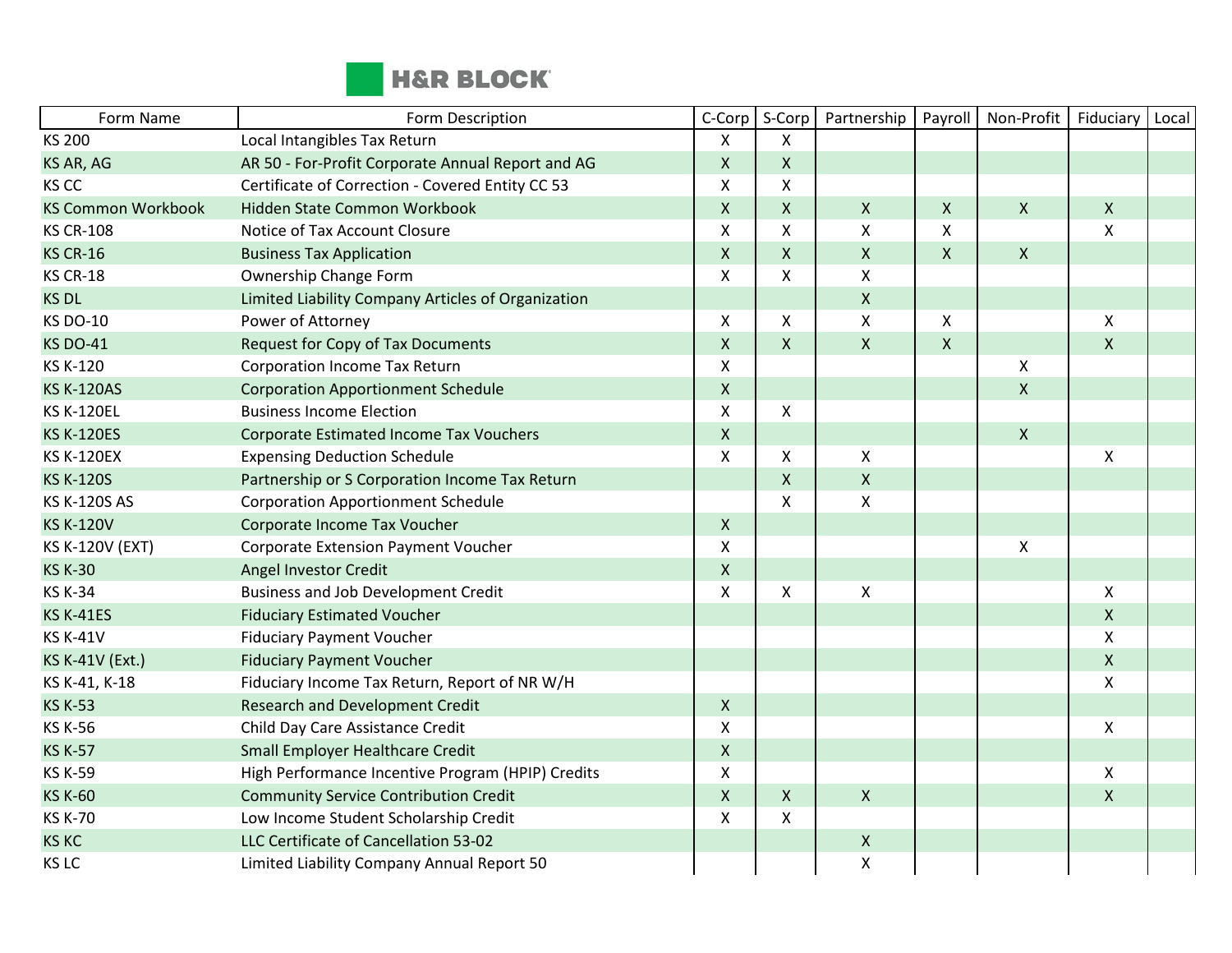

| Form Name            | Form Description                                       | C-Corp                    | S-Corp             | Partnership        | Payroll        | Non-Profit         | Fiduciary    | Local |
|----------------------|--------------------------------------------------------|---------------------------|--------------------|--------------------|----------------|--------------------|--------------|-------|
| <b>KS LLP</b>        | Limited Liability Partnership Annual Report 50         |                           |                    | $\mathsf{X}$       |                |                    |              |       |
| KS LP                | LP 50 - Limited Partnership Annual Report; AG LP       |                           |                    | $\mathsf{X}$       |                |                    |              |       |
| <b>KS NP</b>         | NP 50 - Not for Profit Corp Annual Report; AG          |                           |                    |                    |                | $\mathsf X$        |              |       |
| <b>KS PA</b>         | Professional Corporate Annual Report PA 50             | X                         | X                  |                    |                |                    |              |       |
| <b>KS RR</b>         | Corporation Certificate of Reinstatement / Renewal     | $\mathsf X$               | X                  |                    |                |                    |              |       |
| KS Sch K-139F        | Refund from Carry back of Farm Net Operating Loss      | X                         |                    |                    |                |                    |              |       |
| KS Sch K-220 (K-120) | Underpayment of Est. Tax (Corporate Income Tax)        | $\mathsf{X}$              |                    |                    |                | $\pmb{\mathsf{X}}$ |              |       |
| KS Sch K-40C         | Composite Income Tax Schedule                          |                           | X                  | $\pmb{\mathsf{X}}$ |                |                    |              |       |
|                      |                                                        |                           |                    |                    |                |                    |              |       |
| Kentucky             |                                                        |                           |                    |                    |                |                    |              |       |
| KY 10A070            | Authorization Agreement for EFT                        | $\pmb{\mathsf{X}}$        |                    |                    | $\mathsf X$    |                    |              |       |
| KY 10A100            | Tax Registration Application 10A100(P)                 | X                         | X                  | X                  | X              |                    | X            |       |
| KY 10A104            | Update or Cancellation of Kentucky Tax Account(s)      | $\mathsf X$               | X                  | $\mathsf{X}$       | $\pmb{\times}$ |                    | X            |       |
| KY 12A018            | Offer in Settlement Application                        | $\boldsymbol{\mathsf{X}}$ | X                  | X                  | $\mathsf{X}$   |                    |              |       |
| KY 12A639            | <b>Statement of Financial Condition for Businesses</b> | $\pmb{\mathsf{X}}$        | $\pmb{\mathsf{X}}$ | $\mathsf{X}$       | $\mathsf{X}$   |                    |              |       |
| KY 2210-K            | Underpayment of Estimated Tax 42A740-S1                |                           |                    |                    |                |                    | X            |       |
| KY 2220-K            | Underpayment of Estimated Tax Penalty 41A720-S6        | $\mathsf{X}$              | $\mathsf{X}$       | $\mathsf{X}$       |                |                    |              |       |
| KY 40A100            | Application for Refund of Income Taxes & LLET          | $\pmb{\mathsf{X}}$        |                    |                    |                |                    | X            |       |
| KY 40A102            | Application Extension of Time to File Tax Return       |                           |                    | $\pmb{\times}$     |                |                    | $\mathsf{X}$ |       |
| KY 40A201NP-WH-SL    | Extension of Time to File Form 740NP-WH                |                           | X                  | $\mathsf{X}$       |                |                    |              |       |
| KY 41A720-S8         | Corp/Pass-through Entity TR Declaration E-Filing       | $\mathsf{X}$              | $\pmb{\mathsf{X}}$ | $\pmb{\times}$     |                |                    |              |       |
| KY 41A720SL          | Extension to File Corporation or Pass-through          | X                         | X                  | X                  |                |                    |              |       |
| KY 4972-K            | Tax on Lump-Sum Distributions 42A740-S21               |                           |                    |                    |                |                    | $\mathsf{X}$ |       |
| KY 62A500            | Tangible Personal Property Tax Return                  | X                         | X                  | X                  |                |                    | X            |       |
| KY 62A500-A          | Tangible Personal Property Tax Return (Aircraft)       | $\mathsf X$               | X                  | $\mathsf{X}$       |                |                    | $\mathsf{X}$ |       |
| KY 62A500-L          | Lessee Tangible Personal Property Tax Return           | $\pmb{\mathsf{X}}$        | X                  | $\mathsf{X}$       |                |                    | X            |       |
| KY 62A500-W          | Tangible Personal Property Tax Return (Watercraft)     | $\mathsf{X}$              | X                  | $\mathsf{X}$       |                |                    | $\mathsf{X}$ |       |
| KY 720               | Corporation Income Tax and LLET Return                 | $\mathsf{X}$              |                    |                    |                |                    |              |       |
| <b>KY 720-ES</b>     | <b>Corporation Estimated Tax Voucher 41A720ES</b>      | $\mathsf{X}$              | $\mathsf{X}$       | $\pmb{\times}$     |                |                    |              |       |
| <b>KY 725</b>        | Single Member LLC Individually Owned LLET Return       |                           |                    | X                  |                |                    |              |       |
| <b>KY 740-ES</b>     | <b>Estimated Tax Voucher 42A740-ES</b>                 |                           |                    |                    |                |                    | $\mathsf{X}$ |       |
| KY 740NP-WH          | Nonresident Composite Income Tax Return 40A201         |                           | X                  | $\pmb{\times}$     |                |                    |              |       |
| KY 740NP-WH-ES       | Nonresident W/H and Composite Income Tax Voucher       |                           | $\pmb{\mathsf{X}}$ | $\mathsf{X}$       |                |                    |              |       |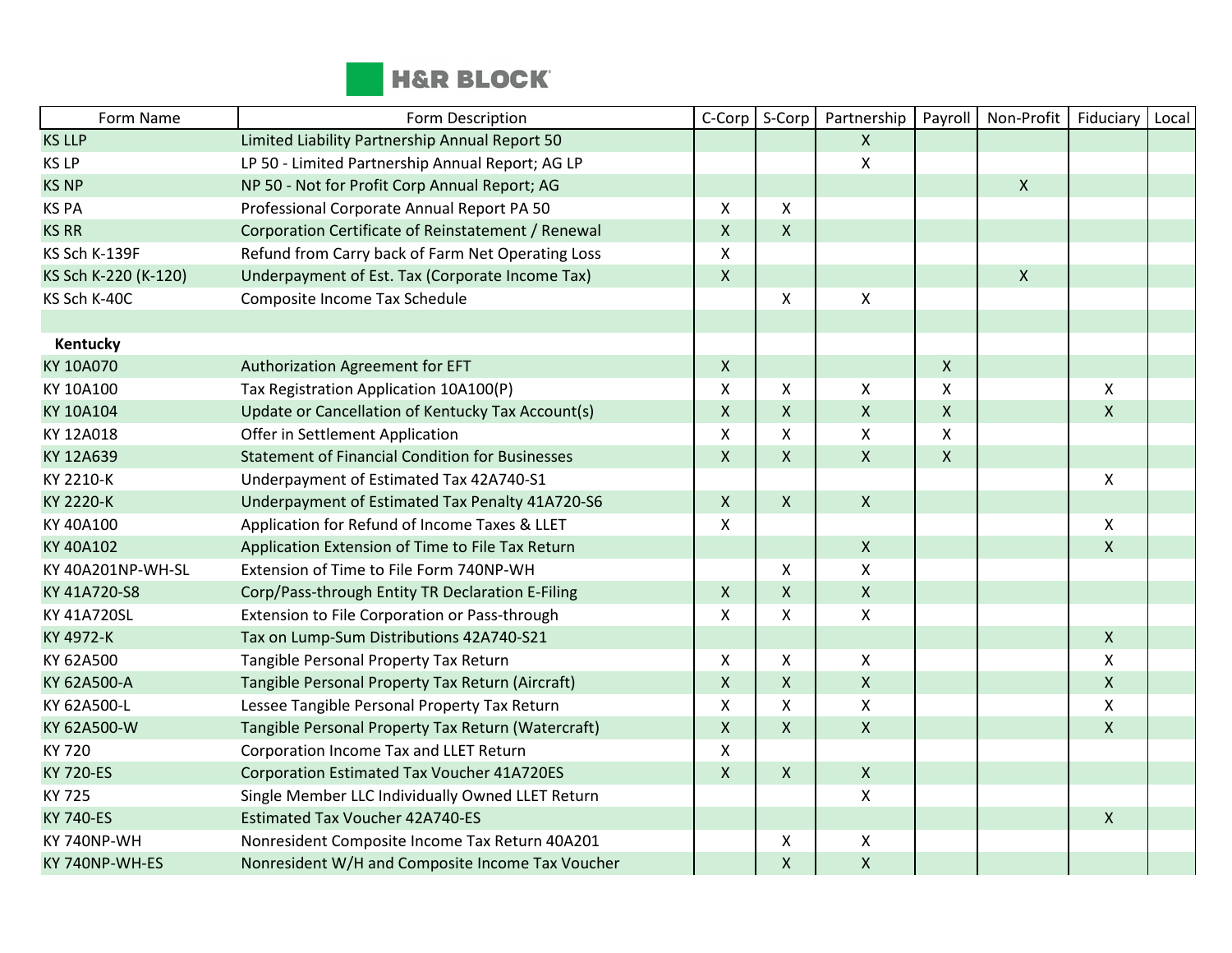

| Form Name                  | Form Description                                   | C-Corp             | S-Corp             | Partnership        | Payroll | Non-Profit         | Fiduciary    | Local        |
|----------------------------|----------------------------------------------------|--------------------|--------------------|--------------------|---------|--------------------|--------------|--------------|
| KY 741                     | Fiduciary Income Tax Return and Schedules 42A741   |                    |                    |                    |         |                    | X            |              |
| KY 851-K                   | Affiliations and Payment Schedule 41A720-S4        | $\mathsf{X}$       |                    |                    |         |                    |              |              |
| KY 8582-K                  | Passive Activity Loss Limitations 42A740-S18       |                    |                    |                    |         |                    | $\mathsf{X}$ |              |
| KY 8948 (K-C)              | Request for Waiver Electronic Filing Requirement   | $\mathsf X$        | X                  | $\pmb{\mathsf{X}}$ |         |                    |              |              |
| <b>KY Bowling Green BR</b> | City of Bowling Green - Business Registration      | X                  | X                  | $\mathsf{x}$       | X       | Χ                  | $\mathsf{X}$ | X            |
| <b>KY Common Workbook</b>  | Hidden State Common Workbook                       | $\mathsf{X}$       | X                  | $\mathsf{X}$       | Χ       | $\pmb{\times}$     | $\mathsf{X}$ |              |
| KY Frankfort 6             | City of Frankfort Business License Application     | X                  | X                  | $\pmb{\mathsf{X}}$ | Χ       | X                  |              | X            |
| KY Georgetown NP100        | Net Profit License Tax Return                      | $\mathsf{X}$       | $\pmb{\mathsf{X}}$ | $\pmb{\mathsf{X}}$ |         |                    | $\mathsf{X}$ | $\mathsf{X}$ |
| <b>KY KBR-V</b>            | Corp / LLET Payment Voucher                        | X                  | X                  | $\pmb{\times}$     |         |                    |              |              |
| <b>KY KLL</b>              | Statement of Registration or Renewal of LLP        |                    |                    | $\pmb{\times}$     |         |                    |              |              |
| <b>KY KPS</b>              | Articles of Incorporation Professional Service     | X                  | X                  |                    |         |                    |              |              |
| KY Lexington 228 IP        | <b>Fayette Questionnaire and Initial Reporting</b> | $\mathsf{X}$       | X                  | $\pmb{\times}$     |         | $\pmb{\times}$     |              | X            |
| KY Lexington 228ENP        | Quarterly Estimate Payment Voucher                 | X                  | X                  | $\pmb{\mathsf{X}}$ |         |                    | X            | X            |
| KY Lexington 228EXT        | Lexington-Fayette Urban County Extension Request   | $\pmb{\mathsf{X}}$ | X                  | $\mathsf{X}$       |         |                    |              | X            |
| <b>KY Louisville RA</b>    | <b>Registration Application Tax Account Number</b> | X                  | X                  | $\pmb{\mathsf{X}}$ | X       |                    | $\mathsf{X}$ | X            |
| KY Ohio Cty Questn         | <b>Ohio County Questionnaire</b>                   | $\mathsf{X}$       | Χ                  | $\mathsf{X}$       | Χ       | $\pmb{\mathsf{X}}$ | $\mathsf{X}$ | X            |
| KY OL-D                    | Dual Tax District Occupational License Fee Return  | X                  | X                  | $\pmb{\times}$     |         |                    | $\mathsf{X}$ | X            |
| <b>KY OL-S</b>             | Single District Occupational License Fee Return    | $\pmb{\mathsf{X}}$ | $\pmb{\mathsf{X}}$ | $\pmb{\mathsf{X}}$ |         |                    | $\mathsf{X}$ | $\mathsf{X}$ |
| KY Owensboro BL            | <b>Occupational Business License Application</b>   | X                  | X                  | X                  | X       |                    |              | X            |
| <b>KY PAI</b>              | Articles of Incorporation Profit Corporation       | $\pmb{\mathsf{X}}$ | $\pmb{\mathsf{X}}$ |                    |         |                    |              |              |
| <b>KY PTE</b>              | Pass-Through Entity Income and LLET Return         |                    | X                  | X                  |         |                    |              |              |
| <b>KY PTE-WH</b>           | Nonresident Income Tax W/H on Distributive Income  |                    | X                  | $\mathsf{X}$       |         |                    |              |              |
| KY Sch A                   | Schedule A - Apportionment and Allocation          | X                  | X                  | $\pmb{\mathsf{X}}$ |         |                    |              |              |
| <b>KY Sch COGS</b>         | Limited Liability Entity Tax Cost of Goods Sold    | $\mathsf{X}$       | X                  | $\mathsf{X}$       |         |                    |              |              |
| KY Sch D (741)             | <b>Capital Gains and Losses</b>                    |                    |                    |                    |         |                    | $\mathsf{X}$ |              |
| <b>KY Sch DE</b>           | Schedule DE - Disregarded Entity Schedule          | $\mathsf X$        | $\pmb{\mathsf{X}}$ | $\mathsf{X}$       |         |                    |              |              |
| <b>KY Sch ETH</b>          | Schedule ETH - Ethanol Credit 41A720ETH            | X                  | X                  | X                  |         |                    | $\mathsf{X}$ |              |
| <b>KY Sch INV</b>          | Schedule INV - Inventory Tax Credit (Ad Valorem)   | $\mathsf{X}$       | $\pmb{\mathsf{X}}$ | $\mathsf{X}$       |         |                    | $\mathsf{X}$ |              |
| KY Sch K1 (741)            | Beneficiary's Share of Income Deductions, Credits  |                    |                    |                    |         |                    | X            |              |
| KY Sch K1 (PTE)            | Owner's Share of Income, Credits, Deductions, Etc  |                    | $\mathsf{X}$       | $\mathsf{X}$       |         |                    |              |              |
| <b>KY Sch KNOL</b>         | Schedule KNOL - Net Operating Loss Schedule        |                    |                    |                    |         |                    | $\mathsf{X}$ |              |
| KY Sch L-C                 | Limited Liability Entity Tax-Continuation Sheet    | X                  | $\mathsf X$        | $\mathsf X$        |         |                    |              |              |
| KY Sch NOL (720)           | Net Operating Loss Schedule 41A720NOL              | X                  |                    |                    |         |                    |              |              |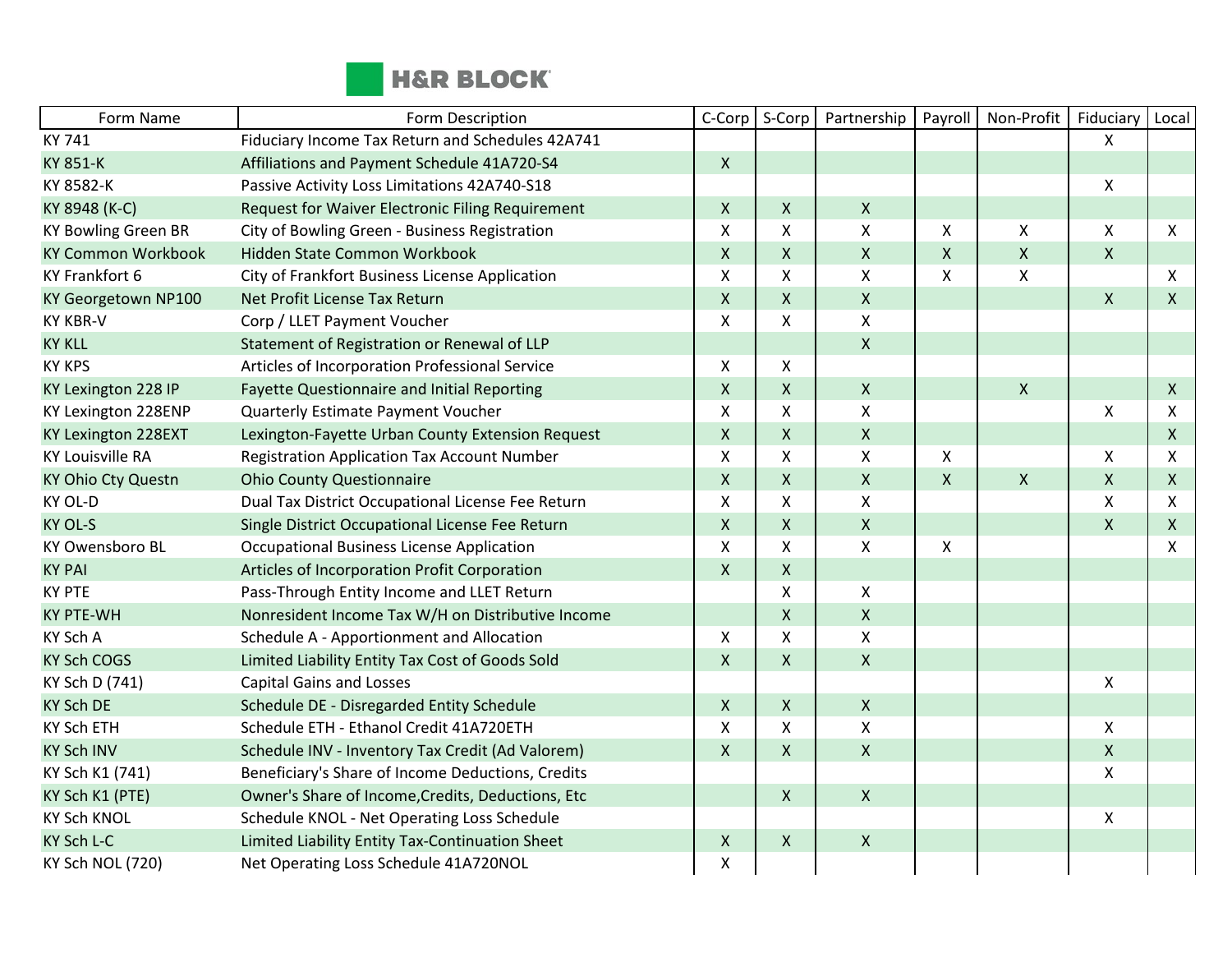

| Form Name             | Form Description                                          | C-Corp             | S-Corp             | Partnership        | Payroll                   | Non-Profit         | Fiduciary          | Local |
|-----------------------|-----------------------------------------------------------|--------------------|--------------------|--------------------|---------------------------|--------------------|--------------------|-------|
| <b>KY Sch P (740)</b> | Schedule P - Pension Income Exclusion 42A740-P            |                    |                    |                    |                           |                    | $\mathsf{X}$       |       |
| <b>KY Sch RPC</b>     | Related Party Costs Disclosure Statement 41A720RPC        | $\mathsf{X}$       | X                  | X                  |                           |                    |                    |       |
| <b>KY Sch TCS</b>     | Schedule TCS - Tax Credit Summary Schedule                | $\mathsf{X}$       | $\mathsf{X}$       | $\mathsf{X}$       |                           |                    |                    |       |
| KY Sch UTC (740)      | Schedule UTC - Unemployment Tax Credit 42A740-UTC         | $\mathsf{X}$       | X                  | X                  |                           |                    | $\mathsf{X}$       |       |
|                       |                                                           |                    |                    |                    |                           |                    |                    |       |
| Louisiana             |                                                           |                    |                    |                    |                           |                    |                    |       |
| LA 8453-C             | <b>Corporation Declaration for Electronic Filing</b>      | $\pmb{\mathsf{X}}$ | $\mathsf X$        |                    |                           |                    |                    |       |
| LA CIFT-620           | Corporation Income and Franchise Tax Return               | $\mathsf{x}$       | X                  |                    |                           | $\pmb{\mathsf{X}}$ |                    |       |
| LA CIFT-620ES         | <b>Estimated Tax Declaration Voucher for Corporations</b> | $\mathsf{X}$       | $\mathsf{X}$       |                    |                           | $\pmb{\mathsf{X}}$ |                    |       |
| LA CIFT-620EXT        | Corporation Tax E-Filed Extension Payment Voucher         | X                  | X                  |                    |                           | $\pmb{\mathsf{X}}$ |                    |       |
| LA Common Workbook    | Hidden State Common Workbook                              | $\mathsf{X}$       | $\mathsf{X}$       | $\mathsf{X}$       | $\mathsf{X}$              | $\pmb{\mathsf{X}}$ | $\mathsf{X}$       |       |
| LA IT-541             | Fiduciary IT Return; Schedules NRC, RC, A-E               |                    |                    |                    |                           |                    | X                  |       |
| LA IT-565             | Partnership Return and Apportionment Schedule             |                    |                    | $\mathsf{X}$       |                           |                    |                    |       |
| LA LAT-5              | Personal Property Tax Form                                | $\mathsf{X}$       | X                  | X                  |                           |                    | X                  |       |
| LA R-1056             | Purchases by Political Subdivisions                       |                    |                    |                    |                           | $\pmb{\mathsf{X}}$ |                    |       |
| LA R-10606            | Wkst Cr. Taxes Paid to Other States IT-540/IT-541         |                    |                    |                    |                           |                    | X                  |       |
| LA R-10610            | Ad Valorem Tax Credit Claimed - Natural Gas               | $\mathsf{X}$       | $\mathsf{X}$       |                    |                           |                    | $\mathsf{X}$       |       |
| LA R-20127            | Claim for Refund of Overpayment                           | X                  | $\pmb{\mathsf{X}}$ |                    |                           |                    |                    |       |
| LA R-20128            | <b>Request for Waiver of Penalties</b>                    | $\mathsf{X}$       | $\mathsf{X}$       | $\mathsf{X}$       |                           |                    | $\mathsf{X}$       |       |
| LA R-20193L           | Authorization Agreement for ACH Credit Payments           | $\pmb{\times}$     | X                  |                    | $\boldsymbol{\mathsf{X}}$ |                    |                    |       |
| LA R-20211            | Document Checklist for Offer in Compromise                | $\mathsf{X}$       | $\mathsf{X}$       | $\mathsf{X}$       |                           |                    |                    |       |
| LA R-541ES            | Fiduciary Income Tax Declaration of Estimated Tax         |                    |                    |                    |                           |                    | X                  |       |
| LA R-6004             | <b>Corporation Tax Electronic Filing Payment Voucher</b>  | $\mathsf{X}$       | $\mathsf{X}$       |                    |                           |                    |                    |       |
| LA R-6463             | Extension of Time to File Partnership Return              |                    |                    | $\mathsf{X}$       |                           |                    |                    |       |
| LA R-6466             | Extension of Time to File Fiduciary Return                |                    |                    |                    |                           |                    | $\mathsf{X}$       |       |
| LA R-6467V            | Composite Electronically Filed Extension Voucher          |                    |                    | X                  |                           |                    |                    |       |
| LA R-6642             | Claimant to Refund on Behalf of Deceased Taxpayer         |                    |                    |                    |                           |                    | $\mathsf{X}$       |       |
| LA R-6906A            | Corporation Franchise Tax Initial Return                  | $\mathsf{X}$       | X                  |                    |                           |                    |                    |       |
| LA R-6922V            | Composite Electronic Filing Payment Voucher               |                    |                    | $\mathsf{X}$       |                           |                    |                    |       |
| LA R-7004             | Tax Information Disclosure Authorization                  | X                  | X                  | X                  | $\boldsymbol{\mathsf{X}}$ |                    | X                  |       |
| LA R-7006             | Power of Attorney / Declaration of Representative         | $\pmb{\times}$     | $\mathsf{X}$       | $\mathsf{X}$       | $\pmb{\mathsf{X}}$        |                    | $\pmb{\mathsf{X}}$ |       |
| LA R-INS Supplement   | Supplement for Refund of Citizens Assessment              | $\mathsf X$        | X                  | $\pmb{\mathsf{X}}$ |                           | Χ                  |                    |       |
| <b>LA SS326</b>       | Authority to Transact Business - Foreign Corp             | $\mathsf{X}$       | $\mathsf{X}$       |                    |                           | $\pmb{\mathsf{X}}$ |                    |       |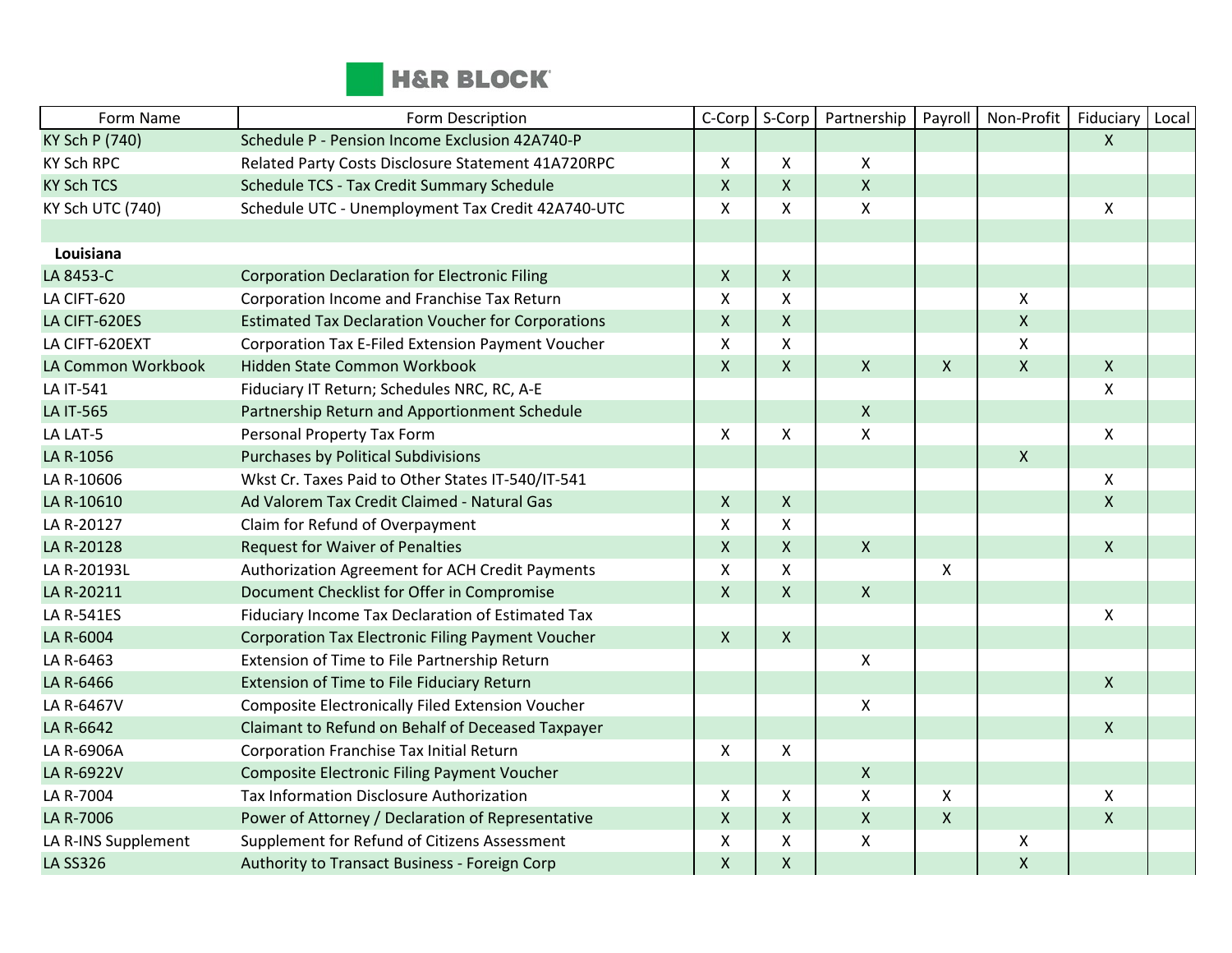

| Form Name            | Form Description                                        | C-Corp             | S-Corp             | Partnership               | Payroll                   | Non-Profit                | Fiduciary          | Local |
|----------------------|---------------------------------------------------------|--------------------|--------------------|---------------------------|---------------------------|---------------------------|--------------------|-------|
| <b>LA SS338</b>      | Application for Withdrawal - Foreign Corp / LLC         | X                  | X                  | X                         |                           |                           |                    |       |
| <b>LA SS342</b>      | Partnership Registration Form (Domestic)                |                    |                    | $\mathsf{X}$              |                           |                           |                    |       |
| <b>LA SS344</b>      | Affidavit of Registration of Foreign Partnership        |                    |                    | X                         |                           |                           |                    |       |
| <b>LA SS365</b>      | Articles of Organization Domestic LLC                   |                    |                    | $\mathsf{X}$              |                           | $\pmb{\mathsf{X}}$        |                    |       |
| <b>LA SS399</b>      | Articles of Incorporation-Domestic                      | X                  | X                  |                           |                           |                           |                    |       |
| <b>LA SS973</b>      | Limited Liability Company Initial Report                |                    |                    | $\mathsf X$               |                           | $\pmb{\mathsf{X}}$        |                    |       |
| <b>LA SS984</b>      | <b>Transmittal Information for all Business Filings</b> | X                  | X                  | Χ                         |                           | $\boldsymbol{\mathsf{X}}$ |                    |       |
|                      |                                                         |                    |                    |                           |                           |                           |                    |       |
| <b>Massachusetts</b> |                                                         |                    |                    |                           |                           |                           |                    |       |
| <b>MA13</b>          | Notice of Designation of Fiscal Year                    |                    |                    | $\mathsf{X}$              |                           |                           | $\mathsf{X}$       |       |
| MA 180art            | Articles of Organization (Nonprofit Corporation)        |                    |                    |                           |                           | Χ                         |                    |       |
| MA 180npcar          | Nonprofit Corporation Annual Report                     |                    |                    |                           |                           | $\pmb{\mathsf{X}}$        |                    |       |
| MA 182RPTVA          | Report of Voluntary Associations and Trust              |                    |                    |                           |                           |                           | X                  |       |
| MA <sub>2</sub>      | <b>Fiduciary Income Tax Return</b>                      |                    |                    |                           |                           |                           | $\pmb{\mathsf{X}}$ |       |
| MA 2-ES              | <b>Estimated Tax Payment Voucher</b>                    |                    |                    |                           |                           |                           | X                  |       |
| MA <sub>2-PV</sub>   | Fiduciary Income Tax Payment Voucher                    |                    |                    |                           |                           |                           | $\mathsf{X}$       |       |
| MA <sub>2G</sub>     | Grantor's/Owner's Share of a Grantor-Type Trust         |                    |                    |                           |                           |                           | X                  |       |
| MA 355               | <b>Business/Manufacturing Corporation Excise Return</b> | $\mathsf{X}$       |                    |                           |                           | $\mathsf{X}$              |                    |       |
| MA 355-7004          | Corporate Extension Payment Voucher                     | X                  | X                  |                           |                           |                           |                    |       |
| <b>MA 355-ES</b>     | <b>Corporate Estimated Tax Payment Vouchers</b>         | $\pmb{\mathsf{X}}$ | $\pmb{\mathsf{X}}$ |                           |                           |                           |                    |       |
| MA 355-PV            | Corporate Tax Payment Voucher                           | X                  | X                  |                           |                           |                           |                    |       |
| <b>MA 355Q</b>       | Application for Manufacturing Classification            | $\mathsf{X}$       |                    |                           |                           |                           |                    |       |
| <b>MA 355S</b>       | S Corporation Excise Return                             |                    | X                  |                           |                           |                           |                    |       |
| MA3ABC               | Return of Property Held for Charitable Purposes         |                    |                    |                           |                           | $\pmb{\mathsf{X}}$        |                    |       |
| MA3M                 | Return for Clubs and Other NonProfit Organizations      |                    |                    |                           |                           | X                         |                    |       |
| MA 3, Sch 3K-1       | Partnership Return of Income, Schedule 3K-1             |                    |                    | $\mathsf{X}$              |                           |                           |                    |       |
| MA AA-1              | Application for Section 42 Method of Apportionment      | $\mathsf{X}$       | X                  |                           |                           |                           |                    |       |
| <b>MA ABT</b>        | Application for Abatement (for Business Taxpayers)      | $\mathsf{X}$       | X                  | $\mathsf{X}$              | $\mathsf{X}$              |                           | $\mathsf{X}$       |       |
| <b>MA B-37</b>       | Special Consent Extending the Assessment of Taxes       | X                  | X                  | Χ                         |                           |                           | X                  |       |
| <b>MA COA</b>        | <b>Taxpayer Change of Address</b>                       |                    |                    | $\boldsymbol{\mathsf{X}}$ |                           |                           | $\mathsf X$        |       |
| MA Common Workbook   | Hidden State Common Workbook                            | $\mathsf{X}$       | X                  | X                         | $\boldsymbol{\mathsf{X}}$ | X                         | X                  |       |
| <b>MA CRFS</b>       | <b>Composite Return Filing Statement</b>                |                    | X                  | $\mathsf{X}$              |                           |                           |                    |       |
| MA <sub>D</sub>      | Articles of Organization - Business Corporation         | Χ                  | X                  |                           |                           |                           |                    |       |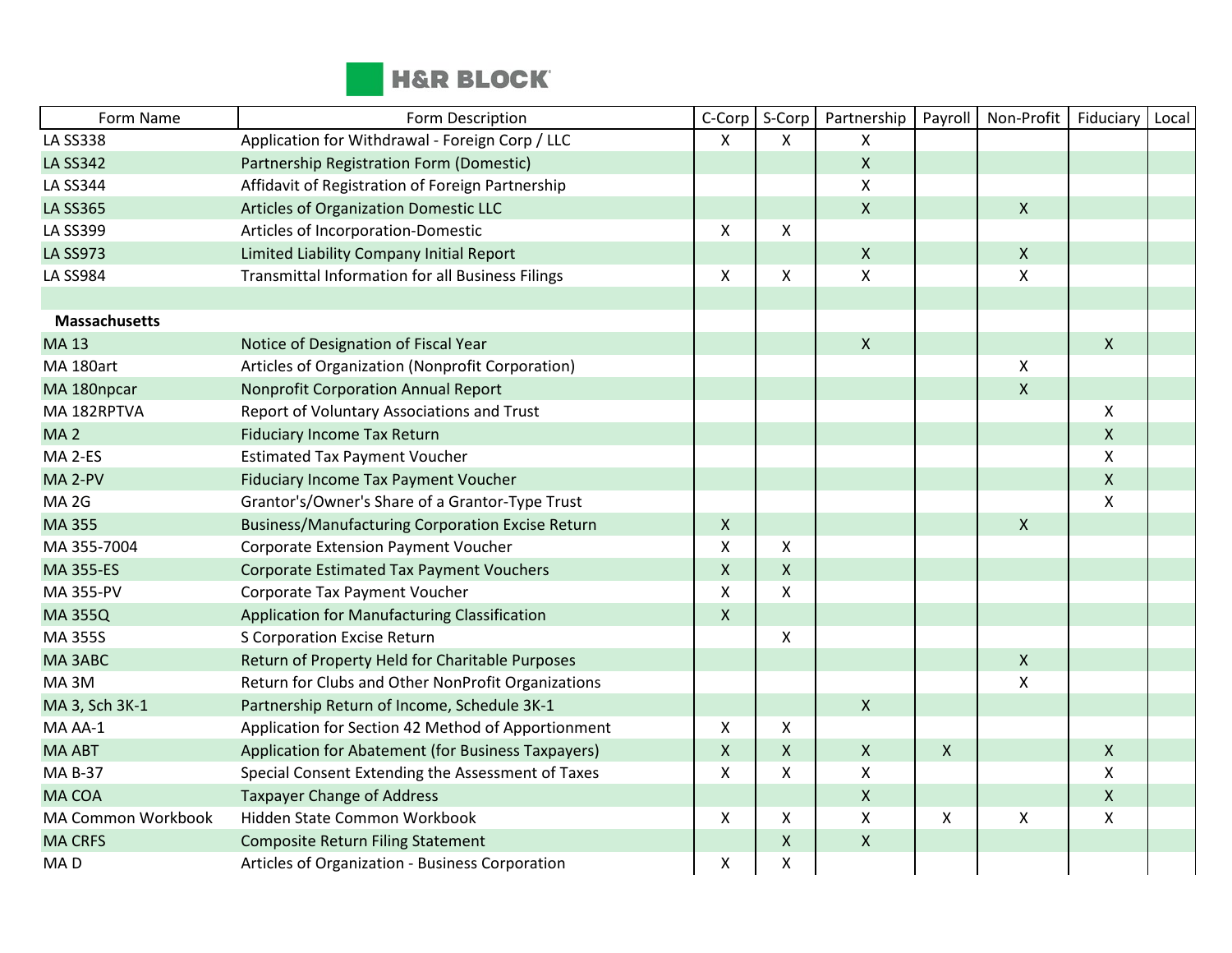

| Form Name           | Form Description                                       | C-Corp                    | S-Corp       | Partnership  | Payroll      | Non-Profit         | Fiduciary    | Local |
|---------------------|--------------------------------------------------------|---------------------------|--------------|--------------|--------------|--------------------|--------------|-------|
| MADF                | Annual Report - Domestic and Foreign Corporations      | $\mathsf{X}$              | X            |              |              |                    |              |       |
| MAD PC VD           | Articles of Voluntary Dissolution                      | X                         | X            |              |              |                    |              |       |
| MA DR-1             | Office of Appeals Form                                 | $\mathsf{X}$              | X            | $\mathsf{X}$ |              |                    | $\mathsf{X}$ |       |
| MA F FPC            | Foreign Corporation Certificate of Registration        | X                         | X            |              |              |                    |              |       |
| MAK1 Input          | State K-1 Input Worksheet                              |                           | X            | $\mathsf{X}$ |              |                    |              |       |
| MA M-2210           | Underpayment of Estimated Income Tax                   |                           |              |              |              | X                  |              |       |
| <b>MA M-2210F</b>   | Underpayment Estimated Income Tax for Fiduciaries      |                           |              |              |              |                    | $\mathsf{X}$ |       |
| MA M-2220           | Underpayment of Estimated Tax by Corporations          | $\boldsymbol{\mathsf{X}}$ | X            |              |              | $\pmb{\mathsf{X}}$ |              |       |
| MA M-2848           | Power of Attorney / Declaration of Representative      | $\mathsf{X}$              | $\mathsf{X}$ | $\mathsf{X}$ | $\mathsf{X}$ | $\pmb{\mathsf{X}}$ | $\mathsf{X}$ |       |
| MA M-4506           | Request for Copy of Tax Form                           | X                         | X            | X            |              | $\pmb{\mathsf{X}}$ | X            |       |
| MA M-656            | Offer in Settlement                                    | $\mathsf{X}$              | $\mathsf{X}$ | $\mathsf{X}$ | $\mathsf{X}$ |                    | $\mathsf{X}$ |       |
| MA M-8453C          | <b>Corporate Tax Declaration for Electronic Filing</b> | X                         | X            |              |              |                    |              |       |
| <b>MA M-8453F</b>   | <b>Fiduciary Tax Declaration for Electronic Filing</b> |                           |              |              |              |                    | $\mathsf{X}$ |       |
| MA M-8453P          | Partnership Tax Declaration for Electronic Filing      |                           |              | X            |              |                    |              |       |
| MA M-8736           | <b>Fiduciary Extension Payment Voucher</b>             |                           |              |              |              |                    | $\mathsf{X}$ |       |
| <b>MA M-990T</b>    | Unrelated Business Income Tax Return                   |                           |              |              |              | X                  |              |       |
| MA M-990T-7004      | Unrelated Bus Income Tax Ext Payment Voucher           |                           |              |              |              | $\pmb{\mathsf{X}}$ |              |       |
| <b>MAPC</b>         | Non-Profit Organizations/Public Charities Division     |                           |              |              |              | $\pmb{\mathsf{X}}$ |              |       |
| <b>MAPCFPC</b>      | Annual Report for Professional and Foreign Corps       | $\mathsf{X}$              | $\mathsf{X}$ |              |              |                    |              |       |
| <b>MA PTE-EX</b>    | W/H Exemption Certificate for Members of a PTE         |                           | X            | X            |              |                    | X            |       |
| <b>MA Sch ABI</b>   | Exceptions to the Add Back of Interest Expenses        | $\mathsf{X}$              | $\mathsf{X}$ |              |              |                    |              |       |
| <b>MA Sch ABIE</b>  | Exceptions to the Add Back of Intangible Expenses      | X                         | X            |              |              |                    |              |       |
| MA Sch B (2)        | Interest, Dividends, Capital Gains and Losses          |                           |              |              |              |                    | $\mathsf{X}$ |       |
| MA Sch B/R, 2K1 (2) | Beneficiary/Remaindermen, Schedule 2K-1                |                           |              |              |              |                    | X            |       |
| MA Sch C-2          | Excess Deductions Against Trade or Business Income     |                           |              |              |              |                    | $\mathsf X$  |       |
| MA Sch CMS          | Schedule CMS - Credit Manager Schedule                 | $\mathsf{X}$              | X            | X            |              |                    | X            |       |
| <b>MA Sch CRS</b>   | Schedule CRS - Credit Recapture Schedule               | $\mathsf{X}$              | $\mathsf{X}$ | $\mathsf{X}$ |              |                    | $\mathsf{X}$ |       |
| MA Sch D-IS         | Schedule D-IS - Long-Term Capital Gains and Losses     |                           |              |              |              | $\pmb{\mathsf{X}}$ | X            |       |
| MA Sch D(2)         | Schedule D (2) - Capital Gains and Losses              |                           |              |              |              |                    | $\mathsf{X}$ |       |
| MA Sch E $(2)$      | Schedule E (2) - Rental Income or Loss                 |                           |              |              |              |                    | X            |       |
| MA Sch EOAC         | Schedule EOAC - Economic Opportunity Area Credit       | $\mathsf{X}$              | X            | $\mathsf{X}$ |              |                    | $\mathsf{X}$ |       |
| MA Sch F            | Schedule F - Income Apportionment (Corporation)        | X                         | X            |              |              |                    |              |       |
| <b>MA Sch FAF</b>   | Schedule FAF - Farming and Fisheries Credit            |                           |              | $\mathsf{X}$ |              |                    | $\mathsf{X}$ |       |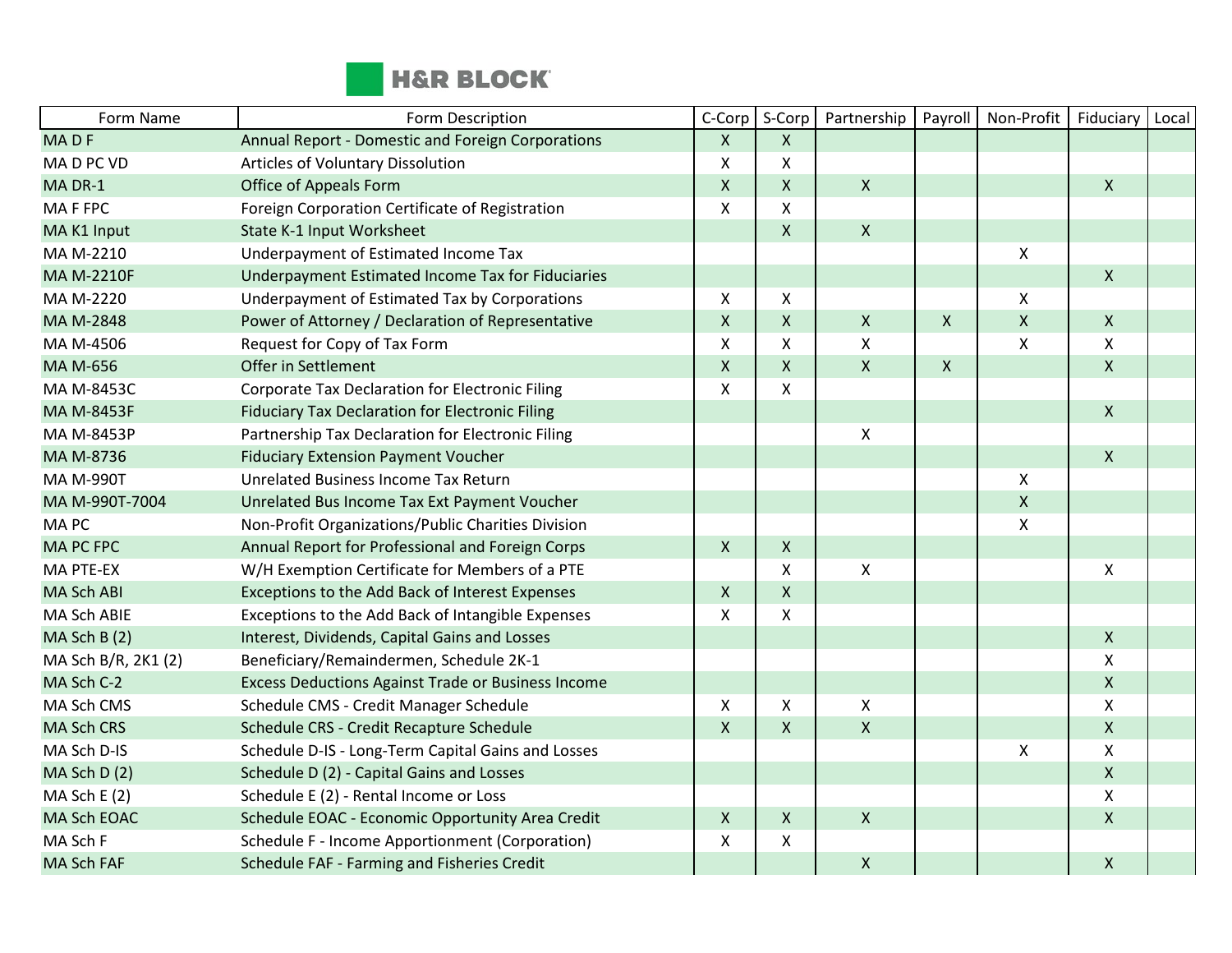

| Form Name          | Form Description                                       | C-Corp                    | S-Corp             | Partnership        | Payroll      | Non-Profit         | Fiduciary                 | Local |
|--------------------|--------------------------------------------------------|---------------------------|--------------------|--------------------|--------------|--------------------|---------------------------|-------|
| MA Sch H           | Sch H - Investment Tax Credit and Carryovers           | $\mathsf{X}$              | X.                 |                    |              |                    |                           |       |
| MA Sch H (2)       | Sch H (2) - Expenses and Fiduciary Compensation        |                           |                    |                    |              |                    | $\mathsf X$               |       |
| MA Sch IDD (2)     | Schedule IDD (2) - Income Distribution Deduction       |                           |                    |                    |              |                    | X                         |       |
| MA Sch LP          | Credit for Removing or Covering Lead Paint             |                           |                    |                    |              |                    | $\mathsf{X}$              |       |
| MA Sch M-1         | Schedule M-1 - Federal Reconciliation                  | X                         | X                  |                    |              |                    |                           |       |
| MA Sch NOL         | Schedule NOL - Net Operating Loss Carryforward         | $\mathsf{X}$              | X                  |                    |              |                    |                           |       |
| MA Sch OJC         | Income Tax Due to Other Jurisdictions                  |                           |                    |                    |              |                    | $\boldsymbol{\mathsf{X}}$ |       |
| <b>MA Sch RC</b>   | Schedule RC - Research Credit                          | $\mathsf{X}$              | $\pmb{\mathsf{X}}$ |                    |              |                    |                           |       |
| MA Sch S/SK1(355S) | S Corporation Distributive Income, Schedule SK-1       |                           | X                  |                    |              |                    |                           |       |
| <b>MA Sch TDS</b>  | Schedule TDS - Taxpayer Disclosure Statement           | $\mathsf{X}$              | $\pmb{\mathsf{X}}$ | $\mathsf X$        |              |                    | $\mathsf{X}$              |       |
| MA UBI-ES          | Corporate Estimated Tax Payment Voucher                |                           |                    |                    |              | $\pmb{\mathsf{X}}$ |                           |       |
| <b>MA W-9</b>      | Request for Taxpayer Identification Number             | $\mathsf{X}$              | $\mathsf{X}$       | $\mathsf{X}$       | $\mathsf{X}$ |                    |                           |       |
|                    |                                                        |                           |                    |                    |              |                    |                           |       |
| <b>Maryland</b>    |                                                        |                           |                    |                    |              |                    |                           |       |
| MD <sub>1</sub>    | Annual Report and Personal Property Return             | X                         | X                  | $\mathsf{X}$       |              |                    | X                         |       |
| MD <sub>2</sub>    | Personal Property Tax Return - Sole Proprietorship     |                           |                    | $\mathsf{X}$       |              |                    |                           |       |
| <b>MD 20</b>       | Application for ID Number Sole or Gen Proprietor       |                           |                    | $\pmb{\mathsf{X}}$ |              |                    |                           |       |
| <b>MD 21</b>       | Transfer, Sale of ALL Tangible Personal Property       | $\mathsf{X}$              | X                  | $\mathsf{X}$       |              |                    | $\mathsf{X}$              |       |
| MD 433-B           | <b>Collection Information Statement for Businesses</b> | X                         | X                  | $\pmb{\mathsf{X}}$ | X            |                    |                           |       |
| <b>MD 500</b>      | Corporation Income Tax Return Sch A B COM/RAD-001      | $\pmb{\mathsf{X}}$        |                    |                    |              | $\pmb{\mathsf{X}}$ |                           |       |
| <b>MD 500CR</b>    | Business Income Tax Credits COM/RAD 007                | $\mathsf{X}$              | X                  | $\mathsf{X}$       |              |                    |                           |       |
| <b>MD 500D</b>     | Declaration of Estimated Income Tax COM/RAD-002        | $\pmb{\mathsf{X}}$        |                    |                    |              |                    |                           |       |
| <b>MD 500DM</b>    | Decoupling Modification COM/RAD-24                     | $\boldsymbol{\mathsf{X}}$ | X                  | $\pmb{\times}$     |              |                    | $\boldsymbol{\mathsf{X}}$ |       |
| <b>MD 500E</b>     | Extension of Time to File Corporation COM/RAD-003      | $\mathsf X$               |                    |                    |              | $\mathsf X$        |                           |       |
| <b>MD 500UP</b>    | Underpayment of Estimated Income Tax COM/RAD-005       | X                         | X                  | $\mathsf{X}$       |              |                    |                           |       |
| <b>MD 502CR</b>    | Income Tax Credits for Individuals COM/RAD-012         |                           |                    |                    |              |                    | $\mathsf{X}$              |       |
| <b>MD 502S</b>     | Heritage Structure Rehab Tax Credit COM/RAD 031        | $\mathsf{X}$              |                    |                    |              |                    | $\mathsf{X}$              |       |
| <b>MD 502TP</b>    | Computation of Tax Preference Income COM/RAD-016       |                           |                    |                    |              |                    | $\mathsf{X}$              |       |
| <b>MD 504CR</b>    | <b>Business Income Tax Credits For Fiduciaries</b>     |                           |                    |                    |              |                    | $\boldsymbol{\mathsf{X}}$ |       |
| <b>MD 504D</b>     | Fiduciary Declaration of Estimated Tax COM/RAD-068     |                           |                    |                    |              |                    | $\pmb{\mathsf{X}}$        |       |
| <b>MD 504E</b>     | Extension to File Fiduciary Income Tax COM/RAD-056     |                           |                    |                    |              |                    | $\mathsf{X}$              |       |
| <b>MD 504NR</b>    | <b>Fiduciary Nonresident Income Tax Calculation</b>    |                           |                    |                    |              |                    | $\mathsf X$               |       |
| <b>MD 504UP</b>    | Underpayment of Estimated Income Tax COM/RAD-302       |                           |                    |                    |              |                    | X                         |       |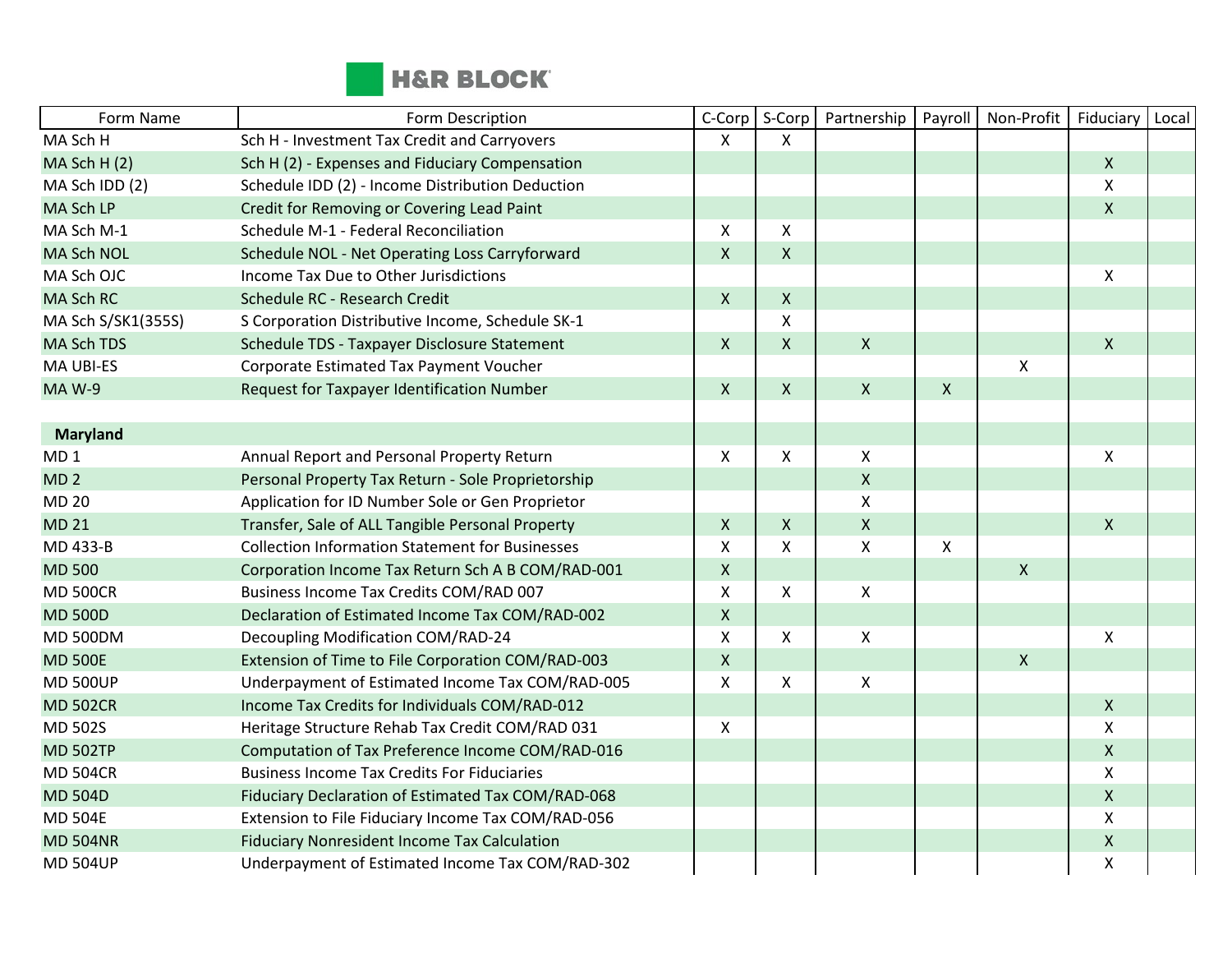

| Form Name                 | Form Description                                          | C-Corp                    | S-Corp       | Partnership        | Payroll                   | Non-Profit                | Fiduciary          | Local |
|---------------------------|-----------------------------------------------------------|---------------------------|--------------|--------------------|---------------------------|---------------------------|--------------------|-------|
| MD 504, K1, 504NBD        | Fiduciary Income Tax Return, K-1, Summary Sheet           |                           |              |                    |                           |                           | $\mathsf{X}$       |       |
| <b>MD 510C</b>            | Composite Pass-Through Income Return COM/RAD 071          |                           | X            | X                  |                           |                           |                    |       |
| <b>MD 510D</b>            | Pass-Through Entity Estimated Tax NR COM/RAD 073          |                           | $\mathsf{X}$ | $\mathsf{X}$       |                           |                           |                    |       |
| <b>MD 510E</b>            | Extension to File Pass-Through Entity COM/RAD 008         |                           | X            | X                  |                           |                           |                    |       |
| MD 510, K1                | Pass-Through Entity Income Tax Return, K-1                |                           | $\mathsf{X}$ | $\pmb{\mathsf{X}}$ |                           |                           |                    |       |
| <b>MD 548</b>             | Power of Attorney                                         | $\boldsymbol{\mathsf{X}}$ | X            | $\pmb{\mathsf{X}}$ | X                         | Χ                         | X                  |       |
| <b>MD 588</b>             | Direct Deposit of Refund to More than One Account         |                           |              |                    |                           |                           | $\mathsf{X}$       |       |
| MD 656                    | Offer in Compromise                                       | X                         | X            | X                  | $\boldsymbol{\mathsf{X}}$ |                           |                    |       |
| MD <sub>7</sub>           | Personal Property Tax Return - Rental Condominiums        | $\mathsf{X}$              | $\mathsf{X}$ | $\mathsf{X}$       |                           |                           |                    |       |
| MD ACC                    | Articles of Incorporation for a Close Corporation         | X                         | X            |                    |                           |                           |                    |       |
| <b>MD ACR</b>             | Articles or Certificate of Reinstatement                  |                           |              | $\pmb{\times}$     |                           |                           |                    |       |
| <b>MD AISC</b>            | Articles of Incorporation for a Stock Corporation         | $\mathsf{X}$              | X            |                    |                           |                           |                    |       |
| <b>MD AOLLC</b>           | Articles of Organization (LLC)                            |                           |              | $\mathsf{X}$       |                           |                           |                    |       |
| <b>MD BPPTR</b>           | <b>Business Personal Property (Additional Locations)</b>  | X                         | X            | X                  |                           |                           | X                  |       |
| <b>MD Common Workbook</b> | Hidden State Common Workbook                              | $\mathsf{X}$              | $\mathsf{X}$ | $\pmb{\times}$     | $\boldsymbol{X}$          | $\pmb{\chi}$              | $\mathsf{X}$       |       |
| <b>MD EFT</b>             | Authorization Agreement for EFT                           | X                         |              |                    | X                         |                           |                    |       |
| <b>MD EL101B</b>          | <b>Declaration for Business Electronic Filing</b>         | $\mathsf{X}$              | $\mathsf{X}$ | $\mathsf{X}$       |                           | $\mathsf{X}$              |                    |       |
| <b>MD EL102B</b>          | Payment Voucher for Business Electronic Filers            | X                         | X            | X                  |                           |                           |                    |       |
| MD FgnCoQ                 | Foreign Corporation Qualification                         | $\mathsf{X}$              | $\mathsf{X}$ | $\mathsf{X}$       |                           |                           |                    |       |
| MD K1 Input               | State K-1 Input Worksheet                                 |                           | X            | $\mathsf{X}$       |                           |                           |                    |       |
| <b>MD LLC</b>             | LLC Registration for Non-Maryland LLC                     |                           |              | $\mathsf X$        |                           |                           |                    |       |
| MD MW506AE                | Application for Cert of Full or Partial Exemption         | X                         | X            | X                  |                           |                           | X                  |       |
| MD MW506NRS               | Income Tax W/H for Nonresident Sale of Property           | $\mathsf{X}$              | $\mathsf{X}$ | $\mathsf{X}$       |                           |                           | $\mathsf{x}$       |       |
| MD SDAT-EFT-1             | Authorization Agreement for EFT AT3-73                    | X                         |              |                    | $\boldsymbol{\mathsf{X}}$ |                           |                    |       |
| MD SDAT-EX-1              | <b>Application Exemption Churches Parsonages Convents</b> | $\mathsf X$               | X            | $\pmb{\times}$     |                           | $\pmb{\mathsf{X}}$        | $\pmb{\mathsf{X}}$ |       |
| MD SDAT-EX-6              | Application for Exemption Charitable Property             | X                         | X            | $\pmb{\mathsf{X}}$ |                           | $\boldsymbol{\mathsf{X}}$ | X                  |       |
|                           |                                                           |                           |              |                    |                           |                           |                    |       |
| <b>Maine</b>              |                                                           |                           |              |                    |                           |                           |                    |       |
| <b>ME 1040ME</b>          | Individual Income Tax Form, Sch 1-2, Sch PTFC/STFC        |                           | $\mathsf{X}$ | $\mathsf X$        |                           |                           |                    |       |
| ME 1041ES-ME              | <b>Estimated Tax Payment Voucher for Estates/Trusts</b>   |                           |              |                    |                           |                           | X                  |       |
| <b>ME 1041ME</b>          | Income Tax Return for Estates and Trusts                  |                           |              |                    |                           |                           | $\mathsf{X}$       |       |
| <b>ME 1041ME-EXT</b>      | Extension Payment Voucher for Fiduciary Income Tax        |                           |              |                    |                           |                           | X                  |       |
| <b>ME 1041ME-PV</b>       | Payment Voucher for Fiduciary Income Tax                  |                           |              |                    |                           |                           | $\pmb{\mathsf{X}}$ |       |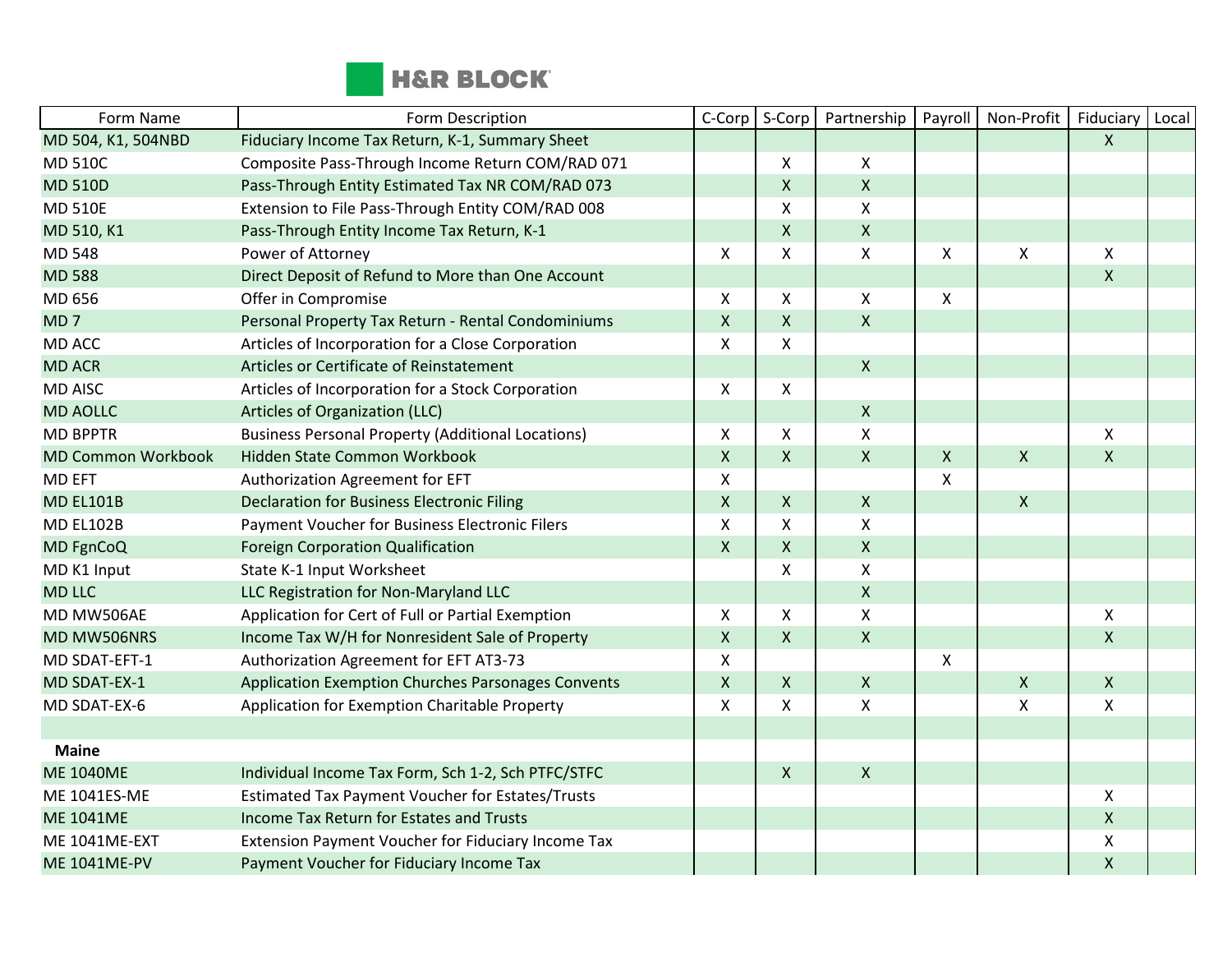

| Form Name            | Form Description                                        | C-Corp       | S-Corp             | Partnership        | Payroll                   | Non-Profit                | Fiduciary                 | Local |
|----------------------|---------------------------------------------------------|--------------|--------------------|--------------------|---------------------------|---------------------------|---------------------------|-------|
| <b>ME 1099ME</b>     | Pass-through Withholding - Nonresident Owner            |              | X                  | X                  |                           |                           |                           |       |
| <b>ME 1120ES-ME</b>  | <b>Estimated Tax Payment Voucher for Corporations</b>   | $\mathsf{X}$ |                    |                    |                           | $\boldsymbol{\mathsf{X}}$ |                           |       |
| ME 1120EXT-ME        | <b>Extension Tax Payment Voucher for Corporations</b>   | X            |                    |                    |                           | $\pmb{\mathsf{X}}$        |                           |       |
| <b>ME 1120ME</b>     | Corporate Income Tax Return                             | $\mathsf{X}$ | $\mathsf{X}$       |                    |                           | $\mathsf{X}$              |                           |       |
| <b>ME 1120ME-PV</b>  | Corporate Income Tax Payment Voucher                    | X            |                    |                    |                           |                           |                           |       |
| <b>ME 2210ME</b>     | Underpayment of Estimated Tax                           |              |                    |                    |                           |                           | $\mathsf{X}$              |       |
| <b>ME 2220ME</b>     | Underpayment of Estimated Tax                           | X            |                    |                    |                           | Χ                         |                           |       |
| <b>ME 2848-ME</b>    | Power of Attorney                                       | $\mathsf{X}$ | $\mathsf{X}$       | $\pmb{\times}$     | $\mathsf{X}$              |                           | $\mathsf{X}$              |       |
| ME 800               | <b>Business Equipment Tax Reimbursement Application</b> | X            | X                  | $\pmb{\times}$     |                           |                           |                           |       |
| <b>ME 801A</b>       | Property Claimed for 12 or Fewer Years                  | $\mathsf{X}$ | $\mathsf{X}$       | $\mathsf{X}$       |                           |                           |                           |       |
| <b>ME 801B</b>       | Property Claimed for More Than 12 Years                 | X            | X                  | $\pmb{\mathsf{X}}$ |                           |                           |                           |       |
| <b>ME 901ES-ME</b>   | Pass-Through Entity W/H Quarterly Payment Voucher       |              | $\pmb{\times}$     | $\mathsf X$        |                           |                           |                           |       |
| ME 901ES-ME Ext.     | PTE Withholding Payment Voucher Extension               |              | X                  | X                  |                           |                           |                           |       |
| ME 941AF-ME          | Nonresident Member Affidavit / Agreement to Comply      |              | $\pmb{\mathsf{X}}$ | $\mathsf{X}$       |                           |                           | $\mathsf{X}$              |       |
| ME 941CF-ME          | Nonresident Agreement to Participate in Composite       |              | X                  | $\mathsf{x}$       |                           |                           | $\boldsymbol{\mathsf{X}}$ |       |
| <b>ME 941P-ME</b>    | Pass-Through Entity Return of Income Tax Withheld       |              | $\mathsf{X}$       | $\mathsf{X}$       |                           |                           |                           |       |
| ME 941P-PV-ME        | Payment Voucher for W/H of Nonresident                  |              | X                  | X                  |                           |                           |                           |       |
| <b>ME CICW</b>       | Capital Investment Credit Worksheet                     | $\mathsf{X}$ |                    |                    |                           |                           | $\mathsf{X}$              |       |
| ME Common Workbook   | Hidden State Common Workbook                            | X            | X                  | X                  | $\boldsymbol{\mathsf{X}}$ | $\pmb{\times}$            | X                         |       |
| ME CrEduOppEmp       | <b>Educational Tax Credit for Employers</b>             | $\mathsf{X}$ | $\mathsf{X}$       | $\pmb{\times}$     |                           |                           |                           |       |
| ME EFT               | <b>Electronic Funds Transfer Application</b>            | X            | X                  | $\mathsf{X}$       | $\boldsymbol{\mathsf{X}}$ |                           | $\mathsf{X}$              |       |
| ME Min Tx 1041 Sch A | Minimum Tax Credit and Carryforward (Wkst 1041ME)       |              |                    |                    |                           |                           | $\mathsf{X}$              |       |
| ME PTDZ W            | Pine Tree Development Zone Tax Credit Worksheet         | X            |                    |                    |                           |                           |                           |       |
| <b>ME RETC</b>       | Research Expense Tax Credit Worksheet                   | $\mathsf{X}$ | $\mathsf{X}$       | $\mathsf X$        |                           |                           | $\mathsf X$               |       |
| ME REW-1-1040        | Real Estate Withholding Return- Transfer Real Ppty      | X            | X                  | $\mathsf{X}$       |                           |                           | $\boldsymbol{\mathsf{X}}$ |       |
| <b>ME Sch 1040C</b>  | Schedule 1040C-ME - Composite Filing - Nonresident      |              | X                  | $\pmb{\times}$     |                           |                           |                           |       |
| ME Sch A (1041)      | Schedule A (1041ME) - Adjustments to Tax                |              |                    |                    |                           |                           | X                         |       |
| ME Sch NOL (1120ME)  | Net Operating Recapture Subtraction Modification        | $\mathsf{X}$ |                    |                    |                           |                           |                           |       |
| ME Sch NR (1041)     | Income Schedule for Nonresident Estates and Trusts      |              |                    |                    |                           |                           | X                         |       |
|                      |                                                         |              |                    |                    |                           |                           |                           |       |
| Michigan             |                                                         |              |                    |                    |                           |                           |                           |       |
| MI 1040H             | <b>Schedule of Apportionment</b>                        |              |                    |                    |                           |                           | X                         |       |
| MI 1041              | Fiduciary Income Tax Return, Schedules 1,2,3,4          |              |                    |                    |                           |                           | $\pmb{\mathsf{X}}$        |       |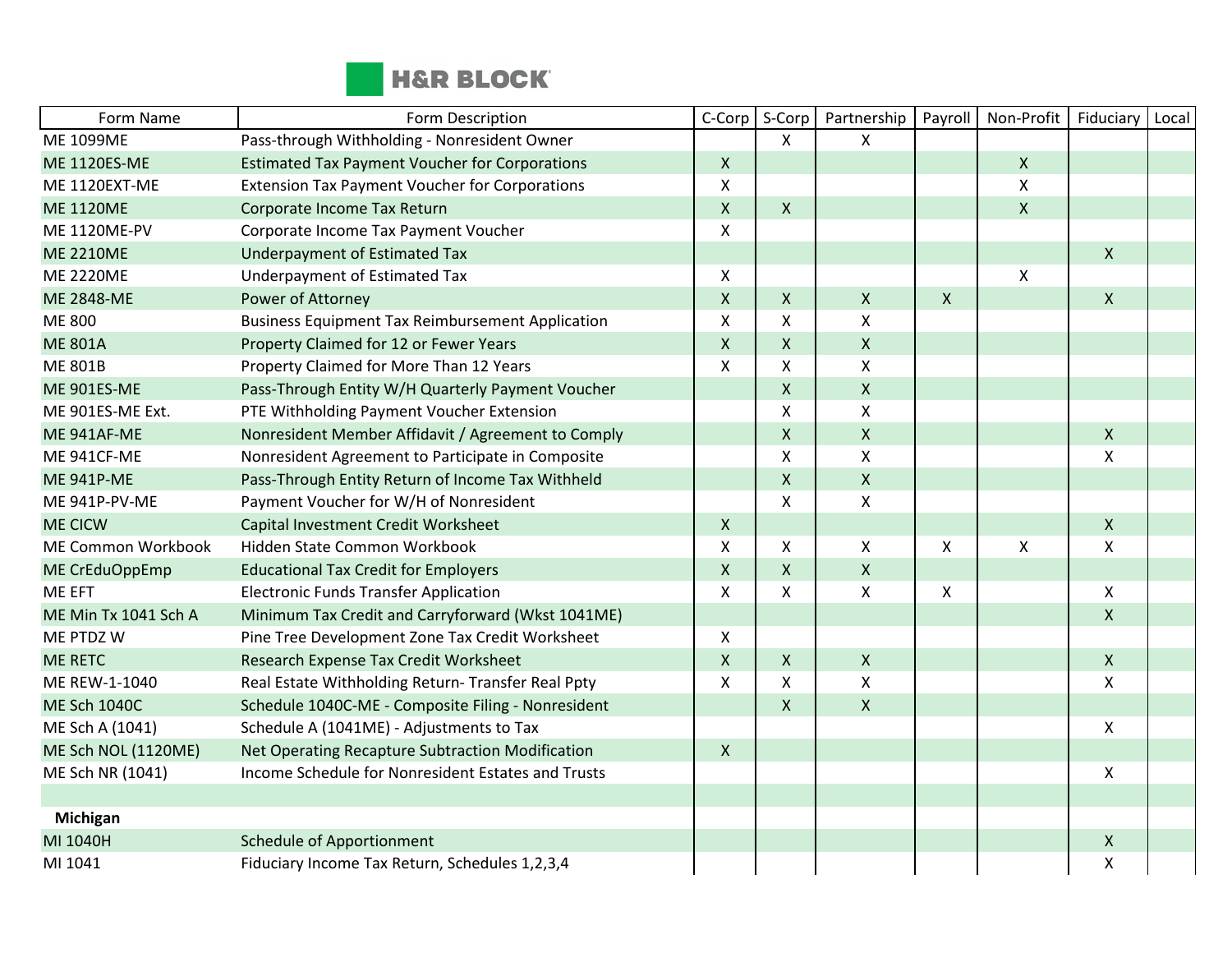

| Form Name       | Form Description                                   | C-Corp             | S-Corp             | Partnership        | Payroll            | Non-Profit         | Fiduciary        | Local        |
|-----------------|----------------------------------------------------|--------------------|--------------------|--------------------|--------------------|--------------------|------------------|--------------|
| MI 1041D, 8949  | Adjustments of Capital Gains and Losses            |                    |                    |                    |                    |                    | $\mathsf{X}$     |              |
| MI 1041ES       | Estimated Voucher for Fiduciary/Composite          |                    | X                  | X                  |                    |                    | X                |              |
| MI 1353         | <b>Nexus Questionnaire</b>                         | $\mathsf{X}$       | $\pmb{\mathsf{X}}$ | $\pmb{\mathsf{X}}$ |                    |                    | $\mathsf{X}$     |              |
| MI 151          | Authorized Representative Declaration (POA)        | X                  | X                  | $\pmb{\times}$     | X                  |                    | $\mathsf{X}$     |              |
| MI 163          | Notice of Change or Discontinuance                 | $\pmb{\mathsf{X}}$ | $\pmb{\mathsf{X}}$ | $\pmb{\times}$     | $\pmb{\mathsf{X}}$ |                    |                  |              |
| MI 2210         | Underpayment of Estimated Income Tax               |                    |                    |                    |                    |                    | $\boldsymbol{X}$ |              |
| MI 2698         | Idle, Obsolete and Surplus Equipment Report        | $\mathsf{X}$       | X                  | $\mathsf{X}$       |                    |                    |                  |              |
| MI 3372         | Sales and Use Tax Certificate of Exemption         |                    |                    |                    |                    | X                  |                  |              |
| MI <sub>4</sub> | Extension of Time to File Tax Returns              | $\mathsf{X}$       | $\mathsf{X}$       | $\mathsf X$        |                    |                    | $\mathsf{X}$     |              |
| MI 4095         | Request and Consent Disclosure of Tax Return Info  | X                  | X                  | $\pmb{\mathsf{X}}$ | X                  |                    | $\mathsf{X}$     |              |
| MI 4763         | E-file Authorization for Business Taxes MI-8879    | $\mathsf{X}$       | $\mathsf{X}$       | $\mathsf{X}$       |                    |                    | $\mathsf{X}$     |              |
| MI 4797         | Adjustments From Sales of Business Property        |                    |                    |                    |                    |                    | $\mathsf{X}$     |              |
| MI 4833         | E-file Exceptions for Business Taxes               | $\mathsf{X}$       | $\mathsf{X}$       | $\mathsf{X}$       |                    |                    | $\mathsf{X}$     |              |
| MI 4891         | Corporate Income Tax Annual Return                 | X                  |                    |                    |                    | X                  |                  |              |
| MI 4893         | <b>CIT Small Business Alternative Credit</b>       | $\mathsf X$        |                    |                    |                    |                    |                  |              |
| MI 4894         | CIT Schedule of Shareholders and Officers          | X                  |                    |                    |                    |                    |                  |              |
| MI 4898         | CIT Non-Unitary Relationship Flow-Through Entities | $\mathsf{X}$       |                    |                    |                    |                    |                  |              |
| MI 4899         | CIT Penalty/Interest Computation Underpaid Est Tax | X                  |                    |                    |                    |                    |                  |              |
| MI 4900         | CIT Unitary Relationships Flow-Through Entities    | $\mathsf{X}$       |                    |                    |                    |                    |                  |              |
| MI 4901 (CIT-V) | e-file Annual Return Payment Voucher               | X                  | X                  | Χ                  |                    |                    |                  |              |
| MI 4902         | CIT Schedule of Recapture Certain Bus Tax Credits  | $\mathsf X$        |                    |                    |                    |                    |                  |              |
| MI 4913         | Corporate Income Tax Quarterly Return              | X                  |                    |                    |                    |                    |                  |              |
| MI 5076         | <b>Small Bus Property Tax Exemption</b>            | $\mathsf{X}$       | X                  | $\mathsf{X}$       |                    |                    |                  |              |
| MI 5156         | <b>Request for Tax Clearance Application</b>       | $\pmb{\mathsf{X}}$ | Χ                  | $\pmb{\mathsf{X}}$ |                    |                    |                  |              |
| MI 518          | <b>Registration for Michigan Taxes (Business)</b>  | $\mathsf{X}$       | X                  | $\pmb{\mathsf{X}}$ | $\pmb{\mathsf{X}}$ |                    | $\mathsf{X}$     |              |
| MI 5297         | City of Detroit Corporate Income Tax Return        | X                  | X                  |                    |                    | X                  |                  |              |
| MI 5298         | Detroit Corporate Renaissance Zone Schedule        | $\mathsf{X}$       | $\pmb{\mathsf{X}}$ |                    |                    |                    |                  |              |
| MI 5300         | Detroit Corporate Income Tax Quarterly Voucher     | X                  | X                  |                    |                    | Χ                  |                  | X            |
| MI 5301         | Application for Ext of Time to File City Corp ITR  | $\mathsf{X}$       | $\pmb{\mathsf{X}}$ |                    |                    | $\pmb{\mathsf{X}}$ |                  |              |
| MI 5324         | Detroit CIT Penalty/Interest Computation Est Tax   | X                  | X                  |                    |                    | X                  |                  | X            |
| MI 5458         | City of Detroit Partnership Return                 |                    |                    | $\mathsf{X}$       |                    |                    |                  | $\mathsf{X}$ |
| MI 5459         | City of Detroit Partnership Renaissance Zone Sch   |                    |                    | Χ                  |                    |                    |                  | X            |
| MI 5460         | App Extension to File City Partnership Return      |                    |                    | $\pmb{\mathsf{X}}$ |                    |                    |                  | $\mathsf{X}$ |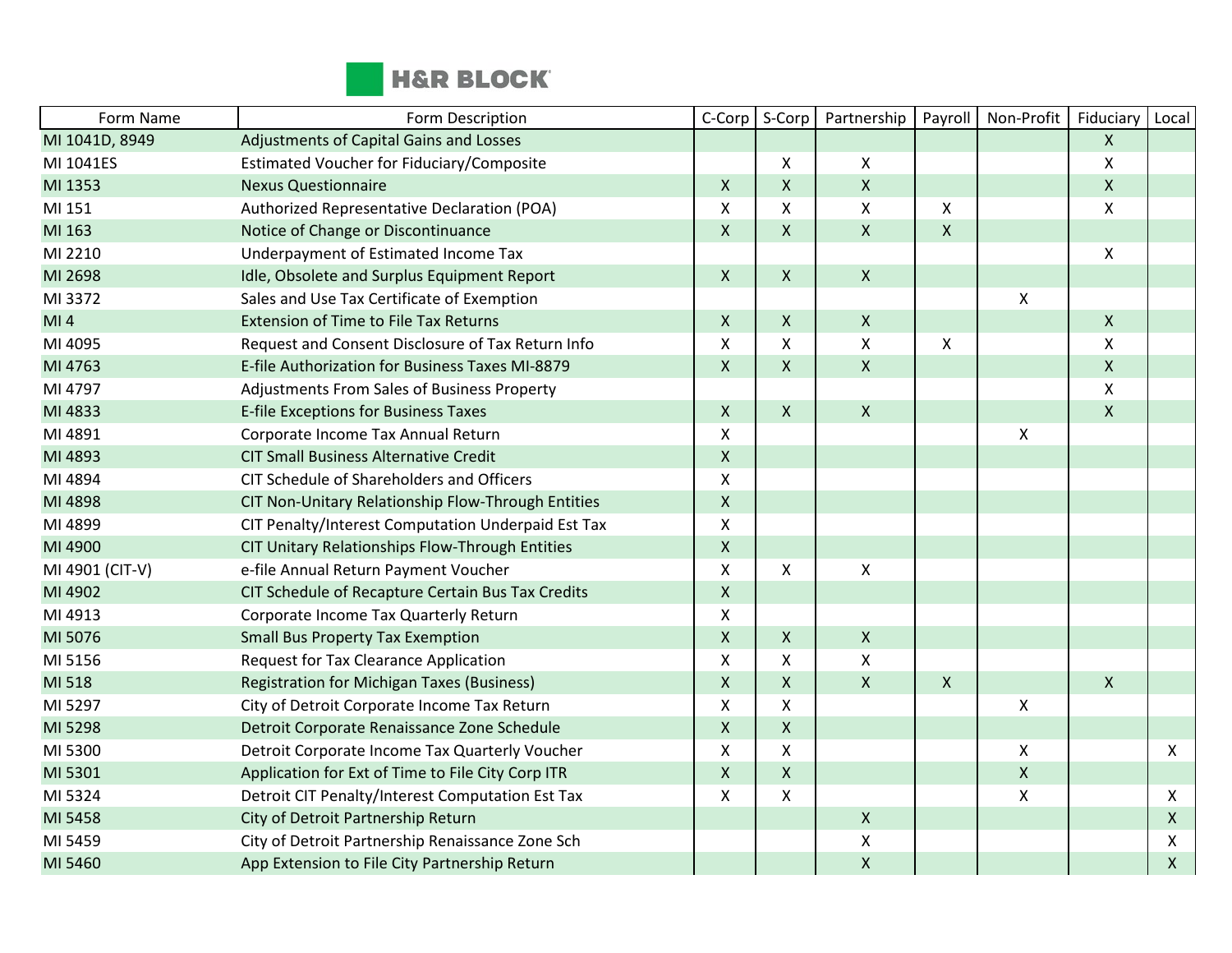

| Form Name          | Form Description                                         | C-Corp                    | S-Corp         | Partnership        | Payroll                   | Non-Profit   | Fiduciary          | Local        |
|--------------------|----------------------------------------------------------|---------------------------|----------------|--------------------|---------------------------|--------------|--------------------|--------------|
| MI 5461            | City of Detroit Partnership Quarterly Est Voucher        |                           |                | X                  |                           |              |                    | $\mathsf{X}$ |
| MI 5462            | City of Detroit Income Tax - Estates / Trusts            |                           |                |                    |                           |              | X                  | $\mathsf{X}$ |
| MI 5463            | App Extension of Time to File City Estates/Trusts        |                           |                |                    |                           |              | X                  | X            |
| MI 5464            | City of Detroit Estates/Trusts Quarterly Voucher         |                           |                |                    |                           |              | $\mathsf{X}$       | $\mathsf{X}$ |
| MI 5562            | Direct Debit of Business Tax Payment                     | $\mathsf{X}$              | X              | $\mathsf{X}$       |                           |              |                    |              |
| MI 5595, 5606      | <b>Excess Business Loss and Excess Business Cont</b>     |                           |                |                    |                           |              | $\mathsf{X}$       |              |
| MI 632 (L-4175)    | Personal Property Statement as of 12-31-19 L-4175        | X                         | X              | $\pmb{\times}$     |                           |              |                    |              |
| MI 807             | Composite Individual Income Tax Return, Schs A-C         |                           | $\mathsf{X}$   | $\mathsf{X}$       |                           |              | $\mathsf{X}$       |              |
| MI CF-1041         | <b>Fiduciary Common City Return</b>                      |                           |                |                    |                           |              | $\mathsf{x}$       | X            |
| MI CF-1065         | Common City Partnership Income Tax Return, Sch K-1       |                           |                | $\mathsf{X}$       |                           |              |                    | $\mathsf{X}$ |
| MI CF-1065ES       | Partnership Estimated Income Tax Payment Voucher         |                           |                | X                  |                           |              |                    | X            |
| MI CF-1065PV       | Partnership Income Tax Return Payment Voucher            |                           |                | $\pmb{\times}$     |                           |              |                    | $\mathsf{X}$ |
| MI CF-1120         | Common City Corporation Income Tax Form                  | $\mathsf{X}$              | X              |                    |                           |              |                    | X            |
| MI CF-1120ES       | <b>Common City Corporation Estimated Payment Voucher</b> | $\mathsf{X}$              | $\mathsf X$    |                    |                           |              |                    | $\mathsf{X}$ |
| MI CF-1120PV       | Common City Corporation Return Payment Voucher           | X                         | X              |                    |                           |              |                    | X            |
| MI CF-2848         | Common City Power of Attorney Authorization              | $\mathsf{X}$              | $\mathsf{X}$   | $\pmb{\times}$     |                           |              | $\mathsf{X}$       | $\mathsf{X}$ |
| MI CF-7004         | Common City Extension Time to File Business Return       | X                         | X              | $\pmb{\mathsf{X}}$ |                           |              | $\pmb{\mathsf{X}}$ | X            |
| MI CIT EF Info     | <b>Electronic Filing Information for CIT Returns</b>     | $\mathsf{X}$              | $\mathsf{X}$   | $\pmb{\times}$     |                           |              | $\mathsf{X}$       |              |
| MI City Table      | City Table Common Workbook                               | X                         | X              | X                  |                           |              | $\mathsf{X}$       |              |
| MI Common Workbook | Hidden State Common Workbook                             | $\mathsf{x}$              | $\mathsf{X}$   | $\mathsf{x}$       | $\boldsymbol{\mathsf{X}}$ | $\mathsf{X}$ | $\mathsf{X}$       |              |
| MI CSCL/CD-314     | Professional Service Corp List of Shareholders           | X                         | X              |                    |                           |              |                    |              |
| MI CSCL/CD-500     | Articles of Incorporation for Domestic Profit Corp       | $\mathsf X$               | $\pmb{\times}$ |                    |                           |              |                    |              |
| MI CSCL/CD-503     | Articles of Incorporation for Ecclesiastical Corp        | $\boldsymbol{\mathsf{X}}$ | X              |                    |                           |              |                    |              |
| MI CSCL/CD-516     | Amendment to the Articles of Incorporation               |                           |                |                    |                           | $\mathsf{X}$ |                    |              |
| MI CSCL/CD-520     | Change of Registered Office and/or Resident Agent        | $\mathsf{X}$              | X              | $\pmb{\mathsf{X}}$ |                           |              |                    |              |
| MI CSCL/CD-521     | Resignation of Resident Agent for Corp/LP/LLC            | $\mathsf{X}$              | $\mathsf{X}$   | $\pmb{\times}$     |                           |              |                    |              |
| MI CSCL/CD-531     | Certificate of Dissolution by Domestic Corporation       | X                         | X              |                    |                           |              |                    |              |
| MI CSCL/CD-700     | Articles of Organization for use by Domestic LLCs        |                           |                | $\mathsf{X}$       |                           |              |                    |              |
| MI CSCL/CD-701     | Articles of Organization Domestic Professional LLC       |                           |                | $\pmb{\times}$     |                           |              |                    |              |
| MI CSCL/CD-753     | Articles of Organization and Conversion to LLC           |                           |                | $\pmb{\mathsf{X}}$ |                           |              |                    |              |
| MI CSCL/CD-753P    | Articles of Organization and Conversion to LLC           |                           |                | $\pmb{\mathsf{X}}$ |                           |              |                    |              |
| MI CSCL/CD-762     | Amending Application for Foreign LLC                     |                           |                | $\pmb{\times}$     |                           |              |                    |              |
| MI HU-1040-ES      | Declaration of Estimated City Income Tax                 | X                         | X              | $\pmb{\mathsf{X}}$ |                           |              |                    | X            |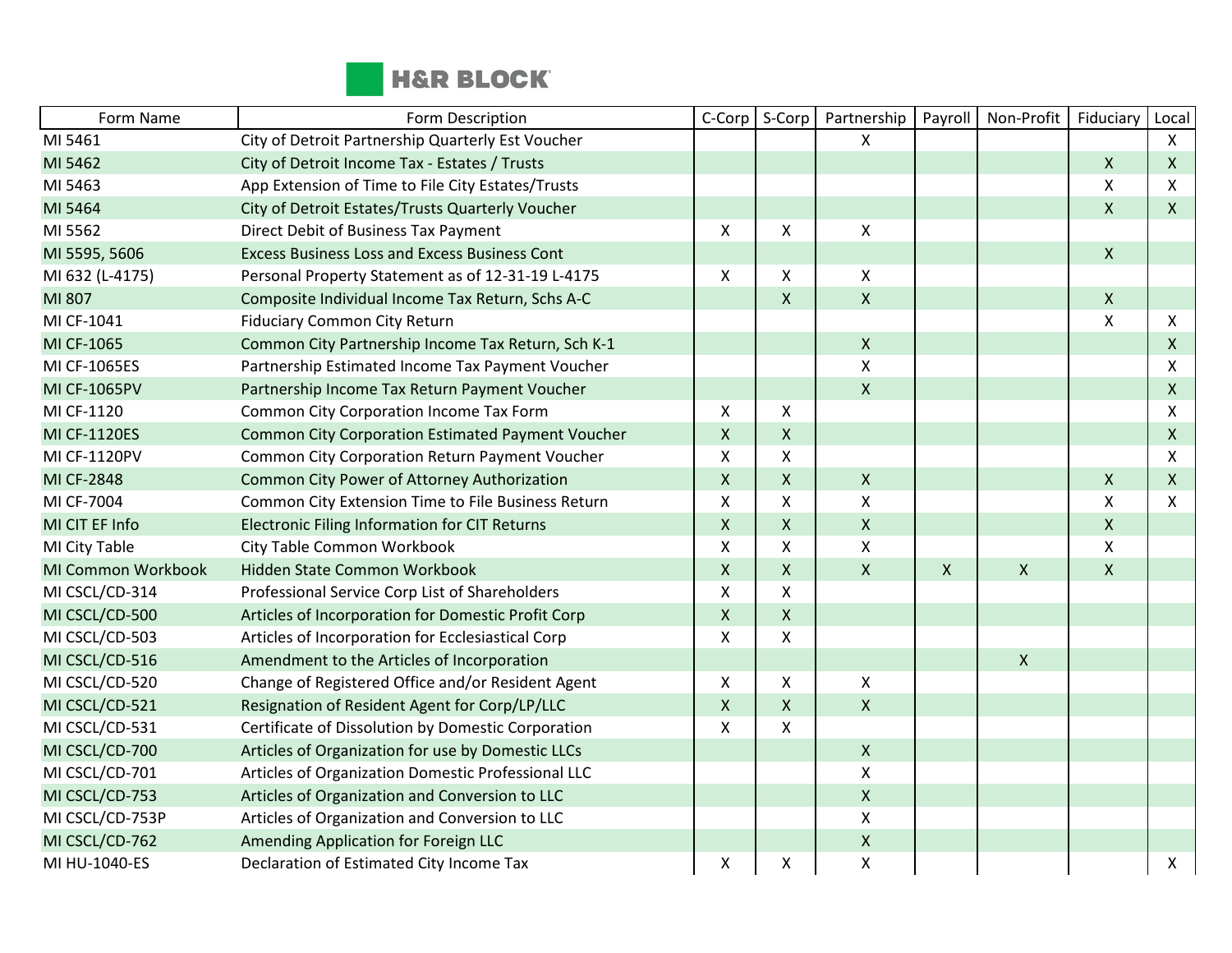

| Form Name                 | Form Description                                   | C-Corp             | S-Corp       | Partnership               | Payroll                   | Non-Profit     | Fiduciary | Local        |
|---------------------------|----------------------------------------------------|--------------------|--------------|---------------------------|---------------------------|----------------|-----------|--------------|
| MI HU-1065                | Partnership City Income Tax Return                 |                    |              | $\boldsymbol{\mathsf{X}}$ |                           |                |           | $\mathsf{X}$ |
| MI Sch NR (1041)          | Fiduciary Nonresident Schedule 5537                |                    |              |                           |                           |                | Χ         |              |
| MI Sch W (1041)           | Fiduciary Withholding Tax Schedule 5029            |                    |              |                           |                           |                | X         |              |
|                           |                                                    |                    |              |                           |                           |                |           |              |
| Minnesota                 |                                                    |                    |              |                           |                           |                |           |              |
| <b>MN AFF</b>             | <b>Affiliations for Combined Returns</b>           | X                  |              |                           |                           |                |           |              |
| <b>MN ALT</b>             | Petition to Use Alternative Method of Allocation   | $\pmb{\mathsf{X}}$ | $\mathsf{X}$ | $\mathsf{X}$              |                           |                |           |              |
| <b>MN AMTI</b>            | Alternative Minimum Tax Calculation of Income      | $\mathsf{x}$       |              |                           |                           |                |           |              |
| <b>MN AMTT</b>            | Alternative Minimum Calculation of Tax             | $\pmb{\mathsf{X}}$ |              |                           |                           |                |           |              |
| <b>MN AWC</b>             | Alternative Withholding Certificate                |                    | $\mathsf{X}$ | $\pmb{\mathsf{X}}$        |                           |                |           |              |
| <b>MN BCAR</b>            | <b>Business Corporation Annual Renewal</b>         | $\mathsf{X}$       |              |                           |                           |                |           |              |
| <b>MN Bus-100</b>         | <b>LLP Annual Renewal</b>                          |                    |              | X                         |                           |                |           |              |
| MN Bus-68                 | Limited Liability Company Annual Renewal           |                    |              | $\pmb{\mathsf{X}}$        |                           |                |           |              |
| MN Bus-83                 | LLP Statement of Qualification                     |                    |              | Χ                         |                           |                |           |              |
| <b>MN C101</b>            | <b>Business Activity Questionnaire</b>             | $\mathsf{X}$       | $\mathsf{X}$ | $\pmb{\mathsf{X}}$        | $\boldsymbol{\mathsf{X}}$ |                |           |              |
| <b>MN C58B</b>            | <b>Business Financial Statement</b>                | X                  | $\mathsf{X}$ | Χ                         |                           |                | X         |              |
| <b>MN COAR</b>            | <b>Charitable Organization Annual Report</b>       |                    |              |                           |                           | $\mathsf{X}$   |           |              |
| <b>MN Common Workbook</b> | Hidden State Common Workbook                       | Χ                  | $\mathsf{X}$ | $\pmb{\mathsf{X}}$        | $\mathsf{X}$              | X              | X         |              |
| <b>MN DIV</b>             | <b>Deduction for Dividends Received</b>            | $\pmb{\mathsf{X}}$ |              |                           |                           |                |           |              |
| <b>MN EST</b>             | Additional Charge - Underpayment of Estimated Tax  |                    | $\mathsf{X}$ | Χ                         |                           |                | X         |              |
| <b>MN ETD</b>             | Nonresident Entertainer Tax: Promoter's Deposit    | $\mathsf{X}$       | $\mathsf{X}$ | X                         |                           |                |           |              |
| <b>MN ETP</b>             | <b>Employer Transit Pass Credit</b>                | Χ                  | $\mathsf{X}$ | Χ                         |                           | Χ              | X         |              |
| <b>MN ETR</b>             | Nonresident Entertainer Tax Return                 | $\pmb{\mathsf{X}}$ | $\mathsf{X}$ | $\pmb{\mathsf{X}}$        |                           |                |           |              |
| <b>MN M100</b>            | Request for Copy of Tax Return                     | X                  | X            | Χ                         |                           |                | X         |              |
| <b>MN M15C</b>            | Additional Charge Underpayment of Estimated Tax    | $\pmb{\mathsf{X}}$ |              |                           |                           |                |           |              |
| <b>MN M15NP</b>           | Additional Charge Underpayment Estimated Tax - NPO |                    |              |                           |                           | $\pmb{\times}$ |           |              |
| <b>MN M18</b>             | <b>Corporation Estimated Tax Payment</b>           | $\mathsf X$        |              |                           |                           |                |           |              |
| MN M2X                    | Amended Income Tax Return for Estates and Trusts   |                    |              |                           |                           |                | Χ         |              |
| MN M2, Sch KF             | Income Tax Return for Estates and Trusts           |                    |              |                           |                           |                | X         |              |
| MN <sub>M3</sub>          | Partnership Return                                 |                    |              | Χ                         |                           |                |           |              |
| MN M3A                    | Apportionment and Minimum Fee                      |                    |              | $\pmb{\mathsf{X}}$        |                           |                |           |              |
| MN M3X                    | Amended Partnership Return                         |                    |              | Χ                         |                           |                |           |              |
| MN <sub>M4</sub>          | <b>Corporation Franchise Tax Return</b>            | X                  |              |                           |                           |                |           |              |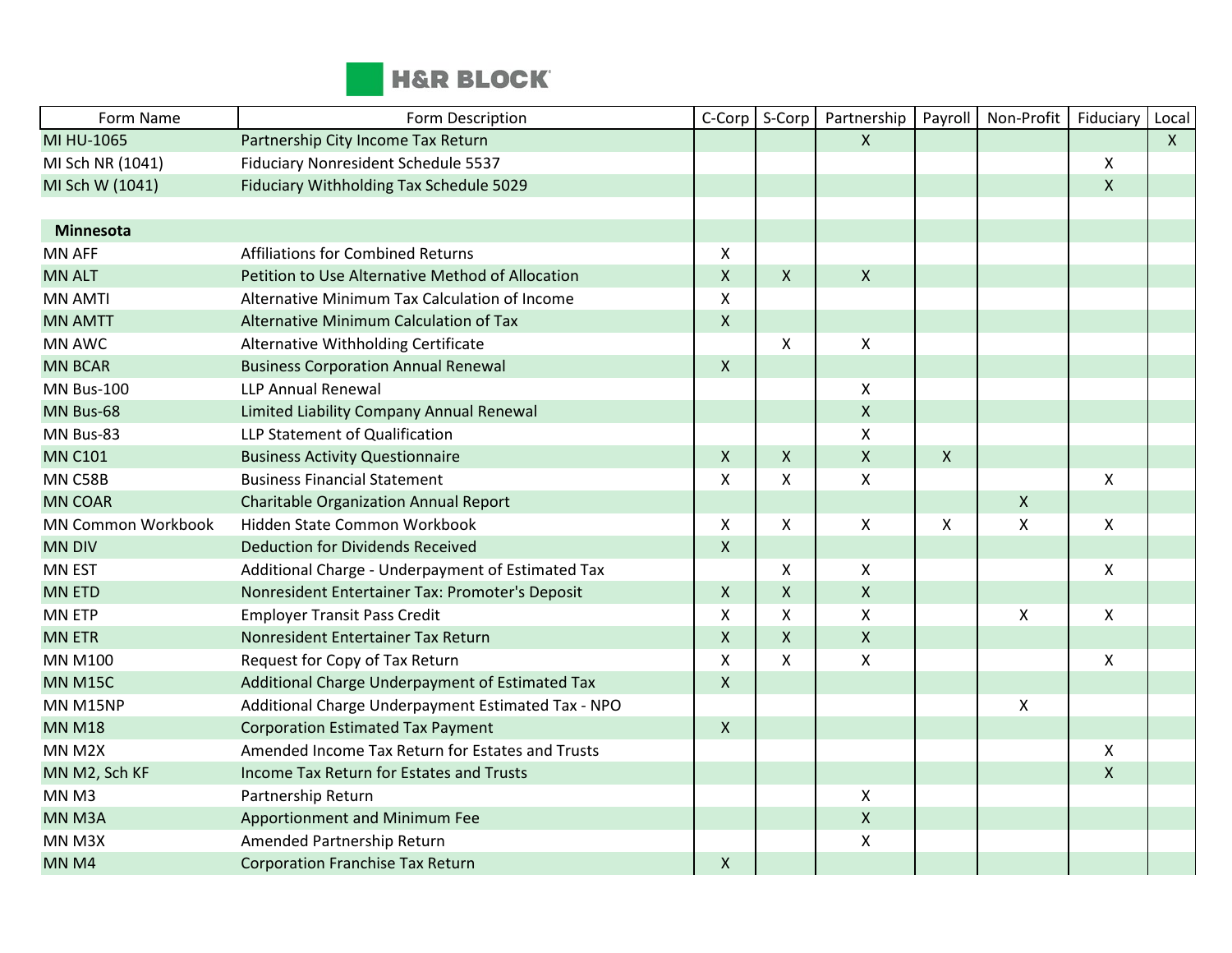

| Form Name      | Form Description                                 | C-Corp           | S-Corp                    | Partnership        | Payroll | Non-Profit                | Fiduciary    | Local |
|----------------|--------------------------------------------------|------------------|---------------------------|--------------------|---------|---------------------------|--------------|-------|
| <b>MN M45</b>  | <b>UBIT Estimated Tax Payment</b>                |                  |                           |                    |         | X                         |              |       |
| MN M4A         | Apportionment/Fee Calculation                    | $\mathsf{X}$     |                           |                    |         |                           |              |       |
| MN M4I         | <b>Income Calculation</b>                        | X                |                           |                    |         |                           |              |       |
| MN M4NP        | Unrelated Business Income Tax (UBIT) Return      | $\mathsf X$      |                           |                    |         | $\pmb{\times}$            |              |       |
| MN M4NP NOL    | Net Operating Loss Deduction                     | X                |                           |                    |         | $\pmb{\chi}$              |              |       |
| MN M4NPA       | <b>Apportionment Calculation</b>                 |                  |                           |                    |         | $\pmb{\times}$            |              |       |
| MN M4NPI       | Income Adjustments, Deductions and Credits       |                  |                           |                    |         | $\boldsymbol{\mathsf{X}}$ |              |       |
| MN M4T         | <b>Tax Calculation</b>                           | $\mathsf{X}$     |                           |                    |         |                           |              |       |
| MN M4X         | Amended Franchise Tax Return / Claim for Refund  | X                |                           |                    |         |                           |              |       |
| <b>MN M70</b>  | <b>Fiduciary Estimated Tax Payment</b>           |                  |                           |                    |         |                           | $\mathsf{X}$ |       |
| <b>MN M71</b>  | Partnership Estimated Tax Payment                |                  |                           | $\pmb{\mathsf{X}}$ |         |                           |              |       |
| <b>MN M72</b>  | <b>S Corporation Estimated Tax Payment</b>       |                  | $\pmb{\times}$            |                    |         |                           |              |       |
| MN M8          | <b>S Corporation Return</b>                      |                  | $\boldsymbol{\mathsf{X}}$ |                    |         |                           |              |       |
| MN M8A         | Apportionment and Minimum Fee                    |                  | $\mathsf{X}$              |                    |         |                           |              |       |
| MN M8X         | <b>Amended S Corporation Return</b>              |                  | X                         |                    |         |                           |              |       |
| <b>MN NCAR</b> | <b>Nonprofit Corporation Annual Renewal</b>      |                  |                           |                    |         | $\boldsymbol{\mathsf{X}}$ |              |       |
| <b>MN NOL</b>  | Net Operating Loss Deduction                     | $\boldsymbol{X}$ |                           |                    |         |                           |              |       |
| <b>MN PV40</b> | <b>S Corporation Return Payment</b>              |                  | $\pmb{\mathsf{X}}$        |                    |         |                           |              |       |
| MN PV41        | <b>Corporation Return Payment</b>                | X                |                           |                    |         |                           |              |       |
| MN PV43        | <b>Fiduciary Return Payment</b>                  |                  |                           |                    |         |                           | $\mathsf{X}$ |       |
| MN PV44        | Partnership Return Payment                       |                  |                           | X                  |         |                           |              |       |
| <b>MN PV56</b> | <b>UBIT Return Payment</b>                       |                  |                           |                    |         | $\boldsymbol{\mathsf{X}}$ |              |       |
| MN PV64        | <b>Corporation Amended Return Payment</b>        | X                |                           |                    |         |                           |              |       |
| MN PV65        | S Corporation Amended Return Payment             |                  | $\mathsf{X}$              |                    |         |                           |              |       |
| MN PV66        | <b>UBIT Amended Return Payment</b>               |                  |                           |                    |         | $\pmb{\times}$            |              |       |
| MN PV67        | <b>Fiduciary Amended Return Payment</b>          |                  |                           |                    |         |                           | $\mathsf{X}$ |       |
| <b>MN PV68</b> | Partnership Amended Return Payment               |                  |                           | $\pmb{\mathsf{X}}$ |         |                           |              |       |
| MN PV80        | <b>Corporation Extension Payment</b>             | $\mathsf{X}$     |                           |                    |         |                           |              |       |
| MN PV81        | <b>S Corporation Extension Payment</b>           |                  | X                         |                    |         |                           |              |       |
| MN PV82        | <b>Fiduciary Extension Payment</b>               |                  |                           |                    |         |                           | $\mathsf{X}$ |       |
| MN PV83        | Partnership Extension Payment                    |                  |                           | Χ                  |         |                           |              |       |
| MN PV84        | <b>UBIT Extension Payment</b>                    |                  |                           |                    |         | $\boldsymbol{X}$          |              |       |
| MN RD          | <b>Credit for Increasing Research Activities</b> | X                |                           | X                  |         |                           |              |       |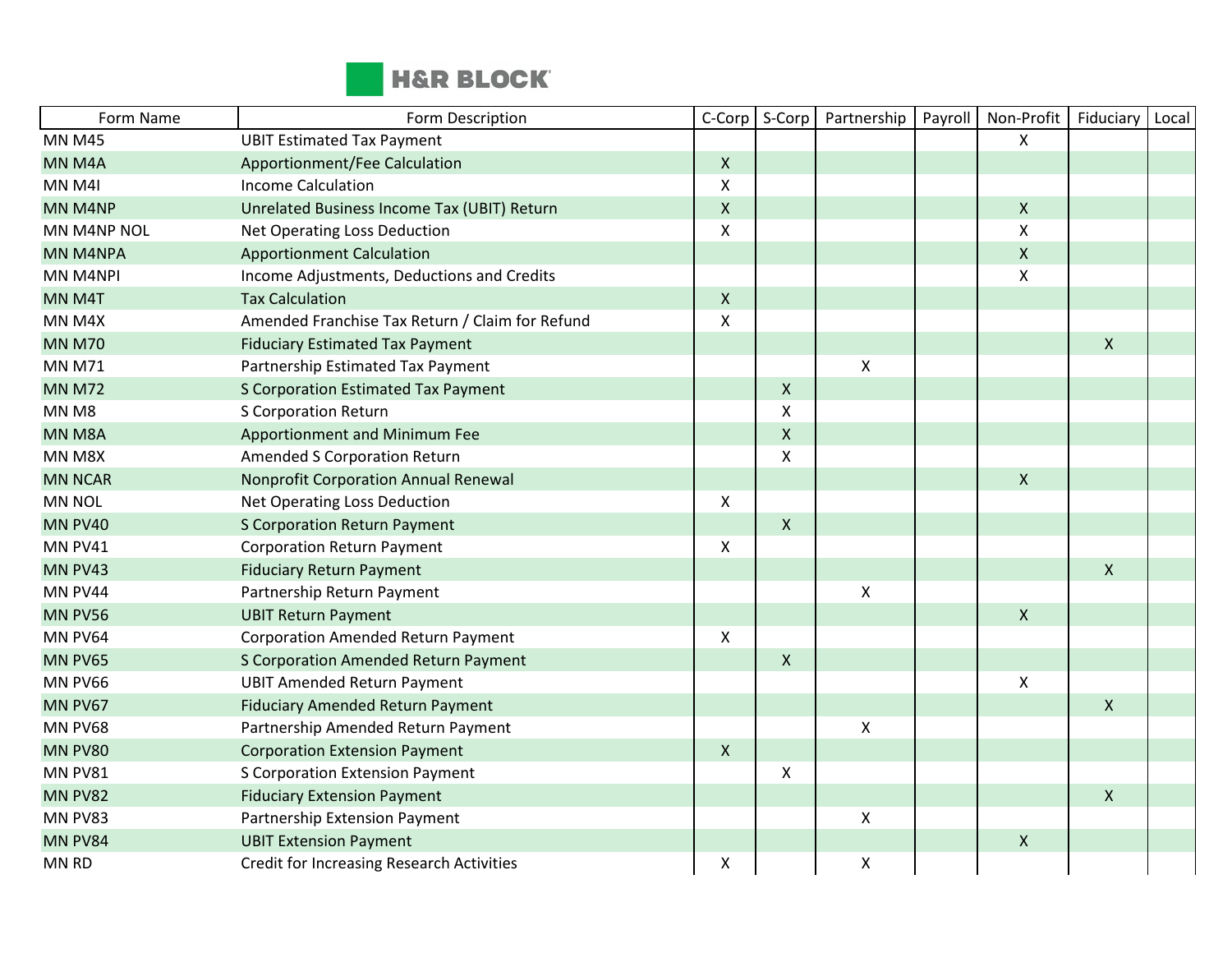

| Form Name           | Form Description                                  | C-Corp       | S-Corp             | Partnership        | Payroll                   | Non-Profit         | Fiduciary                 | Local |
|---------------------|---------------------------------------------------|--------------|--------------------|--------------------|---------------------------|--------------------|---------------------------|-------|
| <b>MN REC</b>       | Reconciliation (M4I)                              | X            |                    |                    |                           |                    |                           |       |
| MN REV184B          | <b>Business Power of Attorney</b>                 | X            | X                  | X                  | $\mathsf{X}$              | $\mathsf{X}$       | X                         |       |
| MN Sch KPI/KPC (K1) | Partner's Share of Income, Credits, Modifications |              |                    | $\mathsf{X}$       |                           |                    |                           |       |
| MN Sch KS (K1)      | Shareholder's Share of Income, Credits            |              | X                  |                    |                           |                    |                           |       |
| MN Sch M1CR (M1)    | Credit for Income Tax Paid to Another State       |              |                    |                    |                           |                    | $\mathsf{X}$              |       |
| MN Sch M1LS (M1)    | Schedule M1LS - Tax on Lump-Sum Distribution      |              |                    |                    |                           |                    | X                         |       |
| MN Sch M1RCR        | Credit for Tax Paid to Wisconsin                  |              |                    |                    |                           |                    | $\mathsf{X}$              |       |
| MN Sch M2MT         | Alternative Minimum Tax for Estates and Trusts    |              |                    |                    |                           |                    | $\mathsf{X}$              |       |
| MN Sch M2RT         | <b>Resident Trust Questionnaire</b>               |              |                    |                    |                           |                    | $\mathsf{X}$              |       |
| MN Sch M2SB         | Income Tax Computation for S Portion of ESBT      |              |                    |                    |                           |                    | $\pmb{\times}$            |       |
| MN Sch M4NC         | Schedule M4NC - Federal Adjustments               | $\mathsf{X}$ |                    |                    |                           |                    |                           |       |
| MN ST30             | Notice of Business Change                         | X            | X                  | Χ                  | $\boldsymbol{\mathsf{X}}$ |                    |                           |       |
|                     |                                                   |              |                    |                    |                           |                    |                           |       |
| <b>Missouri</b>     |                                                   |              |                    |                    |                           |                    |                           |       |
| MO 100              | Verification of Contribution to Development Fund  | $\mathsf{X}$ | $\mathsf{x}$       | $\pmb{\times}$     |                           |                    | $\mathsf{X}$              |       |
| MO 1040             | Individual Income Tax Return - Long Form          |              | X                  | $\pmb{\mathsf{X}}$ |                           |                    |                           |       |
| MO 1041             | <b>Fiduciary Income Tax Return</b>                |              |                    |                    |                           |                    | $\mathsf{X}$              |       |
| MO 1041V            | Fiduciary Income Tax Payment Voucher              |              |                    |                    |                           |                    | $\boldsymbol{\mathsf{X}}$ |       |
| MO 1065, NRP        | Partnership Return of Income and NonRes Partner   |              |                    | $\mathsf{x}$       |                           |                    |                           |       |
| MO 1120             | <b>Corporation Income Tax Return</b>              | X            |                    |                    |                           | $\pmb{\mathsf{X}}$ |                           |       |
| <b>MO 1120ES</b>    | Declaration of Estimated Tax for Corporation Tax  | $\mathsf{X}$ |                    |                    |                           | $\mathsf{\chi}$    |                           |       |
| MO 1120S, NRS       | S Corp Income Tax and S Corp Nonresident Form     |              | X                  |                    |                           |                    |                           |       |
| <b>MO 1120V</b>     | <b>Corporation Income Tax Payment Voucher</b>     | $\mathsf{X}$ |                    |                    |                           | $\mathsf{X}$       |                           |       |
| MO 126              | Registration or Exemption Change Request          | X            | X                  |                    | $\boldsymbol{\mathsf{X}}$ |                    |                           |       |
| MO 1937             | Request for Photocopy of Tax Return               | $\mathsf{X}$ | $\pmb{\mathsf{X}}$ | $\mathsf X$        |                           |                    | $\mathsf{X}$              |       |
| MO <sub>1NR</sub>   | Income Tax Payments for Nonresident Individuals   |              | $\pmb{\mathsf{X}}$ | $\pmb{\mathsf{X}}$ |                           |                    |                           |       |
| <b>MO 2643A</b>     | <b>Tax Registration Application</b>               | $\mathsf{X}$ | $\mathsf{X}$       | $\mathsf{X}$       | $\boldsymbol{\mathsf{X}}$ |                    |                           |       |
| MO 2827             | Power of Attorney                                 | X            | X                  | Χ                  | $\boldsymbol{\mathsf{X}}$ |                    | $\pmb{\times}$            |       |
| MO <sub>2NR</sub>   | Statement IT Payments NR Partners or Shareholders |              | $\mathsf{X}$       | $\pmb{\mathsf{X}}$ |                           |                    |                           |       |
| MO <sub>3NR</sub>   | Withholding Exemption or Revocation Agreement     |              | X                  | $\pmb{\times}$     |                           |                    |                           |       |
| MO 4458             | <b>Business Activity Questionnaire</b>            | $\mathsf{X}$ | $\mathsf{X}$       | $\mathsf{X}$       |                           |                    | $\mathsf{X}$              |       |
| MO 5090             | Net Operating Loss Addition Modification Sheet    | X            |                    |                    |                           |                    |                           |       |
| MO 5802             | <b>Fiduciary Federal Deduction Schedule</b>       |              |                    |                    |                           |                    | $\mathsf{X}$              |       |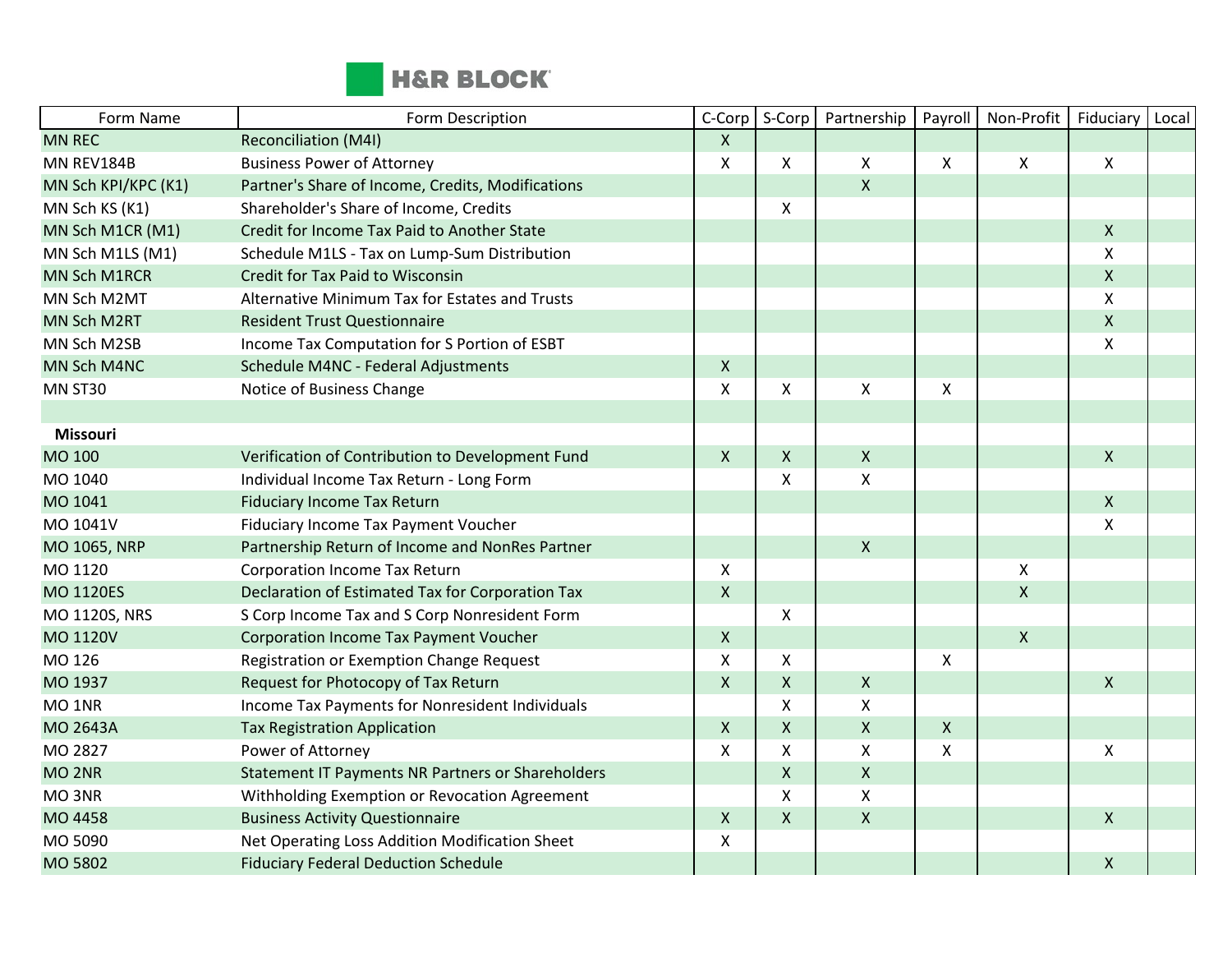

| Form Name          | Form Description                                   | C-Corp             | S-Corp             | Partnership        | Payroll | Non-Profit         | Fiduciary                 | Local        |
|--------------------|----------------------------------------------------|--------------------|--------------------|--------------------|---------|--------------------|---------------------------|--------------|
| MO 60              | Application for Extension of Time to File          |                    |                    | X                  |         |                    | X                         |              |
| MO 7004            | Extension of Time to File (Corporate Extension)    | $\mathsf{X}$       | X                  |                    |         | $\mathsf{X}$       |                           |              |
| MO 860-1108        | Change of Name or Address                          | X                  | X                  |                    |         |                    |                           |              |
| MO 8821            | Authorization for Release of Confidential Info     | $\mathsf{X}$       | X                  | $\mathsf X$        | X       |                    | $\mathsf{X}$              |              |
| MO 943             | <b>Request for Tax Clearance</b>                   | X                  | X                  | $\pmb{\mathsf{X}}$ | X       |                    |                           |              |
| <b>MO ATC</b>      | <b>Adoption Tax Credit Claim</b>                   | $\mathsf{X}$       | X                  |                    |         |                    | $\mathsf{X}$              |              |
| MO BTC             | Bank Tax Credit for S Corporation Shareholders     |                    | X                  |                    |         |                    |                           |              |
| <b>MO CFC</b>      | Champion for Children Tax Credit                   | $\mathsf{X}$       | $\pmb{\mathsf{X}}$ |                    |         | $\pmb{\mathsf{X}}$ | $\mathsf{X}$              |              |
| MO Common Workbook | Hidden State Common Workbook                       | X                  | X                  | $\pmb{\mathsf{X}}$ | X       | $\pmb{\mathsf{X}}$ | X                         |              |
| MO Corp-41         | Articles of Incorporation (Profit Corporation)     | $\mathsf{X}$       | $\pmb{\mathsf{X}}$ |                    |         |                    |                           |              |
| MO Corp-42         | Application for Cert of Authority Foreign Corp     | X                  | X                  |                    |         |                    |                           |              |
| MO Corp-44         | Amendment of Articles of Incorporation             | $\mathsf{X}$       | $\pmb{\mathsf{X}}$ |                    |         |                    |                           |              |
| MO Corp-52         | Articles of Incorporation of a Nonprofit Corp      |                    |                    |                    |         | $\pmb{\mathsf{X}}$ |                           |              |
| <b>MOCR</b>        | Credit for Income Taxes Paid to Other States       |                    |                    |                    |         |                    | $\pmb{\mathsf{X}}$        |              |
| <b>MO FPT</b>      | <b>Food Pantry Tax Credit</b>                      | X                  | X                  |                    |         |                    | Χ                         |              |
| MO Kansas RD-100   | City of Kansas City - Registration Application     | $\mathsf{X}$       | X                  | $\mathsf{X}$       | X       | $\pmb{\mathsf{X}}$ | $\mathsf{X}$              | X            |
| MO Kansas RD-108   | City of Kansas City - Profits Return Earnings Tax  | X                  | X                  | $\pmb{\mathsf{X}}$ |         |                    | Χ                         | X            |
| MO Kansas RD-108B  | City of Kansas City - Profits Return Earnings Tax  | $\mathsf{X}$       | $\mathsf{X}$       | $\mathsf{X}$       |         |                    | $\overline{X}$            | $\mathsf{X}$ |
| MO Kansas RD-111   | Extension - Profits Return - Earnings Tax          | X                  | X                  | $\pmb{\times}$     |         |                    |                           | X            |
| MO LLC-1           | Articles of Organization (LLC)                     |                    |                    | $\mathsf{X}$       |         |                    |                           |              |
| MO LLC-7           | <b>Statement of Correction for LLC</b>             |                    |                    | $\pmb{\mathsf{X}}$ |         |                    |                           |              |
| <b>MO NRF</b>      | Nonresident Fiduciary Form                         |                    |                    |                    |         |                    | $\mathsf{X}$              |              |
| MO Sch 2220        | Corporation Underpayment of Estimated Tax          | X                  |                    |                    |         |                    |                           |              |
| MO Sch A (135)     | New/Expanded Business Facility and Enterprise Zone | $\mathsf{X}$       | $\mathsf{X}$       | $\mathsf X$        |         |                    | $\mathsf{X}$              |              |
| MO Sch C           | Dividends Deduction Schedule MO-C                  | X                  |                    |                    |         |                    |                           |              |
| MO Sch M (135)     | Apportionment of Taxable Business Income           | $\mathsf{X}$       | $\mathsf{X}$       | $\mathsf{X}$       |         |                    | $\mathsf{X}$              |              |
| MO Sch MS (1120)   | MO-MS Corporation Allocation/Apportionment Sch.    | $\pmb{\mathsf{X}}$ |                    |                    |         | Χ                  |                           |              |
| MO Sch MSS         | MO-MSS S-Corporation Allocation/Apportionment Sch  |                    | $\mathsf{X}$       | $\mathsf{X}$       |         |                    |                           |              |
| MO Sch NAI         | Nonapportionable Income Schedule                   | X                  |                    |                    |         | $\pmb{\mathsf{X}}$ |                           |              |
| <b>MO Sch NBI</b>  | (MO-1120) Form MO-NBI - Nonbusiness Income Sch     | $\mathsf{X}$       |                    |                    |         | $\pmb{\mathsf{X}}$ |                           |              |
| MO Sch S-1 (135)   | Investment Worksheet, Tax Year Filing              | X                  | Χ                  | X                  |         |                    | $\boldsymbol{\mathsf{X}}$ |              |
| MO Sch S-2 (135)   | Investment Worksheet, Base Tax Year                | $\mathsf X$        | Χ                  | $\pmb{\mathsf{X}}$ |         |                    | $\mathsf{X}$              |              |
| MO St. Louis E-11  | Annual St. Louis City Earnings Tax                 | $\pmb{\mathsf{X}}$ | Χ                  | $\pmb{\mathsf{X}}$ |         |                    |                           | X            |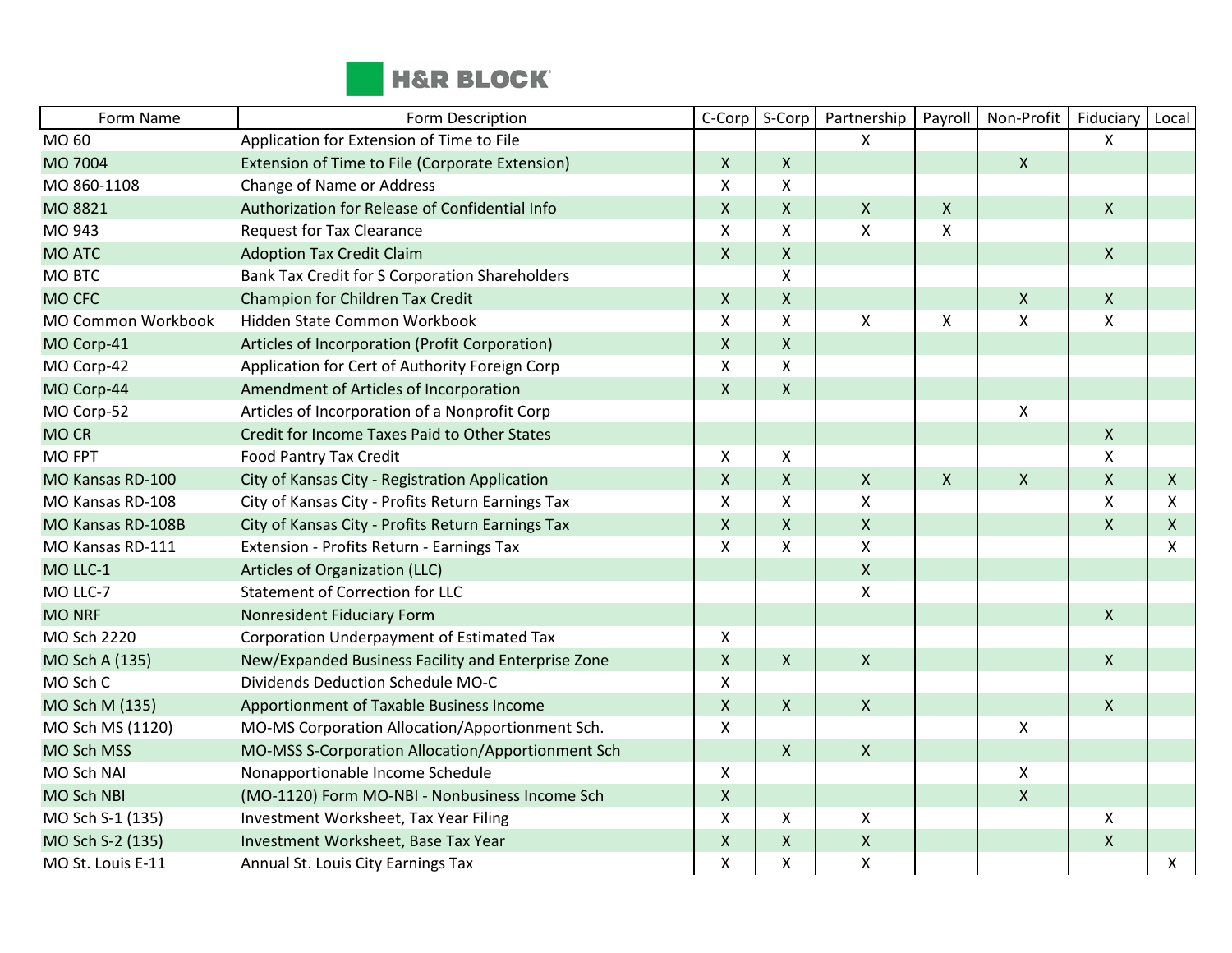

| Form Name            | Form Description                                   | C-Corp             | S-Corp       | Partnership        | Payroll            | Non-Profit                | Fiduciary    | Local        |
|----------------------|----------------------------------------------------|--------------------|--------------|--------------------|--------------------|---------------------------|--------------|--------------|
| MO St. Louis E-234   | City of St. Louis Earnings Tax Return              | $\mathsf{X}$       | $\mathsf{X}$ | X                  |                    |                           |              | $\mathsf{X}$ |
| MO St. Louis E-6     | Not-For-Profit Informational Disbursement Report   |                    |              |                    | $\pmb{\times}$     | $\boldsymbol{\mathsf{X}}$ |              | X            |
| MO St. Louis E-8     | <b>Extension to File Business Return</b>           | $\pmb{\mathsf{X}}$ | $\mathsf{X}$ | $\mathsf{X}$       |                    |                           |              | $\mathsf{X}$ |
| MO TC                | <b>Miscellaneous Income Tax Credits</b>            | X                  |              |                    |                    |                           | X            |              |
|                      |                                                    |                    |              |                    |                    |                           |              |              |
| <b>Mississippi</b>   |                                                    |                    |              |                    |                    |                           |              |              |
| MS 21-002            | Power of Attorney / Declaration of Representation  | $\pmb{\mathsf{X}}$ | $\mathsf{X}$ | Χ                  | $\pmb{\mathsf{X}}$ |                           | $\mathsf{X}$ |              |
| MS 80-106            | Individual/Fiduciary Income Tax Payment Voucher    |                    |              |                    |                    |                           | X            |              |
| MS 80-106 Est        | Individual/Fiduciary Income Tax Voucher-Estimate   |                    |              |                    |                    |                           | $\mathsf X$  |              |
| MS 80-106 Ext        | Individual/Fiduciary Income Tax Voucher-Extension  |                    |              |                    |                    |                           | X            |              |
| MS 80-107            | Income / Withholding Tax Schedule                  |                    |              |                    |                    |                           | $\mathsf{X}$ |              |
| MS 80-160            | Tax Credit for Income Tax Paid One or More States  |                    |              |                    |                    |                           | X            |              |
| MS 80-315            | <b>Reforestation Tax Credit</b>                    | $\pmb{\mathsf{X}}$ | $\mathsf{X}$ | $\pmb{\times}$     |                    |                           | $\mathsf{X}$ |              |
| MS 80-320            | Individual Income Tax Interest and Penalty         |                    |              | Χ                  |                    |                           |              |              |
| MS 80-401            | <b>Tax Credit Summary Schedule</b>                 |                    |              |                    |                    |                           | $\mathsf{X}$ |              |
| MS 81-110            | Fiduciary Income Tax Return for Estates and Trusts |                    |              |                    |                    |                           | X            |              |
| MS 81-132/81-131(K1) | Fiduciary Sch K and Sch K-1 Beneficiaries          |                    |              |                    |                    |                           | X            |              |
| MS 83-105            | Corporate Income and Franchise Tax Return          | $\pmb{\mathsf{X}}$ |              |                    |                    | $\mathsf{X}$              |              |              |
| MS 83-110            | Corporate Franchise Tax Schedule                   | $\pmb{\mathsf{X}}$ | $\mathsf{X}$ |                    |                    |                           |              |              |
| MS 83-120            | <b>Balance Sheet Per Books</b>                     | X                  | X            |                    |                    |                           |              |              |
| MS 83-122            | Net Taxable Income Schedule                        | $\pmb{\mathsf{X}}$ |              |                    |                    | $\mathsf{X}$              |              |              |
| MS 83-124            | <b>Direct Accounting Income Statement</b>          | $\pmb{\mathsf{X}}$ |              |                    |                    |                           |              |              |
| MS 83-125            | <b>Business Income Apportionment Schedule</b>      | $\pmb{\mathsf{X}}$ |              |                    |                    |                           |              |              |
| MS 83-150            | Nonbusiness Income Worksheet                       | $\pmb{\mathsf{X}}$ |              |                    |                    |                           |              |              |
| MS 83-155            | Net Operating and Capital Loss Sch (Corporate)     | $\pmb{\mathsf{X}}$ |              |                    |                    |                           |              |              |
| MS 83-180            | <b>Application for Automatic Extension</b>         | $\pmb{\mathsf{X}}$ | $\mathsf{X}$ | $\pmb{\mathsf{X}}$ |                    | X                         |              |              |
| MS 83-300            | Corporate Income Tax Voucher                       | $\pmb{\mathsf{X}}$ |              |                    |                    | $\pmb{\mathsf{X}}$        |              |              |
| MS 83-300 (Est)      | Corporate Income Tax Voucher - Estimate            | X                  |              |                    |                    | $\boldsymbol{\mathsf{X}}$ |              |              |
| MS 83-305            | Underestimate of Corporate Income Tax Worksheet    | $\pmb{\mathsf{X}}$ | $\mathsf{X}$ |                    |                    |                           |              |              |
| MS 83-310            | Summary of Net Income Schedule                     | $\pmb{\mathsf{X}}$ |              |                    |                    |                           |              |              |
| MS 83-401            | <b>Tax Credit Summary Schedule</b>                 | $\pmb{\mathsf{X}}$ |              |                    |                    |                           |              |              |
| MS 84-105            | Pass-Through Entity Tax Return and Schedules       |                    | X            | Χ                  |                    |                           |              |              |
| MS 84-110            | S-Corporation Franchise Tax Schedule               |                    | X            |                    |                    |                           |              |              |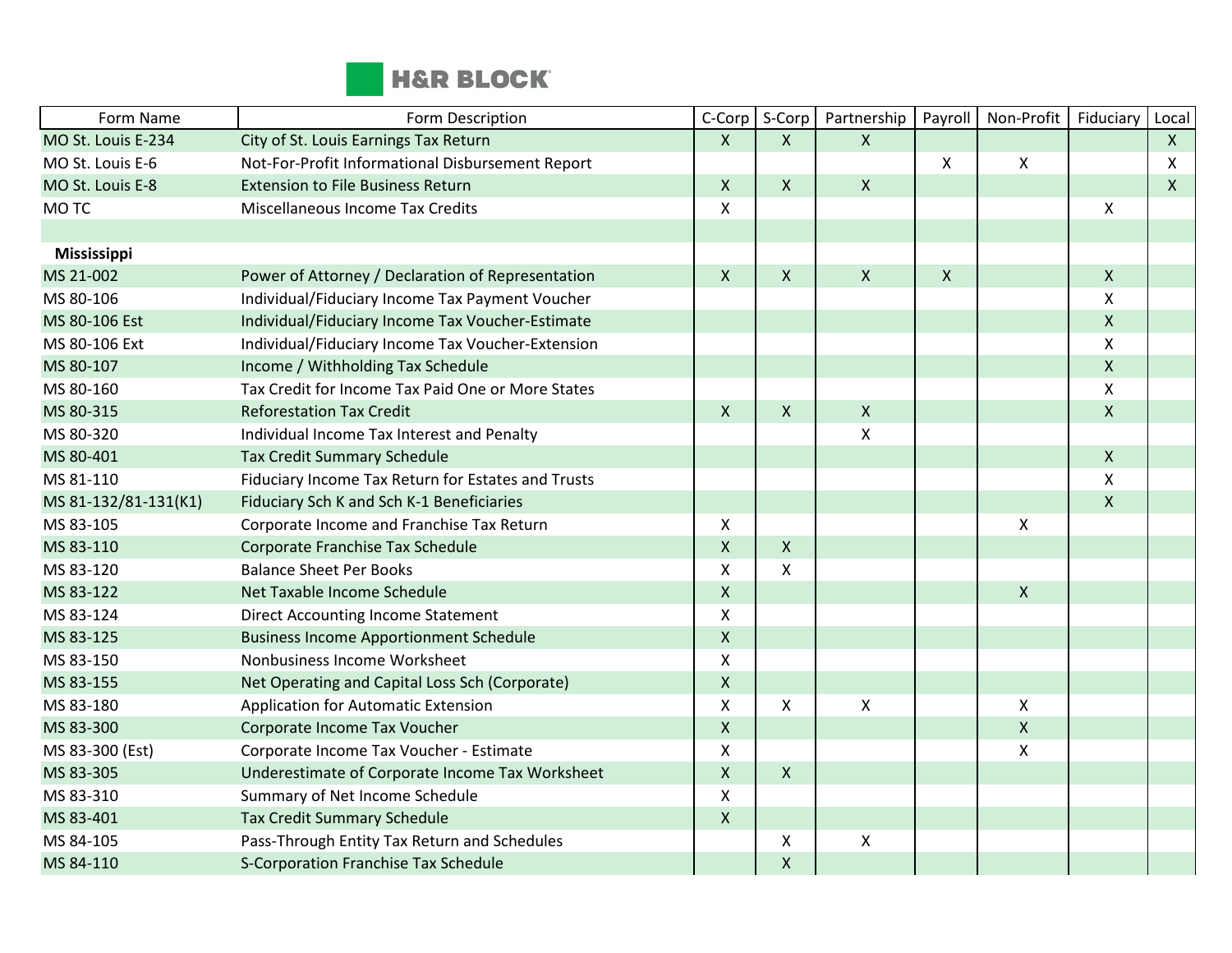

| Form Name                 | Form Description                                   | C-Corp             | S-Corp       | Partnership        | Payroll                   | Non-Profit         | Fiduciary          | Local |
|---------------------------|----------------------------------------------------|--------------------|--------------|--------------------|---------------------------|--------------------|--------------------|-------|
| MS 84-122                 | Net Taxable Income Schedule                        |                    | X            | X                  |                           |                    |                    |       |
| MS 84-124                 | <b>Direct Accounting Income Statement</b>          |                    | $\mathsf{X}$ | $\pmb{\times}$     |                           |                    |                    |       |
| MS 84-125                 | <b>Business Income Apportionment Schedule</b>      |                    | X            | X                  |                           |                    |                    |       |
| MS 84-131/84-132(K1)      | Schedule K and Schedule K-1 (Pass-Through Entity)  |                    | $\mathsf{X}$ | $\mathsf{X}$       |                           |                    |                    |       |
| MS 84-150                 | Nonbusiness Income Worksheet                       |                    | X            | $\mathsf{X}$       |                           |                    |                    |       |
| MS 84-155                 | <b>Net Operating Loss Schedule</b>                 |                    | $\mathsf{X}$ |                    |                           |                    |                    |       |
| MS 84-300                 | Pass-Through Entity Income Tax Voucher             |                    | X            | $\mathsf X$        |                           |                    |                    |       |
| MS 84-380                 | Non-Resident Income Tax Agreement                  |                    | $\mathsf{X}$ |                    |                           |                    |                    |       |
| MS 84-387                 | Partnership Income Tax Withholding Voucher         |                    |              | X                  |                           |                    |                    |       |
| MS 84-401                 | Tax Credit Summary Schedule (Pass-Through Entity)  |                    | $\mathsf{X}$ | $\pmb{\mathsf{X}}$ |                           |                    |                    |       |
| MS 8453-C                 | Corporate Income Declaration for Electronic Filing | $\mathsf{X}$       |              |                    |                           |                    |                    |       |
| <b>MS 8453-PTE</b>        | Pass-Through Entity Declaration for E-Filing       |                    | X            | $\pmb{\times}$     |                           |                    |                    |       |
| <b>MS Common Workbook</b> | Hidden State Common Workbook                       | $\mathsf{X}$       | X            | X                  | $\boldsymbol{\mathsf{X}}$ | $\mathsf{X}$       | $\mathsf{X}$       |       |
|                           |                                                    |                    |              |                    |                           |                    |                    |       |
| <b>Montana</b>            |                                                    |                    |              |                    |                           |                    |                    |       |
| MT CC                     | <b>College Contribution Credit</b>                 | $\mathsf{X}$       | $\mathsf{X}$ | $\boldsymbol{X}$   |                           |                    | $\mathsf{X}$       |       |
| MT CIT                    | Corporate Income Tax Return                        | $\pmb{\times}$     |              |                    |                           | $\pmb{\chi}$       |                    |       |
| <b>MT CIT-UT</b>          | Underpayment of Estimated Tax by Corporation       | $\mathsf{X}$       |              |                    |                           |                    |                    |       |
| MT Common Workbook        | Hidden State Common Workbook                       | $\mathsf{x}$       | X            | $\pmb{\times}$     | $\boldsymbol{\mathsf{X}}$ | $\mathsf{X}$       | X                  |       |
| MT CR-T                   | <b>Application for Tax Certificate</b>             | $\pmb{\mathsf{X}}$ | $\mathsf{X}$ | $\pmb{\mathsf{X}}$ |                           | $\pmb{\mathsf{X}}$ |                    |       |
| MT CT                     | Corporate Income Tax Payment Voucher               | X                  |              |                    |                           | $\pmb{\mathsf{X}}$ |                    |       |
| <b>MT CT EST</b>          | Corporate Income Tax Payment Voucher (Estimated)   | $\mathsf X$        |              |                    |                           | $\mathsf{X}$       |                    |       |
| MT CT EXT                 | Corporate Income Tax Payment Voucher (Extension)   | X                  |              |                    |                           | $\pmb{\chi}$       |                    |       |
| MT DER-1                  | Disregarded Entity Information Return              | $\mathsf{X}$       | $\mathsf{X}$ | $\mathsf{X}$       |                           |                    | $\mathsf{X}$       |       |
| <b>MT ENRG-B</b>          | Alternative Energy System Credit                   |                    |              |                    |                           |                    | X                  |       |
| <b>MT ENRG-C</b>          | <b>Energy Conservation Installation Credit</b>     |                    |              |                    |                           |                    | $\mathsf{X}$       |       |
| MT EST-I                  | Interest on Underpayment of Estimated Tax          |                    |              |                    |                           |                    | X                  |       |
| <b>MT FID</b>             | <b>Estate or Trust Tax Payment Voucher</b>         |                    |              |                    |                           |                    | $\mathsf{X}$       |       |
| MT FID-3/Sch K1           | Income Tax Return for Estates and Trusts, K-1      |                    |              |                    |                           |                    | $\mathsf{X}$       |       |
| <b>MT FID-EST</b>         | Estate or Trust Tax Payment Voucher (Estimated)    |                    |              |                    |                           |                    | $\mathsf{X}$       |       |
| MT FID-EXT                | Estate or Trust Tax Payment Voucher (Extension)    |                    |              |                    |                           |                    | X                  |       |
| MT HI                     | Health Insurance for Uninsured Credit              | $\mathsf{X}$       | $\mathsf{X}$ | $\pmb{\times}$     |                           |                    |                    |       |
| <b>MT NOL</b>             | NOL Schedules for Individuals, Estates, and Trusts |                    |              |                    |                           |                    | $\pmb{\mathsf{X}}$ |       |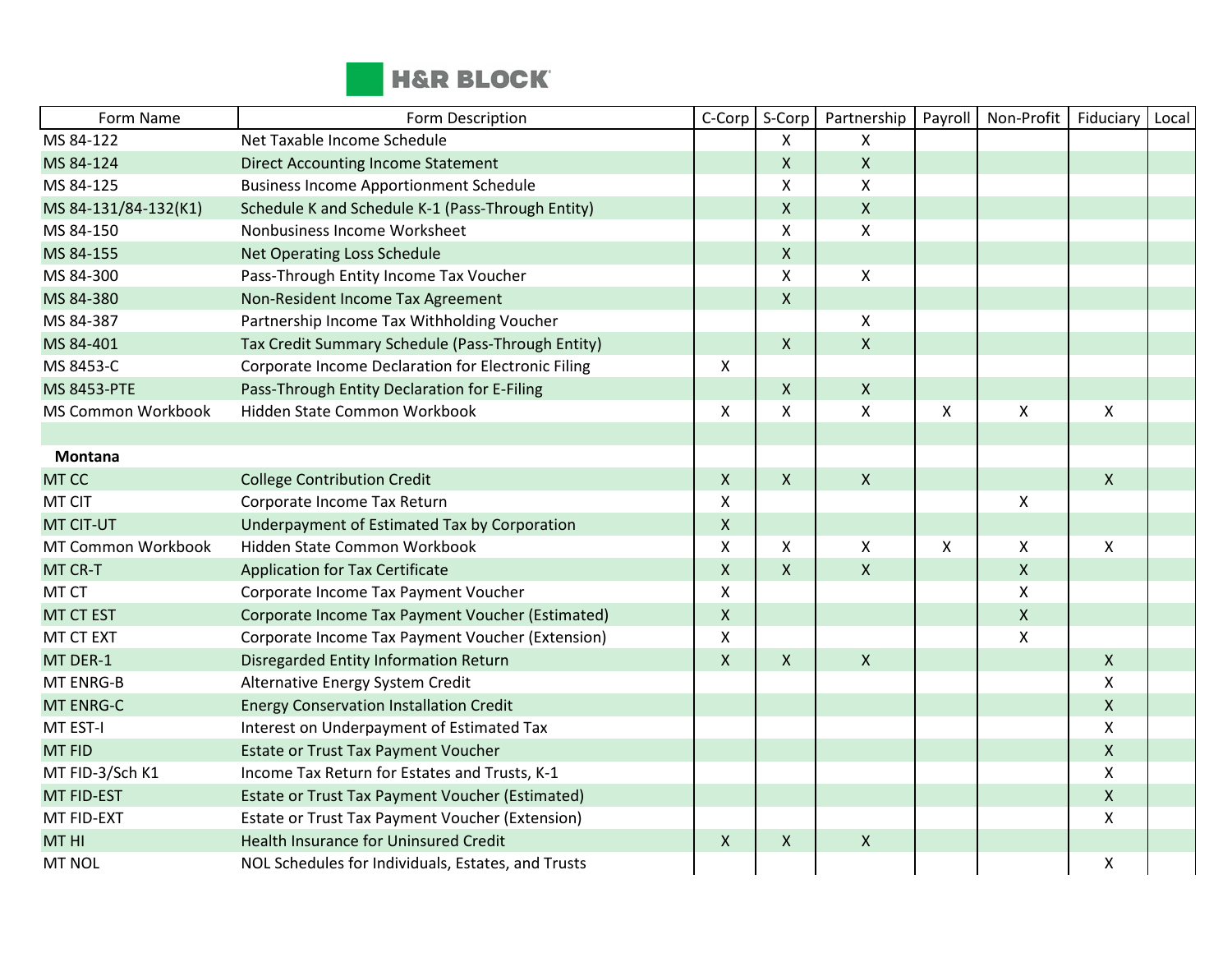

| Form Name             | Form Description                                          | C-Corp                    | S-Corp       | Partnership        | Payroll      | Non-Profit         | Fiduciary          | Local |
|-----------------------|-----------------------------------------------------------|---------------------------|--------------|--------------------|--------------|--------------------|--------------------|-------|
| <b>MT PR</b>          | Partnership Tax Payment Voucher                           |                           |              | $\mathsf{X}$       |              |                    |                    |       |
| MT PR-EST             | Partnership Tax Payment Voucher - Estimated               |                           |              | X                  |              |                    |                    |       |
| <b>MT PR-EXT</b>      | Partnership Tax Payment Voucher - Extension               |                           |              | $\mathsf{X}$       |              |                    |                    |       |
| MT PT-AGR             | Pass-Through Entity Owner Tax Agreement                   |                           | X            | X                  |              |                    |                    |       |
| MT PTE, Sch K-1       | Pass-Through Entity Tax Return and Sch K-1                |                           | X            | $\mathsf{X}$       |              |                    |                    |       |
| MT QEC                | <b>Qualified Endowment Credit</b>                         | $\mathsf{X}$              | X            | X                  |              |                    | $\pmb{\mathsf{X}}$ |       |
| MT <sub>SB</sub>      | <b>Small Business Corporation Tax Payment Voucher</b>     |                           | $\mathsf{X}$ |                    |              |                    |                    |       |
| MT SB-EST             | Small Business Corporation Tax Voucher - Estimated        |                           | X            |                    |              |                    |                    |       |
| MT SB-EXT             | <b>Small Business Corporation Tax Voucher - Extension</b> |                           | X            |                    |              |                    |                    |       |
| MT Sch C (CIT)        | Schedule C - Tax Credits                                  | X                         |              |                    |              |                    |                    |       |
| MT Sch K (CIT)        | Apportionment Factors for Multi-State Taxpayers           | $\mathsf{X}$              |              |                    |              | $\pmb{\mathsf{X}}$ |                    |       |
| MT Sch NOL (CIT)      | Schedule NOL - Net Operating Loss (NOL) Deduction         | $\mathsf{X}$              |              |                    |              |                    |                    |       |
|                       |                                                           |                           |              |                    |              |                    |                    |       |
| <b>North Carolina</b> |                                                           |                           |              |                    |              |                    |                    |       |
| <b>NC14</b>           | Request to Extend Statute of Limitations                  | $\mathsf{X}$              | X            |                    |              |                    |                    |       |
| <b>NC 478</b>         | Summary of Tax Credits Limited to 50% of Tax              | $\mathsf{X}$              | X            | $\mathsf{X}$       |              |                    | X                  |       |
| <b>NC 478 Sch</b>     | Pass-Through Schedule for NC-478 Series                   | $\mathsf{X}$              | X            | $\mathsf{X}$       |              |                    | $\mathsf{X}$       |       |
| <b>NC 478G</b>        | Tax Credit Investing in Renewable Energy Property         | $\pmb{\times}$            | X            | $\pmb{\mathsf{X}}$ |              |                    | Χ                  |       |
| <b>NC 5500</b>        | <b>Request to Waive Penalties</b>                         | $\mathsf{X}$              | X            | $\mathsf{X}$       |              |                    |                    |       |
| <b>NC ABNC</b>        | <b>Assumed Business Name Certificate</b>                  | X                         | X            |                    |              |                    |                    |       |
| <b>NCAC</b>           | <b>Business Address Correction</b>                        | $\mathsf{X}$              | X            | $\mathsf{X}$       | $\mathsf{X}$ |                    |                    |       |
| <b>NC B-01</b>        | Articles of Incorporation (Business Corporations)         | $\mathsf{X}$              | X            |                    |              |                    |                    |       |
| <b>NC B-05</b>        | Articles of Dissolution - Business Corporation            | $\pmb{\times}$            | $\mathsf{X}$ |                    |              |                    |                    |       |
| <b>NC B-06</b>        | Articles of Dissolution by Board of Directors             | $\boldsymbol{\mathsf{X}}$ | X            |                    |              |                    |                    |       |
| <b>NC B-09</b>        | Application for Certificate of Authority                  | $\mathsf{X}$              | X            |                    |              |                    |                    |       |
| NC BE-02              | Articles of Correction (Business Entities)                | $\boldsymbol{\mathsf{X}}$ | X            | X                  |              | X                  |                    |       |
| <b>NC BN</b>          | <b>Out-of-Business Notification</b>                       | $\mathsf{X}$              | $\mathsf{X}$ | $\mathsf{X}$       | $\mathsf{X}$ |                    |                    |       |
| NC CD-401S, K1        | S-Corporation Tax Return and K-1 CD-401S                  |                           | X            |                    |              |                    |                    |       |
| <b>NC CD-405</b>      | <b>C-Corporation Tax Return</b>                           | $\mathsf{X}$              |              |                    |              | X                  |                    |       |
| <b>NC CD-418</b>      | Cooperative or Mutual Association                         | $\pmb{\times}$            | X            | $\pmb{\mathsf{X}}$ |              |                    | $\pmb{\mathsf{X}}$ |       |
| <b>NC CD-419</b>      | Extension Franchise and Corporate Income Tax              | $\mathsf{X}$              | $\mathsf X$  |                    |              | $\pmb{\mathsf{X}}$ |                    |       |
| <b>NC CD-425</b>      | <b>Corporate Tax Credit Summary</b>                       | $\pmb{\times}$            | X            |                    |              |                    |                    |       |
| <b>NC CD-429</b>      | <b>Corporation Estimated Income Tax</b>                   | $\mathsf{X}$              | Χ            |                    |              | X                  |                    |       |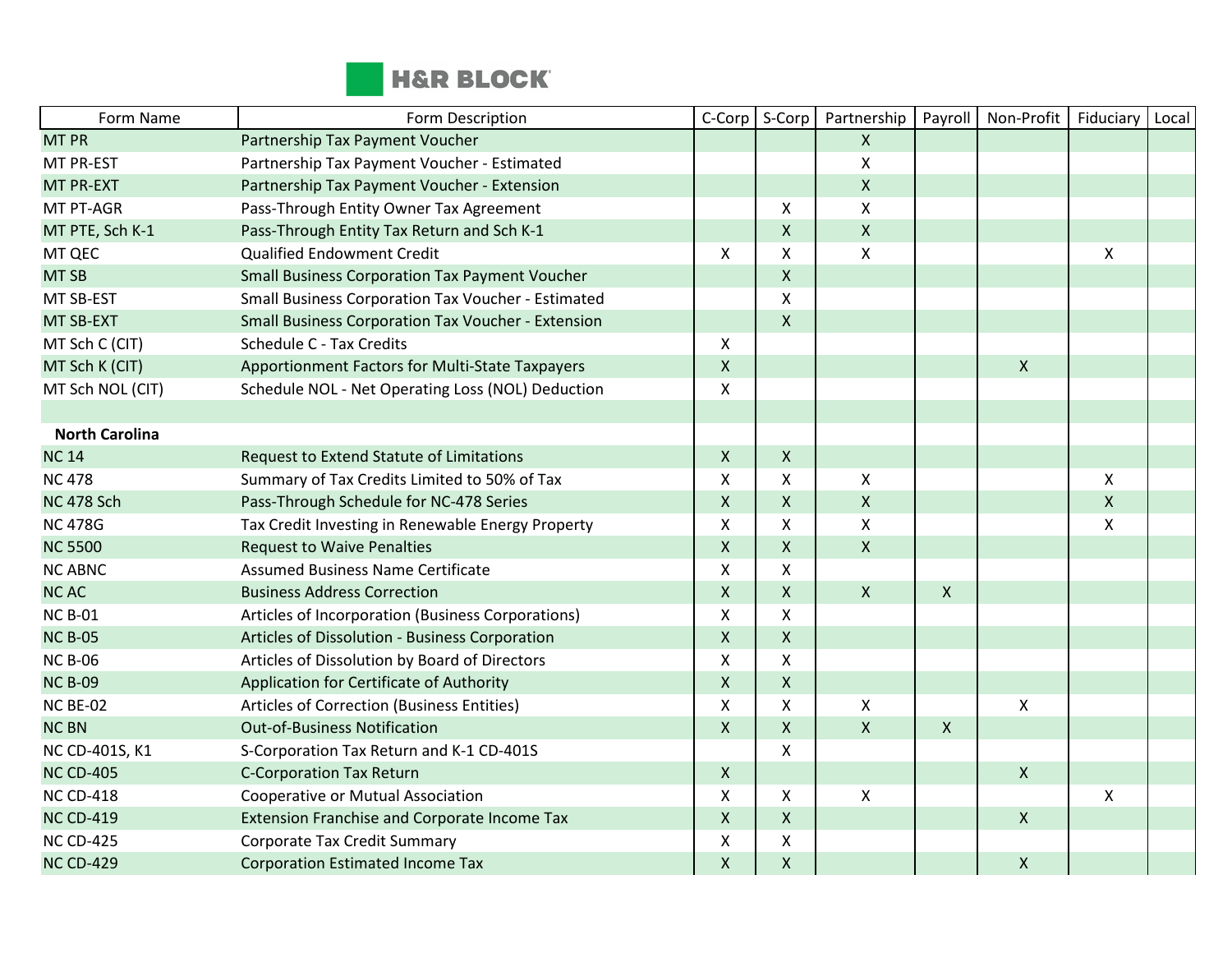

| Form Name                 | Form Description                                          | C-Corp             | S-Corp       | Partnership        | Payroll                   | Non-Profit                | Fiduciary                 | Local        |
|---------------------------|-----------------------------------------------------------|--------------------|--------------|--------------------|---------------------------|---------------------------|---------------------------|--------------|
| <b>NC CD-429B</b>         | Underpayment of Estimated Tax by C-Corporations           | X                  |              |                    |                           | X                         |                           |              |
| NC CD-V                   | Corporate Income and Franchise Tax Payment Voucher        | $\mathsf{X}$       | $\mathsf{X}$ |                    |                           |                           |                           |              |
| NC CD-V (Amended)         | Amended Corporate Income Tax Payment Voucher              | X                  | X            |                    |                           |                           |                           |              |
| <b>NC Common Workbook</b> | Hidden State Common Workbook                              | $\mathsf{X}$       | $\mathsf{X}$ | $\mathsf{X}$       | $\boldsymbol{X}$          | $\boldsymbol{\mathsf{X}}$ | $\mathsf{X}$              |              |
| <b>NC D-403TC</b>         | Partnership Tax Credit Summary                            |                    |              | $\pmb{\times}$     |                           |                           |                           |              |
| <b>NC D-403V</b>          | Partnership Income Payment Voucher                        |                    |              | $\pmb{\times}$     |                           |                           |                           |              |
| NC D-403, K-1             | Partnership Income Tax Return, K-1 (D-403)                |                    |              | X                  |                           |                           |                           |              |
| NC D-407, TC, K-1, Sup    | Estates/Trusts Income Tax, D407TC, K1, Supplemental       |                    |              |                    |                           |                           | $\mathsf{X}$              |              |
| <b>NC D-410P</b>          | Extension for Filing Partnership, Estate, or Trust        |                    |              | X                  |                           |                           | X                         |              |
| <b>NC EDU</b>             | <b>Education Endowment Fund Contribution</b>              | $\mathsf{X}$       |              |                    |                           |                           | $\mathsf{X}$              |              |
| NC EFT-100C               | ACH Credit Payment Method Authorization Agreement         | X                  | X            |                    | $\boldsymbol{\mathsf{X}}$ |                           |                           |              |
| NC EFT-100D               | ACH Debit Payment Method Authorization Agreement          | $\mathsf{X}$       | $\mathsf{X}$ |                    | $\boldsymbol{\mathsf{X}}$ |                           |                           |              |
| NC GEN-58                 | Power of Attorney / Declaration of Representative         | Χ                  | X            | $\pmb{\mathsf{X}}$ | $\boldsymbol{\mathsf{x}}$ |                           | $\pmb{\times}$            |              |
| <b>NC Guilford BPP</b>    | <b>Guilford County Business Personal Property Listing</b> | $\pmb{\mathsf{X}}$ | $\mathsf{X}$ | $\mathsf X$        |                           |                           |                           | $\mathsf{X}$ |
| NC K-1 Input              | State K-1 Input Worksheet                                 | $\mathsf X$        | X            | $\mathsf{x}$       |                           |                           | $\boldsymbol{\mathsf{X}}$ |              |
| <b>NC L-01</b>            | Limited Liability Company Articles of Organization        | $\mathsf{X}$       | $\mathsf{X}$ | $\mathsf{X}$       |                           |                           |                           |              |
| <b>NC NA (401S)</b>       | Nonresident Shareholder Agreement                         |                    | X            |                    |                           |                           |                           |              |
| <b>NC NPA (403)</b>       | Nonresident Partner Affirmation                           |                    |              | $\mathsf X$        |                           |                           |                           |              |
| <b>NC PE</b>              | Additions and Deductions for Pass-Through Entities        |                    | X            | X                  |                           |                           | X                         |              |
|                           |                                                           |                    |              |                    |                           |                           |                           |              |
| <b>North Dakota</b>       |                                                           |                    |              |                    |                           |                           |                           |              |
| <b>ND 38-ES</b>           | Estimated Tax Payment Voucher - Estate or Trust           |                    |              |                    |                           |                           | $\mathsf{X}$              |              |
| ND 38-EXT                 | <b>Fiduciary Extension Payment Voucher</b>                |                    |              |                    |                           |                           | X                         |              |
| <b>ND 38-PV</b>           | Fiduciary Return Payment Voucher 28749                    |                    |              |                    |                           |                           | $\mathsf{X}$              |              |
| ND 38, Sch K1             | Fiduciary Income Tax Return, K-1                          |                    |              |                    |                           | Χ                         | $\pmb{\times}$            |              |
| <b>ND 40</b>              | <b>Corporation Income Tax Return</b>                      | $\mathsf{X}$       |              |                    |                           | $\pmb{\mathsf{X}}$        |                           |              |
| <b>ND 40-ES</b>           | <b>Estimated Tax Payment Voucher - Corporation</b>        | X                  |              |                    |                           | $\pmb{\chi}$              |                           |              |
| ND 40-EXT                 | <b>Extension Tax Payment Voucher - Corporation</b>        | $\mathsf{X}$       |              |                    |                           | $\pmb{\chi}$              |                           |              |
| <b>ND 40-PV</b>           | Corporation Return Payment Voucher                        | X                  |              |                    |                           |                           |                           |              |
| <b>ND 40-UT</b>           | Underpayment of Estimated Income Tax                      | $\mathsf{X}$       |              |                    |                           |                           |                           |              |
| <b>ND 40X</b>             | Amended Corporation Income Tax Return                     | X                  |              |                    |                           |                           |                           |              |
| <b>ND 500</b>             | Authorization to Disclose Tax Info and Designation        | $\mathsf{X}$       | $\mathsf{X}$ | $\pmb{\times}$     | $\boldsymbol{X}$          |                           | $\boldsymbol{\mathsf{X}}$ |              |
| <b>ND 58-ES</b>           | Partnership Estimated Tax Payment Voucher                 |                    |              | $\pmb{\mathsf{X}}$ |                           |                           |                           |              |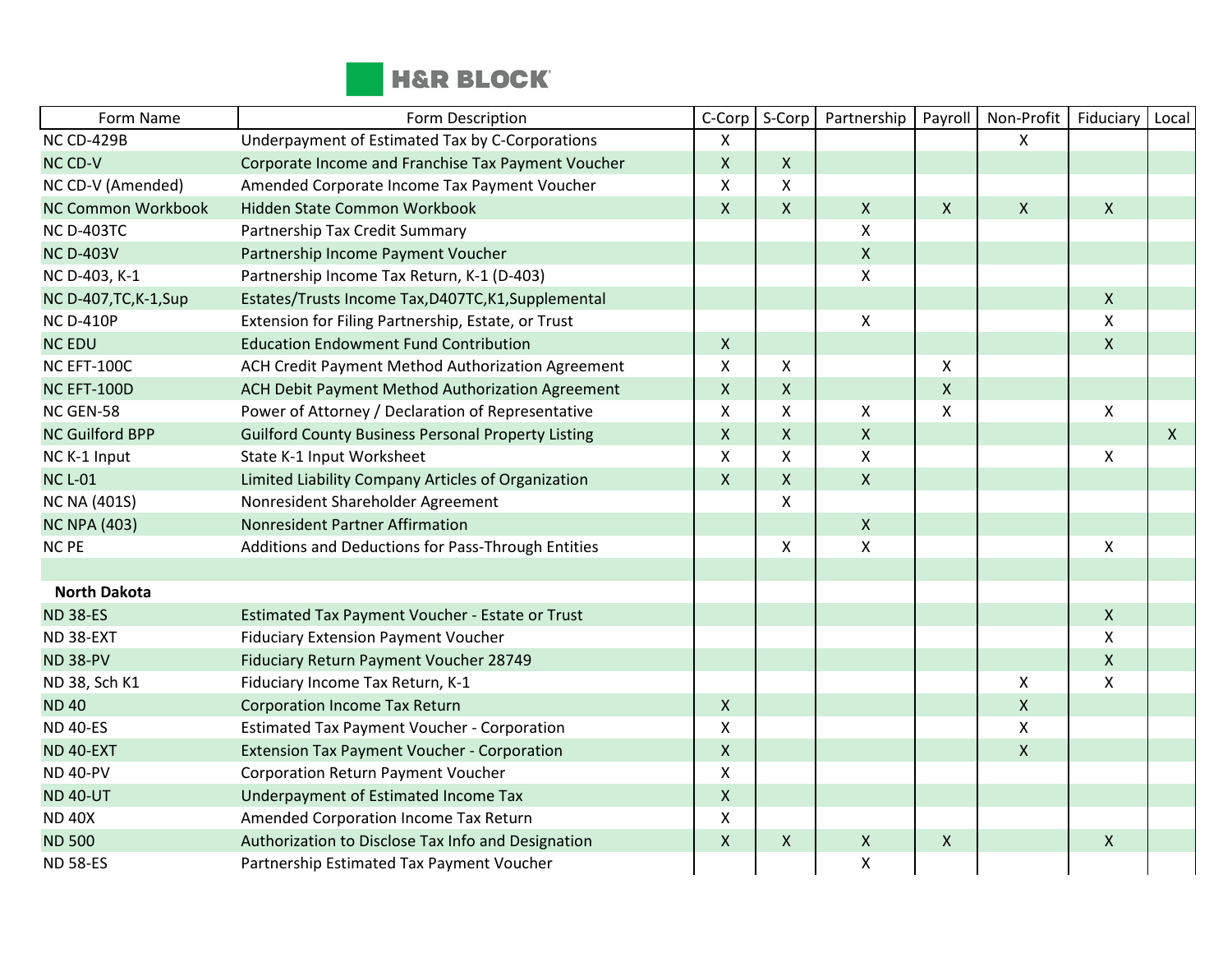

| Form Name            | Form Description                                       | C-Corp         | S-Corp       | Partnership        | Payroll                   | Non-Profit   | Fiduciary                 | Local |
|----------------------|--------------------------------------------------------|----------------|--------------|--------------------|---------------------------|--------------|---------------------------|-------|
| <b>ND 58-EXT</b>     | Extension Tax Payment Voucher - Partnership            |                |              | $\mathsf{X}$       |                           |              |                           |       |
| <b>ND 58-PV</b>      | Partnership Return Payment Voucher                     |                |              | $\pmb{\mathsf{X}}$ |                           |              |                           |       |
| ND 58, Sch K1        | Partnership Income Tax Return, K-1                     |                |              | $\pmb{\times}$     |                           |              |                           |       |
| <b>ND 60-ES</b>      | S Corporation Estimated Tax Payment Voucher            |                | X            |                    |                           |              |                           |       |
| ND 60-EXT            | <b>Extension Tax Payment Voucher - S Corporation</b>   |                | $\mathsf{X}$ |                    |                           |              |                           |       |
| <b>ND 60-PV</b>      | S Corporation Return Payment Voucher                   |                | X            |                    |                           |              |                           |       |
| ND 60, Sch K1        | S Corporation Income Tax Return / Schedules, K-1       |                | $\mathsf X$  |                    |                           |              |                           |       |
| ND Common Workbook   | Hidden State Common Workbook                           | $\mathsf{x}$   | X            | X                  | $\boldsymbol{\mathsf{x}}$ | $\mathsf{X}$ | $\mathsf{X}$              |       |
| <b>ND PWA</b>        | Passthrough Entity Withholding - Adjustment            |                | $\mathsf{X}$ | $\mathsf{X}$       |                           |              | $\mathsf{X}$              |       |
| <b>ND PWE</b>        | Nonresident Passthrough Entity Withholding             |                | X            | $\pmb{\times}$     |                           |              | $\mathsf{X}$              |       |
| <b>ND RFO</b>        | Renaissance Fund Organization Reporting Form 28239     | $\mathsf{X}$   | $\mathsf{X}$ | $\pmb{\mathsf{X}}$ |                           |              | $\mathsf{X}$              |       |
| ND Sch 1QEC          | Qualified Endowment Fund Tax Credit                    |                |              |                    |                           |              | X                         |       |
| ND Sch 38-TC         | Schedule 38-TC - Tax Credits SFN 28701                 |                |              |                    |                           |              | $\mathsf{X}$              |       |
| ND Sch 38-UT         | Underpayment of Estimated Tax for Estates, Trusts      |                |              |                    |                           |              | $\boldsymbol{\mathsf{X}}$ |       |
| ND Sch RZ            | Renaissance Zone Income Exemption and Tax Credits      | $\mathsf{X}$   | $\mathsf{X}$ | $\pmb{\times}$     |                           |              | $\pmb{\mathsf{X}}$        |       |
| ND SFN-16812         | <b>Business/Farming Corp Articles of Incorporation</b> | X              | X            | $\pmb{\times}$     |                           |              |                           |       |
|                      |                                                        |                |              |                    |                           |              |                           |       |
| <b>Nebraska</b>      |                                                        |                |              |                    |                           |              |                           |       |
| <b>NE 1041N</b>      | Fiduciary Income Tax Return, Sch K-1N 8-424            |                |              |                    |                           |              | $\mathsf{X}$              |       |
| <b>NE 1041N-ES</b>   | Fiduciary Voluntary Estimated Tax Payment Voucher      |                |              |                    |                           |              | X                         |       |
| <b>NE 1041N Wkst</b> | <b>Electing Small Business Trust Tax Calculation</b>   |                |              |                    |                           |              | $\mathsf{X}$              |       |
| <b>NE 1065N</b>      | Return of Partnership Income, Schs                     |                |              | X                  |                           |              |                           |       |
| <b>NE 1065N-V</b>    | Partnership Return of Payment Voucher 8-764            |                |              | $\pmb{\times}$     |                           |              |                           |       |
| <b>NE 1120-SN</b>    | S Corporation Income Tax Return, Sch K-1N              |                | X            |                    |                           |              |                           |       |
| <b>NE 1120N</b>      | Corporation Income Tax Return 8-270                    | $\mathsf{X}$   |              |                    |                           | $\mathsf{X}$ |                           |       |
| <b>NE 1120N-ES</b>   | Corporation Estimated Tax Payment Voucher 8-013        | X              | X            |                    |                           |              |                           |       |
| <b>NE 1120N-V</b>    | Corporation Income Tax Payment Voucher 8-763           | $\mathsf{X}$   | $\mathsf{X}$ |                    |                           | $\mathsf{X}$ |                           |       |
| <b>NE 1120XN</b>     | Amended Corporation Income Tax Return, Schedules       | X              |              |                    |                           |              |                           |       |
| <b>NE 12N</b>        | Nonresident Income Tax Agreement 8-065                 |                | $\mathsf{X}$ | $\mathsf{X}$       |                           |              | $\mathsf{X}$              |       |
| <b>NE 20</b>         | Tax Application 7-100-1975                             | X              | X            | $\mathsf{X}$       | $\boldsymbol{\mathsf{X}}$ | $\pmb{\chi}$ | X                         |       |
| <b>NE 21</b>         | Request for Abatement of Penalty 7-103-1975            | $\pmb{\times}$ | $\mathsf{X}$ | $\pmb{\times}$     | $\pmb{\times}$            |              | $\mathsf{X}$              |       |
| <b>NE 21A</b>        | Request for Abatement of Interest 7-201-1991           | X              | X            | $\pmb{\mathsf{X}}$ | $\pmb{\mathsf{X}}$        |              | X                         |       |
| <b>NE 22</b>         | Change Request 7-104-1975                              | $\mathsf{X}$   | $\mathsf{X}$ | $\pmb{\times}$     | $\pmb{\mathsf{X}}$        |              | $\mathsf{X}$              |       |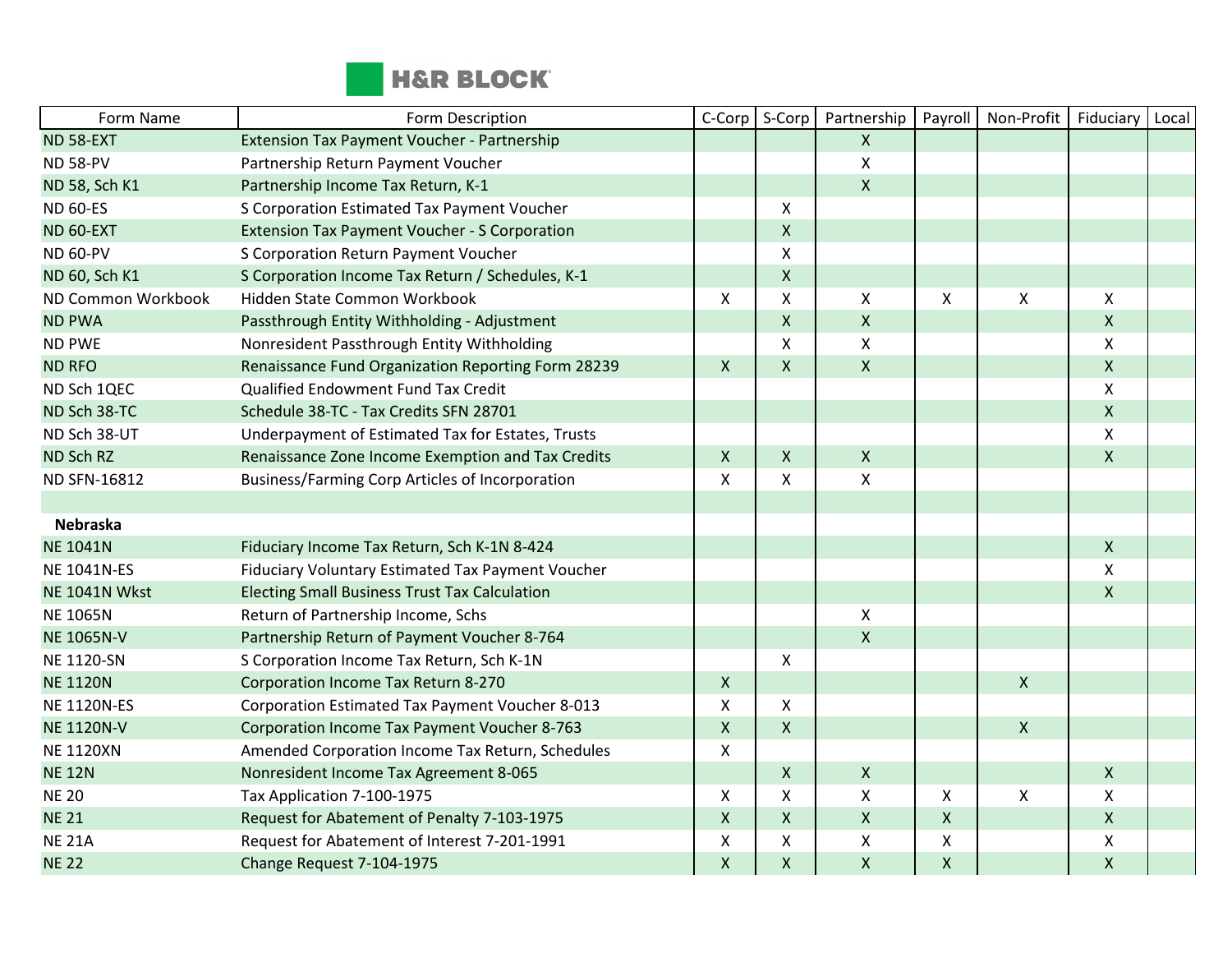

| Form Name            | Form Description                                          | C-Corp             | S-Corp       | Partnership        | Payroll                   | Non-Profit         | Fiduciary          | Local        |
|----------------------|-----------------------------------------------------------|--------------------|--------------|--------------------|---------------------------|--------------------|--------------------|--------------|
| <b>NE 2220N</b>      | Corporation Underpayment of Estimated Tax 8-238           | X                  |              |                    |                           |                    |                    |              |
| <b>NE 23</b>         | Tax Return Copy Request 7-136-1977                        | $\mathsf{X}$       | $\mathsf{X}$ | $\mathsf{X}$       | $\boldsymbol{\mathsf{X}}$ | $\mathsf{X}$       | $\mathsf{X}$       |              |
| <b>NE33</b>          | Power of Attorney 7-139-1978                              | $\pmb{\times}$     | X            | X                  | $\boldsymbol{\mathsf{X}}$ | $\mathsf{X}$       | $\pmb{\mathsf{X}}$ |              |
| <b>NE 3800N</b>      | <b>Incentives Credit Computation</b>                      | $\pmb{\times}$     | $\mathsf{X}$ | $\mathsf{X}$       |                           |                    | $\mathsf{X}$       |              |
| NE 3800N Wkst RD     | Research Tax Credit Worksheet and Schedule A 8-673        | $\mathsf{X}$       | X            | $\mathsf{x}$       |                           |                    | X                  |              |
| <b>NE 4797N</b>      | Special Capital Gains Election and Computation            |                    |              |                    |                           |                    | $\mathsf{X}$       |              |
| <b>NE 7004N</b>      | Automatic Extension of Time to File                       | $\mathsf{X}$       | X            | $\pmb{\times}$     |                           | $\pmb{\times}$     | $\mathsf{x}$       |              |
| <b>NE 8-552</b>      | <b>Corporation Net Operating Loss Worksheet</b>           | $\mathsf{X}$       |              |                    |                           |                    |                    |              |
| <b>NE 8-808</b>      | E-file Opt-Out Record for Corporations                    | X                  | X            | X                  |                           |                    |                    |              |
| <b>NE 872N</b>       | <b>Extension of Statute of Limitations Agreement</b>      | $\mathsf{x}$       | $\mathsf{X}$ | $\mathsf{x}$       | $\boldsymbol{\mathsf{X}}$ |                    | $\mathsf{X}$       |              |
| <b>NE 8821N</b>      | <b>Tax Information Authorization</b>                      | X                  | X            | X                  |                           | $\pmb{\chi}$       | $\mathsf{X}$       |              |
| NE 96-158-99         | Personal Property Schedule Net Book Value                 | $\mathsf X$        | $\mathsf{X}$ | $\mathsf{X}$       |                           |                    | $\mathsf{X}$       | $\mathsf{X}$ |
| NE 96-173-99         | Personal Property Return Net Book Value                   | $\pmb{\times}$     | X            | X                  |                           |                    | $\mathsf{X}$       | X            |
| NE Common Workbook   | Hidden State Common Workbook                              | $\mathsf{X}$       | $\mathsf{X}$ | $\pmb{\times}$     | $\mathsf{X}$              | $\pmb{\mathsf{X}}$ | $\mathsf{X}$       |              |
| NE NOL               | Net Operating Loss Worksheet and Schedule I               |                    |              |                    |                           |                    | $\mathsf{X}$       |              |
| <b>NE PTC</b>        | Property Tax Incentive Act Credit Computation             | $\mathsf{X}$       | $\mathsf{X}$ | $\pmb{\times}$     |                           |                    | $\mathsf{X}$       |              |
| NE Sch I-III (775N)  | Schedules I, II, and III                                  | $\pmb{\times}$     | X            | X                  |                           |                    | X                  |              |
| <b>NE TANF</b>       | <b>Employer Credit for Expenses for TANF Recipient</b>    | $\mathsf{X}$       |              |                    |                           |                    | $\mathsf{X}$       |              |
|                      |                                                           |                    |              |                    |                           |                    |                    |              |
| <b>New Hampshire</b> |                                                           |                    |              |                    |                           |                    |                    |              |
| NH 1041              | Fiduciary Business Profits Tax Return                     |                    |              |                    |                           |                    | X                  |              |
| NH 1041-ES           | <b>Estimated Fiduciary Business Tax</b>                   |                    |              |                    |                           |                    | $\mathsf{X}$       |              |
| NH 1065              | Partnership Business Profits Tax Return                   |                    |              | $\mathsf{X}$       |                           |                    |                    |              |
| NH 1065-ES           | <b>Estimated Partnership Business Tax - Payment</b>       |                    |              | $\mathsf{X}$       |                           |                    |                    |              |
| NH 1120              | Corporations Business Profits Tax Return                  | $\mathsf{X}$       | X            |                    |                           |                    |                    |              |
| <b>NH 1120-ES</b>    | <b>Estimated Corp Tax - Quarterly Payment</b>             | $\pmb{\mathsf{X}}$ |              |                    |                           |                    |                    |              |
| NH ADDLINFO          | <b>Business Profits Tax Return Additional Information</b> | X                  | X            | X                  |                           |                    | X                  |              |
| <b>NH BET</b>        | Business Enterprise Tax Return / Credit Worksheet         | $\mathsf{X}$       | $\mathsf{X}$ | $\pmb{\mathsf{X}}$ |                           | $\mathsf{X}$       | $\mathsf{X}$       |              |
| NH BET-80            | <b>Business Enterprise Tax Apportionment</b>              | $\pmb{\times}$     | X            | Χ                  |                           |                    | X                  |              |
| <b>NH BT-EXT</b>     | Extension of Time to File Business Tax Return             | $\pmb{\mathsf{X}}$ | $\mathsf{X}$ | $\pmb{\times}$     |                           | $\pmb{\chi}$       | $\mathsf{X}$       |              |
| NH BT-SUMMARY        | <b>Business Tax Return Summary</b>                        | $\pmb{\times}$     | X            | Χ                  |                           | $\mathsf{X}$       | X                  |              |
| NH Common Workbook   | Hidden State Common Workbook                              | $\mathsf{X}$       | $\mathsf{X}$ | $\pmb{\times}$     | $\boldsymbol{X}$          | $\mathsf X$        | $\mathsf X$        |              |
| <b>NH DP-10</b>      | <b>Interest and Dividends Tax Return</b>                  |                    |              | $\pmb{\mathsf{X}}$ |                           |                    | X                  |              |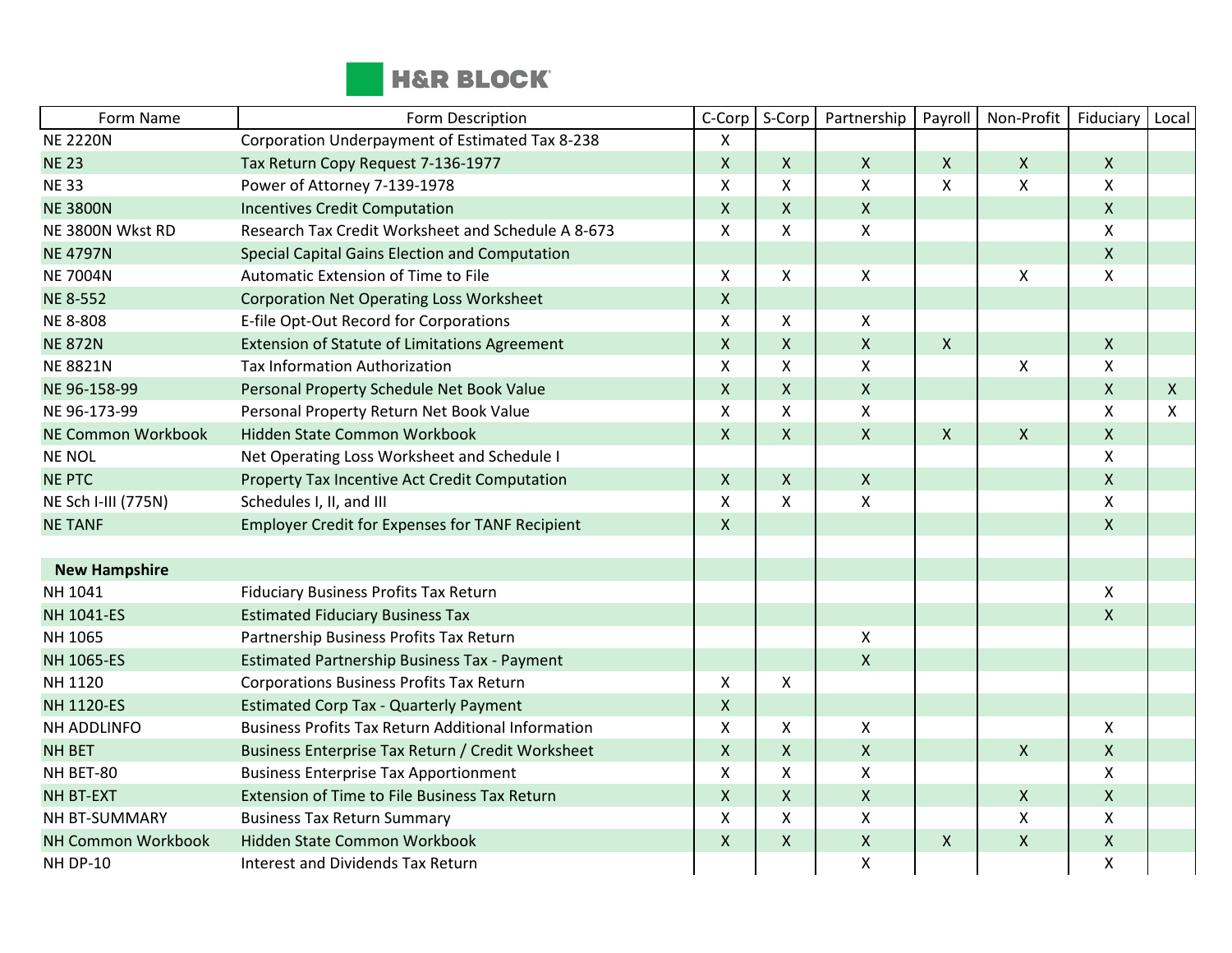

| Form Name          | Form Description                                          | C-Corp                    | S-Corp             | Partnership        | Payroll | Non-Profit | Fiduciary          | Local |
|--------------------|-----------------------------------------------------------|---------------------------|--------------------|--------------------|---------|------------|--------------------|-------|
| NH DP-10-ES        | <b>Estimated Interest and Dividends Tax</b>               |                           |                    | $\mathsf{X}$       |         |            | $\mathsf{X}$       |       |
| <b>NH DP-120</b>   | <b>Computation of S Corporation Gross Business Profit</b> |                           | X                  |                    |         |            |                    |       |
| <b>NH DP-120-P</b> | <b>Computation of Partnership Gross Business Profits</b>  |                           |                    | $\mathsf{X}$       |         |            |                    |       |
| <b>NH DP-131-A</b> | Apportionment of Net Operating Loss (NOL)                 | X                         | X                  | X                  |         |            | $\mathsf{X}$       |       |
| <b>NH DP-132</b>   | Net Operating Loss (NOL) Deduction                        | $\pmb{\times}$            |                    | $\pmb{\mathsf{X}}$ |         |            | $\mathsf{X}$       |       |
| <b>NH DP-160</b>   | <b>Schedule of Credits</b>                                | $\mathsf{X}$              | X                  | $\mathsf{X}$       |         |            | X                  |       |
| NH DP-2210/2220    | Penalty for the Underpayment of Estimated Tax             | $\mathsf{X}$              | X                  | $\mathsf{X}$       |         |            | $\mathsf{X}$       |       |
| <b>NH DP-2848</b>  | Power of Attorney (POA)                                   | $\boldsymbol{\mathsf{X}}$ | X                  | $\pmb{\mathsf{X}}$ | X       |            | X                  |       |
| NH DP-59-A         | Extension to File Interest and Dividends Return           |                           |                    | $\pmb{\mathsf{X}}$ |         |            | $\mathsf X$        |       |
| NH DP-80           | <b>Business Profits Tax Apportionment</b>                 | X                         | X                  | $\pmb{\times}$     |         |            | X                  |       |
| NH DP-9            | <b>Small Business Corporation Information Report</b>      |                           | $\pmb{\mathsf{X}}$ |                    |         |            |                    |       |
| NH PYT             | Payment Voucher                                           | X                         | X                  | X                  |         | Χ          | X                  |       |
| NH Sch IV          | Schedule IV - Other IRC Reconciling Adjustments           | $\mathsf{X}$              | X                  | $\mathsf{X}$       |         |            | $\mathsf{X}$       |       |
|                    |                                                           |                           |                    |                    |         |            |                    |       |
| <b>New Jersey</b>  |                                                           |                           |                    |                    |         |            |                    |       |
| NJ 1040-ES         | Gross Income Tax Declaration of Estimated Tax             |                           |                    |                    |         |            | $\pmb{\times}$     |       |
| NJ 1040-O          | E-File Opt-Out Request Form                               |                           |                    |                    |         |            | $\mathsf{X}$       |       |
| NJ 1040-SC (2022)  | Payment on Behalf of Nonconsenting Shareholders           |                           | X                  |                    |         |            |                    |       |
| NJ 1041-V          | Gross Income Tax Fiduciary Payment Voucher                |                           |                    |                    |         |            | $\mathsf{X}$       |       |
| NJ 1041SB          | Gross Income Tax Fiduciary Return Small Bus Trust         |                           |                    |                    |         |            | $\mathsf{X}$       |       |
| NJ 1041, Sch NJK1  | Income Tax Fiduciary Return, Schedule NJK-1               |                           |                    |                    |         |            | $\mathsf{X}$       |       |
| NJ 1065-V          | Gross Income Tax Partnership Payment Voucher              |                           |                    | X                  |         |            |                    |       |
| NJ 1065E           | Corporate Partner's Statement - Exempt Corp               |                           |                    | $\pmb{\mathsf{X}}$ |         |            |                    |       |
| NJ 1065, K1        | Partnership Return, Partners Directory, Sch NJK-1         |                           |                    | $\pmb{\mathsf{X}}$ |         |            |                    |       |
| NJ 1080-C          | Income Tax - Nonresident Composite Return                 |                           | $\mathsf{X}$       | $\mathsf X$        |         |            | $\pmb{\mathsf{X}}$ |       |
| <b>NJ 1080E</b>    | Election to Participate in a Composite Return             |                           | X                  | $\pmb{\times}$     |         |            | X                  |       |
| NJ 2210            | Underpayment by Individuals, Estates, or Trusts           |                           |                    |                    |         |            | $\mathsf{X}$       |       |
| <b>NJ 501-GIT</b>  | <b>Domestic Production Activities Deduction</b>           |                           | X                  | $\pmb{\times}$     |         |            | X                  |       |
| NJ 630-V           | Extension of Time to File Gross Income Tax Return         |                           | X                  | $\mathsf X$        |         |            | $\mathsf X$        |       |
| NJ 906             | Closing Agreement as to Final Determination               | $\mathsf{X}$              | X                  | $\pmb{\mathsf{X}}$ |         |            | $\pmb{\mathsf{X}}$ |       |
| NJ A-1730          | Claim for Refund of Paid Audit Assessment                 | $\mathsf{X}$              | $\pmb{\mathsf{X}}$ |                    |         |            |                    |       |
| NJ A-5052-TC       | <b>Estimated Summary Tax Return and Schedules</b>         | X                         | Χ                  |                    |         |            |                    |       |
| NJ A-5088-TC       | Application for Tax Clearance Certificate                 | $\mathsf{X}$              | $\pmb{\mathsf{X}}$ |                    |         |            |                    |       |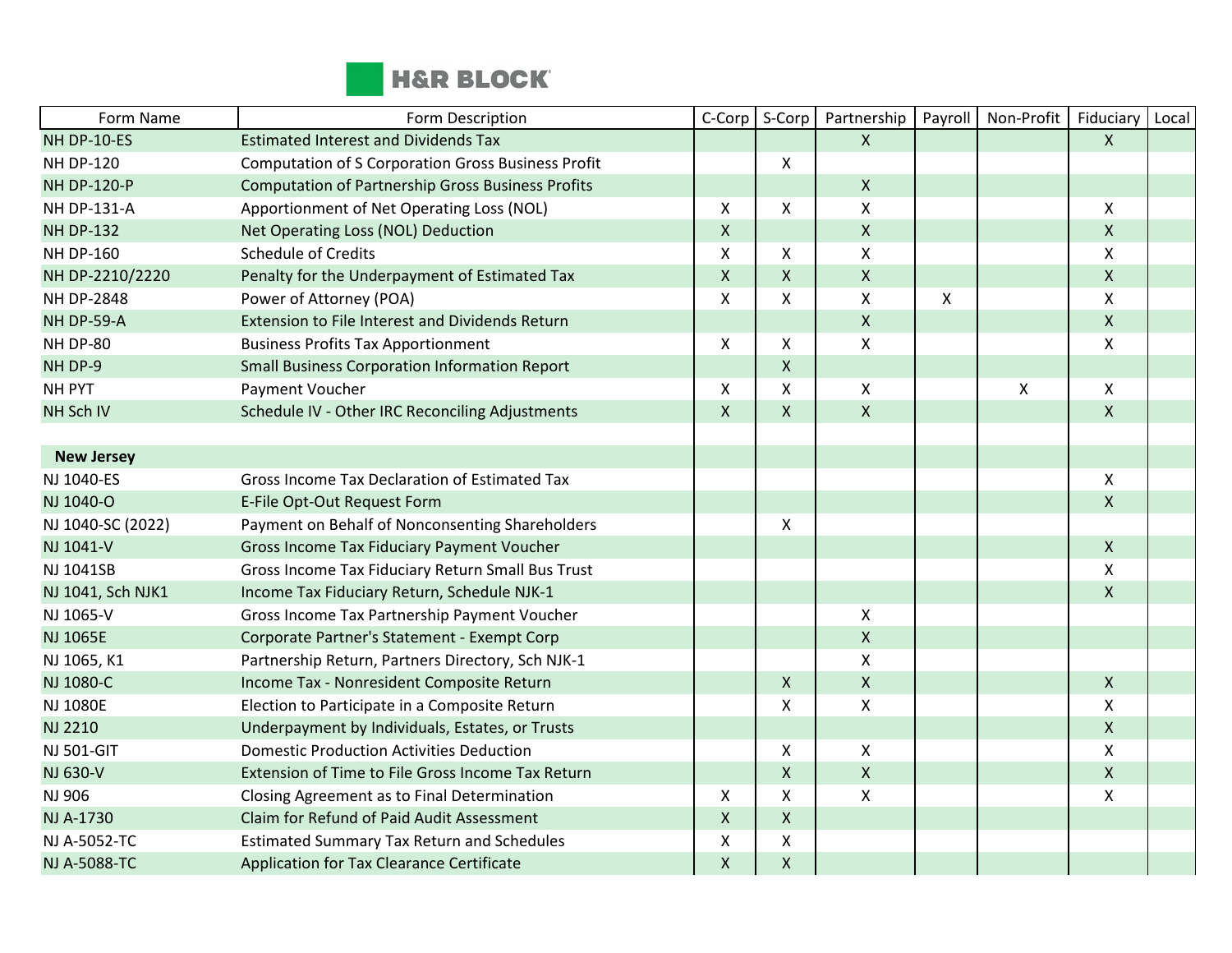

| Form Name            | Form Description                                          | C-Corp                    | S-Corp             | Partnership        | Payroll            | Non-Profit                | Fiduciary    | Local |
|----------------------|-----------------------------------------------------------|---------------------------|--------------------|--------------------|--------------------|---------------------------|--------------|-------|
| NJ Annual Report     | NJ Annual Report                                          | X                         | X                  | X                  |                    | $\pmb{\mathsf{X}}$        |              |       |
| <b>NJ C-102</b>      | Amendment to the Certificate of Incorporation             | $\mathsf X$               | X                  |                    |                    |                           |              |       |
| <b>NJ C-113A</b>     | Application for Amended Certificate of Authority          | $\pmb{\mathsf{X}}$        | Χ                  |                    |                    | X                         |              |       |
| <b>NJ C-124</b>      | Application for Withdrawal - Foreign Corporation          | $\boldsymbol{\mathsf{X}}$ | X                  |                    |                    | $\pmb{\mathsf{X}}$        |              |       |
| NJ C-152             | <b>Certificate of Correction</b>                          | $\boldsymbol{\mathsf{X}}$ | X                  |                    |                    | $\pmb{\mathsf{X}}$        |              |       |
| <b>NJ C-159A</b>     | <b>Certificate of Dissolution (Before Commencing)</b>     | $\mathsf{X}$              | Χ                  |                    |                    | $\pmb{\mathsf{X}}$        |              |       |
| <b>NJ C-159B</b>     | Certificate of Dissolution (Without a Meeting)            | X                         | X                  |                    |                    | $\boldsymbol{\mathsf{X}}$ |              |       |
| <b>NJ C-159C</b>     | <b>Certificate of Dissolution Without Assets</b>          | $\mathsf{X}$              | $\pmb{\mathsf{X}}$ |                    |                    |                           |              |       |
| <b>NJ C-159D</b>     | Application for Dissolution, Without a Meeting            | $\boldsymbol{\mathsf{X}}$ | X                  |                    |                    |                           |              |       |
| NJ CBA-1             | Business Activities Report by a Foreign Corp              | $\mathsf X$               | $\pmb{\mathsf{X}}$ |                    |                    |                           |              |       |
| NJ CBT-1065, Sch T   | Corporation Business Tax - Partnership Return             |                           |                    | X                  |                    |                           |              |       |
| <b>NJ CBT-160-P</b>  | Underpayment of Estimated Partnership Tax                 |                           |                    | $\mathsf{X}$       |                    |                           |              |       |
| <b>NJ CBT-206</b>    | Partnership Extension of Time to File NJ CBT-1065         |                           |                    | $\pmb{\mathsf{X}}$ |                    |                           |              |       |
| <b>NJ CBT-2553</b>   | <b>Online Filing Only</b>                                 | $\mathsf{X}$              | X                  |                    |                    |                           |              |       |
| NJ CBT-V             | CBT Partnership Payment Voucher                           |                           |                    | $\mathsf{X}$       |                    |                           |              |       |
| <b>NJ CBT Forms</b>  | <b>New Jersey CBT Forms</b>                               | $\mathsf{X}$              | X                  |                    |                    |                           |              |       |
| NJ Common Workbook   | Hidden State Common Workbook                              | X                         | Χ                  | $\pmb{\mathsf{X}}$ | X                  | Χ                         | Χ            |       |
| NJ DCC-1             | Request for Copies of Previously Filed Tax Returns        | $\mathsf X$               | $\pmb{\mathsf{X}}$ | $\mathsf{X}$       | $\pmb{\mathsf{X}}$ | $\pmb{\mathsf{X}}$        | X            |       |
| NJ EFT-1C/1/1D       | Authorization Agreement for EFT Enrollment                | $\mathsf{x}$              | X                  | X                  | $\mathsf{x}$       | X                         | X            |       |
| <b>NJFS</b>          | <b>Further Organization Claiming Property Exemption</b>   | $\mathsf{x}$              | X                  | $\mathsf{X}$       |                    |                           |              |       |
| NJ GIT-DEP           | <b>Gross Income Tax Depreciation Adjustment Worksheet</b> |                           | X                  | $\mathsf{X}$       |                    |                           | X            |       |
| NJ GIT/REP-1         | Nonresident Seller's Tax Declaration                      |                           |                    |                    |                    |                           | $\mathsf{X}$ |       |
| NJ GIT/REP-3         | Seller's Residency Certification/Exemption                |                           |                    |                    |                    |                           | Χ            |       |
| NJ GIT/REP-4         | Waiver of Seller's Filing Requirement of GIT/REP          |                           |                    |                    |                    |                           | $\mathsf{X}$ |       |
| NJ K1 Input          | State K-1 Input Worksheet                                 |                           |                    | X                  |                    |                           | Χ            |       |
| <b>NJ L-102</b>      | Certificate of Amendment - LLC                            |                           |                    | $\pmb{\times}$     |                    |                           |              |       |
| NJ L-108             | Certificate of Correction - LLC                           |                           |                    | $\pmb{\mathsf{X}}$ |                    |                           |              |       |
| NJ M-5008-R          | Appointment of Taxpayer Representative                    | $\mathsf{X}$              | X                  | $\mathsf{X}$       |                    |                           | $\mathsf{X}$ |       |
| NJ 0-71              | Transfer Inheritance and Estate Tax                       | X                         |                    |                    |                    |                           |              |       |
| NJ PART-200-T        | Partnership Extension of Time to File NJ 1065             |                           |                    | $\mathsf{X}$       |                    |                           |              |       |
| NJ PubRec            | Public Records Filing for New Business Entity             | X                         | X                  | X                  |                    | X                         |              |       |
| <b>NJ REG</b>        | <b>Business Registration Application</b>                  | $\pmb{\mathsf{X}}$        | $\pmb{\mathsf{X}}$ | $\pmb{\times}$     | $\pmb{\times}$     | $\pmb{\mathsf{X}}$        |              |       |
| NJ REG-C-L, REG-C-EA | Request for Change Registration Information               | $\pmb{\mathsf{X}}$        | Χ                  |                    |                    |                           |              |       |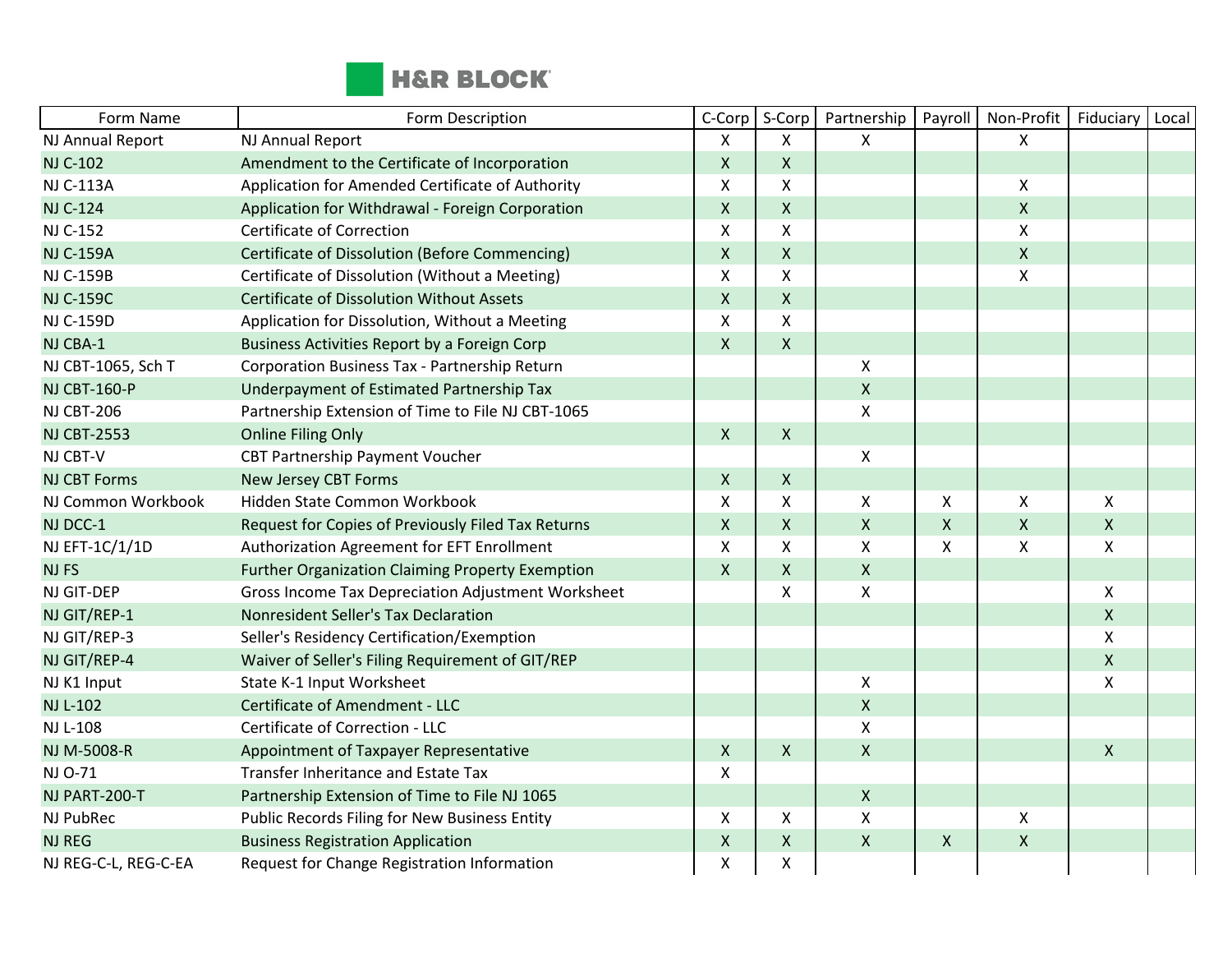

| Form Name           | Form Description                                    | C-Corp             | S-Corp       | Partnership        | Payroll            | Non-Profit         | Fiduciary    | Local |
|---------------------|-----------------------------------------------------|--------------------|--------------|--------------------|--------------------|--------------------|--------------|-------|
| <b>NJ RRACHDP</b>   | Revision Request for ACH Debit Account Payments     | $\mathsf{X}$       | $\mathsf{X}$ | $\mathsf{X}$       | $\mathsf{X}$       | $\mathsf{X}$       | $\mathsf{X}$ |       |
| NJ Sch A (1065)     | Schedule A - Tiered Partnerships                    |                    |              | $\pmb{\mathsf{X}}$ |                    |                    |              |       |
| NJ Sch B (1065)     | Schedule B - Sheltered Workshop Tax Credit          |                    |              | $\mathsf{X}$       |                    |                    |              |       |
| NJ Sch BUS-1 (1041) | Schedule BUS-1 - Business Income Summary Schedule   |                    |              |                    |                    |                    | $\mathsf{X}$ |       |
| NJ Sch BUS-2 (1041) | Schedule BUS-2 - Alt Business Calc Adjustment       |                    |              |                    |                    |                    | $\mathsf{X}$ |       |
| NJ Sch E (1041)     | Schedule E - Income of Nonresident Estates/Trusts   |                    |              |                    |                    |                    | X            |       |
| NJ Sch J (1065)     | <b>Schedule J - Corporation Allocation Schedule</b> |                    |              | $\mathsf X$        |                    |                    |              |       |
| NJ Sch L (1065)     | Schedule L - Complete Liquidation                   |                    |              | $\mathsf{X}$       |                    |                    |              |       |
| NJ Sch N            | Schedule N - Nexus-Immune Activity Declaration      | $\mathsf{X}$       | $\mathsf{X}$ |                    |                    |                    |              |       |
| NJ Sch NR-A         | Schedule NR-A - Business Allocation Schedule        |                    |              | X                  |                    |                    | X            |       |
| NJ Sch O            | Schedule O - Nonoperational Activity                | $\mathsf{X}$       | $\mathsf{X}$ |                    |                    |                    |              |       |
|                     |                                                     |                    |              |                    |                    |                    |              |       |
| <b>New Mexico</b>   |                                                     |                    |              |                    |                    |                    |              |       |
| NM ACD-31015        | <b>Business Tax Registration Application</b>        | X                  | X            | X                  | $\pmb{\times}$     | X                  | $\mathsf{X}$ |       |
| <b>NM ACD-31102</b> | Tax Information Authorization Tax Disclosure        | $\mathsf{X}$       | X            | $\mathsf{X}$       | $\pmb{\mathsf{X}}$ |                    | $\mathsf{X}$ |       |
| NM CIT-1            | Corporate Income and Franchise Tax Return           | X                  |              |                    |                    | $\pmb{\mathsf{X}}$ |              |       |
| NM CIT-3            | Corporate Child Care Credit; Schedules A and B      | $\pmb{\mathsf{X}}$ |              |                    |                    |                    |              |       |
| NM CIT-CR           | <b>Tax Credit Schedule</b>                          | Χ                  |              |                    |                    |                    |              |       |
| NM CIT-ES           | Corporate inc. / Franchise Est. Tax Pmnt Voucher    | $\mathsf{X}$       |              |                    |                    | $\pmb{\mathsf{X}}$ |              |       |
| NM CIT-EXT          | Corporate Income/Franchise Tax Extension Voucher    | X                  |              |                    |                    | $\mathsf{X}$       |              |       |
| <b>NM CIT-PV</b>    | Corporate Income and Franchise Tax Payment Voucher  | $\mathsf{X}$       |              |                    |                    | $\pmb{\mathsf{X}}$ |              |       |
| NM Common Workbook  | Hidden State Common Workbook                        | X                  | X            | X                  | X                  | Χ                  | X            |       |
| <b>NM DDI</b>       | Document Delivery Instruction Form                  | $\mathsf{X}$       | $\mathsf{X}$ | $\mathsf{X}$       |                    |                    |              |       |
| NM FID-1            | Fiduciary Income Tax Return and Sch 1 and 2         |                    |              |                    |                    |                    | X            |       |
| <b>NM FID-CR</b>    | <b>Tax Credit Schedule</b>                          |                    |              |                    |                    |                    | $\mathsf{X}$ |       |
| NM FID-D            | Fiduciary PTE WTH Detail Report, RPD-41359          |                    |              |                    |                    |                    | X            |       |
| <b>NM FID-ES</b>    | Fiduciary Income Estimated Tax Payment Voucher      |                    |              |                    |                    |                    | $\mathsf{X}$ |       |
| NM FID-EXT          | Fiduciary Income Tax Extension Payment Voucher      |                    |              |                    |                    |                    | Χ            |       |
| <b>NM FID-PV</b>    | Fiduciary Income Tax Payment Voucher                |                    |              |                    |                    |                    | $\mathsf{X}$ |       |
| NM PTE              | Information Return for Pass-Through Entities        |                    |              | X                  |                    |                    |              |       |
| NM PTE-PV           | Pass-Through Entity Penalty Payment Voucher         |                    |              | $\pmb{\mathsf{X}}$ |                    |                    |              |       |
| NM PTW-PV           | Withholding of Net Income - PTE Payment Voucher     |                    | X            | X                  |                    |                    | X            |       |
| NM RPD-41071        | <b>Application for Refund</b>                       | $\mathsf{X}$       | $\mathsf{X}$ | $\mathsf{X}$       | $\pmb{\mathsf{X}}$ |                    | $\mathsf{X}$ |       |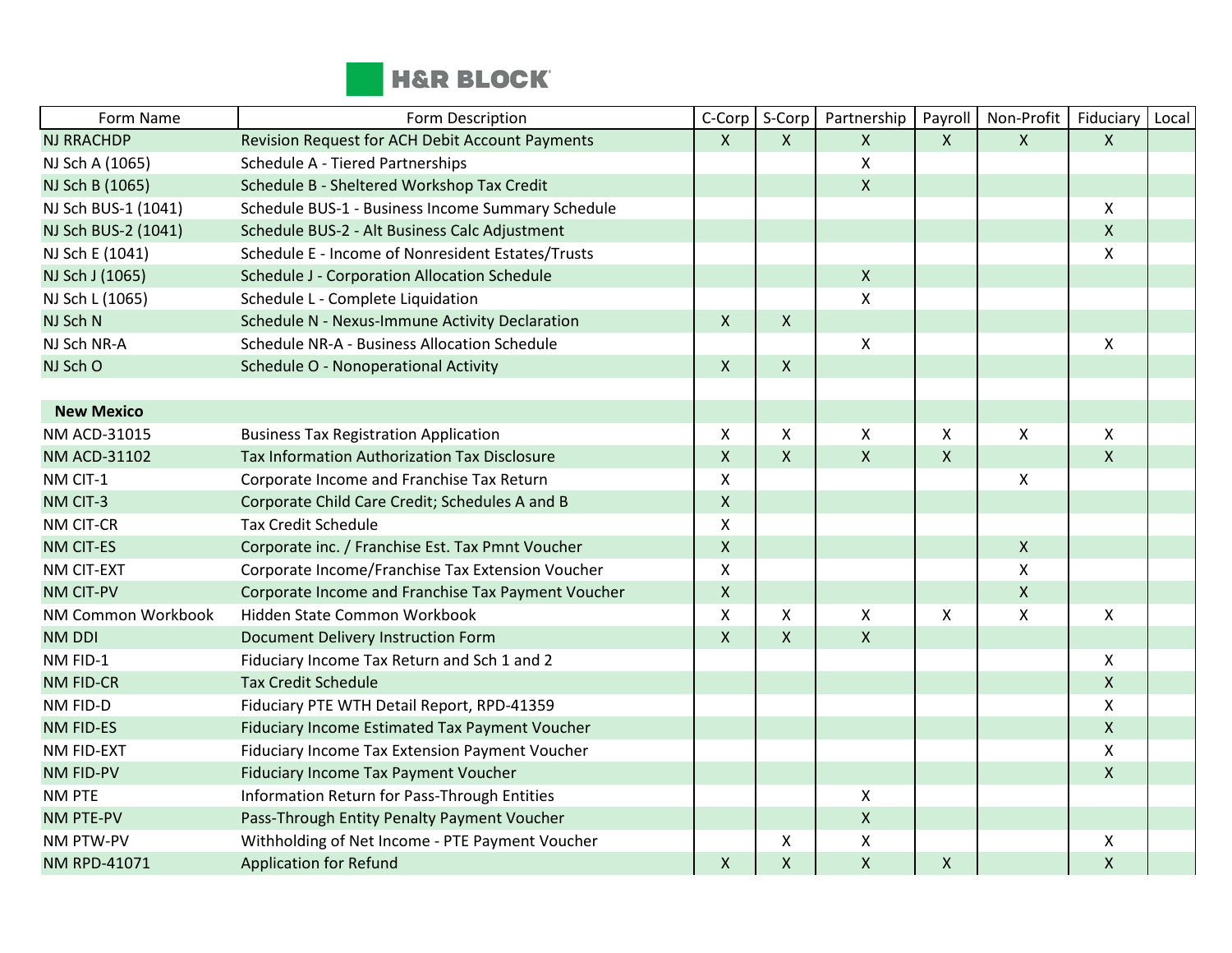

| Form Name             | Form Description                                   | C-Corp       | S-Corp             | Partnership        | Payroll            | Non-Profit         | Fiduciary    | Local |
|-----------------------|----------------------------------------------------|--------------|--------------------|--------------------|--------------------|--------------------|--------------|-------|
| NM RPD-41096          | Application for Extension of Time to File          | X            | X                  | X                  | X                  |                    | X            |       |
| <b>NM RPD-41272</b>   | Estimated Personal Income Tax Underpayment Penalty |              |                    |                    |                    |                    | $\mathsf{X}$ |       |
| <b>NM RPD-41285</b>   | Annual Statement of W/H of Oil and Gas Proceeds    | X            | X                  | X                  | $\pmb{\times}$     |                    | X            |       |
| <b>NM RPD-41287</b>   | Penalty and Interest on Underpayment of Estimates  | $\mathsf{X}$ |                    |                    |                    |                    |              |       |
| <b>NM RPD-41317</b>   | Solar Market Development Tax Credit                |              |                    |                    |                    |                    | X            |       |
| <b>NM RPD-41329</b>   | Sustainable Building Tax Credit Claim              | $\mathsf{X}$ | $\mathsf{X}$       |                    |                    |                    | $\mathsf{X}$ |       |
| NM RPD-41353          | Owner's/Remittee's Agreement to Pay Withholding    |              | X                  | Χ                  |                    |                    | Χ            |       |
| <b>NM RPD-41354</b>   | Declaration of Place of Business or Residence      |              | $\mathsf{X}$       | $\mathsf{X}$       |                    |                    | $\mathsf{X}$ |       |
| NM RPD-41367          | Annual Withholding from a Pass-Through, RPD-41359  |              | X                  | $\pmb{\mathsf{X}}$ |                    |                    |              |       |
| <b>NM RPD-41373</b>   | Refund of Tax Withheld - Pass-Through Entities     |              | $\mathsf{X}$       | $\mathsf{X}$       |                    |                    | X            |       |
| NM RPD-41375          | Net Operating Loss Carryforward Schedule           |              |                    |                    |                    |                    | X            |       |
| <b>NM RPD-41379</b>   | <b>CIT NOL Carryforward Schedule</b>               | $\mathsf{X}$ |                    |                    |                    |                    |              |       |
| <b>NM S-CORP</b>      | Sub-Chapter S Corp Income and Franchise Tax Return |              | X                  |                    |                    |                    |              |       |
| NM S-Corp-CR          | Tax Credit Schedule and Supplemental               |              | $\pmb{\mathsf{X}}$ |                    |                    |                    |              |       |
| NM S-Corp-ES          | Income and Franchise Tax Estimated Payment Voucher |              | X                  |                    |                    |                    |              |       |
| NM S-Corp-EXT         | Income and Franchise Tax Extension Payment Voucher |              | $\mathsf{X}$       |                    |                    |                    |              |       |
| NM S-Corp-PV          | Income and Franchise Tax Payment Voucher           |              | $\pmb{\mathsf{X}}$ |                    |                    |                    |              |       |
| NM Sch CC             | <b>Alternative Tax Schedule</b>                    | $\mathsf{X}$ | $\mathsf{X}$       | $\mathsf{X}$       |                    |                    |              |       |
|                       |                                                    |              |                    |                    |                    |                    |              |       |
| <b>Nevada</b>         |                                                    |              |                    |                    |                    |                    |              |       |
| NV 78 Articles        | Articles of Incorporation (NRS Chapter 78)         | X            | X                  |                    |                    |                    |              |       |
| <b>NV APP-01.00</b>   | <b>Business Registration NSPO 4436</b>             | $\mathsf{X}$ | $\mathsf{X}$       | $\mathsf{X}$       | $\pmb{\mathsf{X}}$ | X                  |              |       |
| NV Common Workbook    | Hidden State Common Workbook                       | $\mathsf{x}$ | X                  | X                  | $\pmb{\chi}$       | $\mathsf{X}$       | X            |       |
| <b>NV DET-01.03</b>   | Universal Petition for Redetermination             | $\mathsf{X}$ | $\mathsf{X}$       | $\mathsf{X}$       | $\mathsf{X}$       | $\pmb{\mathsf{X}}$ | X            |       |
| <b>NV LstCrp</b>      | (Profit) Initial/Annual List Officers Corporation  | $\mathsf X$  | X                  |                    |                    |                    |              |       |
| <b>NV NRS-89 ARTS</b> | Articles of Incorporation Professional Corporation | $\mathsf{X}$ | $\mathsf{X}$       |                    |                    |                    |              |       |
|                       |                                                    |              |                    |                    |                    |                    |              |       |
| <b>New York</b>       |                                                    |              |                    |                    |                    |                    |              |       |
| NY CHAR004            | Annual Filing for Charitable Lead Trusts           |              |                    |                    |                    | X                  |              |       |
| NY CHAR500            | Annual Filing Charitable Organizations             |              |                    |                    |                    | $\pmb{\mathsf{X}}$ |              |       |
| NY Common Workbook    | Hidden State Common Workbook                       | $\mathsf{X}$ | X                  | X                  | X                  | X                  | X            |       |
| <b>NY CT-13</b>       | <b>Unrelated Business Income Tax Return</b>        |              |                    |                    |                    | $\pmb{\mathsf{X}}$ |              |       |
| <b>NY CT-187</b>      | Election or Revocation by Railroad and Trucking    | X            |                    |                    |                    |                    |              |       |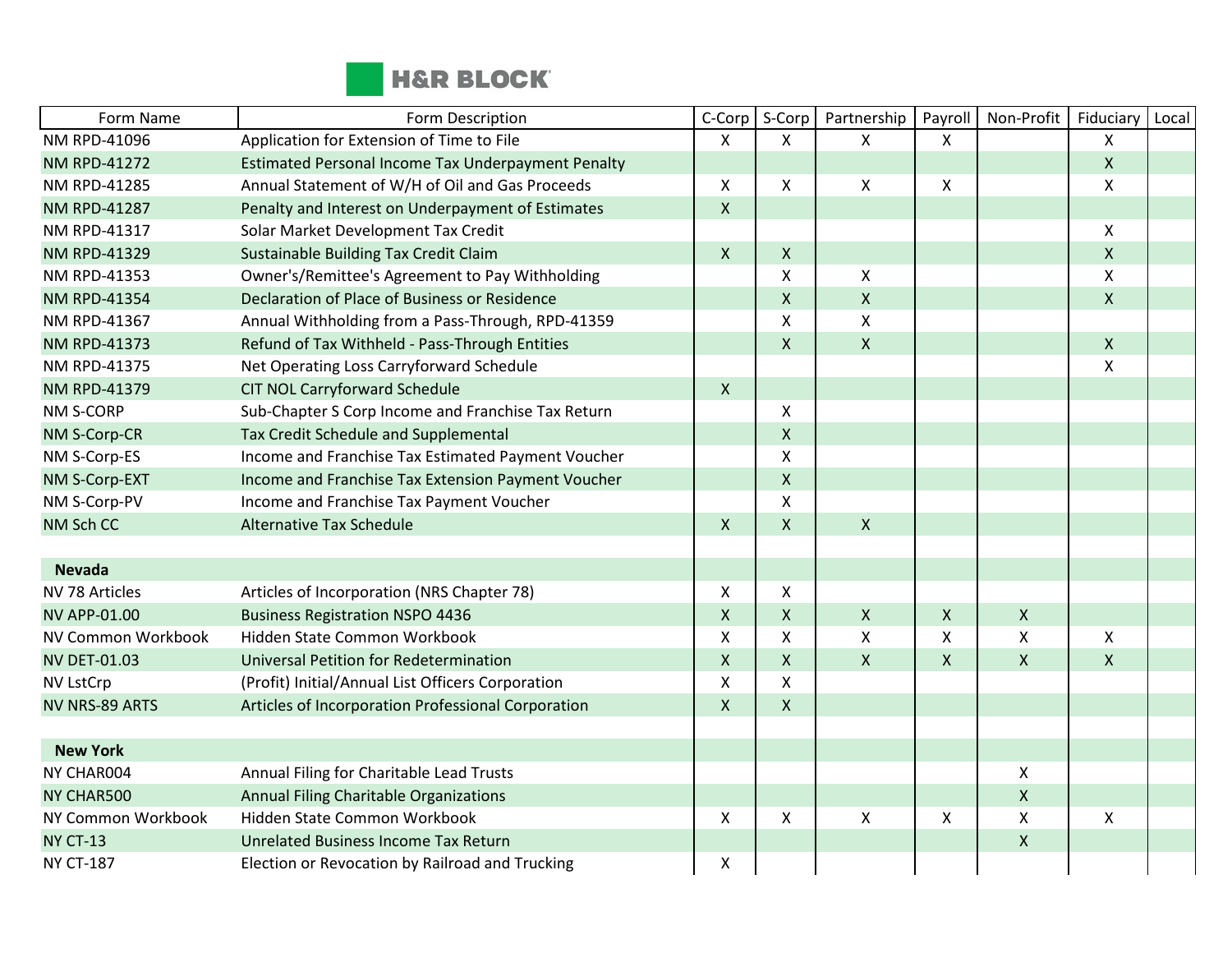

| Form Name           | Form Description                                    | C-Corp       | S-Corp             | Partnership  | Payroll | Non-Profit                | Fiduciary | Local |
|---------------------|-----------------------------------------------------|--------------|--------------------|--------------|---------|---------------------------|-----------|-------|
| NY CT-2             | <b>Corporation Tax Return Summary</b>               | $\mathsf{X}$ | $\mathsf{X}$       |              |         | $\boldsymbol{\mathsf{X}}$ |           |       |
| <b>NY CT-200-V</b>  | Payment Voucher for E-Filed Returns and Extensions  | X            | X                  |              |         |                           |           |       |
| <b>NY CT-222</b>    | Underpayment of Estimated Tax by a Corporation      | $\mathsf{X}$ | $\mathsf{x}$       |              |         |                           |           |       |
| NY CT-222.1         | Election to Use Different Annualization Periods     | X            | X                  |              |         |                           |           |       |
| <b>NY CT-225</b>    | <b>New York State Modifications</b>                 | $\mathsf{X}$ | $\mathsf{x}$       |              |         |                           |           |       |
| <b>NY CT-227</b>    | Voluntary Contributions (CT-3, CT-3-A, or CT-3-S)   | X            | X                  |              |         |                           |           |       |
| <b>NY CT-239</b>    | Credit for Taxicabs to Persons with Disabilities    | $\mathsf{X}$ | $\pmb{\mathsf{X}}$ |              |         |                           |           |       |
| <b>NY CT-241</b>    | Claim for Clean Heating Fuel Credit                 | X            | $\pmb{\mathsf{X}}$ |              |         |                           |           |       |
| <b>NY CT-247</b>    | <b>Exemption from Corporation Franchise Taxes</b>   | $\mathsf{X}$ |                    |              |         | $\pmb{\times}$            |           |       |
| <b>NY CT-249</b>    | Claim for Long-Term Care Insurance Credit           | X            | X                  |              |         |                           |           |       |
| <b>NY CT-250</b>    | Credit Purchase Automated External Defibrillator    | $\mathsf{X}$ | $\mathsf{X}$       |              |         |                           |           |       |
| NY CT-2658-E        | Exemption from Partnership Estimated Tax Paid       |              |                    | X            |         |                           |           |       |
| NY CT-2658/2658-ATT | Report of Estimated Tax for Corporate Partners      |              |                    | $\mathsf{X}$ |         |                           |           |       |
| NY CT-3             | <b>General Business Corporation Franchise Tax</b>   | X            | X                  |              |         |                           |           |       |
| NY CT-3-M           | General Business MTA Surcharge Return               | $\mathsf{X}$ |                    |              |         |                           |           |       |
| NY CT-3-S           | S Corporation Franchise Tax Return                  |              | X                  |              |         |                           |           |       |
| <b>NY CT-300</b>    | First Installment of Estimated Tax - Corporations   | $\mathsf{X}$ |                    |              |         |                           |           |       |
| NY CT-34-SH         | S Corporation Shareholders Information Schedule     |              | X                  |              |         |                           |           |       |
| <b>NY CT-399</b>    | <b>Depreciation Adjustment Schedule</b>             | $\mathsf{X}$ | $\mathsf{X}$       |              |         |                           |           |       |
| <b>NY CT-3.1</b>    | Investment/Other Exempt Income/Investment Capital   | X            |                    |              |         |                           |           |       |
| <b>NY CT-3.2</b>    | <b>Subtraction Modification for Qualified Banks</b> | $\mathsf{X}$ | $\mathsf{X}$       |              |         |                           |           |       |
| <b>NY CT-3.3</b>    | Prior Net Operating Loss Conversion Subtraction     | X            |                    |              |         |                           |           |       |
| <b>NY CT-3.4</b>    | Net Operating Loss Deduction (NOLD)                 | $\mathsf{X}$ |                    |              |         |                           |           |       |
| <b>NY CT-400</b>    | <b>Estimated Tax for Corporations</b>               | X            | X                  |              |         | $\pmb{\times}$            |           |       |
| <b>NY CT-41</b>     | Credit for Employment of Persons with Disabilities  | $\mathsf X$  | $\mathsf{x}$       |              |         |                           |           |       |
| NY CT-43            | Special Additional Mortgage Recording Tax Credit    | X            | $\pmb{\mathsf{X}}$ |              |         |                           |           |       |
| <b>NY CT-46</b>     | Claim for Investment Tax Credit                     | $\mathsf{X}$ | $\mathsf{X}$       |              |         |                           |           |       |
| NY CT-5             | Request for Six-Month Extension to File             | X            |                    |              |         | $\pmb{\mathsf{X}}$        |           |       |
| <b>NY CT-51</b>     | <b>Combined Filer for New Formed Groups</b>         | $\mathsf{X}$ |                    |              |         |                           |           |       |
| <b>NY CT-5.1</b>    | Request for Additional Extension of Time to File    | X            |                    |              |         |                           |           |       |
| <b>NY CT-5.3</b>    | Request for Six-Month Extension to File             | $\mathsf{X}$ |                    |              |         |                           |           |       |
| <b>NY CT-5.4</b>    | Request for Six-Month Extension for S Corporation   |              | X                  |              |         |                           |           |       |
| NY CT-6             | Election by a Federal S Corporation                 | $\mathsf X$  | $\pmb{\mathsf{X}}$ |              |         |                           |           |       |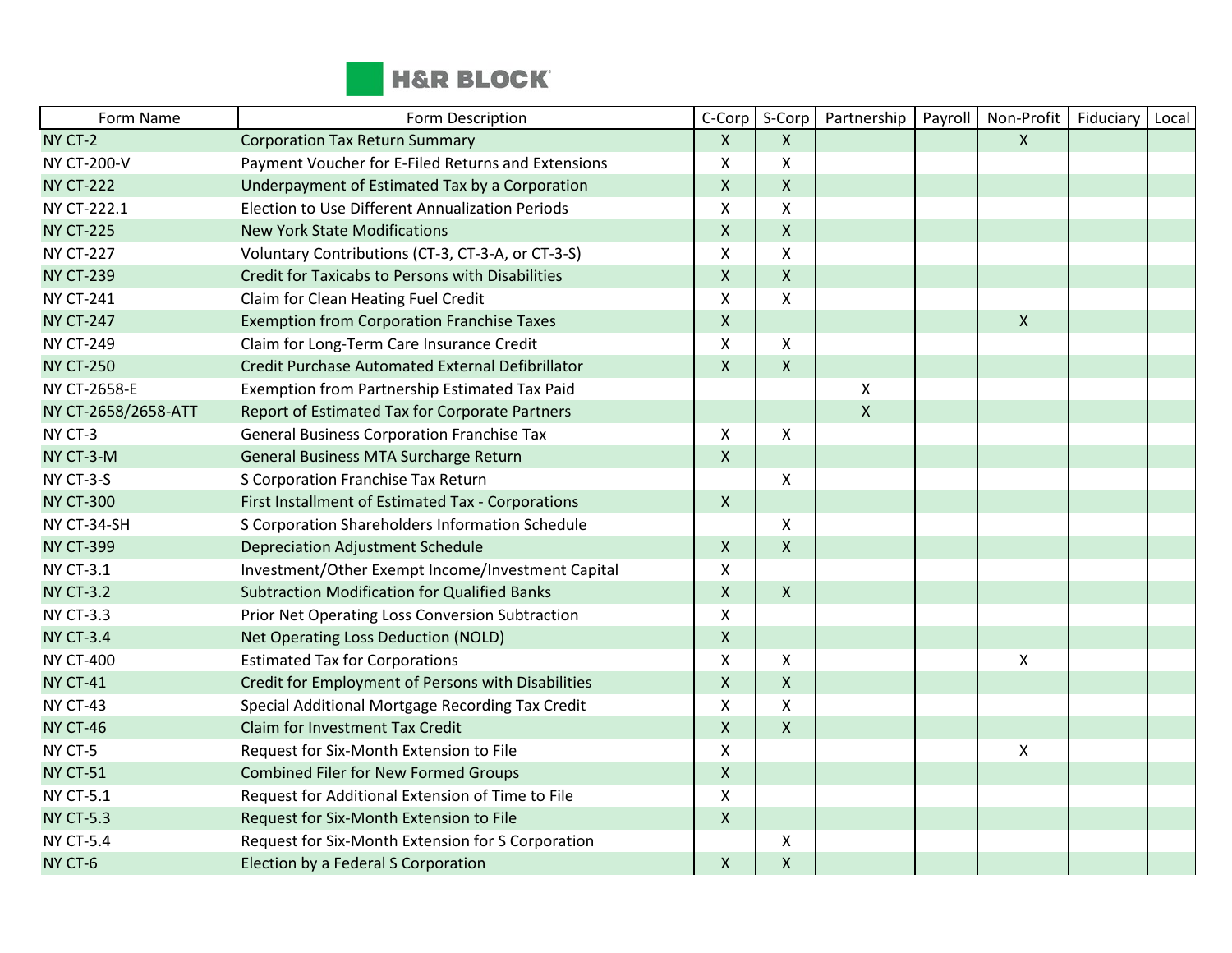

| Form Name          | Form Description                                      | C-Corp             | S-Corp             | Partnership        | Payroll | Non-Profit   | Fiduciary | Local |
|--------------------|-------------------------------------------------------|--------------------|--------------------|--------------------|---------|--------------|-----------|-------|
| <b>NY CT-60</b>    | Affiliated Entity Information Schedule                | X                  | $\mathsf{X}$       |                    |         |              |           |       |
| <b>NY CT-600</b>   | <b>Ordering of Corporation Tax Credits</b>            | $\pmb{\mathsf{X}}$ |                    |                    |         |              |           |       |
| <b>NY CT-601</b>   | Claim for EZ Wage Tax Credit and Schedules A - C      | X                  | $\pmb{\times}$     |                    |         |              |           |       |
| <b>NY CT-603</b>   | Claim for EZ Investment Tax Credit                    | $\mathsf{X}$       | $\pmb{\times}$     |                    |         |              |           |       |
| <b>NY CT-604</b>   | Claim for QEZE Tax Reduction Credit                   | X                  | $\pmb{\times}$     |                    |         |              |           |       |
| <b>NY CT-606</b>   | Claim for QEZE Credit for Real Property Taxes         | $\pmb{\mathsf{X}}$ | $\mathsf{X}$       |                    |         |              |           |       |
| <b>NY CT-635</b>   | Youth Jobs Program Tax Credit                         | X                  | $\pmb{\times}$     |                    |         |              |           |       |
| <b>NY CT-638</b>   | <b>START-UP NY Tax Elimination Credit</b>             | $\mathsf{X}$       | $\mathsf{X}$       |                    |         |              |           |       |
| <b>NY CT-641</b>   | Manufacturer's Real Property Tax Credit               | $\mathsf{X}$       | $\pmb{\times}$     |                    |         |              |           |       |
| <b>NY CT-643</b>   | Hire a Veteran Credit                                 | $\pmb{\mathsf{X}}$ |                    |                    |         |              |           |       |
| <b>NY CT-644</b>   | Workers with Disabilities Tax Credit                  | X                  | $\pmb{\times}$     |                    |         |              |           |       |
| <b>NY CT-646</b>   | <b>Employee Training Incentive Program Tax Credit</b> | $\pmb{\mathsf{X}}$ | $\pmb{\times}$     |                    |         |              |           |       |
| <b>NY CT-652</b>   | <b>Employer-Provided Childcare Credit</b>             | X                  | $\pmb{\times}$     |                    |         |              |           |       |
| <b>NY CT-6.1</b>   | Termination of Election to be a NY S Corporation      |                    | $\mathsf{X}$       |                    |         |              |           |       |
| <b>NY DOS-1233</b> | Application for Reservation of Name - LLC             |                    |                    | Χ                  |         |              |           |       |
| <b>NY DOS-1239</b> | Certificate of Incorporation of Corporation           | $\pmb{\mathsf{X}}$ | $\mathsf{X}$       |                    |         |              |           |       |
| <b>NY DOS-1335</b> | Application for Authority of Foreign Corporation      | X                  | $\pmb{\times}$     |                    |         |              |           |       |
| <b>NY DOS-1336</b> | Articles of Organization of LLC                       |                    |                    | $\pmb{\mathsf{X}}$ |         |              |           |       |
| <b>NY DOS-1337</b> | Certificate of Dissolution of Corporation             | $\mathsf{X}$       | $\mathsf{X}$       |                    |         |              |           |       |
| <b>NY DOS-1359</b> | Certificate of Change of Domestic LLC                 |                    |                    | $\pmb{\mathsf{X}}$ |         |              |           |       |
| <b>NY DOS-1360</b> | Certificate of Amendment of Foreign LLC               |                    |                    | $\pmb{\mathsf{X}}$ |         |              |           |       |
| <b>NY DOS-1361</b> | Application for Authority of Foreign LLC              |                    |                    | $\pmb{\mathsf{X}}$ |         |              |           |       |
| <b>NY DOS-1362</b> | Certificate of Change of Foreign LLC                  |                    |                    | X                  |         |              |           |       |
| <b>NY DOS-1511</b> | Certificate of Incorporation of Not-for-Profit        |                    |                    |                    |         | $\mathsf{X}$ |           |       |
| <b>NY DOS-1515</b> | Credit Card/Debit Card Authorization                  | X                  | X                  |                    |         |              |           |       |
| <b>NY DOS-1523</b> | Certificate of Incorporation Domestic Professional    | $\pmb{\mathsf{X}}$ | $\mathsf{X}$       |                    |         |              |           |       |
| <b>NY DOS-1554</b> | Amendment of the Certificate of Incorporation         | X                  | X                  |                    |         |              |           |       |
| <b>NY DOS-1555</b> | Application for Authority Foreign Not-for-Profit      |                    |                    |                    |         | $\mathsf{x}$ |           |       |
| <b>NY DOS-1556</b> | Certificate of Change of Domestic Corporation         | X                  | X                  |                    |         |              |           |       |
| <b>NY DOS-1563</b> | Certificate of Surrender of Authority of Foreign      | $\mathsf X$        | $\pmb{\times}$     |                    |         |              |           |       |
| <b>NY DTF-350</b>  | Group Affidavit                                       |                    | X                  | Χ                  |         |              |           |       |
| <b>NY DTF-620</b>  | Application for Certification of a QETC               | $\pmb{\times}$     | $\pmb{\times}$     | $\pmb{\mathsf{X}}$ |         |              | X         |       |
| <b>NY DTF-622</b>  | Claim for QETC Capital Tax Credit                     | Χ                  | $\pmb{\mathsf{X}}$ | Χ                  |         |              | Χ         |       |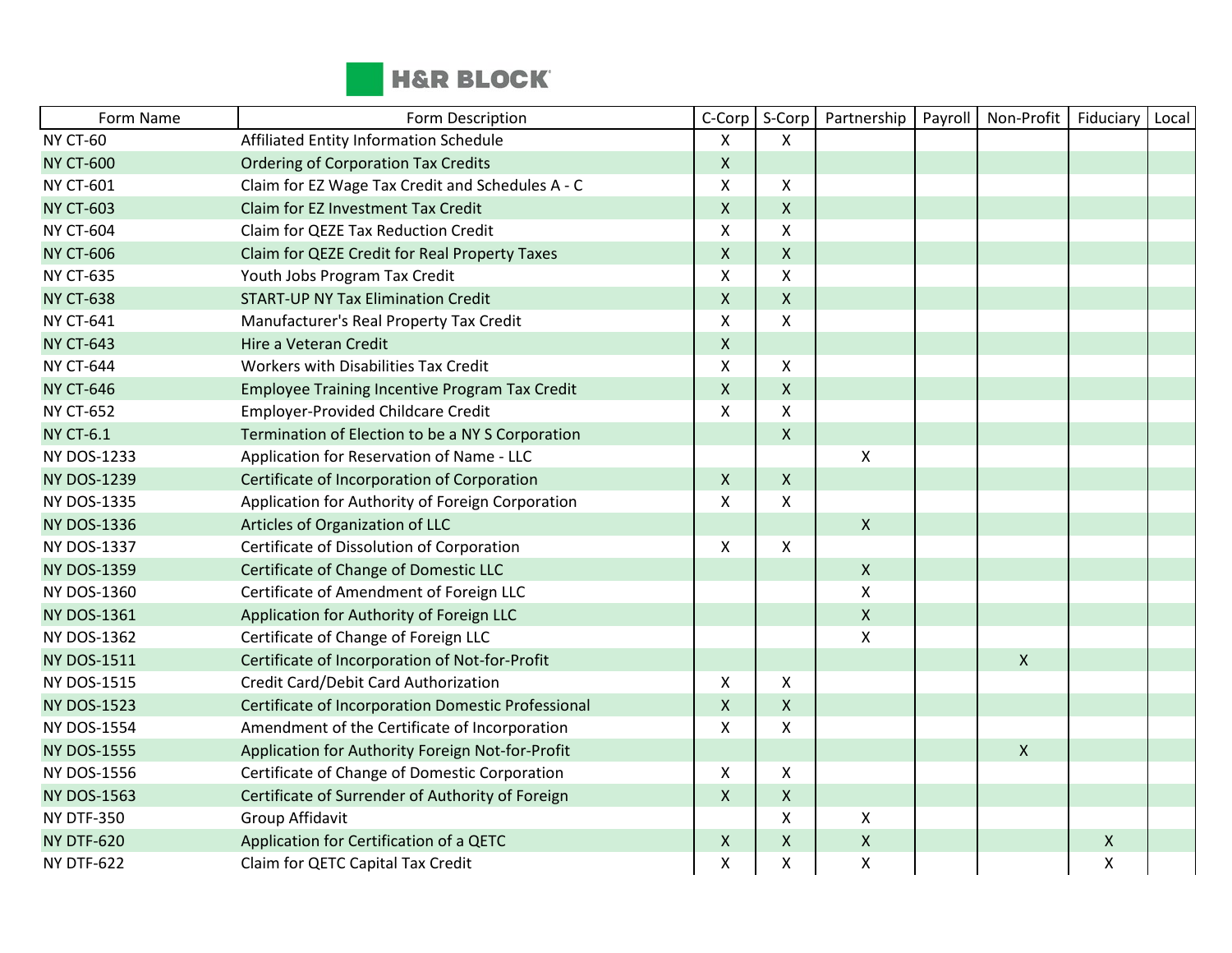

| Form Name            | Form Description                                          | C-Corp         | S-Corp       | Partnership               | Payroll | Non-Profit     | Fiduciary          | Local |
|----------------------|-----------------------------------------------------------|----------------|--------------|---------------------------|---------|----------------|--------------------|-------|
| <b>NY DTF-624</b>    | Claim for Low-Income Housing Credit                       | X              | X            | $\mathsf{X}$              |         |                | $\pmb{\times}$     |       |
| <b>NY DTF-625</b>    | Low-Income Housing Credit Allocation                      | X              | Χ            | $\boldsymbol{\mathsf{X}}$ |         |                | Χ                  |       |
| NY DTF-625-ATT       | Low-Income Housing Credit Annual Statement                | $\mathsf{X}$   | Χ            | $\mathsf{X}$              |         |                | $\mathsf{X}$       |       |
| <b>NY DTF-626</b>    | Recapture of Low-Income Housing Credit                    | $\mathsf{X}$   | X            | $\boldsymbol{\mathsf{X}}$ |         |                | X                  |       |
| <b>NY DTF-630</b>    | Claim for Green Building Credit                           | $\pmb{\times}$ | X            | $\mathsf{X}$              |         |                | $\pmb{\mathsf{X}}$ |       |
| <b>NY DTF-664</b>    | Tax Shelter Disclosure for Material Advisors              | $\pmb{\times}$ | X            | $\pmb{\mathsf{X}}$        |         |                | X                  |       |
| <b>NY DTF-686</b>    | <b>Tax Shelter Reportable Transactions</b>                | $\pmb{\times}$ | X            | $\mathsf{X}$              |         |                | $\mathsf{X}$       |       |
| NY DTF-686-ATT       | Reportable Transaction Disclosure Statement               | $\mathsf{X}$   | Χ            | $\pmb{\mathsf{X}}$        |         |                | X                  |       |
| NY DTF-95            | <b>Business Tax Account Update</b>                        | $\mathsf{x}$   | $\mathsf{X}$ |                           |         |                |                    |       |
| NY DTF-96            | Report of Address Change for Business Tax Accounts        | $\mathsf{x}$   | X            | X                         | X       |                |                    |       |
| NY E-File Info Bus   | <b>Electronic Filing Information for Business Returns</b> | $\mathsf{X}$   | X.           |                           |         | $\pmb{\times}$ |                    |       |
| NY E-File Info Part  | E-file Information for Partnership Returns                |                |              | $\pmb{\times}$            |         |                |                    |       |
| NY IT-1099-R         | Summary Federal Form 1099-R Statements                    |                |              |                           |         |                | $\mathsf{X}$       |       |
| <b>NY IT-112-C</b>   | <b>Resident Credit for Taxes Paid to Canada</b>           |                |              |                           |         |                | $\mathsf{X}$       |       |
| <b>NY IT-112-R</b>   | <b>State Resident Credit</b>                              |                |              |                           |         |                | $\pmb{\mathsf{X}}$ |       |
| NY IT-112.1          | Credit for Separate Tax on Lump-Sum Distributions         |                |              |                           |         |                | X                  |       |
| <b>NY IT-135</b>     | Sales/Use Tax Report for Purchases \$25,000 or More       |                |              |                           |         |                | $\mathsf{X}$       |       |
| <b>NY IT-182</b>     | Passive Activity Loss Limitations for NR/Part-Year        |                |              |                           |         |                | X                  |       |
| NY IT-204-CP, IP K1  | Corporate Partner's Sch K-1 and Partner's Sch K-1         |                |              | $\pmb{\times}$            |         |                |                    |       |
| <b>NY IT-204-LL</b>  | Partnership/LLC/LLP Filing Fee Payment                    |                |              | $\boldsymbol{\mathsf{X}}$ |         |                |                    |       |
| NY IT-204, IT-204.1  | Partnership Return and Corporate Partners Sch K           |                |              | $\mathsf{X}$              |         |                |                    |       |
| <b>NY IT-205</b>     | Fiduciary Income Tax Return - NY - NYC - Yonkers          |                |              |                           |         |                | X                  |       |
| <b>NY IT-205-A</b>   | <b>Fiduciary Allocation and Schedules</b>                 |                |              |                           |         |                | $\mathsf{X}$       |       |
| <b>NY IT-205-C</b>   | <b>Resident Trust Nontaxable Certification</b>            |                |              |                           |         |                | X                  |       |
| <b>NY IT-205-J</b>   | <b>Accumulation Distribution for Resident Trusts</b>      |                |              |                           |         |                | $\pmb{\mathsf{X}}$ |       |
| <b>NY IT-205-T</b>   | Allocation of Estimated Payments to Beneficiaries         |                |              |                           |         |                | Χ                  |       |
| <b>NY IT-205-V</b>   | Payment Voucher for Fiduciary Income Tax Returns          |                |              |                           |         |                | $\mathsf{X}$       |       |
| NY IT-2105.9         | Underpayment of Estimated Tax by Indiv/Fiduciaries        |                |              |                           |         |                | X                  |       |
| <b>NY IT-2106</b>    | <b>Estimated Tax Payment Voucher - Fiduciaries</b>        |                |              |                           |         |                | $\mathsf{X}$       |       |
| NY IT-2106 V An      | Estimated Tax Payment Voucher - Fiduciaries Annual        |                |              |                           |         |                | X                  |       |
| <b>NY IT-211</b>     | <b>Special Depreciation Schedule</b>                      |                |              | $\mathsf{X}$              |         |                | $\mathsf{X}$       |       |
| <b>NY IT-212</b>     | Investment Credit (IT-201, IT-203, IT-204, IT-205)        |                |              | Χ                         |         |                | X                  |       |
| <b>NY IT-212-ATT</b> | Claim for Historic Barn Rehabilitation Credit             |                |              | $\pmb{\mathsf{X}}$        |         |                | X                  |       |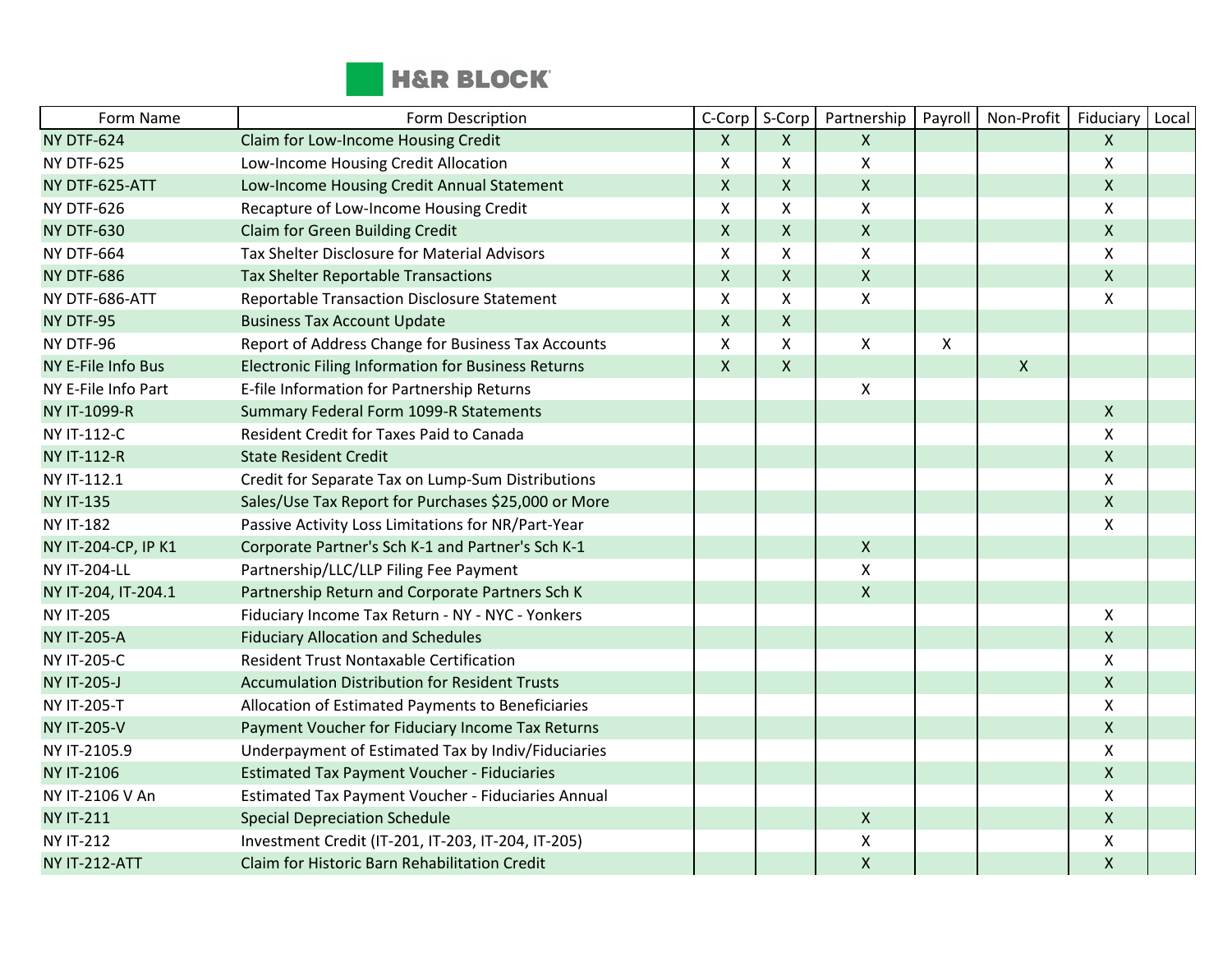

| Form Name           | Form Description                                   | C-Corp       | S-Corp | Partnership        | Payroll | Non-Profit | Fiduciary          | Local |
|---------------------|----------------------------------------------------|--------------|--------|--------------------|---------|------------|--------------------|-------|
| <b>NY IT-217</b>    | Claim for Farmers School Tax Credit                |              |        |                    |         |            | X                  |       |
| <b>NY IT-219</b>    | <b>Credit for NYC Unincorporated Business Tax</b>  |              |        |                    |         |            | $\mathsf{X}$       |       |
| <b>NY IT-223</b>    | Innovation Hot Spot Deduction                      |              |        | $\pmb{\times}$     |         |            | X                  |       |
| <b>NY IT-225</b>    | <b>New York State Modifications</b>                |              |        | $\pmb{\mathsf{X}}$ |         |            | $\pmb{\mathsf{X}}$ |       |
| <b>NY IT-230</b>    | Separate Tax on Lump Sum Distributions             |              |        |                    |         |            | X                  |       |
| <b>NY IT-241</b>    | Claim for Clean Heating Fuel Credit                |              | X.     | $\pmb{\mathsf{X}}$ |         |            | $\mathsf{X}$       |       |
| <b>NY IT-242</b>    | <b>Claim for Conservation Easement Tax Credit</b>  |              |        | $\pmb{\mathsf{X}}$ |         |            | X                  |       |
| <b>NY IT-249</b>    | Claim for Long-Term Care Insurance Credit          |              | X      | $\mathsf{X}$       |         |            | $\mathsf{X}$       |       |
| <b>NY IT-250</b>    | Credit for Purchase of an External Defibrillator   |              |        | X                  |         |            | X                  |       |
| <b>NY IT-251</b>    | Credit for Employment of Persons with Disabilities |              |        | $\mathsf{X}$       |         |            | $\mathsf{X}$       |       |
| <b>NY IT-256</b>    | Special Additional Mortgage Recording Tax Credit   |              |        | $\pmb{\times}$     |         |            | X                  |       |
| <b>NY IT-257</b>    | Claim of Right Credit                              |              |        |                    |         |            | $\mathsf{X}$       |       |
| <b>NY IT-260</b>    | Change of Resident Status - Special Accruals       |              |        |                    |         |            | X                  |       |
| NY IT-260.1         | Change of Resident Status - Special Accruals       |              |        |                    |         |            | $\mathsf{X}$       |       |
| NY IT-2658-E        | Exemption from Estimated Tax Paid on Behalf of NR  |              | X      | X                  |         |            |                    |       |
| NY IT-2658/MTA/NYS  | <b>Estimated Tax for Nonresident Individuals</b>   |              | X      | $\pmb{\times}$     |         |            |                    |       |
| <b>NY IT-2659</b>   | Estimated Tax Penalty for Partnerships and S Corps |              | Χ      | $\mathsf{X}$       |         |            |                    |       |
| NY IT-2663/2663-V   | Nonresident Real Property Estimated Income Tax     |              |        |                    |         |            | $\mathsf{X}$       |       |
| NY IT-2664/2664-V   | Nonresident Cooperative Unit Estimated Income Tax  |              |        |                    |         |            | X                  |       |
| <b>NY IT-370-PF</b> | Extension to File for Partnerships and Fiduciaries |              |        | $\mathsf{X}$       |         |            | $\mathsf X$        |       |
| <b>NY IT-398</b>    | Depreciation for IRC Section 168(k) Property       |              |        | $\pmb{\times}$     |         |            | X                  |       |
| <b>NY IT-399</b>    | New York State Depreciation Schedule               |              |        | $\mathsf{X}$       |         |            | $\pmb{\mathsf{X}}$ |       |
| <b>NY IT-558</b>    | Adjustments Due to Decoupling from the IRC         |              |        | X                  |         |            | X                  |       |
| <b>NY IT-601</b>    | Claim for EZ Wage Tax Credit Including the ZEA     | $\mathsf{X}$ | X      |                    |         |            | $\pmb{\mathsf{X}}$ |       |
| <b>NY IT-602</b>    | Claim for EZ Capital Tax Credit and Schedules      |              |        | $\pmb{\times}$     |         |            | Χ                  |       |
| <b>NY IT-603</b>    | Claim for EZ Investment Tax Credit                 |              |        | $\mathsf{X}$       |         |            | $\mathsf{X}$       |       |
| <b>NY IT-604</b>    | <b>Claim for QEZE Tax Reduction Credit</b>         |              |        | $\mathsf{\chi}$    |         |            | X                  |       |
| <b>NY IT-606</b>    | Claim for QEZE Credit for Real Property Taxes      |              |        | $\pmb{\mathsf{X}}$ |         |            | $\mathsf{X}$       |       |
| <b>NY IT-634</b>    | Empire State Jobs Retention Program Credit         |              |        | $\pmb{\mathsf{X}}$ |         |            | X                  |       |
| <b>NY IT-635</b>    | Youth Jobs Program Tax Credit                      |              |        | $\pmb{\times}$     |         |            | $\pmb{\mathsf{X}}$ |       |
| <b>NY IT-638</b>    | <b>START-UP NY Tax Elimination Credit</b>          |              |        | Χ                  |         |            | X                  |       |
| <b>NY IT-641</b>    | Manufacturer's Real Property Tax Credit            |              |        | $\pmb{\mathsf{X}}$ |         |            | $\pmb{\mathsf{X}}$ |       |
| <b>NY IT-643</b>    | Hire a Veteran Credit                              |              |        | X                  |         |            | Χ                  |       |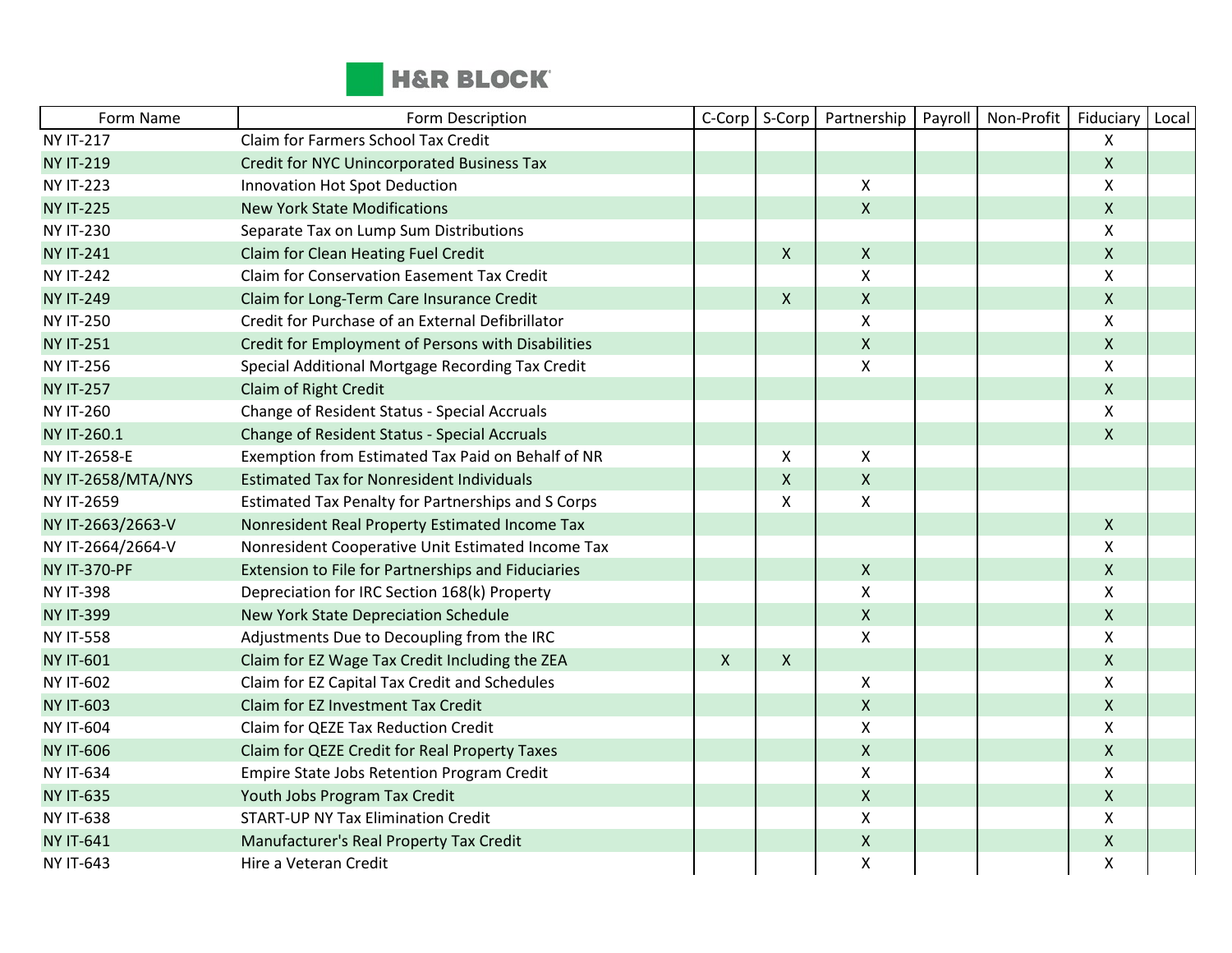

| Form Name            | Form Description                                          | C-Corp             | S-Corp             | Partnership        | Payroll | Non-Profit | Fiduciary                 | Local        |
|----------------------|-----------------------------------------------------------|--------------------|--------------------|--------------------|---------|------------|---------------------------|--------------|
| <b>NY IT-647/ATT</b> | Farm Workforce Retention Credit and Attachment            |                    |                    | $\mathsf{X}$       |         |            | $\mathsf{X}$              |              |
| <b>NY IT-649</b>     | Farm Donations to Food Pantries Credit                    |                    |                    | Χ                  |         |            | $\pmb{\times}$            |              |
| <b>NY IT-652</b>     | <b>Employer-Provided Childcare Credit</b>                 |                    |                    | $\mathsf{X}$       |         |            | $\mathsf{X}$              |              |
| <b>NY IT-653</b>     | Pass-Through Entity Tax Credit                            |                    |                    |                    |         |            | X                         |              |
| NY K1 Input          | State K-1 Input Worksheet                                 |                    |                    |                    |         |            | $\pmb{\mathsf{X}}$        |              |
| NY NYC-114.5         | Reap Credit Applied to Unincorporated Business Tax        |                    |                    | X                  |         |            |                           | X            |
| <b>NY NYC-114.7</b>  | <b>UBT Paid Credit - Unincorporated Business Taxpayer</b> |                    |                    | $\pmb{\mathsf{X}}$ |         |            |                           | $\mathsf{X}$ |
| NY NYC-2             | <b>Business Corporation Tax Return - C Corporations</b>   | X                  |                    |                    |         |            |                           | $\mathsf{x}$ |
| <b>NY NYC-200V</b>   | New York City - Payment Voucher                           | $\mathsf{X}$       | $\mathsf{X}$       | $\mathsf{X}$       |         |            | $\mathsf{X}$              | X            |
| NY NYC-202EIN        | Unincorporated Business Tax Return Estates/Trusts         |                    |                    |                    |         |            | $\boldsymbol{\mathsf{X}}$ | X            |
| <b>NY NYC-204</b>    | Unincorporated Business Tax for Partnerships              |                    |                    | $\mathsf{X}$       |         |            |                           | $\mathsf{X}$ |
| NY NYC-204EZ         | Unincorporated Business Tax Return - Partnerships         |                    |                    | Χ                  |         |            |                           | X            |
| <b>NY NYC-221</b>    | Underpayment Estimated Unincorporated Business Tax        |                    |                    | $\pmb{\mathsf{X}}$ |         |            | $\mathsf{x}$              | $\mathsf{X}$ |
| <b>NY NYC-222</b>    | Underpayment of Estimated Tax by Corporations             | X                  | X                  |                    |         |            |                           | X            |
| <b>NY NYC-245</b>    | Activities Report of Business / Corporations              | $\mathsf{X}$       |                    |                    |         |            |                           | X            |
| NY NYC-2A/BC         | Member's Detail Report (Attach to NYC-2A)                 | X                  |                    |                    |         |            |                           | X            |
| <b>NY NYC-2.1</b>    | Investment and Other Exempt Income and Capital            | $\pmb{\mathsf{X}}$ |                    |                    |         |            |                           | $\mathsf{X}$ |
| <b>NY NYC-2.2</b>    | Subtraction Modification for Banks, Other Lenders         | X                  |                    |                    |         |            |                           | X            |
| <b>NY NYC-2.3</b>    | Prior Net Operating Loss Conversion Subtraction           | $\mathsf{X}$       |                    |                    |         |            |                           | $\mathsf{X}$ |
| <b>NY NYC-2.4</b>    | Net Operating Loss Deduction (NOLD)                       | X                  |                    |                    |         |            |                           | X            |
| <b>NY NYC-2.5</b>    | New York City - Computation of Receipts Factor            | $\mathsf{X}$       |                    |                    |         |            |                           | $\mathsf{X}$ |
| NY NYC-2.5A/BC       | Computation of Receipts Factor - Member's Detail          | X                  |                    |                    |         |            |                           | X            |
| <b>NY NYC-300</b>    | Mandatory First Installment by C Corporations             | $\mathsf{X}$       |                    |                    |         |            |                           | $\mathsf{X}$ |
| <b>NY NYC-399</b>    | <b>Schedule of Depreciation Adjustments</b>               | X                  | X                  | $\mathsf{X}$       |         |            | X                         | X            |
| <b>NY NYC-399Z</b>   | Depreciation Adjustments for Certain Property             | $\pmb{\mathsf{X}}$ | $\mathsf{x}$       | $\pmb{\mathsf{X}}$ |         |            | $\mathsf{\chi}$           | $\mathsf{X}$ |
| NY NYC-3L            | <b>General Corporation Tax Return - S Corporations</b>    |                    | X                  |                    |         |            |                           | X            |
| <b>NY NYC-400</b>    | <b>Estimated Tax by Business/General Corp</b>             | $\mathsf{X}$       | $\pmb{\mathsf{X}}$ |                    |         |            |                           | $\mathsf{X}$ |
| NY NYC-4S            | <b>General Corporation Tax Return - S Corporations</b>    |                    | $\pmb{\mathsf{X}}$ |                    |         |            |                           | Χ            |
| NY NYC-4S-EZ         | <b>General Corporation Tax Return - S Corporations</b>    |                    | $\mathsf{X}$       |                    |         |            |                           | X            |
| NY NYC-579-COR       | Signature Authorization for E-Filed Business Corp         | X                  |                    |                    |         |            |                           | X            |
| NY NYC-579-GCT       | Authorization for E-Filed General Corp Tax Return         |                    | $\mathsf{X}$       |                    |         |            |                           | $\mathsf{X}$ |
| NY NYC-579-UBTP      | Authorization for E-Filed UBT Return - Partnership        |                    |                    | Χ                  |         |            |                           | X            |
| <b>NY NYC-5UB</b>    | Partnership Estimated Unincorporated Tax                  |                    |                    | $\mathsf{x}$       |         |            |                           | X            |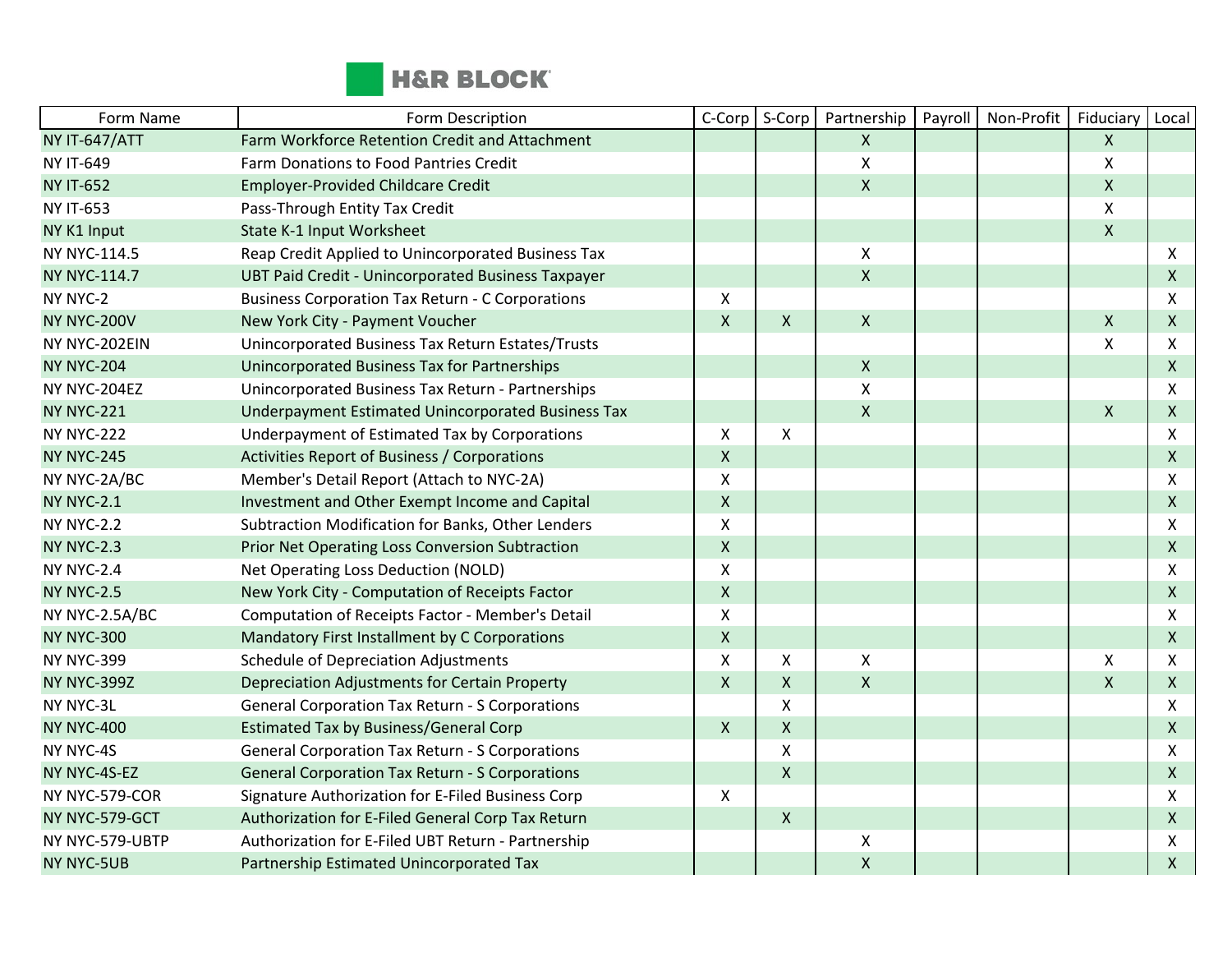

| Form Name           | Form Description                                   | C-Corp             | S-Corp             | Partnership    | Payroll                   | Non-Profit         | Fiduciary    | Local          |
|---------------------|----------------------------------------------------|--------------------|--------------------|----------------|---------------------------|--------------------|--------------|----------------|
| NY NYC-5UBTI        | <b>Estimated Unincorporated Business Tax</b>       |                    |                    |                |                           |                    | $\mathsf{X}$ | $\mathsf{X}$   |
| <b>NY NYC-9.7</b>   | UBT Paid Credit - Subchapter S General Corporation |                    | $\mathsf{X}$       |                |                           |                    |              | $\mathsf{X}$   |
| NY NYC-9.7C         | <b>UBT Paid Credit Business Corporations</b>       | X                  |                    |                |                           |                    |              | $\pmb{\times}$ |
| NY NYC-ATT-S-CORP   | Calculation of Federal Taxable Income for S Corp   |                    | $\mathsf{X}$       |                |                           |                    |              | $\mathsf{X}$   |
| NY NYC-EXT          | <b>Automatic Extension of Time</b>                 | X                  | X                  | $\pmb{\times}$ |                           |                    | X            | $\pmb{\times}$ |
| NY NYC-EXT.1        | Application for Additional Extension               | $\mathsf{X}$       | $\pmb{\mathsf{X}}$ |                |                           |                    |              | $\mathsf{X}$   |
| NY NYC-NOLD-GCT     | NOLD Computation - General Corporation Tax         | X                  | X                  |                |                           |                    |              | $\pmb{\times}$ |
| NY NYC-NOLD-UBTI    | NOLD Computation for UBT Individuals/Single-Member |                    |                    |                |                           |                    | $\mathsf{X}$ | $\mathsf{X}$   |
| NY NYC-NOLD-UBTP    | NOLD Computation for UBT for Partnerships (LLCs)   |                    |                    | X              |                           |                    |              | $\mathsf{X}$   |
| NY NYC Auth-0505    | Agreement to Authorize Electronic Transmittal      | $\mathsf{X}$       | $\mathsf{X}$       | $\pmb{\times}$ | $\boldsymbol{\mathsf{X}}$ |                    | $\mathsf{X}$ | $\mathsf{X}$   |
| NY NYC ConConf      | NYC - Request for Conciliation Conference          | X                  | X                  | X              |                           |                    | X            | $\mathsf{X}$   |
| <b>NY NYC DOF-1</b> | New York City Change of Business Information       | $\mathsf{X}$       | $\mathsf{X}$       | $\pmb{\times}$ |                           |                    |              | $\mathsf{X}$   |
| NY NYC EXCEPTION    | Exception to Determination of Admin Law Judge      | X                  | X                  | X              | $\boldsymbol{\mathsf{X}}$ |                    | X            | $\mathsf{x}$   |
| NY POA-1            | Power of Attorney                                  | $\mathsf{X}$       | $\mathsf{X}$       | $\pmb{\times}$ | $\mathsf{X}$              |                    |              |                |
| <b>NY RP-305-R</b>  | Agricultural Assessment Renewal Certification      | X                  | X                  | $\mathsf{X}$   |                           |                    | X            |                |
| <b>NY ST-140</b>    | Purchaser's Annual Report of Sales and Use Tax     |                    |                    |                |                           |                    | $\mathsf{X}$ |                |
| <b>NY TA-100</b>    | Petition for Division of Tax Appeals               | X                  | X                  |                |                           |                    |              |                |
| <b>NY TP-584</b>    | <b>Combined Real Estate Transfer Tax Return</b>    | $\mathsf{X}$       | $\mathsf{X}$       | $\pmb{\times}$ |                           |                    | $\mathsf{X}$ |                |
| NY TP-584.1         | Real Estate Transfer Tax Return Supplemental Schs  | $\mathsf{x}$       | X                  | X              |                           |                    | $\mathsf{X}$ |                |
| <b>NY TP-588</b>    | Cooperative Housing Corporation Information Return | $\mathsf{X}$       | $\mathsf{X}$       |                |                           |                    |              |                |
| NY TP-592.2         | Real Estate Transfer Tax Claim for Refund          | X                  | X                  | $\mathsf{X}$   |                           |                    | X            |                |
| <b>NY TR-2000</b>   | E-ZRep Tax Info Access/Transaction Authorization   | $\mathsf{X}$       | $\mathsf{X}$       | $\pmb{\times}$ | $\mathsf{X}$              | $\pmb{\mathsf{X}}$ | $\mathsf{X}$ |                |
| <b>NY TR-573-CT</b> | <b>E-File Notice Corporation Taxpayer</b>          | $\pmb{\mathsf{X}}$ | $\mathsf{x}$       |                |                           |                    |              |                |
| <b>NY TR-573.2</b>  | <b>E-File Notice Professional Products</b>         |                    |                    |                |                           |                    | $\mathsf{X}$ |                |
| NY TR-579.3-IT      | Electronic Funds Withdrawal IT-370-PF and IT-2106  |                    |                    |                |                           |                    | X            |                |
| <b>NY TR-99</b>     | Application for Permission to File a Group Return  | $\mathsf{X}$       | $\mathsf{X}$       | $\mathsf{X}$   |                           |                    |              |                |
| <b>NY Y-204</b>     | <b>Yonkers Nonresident Partner Allocation</b>      |                    |                    | Χ              |                           |                    |              |                |
| <b>NY Y-206</b>     | Yonkers Nonresident Fiduciary Earnings Tax Return  |                    |                    |                |                           |                    | $\mathsf{X}$ |                |
|                     |                                                    |                    |                    |                |                           |                    |              |                |
| Ohio                |                                                    |                    |                    |                |                           |                    |              |                |
| OH 520              | <b>Biennial Report</b>                             | X                  | X                  | $\mathsf{X}$   |                           |                    |              |                |
| <b>OH 532A</b>      | Initial Articles of Incorporation (For Profit)     | $\mathsf{X}$       |                    |                |                           |                    |              |                |
| <b>OH 533A</b>      | Articles of Organization for a Domestic LLC        |                    |                    | Χ              |                           |                    |              |                |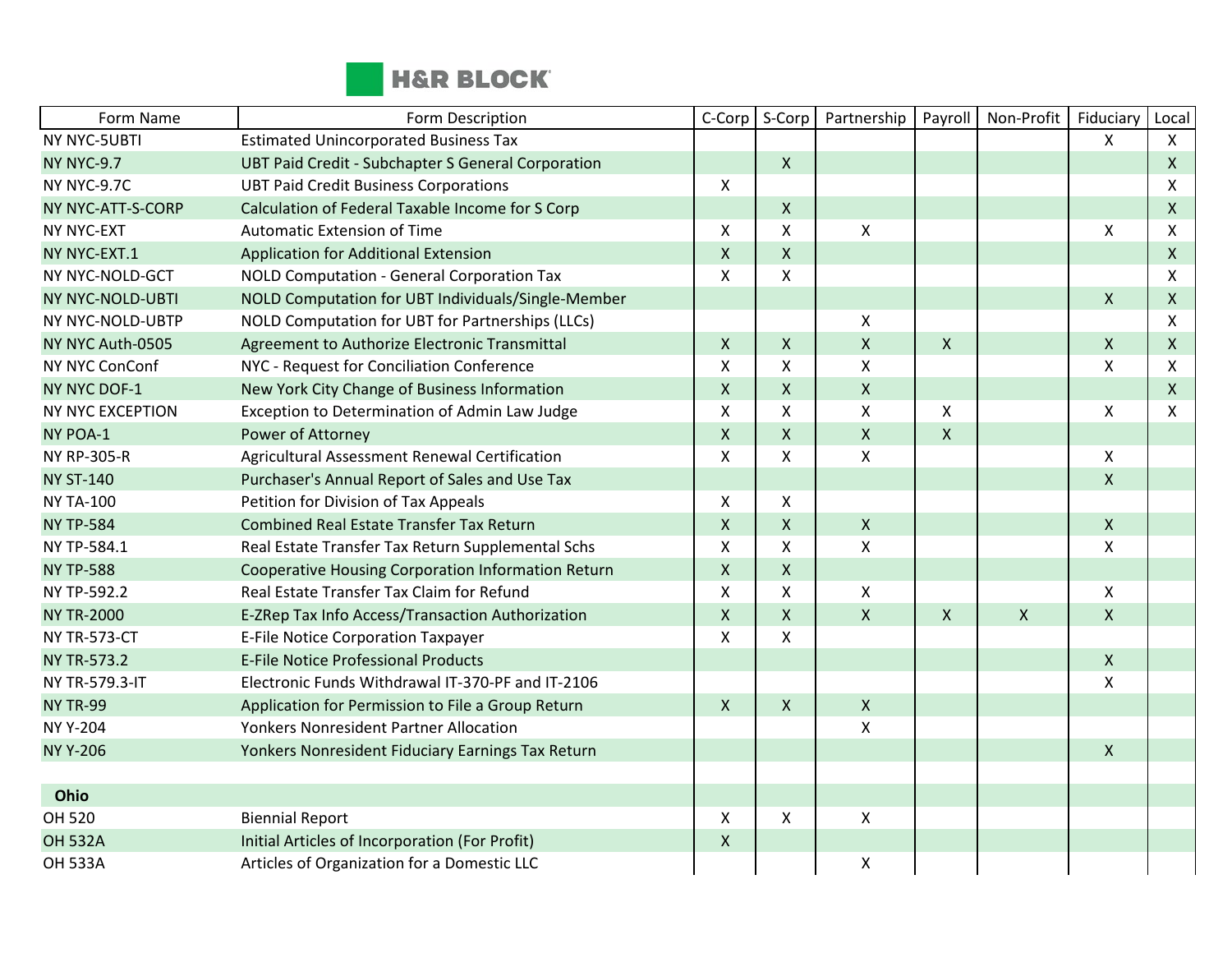

| Form Name                  | Form Description                                    | C-Corp             | S-Corp | Partnership        | Payroll            | Non-Profit         | Fiduciary          | Local        |
|----------------------------|-----------------------------------------------------|--------------------|--------|--------------------|--------------------|--------------------|--------------------|--------------|
| <b>OH 543A</b>             | <b>Domestic LLC Certificate of Amendment</b>        | X                  | X      | $\mathsf{X}$       |                    |                    |                    |              |
| <b>OH 543B</b>             | Foreign LLC Certificate of Correction               | $\pmb{\times}$     | X      | $\pmb{\mathsf{X}}$ |                    |                    |                    |              |
| OH 562                     | Certificate of Dissolution of LLC                   |                    |        | $\mathsf{x}$       |                    |                    |                    |              |
| OH 565                     | Amendment to Foreign Licensed Corporation           | X                  | X      |                    |                    | Χ                  |                    |              |
| <b>OH AAEFT</b>            | <b>State Authorization Agreement for EFT</b>        | $\pmb{\times}$     | X      |                    | $\pmb{\mathsf{X}}$ |                    |                    |              |
| OH Akron BQ                | City of Akron - Business Questionnaire              | X                  | Χ      | X                  | Χ                  |                    |                    | X            |
| <b>OH Akron BR</b>         | City of Akron - Income Tax Business Return          | $\pmb{\times}$     | X      | $\pmb{\times}$     |                    |                    | X                  | $\mathsf{X}$ |
| OH Akron D-1/AQ-1          | Quarterly Declaration of Estimated Income Tax       | $\pmb{\mathsf{X}}$ | Χ      | $\mathsf{X}$       |                    |                    | X                  | X            |
| OH Blue Ash BQ             | City of Blue Ash - Business Registration            | $\mathsf{X}$       | X      | $\pmb{\times}$     |                    | $\pmb{\mathsf{X}}$ |                    | $\mathsf{X}$ |
| OH CAT 1                   | Per Agency - Online Filing Only                     | $\pmb{\mathsf{X}}$ | X      | $\pmb{\times}$     |                    |                    | X                  |              |
| OH CCA 120-17-BR           | <b>CCA Net Profit Tax Return</b>                    | $\mathsf{X}$       | X      | $\pmb{\times}$     |                    | $\pmb{\mathsf{X}}$ | $\mathsf X$        | $\mathsf{X}$ |
| OH CCA 201 ES              | <b>CCA Net Profit Estimate</b>                      | X                  | X      | $\pmb{\mathsf{X}}$ |                    |                    | X                  | X            |
| OH CCA WBR                 | Withholding and Business Registration               | $\pmb{\mathsf{X}}$ | Χ      | $\pmb{\mathsf{X}}$ | $\mathsf{x}$       | X                  | $\mathsf{X}$       | $\mathsf{X}$ |
| OH Cincinnati BTR          | City of Cincinnati - Business Tax Return            | X                  | Χ      | $\pmb{\mathsf{X}}$ |                    |                    | X                  | X            |
| OH Cincinnati D-1 B        | <b>Business Declaration of Estimated Income Tax</b> | $\pmb{\mathsf{X}}$ | Χ      | $\mathsf X$        |                    |                    | $\pmb{\mathsf{X}}$ | $\mathsf{X}$ |
| OH Cincinnati POA          | City of Cincinnati - Power of Attorney              | $\mathsf{x}$       | X      | $\pmb{\times}$     |                    |                    |                    | X            |
| <b>OH City Table</b>       | OH City Table Common Workbook                       | $\mathsf{X}$       | X      | $\pmb{\times}$     | $\pmb{\mathsf{X}}$ |                    | $\mathsf{X}$       |              |
| OH Columbus BR-18          | Quarterly Statement of Estimated Income Tax Due     | $\mathsf{X}$       | Χ      | $\pmb{\mathsf{X}}$ |                    |                    | X                  | X            |
| OH Columbus BR-21          | Declaration of Estimated City Income Tax            | $\mathsf{X}$       | X      | $\pmb{\times}$     |                    |                    | $\pmb{\mathsf{X}}$ | $\mathsf{X}$ |
| OH Columbus BR-42          | Application for Filing Extension (Business)         | $\mathsf{X}$       | X      | $\pmb{\mathsf{X}}$ |                    |                    | X                  | X            |
| OH Columbus IT-47          | City of Columbus Request for Municipal IT Account   | $\mathsf{X}$       | X      | $\mathsf{X}$       | $\pmb{\mathsf{X}}$ | Χ                  | $\mathsf{X}$       | $\mathsf{X}$ |
| OH Columbus IT-9           | City of Columbus - Change of Address                | $\mathsf{X}$       | x      | $\pmb{\times}$     | X                  |                    | X                  | $\mathsf{x}$ |
| <b>OH Columbus POA</b>     | City of Columbus - Power of Attorney                | $\mathsf{X}$       | X      | $\mathsf{X}$       |                    |                    | X                  | $\mathsf{X}$ |
| OH Common Workbook         | Hidden State Common Workbook                        | X                  | Χ      | X                  | X                  | Χ                  | X                  |              |
| OH Dayton D1               | City of Dayton - Declaration of Estimated Tax       | $\pmb{\times}$     | X      | $\pmb{\mathsf{X}}$ |                    |                    | $\mathsf{X}$       | $\mathsf{X}$ |
| OH Dayton D1-XB            | City of Dayton - Request for Extension (Business)   | $\pmb{\times}$     | Χ      | $\pmb{\times}$     |                    |                    | X                  | X            |
| OH Dayton R-B              | City of Dayton - Business Income Tax Return         | $\mathsf{X}$       | X      | $\pmb{\times}$     |                    |                    | X                  | $\mathsf{X}$ |
| OH Evendale BR             | Village of Evendale - Business Income Tax Return    | X                  | Χ      | $\pmb{\chi}$       |                    |                    |                    | X            |
| <b>OH General Business</b> | <b>General City Business Tax Return</b>             | $\mathsf{X}$       | X      | $\mathsf{X}$       |                    |                    | $\mathsf{X}$       | $\mathsf{X}$ |
| OH General City Tax        | General City Income Tax Return                      | X                  | X      | $\pmb{\times}$     |                    |                    | X                  | X            |
| OH General IT Dec          | General City Income Tax Declaration - Voucher       | $\mathsf{X}$       | X      | $\pmb{\times}$     |                    |                    |                    | $\mathsf{X}$ |
| OH IT-1041                 | Fiduciary Income Tax Return and Schedules           |                    |        |                    |                    |                    | X                  |              |
| OH IT-1140                 | Pass-Through Entity and Trust W/H Tax Return        |                    | Χ      | $\pmb{\times}$     |                    |                    | X                  |              |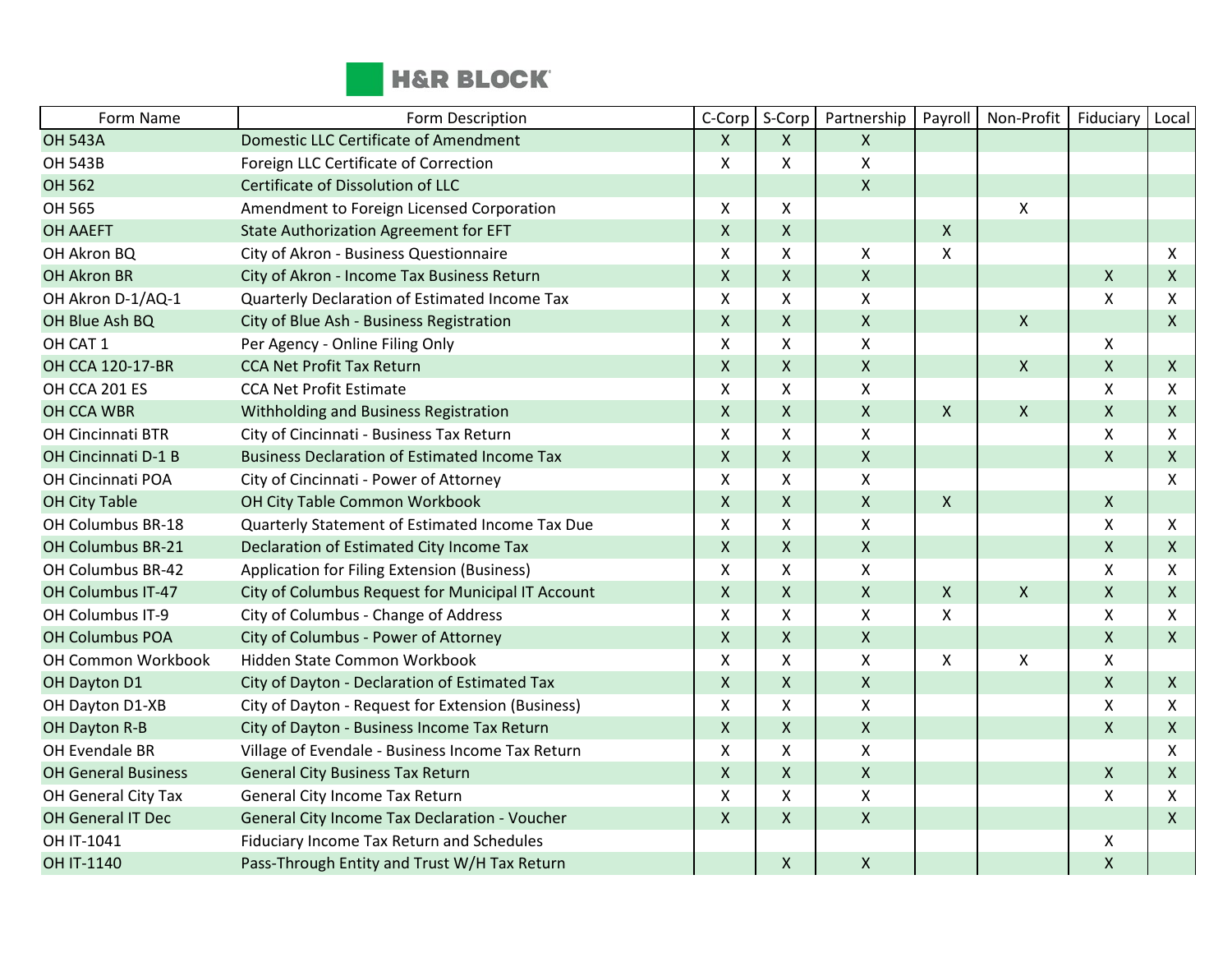

| Form Name            | Form Description                                   | C-Corp                    | S-Corp             | Partnership               | Payroll                   | Non-Profit   | Fiduciary          | Local        |
|----------------------|----------------------------------------------------|---------------------------|--------------------|---------------------------|---------------------------|--------------|--------------------|--------------|
| OH IT-2023           | Income Allocation and Apportionment                |                           |                    |                           |                           |              | $\mathsf{X}$       |              |
| <b>OH IT-4708</b>    | Composite Income Tax Return                        |                           | $\mathsf{X}$       | $\mathsf{X}$              |                           |              |                    |              |
| OH IT-4970           | <b>Trust Information Return</b>                    |                           |                    |                           |                           |              | X                  |              |
| <b>OH IT NRCE</b>    | Inc Alloc & Apport for Calc the Estate NR Credit   |                           |                    |                           |                           |              | $\mathsf{X}$       |              |
| OH IT RCTE           | <b>Trust/Estate Resident Credit Calculation</b>    |                           |                    |                           |                           |              | X                  |              |
| <b>OH IT/SD 2210</b> | Underpayment of Ohio or School District Income Tax |                           | X                  | X                         |                           |              | $\mathsf{X}$       |              |
| OH JEDD JD-1/JQ-1    | Declaration of Estimated JEDD Income Tax           | X                         | X                  | $\boldsymbol{\mathsf{X}}$ |                           |              |                    | X            |
| OH JEDD JR           | JEDD Income Tax Business Return                    | $\mathsf{X}$              | $\mathsf{X}$       | $\mathsf{X}$              |                           |              |                    | $\mathsf{X}$ |
| OH K1 Input          | State K-1 Input Worksheet                          |                           | X                  | $\pmb{\times}$            |                           |              | X                  |              |
| OH OUF-1             | <b>Unclaimed Funds Reporting Form</b>              | $\mathsf{X}$              | $\pmb{\mathsf{X}}$ | $\pmb{\times}$            |                           |              |                    |              |
| OH Parma BER         | City of Parma - Business and Employer Registration | $\mathsf{X}$              | X                  | X                         | X                         |              |                    | X            |
| OH PR                | <b>Petition for Reassessment</b>                   | $\mathsf{X}$              | $\mathsf{X}$       |                           | $\mathsf{X}$              |              |                    |              |
| OH Reading BPQ       | City of Reading - Business Questionnaire           | $\boldsymbol{\mathsf{X}}$ | X                  | X                         |                           | $\pmb{\chi}$ |                    | X            |
| OH RITA 20-EXTEN     | Net Profit Est. Income Tax, Ext. of Time to File   | $\mathsf{X}$              | X                  | $\mathsf{X}$              |                           |              | $\mathsf{X}$       | $\mathsf{X}$ |
| OH RITA 27           | <b>RITA Net Profits Tax Return</b>                 | $\boldsymbol{\mathsf{X}}$ | X                  | $\pmb{\mathsf{X}}$        |                           |              | $\mathsf{x}$       | X            |
| OH RITA 48           | <b>RITA Business Registration Form</b>             | $\mathsf{X}$              | $\mathsf{X}$       | $\mathsf{X}$              | $\boldsymbol{\mathsf{X}}$ | $\mathsf{X}$ |                    | $\mathsf{X}$ |
| OH Sch E             | Schedule E Nonrefundable Business Credits          |                           | X                  | X                         |                           |              | X                  |              |
| <b>OH SD-100E</b>    | School District Estate Income Tax Return           |                           |                    |                           |                           |              | $\mathsf{X}$       |              |
| OH Springdale Bus    | City of Springdale - Business Registration         | $\mathsf{X}$              | X                  | X                         | $\pmb{\times}$            |              |                    | $\mathsf{X}$ |
| OH TBOR 1            | Declaration of Tax Representative                  | $\mathsf{X}$              | $\mathsf{X}$       | $\mathsf{X}$              | $\pmb{\times}$            |              | $\mathsf{X}$       |              |
| OH Toledo BDI        | City of Toledo - Estimated Tax (Business)          | $\mathsf{X}$              | X                  | $\mathsf{X}$              |                           |              |                    | X            |
| OH Toledo TXQ        | City of Toledo - New Business Registration         | $\mathsf{X}$              | $\mathsf{X}$       | $\mathsf{X}$              | $\mathsf{X}$              |              |                    | $\mathsf{X}$ |
| OH UPC (1041ES)      | Universal Payment Coupon (1041ES)                  |                           |                    |                           |                           |              | X                  |              |
| OH UPC (1041P)       | Universal Payment Coupon (1041P)                   |                           |                    |                           |                           |              | $\mathsf{X}$       |              |
| OH UPC (1140ES)      | Universal Payment Coupon (1140ES)                  |                           | X                  | X                         |                           |              | X                  |              |
| OH UPC (1140P)       | Universal Payment Coupon (1140P)                   |                           | X                  | $\mathsf{X}$              |                           |              | $\mathsf X$        |              |
| OH UPC (40P)EXT      | Universal Payment Coupon (1140PEXT)                |                           | X                  | X                         |                           |              | X                  |              |
| OH UPC (41P)EXT      | Universal Payment Coupon (1041P EXT)               |                           |                    |                           |                           |              | $\mathsf{X}$       |              |
| OH UPC (4708ES)      | Universal Payment Coupon (4708ES)                  |                           | X                  | $\pmb{\times}$            |                           |              | $\pmb{\mathsf{X}}$ |              |
| OH UPC (4708P)       | Universal Payment Coupon (4708P)                   |                           | X                  | $\mathsf{X}$              |                           |              | $\mathsf{X}$       |              |
| OH UPC (4708P)EXT    | Universal Payment Coupon (4708P EXT)               |                           | X                  | X                         |                           |              | X                  |              |
|                      |                                                    |                           |                    |                           |                           |              |                    |              |
| <b>Oklahoma</b>      |                                                    |                           |                    |                           |                           |              |                    |              |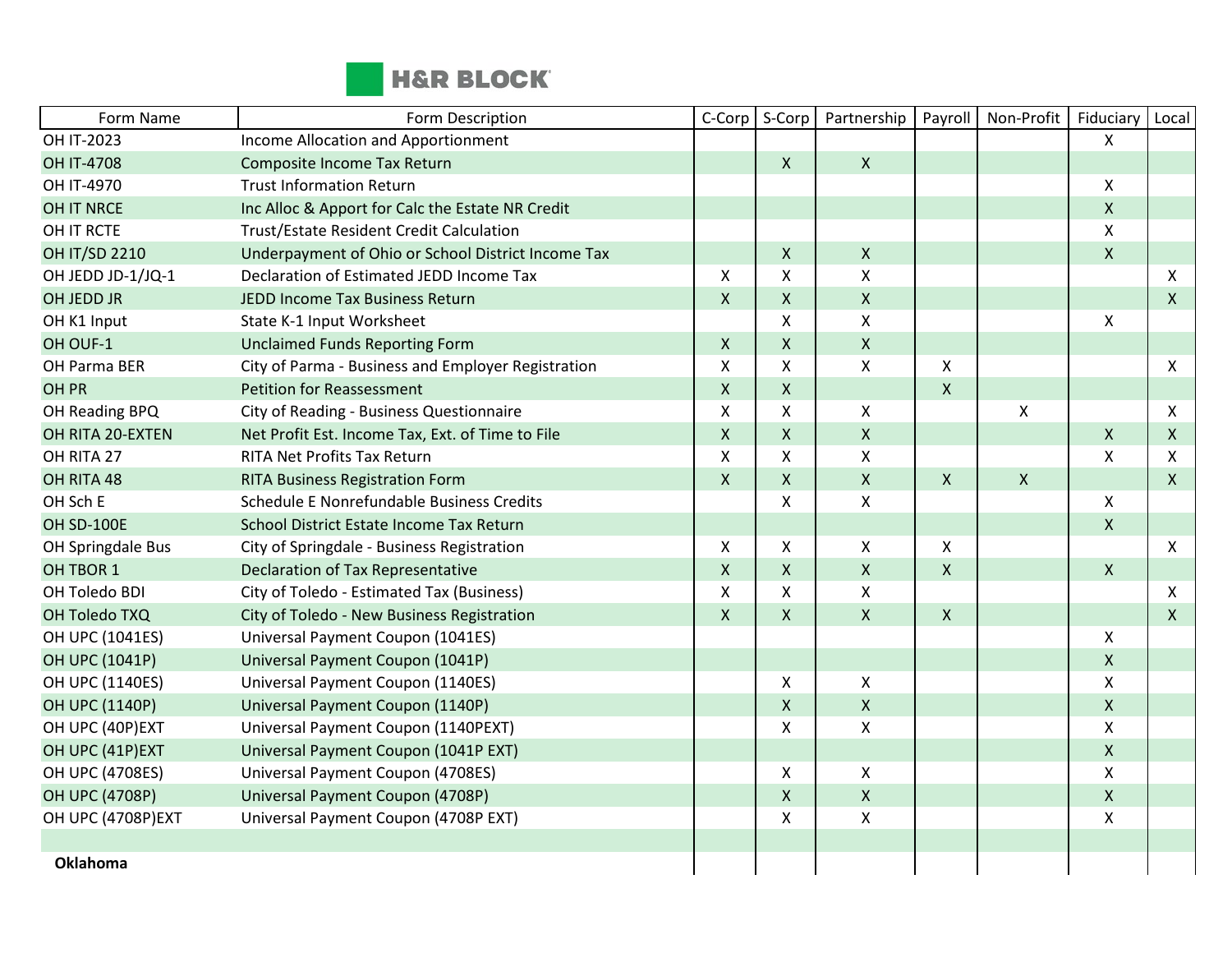

| Form Name              | Form Description                                      | C-Corp                    | S-Corp             | Partnership               | Payroll                   | Non-Profit         | Fiduciary               | Local        |
|------------------------|-------------------------------------------------------|---------------------------|--------------------|---------------------------|---------------------------|--------------------|-------------------------|--------------|
| OK 200-F               | <b>Franchise Election Form</b>                        | $\mathsf{X}$              | X                  |                           |                           |                    |                         |              |
| OK 200, Sch A, B, C, D | Annual Franchise Tax Return                           | Χ                         | X                  |                           |                           |                    |                         |              |
| OK 504-C               | Application for Extension of Time to File             | $\pmb{\times}$            | X                  | $\mathsf{X}$              |                           |                    | $\mathsf{X}$            |              |
| OK 506                 | Investment/New Jobs Credit                            | $\boldsymbol{\mathsf{X}}$ | X                  | $\boldsymbol{\mathsf{X}}$ |                           |                    | X                       |              |
| <b>OK 511CR</b>        | Other Credits Form (Income Tax)                       | $\mathsf{X}$              | X                  | $\mathsf{X}$              |                           |                    | $\pmb{\mathsf{X}}$      |              |
| OK 512-SA              | Nonresident Shareholder Agreement                     |                           | X                  |                           |                           |                    |                         |              |
| <b>OK 512E</b>         | Return of Organization Exempt From Income Tax         |                           |                    |                           |                           | $\pmb{\chi}$       |                         |              |
| OK 513                 | Resident Fiduciary Return of Income, K-1              |                           |                    |                           |                           |                    | X                       |              |
| OK 513NR, Sch K1       | Nonresident Fiduciary Return of Income, Sch K-1       |                           |                    |                           |                           |                    | $\mathsf{X}$            |              |
| <b>OK 514-PT</b>       | Partnership Composite Income Tax Supplement           |                           |                    | X                         |                           |                    |                         |              |
| OK 514-PT-SUP          | Supplemental Schedule for Form 514-PT                 |                           |                    | $\pmb{\times}$            |                           |                    |                         |              |
| OK 528                 | Information Return Agriculture Exclusion              | X                         | X                  | Χ                         |                           |                    | X                       |              |
| OK 561-F               | <b>Capital Gain Deduction</b>                         |                           |                    |                           |                           |                    | $\overline{\mathsf{X}}$ |              |
| OK 901-F (Generic)     | <b>Freeport Exemption Declaration</b>                 | X                         | X                  | $\mathsf{X}$              |                           |                    |                         | X            |
| OK 901-P (Generic)     | <b>Business Personal Property - Petroleum Related</b> | $\mathsf X$               | X                  | $\mathsf{X}$              |                           |                    |                         | $\mathsf{X}$ |
| OK 901 (Generic)       | <b>Business Personal Property Rendition</b>           | X                         | Χ                  | X                         |                           |                    |                         | X            |
| <b>OK BT-129</b>       | Power of Attorney                                     | $\pmb{\times}$            | $\mathsf{X}$       | $\mathsf{X}$              | $\mathsf{X}$              | $\mathsf{X}$       | $\mathsf{X}$            |              |
| OK Bus Forms           | Oklahoma Business Forms E-File Mandate                | X                         | X                  | X                         |                           |                    |                         |              |
| OK Common Workbook     | Hidden State Common Workbook                          | $\mathsf{X}$              | X                  | $\boldsymbol{\mathsf{X}}$ | $\mathsf{X}$              | $\pmb{\mathsf{X}}$ | $\mathsf{X}$            |              |
| OK EF-V                | ITI-C Business Filers Income Tax Payment Voucher      | $\pmb{\times}$            | X                  | $\pmb{\times}$            |                           |                    | X                       |              |
| <b>OK OTC-600</b>      | Application for Settlement of Tax Liability           | $\mathsf{X}$              | $\mathsf{X}$       | $\mathsf{X}$              | $\mathsf{X}$              | $\pmb{\times}$     | $\mathsf{X}$            |              |
| OK OTC-600-D           | Application for Settlement of Tax Liability           | $\mathsf{X}$              | X                  | X                         | $\boldsymbol{\mathsf{X}}$ | $\mathsf{X}$       | X                       |              |
| <b>OK OW-11</b>        | Registration for Withholding for NR Members           |                           | X                  | $\mathsf{X}$              |                           |                    | $\mathsf{X}$            |              |
| <b>OK OW-12</b>        | Withholding for Nonresident Royalty Interest          |                           | X                  | $\pmb{\times}$            |                           |                    | X                       |              |
| <b>OK OW-15</b>        | Nonresident Member Withholding Exemption Affidavit    |                           | $\mathsf{X}$       | $\pmb{\times}$            |                           |                    | $\mathsf{X}$            |              |
| <b>OK OW-15-A</b>      | Transmittal of Nonresident Member W/H Exemption       |                           | X                  | $\pmb{\times}$            |                           |                    | $\pmb{\mathsf{X}}$      |              |
| OK OW-8-ESC            | Corporate, Fiduciary and Partnership Estimated Tax    | $\mathsf{X}$              | X                  | $\pmb{\times}$            |                           |                    | $\mathsf{X}$            |              |
| OK OW-8-P              | Underpayment of Estimated Tax Worksheet               | $\mathsf{X}$              | X                  | X                         |                           |                    | X                       |              |
| OK OW-8-P-SUP-C        | Annualized Installment Method Corporations/Trusts     | $\mathsf{X}$              | X                  |                           |                           |                    | $\mathsf{X}$            |              |
| OK OW-9-P              | Nonresident Income Withholding Tax Penalty            |                           | X                  | X                         |                           |                    | $\pmb{\mathsf{X}}$      |              |
| OK Sch 3-A (904) Gen   | Schedule 3-A Asset Listing (Grouped)                  | $\mathsf{X}$              | $\mathsf{X}$       | $\mathsf{X}$              |                           |                    |                         | $\mathsf{X}$ |
| OK Sch 3 (904) Gen     | Schedule 3 Asset Listing (General)                    | X                         | X                  | X                         |                           |                    |                         | X            |
| <b>OK SOS-0001</b>     | Certificate of Incorporation (Corporation)            | $\mathsf{X}$              | $\pmb{\mathsf{X}}$ |                           |                           |                    |                         |              |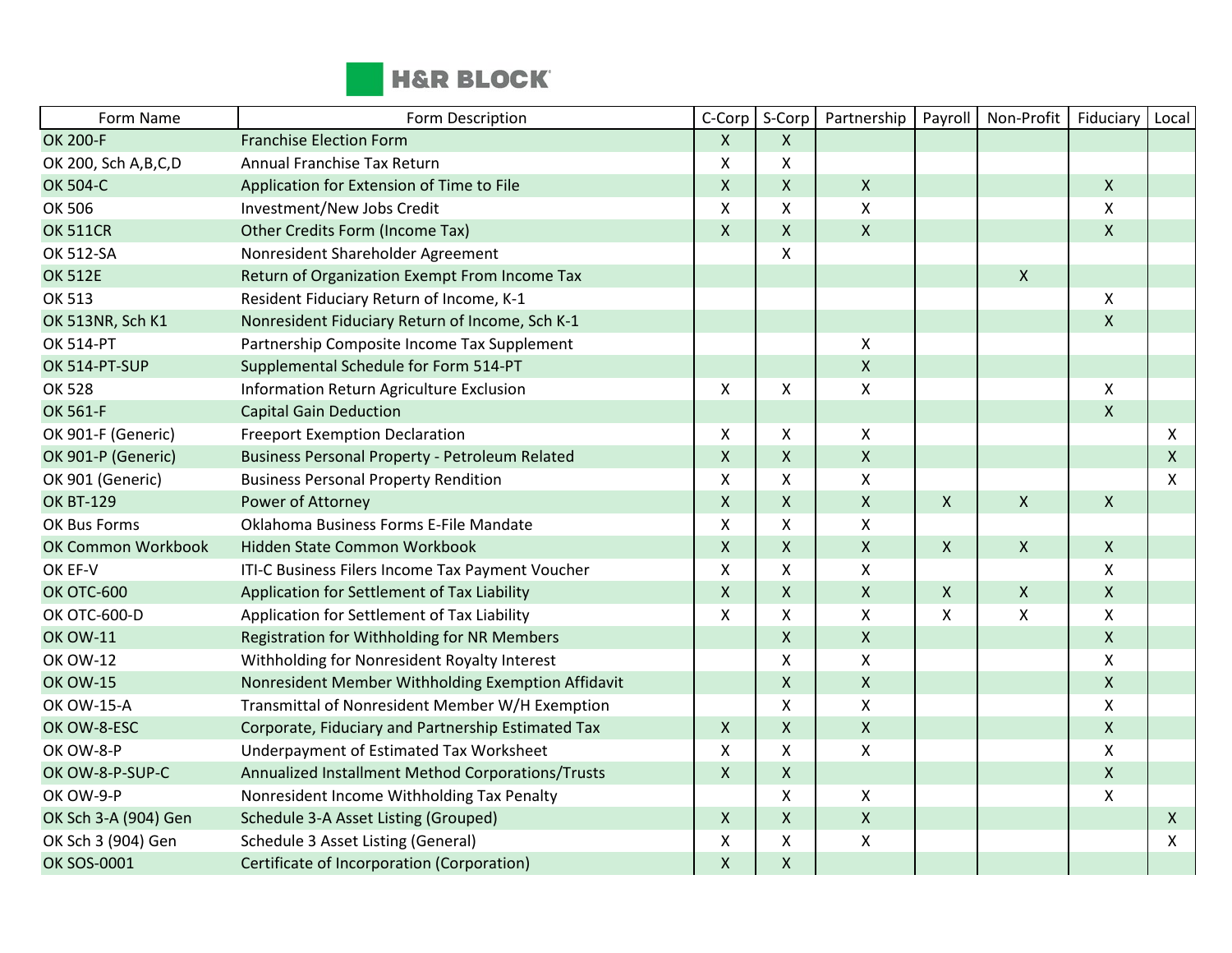

| Form Name          | Form Description                                          | C-Corp             | S-Corp             | Partnership        | Payroll      | Non-Profit         | Fiduciary          | Local |
|--------------------|-----------------------------------------------------------|--------------------|--------------------|--------------------|--------------|--------------------|--------------------|-------|
| OK SOS-0011        | Professional Articles of Organization (LLC)               |                    |                    | X                  |              |                    |                    |       |
| <b>OK SOS-0027</b> | Renewal, Revival, Extension and Restoration               | $\mathsf{X}$       | $\mathsf{X}$       | $\mathsf{X}$       |              | $\mathsf{x}$       |                    |       |
| OK SOS-0073        | Articles of Organization (LLC)                            |                    |                    | X                  |              |                    |                    |       |
| <b>OK SOS-0087</b> | Articles of Correction (LLC)                              |                    |                    | $\mathsf X$        |              |                    |                    |       |
| OK SOS-0090        | <b>Statement of Qualification (LLP)</b>                   |                    |                    | $\pmb{\times}$     |              |                    |                    |       |
| <b>OK SOS-0096</b> | Statement of Foreign Qualification (Foreign LLP)          |                    |                    | $\mathsf{X}$       |              |                    |                    |       |
| OK SOS-0108        | <b>Statement of Partnership Authority</b>                 |                    |                    | $\pmb{\mathsf{X}}$ |              |                    |                    |       |
| <b>OK SOS-101</b>  | Registration Statement of Charitable Organization         |                    |                    |                    |              | $\pmb{\mathsf{X}}$ |                    |       |
| OK WTP-10003       | Nonresident Income Withholding Tax Annual Return          |                    | X                  | X                  |              |                    | X                  |       |
| OK WTP-10005       | Nonresident Income Estimated Withholding Tax              |                    | $\mathsf{X}$       | $\pmb{\times}$     |              |                    | $\mathsf{X}$       |       |
|                    |                                                           |                    |                    |                    |              |                    |                    |       |
| Oregon             |                                                           |                    |                    |                    |              |                    |                    |       |
| OR 100             | Articles of Organization - LLC                            |                    |                    | Χ                  |              |                    |                    |       |
| OR 1120/S EF Info  | <b>Electronic Filing Information for Business Returns</b> | $\mathsf{X}$       | $\mathsf{X}$       | $\mathsf X$        |              |                    |                    |       |
| OR 150-101-159     | OR SFC - Statement of Financial Condition                 |                    | X                  | $\pmb{\times}$     |              |                    |                    |       |
| OR 150-303-031     | Property Tax Appeals - Authorization to Represent         | $\mathsf{X}$       | $\mathsf{X}$       | $\mathsf{X}$       |              |                    | $\mathsf{X}$       |       |
| OR 150-310-063     | Property Tax Appeals - Real Property Petition             | Χ                  | $\pmb{\mathsf{X}}$ | X                  |              |                    | $\pmb{\mathsf{X}}$ |       |
| OR 150-800-005     | Tax Information Authorization/Power of Attorney           | $\mathsf{X}$       | $\mathsf{X}$       | $\pmb{\times}$     | $\mathsf{X}$ |                    | $\mathsf{X}$       |       |
| OR 18-WC, 18-WC-V  | Report of Tax Payments Real Property Conveyances          | X                  | X                  | X                  |              |                    | X                  |       |
| OR 19              | Annual Report of Nonresident Owner Tax Payments           |                    | $\mathsf{X}$       | $\pmb{\mathsf{X}}$ |              |                    |                    |       |
| <b>OR 19-AF</b>    | Affidavit for a Nonresident Owner in a PTE                | X                  | $\mathsf{X}$       | $\mathsf{X}$       |              |                    | X                  |       |
| <b>OR 20</b>       | Corporation Excise Tax Return 150-102-020                 | $\pmb{\mathsf{X}}$ |                    |                    |              | $\pmb{\mathsf{X}}$ |                    |       |
| <b>OR 20-INC</b>   | Corporation Income Tax Return 150-102-021                 | X                  |                    |                    |              | $\pmb{\mathsf{X}}$ |                    |       |
| <b>OR 20-S</b>     | S Corporation Tax Return 150-102-025, K-1                 |                    | $\mathsf{X}$       |                    |              |                    |                    |       |
| OR 20-V            | Corporation Tax Payment Voucher 150-102-172               | $\mathsf{X}$       | X                  |                    |              | X                  |                    |       |
| OR 20-V (ES)       | Corporation Estimated Payment Voucher 150-102-172         | $\pmb{\times}$     | $\mathsf X$        |                    |              | $\pmb{\mathsf{X}}$ |                    |       |
| OR 20-V (EXT)      | Corporation Extension Payment Coupon 150-102-172          | X                  | X                  |                    |              | $\pmb{\mathsf{X}}$ |                    |       |
| <b>OR 24</b>       | Like-Kind Exchanges/Involuntary Conversions               | $\mathsf{X}$       | $\mathsf{X}$       |                    |              |                    |                    |       |
| OR 243             | Claim to Refund Due a Deceased Person 150-101-032         |                    |                    |                    |              |                    | $\pmb{\mathsf{X}}$ |       |
| <b>OR 37</b>       | Underpayment of Corporation Estimated Tax                 | $\mathsf{X}$       | $\mathsf{X}$       |                    |              |                    |                    |       |
| OR 41              | Fiduciary Income Tax Return 150-101-041                   |                    |                    |                    |              |                    | X                  |       |
| <b>OR 41-ESV</b>   | Estimated Fiduciary Payment Voucher 150-101-173           |                    |                    |                    |              |                    | $\mathsf X$        |       |
| <b>OR 41-EXT</b>   | Extension Fiduciary Payment Voucher 150-101-173           |                    |                    |                    |              |                    | X                  |       |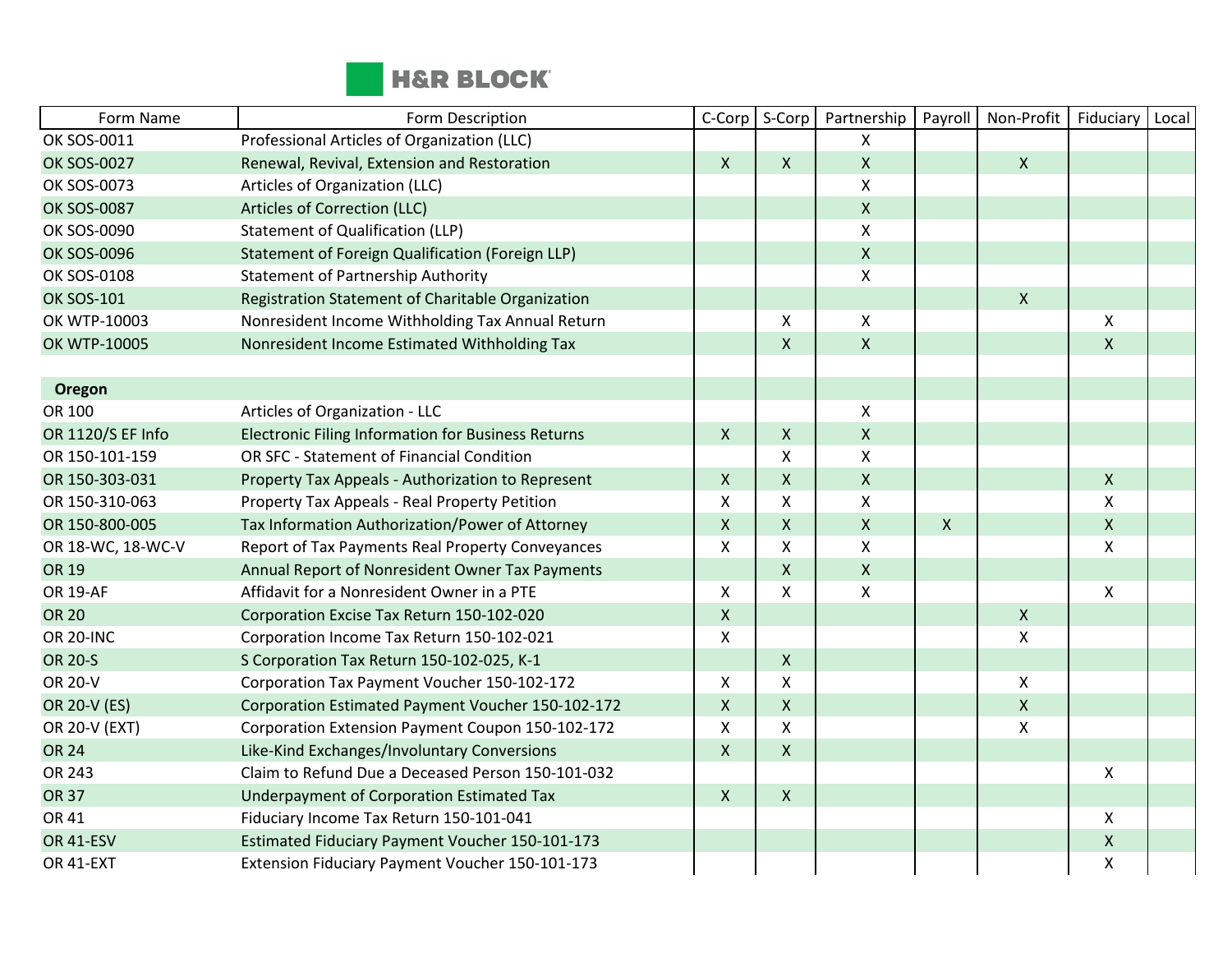

| Form Name                | Form Description                                          | C-Corp         | S-Corp | Partnership        | Payroll | Non-Profit         | Fiduciary          | Local          |
|--------------------------|-----------------------------------------------------------|----------------|--------|--------------------|---------|--------------------|--------------------|----------------|
| <b>OR 41-V</b>           | Fiduciary Tax Payment Voucher 150-101-173                 |                |        |                    |         |                    | X                  |                |
| <b>OR 50</b>             | <b>Authority to Transact Business</b>                     | X              | X      |                    |         |                    |                    |                |
| <b>OR 65-V</b>           | Partnership Return of Income Voucher 150-101-066          |                |        | $\mathsf{X}$       |         |                    |                    |                |
| OR 65, Sch K1            | Partnership Return of Income 150-101-065/002              |                |        | $\pmb{\mathsf{X}}$ |         |                    |                    |                |
| <b>OR CAT</b>            | Corporate Activity Tax Return                             | $\pmb{\times}$ | X      | $\mathsf X$        |         |                    | $\pmb{\mathsf{X}}$ |                |
| OR CAT-EXT               | Application for Extension to File CAT Return              | $\pmb{\times}$ | Χ      | $\pmb{\times}$     |         |                    | Χ                  |                |
| OR CAT-V                 | Corporate Activity Tax Payment Voucher                    | $\mathsf{X}$   | Χ      | $\mathsf{X}$       |         |                    | $\pmb{\mathsf{X}}$ |                |
| OR Common Workbook       | Hidden State Common Workbook                              | $\mathsf{X}$   | Χ      | $\mathsf{X}$       | X       | Χ                  | X                  |                |
| <b>OR CT-12</b>          | Charitable Activities Section for Oregon Charities        |                |        |                    |         | $\pmb{\mathsf{X}}$ |                    |                |
| OR CT-12F                | Charitable Activities Section Foreign Charities           |                |        |                    |         | Χ                  |                    |                |
| <b>OR CT-12S</b>         | <b>Charitable Activities Section Split-Interest Trust</b> |                |        |                    |         | $\pmb{\mathsf{X}}$ | $\mathsf{X}$       |                |
| OR DECD-TAX              | Final Tax and Discharge of a Decedent's Estate            |                |        |                    |         |                    | X                  |                |
| <b>OR DRD</b>            | <b>Dividends - Received Deduction</b>                     | $\mathsf{X}$   |        |                    |         |                    |                    |                |
| OR Info Change           | <b>Information Change</b>                                 | $\mathsf{x}$   | X      | $\pmb{\times}$     |         | X                  |                    |                |
| OR LTD-V                 | LTD Self-Employment Tax Payment Voucher                   |                |        | $\mathsf X$        |         |                    |                    |                |
| OR LTD (240)             | Lane County Self-Employment Tax 150-560-001               |                |        | $\pmb{\times}$     |         |                    |                    |                |
| OR OC                    | Composite Return, OC-1, OC-2, OC-3, OC-4, OC-TR           |                | X      | $\mathsf{X}$       |         |                    | X                  |                |
| OR OC-V                  | Composite Return Payment Voucher 150-101-150              |                | Χ      | $\mathsf{\chi}$    |         |                    | X                  |                |
| OR Port METBIT-20        | Metro Supportive Housing Services BITR for Corp           | $\mathsf{X}$   |        |                    |         |                    |                    | $\mathsf{X}$   |
| OR Port METBIT-20S       | Metro Supportive Housing Services BITR for S-Corp         |                | X      |                    |         |                    |                    | X              |
| OR Port METBIT-41        | Metro Supportive Housing Services BITR for Trusts         |                |        |                    |         |                    | X                  | $\mathsf{X}$   |
| OR Port METBIT-65        | Metro Supportive Housing Services BITR for Part           |                |        | X                  |         |                    |                    | X              |
| <b>OR Portland BIT-V</b> | Metro Supportive Housing Services Business Voucher        | $\mathsf{X}$   | X      | $\pmb{\mathsf{X}}$ |         |                    | X                  | $\mathsf{X}$   |
| OR Portland C            | <b>Combined Tax Return for Corporations</b>               | $\pmb{\times}$ |        |                    |         |                    |                    | X              |
| OR Portland E            | <b>Combined Tax Return for Trusts and Estates</b>         |                |        |                    |         |                    | $\mathsf{X}$       | $\mathsf{X}$   |
| OR Portland EX           | Request for Extension of Time to File                     | X              | X      | $\pmb{\times}$     |         |                    | X                  | X              |
| <b>OR Portland OB</b>    | Out of Business Notification Form                         | $\mathsf{X}$   | X      | $\mathsf{X}$       |         |                    | X                  | $\mathsf{X}$   |
| OR Portland P            | <b>Combined Tax Return for Partnerships</b>               |                |        | $\pmb{\mathsf{X}}$ |         |                    |                    | X              |
| <b>OR Portland PRS</b>   | City of Portland - Pay Ratio Surtax (PRS) Schedule        | $\mathsf{X}$   |        |                    |         |                    |                    | $\pmb{\times}$ |
| OR Portland Reg          | City of Portland Registration Form                        | $\pmb{\times}$ | X      | $\pmb{\times}$     |         |                    | Χ                  | X              |
| <b>OR Portland SC</b>    | <b>Combined Tax Return for S-Corporations</b>             |                | Χ      |                    |         |                    |                    | $\mathsf{X}$   |
| OR Portland Sch R        | City of Portland - Residential Rental Registration        | X              | X      | X                  |         |                    | X                  | X              |
| OR QUP-CAT               | Underpayment of Corporate Activity Estimated Tax          | $\pmb{\times}$ | X      | $\pmb{\times}$     |         |                    | $\mathsf{X}$       |                |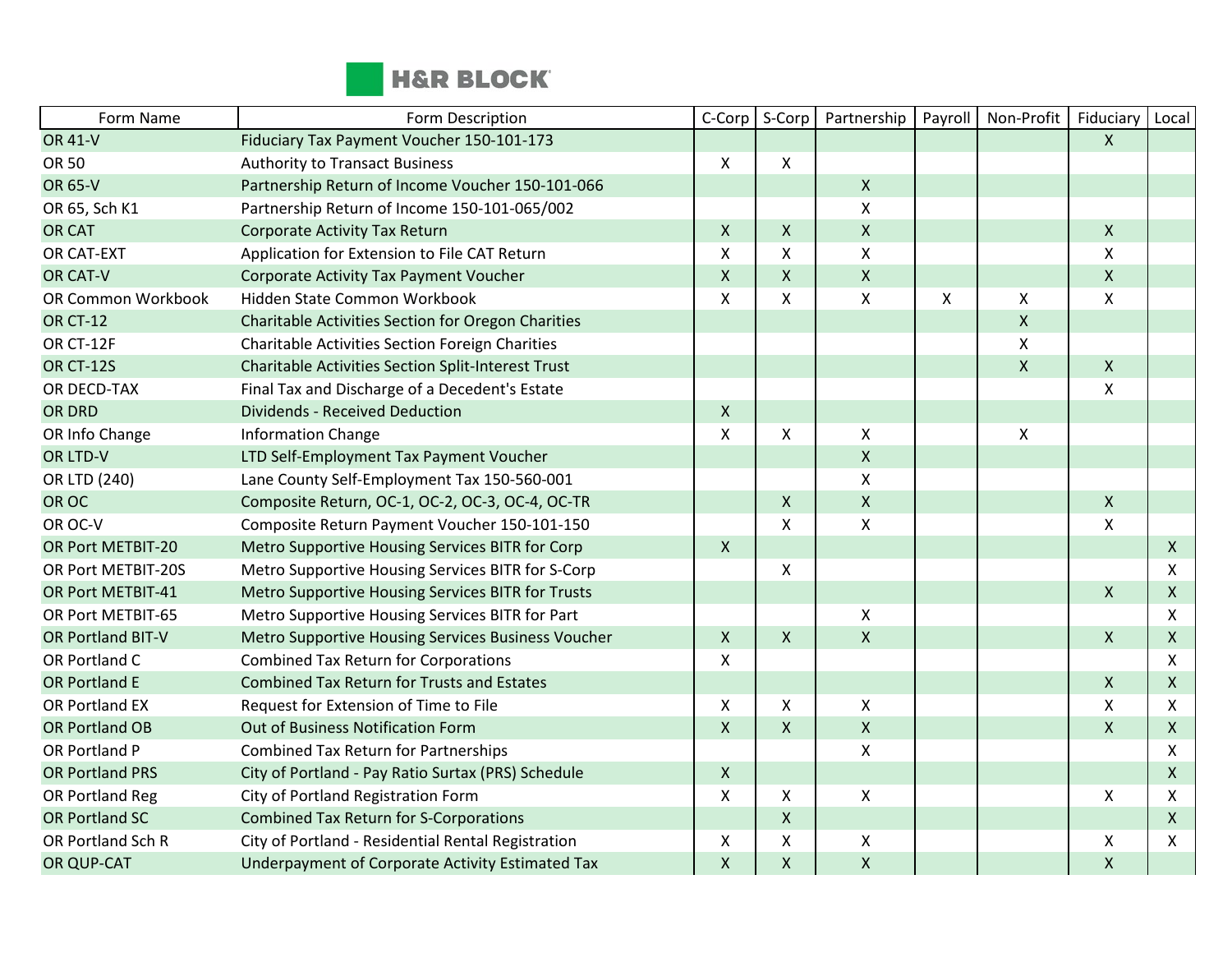

| Form Name           | Form Description                                      | C-Corp             | S-Corp             | Partnership        | Payroll                   | Non-Profit         | Fiduciary          | Local        |
|---------------------|-------------------------------------------------------|--------------------|--------------------|--------------------|---------------------------|--------------------|--------------------|--------------|
| OR Sch AP           | Apportionment of Income 150-102-171                   | $\mathsf{X}$       | X                  | X                  |                           | X                  |                    |              |
| OR Sch ASC-CORP     | Sch OR-ASC-CORP - Adjustments for Corporations        | $\mathsf{X}$       | $\pmb{\mathsf{X}}$ |                    |                           |                    |                    |              |
| OR Sch EXC-CAT      | <b>Exclusions From Commercial Activity</b>            | $\mathsf{X}$       | X                  | $\mathsf X$        |                           |                    | X                  |              |
| OR Sch OR-ASC-FID   | Adjustments for Form 41 Filers                        |                    |                    |                    |                           |                    | $\mathsf{X}$       |              |
| OR Sch OR-DEPR      | <b>Depreciation Schedule</b>                          | X                  | X                  | $\mathsf{X}$       |                           |                    | X                  |              |
| OR Sch OR-PI        | Schedule of Partnership Information                   | $\mathsf{X}$       | X                  | $\mathsf{X}$       |                           | $\pmb{\mathsf{X}}$ |                    |              |
| OR Sch P (41)       | Part-Year Resident Trust Computation of Tax           |                    |                    |                    |                           |                    | X                  |              |
| OR TM-V             | TriMet Self-Employment Payment Voucher 150-555-172    |                    |                    | $\pmb{\times}$     |                           |                    |                    |              |
| OR TM (230)         | Tri-County Self-Employment Tax 150-555-001            |                    |                    | X                  |                           |                    |                    |              |
| <b>OR TSE-AP</b>    | Transit Self-Employment Tax Apportionment Wkst        |                    |                    | $\mathsf{X}$       |                           |                    |                    |              |
|                     |                                                       |                    |                    |                    |                           |                    |                    |              |
| Pennsylvania        |                                                       |                    |                    |                    |                           |                    |                    |              |
| PA 100 (TR)         | Per Agency - Online Filing Only                       | $\mathsf{X}$       | Χ                  | $\mathsf X$        | $\pmb{\chi}$              | Χ                  | Χ                  |              |
| PA 20S/65           | S Corporation / Partnership Information Return        |                    | X                  | $\mathsf{X}$       |                           |                    |                    |              |
| PA 40 NRC           | Nonresident Consolidated Income Tax Return            |                    | X                  | $\pmb{\mathsf{X}}$ |                           |                    |                    |              |
| <b>PA 40ES</b>      | Declaration of Estimated Income Tax                   |                    | X                  | $\mathsf{X}$       |                           |                    | $\mathsf{X}$       |              |
| <b>PA 41</b>        | Fiduciary Income Tax Return and Schedule OI           |                    |                    |                    |                           |                    | Χ                  |              |
| <b>PA 41 V</b>      | <b>Fiduciary Payment Voucher</b>                      |                    |                    |                    |                           |                    | $\mathsf{X}$       |              |
| <b>PA 65 NR</b>     | Nonresident Withholding Payment Voucher               |                    | X                  | X                  |                           |                    |                    |              |
| PA 8453-C           | Corporate Net IT Declaration for State EF Report      | $\mathsf{X}$       |                    |                    |                           |                    |                    |              |
| PA 8453F            | Fiduciary Income Tax Declaration for Efile            |                    |                    |                    |                           |                    | $\mathsf{X}$       |              |
| <b>PA 8453P</b>     | S Corp/Partnership Declaration for E-File             |                    | $\mathsf{X}$       | $\pmb{\times}$     |                           |                    |                    |              |
| PA 8879-C           | E-File Signature Authorization for RCT-101            | $\mathsf{X}$       |                    |                    |                           |                    |                    |              |
| <b>PA 8879F</b>     | E-file Signature Authorization - for PA-41            |                    |                    |                    |                           |                    | $\mathsf{X}$       |              |
| PA 8879P            | E-File Signature Authorization for PA 20S/PA-65       |                    | X                  | X                  |                           |                    |                    |              |
| PA BCO-10           | <b>Charitable Organization Registration Statement</b> |                    |                    |                    |                           | $\pmb{\mathsf{X}}$ |                    |              |
| PA BCO-2            | Non-Renewal Statement Form                            |                    |                    |                    |                           | Χ                  |                    |              |
| PA BCO-23           | <b>Public Disclosure Form</b>                         |                    |                    |                    |                           | $\pmb{\mathsf{X}}$ |                    |              |
| PA Berk BPMTR       | Business Privilege and/or Mercantile Tax Return       | X                  | X                  | X                  |                           |                    |                    | X            |
| <b>PA Berk 1810</b> | Berkheimer Local Services Tax Registration            | $\pmb{\times}$     | X                  | $\pmb{\times}$     | $\pmb{\mathsf{X}}$        |                    | $\pmb{\mathsf{X}}$ | $\mathsf{X}$ |
| PA Common Workbook  | Hidden State Common Workbook                          | $\mathsf{X}$       | X                  | X                  | $\boldsymbol{\mathsf{X}}$ | X                  | X                  |              |
| PA Corp V           | <b>Corporation Tax Payment Voucher</b>                | $\pmb{\mathsf{X}}$ |                    |                    |                           |                    |                    |              |
| PA CT-V             | Fed/State Payment Voucher (Efile)                     | $\pmb{\mathsf{X}}$ |                    |                    |                           |                    |                    |              |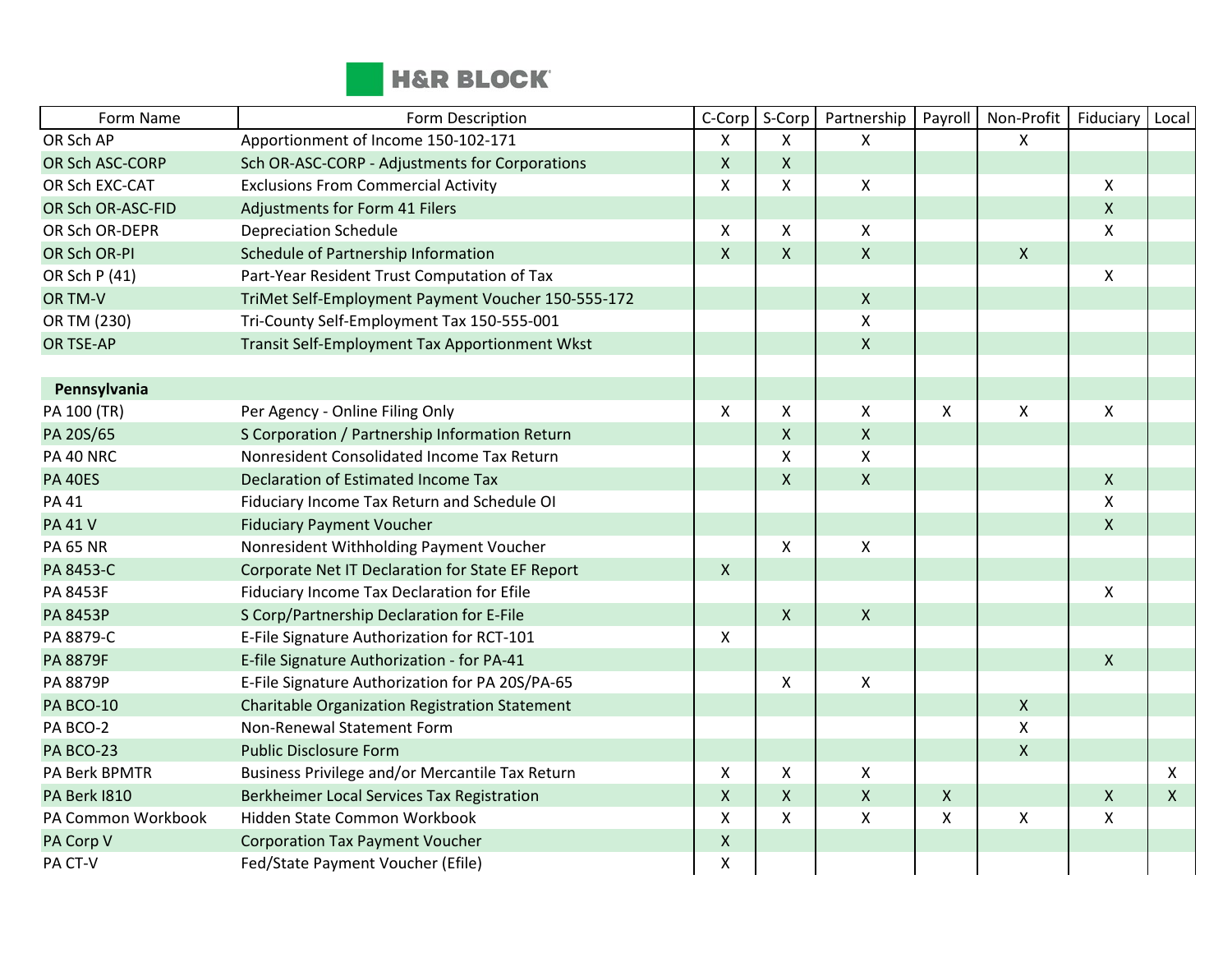

| Form Name          | Form Description                                   | C-Corp             | S-Corp             | Partnership               | Payroll                   | Non-Profit         | Fiduciary          | Local              |
|--------------------|----------------------------------------------------|--------------------|--------------------|---------------------------|---------------------------|--------------------|--------------------|--------------------|
| PA DSCB 1306-2102  | Articles of Incorporation - For Profit             | $\mathsf{X}$       | $\mathsf{X}$       |                           |                           |                    |                    |                    |
| PA DSCB 15-5110    | Annual Statement - Nonprofit Corporation           |                    |                    |                           |                           | Χ                  |                    |                    |
| PA DSCB: 15-8221   | Certificate of Annual Registration                 |                    |                    | $\mathsf{X}$              |                           |                    |                    |                    |
| PA DSCB:15-134A    | Docketing Statement - New Entity                   | $\mathsf{X}$       | X                  |                           |                           | X                  |                    |                    |
| PA DSCB:15-134B    | <b>Docketing Statement - Changes</b>               | $\pmb{\mathsf{X}}$ | $\pmb{\mathsf{X}}$ |                           |                           | $\pmb{\mathsf{X}}$ |                    |                    |
| PA DSCB:15-138     | <b>Statement of Correction</b>                     | X                  | X                  |                           |                           |                    |                    |                    |
| PA DSCB:15-8201A   | <b>Statement of Registration Domestic LLP</b>      |                    |                    | $\mathsf{X}$              |                           |                    |                    |                    |
| PA K1 Input        | State K-1 Input Worksheet                          | X                  | X                  | $\pmb{\mathsf{X}}$        |                           |                    | $\mathsf{X}$       |                    |
| <b>PA PGH DBAF</b> | City of Pittsburgh - Change in Business Status     | $\pmb{\times}$     | $\mathsf{X}$       | $\mathsf{X}$              |                           |                    |                    | $\mathsf{X}$       |
| <b>PA PGH NBR</b>  | Pittsburgh Business Registration Form              | $\mathsf X$        | X                  | $\mathsf{x}$              | $\boldsymbol{\mathsf{X}}$ | $\pmb{\mathsf{X}}$ |                    | $\pmb{\mathsf{X}}$ |
| PA Phi 83-A-15     | Philadelphia Refund Petition for All Refunds       | $\mathsf{X}$       | $\mathsf{X}$       | $\mathsf{X}$              |                           |                    |                    | $\mathsf{X}$       |
| PA Phi 83-T-5      | Philadelphia Application Business Account Number   | Χ                  | X                  | X                         | X                         | Χ                  | Χ                  | X                  |
| PA Phi ACH Credit  | Philadelphia Enrollment EFT of Tax Payments        | $\mathsf{X}$       | X                  | $\mathsf{X}$              | $\pmb{\mathsf{X}}$        |                    | $\mathsf{X}$       | $\mathsf{X}$       |
| PA Phi ACH Debit   | Philadelphia - Enrollment Agreement (EFT)          | X                  | X                  | X                         | X                         |                    | X                  | X                  |
| PA Phi BIR NTL     | Philadelphia BIRT No Tax Liability                 | $\pmb{\times}$     | $\mathsf{X}$       | $\mathsf{X}$              |                           | $\pmb{\mathsf{X}}$ | X                  | $\mathsf{X}$       |
| PA Phi BIRT        | Philadelphia Business Income and Receipts Tax      | X                  | X                  | X                         |                           | Χ                  | X                  | X                  |
| PA Phi BIRT-EZ     | Philadelphia Business Income and Receipts Tax - EZ | $\mathsf X$        | $\mathsf X$        | $\mathsf X$               |                           | $\mathsf{X}$       | $\mathsf{X}$       | $\mathsf{X}$       |
| PA Phi BIRT ES     | Philadelphia BIRT Estimated Payment Coupon         | $\pmb{\times}$     | X                  | $\pmb{\mathsf{X}}$        |                           |                    | X                  | X                  |
| PA Phi BIRT EX     | Philadelphia BIRT Extension Payment Coupon         | $\mathsf{X}$       | $\mathsf{X}$       | $\boldsymbol{\mathsf{X}}$ |                           |                    | $\pmb{\mathsf{X}}$ | $\mathsf{X}$       |
| PA Phi BIRT Sch SC | Philadelphia Special Credit Schedule               | $\pmb{\times}$     | X                  | $\mathsf{X}$              |                           |                    | X                  | X                  |
| PA Phi BIRT (HJ)   | Philadelphia (HJ) Sch B, A, J, K, H, H-1 and H-2   | $\mathsf{X}$       | $\mathsf{X}$       | $\mathsf{X}$              |                           |                    | X                  | $\mathsf{X}$       |
| PA Phi Chg         | City of Philadelphia Change Form                   | $\pmb{\times}$     | X                  | X                         | $\pmb{\times}$            |                    | X                  | X                  |
| PA Phi ENP-1/ENP-2 | Net Profits Tax Payment and Est Coupons            |                    |                    | $\mathsf{X}$              |                           |                    | $\mathsf{X}$       | $\mathsf{X}$       |
| PA Phi Ext         | School Income Tax Extension Payment Coupon         |                    |                    |                           |                           |                    | X                  | X                  |
| PA Phi EZ-Pay      | Philadelphia EZ-Pay ACH Debit Payment              | $\pmb{\times}$     | $\mathsf{X}$       | $\mathsf{X}$              | $\pmb{\mathsf{X}}$        |                    | $\pmb{\mathsf{X}}$ | $\mathsf{X}$       |
| PA Phi NPT         | City of Philadelphia Net Profits Tax Return        |                    |                    | X                         |                           |                    | X                  | X                  |
| PA Phi NPT EX      | Philadelphia Net Profits Tax Extension             |                    |                    | $\mathsf{X}$              |                           |                    | $\mathsf{X}$       | $\mathsf{X}$       |
| PA Phi PFW         | Philadelphia TRB Petition for Appeal               | $\pmb{\times}$     | X                  | $\pmb{\mathsf{X}}$        | $\pmb{\chi}$              |                    | Χ                  | X                  |
| PA Phi SIT         | Philadelphia School Income Tax Return              |                    |                    |                           |                           |                    | X                  | $\mathsf{X}$       |
| <b>PA RCT-101</b>  | Corporate Net Income Tax Report                    | $\mathsf{X}$       | X                  |                           |                           |                    |                    |                    |
| <b>PA RCT-101D</b> | Declaration of de minimis Activity                 | $\pmb{\mathsf{X}}$ |                    |                           |                           |                    |                    |                    |
| <b>PA RCT-101I</b> | Inactive Corporate Net Income Tax Report           | X                  |                    |                           |                           |                    |                    |                    |
| PA RCT-101KOZ      | Keystone Opportunity Zone/Development Area         | $\mathsf X$        |                    |                           |                           |                    |                    |                    |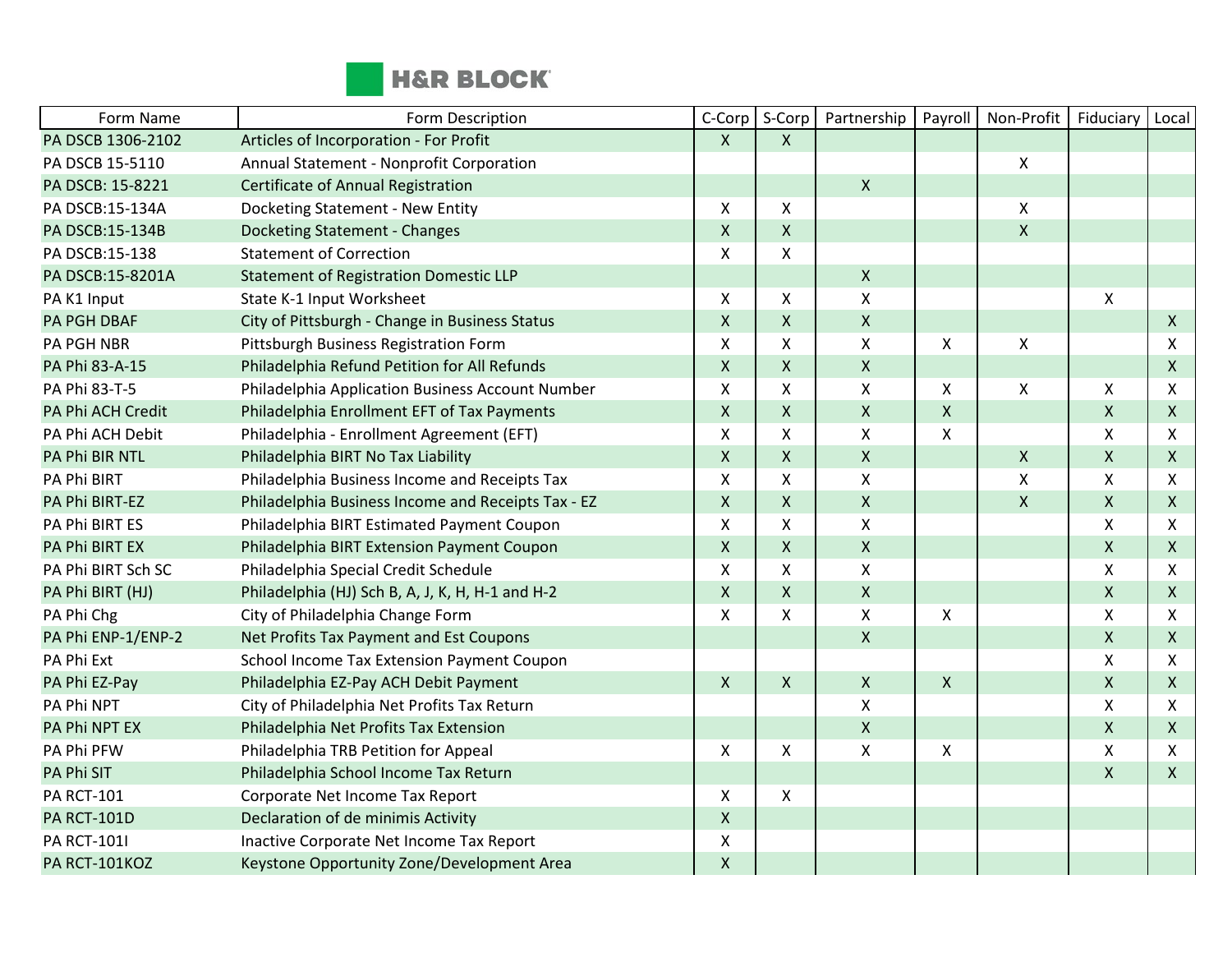

| Form Name             | Form Description                                       | C-Corp         | S-Corp             | Partnership        | Payroll                   | Non-Profit   | Fiduciary    | Local |
|-----------------------|--------------------------------------------------------|----------------|--------------------|--------------------|---------------------------|--------------|--------------|-------|
| <b>PA RCT-103</b>     | Net Operating Loss Schedule                            | X              |                    |                    |                           |              |              |       |
| <b>PA RCT-106</b>     | <b>Insert Sheet - Determination of Apportionment</b>   | $\mathsf{X}$   | $\mathsf{X}$       |                    |                           |              |              |       |
| PA RCT-128C           | Report of Change in Corporate Net Income Tax           | X              |                    |                    |                           |              |              |       |
| <b>PA REV-1123 CT</b> | Edu Improvement/Opp Scholar Tax Credit Election        |                | $\mathsf{X}$       | $\mathsf{X}$       |                           |              |              |       |
| PA REV-1190           | Tax Worksheet for PA-20S/PA-65 Schedule M              |                | $\pmb{\mathsf{X}}$ | $\pmb{\times}$     |                           |              |              |       |
| <b>PA REV-1605</b>    | Names of Corporate Officers                            | $\mathsf{X}$   |                    |                    |                           |              |              |       |
| <b>PA REV-1630F</b>   | Underpayment of Estimated Tax by Fiduciaries           |                |                    |                    |                           |              | $\pmb{\chi}$ |       |
| PA REV-181 (CM)       | Application for Tax Clearance Certificate              | $\mathsf{X}$   | $\mathsf{X}$       | $\mathsf{X}$       |                           | $\mathsf{x}$ |              |       |
| PA REV-1834 (CT)      | Adjustment for Bonus Depreciation and Deduct           | X              |                    |                    |                           |              |              |       |
| PA REV-238 CM         | Out of Existence/Withdrawal Affidavit                  | $\mathsf{X}$   | $\mathsf{X}$       |                    |                           |              |              |       |
| PA REV-260 BA         | <b>BFR-003 Petition Form</b>                           | X              | X                  | $\pmb{\times}$     | $\boldsymbol{\mathsf{X}}$ |              | X            |       |
| <b>PA REV-276</b>     | Application for Extension of Time to File              |                | $\mathsf{X}$       | $\mathsf X$        |                           |              | $\mathsf{X}$ |       |
| <b>PA REV-291</b>     | NonWithholding of Income Tax Application               |                | X                  | X                  |                           |              |              |       |
| <b>PA REV-331A</b>    | Authorization Agreement for EFT                        | $\mathsf{X}$   |                    |                    | $\mathsf{X}$              |              |              |       |
| <b>PA REV-423</b>     | Specialty Taxes Estimated Payment Coupon               | X              | X                  |                    |                           |              |              |       |
| <b>PA REV-426</b>     | <b>Specialty Taxes Extension Coupon</b>                | $\mathsf{X}$   | $\mathsf{X}$       |                    |                           |              |              |       |
| PA REV-467 LE         | Authorization for Release of Tax Records               | $\mathsf{x}$   | X                  | $\pmb{\mathsf{X}}$ | $\pmb{\times}$            |              | $\mathsf X$  |       |
| PA REV-484 FO         | <b>Statement of Financial Condition for Businesses</b> | $\mathsf{X}$   | $\mathsf{X}$       | $\pmb{\mathsf{X}}$ |                           |              |              |       |
| <b>PA REV-556 EO</b>  | <b>Taxpayer Request for Assistance</b>                 | X              | X                  | X                  | $\boldsymbol{\mathsf{X}}$ |              | $\mathsf{X}$ |       |
| PA REV-65 BA          | <b>Board of Appeals Petition Form</b>                  | $\mathsf{X}$   | $\mathsf{X}$       | $\mathsf{X}$       |                           |              | $\mathsf{X}$ |       |
| PA REV-677 LE         | Power of Attorney                                      | X              | X                  | X                  | $\boldsymbol{\mathsf{X}}$ |              | X            |       |
| PA REV-774 CT         | <b>Assignment of Tax Credit</b>                        | $\mathsf{X}$   | $\mathsf{X}$       | $\pmb{\times}$     |                           |              | $\mathsf{X}$ |       |
| PA REV-788 BA         | Corporate Officer Signature Form                       | $\pmb{\times}$ | X                  | $\pmb{\mathsf{X}}$ |                           |              |              |       |
| PA REV-798 CT         | Dividend Deduction and Schedule X                      | $\mathsf X$    |                    |                    |                           |              |              |       |
| <b>PA REV-853</b>     | <b>Corporation Taxes - Annual Extension Request</b>    | X              |                    |                    |                           |              |              |       |
| <b>PA REV-854</b>     | EIN/Tax Year/Address Change                            | $\mathsf X$    |                    |                    |                           |              |              |       |
| <b>PA REV-857</b>     | Corporate Tax - Estimated Tax Payment                  | X              |                    |                    |                           |              |              |       |
| <b>PA REV-861</b>     | Schedule DA Disposition of Assets                      | $\mathsf{X}$   | $\mathsf{X}$       |                    |                           |              |              |       |
| PA REV-934 CT         | Schedule of Non-Business Income                        | X              |                    |                    |                           |              |              |       |
| <b>PA REV-976</b>     | Election Not to Be Taxed as a S Corporation            | $\mathsf{X}$   | $\mathsf{X}$       |                    |                           |              |              |       |
| PA REV-986 CT         | Claim of Exemption From Corporate Net Income Tax       | X              |                    |                    |                           |              |              |       |
| PA Sch A (20S/65)     | Schedule A - Interest Income                           |                | $\mathsf{X}$       | $\boldsymbol{X}$   |                           |              |              |       |
| PA Sch A (41)         | Interest Income and Gambling and Lottery Winnings      |                |                    |                    |                           |              | Χ            |       |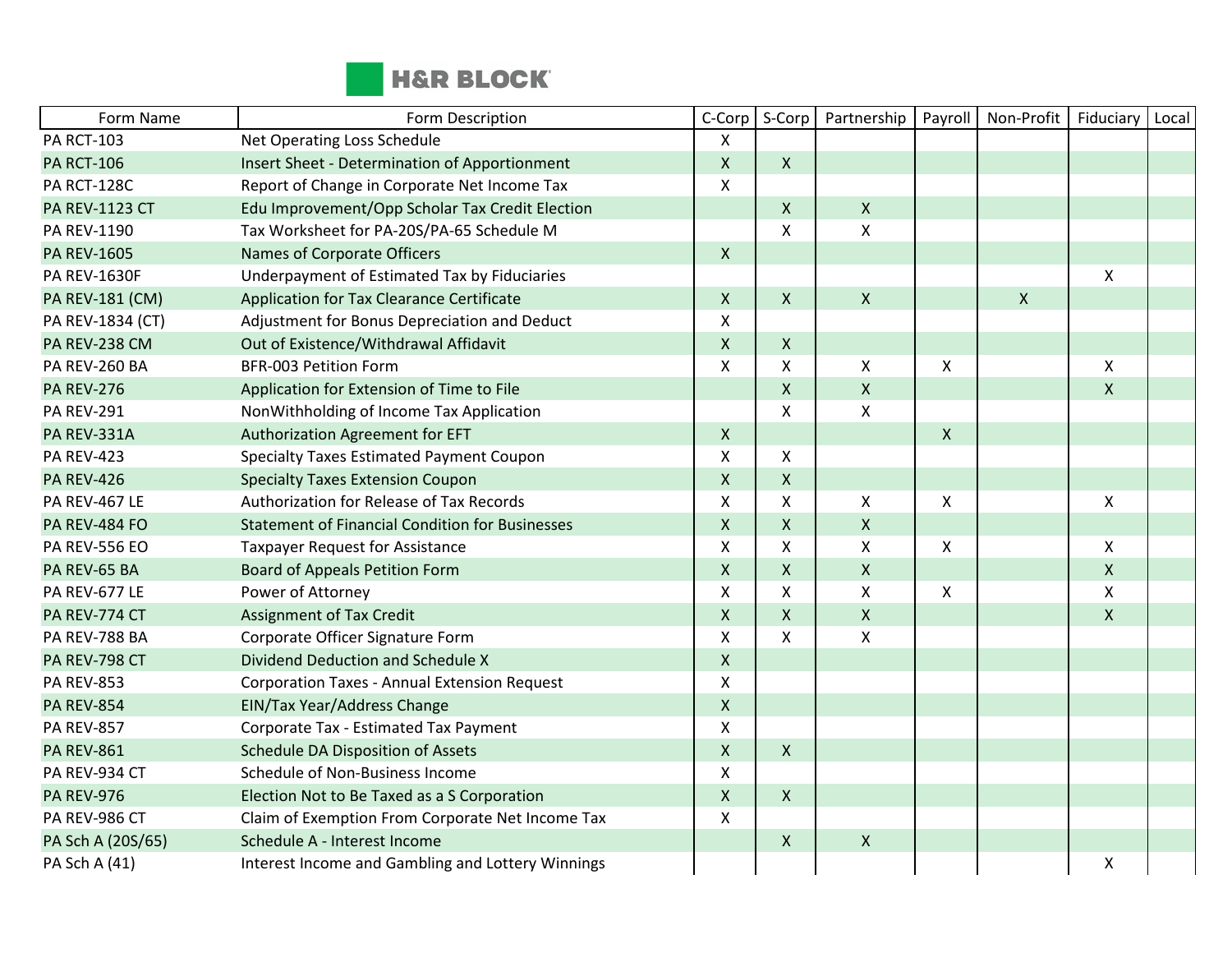

| Form Name            | Form Description                                      | C-Corp                    | S-Corp       | Partnership        | Payroll | Non-Profit | Fiduciary    | Local |
|----------------------|-------------------------------------------------------|---------------------------|--------------|--------------------|---------|------------|--------------|-------|
| PA Sch AR            | <b>Explanation for Filing Amended REV-1175</b>        | $\mathsf{X}$              | X            |                    |         |            |              |       |
| PA Sch B (20S/65)    | Dividend Income Capital Gain Distributions            |                           | X            | $\mathsf{X}$       |         |            |              |       |
| PA Sch B (41)        | Dividend and Capital Gains Distributions Income       |                           |              |                    |         |            | $\mathsf{X}$ |       |
| PA Sch C             | Profit or Loss From Business or Profession            |                           |              |                    |         |            | X            |       |
| PA Sch D-1           | Calculation of Installment Sale Income REV-1689 EX    |                           | X            | $\mathsf{X}$       |         |            | $\mathsf{X}$ |       |
| PA Sch D-71          | Sale or Exchange of Property REV-1742 EX              |                           |              |                    |         |            | X            |       |
| PA Sch D (20S/65)    | Sale, Exchange, or Disposition of Property            |                           | $\mathsf{X}$ | $\pmb{\times}$     |         |            |              |       |
| PA Sch D (41)        | Sale, Exchange or Disposition of Property             |                           |              |                    |         |            | $\mathsf{X}$ |       |
| PA Sch DD (41)       | Schedule DD - Distribution Deductions                 |                           |              |                    |         |            | $\mathsf{X}$ |       |
| PA Sch E (20S/65)    | Schedule E - Rent and Royalty Income (Loss)           |                           | X            | $\mathsf{X}$       |         |            |              |       |
| PA Sch E (40/41)     | Rents and Royalty Income (Loss)                       |                           |              |                    |         |            | $\mathsf{X}$ |       |
| PA Sch F             | Schedule F - Farm Income and Expenses                 |                           | X            | $\mathsf{X}$       |         |            | X            |       |
| PA Sch G-L (40/41)   | <b>Calculation of Credit for Taxes Paid to States</b> |                           |              |                    |         |            | $\mathsf{X}$ |       |
| PA Sch H-Corp 20S/65 | Corporate Partner Apportioned Business Income         |                           | X            | $\mathsf{X}$       |         |            |              |       |
| PA Sch H (20S/65)    | Apportioned Business Income/Loss                      |                           | X            | $\mathsf{X}$       |         |            |              |       |
| PA Sch I (20S/65)    | Amortization of Intangible Drilling/Dev Costs         |                           | Χ            | X                  |         |            |              |       |
| PA Sch J (20S/65)    | Schedule J - Income from Estates or Trusts            |                           | $\mathsf{X}$ | $\mathsf{X}$       |         |            |              |       |
| PA Sch J (41)        | Schedule J - Income from Estates or Trusts            |                           |              |                    |         |            | X            |       |
| PA Sch M (20S/65)    | Reconciliation of Federal Taxable Income (Loss)       |                           | $\mathsf{X}$ | $\mathsf{X}$       |         |            |              |       |
| PA Sch N (41)        | Source Income and Nonresident Tax Withheld            |                           |              |                    |         |            | X            |       |
| PA Sch NW (20S/65)   | Nonresident Withholding Payments                      |                           | X            | $\mathsf{X}$       |         |            |              |       |
| PA Sch OC (20S/65)   | Schedule OC - Other Credits                           |                           | X            | X                  |         |            |              |       |
| PA Sch OC (40/41)    | <b>Other Credits</b>                                  |                           |              |                    |         |            | $\mathsf{X}$ |       |
| PA Sch P-S KOZ       | Calculation of Keystone Opportunity Zone              |                           | X            | X                  |         |            |              |       |
| PA Sch PA-41X (41)   | Amended Fiduciary Income Tax Schedule                 |                           |              |                    |         |            | $\mathsf{X}$ |       |
| PA Sch RK1, NRK1     | Sch K-1 (20S/65/41), Directory, Sch CP                |                           | X            | $\pmb{\times}$     |         |            | Χ            |       |
| PA Sch T (20S/65)    | Schedule T - Gambling and Lottery Winnings            |                           | X            | $\mathsf{X}$       |         |            |              |       |
| PA Sch W             | <b>Employment Incentive Payment Credit</b>            | $\boldsymbol{\mathsf{X}}$ | X            | $\pmb{\mathsf{X}}$ |         |            | Χ            |       |
|                      |                                                       |                           |              |                    |         |            |              |       |
| <b>Rhode Island</b>  |                                                       |                           |              |                    |         |            |              |       |
| <b>RI 100 BC</b>     | Articles of Incorporation - Domestic Business         | $\mathsf{X}$              | X            |                    |         |            |              |       |
| RI 1040C             | Composite Income Tax Return                           |                           | X            | X                  |         |            | Χ            |       |
| RI 1040C-ES          | <b>Composite Income Tax Estimated Payment</b>         |                           | $\mathsf{X}$ | $\mathsf{X}$       |         |            | $\mathsf{X}$ |       |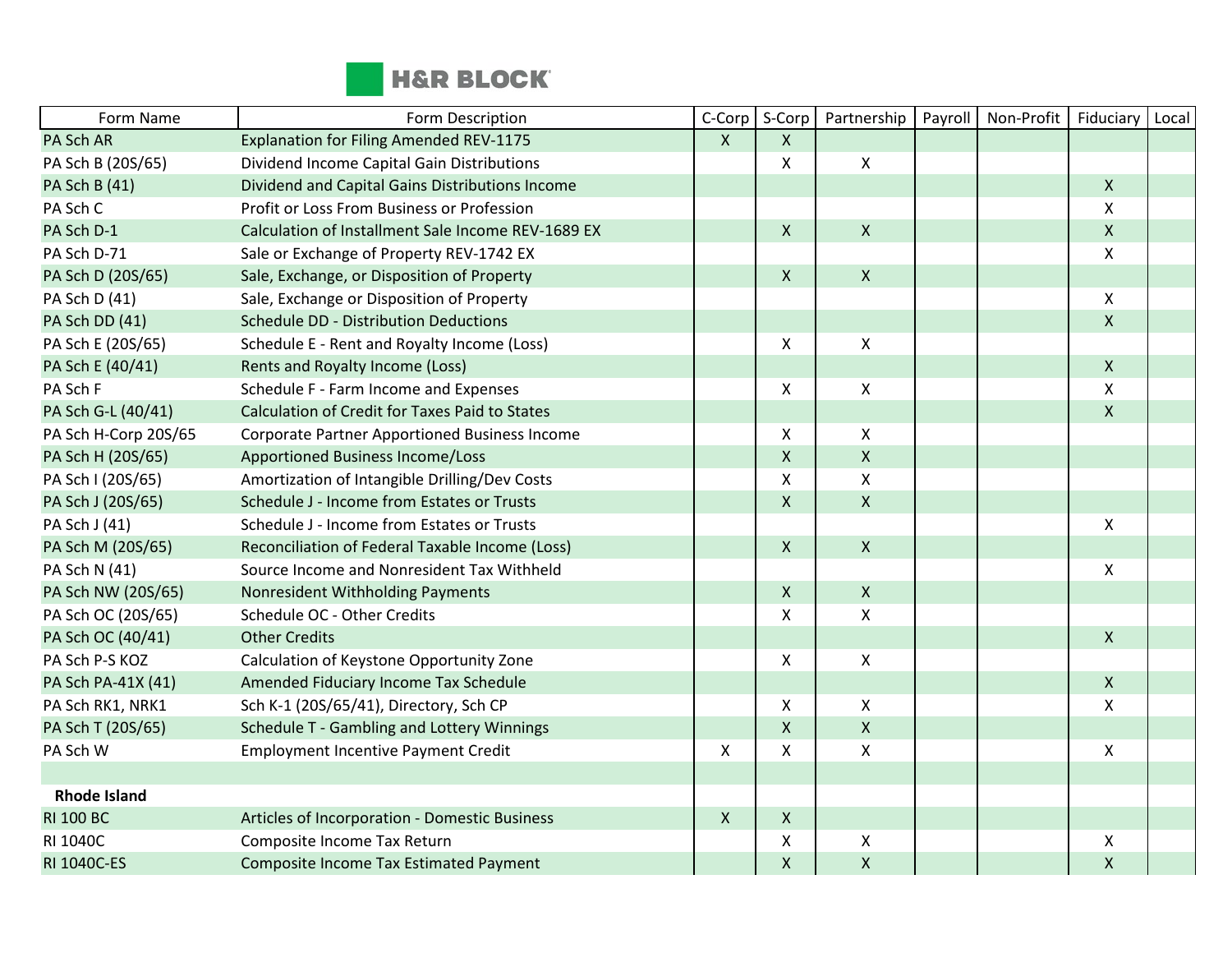

| Form Name          | Form Description                                       | C-Corp             | S-Corp             | Partnership               | Payroll            | Non-Profit         | Fiduciary          | Local |
|--------------------|--------------------------------------------------------|--------------------|--------------------|---------------------------|--------------------|--------------------|--------------------|-------|
| <b>RI 1040C-NE</b> | Nonresident Election to be in a Composite Return       |                    | X                  | $\mathsf{X}$              |                    |                    | Χ                  |       |
| RI 1040C-V         | Composite Income Tax Return Payment Voucher            |                    | X                  | $\mathsf{X}$              |                    |                    | X                  |       |
| RI 1041            | Fiduciary Income Tax Return and Schedules              |                    |                    |                           |                    |                    | Χ                  |       |
| <b>RI 1041ES</b>   | <b>Fiduciary Estimated Payment Coupon</b>              |                    |                    |                           |                    |                    | $\pmb{\mathsf{X}}$ |       |
| RI 1041MU          | Credit for Income Taxes Paid to Multiple States        |                    |                    |                           |                    |                    | Χ                  |       |
| RI 1041V           | Fiduciary Income Tax Return Payment Voucher            |                    |                    |                           |                    |                    | X                  |       |
| RI 1065            | Partnership Income Return                              |                    |                    | $\pmb{\mathsf{X}}$        |                    |                    |                    |       |
| <b>RI 1065V</b>    | Partnership Payment Voucher for RI 1065                |                    |                    | $\pmb{\mathsf{X}}$        |                    |                    |                    |       |
| RI 1096PT          | Pass-Through Withholding Return and Transmittal        |                    | X                  | $\boldsymbol{\mathsf{X}}$ |                    |                    | X                  |       |
| RI 1096PT-ES       | Pass-Through Withholding Estimated Payment Voucher     |                    | X                  | $\pmb{\times}$            |                    |                    | X                  |       |
| RI 1096V           | Pass-Through Withholding Return Payment                | X                  | X                  | $\pmb{\times}$            |                    |                    | X                  |       |
| <b>RI 1099PT</b>   | Pass-Through Withholding                               |                    | $\pmb{\mathsf{X}}$ | $\mathsf{X}$              |                    |                    | $\mathsf{X}$       |       |
| RI 1120C           | <b>Business Corporation Tax Return</b>                 | X                  |                    |                           |                    | Χ                  |                    |       |
| <b>RI 1120ES</b>   | <b>Estimated Corporate Tax Payment Voucher</b>         | $\mathsf{X}$       | $\mathsf{X}$       |                           |                    | $\pmb{\mathsf{X}}$ |                    |       |
| RI 1120F           | <b>Business Corporation Supplemental Schedule</b>      | X                  |                    |                           |                    |                    |                    |       |
| <b>RI 1120S</b>    | Subchapter S Business Corporation Tax Return           |                    | Χ                  |                           |                    |                    |                    |       |
| RI 1120V           | <b>Corporation Tax Payment Voucher</b>                 | X                  | Χ                  |                           |                    | $\pmb{\mathsf{X}}$ |                    |       |
| <b>RI 2210</b>     | Underpayment of Estimated Tax-Individuals, Estates     |                    |                    |                           |                    |                    | X                  |       |
| RI 2210C           | Underpayment of Estimated Tax by Composite Filers      |                    | X                  | $\pmb{\times}$            |                    |                    | Χ                  |       |
| <b>RI 2210PT</b>   | Underpayment of Estimated Tax-Pass-through Filers      |                    | $\pmb{\mathsf{X}}$ | $\pmb{\mathsf{X}}$        |                    |                    | X                  |       |
| RI 2220            | Underpayment of Estimated Tax by Corporate Filers      | X                  | Χ                  | $\pmb{\times}$            |                    | Χ                  |                    |       |
| RI 2441            | Adult and Child Day Care Assistance Tax Credit         | $\mathsf{X}$       | Χ                  |                           |                    |                    |                    |       |
| RI 2848            | Power of Attorney                                      | X                  | Χ                  | $\mathsf{X}$              | Χ                  |                    | Χ                  |       |
| RI 2874            | Employer's Apprenticeship Credit                       | $\mathsf X$        | X                  |                           | $\mathsf{X}$       |                    |                    |       |
| RI 2949            | <b>Job Training Credit</b>                             | X                  | X                  |                           |                    |                    | X                  |       |
| RI 3468            | <b>Investment Tax Credit</b>                           | $\pmb{\mathsf{X}}$ | $\pmb{\mathsf{X}}$ |                           |                    |                    |                    |       |
| RI 433 B           | <b>Collection Information Statement for Businesses</b> | X                  | X                  | X                         | X                  |                    |                    |       |
| <b>RI 4868C</b>    | Extension of Time to File Composite Tax Return         |                    | $\pmb{\mathsf{X}}$ | $\pmb{\mathsf{X}}$        |                    |                    | $\pmb{\mathsf{X}}$ |       |
| <b>RI 4868PT</b>   | 6 Month Extension Pass-Through Withholding Return      |                    | X                  | $\pmb{\mathsf{X}}$        |                    |                    | Χ                  |       |
| RI 5009            | <b>Educational Assistance and Development</b>          | $\mathsf{X}$       | $\pmb{\mathsf{X}}$ |                           |                    |                    |                    |       |
| RI 632             | Annual Report for a Limited Liability Company          |                    |                    | $\pmb{\times}$            |                    |                    |                    |       |
| RI 6324            | <b>Employer's Adult Education Credit</b>               | X                  | $\mathsf X$        |                           | $\pmb{\mathsf{X}}$ |                    |                    |       |
| RI 656             | Offer in Compromise                                    | X                  | Χ                  | $\pmb{\times}$            | X                  |                    | Χ                  |       |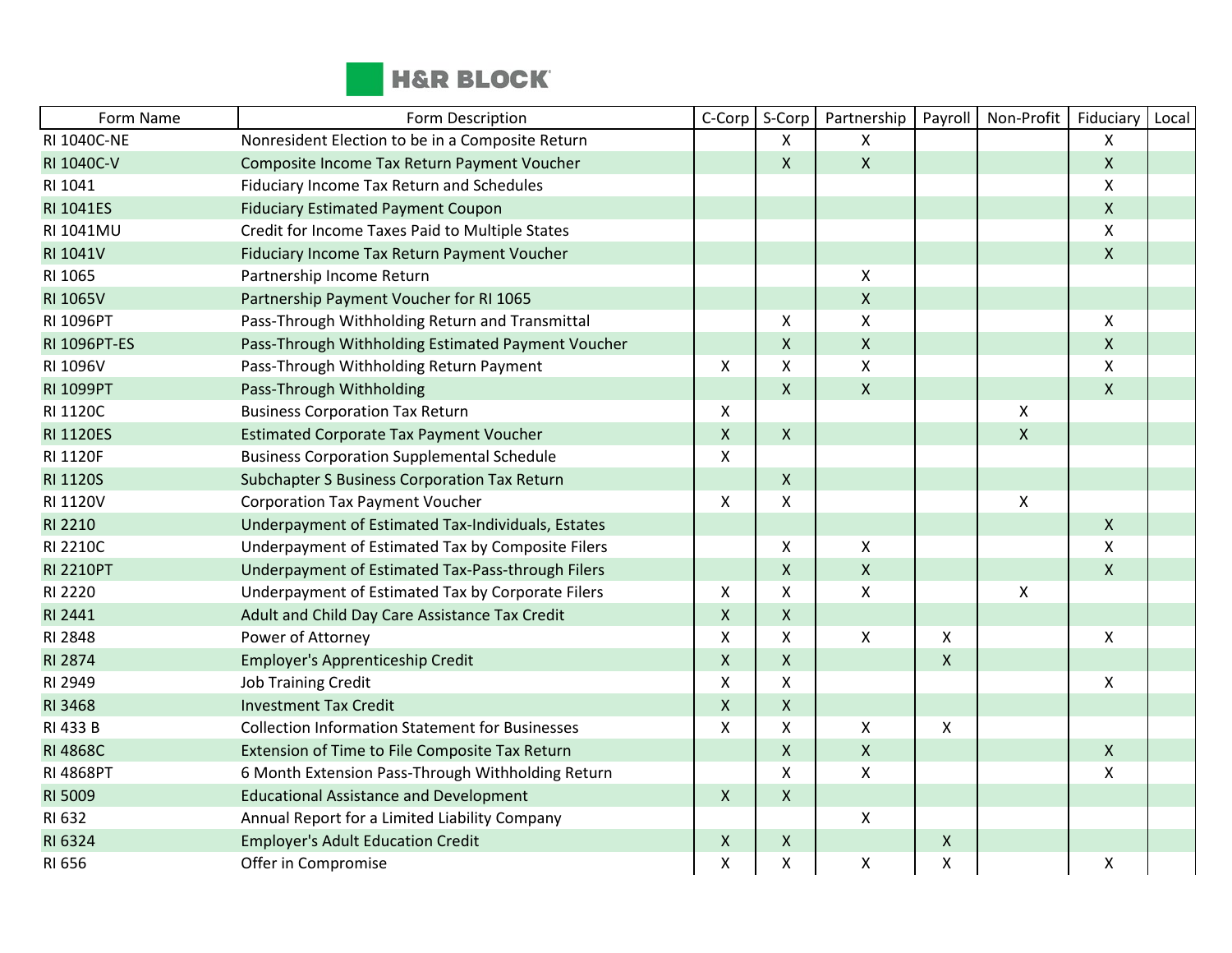

| Form Name                 | Form Description                                  | C-Corp         | S-Corp       | Partnership               | Payroll                   | Non-Profit     | Fiduciary          | Local |
|---------------------------|---------------------------------------------------|----------------|--------------|---------------------------|---------------------------|----------------|--------------------|-------|
| <b>RI 7004</b>            | <b>Automatic Extension Request</b>                | $\mathsf{X}$   | $\mathsf{X}$ | $\mathsf{X}$              |                           | $\pmb{\times}$ |                    |       |
| RI 8736                   | Extension of Time to File Fiduciary Income Tax    |                |              | X                         |                           |                | X                  |       |
| RI 8826                   | <b>Disabled Access Credit</b>                     | $\mathsf{X}$   |              |                           |                           |                |                    |       |
| RI 9261                   | JDA (Jobs Development Act) Rate Reduction         | $\mathsf X$    |              |                           |                           |                |                    |       |
| <b>RI BAR</b>             | <b>Business Application and Registration</b>      | $\mathsf{X}$   | X            | $\mathsf{X}$              | $\boldsymbol{\mathsf{X}}$ |                |                    |       |
| <b>RI BUS-EST</b>         | <b>Business Tax Estimated Payment Form</b>        | X              | X            |                           |                           | $\pmb{\times}$ |                    |       |
| RI BUS-EXT                | <b>Business Tax Automatic Extension Request</b>   | $\mathsf X$    | $\mathsf X$  |                           |                           | $\mathsf{X}$   |                    |       |
| <b>RI BUS-V</b>           | <b>Business Tax Payment Voucher Form</b>          | $\pmb{\times}$ | X            |                           |                           | $\pmb{\chi}$   |                    |       |
| <b>RI Common Workbook</b> | Hidden State Common Workbook                      | $\mathsf{X}$   | $\mathsf{X}$ | $\boldsymbol{X}$          | $\boldsymbol{\mathsf{X}}$ | $\pmb{\chi}$   | $\mathsf{X}$       |       |
| RI EFT-1                  | Authorization Agreement for EFT                   | $\mathsf{X}$   | X            | X                         | $\boldsymbol{\mathsf{X}}$ |                |                    |       |
| RI Q-Sub Sch              | Qualified Subchapter S Subsidiaries Listing       |                | $\mathsf{X}$ |                           |                           |                |                    |       |
| RI Sch B-CR               | Schedule B-CR - Business Entity Credit Schedule   | $\mathsf{X}$   |              |                           |                           |                |                    |       |
| RI Sch CR-PT              | Schedule CR-PT - Other Credits for 1065 and 1120S |                | $\mathsf{X}$ | $\mathsf{X}$              |                           |                |                    |       |
| RI Sch CR (1041)          | Schedule CR (1041) - Other Credits                |                |              |                           |                           |                | X                  |       |
| RI Sch K-1                | Taxpayer's Share of Income, Deductions, Credits   |                | $\mathsf{X}$ | $\boldsymbol{X}$          |                           |                |                    |       |
| RI Sch S (1120S)          | <b>Excess Net Passive Income Tax Calculation</b>  |                | X            |                           |                           |                |                    |       |
| RI Sch W (1041)           | Schedule W (1041) - W-2 and 1099 Information      |                |              |                           |                           |                | $\pmb{\mathsf{X}}$ |       |
| RI Supplement             | Supplement to Individual Income Tax Return        |                |              |                           |                           |                | X                  |       |
|                           |                                                   |                |              |                           |                           |                |                    |       |
| <b>South Carolina</b>     |                                                   |                |              |                           |                           |                |                    |       |
| SC 1040                   | Individual Income Tax Return Long Form 3075       |                | $\mathsf{X}$ | $\mathsf{X}$              |                           |                |                    |       |
| SC 1040-V                 | Individual Income Tax Payment Voucher 3332        |                | X            | X                         |                           |                |                    |       |
| <b>SC 1040ES</b>          | Individual Declaration of Estimated Tax Voucher   |                | $\mathsf{X}$ | $\mathsf{X}$              |                           |                |                    |       |
| <b>SC 1040TC</b>          | Tax Credits and Worksheet Credit 3913             |                |              | $\pmb{\times}$            |                           |                | X                  |       |
| SC 1041-V                 | Fiduciary Income Tax Payment Voucher 3720         |                |              |                           |                           |                | $\mathsf{X}$       |       |
| SC 1041 E-File Info       | <b>Fiduciary Electronic Filing Information</b>    |                |              |                           |                           |                | $\mathsf{X}$       |       |
| <b>SC 1041ES</b>          | Fiduciary Declaration of Estimated Tax Voucher    |                |              |                           |                           |                | $\mathsf{X}$       |       |
| SC 1041, 41, K1           | Fiduciary Income Tax Return, SC41, and SC1041 K-1 |                |              |                           |                           |                | $\pmb{\mathsf{X}}$ |       |
| SC 1065-V                 | Partnership Tax Payment Voucher 3574              |                |              | $\boldsymbol{\mathsf{X}}$ |                           |                |                    |       |
| SC 1065, K-1              | Partnership Return and Sch SC-K; Sch K-1          |                |              | X                         |                           |                |                    |       |
| SC 1120                   | C Corporation Income Tax Return 3091              | $\mathsf{X}$   |              |                           |                           |                |                    |       |
| <b>SC 1120-CDP</b>        | Corporation Declaration of Estimated Tax 3093     | X              | X            |                           |                           | X              |                    |       |
| <b>SC 1120-T</b>          | Extension of Time to File Corporation Tax Return  | $\mathsf{X}$   | $\mathsf{X}$ |                           |                           | $\mathsf{X}$   |                    |       |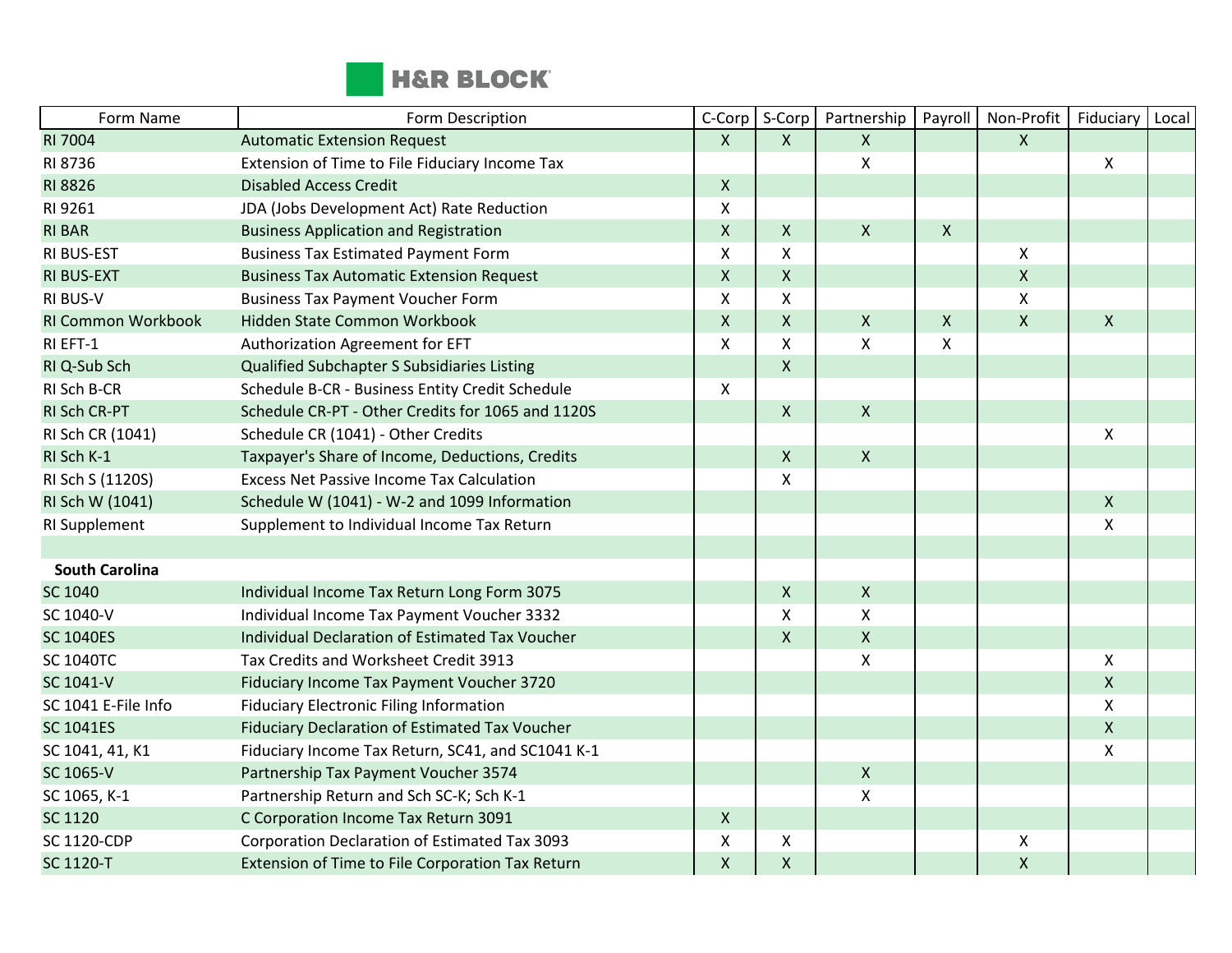

| Form Name                 | Form Description                                       | C-Corp         | S-Corp       | Partnership        | Payroll            | Non-Profit         | Fiduciary          | Local |
|---------------------------|--------------------------------------------------------|----------------|--------------|--------------------|--------------------|--------------------|--------------------|-------|
| <b>SC 1120-TC</b>         | Corporate Tax Credits 3370                             | X              | X            |                    |                    | X                  |                    |       |
| SC 1120-V                 | Corporate Income Tax Payment Voucher 3416              | $\pmb{\times}$ | X            |                    |                    |                    |                    |       |
| SC 1120S                  | S Corporation Income Tax Return 3095                   |                | X            |                    |                    |                    |                    |       |
| <b>SC 1120S-WH</b>        | Withholding Tax on Income of NR Shareholders 3312      |                | X            |                    |                    |                    |                    |       |
| SC 1120S K1               | Shareholder's Share of Income, Deductions 3517         |                | X            |                    |                    |                    |                    |       |
| SC 2210                   | Underpayment of Estimated Tax by Individuals 3098      |                |              |                    |                    |                    | $\mathsf{X}$       |       |
| SC 2220                   | Underpayment of Estimated Tax by Corporations 3099     | X              | Χ            |                    |                    | Χ                  |                    |       |
| <b>SC 2848</b>            | Power of Attorney, Declaration Representative 3307     | $\mathsf{X}$   | $\mathsf{X}$ | $\pmb{\times}$     | $\mathsf{X}$       |                    |                    |       |
| SC 3911                   | Individual Income Tax Refund Tracer                    |                |              |                    |                    |                    | X                  |       |
| <b>SC 4506</b>            | Request for Copy of Tax Return 3103                    | $\mathsf{X}$   | X            | $\mathsf{X}$       | $\mathsf{X}$       | $\mathsf{X}$       | $\mathsf{X}$       |       |
| SC 4868                   | Extension - Individual Income Tax Return 3506          |                | X            | $\pmb{\times}$     |                    |                    |                    |       |
| SC 4972                   | Tax on Lump-Sum Distributions - Retirement Plans       |                |              |                    |                    |                    | $\mathsf{X}$       |       |
| SC 616                    | Notification to Lock In County Designation 3068        | $\pmb{\times}$ | X            |                    |                    |                    |                    |       |
| <b>SC 8453C</b>           | <b>Corporate Tax Declaration for Electronic Filing</b> | $\pmb{\times}$ | $\mathsf{X}$ |                    |                    |                    |                    |       |
| SC 8736                   | Extension to File Return for Fiduciary/Partnership     |                |              | $\pmb{\times}$     |                    |                    | X                  |       |
| <b>SC 8822</b>            | Change of Name / Address / Business Location 3314      | $\mathsf{X}$   | $\mathsf{X}$ | $\mathsf{X}$       | $\mathsf{x}$       |                    | X                  |       |
| SC 990-T                  | <b>Exempt Organization Business Tax Return 3315</b>    |                |              |                    |                    | Χ                  |                    |       |
| <b>SC AFRCO</b>           | Annual Financial Report - Charitable                   |                |              |                    |                    | $\pmb{\mathsf{X}}$ |                    |       |
| <b>SC AOLLC</b>           | Articles of Organization - LLC - Domestic F0006        |                |              | $\pmb{\times}$     |                    |                    |                    |       |
| <b>SC C-245</b>           | Application for Appeal and/or Protest 6177             | $\mathsf{X}$   | X            | $\pmb{\times}$     |                    | $\pmb{\mathsf{X}}$ | X                  |       |
| <b>SC C-268</b>           | Certificate of Tax Compliance Request Form 6207        | X              | X            | $\pmb{\times}$     | X                  |                    | X                  |       |
| SC CL-1                   | <b>Initial Annual Report of Corporations 3134</b>      | $\pmb{\times}$ | X            |                    |                    |                    |                    |       |
| <b>SC Common Workbook</b> | Hidden State Common Workbook                           | $\mathsf{X}$   | X            | $\pmb{\times}$     | X                  | Χ                  | $\pmb{\mathsf{X}}$ |       |
| <b>SC DOR-111</b>         | <b>Tax Registration Application 8048</b>               | $\mathsf{x}$   | $\mathsf{X}$ | $\pmb{\times}$     | $\pmb{\mathsf{X}}$ |                    |                    |       |
| <b>SC FS-102</b>          | Payment Plan Request 2094                              | $\pmb{\times}$ | X            | $\pmb{\times}$     |                    |                    |                    |       |
| <b>SC I-290</b>           | Nonresident Real Estate Withholding 3271               | $\mathsf{X}$   | Χ            | $\pmb{\times}$     |                    |                    | $\mathsf{X}$       |       |
| SC I-309                  | Nonresident Shareholder or Partner Affidavit 3313      |                | X            | $\mathsf{x}$       |                    |                    |                    |       |
| <b>SC I-312</b>           | Nonresident Affidavit Income Tax Withholding           | $\mathsf{X}$   | X            | $\mathsf{X}$       |                    |                    |                    |       |
| <b>SC I-335B</b>          | Pass-Through Income from a Partnership or S Corp       |                |              |                    |                    |                    | $\mathsf{X}$       |       |
| SC I-335/I-355A           | Trade or Business Income Reduced Rate Computation      |                |              |                    |                    |                    | $\pmb{\mathsf{X}}$ |       |
| SC I-349                  | Schedule for Business Closure or Org Change 3500       | X              | X            |                    |                    |                    |                    |       |
| <b>SC I-385</b>           | Motor Fuel Income Tax Credit 3722                      | $\mathsf{X}$   | $\mathsf X$  | $\pmb{\mathsf{X}}$ |                    |                    | Χ                  |       |
| <b>SC I-41</b>            | Nonresident Beneficiary Affidavit 3346                 |                |              |                    |                    |                    | X                  |       |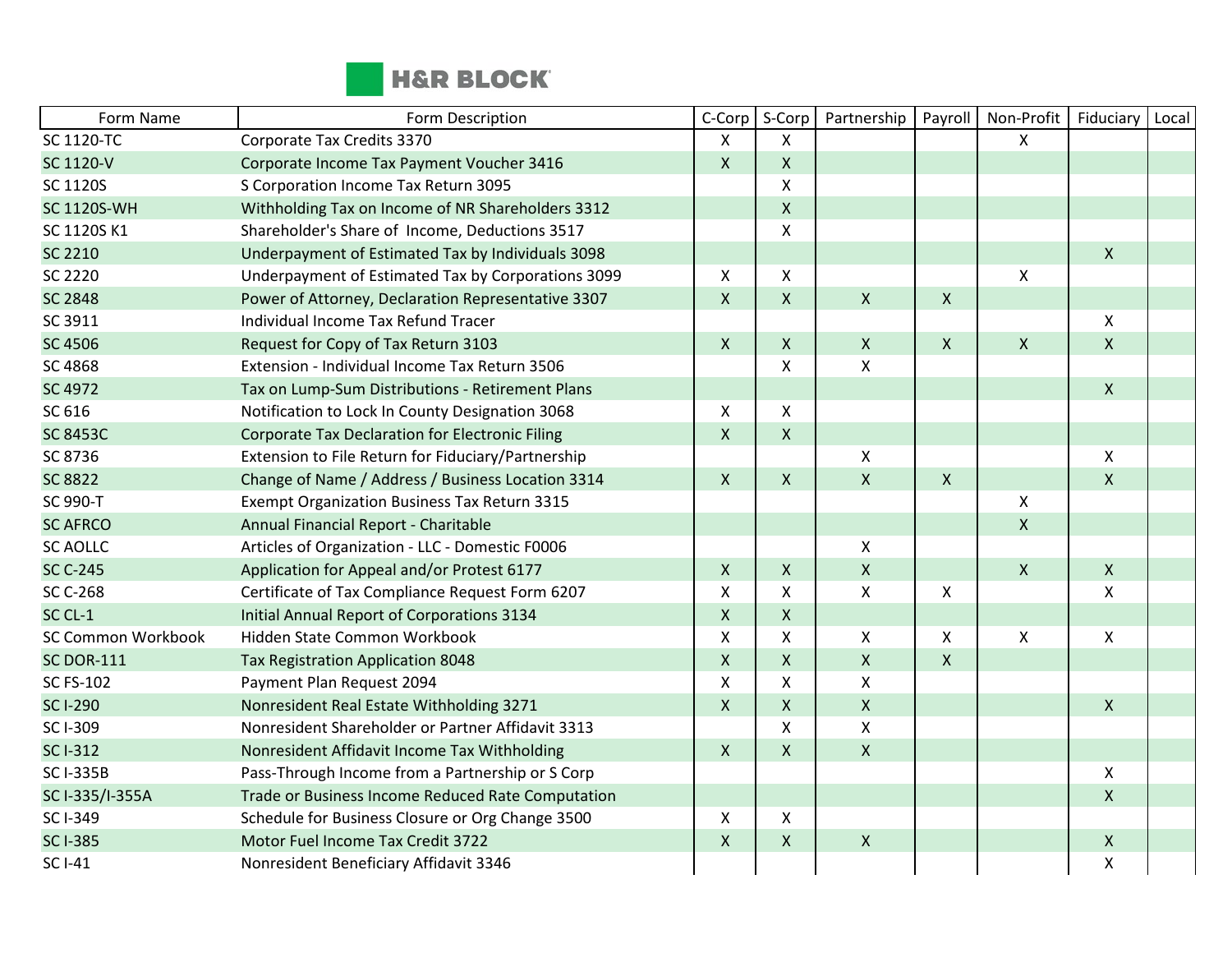

| Form Name                 | Form Description                                   | C-Corp             | S-Corp                    | Partnership        | Payroll      | Non-Profit                | Fiduciary                 | Local |
|---------------------------|----------------------------------------------------|--------------------|---------------------------|--------------------|--------------|---------------------------|---------------------------|-------|
| SC K1 Input               | State K-1 Input Worksheet                          | X                  | X                         | $\mathsf{x}$       |              |                           |                           |       |
| <b>SC NPAI</b>            | Articles of Incorporation Nonprofit Corp F0014     |                    |                           |                    |              | X                         |                           |       |
| <b>SC PT-100</b>          | <b>Business Personal Property Return 7002</b>      | X                  | $\mathsf{X}$              | $\mathsf{X}$       |              |                           | $\mathsf{X}$              |       |
| SC PT-300 (2023)          | Property Return 7012                               | X                  | $\mathsf{X}$              | Χ                  |              |                           | $\pmb{\times}$            |       |
| SC PT-300A (2023)         | Schedule A - Manufacturing or Mining 7051          | $\pmb{\mathsf{X}}$ | $\pmb{\times}$            | $\pmb{\mathsf{X}}$ |              |                           | $\mathsf X$               |       |
| SC PT-300B (2023)         | Schedule B - Non-Contiguous Manufacturing 7052     | Χ                  | $\mathsf{X}$              | X                  |              |                           | $\pmb{\times}$            |       |
| SC PT-300D (2023)         | Manufacturing Corp Headquarters Dist Facility 7054 | X                  | $\mathsf{X}$              | $\pmb{\mathsf{X}}$ |              |                           | $\mathsf{X}$              |       |
| SC PT-300E (2023)         | Schedule E - Leased Utility 7055                   | X                  | $\boldsymbol{\mathsf{X}}$ | X                  |              |                           | X                         |       |
| SC PT-300F (2023)         | Schedule F - Leased Transportation for Hire 7056   | X                  | $\mathsf{X}$              | $\pmb{\mathsf{X}}$ |              |                           | $\mathsf{X}$              |       |
| SC PT-300S (2023)         | Schedule S - Manufacturing Fee in Lieu of Tax 7061 | X                  | $\pmb{\times}$            | $\pmb{\mathsf{X}}$ |              |                           | X                         |       |
| SC PT-300T (2023)         | Schedule T - Non-Manufacturing Fee in Lieu of Tax  | $\pmb{\mathsf{X}}$ | $\mathsf{X}$              | $\pmb{\mathsf{X}}$ |              |                           | $\pmb{\times}$            |       |
| SC PT-300X (2023)         | Schedule X - Improvement Schedule 7057             | X                  | $\mathsf{X}$              | X                  |              |                           | X                         |       |
| SC PT-300Z (2023)         | Schedule Z - Lease Schedule 7058                   | X                  | $\mathsf{X}$              | $\mathsf{X}$       |              |                           | $\mathsf{x}$              |       |
| <b>SC PT-443</b>          | Fee in Lieu of Property Tax Initial Report Form    | X                  | $\mathsf{X}$              | Χ                  |              |                           | $\boldsymbol{\mathsf{X}}$ |       |
| <b>SC RSCO</b>            | Registration Statement - Charitable Organization   |                    |                           |                    |              | $\boldsymbol{\mathsf{X}}$ |                           |       |
| SC Sch TC-11              | Capital Investment Credit 3348                     | Χ                  | $\mathsf{X}$              |                    |              |                           | X                         |       |
| SC Sch TC-18              | Research Expenses Credit 3368                      | $\pmb{\times}$     | $\mathsf{X}$              |                    |              |                           |                           |       |
| SC Sch TC-2               | Credit for Disadvantaged Small Business 3115       | X                  | X                         |                    |              |                           | $\pmb{\times}$            |       |
| SC Sch TC-38              | Solar Energy or Hydropower System Credit 3430      | $\pmb{\mathsf{X}}$ | $\mathsf{X}$              | $\pmb{\mathsf{X}}$ |              | $\mathsf{X}$              | $\mathsf{x}$              |       |
| SC Sch TC-4               | New Jobs Credit 3117                               | Χ                  | $\mathsf{X}$              | X                  |              |                           |                           |       |
| SC Sch TC-4SA             | Accelerated Small Business Jobs Credit 3449        | X                  | $\mathsf{X}$              | $\mathsf{X}$       |              |                           |                           |       |
| SC Sch TC-4SB             | Small Business Jobs Credit 3417                    | X                  | $\mathsf{X}$              |                    |              |                           |                           |       |
|                           |                                                    |                    |                           |                    |              |                           |                           |       |
| <b>South Dakota</b>       |                                                    |                    |                           |                    |              |                           |                           |       |
| <b>SD DBAR</b>            | <b>Annual Report Domestic Business Corporation</b> | $\pmb{\times}$     | $\pmb{\times}$            |                    |              |                           |                           |       |
| <b>SD FBAR</b>            | Annual Report Foreign Business Corporation         | $\mathsf{x}$       | $\mathsf{X}$              |                    |              |                           |                           |       |
|                           |                                                    |                    |                           |                    |              |                           |                           |       |
| <b>Tennessee</b>          |                                                    |                    |                           |                    |              |                           |                           |       |
| TN APP-1                  | <b>Installment Payment Agreement</b>               | $\pmb{\times}$     | $\mathsf{X}$              | $\pmb{\mathsf{X}}$ | $\mathsf{X}$ |                           |                           |       |
| TN BUS-428 (06/18)        | <b>Business Tax Return</b>                         | $\mathsf{x}$       | $\mathsf{X}$              | $\mathsf{x}$       |              |                           |                           |       |
| <b>TN Common Workbook</b> | Hidden State Common Workbook                       | X                  | $\mathsf{X}$              | $\pmb{\mathsf{X}}$ | $\mathsf{X}$ | $\boldsymbol{\mathsf{X}}$ | $\mathsf{X}$              |       |
| <b>TN FAE-170</b>         | Franchise, Excise Tax Return RV-R0011001           | Χ                  | X                         | X                  |              | X                         |                           |       |
| <b>TN FAE-172</b>         | Quarterly Franchise, Excise Tax Declaration        | $\pmb{\mathsf{X}}$ | $\mathsf{X}$              | $\mathsf{X}$       |              | $\pmb{\mathsf{X}}$        |                           |       |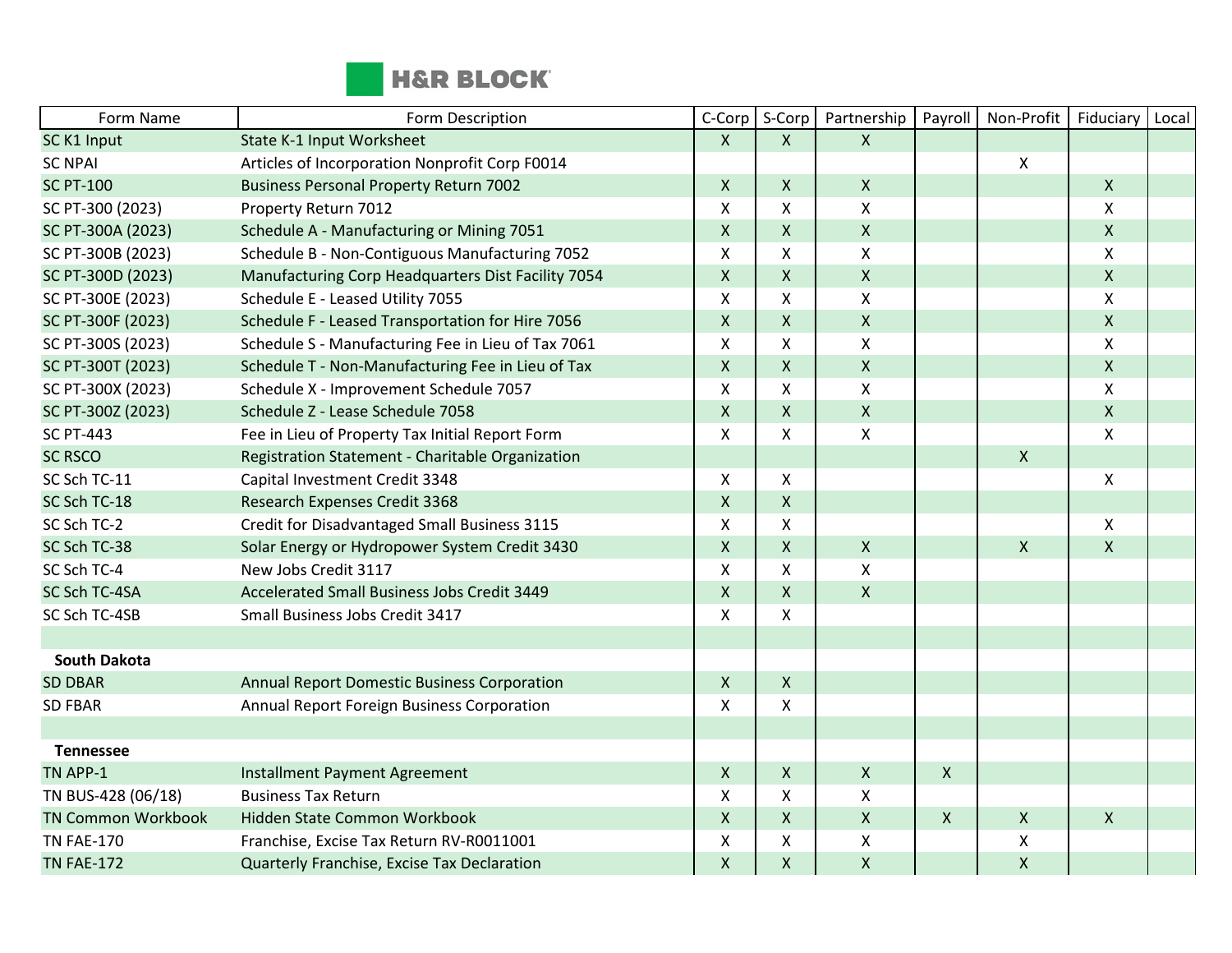

| Form Name         | Form Description                                   | C-Corp             | S-Corp                    | Partnership        | Payroll                   | Non-Profit                | Fiduciary          | Local |
|-------------------|----------------------------------------------------|--------------------|---------------------------|--------------------|---------------------------|---------------------------|--------------------|-------|
| <b>TN FAE-173</b> | Extension of Time to File Franchise, Excise Return | X                  | $\mathsf{X}$              | X                  |                           | X                         |                    |       |
| TN IE             | Intangible Expense Disclosure RV-F1406701          | $\mathsf X$        | $\mathsf{X}$              | $\mathsf{X}$       |                           | $\mathsf{X}$              |                    |       |
| TN OIC-1          | Offer in Compromise Application, CS-14B, CS-14C    | Χ                  | $\boldsymbol{\mathsf{X}}$ | Χ                  | $\boldsymbol{\mathsf{X}}$ |                           |                    |       |
| TN RV-F0102401    | Claim for Refund                                   | Χ                  | $\mathsf{X}$              | $\pmb{\mathsf{X}}$ | $\mathsf{X}$              |                           |                    |       |
| TN RV-F0103801    | Power of Attorney                                  | Χ                  | $\pmb{\times}$            | Χ                  | X                         |                           |                    |       |
| TN RV-F1300501    | Application for Registration                       | $\pmb{\mathsf{X}}$ | $\mathsf{X}$              | $\pmb{\mathsf{X}}$ |                           |                           |                    |       |
| TN RV-F1406501    | <b>Report of Debts</b>                             | X                  | X                         | X                  | $\boldsymbol{X}$          |                           | X                  |       |
| TN Sch 170NC, SF  | Apportionment to Report Net Worth                  | $\pmb{\times}$     | $\mathsf{X}$              | $\pmb{\mathsf{X}}$ |                           | $\boldsymbol{X}$          |                    |       |
| TN Sch X          | Jobs Credit Computation, Job Tax Credit Carryover  | X                  | $\mathsf{X}$              | X                  |                           | X                         |                    |       |
| <b>TN SS-4256</b> | Written Consent to Termination of Corporation      | $\pmb{\mathsf{X}}$ | $\pmb{\times}$            |                    |                           |                           |                    |       |
| <b>TN SS-4402</b> | Registration of Assumed Corporate Name             | $\mathsf{x}$       | $\pmb{\times}$            |                    |                           | $\pmb{\times}$            |                    |       |
| <b>TN SS-4412</b> | Articles of Termination of Corporate Existence     | $\mathsf{X}$       | $\mathsf{X}$              |                    |                           | $\mathsf{X}$              |                    |       |
| TN SS-4423        | Articles of Dissolution and Termination            | Χ                  | $\pmb{\mathsf{X}}$        |                    |                           |                           |                    |       |
| <b>TN SS-4459</b> | Affidavit (Non-Profit Corporate)                   |                    |                           |                    |                           | $\mathsf{X}$              |                    |       |
| TN SS-4485        | Certificate of Withdrawal of LLP                   |                    |                           | X                  |                           |                           |                    |       |
| <b>TN SS-6002</b> | Financial Activities of a Charitable Organization  |                    |                           |                    |                           | $\mathsf{X}$              |                    |       |
| TN SS-6007        | Renew Registration of a Charitable Organization    |                    |                           |                    |                           | X                         |                    |       |
| <b>TN SS-6039</b> | <b>Quarterly Financial Report</b>                  |                    |                           |                    |                           | $\boldsymbol{\mathsf{X}}$ |                    |       |
| TN SS-6042        | Annual Request for \$50,000 and Under Exemption    |                    |                           |                    |                           | X                         |                    |       |
|                   |                                                    |                    |                           |                    |                           |                           |                    |       |
| <b>Texas</b>      |                                                    |                    |                           |                    |                           |                           |                    |       |
| TX 05-102         | Franchise Tax Public Information Report            | $\mathsf{X}$       | $\mathsf{X}$              | $\pmb{\mathsf{X}}$ |                           |                           |                    |       |
| TX 05-158         | Franchise Tax Report (05-158-A, 05-158-B)          | X                  | X                         | X                  |                           |                           | X                  |       |
| TX 05-160         | Franchise Tax Credits Summary Schedule             | Χ                  | $\mathsf{X}$              | $\pmb{\mathsf{X}}$ |                           |                           | $\mathsf{X}$       |       |
| TX 05-163         | Franchise Tax No Tax Due Report                    | X                  | $\mathsf{X}$              | X                  |                           |                           | $\mathsf{X}$       |       |
| TX 05-164         | <b>Franchise Tax Extension Request</b>             | $\pmb{\mathsf{X}}$ | $\pmb{\times}$            | $\pmb{\mathsf{X}}$ |                           |                           | $\mathsf X$        |       |
| TX 05-165         | Franchise Tax Extension Affiliate List             | X                  | X                         | X                  |                           |                           |                    |       |
| TX 05-166         | Franchise Tax Affiliate Schedule                   | $\pmb{\mathsf{X}}$ | $\mathsf{X}$              | $\pmb{\mathsf{X}}$ |                           |                           |                    |       |
| TX 05-167         | Franchise Tax Report Ownership Information Report  | X                  | $\mathsf{X}$              | X                  |                           |                           | $\mathsf{X}$       |       |
| TX 05-169         | Franchise Tax EZ Computation Report                | $\pmb{\mathsf{X}}$ | $\mathsf{X}$              | $\pmb{\mathsf{X}}$ |                           |                           | $\pmb{\mathsf{X}}$ |       |
| TX 05-170         | Franchise Tax Payment Form                         | $\mathsf{x}$       | $\mathsf{X}$              | X                  |                           |                           | X                  |       |
| TX 05-175         | Franchise Tax Tiered Partnership Report            | $\pmb{\times}$     | $\mathsf{X}$              | $\pmb{\mathsf{X}}$ |                           |                           |                    |       |
| TX 05-176         | Revised Franchise Tax - Employer Reports           | X                  | $\pmb{\mathsf{X}}$        | X                  |                           |                           |                    |       |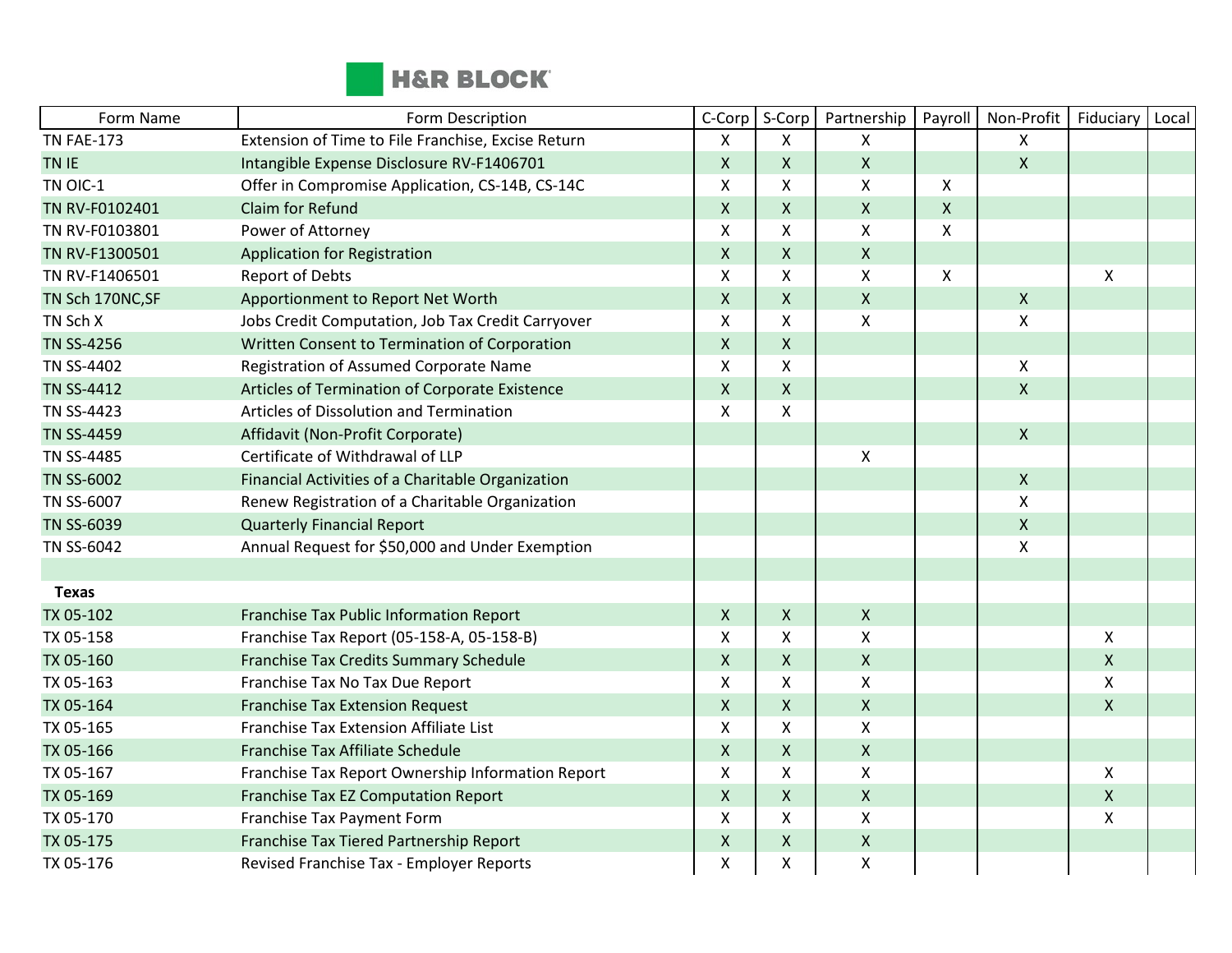

| Form Name                 | Form Description                                          | C-Corp             | S-Corp       | Partnership        | Payroll        | Non-Profit         | Fiduciary          | Local |
|---------------------------|-----------------------------------------------------------|--------------------|--------------|--------------------|----------------|--------------------|--------------------|-------|
| TX 05-177                 | Franchise Tax Common Owner Information Report             | $\mathsf{X}$       | X            | X                  |                |                    | $\mathsf{X}$       |       |
| TX 05-178                 | Research and Development Activities Credits               | $\pmb{\times}$     | X            | X                  |                |                    | $\pmb{\mathsf{X}}$ |       |
| TX 05-359                 | Request for Certificate of Account Status                 | $\mathsf{X}$       | $\mathsf{X}$ | $\mathsf{X}$       |                |                    | $\mathsf{X}$       |       |
| TX 05-391                 | Tax Clearance Letter Request for Reinstatement            | X                  | X            | X                  |                |                    | X                  |       |
| <b>TX 201</b>             | Certificate of Formation For-Profit Corporation           | $\mathsf X$        | $\mathsf X$  |                    |                |                    |                    |       |
| <b>TX 202</b>             | Certificate of Formation Nonprofit Corporation            |                    |              |                    |                | $\pmb{\chi}$       |                    |       |
| <b>TX 205</b>             | Certificate of Formation Limited Liability Company        |                    |              | $\pmb{\times}$     |                |                    |                    |       |
| <b>TX 301</b>             | Application for Registration - Foreign For-Profit         | X                  | X            | X                  |                |                    |                    |       |
| <b>TX 304</b>             | Application for Registration of a Foreign LLC             |                    |              | $\mathsf{X}$       |                |                    |                    |       |
| <b>TX 403</b>             | <b>Certificate of Correction</b>                          | X                  | X            |                    |                |                    |                    |       |
| <b>TX 406</b>             | Amendment to Registration                                 | $\mathsf{X}$       | $\mathsf{X}$ | $\mathsf{X}$       |                |                    |                    |       |
| <b>TX 408</b>             | Change by Registered Agent to Name or Address             | X                  | X            | X                  |                |                    |                    |       |
| TX 50-112                 | Statement of the Valuation of Rolling Stock               | $\mathsf{X}$       | $\mathsf{X}$ |                    |                |                    |                    |       |
| TX 50-142                 | <b>General Personal Property Rendition</b>                | X                  | X            | X                  |                |                    | X                  |       |
| TX 50-144                 | <b>Business Personal Property Rendition and Schedules</b> | $\mathsf X$        | X            | $\mathsf X$        |                |                    | $\mathsf{X}$       |       |
| TX 50-181                 | Tax Refund of Overpayments or Erroneous Payments          | $\mathsf{X}$       | X            | $\mathsf{x}$       |                |                    | X                  |       |
| <b>TX 502</b>             | Application for Registration of an Entity Name            | $\mathsf{X}$       | $\mathsf{X}$ | $\mathsf{X}$       |                |                    |                    |       |
| <b>TX 608</b>             | Certificate of Withdrawal of Registration                 | $\pmb{\times}$     | X            | X                  |                | $\pmb{\chi}$       |                    |       |
| <b>TX 609</b>             | Withdrawal of Registration of a Foreign LLP               |                    |              | $\pmb{\times}$     |                |                    |                    |       |
| <b>TX 802</b>             | Periodic Report of a Nonprofit Corporation                |                    |              |                    |                | $\pmb{\mathsf{X}}$ |                    |       |
| <b>TX 803</b>             | Annual Statement of a Professional Association            | $\mathsf{X}$       | $\mathsf{X}$ |                    |                | $\mathsf{X}$       |                    |       |
| <b>TX 807</b>             | Payment Form (Credit Card)                                | X                  | X            |                    |                |                    |                    |       |
| <b>TX AP-114</b>          | <b>Texas Nexus Questionnaire</b>                          | $\mathsf{X}$       | $\mathsf{X}$ | $\mathsf{X}$       |                |                    |                    |       |
| <b>TX AP-205</b>          | Application For Exemption Charitable Organizations        |                    |              |                    |                | $\pmb{\mathsf{X}}$ |                    |       |
| <b>TX AP-207</b>          | <b>Exemption Application - Education Organizations</b>    |                    |              |                    |                | $\pmb{\mathsf{X}}$ |                    |       |
| <b>TX AP-209</b>          | Application for Exemption Religious Organizations         |                    |              |                    |                | $\pmb{\chi}$       |                    |       |
| <b>TX Common Workbook</b> | Hidden State Common Workbook                              | $\mathsf{X}$       | $\mathsf{X}$ | $\pmb{\times}$     | $\pmb{\times}$ | $\mathsf{X}$       | $\mathsf{X}$       |       |
| TX Harris Cty 22.15       | <b>Business Personal Property Rendition Confidential</b>  | $\pmb{\mathsf{X}}$ | X            | $\pmb{\mathsf{X}}$ |                |                    | X                  | X     |
|                           |                                                           |                    |              |                    |                |                    |                    |       |
| Utah                      |                                                           |                    |              |                    |                |                    |                    |       |
| <b>UT ARRF</b>            | Annual Report / Renewal Form                              | $\mathsf{X}$       | $\mathsf{X}$ | $\mathsf{X}$       |                | $\mathsf{X}$       | $\mathsf{X}$       |       |
| UT Common Workbook        | Hidden State Common Workbook                              | X                  | X            | X                  | X              | $\pmb{\times}$     | X                  |       |
| UT Sch A (TC-20MC)        | <b>Schedule A - Tax Calculation</b>                       | $\mathsf{X}$       |              |                    |                | $\pmb{\chi}$       |                    |       |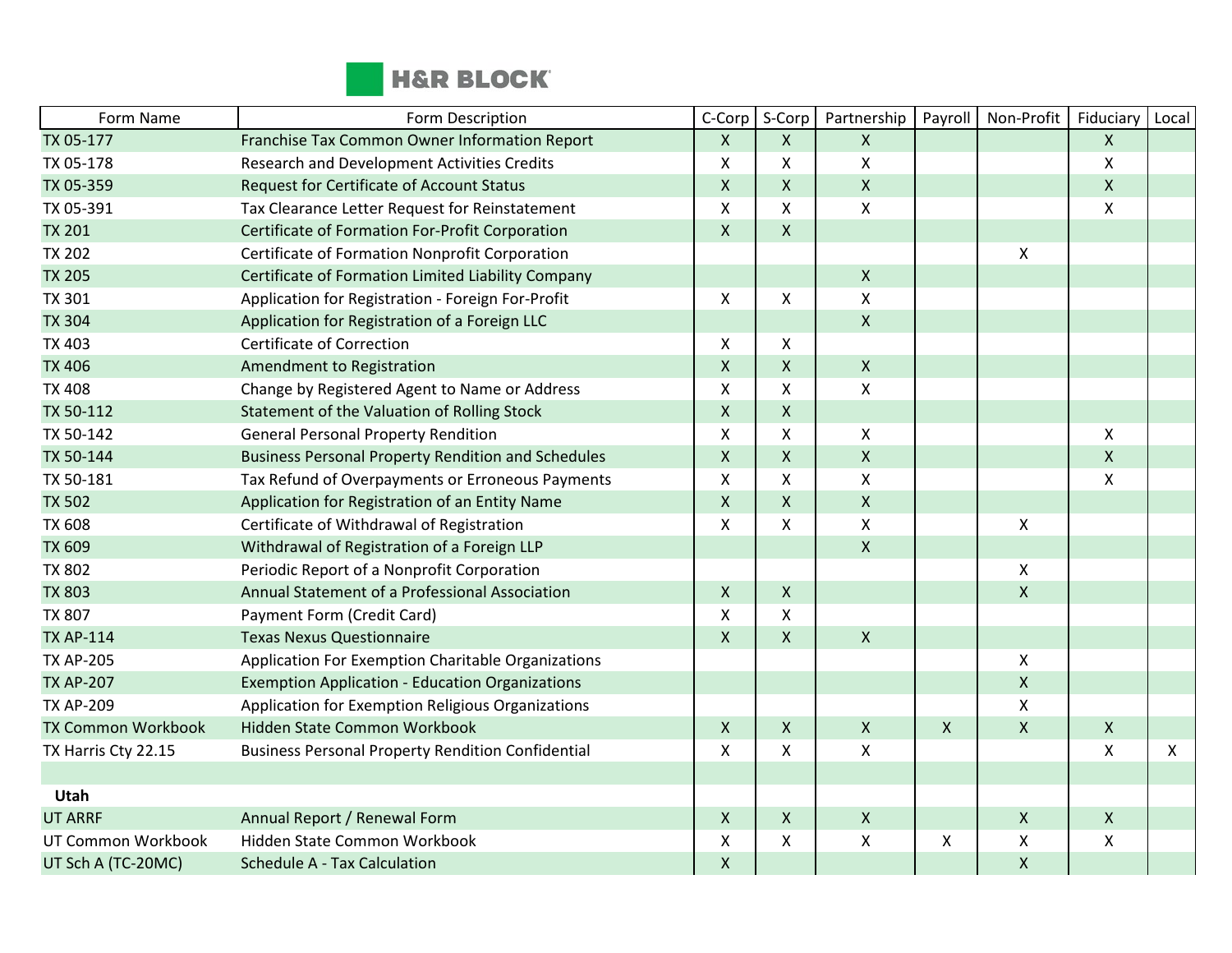

| Form Name               | Form Description                                   | C-Corp         | S-Corp             | Partnership        | Payroll            | Non-Profit         | Fiduciary                 | Local |
|-------------------------|----------------------------------------------------|----------------|--------------------|--------------------|--------------------|--------------------|---------------------------|-------|
| UT Sch A (TC-20)        | Net Taxable Income and Tax Calculation             | X              |                    |                    |                    |                    |                           |       |
| UT Sch A (TC-65)        | Taxable Income for Pass-through Entity Taxpayers   |                |                    | $\mathsf{X}$       |                    |                    |                           |       |
| UT Sch AE (TC-20S)      | Taxable Income and Prepayments                     |                | $\pmb{\mathsf{X}}$ |                    |                    |                    |                           |       |
| UT Sch BCDE (TC-20)     | Unadjusted Income, Contributions, and Prepayments  | $\mathsf{X}$   |                    |                    |                    |                    |                           |       |
| UT Sch B, E TC-20MC     | Refundable Credits and Prepayments of Any Type     | X              |                    |                    |                    | X                  |                           |       |
| UT Sch C (TC-41)        | <b>Bankruptcy Estate Schedule</b>                  |                |                    |                    |                    |                    | $\mathsf{X}$              |       |
| UT Sch H                | State/Non-State Nonbusiness Income Net of Expenses | X              | X                  | X                  |                    | Χ                  |                           |       |
| UT Sch J                | Apportionment Schedule (TC20,TC20S,TC20MC,TC65)    | $\mathsf{X}$   | X                  | $\mathsf{X}$       |                    | $\mathsf{X}$       |                           |       |
| UT Sch K, K-1, M, N     | (TC-20S) Shareholders K-1, QSSS, W/H Tax           |                | X                  |                    |                    |                    |                           |       |
| UT Sch K, K-1, N        | (TC-65) Partners K-1, W/H Tax                      |                |                    | $\mathsf{X}$       |                    |                    |                           |       |
| UT Sch M (TC-20)        | Corporations Included in Combined Filing           | X              |                    |                    |                    |                    |                           |       |
| UT Sch S (TC-41)        | Credit for Fiduciary Tax Paid to Another State     |                |                    |                    |                    |                    | $\mathsf{X}$              |       |
| <b>UT TC-161</b>        | Exemption from Corporate Franchise or Income Tax   | $\mathsf{x}$   |                    |                    |                    | $\pmb{\mathsf{X}}$ |                           |       |
| <b>UT TC-20</b>         | Corporation Franchise and Income Tax Return        | $\mathsf{X}$   |                    |                    |                    |                    |                           |       |
| UT TC-20MC              | Tax Return for Miscellaneous Corporations          | X              |                    |                    |                    | $\pmb{\mathsf{X}}$ |                           |       |
| UT TC-20S               | <b>S Corporation Tax Return</b>                    |                | $\pmb{\times}$     |                    |                    |                    |                           |       |
| <b>UT TC-41</b>         | Fiduciary Income Tax Return, Schs, TC-41W          |                |                    |                    |                    |                    | X                         |       |
| UT TC-51 (01/19)        | <b>Nexus Questionnaire</b>                         | $\mathsf{X}$   | $\mathsf{X}$       | $\mathsf{X}$       |                    |                    |                           |       |
| <b>UT TC-544</b>        | Partnership Return Payment Coupon                  |                |                    | $\mathsf{X}$       |                    |                    |                           |       |
| <b>UT TC-548 (Est.)</b> | Fiduciary Income Tax Prepayment Coupon (Estimate)  |                |                    |                    |                    |                    | $\mathsf{X}$              |       |
| UT TC-548 (Ext.)        | Fiduciary Tax Prepayment Coupon (Extension)        |                |                    |                    |                    |                    | $\boldsymbol{\mathsf{X}}$ |       |
| <b>UT TC-549</b>        | Fiduciary Income Tax Return Payment Coupon         |                |                    |                    |                    |                    | $\mathsf{X}$              |       |
| <b>UT TC-559</b>        | Corporate/Partnership Payment Coupon               | X              | X                  | $\pmb{\mathsf{X}}$ |                    | $\pmb{\mathsf{X}}$ |                           |       |
| <b>UT TC-559 (Est)</b>  | Corporate/Partnership Payment Coupon (Estimated)   | $\pmb{\times}$ | $\mathsf{X}$       | $\pmb{\times}$     |                    | $\pmb{\mathsf{X}}$ |                           |       |
| <b>UT TC-559 (Ext)</b>  | Corporation/Partnership Payment (Extension)        | X              | X                  | X                  |                    | X                  |                           |       |
| UT TC-65                | Partnership, LLP and LLC Return                    |                |                    | $\mathsf X$        |                    |                    |                           |       |
| <b>UT TC-675R</b>       | Statement of Tax Withheld on Mineral Production    | X              | X                  | $\mathsf{\chi}$    |                    |                    | $\pmb{\mathsf{X}}$        |       |
| UT TC-69                | <b>State Business and Tax Registration</b>         | $\mathsf{X}$   | $\mathsf{X}$       | $\pmb{\mathsf{X}}$ | $\pmb{\mathsf{X}}$ |                    | $\mathsf{X}$              |       |
| <b>UT TC-737</b>        | Power of Attorney                                  | $\mathsf{x}$   | X                  | X                  | X                  |                    | $\boldsymbol{\mathsf{X}}$ |       |
| <b>UT TC-738</b>        | <b>Petition for Redetermination</b>                | $\mathsf{X}$   | X                  | $\mathsf{X}$       |                    |                    |                           |       |
| <b>UT TC-880</b>        | <b>Request for Tax Records</b>                     | X              | X                  | X                  |                    |                    |                           |       |
|                         |                                                    |                |                    |                    |                    |                    |                           |       |
| Virginia                |                                                    |                |                    |                    |                    |                    |                           |       |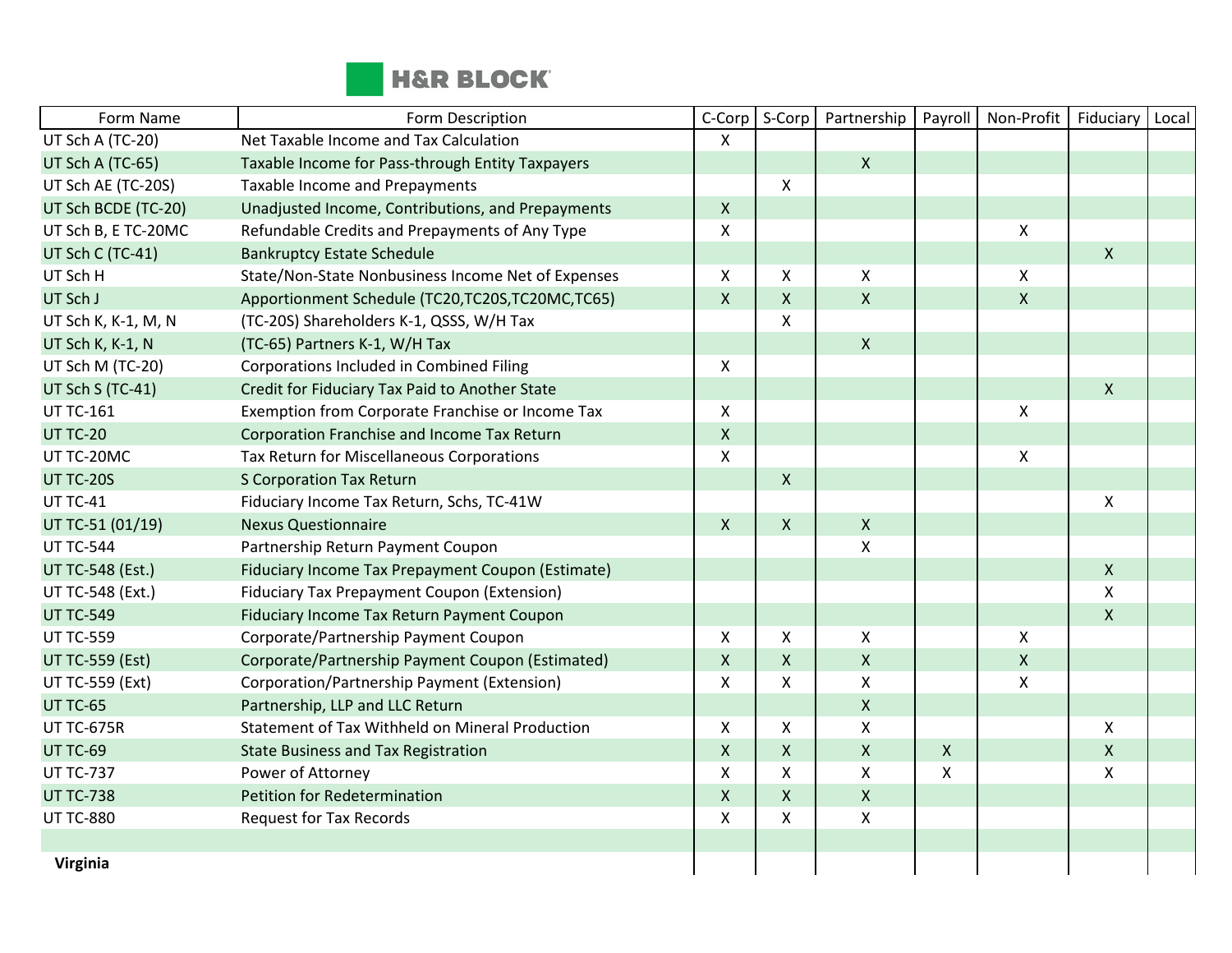

| Form Name               | Form Description                                          | C-Corp                    | S-Corp         | Partnership        | Payroll      | Non-Profit   | Fiduciary          | Local        |
|-------------------------|-----------------------------------------------------------|---------------------------|----------------|--------------------|--------------|--------------|--------------------|--------------|
| <b>VA 304</b>           | Major Business Facility Job Tax Credit                    | $\mathsf{X}$              | $\mathsf{X}$   | $\pmb{\mathsf{X}}$ |              |              | X                  |              |
| VA 306                  | Application for Coal-Related Tax Credits                  | X                         | X              | Χ                  |              |              | X                  |              |
| <b>VA 500</b>           | <b>Corporation Income Tax Return</b>                      | $\mathsf{X}$              |                |                    |              | $\mathsf{X}$ |                    |              |
| <b>VA 500C</b>          | Underpayment of Estimated Tax by Corporations             | X                         |                |                    |              | X            |                    |              |
| <b>VA 500CP/CG</b>      | Corporate Income Tax Automatic Extension Voucher          | $\mathsf X$               |                |                    |              | $\mathsf{X}$ |                    |              |
| <b>VA 500ES</b>         | <b>Estimated Tax Declaration for Corporations</b>         | X                         |                |                    |              |              |                    |              |
| VA 500NOLD              | Corporation Appl for Refund Carryback of NOL              | $\pmb{\mathsf{X}}$        |                |                    |              |              |                    |              |
| <b>VA 500V</b>          | Corporation Income Tax Payment Voucher                    | X                         |                |                    |              |              |                    |              |
| <b>VA 502</b>           | Pass-Through Entity Return of Income and NR W/H           |                           | $\mathsf{X}$   | $\mathsf X$        |              |              |                    |              |
| <b>VA 502V</b>          | Pass-Through Entity Tax Payment Voucher                   |                           | X              | Χ                  |              |              |                    |              |
| <b>VA 502W</b>          | Pass-Through Entity Withholding Tax Payment               |                           | $\mathsf{X}$   | $\pmb{\mathsf{X}}$ |              |              |                    |              |
| <b>VA 760C</b>          | Underpayment of Estimated Tax by Ind/ Estate/Trust        |                           |                |                    |              |              | X                  |              |
| <b>VA 762</b>           | Return of Tangible Personal Ppty, Machinery, Tools        | $\mathsf{X}$              | $\mathsf{X}$   | $\mathsf{X}$       |              |              | $\mathsf{X}$       |              |
| VA 765, Sch L           | Unified Nonresident Individual Income Tax Return          |                           | X              | $\pmb{\mathsf{X}}$ |              |              |                    |              |
| <b>VA 770</b>           | Fiduciary Income Tax Return, Schedules 1-5                |                           |                |                    |              |              | $\pmb{\mathsf{X}}$ |              |
| <b>VA 770-PMT</b>       | Fiduciary Income Tax Payment Coupon                       |                           |                |                    |              |              | X                  |              |
| <b>VA 770ES</b>         | <b>Estimated Payment Voucher for Estates and Trusts</b>   |                           |                |                    |              |              | $\pmb{\mathsf{X}}$ |              |
| <b>VA 770/IP/CG</b>     | Fiduciary/Unified NR Automatic Extension Payment          |                           | X              | $\pmb{\mathsf{X}}$ |              |              | X                  |              |
| <b>VA 8453C</b>         | Corporation Income Tax Declaration for E-Filing           | $\mathsf{X}$              |                |                    |              |              |                    |              |
| <b>VA 8453F</b>         | Fiduciary Income Tax Declaration for E-Filing             |                           |                |                    |              |              | X                  |              |
| <b>VA 8453P</b>         | Pass-Through Entity Declaration for E-Filing              |                           | $\mathsf{X}$   | $\pmb{\mathsf{X}}$ |              |              |                    |              |
| <b>VA 8879C</b>         | Corporation Tax e-file Signature Authorization            | X                         |                |                    |              |              |                    |              |
| <b>VA 8879F</b>         | Fiduciary IT e-file Signature Authorization               |                           |                |                    |              |              | $\mathsf{X}$       |              |
| <b>VA 8879P</b>         | Pass-Through Entity e-file Signature Authorization        |                           | X              | Χ                  |              |              |                    |              |
| VA Alexandria BLA       | City of Alexandria - Business License Application         | $\boldsymbol{\mathsf{X}}$ | $\mathsf{X}$   | $\pmb{\mathsf{X}}$ |              |              |                    | $\mathsf{X}$ |
| VA Alexandria BPP       | City Business Personal Property Return                    | X                         | X              | $\pmb{\mathsf{X}}$ |              |              |                    | $\mathsf{X}$ |
| <b>VA CIT Waiver EF</b> | <b>Corporation Tax Electronic Filing Waiver Request</b>   | $\mathsf{X}$              |                |                    |              |              |                    |              |
| VA City Table           | VA City Table Common Workbook                             | $\boldsymbol{\mathsf{X}}$ | X              | $\pmb{\mathsf{X}}$ |              |              | X                  |              |
| VA Common Workbook      | Hidden State Common Workbook                              | $\mathsf{X}$              | $\mathsf{X}$   | $\pmb{\mathsf{X}}$ | $\mathsf{X}$ | $\mathsf{X}$ | $\mathsf{X}$       |              |
| VA CU-7                 | Consumer's Use Tax Return for Individuals                 |                           |                |                    |              |              | X                  |              |
| VA E-File Info Bus      | <b>Electronic Filing Information for Business Returns</b> | $\mathsf{X}$              |                |                    |              |              |                    |              |
| VA Fairfax 2TA          | <b>Business Return of Tangible Personal Property</b>      | X                         | X              | Χ                  |              |              |                    | X            |
| VA Fairfax 8TA-E1       | <b>Business and Occupational License Application</b>      | $\pmb{\mathsf{X}}$        | $\pmb{\times}$ | $\pmb{\mathsf{X}}$ |              |              |                    | $\mathsf{X}$ |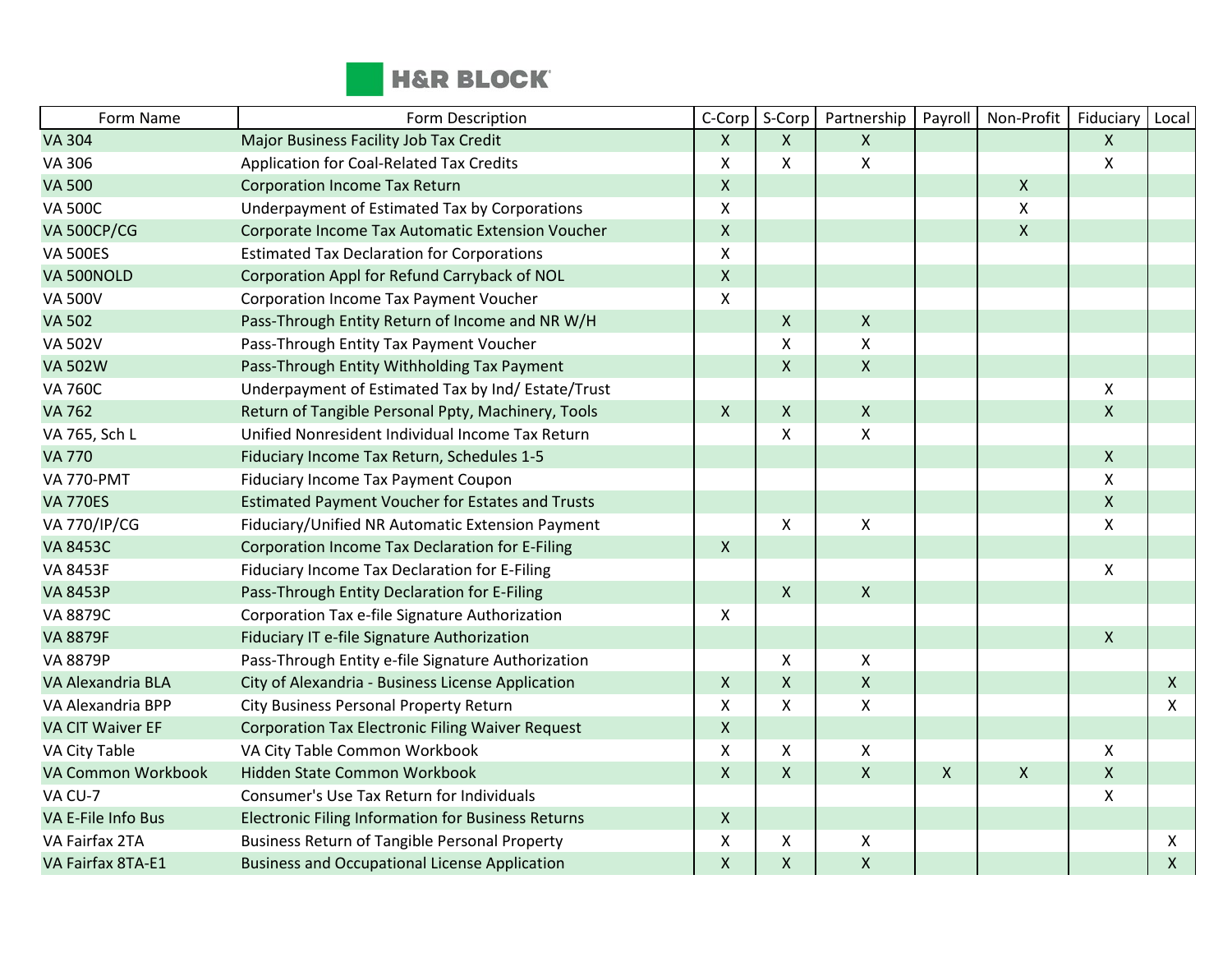

| Form Name               | Form Description                                   | C-Corp         | S-Corp       | Partnership        | Payroll      | Non-Profit         | Fiduciary                 | Local |
|-------------------------|----------------------------------------------------|----------------|--------------|--------------------|--------------|--------------------|---------------------------|-------|
| VA Fairfax 8TA-EX       | Exclusion Worksheet - Fairfax County BPOL          | X              | X            | X                  |              |                    |                           | X     |
| <b>VA FID Waiver EF</b> | Fiduciary Income Tax E-file Waiver Request         |                |              |                    |              |                    | $\mathsf{X}$              |       |
| VA K1 Input             | State K-1 Input Worksheet                          |                | X            | $\pmb{\times}$     |              |                    | $\mathsf{X}$              |       |
| <b>VA LLC-1052</b>      | Certificate of Registration as a Foreign LLC       |                |              | $\mathsf{X}$       |              |                    |                           |       |
| <b>VA OCA-102</b>       | Registration Statement for Charitable Organization |                |              |                    |              | Χ                  |                           |       |
| <b>VA PAR 101</b>       | Power of Attorney / Declaration of Representative  | $\mathsf{X}$   | X            | $\mathsf{X}$       | $\mathsf{X}$ |                    | $\mathsf{X}$              |       |
| <b>VA PTE</b>           | Pass-Through Credit Allocation                     |                | X            | $\pmb{\mathsf{X}}$ |              |                    |                           |       |
| <b>VA PTE Waiver EF</b> | PTE Tax E-Filing Waiver Request                    |                | $\mathsf{X}$ | $\mathsf{x}$       |              |                    |                           |       |
| <b>VA R-1</b>           | <b>Business Registration Form</b>                  | X              | X            | X                  | X            | X                  |                           |       |
| VA SCC759/921           | Certificate of Authority as a Foreign Corporation  | $\mathsf{X}$   | $\mathsf{X}$ |                    |              |                    |                           |       |
| VA SCC760/922           | Amended Certificate of Authority Transact Business | X              | X            | $\pmb{\mathsf{X}}$ |              |                    |                           |       |
| VA SCC767/929           | Certificate of Withdrawal of a Foreign Corporation | $\mathsf{X}$   | $\mathsf{X}$ |                    |              |                    |                           |       |
| VA Sch 1 (WRC)          | Worker Retraining Tax Credit Application - VEDP    | Χ              | X            |                    |              |                    | $\pmb{\times}$            |       |
| VA Sch 2 (WRC)          | Worker Retraining Tax Credit Application Schedule  | $\mathsf{X}$   | $\mathsf{X}$ |                    |              |                    | $\mathsf{X}$              |       |
| VA Sch 306A             | Coal Sold for Coal Credit to Qualified Purchasers  | X              | X            | $\mathsf{X}$       |              |                    | $\mathsf{X}$              |       |
| VA Sch 306B             | Coal-Related Tax Credit Computation Schedule       | $\mathsf{X}$   | $\mathsf{X}$ | $\mathsf{X}$       |              |                    | $\mathsf{X}$              |       |
| VA Sch 306C             | Recapitulation of Coal Tax Credit Allocation       | X              | X.           | $\mathsf{X}$       |              |                    | $\boldsymbol{\mathsf{X}}$ |       |
| VA Sch 500A (500)       | <b>Corporation Allocation / Apportionment</b>      | $\mathsf X$    |              |                    |              | $\pmb{\mathsf{X}}$ |                           |       |
| VA Sch 500AB (500)      | Related Entity Add Backs and Exceptions            | $\mathsf{x}$   | X            | $\pmb{\times}$     |              |                    |                           |       |
| VA Sch 500ADJ (500)     | Corp Schedule of Adjustments                       | $\mathsf{X}$   |              |                    |              | $\mathsf{X}$       |                           |       |
| VA Sch 500CR (500)      | Schedule 500CR Credit Computation Schedule         | X              |              |                    |              |                    |                           |       |
| VA Sch 500EL            | <b>Electric Suppliers Corporation Minimum Tax</b>  | $\mathsf X$    |              |                    |              |                    |                           |       |
| VA Sch 500FED (500)     | Corporation Schedule of Federal Line Items         | $\pmb{\times}$ |              |                    |              |                    |                           |       |
| VA Sch 502A (502)       | Allocation and Apportionment of Income             |                | X            | $\mathsf{X}$       |              |                    |                           |       |
| VA Sch 502ADJ (502)     | Pass-Through Entity Schedule of Adjustments        |                | X            | $\pmb{\mathsf{X}}$ |              |                    |                           |       |
| VA Sch A (304)          | Schedule A - Qualifying Full-Time Employees        | $\mathsf{X}$   | X            | $\mathsf{X}$       |              |                    | $\mathsf{X}$              |       |
| VA Sch B (304)          | Schedule B - Qualifying Employees Schedule         | X              | X            | $\mathsf{X}$       |              |                    | $\boldsymbol{\mathsf{X}}$ |       |
| VA Sch C (304)          | Schedule C - Pass-Through Entity Identification    |                | X            | $\pmb{\times}$     |              |                    | $\mathsf{X}$              |       |
| VA Sch VK-1 (502)       | Pass-Through Entity Owner's Share of Income        |                | X            | X                  |              |                    |                           |       |
| VA ST-13A               | Sales/Use Tax Certificate of Exemption (Churches)  |                |              |                    |              | $\mathsf{X}$       |                           |       |
| <b>VA UPA-136</b>       | Amendment, Statement of Registration LLP           |                |              | $\mathsf{X}$       |              |                    |                           |       |
| <b>VA UPA-137</b>       | Cancellation of a Registration LLP                 |                |              | $\pmb{\mathsf{X}}$ |              |                    |                           |       |
|                         |                                                    |                |              |                    |              |                    |                           |       |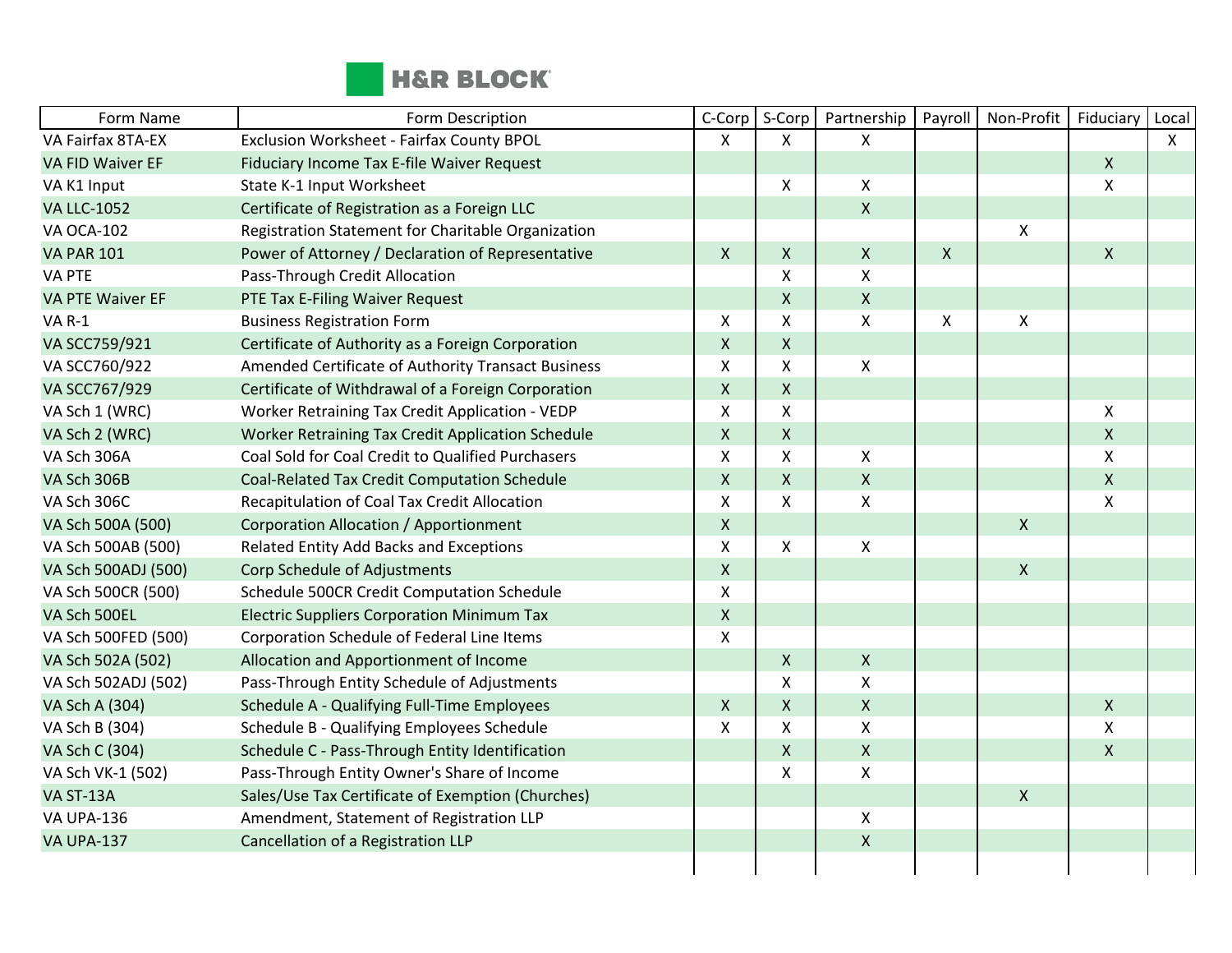

| Form Name                 | Form Description                                     | C-Corp                    | S-Corp       | Partnership        | Payroll                   | Non-Profit         | Fiduciary    | Local        |
|---------------------------|------------------------------------------------------|---------------------------|--------------|--------------------|---------------------------|--------------------|--------------|--------------|
| Vermont                   |                                                      |                           |              |                    |                           |                    |              |              |
| VT 8821                   | Authorization to Release Tax Information             | X                         | X            | X                  | $\pmb{\times}$            | $\pmb{\mathsf{X}}$ | X            |              |
| VT 8879-VT-C              | Corporate/Business Income Tax Declaration E-Filing   | $\mathsf{X}$              | X            | $\mathsf{X}$       |                           |                    |              |              |
| VT 8879-VT-F              | Fiduciary Income Tax Declaration for E-Filing        |                           |              |                    |                           |                    | X            |              |
| <b>VT BA-402</b>          | Apportionment and Allocation Schedule                | $\mathsf{X}$              | X            | $\mathsf{X}$       |                           | $\pmb{\mathsf{X}}$ |              |              |
| <b>VT BA-403</b>          | Extension of Time to File Business Income Returns    | X                         | X            | X                  |                           | X                  |              |              |
| <b>VT BA-404</b>          | Tax Credits Earned, Applied, and Carried Forward     | $\mathsf{X}$              | $\mathsf{X}$ | $\mathsf{X}$       |                           |                    |              |              |
| <b>VT BI-470</b>          | Business Income Tax Return Payment Voucher           |                           | X            | $\pmb{\mathsf{X}}$ |                           |                    |              |              |
| <b>VT BI-471</b>          | <b>Business Income Tax Return</b>                    |                           | X            | $\mathsf{X}$       |                           |                    |              |              |
| <b>VT BI-472</b>          | Non-Composite Schedule                               |                           | X            | $\mathsf{X}$       |                           |                    |              |              |
| <b>VT BI-473</b>          | <b>Composite Schedule</b>                            |                           | $\mathsf{X}$ | $\mathsf{X}$       |                           |                    |              |              |
| <b>VT CO-411</b>          | Corporate Income Tax Return                          | $\mathsf{X}$              |              |                    |                           | X                  |              |              |
| <b>VT CO-414</b>          | Corporate Estimated Tax Payment Voucher              | $\mathsf{X}$              |              |                    |                           |                    |              |              |
| <b>VT CO-422</b>          | Corporate Income Tax Return Payment Voucher          | X                         |              |                    |                           |                    |              |              |
| VT Common Workbook        | Hidden State Common Workbook                         | $\pmb{\mathsf{X}}$        | X            | $\pmb{\times}$     | $\pmb{\mathsf{X}}$        | $\pmb{\mathsf{X}}$ | X            |              |
| VT E-File Info Bus        | Electronic Filing Information for Business Returns   | $\boldsymbol{\mathsf{X}}$ | X            | $\pmb{\times}$     |                           |                    |              |              |
| VT E2A                    | <b>Estate Tax and Application Tax Clearances</b>     |                           |              |                    |                           |                    | $\mathsf{X}$ |              |
| <b>VT FIT-160</b>         | Fiduciary Income Tax Payment Voucher                 |                           |              |                    |                           |                    | X            |              |
| VT FIT-161, Sch K1VTF     | <b>Fiduciary Return of Income</b>                    |                           |              |                    |                           |                    | $\mathsf{X}$ |              |
| <b>VT FIT-165</b>         | Fiduciary Estimated Tax Payment Voucher              |                           |              |                    |                           |                    | X            |              |
| <b>VT FIT-168</b>         | Extension of Time to File Fiduciary Tax Return       |                           |              |                    |                           |                    | $\mathsf{X}$ |              |
| VT IN-152, 152A           | Underpayment of Estimated Individual Income Tax      |                           |              |                    |                           |                    | X            |              |
| <b>VT RW-171</b>          | Withholding Return for Transfer of Real Property     | $\mathsf{X}$              | X            | $\mathsf{X}$       |                           |                    | $\mathsf{X}$ |              |
| VT Sch BA-410             | Corporate/Business Income Tax Affiliation            | X                         |              |                    |                           |                    |              |              |
| VT Sch FIT-162 (161)      | Capital Gains Exclusion for Estates or Trust         |                           |              |                    |                           |                    | $\mathsf{X}$ |              |
| VT Sch K1VT, BA-406       | K-1 Shareholder/Partner/Member Info and BA-406       |                           | X            | X                  |                           |                    |              |              |
| <b>VT WH-435</b>          | <b>Estimated Income Tax Payments for Nonresident</b> |                           | $\mathsf{X}$ | $\mathsf{X}$       |                           |                    | $\mathsf{X}$ |              |
|                           |                                                      |                           |              |                    |                           |                    |              |              |
| Washington                |                                                      |                           |              |                    |                           |                    |              |              |
| WA Bellingham BO          | <b>Business and Occupation Tax Return</b>            | $\mathsf{X}$              | X            | $\mathsf{X}$       |                           |                    |              | $\mathsf{X}$ |
| <b>WA Common Workbook</b> | Hidden State Common Workbook                         | $\mathsf{x}$              | X            | $\mathsf{X}$       | $\boldsymbol{\mathsf{X}}$ | $\pmb{\mathsf{X}}$ | $\mathsf{X}$ |              |
| WA EXC/TIA                | Confidential Tax Info Authorization REV 42 2446      | X                         | X            | X                  |                           |                    |              |              |
| WA REV-31 0037            | Revenue Clearance Certificate Application            | $\pmb{\mathsf{X}}$        | $\mathsf{X}$ |                    |                           |                    |              |              |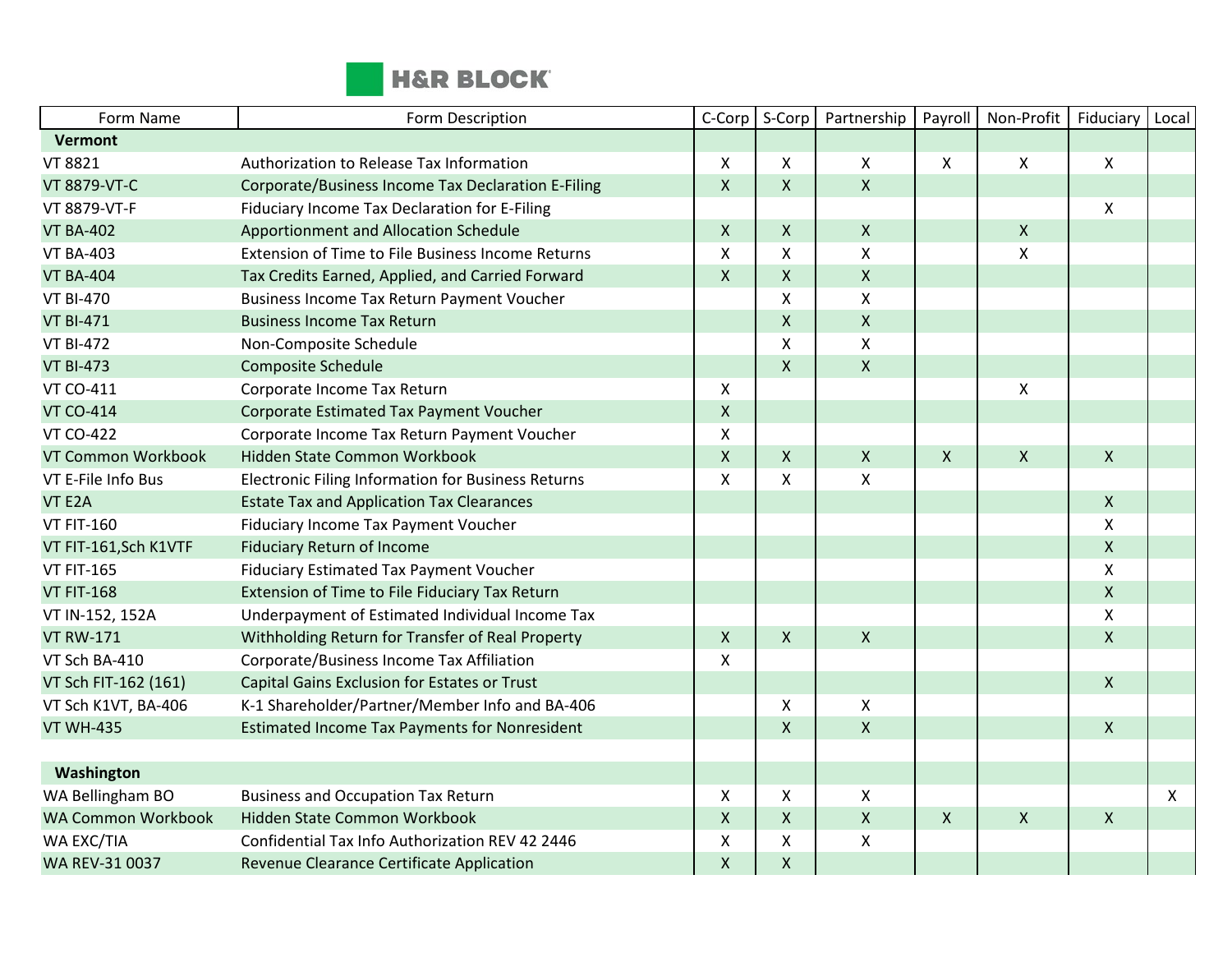

| Form Name                 | Form Description                                      | C-Corp             | S-Corp       | Partnership        | Payroll        | Non-Profit         | Fiduciary    | Local        |
|---------------------------|-------------------------------------------------------|--------------------|--------------|--------------------|----------------|--------------------|--------------|--------------|
| WA REV-63 0001            | Application for Property Tax Exemption                |                    |              |                    |                | X                  |              |              |
| <b>WA Seattle ABL</b>     | Application for Business License Tax Certificate      | $\mathsf{X}$       | $\mathsf{X}$ | $\mathsf{X}$       |                | $\pmb{\mathsf{X}}$ |              | $\mathsf{X}$ |
|                           |                                                       |                    |              |                    |                |                    |              |              |
| Wisconsin                 |                                                       |                    |              |                    |                |                    |              |              |
| WI 1-ES                   | Estimated Income Tax Voucher D-101                    |                    |              |                    |                |                    | X            |              |
| <b>WI 1-ES (Ext.)</b>     | <b>Estimated Income Tax Voucher (Extension) D-101</b> |                    |              |                    |                |                    | $\mathsf{X}$ |              |
| WI 1943                   | Affidavit in Lieu of Annual Financial Report          |                    |              |                    |                | Χ                  |              |              |
| WI 1952                   | Supplement to Financial Report DFI/DCCS/1952          |                    |              |                    |                | $\pmb{\mathsf{X}}$ |              |              |
| W <sub>1</sub> 2          | Fiduciary Income Tax for Estates or Trusts            |                    |              |                    |                |                    | X            |              |
| <b>WI 21</b>              | Foreign Corporation Certificate of Authority          | $\mathsf{X}$       | $\mathsf{X}$ |                    |                |                    |              |              |
| W13                       | Partnership Return IP-030                             |                    |              | X                  |                |                    |              |              |
| WI 3 E-File Info          | Partnership Electronic Filing Information             |                    |              | $\mathsf{X}$       |                |                    |              |              |
| WI 308                    | Charitable Organization Annual Report                 |                    |              |                    |                | X                  |              |              |
| W <sub>1</sub> 4          | Non-Combined Corporation Tax Return                   | $\mathsf{X}$       |              |                    |                |                    |              |              |
| WI 4BL                    | Net Business Loss Carryforward - Separate Entity      | $\mathsf{X}$       | X            |                    |                |                    |              |              |
| WI <sub>4H</sub>          | Corporation Declaration of Inactivity IC-046          | $\mathsf{X}$       |              |                    |                |                    |              |              |
| WI <sub>4T</sub>          | Exempt Organization Business Franchise Tax Return     |                    |              |                    |                | Χ                  |              |              |
| WI <sub>5E</sub>          | Election by S Corp Not Treated as Tax-Option Corp     |                    | $\mathsf{X}$ |                    |                |                    |              |              |
| <b>WI5S</b>               | Tax-Option (S) Corporation Franchise or IT Return     |                    | X            |                    |                |                    |              |              |
| <b>WI A-212</b>           | Petition for Compromise of Taxes-Inability to Pay     | $\mathsf{X}$       | X            | $\mathsf{X}$       |                |                    |              |              |
| <b>WI A-222</b>           | Power of Attorney                                     | X                  | X            | X                  | $\pmb{\times}$ | X                  | X            |              |
| <b>WI A-771a</b>          | <b>Electronic Funds Transfer Authorization</b>        | $\pmb{\times}$     | X            | $\pmb{\times}$     | $\mathsf{X}$   |                    | $\mathsf{X}$ |              |
| WI A-816                  | <b>Nexus Questionnaire</b>                            | $\pmb{\times}$     | X            | $\pmb{\mathsf{X}}$ |                | X                  | X            |              |
| WI C                      | Allocation and Separate Accounting Data IC-044        | $\mathsf{X}$       |              |                    |                |                    |              |              |
| WI C-EPV (4, 5S, 6)       | Corporation Electronic Payment Voucher DC-105         | $\pmb{\times}$     |              |                    |                |                    |              |              |
| <b>WI Common Workbook</b> | Hidden State Common Workbook                          | $\pmb{\times}$     | X            | $\mathsf{X}$       | $\pmb{\times}$ | $\pmb{\mathsf{X}}$ | $\mathsf{X}$ |              |
| WI Corp-ES                | Corporation Estimated Tax Voucher DC-045              | X                  | X            |                    |                | Χ                  |              |              |
| WI Corp-ES (Ext.)         | <b>Corporation Estimated Tax Voucher (Extension)</b>  | $\mathsf{X}$       | $\mathsf{X}$ |                    |                | $\mathsf{X}$       |              |              |
| WI E-File Info Bus        | Electronic Filing Information for Business Returns    | X                  | X            |                    |                |                    |              |              |
| <b>WI EFT-102</b>         | <b>Electronic Filing or Payment Waiver Request</b>    | $\pmb{\times}$     | X            | $\pmb{\times}$     |                |                    |              |              |
| WI EPV                    | Electronic Payment Voucher D-102                      |                    |              |                    |                |                    | X            |              |
| <b>WIN</b>                | Nonapportionable, Sep Accounted/Apportioned Income    | $\pmb{\mathsf{X}}$ | X            | $\boldsymbol{X}$   |                |                    |              |              |
| WI PW-1                   | Nonresident Tax W/H on Pass-Through Income            |                    | X            | $\pmb{\mathsf{X}}$ |                |                    | Χ            |              |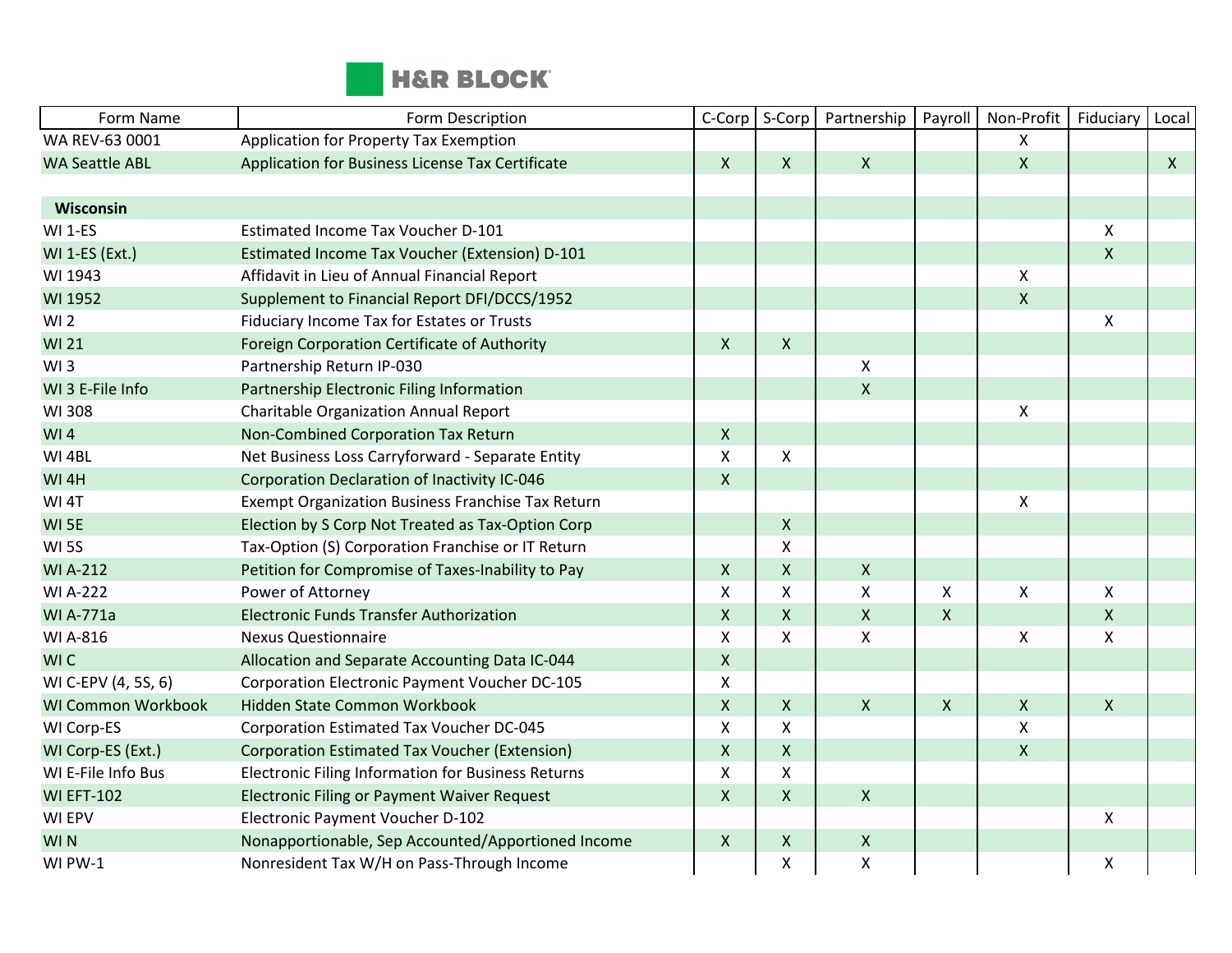

| Form Name          | Form Description                                   | C-Corp             | S-Corp             | Partnership               | Payroll | Non-Profit         | Fiduciary          | Local |
|--------------------|----------------------------------------------------|--------------------|--------------------|---------------------------|---------|--------------------|--------------------|-------|
| WI PW-2            | Nonresident Withholding Exemption Affidavit        |                    | X                  | $\mathsf{X}$              |         |                    |                    |       |
| WI PW-ES           | Pass-Through Entity W/H Estimated Voucher DC-145   |                    | Χ                  | $\boldsymbol{\mathsf{X}}$ | X       |                    | X                  |       |
| WI PW-U            | Underpayment of Estimated Withholding Tax by PTE   |                    | X                  | $\mathsf{X}$              |         |                    | $\mathsf{X}$       |       |
| WI PW1 EF Info Bus | Electronic Filing Info for NR/Franchise Tax WH     |                    | X                  | $\pmb{\mathsf{X}}$        |         |                    |                    |       |
| WI Sch 2K-1        | Beneficiary's Share of Income, Deductions, etc.    |                    |                    |                           |         |                    | X                  |       |
| WI Sch 2M          | Additions to and Subtractions from Income          |                    |                    |                           |         |                    | X                  |       |
| WI Sch 2WD         | Schedule 2WD - Capital Gains and Losses I-027      |                    |                    |                           |         |                    | $\mathsf{X}$       |       |
| WI Sch 3-ET        | Schedule 3-ET - Entity-Level Tax Computation       |                    |                    | $\pmb{\times}$            |         |                    |                    |       |
| WI Sch 3K-1        | Partner's Share of Income, Deductions, Credits     |                    |                    | $\pmb{\times}$            |         |                    |                    |       |
| WI Sch 4V          | Schedule 4V - Additions to Federal Income IC-023   | X                  | X                  |                           |         |                    |                    |       |
| WI Sch 4W          | Schedule 4W - Subtractions from Federal Income     | $\mathsf{X}$       | X                  |                           |         |                    |                    |       |
| WI Sch 4Y          | Sch 4Y - Subtraction Modification for Dividends    | $\mathsf{x}$       | X                  |                           |         |                    |                    |       |
| WI Sch 5K-1        | Tax-Option S Corp Shareholder Share Income/Credits |                    | X                  |                           |         |                    |                    |       |
| WI Sch 5S-ET       | Sch 5S-ET - Entity-Level Tax Computation           |                    | Χ                  |                           |         |                    |                    |       |
| WI Sch A-01        | Single Sales Data for Nonspecialized Industries    | $\pmb{\times}$     | $\pmb{\mathsf{X}}$ | $\pmb{\mathsf{X}}$        |         |                    | $\pmb{\mathsf{X}}$ |       |
| WI Sch A-02        | Percentage for Interstate Financial Institutions   | $\mathsf{x}$       | Χ                  | $\pmb{\times}$            |         |                    | Χ                  |       |
| WI Sch A-03        | Percentage for Interstate Motor Carriers           | $\mathsf{X}$       | $\mathsf{X}$       | $\mathsf{X}$              |         |                    | $\mathsf{X}$       |       |
| WI Sch A-04        | Percentage for Telecommunications Companies        | $\pmb{\mathsf{X}}$ | Χ                  | $\pmb{\mathsf{X}}$        |         |                    | X                  |       |
| WI Sch A-05        | Premiums Factor for Insurance Companies            | $\mathsf{X}$       | X                  | $\mathsf{X}$              |         |                    | $\mathsf{X}$       |       |
| WI Sch A-06        | Receipts Factor for Interstate Brokers-Dealers     | $\pmb{\mathsf{X}}$ | X                  | $\pmb{\mathsf{X}}$        |         |                    | Χ                  |       |
| WI Sch AR          | Schedule AR - Explanation of Amended Return        | $\mathsf{X}$       | X                  | $\mathsf{X}$              |         |                    | $\mathsf{X}$       |       |
| WI Sch BD          | Schedule BD - Business Development Credit IC-077   | X                  | X                  | $\mathsf{X}$              |         |                    | X                  |       |
| WI Sch CC          | Request for a Closing Certificate for Fiduciaries  |                    |                    |                           |         |                    | $\mathsf{X}$       |       |
| WI Sch CF          | Schedule CF - Carryforward of Unused Credits       | X                  |                    |                           |         |                    | X                  |       |
| WI Sch CR          | Schedule CR - Other Credits I-048                  | $\mathsf X$        |                    |                           |         | $\pmb{\mathsf{X}}$ | X                  |       |
| WI Sch DC          | Schedule DC - Development Zones Credits            | $\pmb{\times}$     | X                  | $\pmb{\times}$            |         | Χ                  | X                  |       |
| WI Sch DE          | Schedule DE - Disregarded Entity Schedule          | $\mathsf{X}$       | X                  | $\mathsf{X}$              |         |                    | $\mathsf{X}$       |       |
| WI Sch EC          | Schedule EC - Enterprise Zone Jobs Credit IC-067   | $\pmb{\times}$     | X                  | $\mathsf{X}$              |         | $\pmb{\mathsf{X}}$ | Χ                  |       |
| WI Sch ED          | Schedule ED - Economic Development Tax Credit      | $\mathsf{x}$       | $\mathsf{X}$       | $\mathsf{X}$              |         |                    | $\mathsf{X}$       |       |
| WI Sch ES          | Employee College Savings Acct Contribution Credit  | X                  | Χ                  | X                         |         | Χ                  | X                  |       |
| <b>WI Sch ESBT</b> | Taxable Income for Electing Small Business Trusts  |                    |                    |                           |         |                    | $\pmb{\mathsf{X}}$ |       |
| WI Sch ET-OS       | Sch ET-OS - Credit for Net Tax to Another State    |                    | X                  | $\pmb{\mathsf{X}}$        |         |                    |                    |       |
| WI Sch FC          | Schedule FC - Farmland Preservation Credit         | $\mathsf{X}$       |                    |                           |         | $\mathsf{X}$       | $\mathsf{X}$       |       |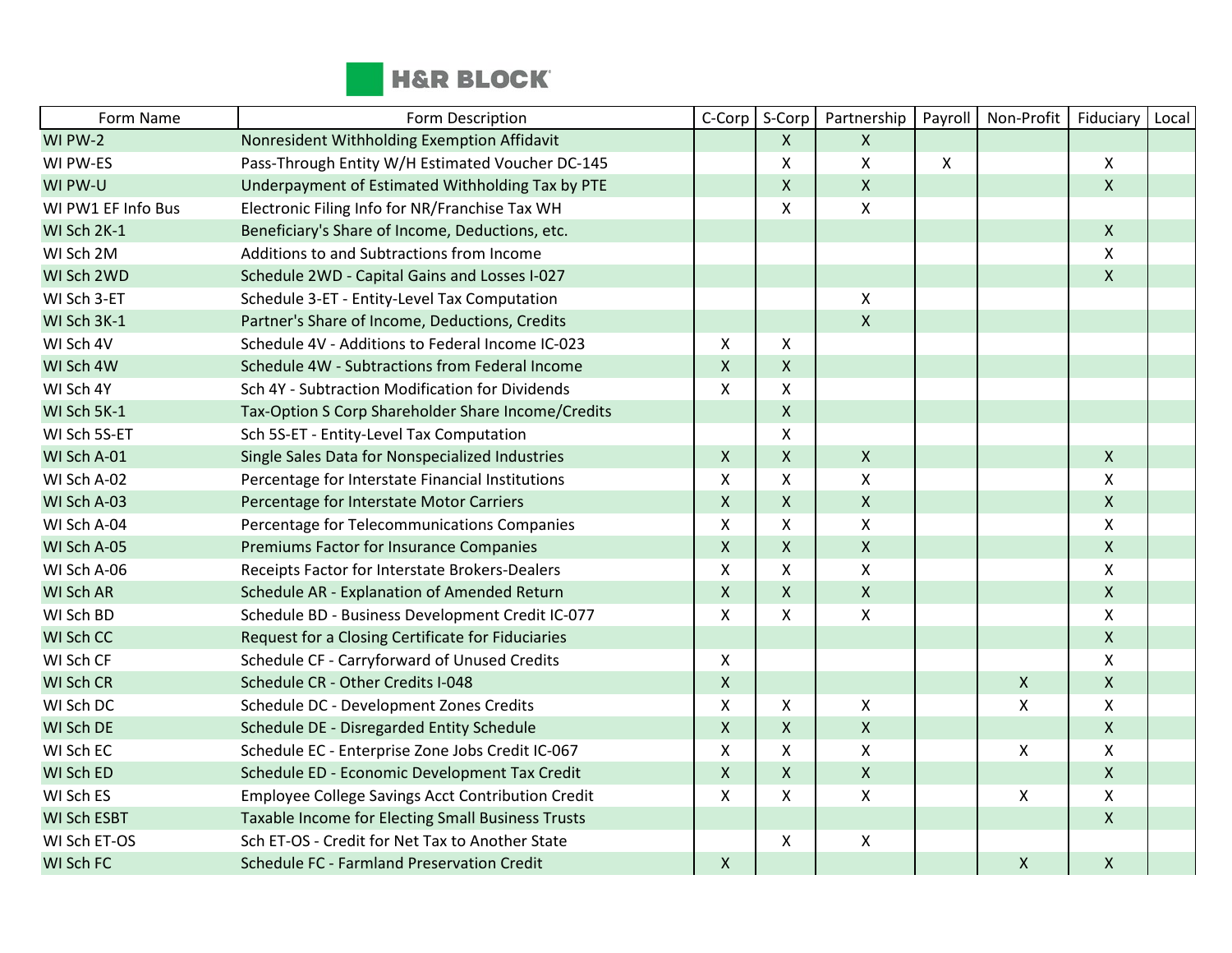

| Form Name            | Form Description                                   | C-Corp                    | S-Corp       | Partnership               | Payroll            | Non-Profit         | Fiduciary    | Local |
|----------------------|----------------------------------------------------|---------------------------|--------------|---------------------------|--------------------|--------------------|--------------|-------|
| WI Sch FC-A          | Schedule FC-A - Farmland Preservation Credit       | X                         | X            |                           |                    | X                  | X            |       |
| WI Sch HR            | Schedule HR - Historic Rehabilitation Credits      | $\mathsf{X}$              | $\mathsf{X}$ | $\mathsf{X}$              |                    | $\pmb{\mathsf{X}}$ | $\mathsf{X}$ |       |
| WI Sch JT            | Schedule JT - Jobs Tax Credit IC-066               | X                         | X            | X                         |                    | X                  | X            |       |
| WI Sch MA-A          | Schedule MA-A - Agricultural Credit IC-015         | $\mathsf{X}$              | X            | $\boldsymbol{\mathsf{X}}$ |                    | $\pmb{\mathsf{X}}$ | $\mathsf{X}$ |       |
| WI Sch MA-M          | Schedule MA-M - Manufacturing Credit IC-016        | $\boldsymbol{\mathsf{X}}$ | X            | X                         |                    | Χ                  | X            |       |
| WI Sch MS            | Manufacturer's Sales Tax Credit Carryforward       | $\mathsf{X}$              | $\mathsf{X}$ |                           |                    | $\pmb{\mathsf{X}}$ | $\mathsf{X}$ |       |
| WI Sch NOL 1-3       | Net Operating Loss Deduction                       |                           |              |                           |                    |                    | X            |       |
| WI Sch NR (2)        | Computation Taxable Income PY/NR Estate and Trust  |                           |              |                           |                    |                    | $\mathsf{X}$ |       |
| WI Sch OS            | Sch OS - Credit for Net Tax Paid to Another State  |                           |              |                           |                    |                    | X            |       |
| WI Sch R             | Schedule R - Research Credits IC-031               | $\mathsf{X}$              | X            | $\boldsymbol{\mathsf{X}}$ |                    | $\pmb{\mathsf{X}}$ | $\mathsf{X}$ |       |
| WI Sch RT            | Related Entity Expenses Disclosure Statement       | $\mathsf{X}$              | X            | $\mathsf{X}$              |                    |                    | X            |       |
| WI Sch U (1,1NPR,2)  | Schedule U - Underpayment of Estimated Tax         |                           |              | $\mathsf{X}$              |                    |                    | $\mathsf{X}$ |       |
| WI Sch VC            | Schedule VC - Venture Capital Credits IC-039       | X                         | X            | X                         |                    | X                  | X            |       |
| WI U                 | Underpayment of Estimated Tax by Corporations      | $\mathsf{X}$              | X            |                           |                    | $\pmb{\mathsf{X}}$ |              |       |
| WI W-RA              | Required Attachments for Electronic Filing I-041   | X                         | X            |                           |                    |                    | X            |       |
| <b>WI X-NOL</b>      | Carryback of Net Operating Loss (NOL) I-002        |                           |              |                           |                    |                    | $\mathsf{X}$ |       |
|                      |                                                    |                           |              |                           |                    |                    |              |       |
| <b>West Virginia</b> |                                                    |                           |              |                           |                    |                    |              |       |
| WV 2848              | Authorization of Power of Attorney                 | $\mathsf{X}$              | X            | X                         | $\pmb{\mathsf{X}}$ |                    | X            |       |
| WV ARI-001           | Authorization to Release Information               | $\pmb{\mathsf{X}}$        | X            | $\pmb{\mathsf{X}}$        | $\pmb{\mathsf{X}}$ |                    | $\mathsf{X}$ |       |
| <b>WV BAR-O</b>      | <b>Business Activity Report</b>                    | $\mathsf{X}$              | X            | X                         |                    |                    |              |       |
| <b>WV BRT-RBL</b>    | Reissuance of Business Registration Certificate    | $\mathsf{X}$              | $\mathsf{X}$ | $\mathsf{X}$              | $\mathsf{X}$       | $\pmb{\mathsf{X}}$ |              |       |
| WV CD-1              | Articles of Incorporation                          | X                         | X            | X                         |                    | X                  |              |       |
| WV CD-3              | Offer In Compromise                                | $\mathsf{X}$              | $\mathsf{X}$ | $\mathsf{X}$              | $\mathsf{X}$       |                    | $\mathsf{X}$ |       |
| WV CHR-1             | Registration Statement of Charitable Organization  |                           |              |                           |                    | X                  |              |       |
| <b>WV CIT-120</b>    | <b>Corporation Net Income Tax Return</b>           | $\mathsf X$               |              |                           |                    | $\pmb{\mathsf{X}}$ |              |       |
| WV CIT-120APT        | Allocation and Apportionment for Multistate        | Χ                         |              |                           |                    | X                  |              |       |
| WV CIT-120ES         | <b>Estimated Corporate Net Income Tax Payment</b>  | $\mathsf{X}$              | X            | $\mathsf{X}$              |                    | $\mathsf{X}$       |              |       |
| WV CIT-120EXT        | <b>Extension Corporation Net Income Tax Return</b> | Χ                         |              |                           |                    | $\pmb{\mathsf{X}}$ |              |       |
| WV CIT-120TC         | Summary of Corporation Net Income Tax Credits      | $\mathsf{X}$              |              |                           |                    | $\pmb{\mathsf{X}}$ |              |       |
| <b>WV CIT-120U</b>   | Underpayment of Estimated Tax Penalty              | $\pmb{\times}$            |              |                           |                    | $\pmb{\mathsf{X}}$ |              |       |
| <b>WV CIT-139</b>    | Refund from Carryback of Net Operating Loss        | $\mathsf X$               |              |                           |                    |                    |              |       |
| <b>WV CITV</b>       | Corp Net Tax Electronic Payment Voucher            | X                         |              |                           |                    |                    |              |       |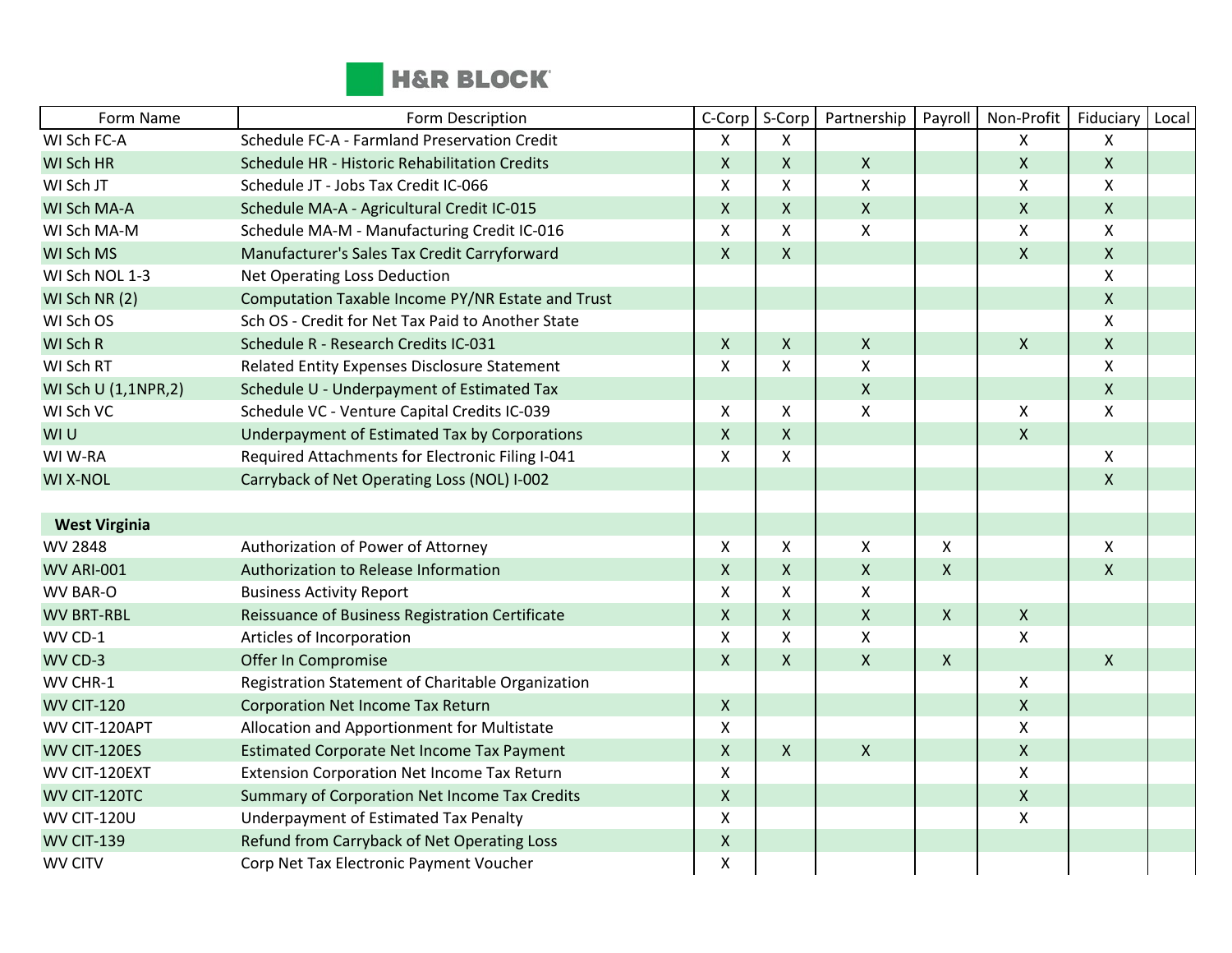

| Form Name                  | Form Description                                          | C-Corp             | S-Corp         | Partnership        | Payroll      | Non-Profit   | Fiduciary                 | Local        |
|----------------------------|-----------------------------------------------------------|--------------------|----------------|--------------------|--------------|--------------|---------------------------|--------------|
| <b>WV Common Workbook</b>  | Hidden State Common Workbook                              | $\mathsf{X}$       | X              | $\mathsf{X}$       | $\mathsf{X}$ | $\mathsf{X}$ | $\mathsf{X}$              |              |
| WV EFT-5                   | ACH Credit Electronic Funds Transfer Application          | X                  | X              | X                  | Χ            |              | $\pmb{\times}$            |              |
| <b>WV Follansbee BO</b>    | <b>Business and Occupational Tax</b>                      | $\mathsf{X}$       | X              | $\mathsf{X}$       |              |              | $\mathsf{X}$              | $\mathsf{X}$ |
| WV Huntington BO           | City of Huntington - Business and Occupation Tax          | X                  | X              | $\pmb{\mathsf{X}}$ |              |              | $\boldsymbol{\mathsf{X}}$ | X            |
| WV IT-140NRC               | Nonresident Composite Income Tax Return                   |                    | $\mathsf{X}$   | $\pmb{\times}$     |              |              | $\pmb{\mathsf{X}}$        |              |
| <b>WV IT-141</b>           | Fiduciary Income Tax Return and Schedules                 |                    |                |                    |              |              | X                         |              |
| <b>WV IT-141ES</b>         | <b>Fiduciary Est Tax Payment Voucher</b>                  |                    |                |                    |              |              | $\mathsf{x}$              |              |
| WV IT-141EXT               | <b>Extension of Time to File Fiduciary Returns</b>        |                    |                |                    |              |              | $\pmb{\times}$            |              |
| <b>WV IT-141V</b>          | Fiduciary Income Tax Electronic Payment Voucher           |                    |                |                    |              |              | $\mathsf X$               |              |
| WV Keyser 2                | Business, Privilege and Occupation Tax Return             | $\mathsf{X}$       | X              | X                  |              |              | $\mathsf{x}$              | X            |
| WV LLD-1                   | Articles of Organization of LLC                           |                    |                | $\pmb{\times}$     |              |              |                           |              |
| WV Martinsburg BO          | City Business/Occupation (Gross Receipts) Tax             | X                  | X              | X                  |              |              | X                         | X            |
| <b>WV Morgantown BO</b>    | <b>Business/Occupation Gross Income Tax Return</b>        | $\mathsf{X}$       | $\mathsf{X}$   | $\pmb{\mathsf{X}}$ |              |              | $\mathsf{X}$              | $\mathsf{X}$ |
| <b>WV NEXUS</b>            | <b>Nexus Questionnaire</b>                                | $\pmb{\times}$     | X              | $\pmb{\mathsf{X}}$ |              |              |                           |              |
| WV NIPA-2                  | Neighborhood Investment Program Credit Schedule           | $\mathsf{X}$       | $\mathsf{X}$   | $\pmb{\times}$     |              |              | $\mathsf{X}$              |              |
| WV NRW-2                   | Tax Withheld for Nonresident or Organization              |                    | X              | $\pmb{\mathsf{X}}$ |              |              | X                         |              |
| WV NRW-4                   | Nonresident Income Tax Agreement                          |                    | $\mathsf X$    | $\pmb{\mathsf{X}}$ |              |              | $\mathsf{X}$              |              |
| WV Oak Hill BOT(Q)         | Quarterly Business and Occupation Tax Return              | X                  | X              | X                  |              |              | $\mathsf{x}$              | X            |
| <b>WV Parkersburg QBOP</b> | Quarterly / Annual Business Tax Return                    | $\mathsf{X}$       | $\mathsf{X}$   | $\mathsf{X}$       |              |              | $\pmb{\mathsf{X}}$        | $\mathsf{X}$ |
| <b>WV Princeton BOT</b>    | <b>Business Privilege and Occupational Tax Return</b>     | $\mathsf{x}$       | X              | $\mathsf{x}$       |              |              | $\boldsymbol{\mathsf{X}}$ | X            |
| <b>WV PTE-100</b>          | Income Tax Return S Corporation/Partnership (PTE)         |                    | $\mathsf{X}$   | $\mathsf{X}$       |              |              |                           |              |
| WV PTE-100APT              | Allocation and Apportionment for Multistate Bus.          |                    | X              | X                  |              |              |                           |              |
| WV PTE-100ES               | <b>Estimated IT Payment - S Corporations/Partnerships</b> |                    | $\mathsf X$    | $\mathsf{x}$       |              |              |                           |              |
| WV PTE-100EXT              | <b>Extension of Time to File Information Returns</b>      |                    | X              | X                  |              |              |                           |              |
| <b>WV PTEV</b>             | S Corp and Partnership Electronic Payment Voucher         |                    | $\mathsf X$    | $\mathsf X$        |              |              |                           |              |
| <b>WV Questionnaire</b>    | Tax Return Questionnaire - CNF-120/SPF-100                | X                  | X              | $\pmb{\mathsf{X}}$ |              |              |                           |              |
| <b>WV Ripley BOT</b>       | <b>Business and Occupation Privilege Tax</b>              | $\pmb{\mathsf{X}}$ | $\pmb{\times}$ | $\pmb{\times}$     |              |              | $\boldsymbol{X}$          | $\mathsf{X}$ |
| <b>WV S Charleston BOT</b> | <b>Business and Occupation Gross Receipts (SalesTax)</b>  | $\pmb{\times}$     | X              | X                  |              |              | $\mathsf{X}$              | $\mathsf{X}$ |
| WV Sch 1 (CIT-120)         | Separate Entity Filer Corporations Wholly in WV           | $\mathsf{X}$       |                |                    |              |              |                           |              |
| WV Sch 2 (CIT-120)         | Separate Entity Filer with Multistate Activity            | X                  |                |                    |              |              |                           |              |
| WV Sch J                   | <b>Military Incentives Credit</b>                         | $\mathsf{X}$       |                |                    |              |              |                           |              |
| WV Sch MITC-1              | <b>Credit for Manufacturing Investment</b>                | X                  | X              | Χ                  |              |              |                           |              |
| <b>WV SRDTC-A</b>          | <b>Strategic Research and Development Tax Credit</b>      | X                  | $\mathsf{X}$   | $\mathsf X$        |              |              |                           |              |